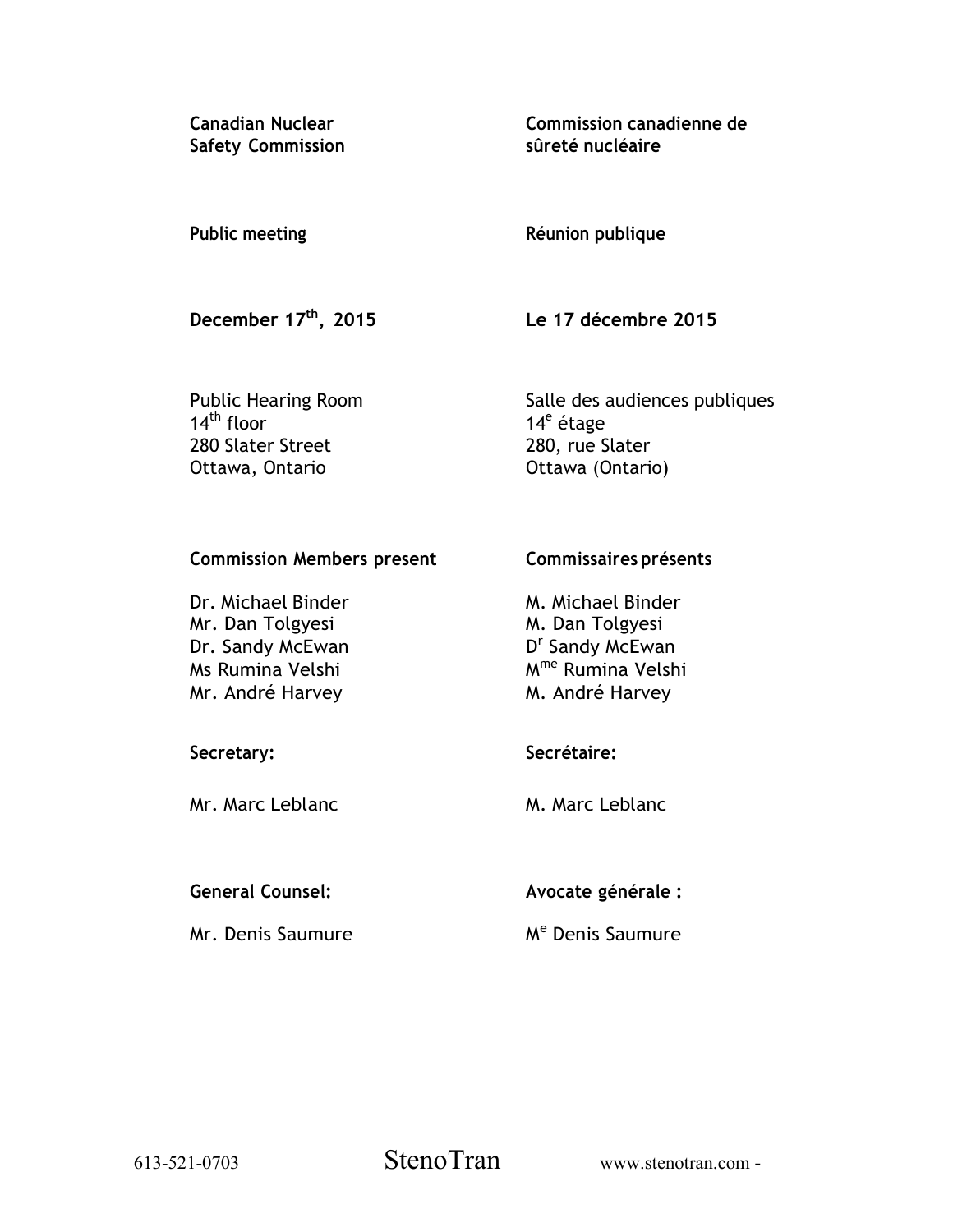### **TABLE OF CONTENTS**

|                                                                                                        | <b>PAGE</b> |
|--------------------------------------------------------------------------------------------------------|-------------|
| CMD 15-M44<br>Opening Remarks                                                                          | 1           |
| CMD 15-M45.A<br>Adoption of Agenda                                                                     | 3           |
| CMD 15-M46<br>Approval of Minutes of Commission Meeting held<br>September 30 and October 1st, 2015     | 4           |
| CMD 15-M48<br>Oral presentation by CNSC staff                                                          | 5           |
| CMD 15-M48.1<br>Oral presentation by Ontario Power Generation Inc.                                     | 22          |
| CMD 15-M48.2<br>Oral presentation by<br>Office of the Fire Marshal and Emergency<br>Management Ontario | 32          |
| CMD 15-M48.3<br>Oral presentation by Health Canada                                                     | 41          |
| CMD 15-M47<br>Status Report on Power Reactors                                                          | 142         |
| CMD 15-M49/15-M49.A<br>Oral presentation by CNSC Staff                                                 | 168         |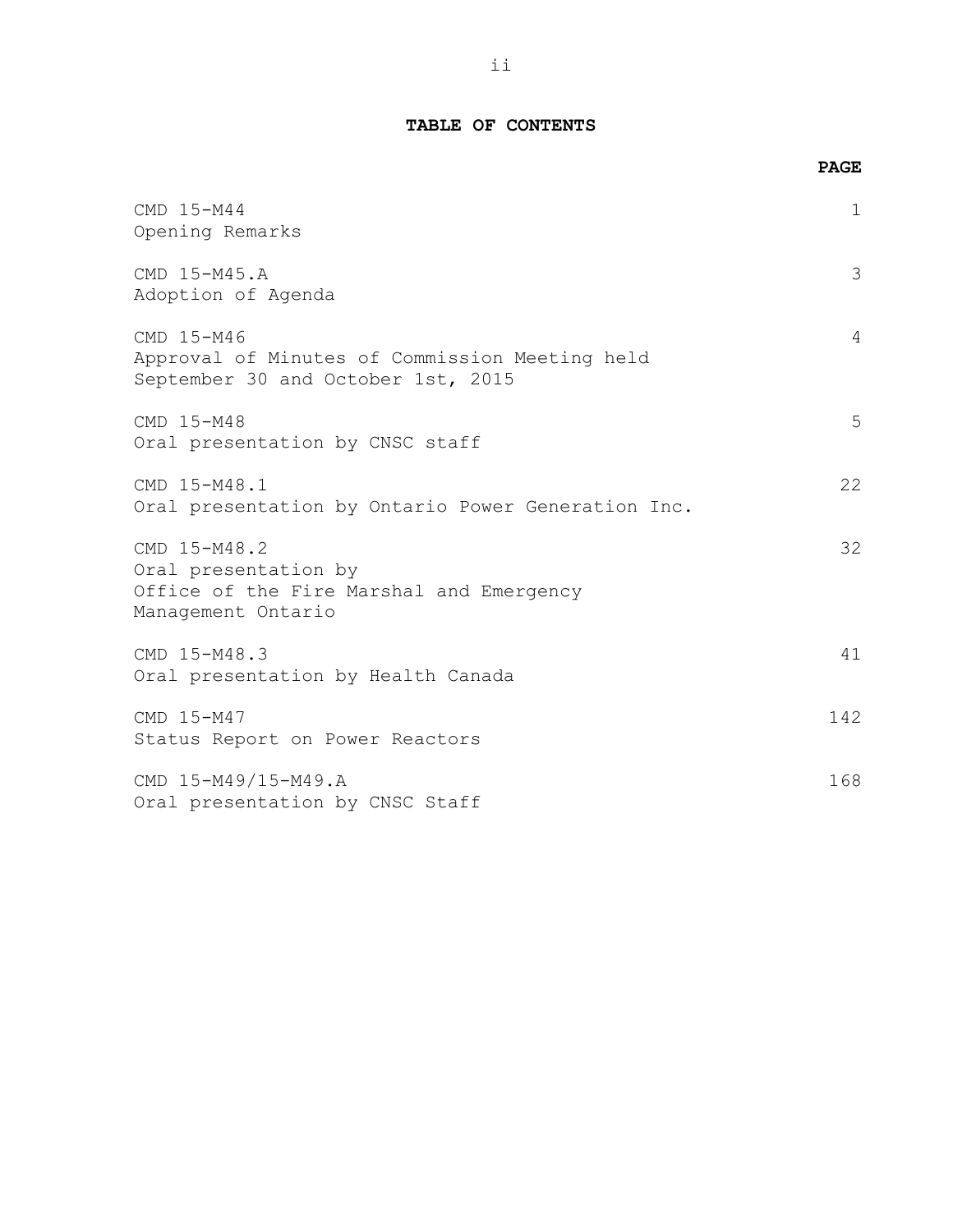Ottawa, Ontario / Ottawa (Ontario) --- Upon commencing on Thursday, December 17, 2015 at 9:06 a.m. / L'audience débute le jeudi 17 décembre 2015 à 9 h 06

**CMD 15-M44** 

**Opening Remarks** 

**M. LEBLANC :** Bonjour, Mesdames et Messieurs. Bienvenue à cette réunion publique de la Commission canadienne de sûreté nucléaire.

Today we have simultaneous translation - or interpretation I should say. Please keep the pace of speech relatively slow so that the interpreters have a chance to keep up.

Des appareils de traduction sont disponibles à la réception. La version française est au poste 2 and the English version is on channel 1.

Please identify yourself before speaking so that the transcripts are as complete and clear as possible. The transcripts will be available on our website probably -- well, with Christmas, probably between Christmas and New Year's or right after New Year's Day.

I would also like to note that this proceeding is being video webcast live and that archives of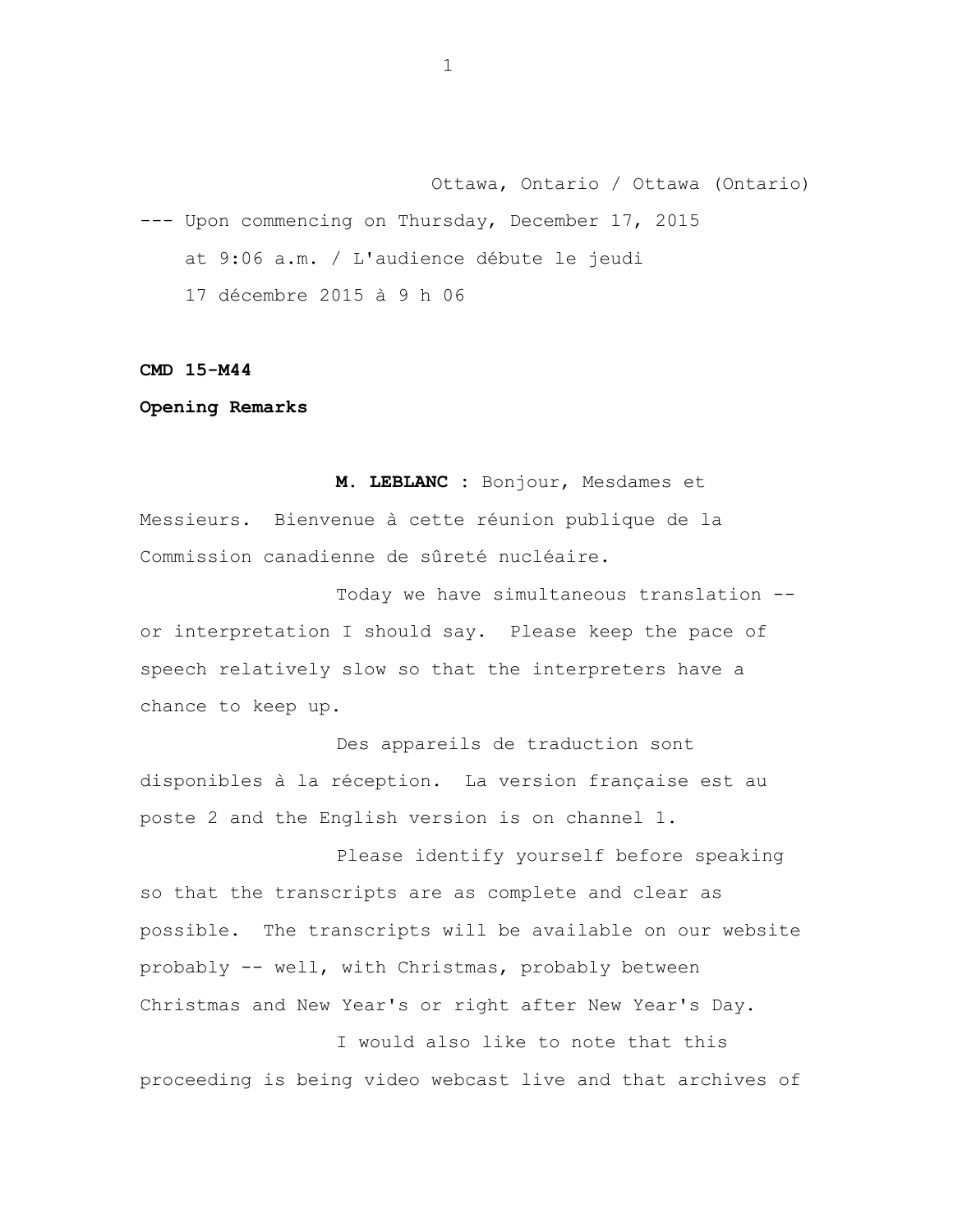these proceedings will be available on our website for a three-month period after the closure of the proceedings.

We would ask you to please silence your cell phones and other electronic devices.

Monsieur Binder, président et premier dirigeant de la CCSN, va présider la réunion publique d'aujourd'hui.

President Binder...?

**LE PRÉSIDENT :** Merci, Marc.

Good morning and welcome to the meeting of the Canadian Nuclear Safety Commission.

Mon nom est Michael Binder. Je suis le président de la Commission canadienne de sûreté nucléaire.

Je vous souhaite la bienvenue and welcome to all of you joining us via webcast.

I would like to start by introducing Members of the Commission.

On my right is Monsieur Dan Tolgyesi; on my left are Dr. Sandy McEwan, Ms Rumina Velshi and Monsieur André Harvey.

We already heard from our Secretary, Marc Leblanc. We also have with us here today Monsieur Denis Saumure, Senior Counsel to the Commission.

**MR. LEBLANC:** The *Nuclear Safety and Control Act* authorizes the Commission to hold meetings for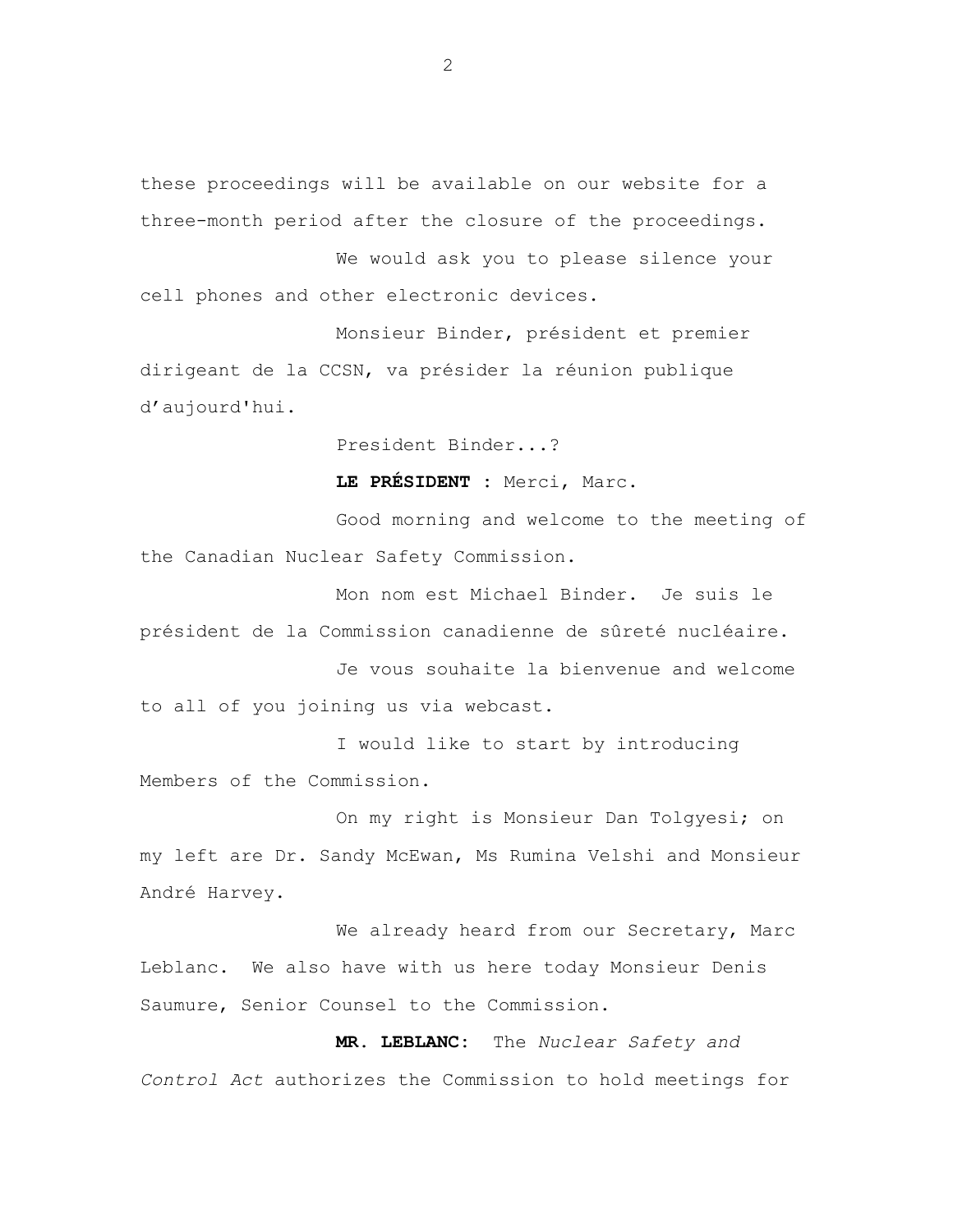the conduct of its business.

Please refer to the updated agenda published on December 9th for the complete list of items to be presented today.

In addition to the written documents reviewed by the Commission for this meeting, CNSC staff will have an opportunity to make presentations, as will many of the participants, and Commission Members will be afforded an opportunity to ask questions on the items before us.

#### **CMD 15-M45.A**

#### **Adoption of Agenda**

**THE PRESIDENT:** So with this information, I would now like to call for the adoption of the agenda by the Commission Members, as outlined in Commission Member Document CMD 15-M45.A.

> Do we have concurrence? For the record, the agenda is adopted.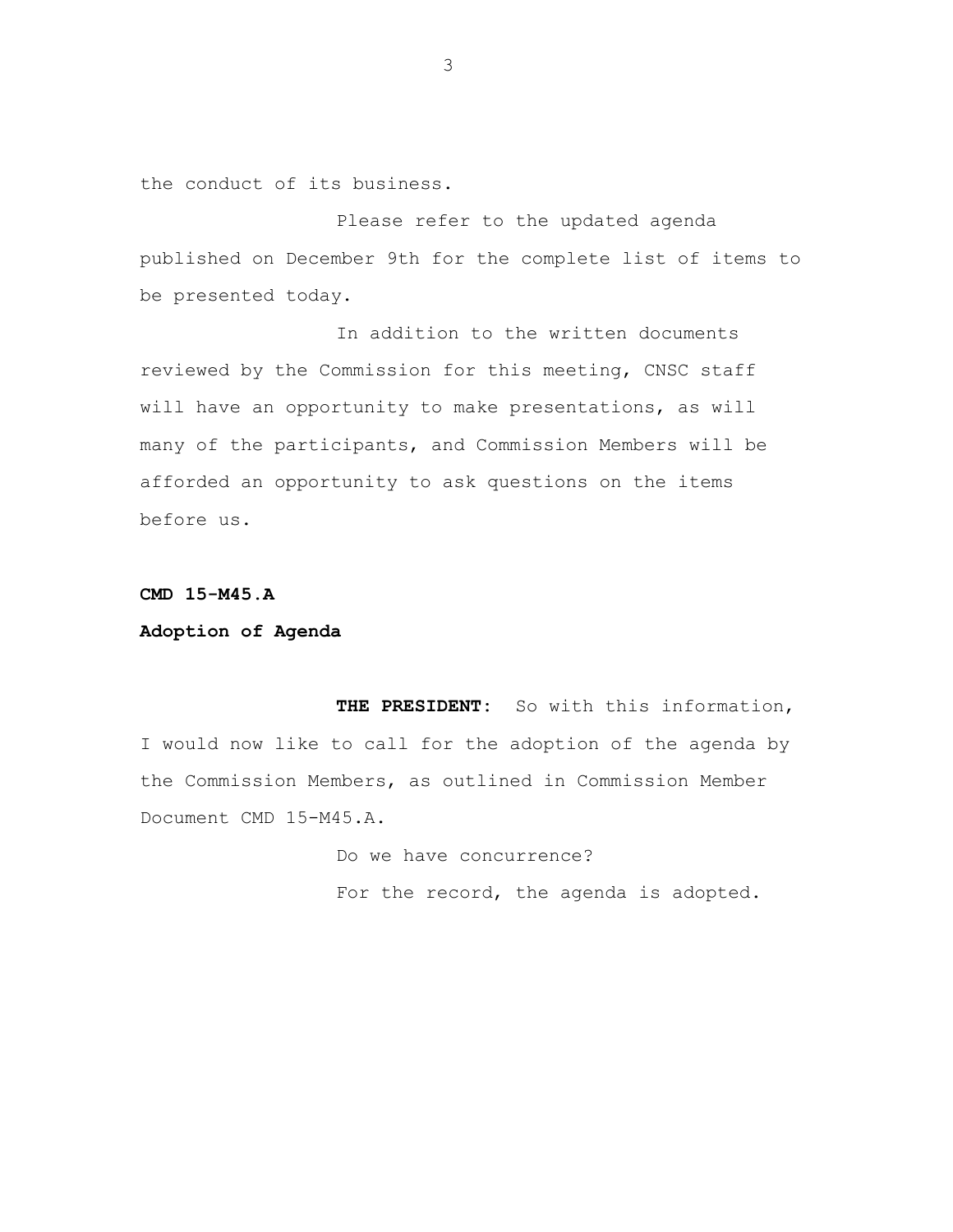**CMD 15-M46** 

**Approval of Minutes of Commission Meeting held September 30 and October 1st, 2015** 

**THE PRESIDENT:** I would like to call now for the approval of the Minutes of the Commission meeting held on September 30 and October 1st, 2015. The minutes are outlined in Commission Member Document CMD 15-M46.

Any comments? Dr. McEwan?

**MEMBER McEWAN:** Thank you, Mr. President.

The section in minutes 121 through 124

relating to the training of RSOs, I felt we had a good conversation and the minutes reflect that conversation well. However, I do feel that we left a number of issues undiscussed and open at the time of the meeting and I wonder if we could come back to that at some future meeting for a more detailed discussion.

**THE PRESIDENT:** Okay. Well, may I suggest that staff come back to the Commission in a future meeting with a little bit more detail about the training requirement and procedure for RSOs, okay. So let the record ask for that. Thank you.

Any other comments?

Okay. Do we have concurrence to approve the minutes?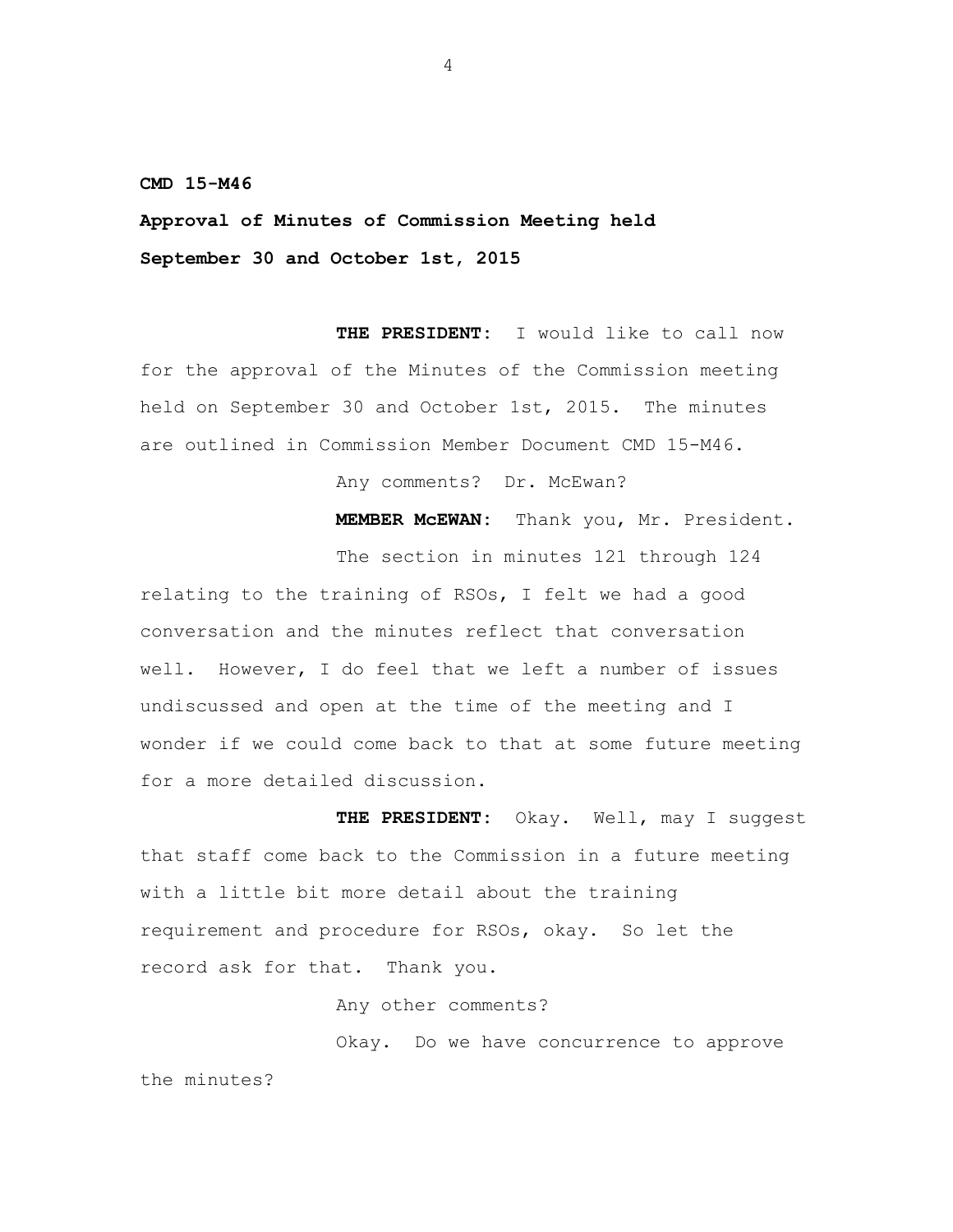For the record, the minutes are approved.

#### **CMD 15-M48**

#### **Oral presentation by CNSC staff**

**THE PRESIDENT:** The next item on the agenda is on the Darlington Exercise Unified Response Update.

Presentations were filed by CNSC staff, OPG, Office of the Fire Marshal and Emergency Management Ontario, and Health Canada.

First of all, I apologize we started a bit late because we had some technical issues. Are those technical issues resolved? I see some heads nodding yes. Okay, that's good.

So let me first test the technology. We are supposed to have Mr. Nodwell and Mr. Tom Kontra and Mr. Taylor from -- sorry, this is from the Office of the Fire Marshal and Emergency Management. Can you hear us?

**MR. KONTRA:** Good morning, Dr. Binder. Tom Kontra is here and Dave Nodwell will join me shortly.

**THE PRESIDENT:** Okay, thank you.

I also am told that Mr. Taylor from NB Power is online. Can you hear us?

**MR. TAYLOR:** Yes. Good morning, Mr.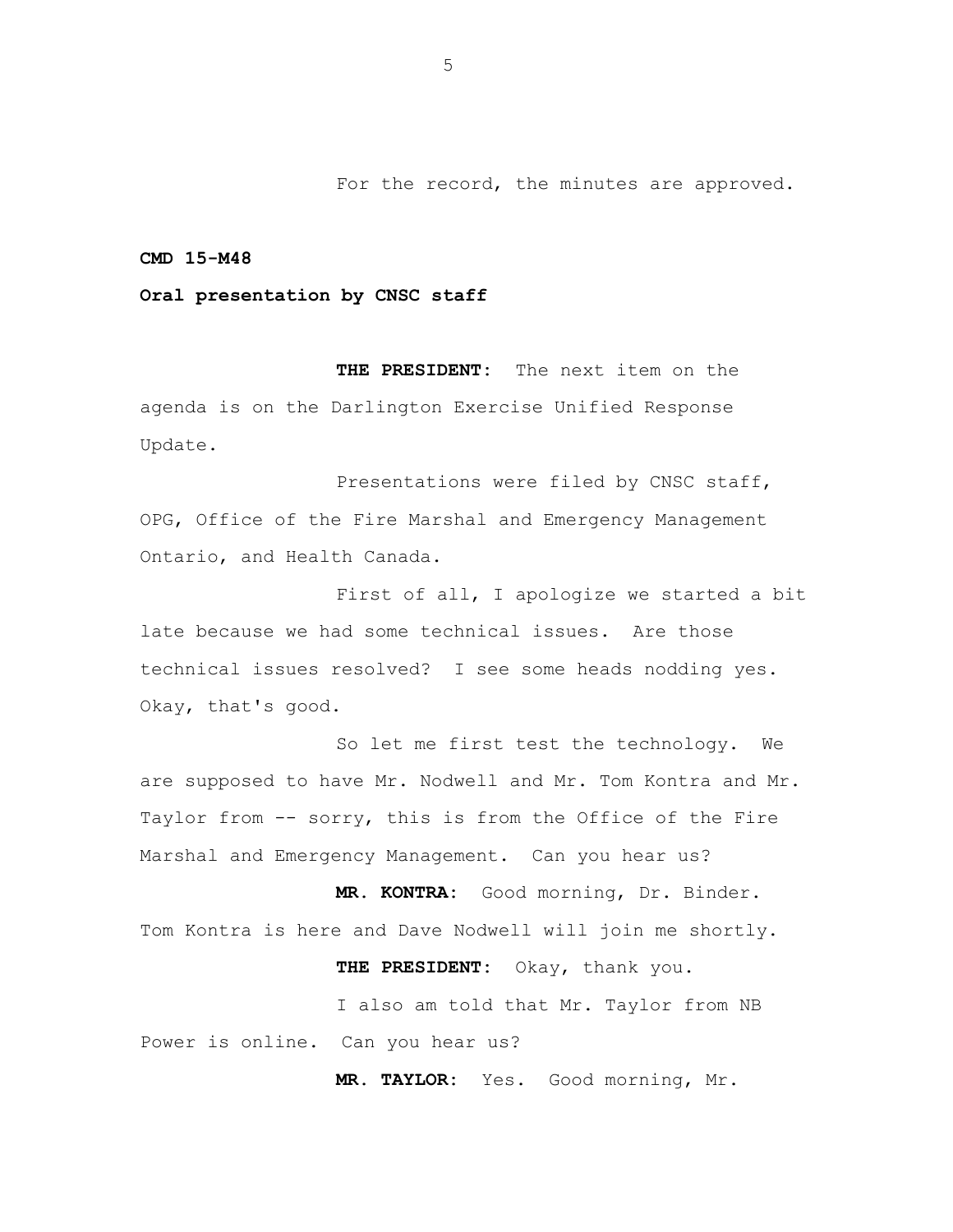Binder. This is Dean Taylor from NB Power

**THE PRESIDENT:** Okay, thank you.

So I now will turn the floor to CNSC staff for their presentation, as outlined in CMD 15-M48.

Mr. Awad, the floor is yours.

**M. AWAD :** Merci, Monsieur le Président.

Bonjour, Monsieur le Président et membres de la Commission. Mon nom est Raoul Awad. Je suis le directeur général de la Direction de la sécurité et des garanties à la CCSN.

Avec moi aujourd'hui est monsieur Luc Sigouin, le directeur de la Division des programmes de gestion d'urgence, et monsieur Bernie Beaudin, agent de programme à la CCSN.

We have present with us today and via teleconference representatives from Ontario Power Generation, Ontario's Office of the Fire Marshal, and Health Canada and Public Safety Canada.

As requested by the Commission, we are here today to provide the Commission with an update on the progress of CNSC staff action plans as a result of Exercise Unified Response.

I will start with some background information and Mr. Sigouin will present the main recommendations of the independent evaluators and an update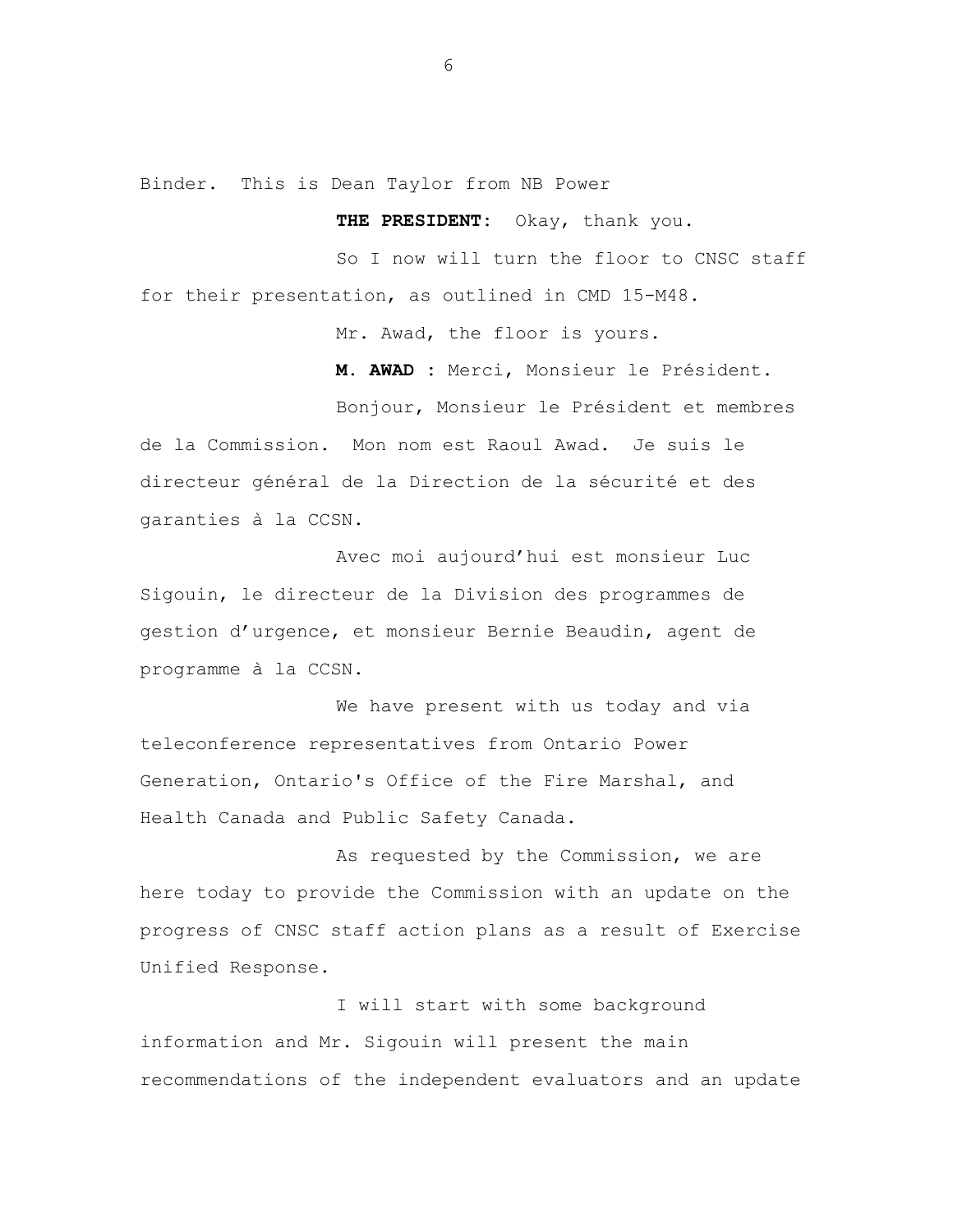on the CNSC staff action plan and an update on Exercise Intrepid 2015 held at Point Lepreau this past November.

I will complete the presentation by the next steps and a summary.

As I mentioned, the purpose of our presentation today is to give the Commission an update regarding our action plan as a result of Exercise Unified Response.

Our presentation will be followed by presentations from OPG, Office of the Fire Marshal and Health Canada to demonstrate the integration of lessons learned in their emergency plans at all levels of government, including the operator.

Exercise Unified Response was a full-scale nuclear exercise that took place in May 2014, simulating a severe accident at Darlington Nuclear Generating Station. This exercise was the biggest exercise ever held in North America. During three days, over 2000 participants from a large number of organizations, including all levels of government, Ontario Power Generation, the IAEA and United States Nuclear Regulatory Commission, participated to assess preparedness, interoperability and communications.

As Canada's nuclear regulator, the CNSC played a dual role during this exercise: first, maintaining regulatory oversight of the nuclear power plant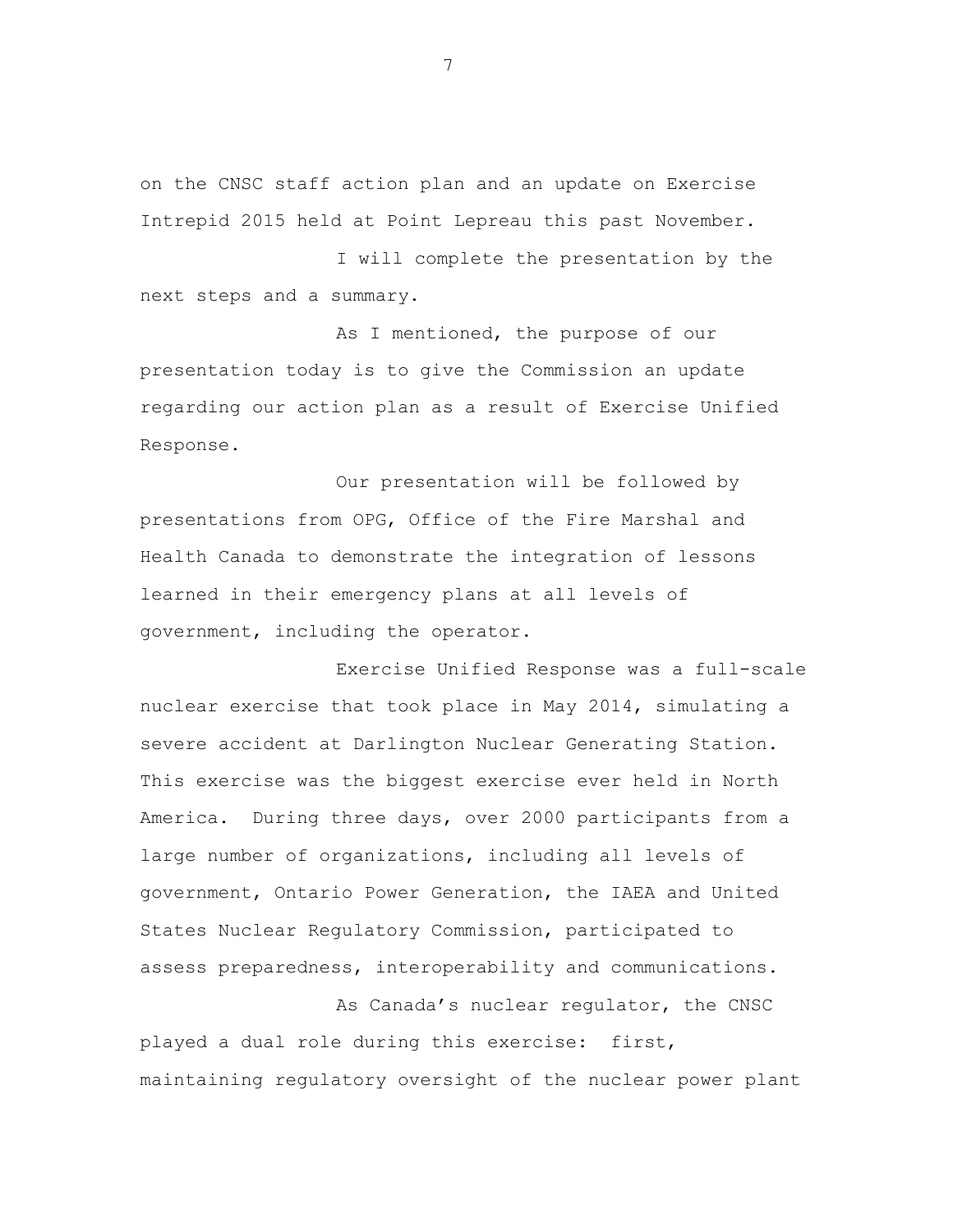affected; and second, supporting the whole-of-government response.

In the next few slides, Mr. Sigouin will present the status update regarding the recommendations of the independent observers and the CNSC staff action plan.

Mr. Sigouin...?

**M. SIGOUIN :** Merci, Monsieur Awad.

Good morning, Mr. President and Members of the Commission. My name is Luc Sigouin. I am the Director of the Emergency Management Programs Division here at the CNSC.

As you may recall, the CNSC engaged the services of two external evaluators during Exercise Unified Response. Ms Purdy and Mr. Harlick are experts in emergency management and critical infrastructure protection, with a wide range of policy and operation experience, including senior management roles. During the exercise, they independently observed and evaluated the performance of CNSC staff and our interactions with stakeholders.

In November 2014, Ms Purdy made a presentation to the Commission during which she outlined the high-level findings of her review. Ms Purdy and Mr. Harlick's report contained a total of 35 recommendations to CNSC.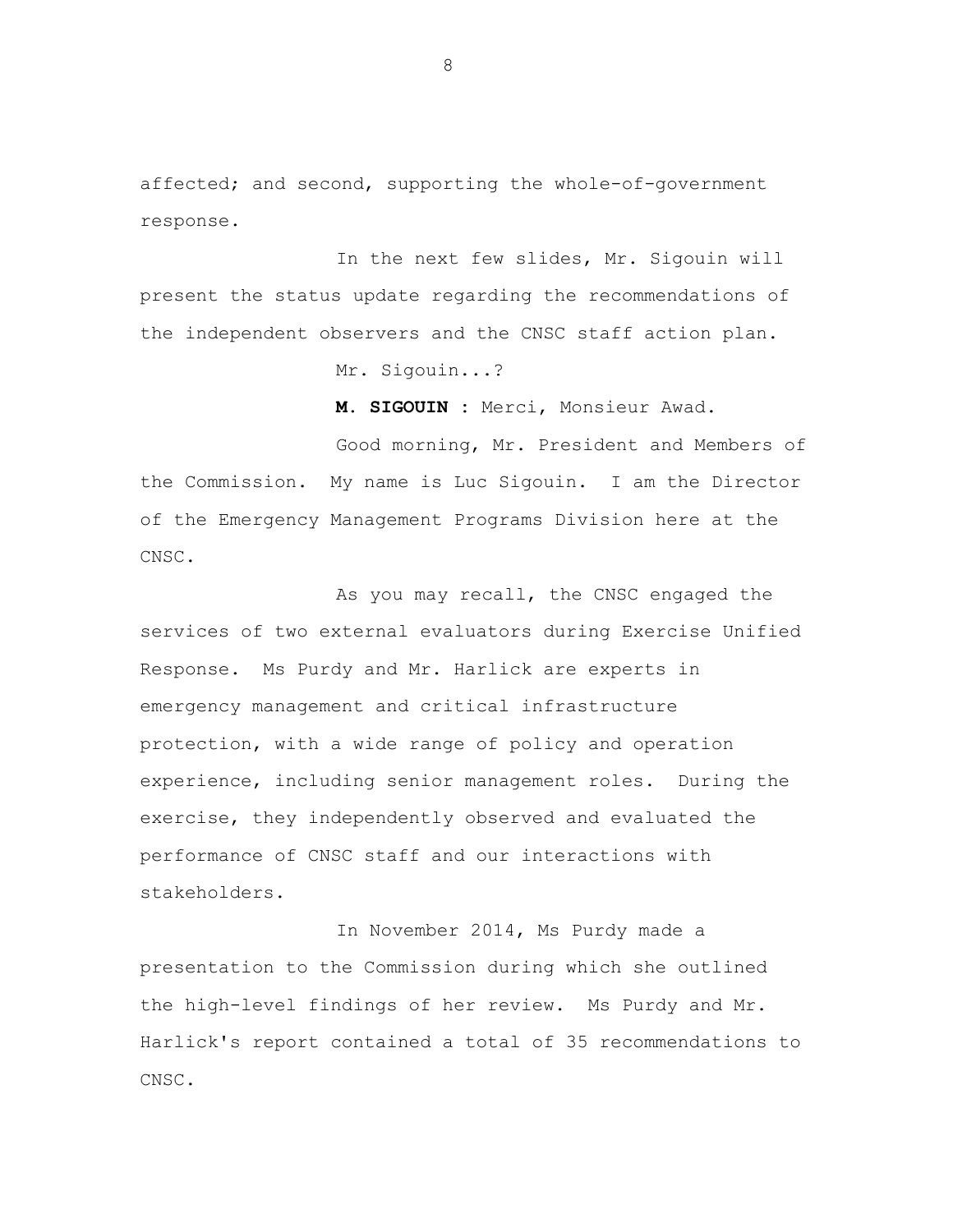Based on these recommendations, CNSC staff established an action plan to address these opportunities for continuous improvement.

Annex "A" of the slide deck contains additional information regarding the status of each specific action, the lead responsible of this action and the completion date.

I will now provide you with a high-level overview of the recommendations made by Ms Purdy and Mr. Harlick.

The recommendations made to the CNSC by Ms Purdy and Mr. Harlick can be grouped into six high-level topical areas.

The first area related to several recommendations toward improving the efficiency of information-sharing within the CNSC and within our Emergency Operations Centre. This related to the efficiency of collection and dissemination of information, preparing situational reports and preparing briefing materials for internal or external use.

The second area identified related to clarifying how the CNSC would provide technical information related to our assessment and prognosis of the accident as well as how we would share briefings and communications products with various stakeholders in the federal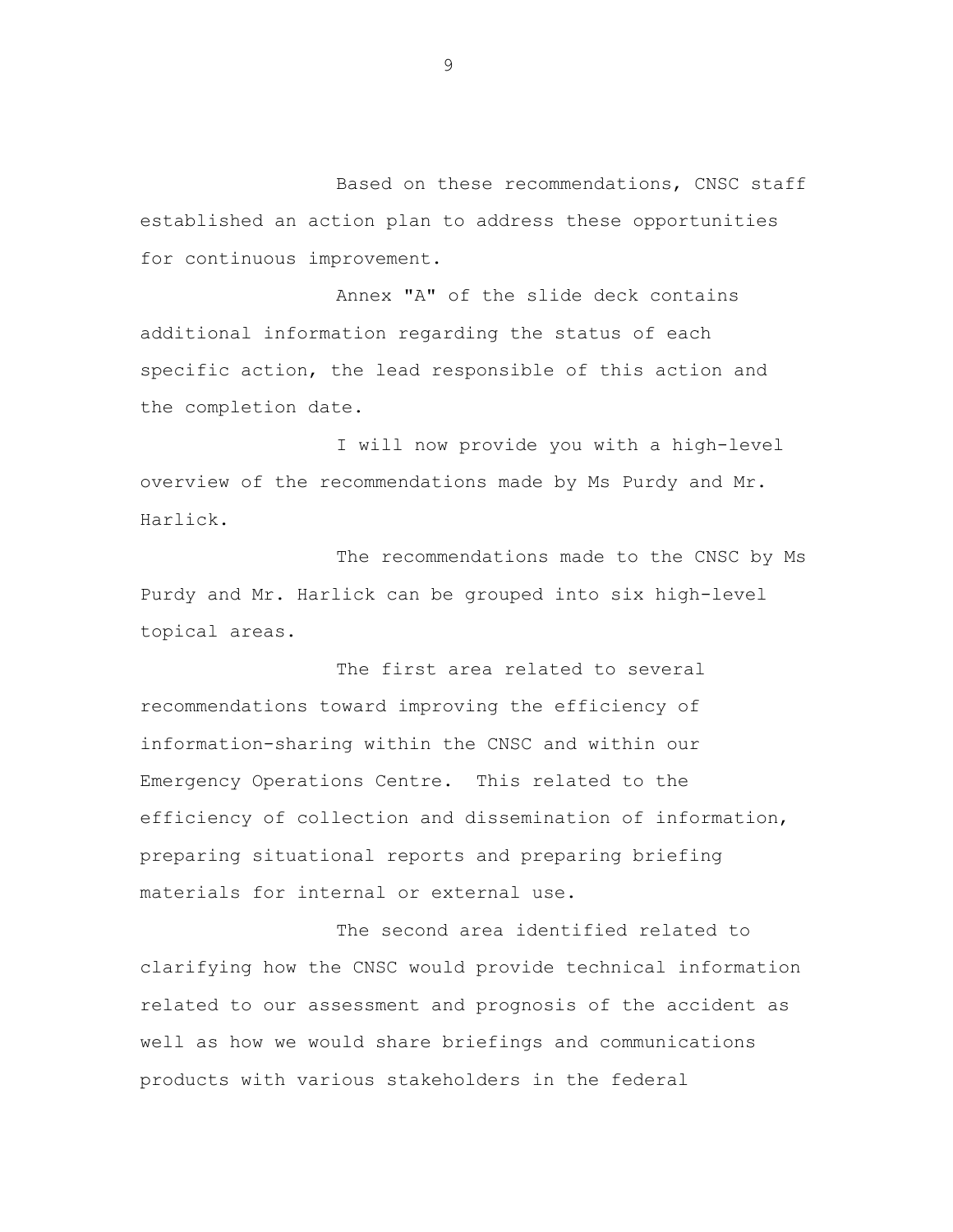government.

The third area is related to our physical Emergency Operations Centre and addressing the workflow and configuration of the allotted space.

The fourth area of recommendation concerns building capacity for an extended or prolonged response to a domestic nuclear emergency incident.

The fifth topical area is about improving the amount and frequency of technical data on the state of the reactors as well as information related to the accident that is provided to the CNSC during an emergency.

The sixth and final high-level topical area addresses recommendations related to the recovery phase and actions relating to returning to normal.

So these represent the six high-level topical areas of recommendations made by Ms Purdy and Mr. Harlick as they were addressed by Ms Purdy during her November 2014 presentation to you in this forum.

I will now provide you with an overview of the actions taken by CNSC staff thus far in relation to these areas.

The first status update is related to the efficiency of information-sharing within the CNSC in general and within the Emergency Operations Centre in particular.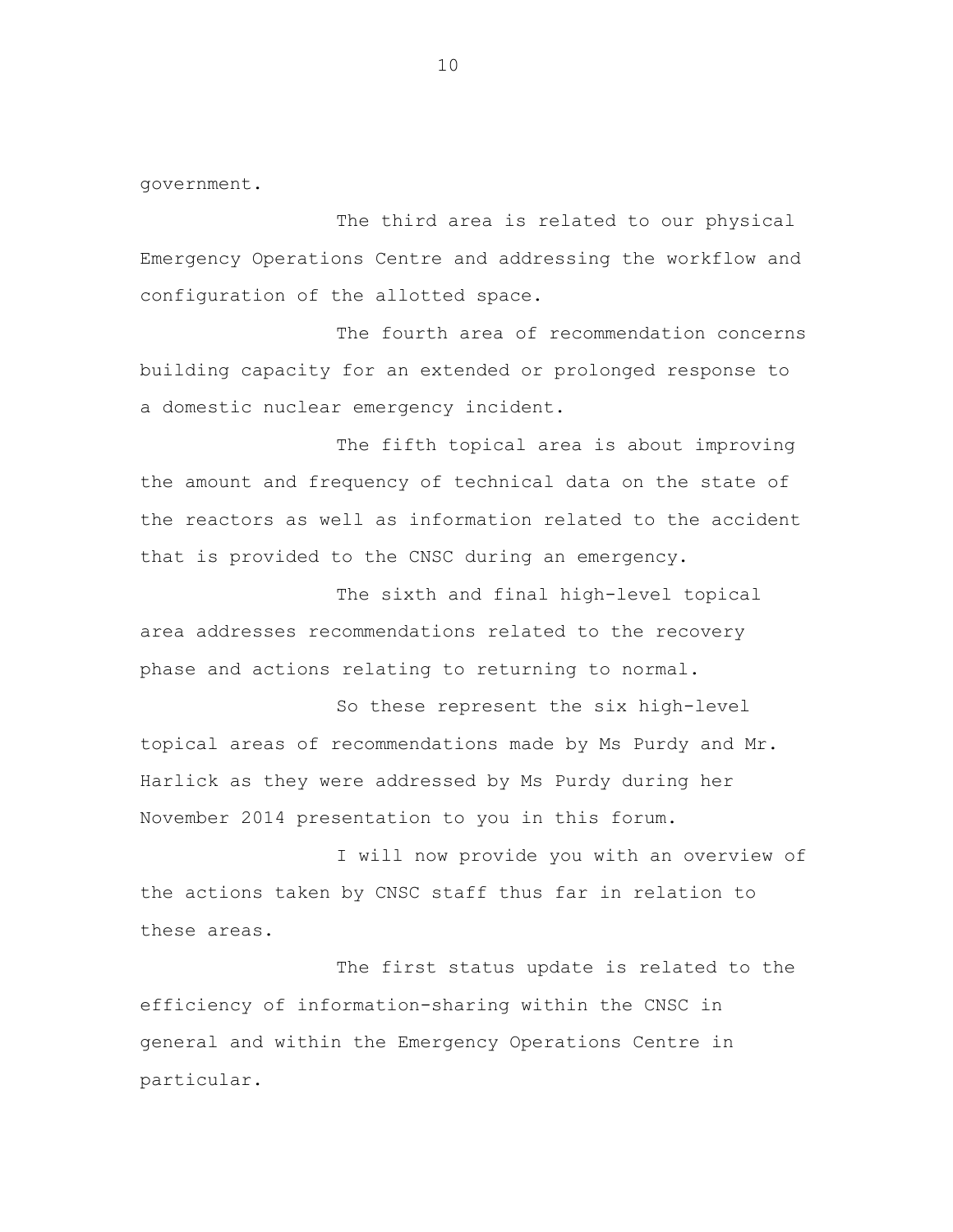CNSC staff are addressing this recommendation by means of a proven commercial off-theshelf crisis management software tool called WebEOC.

WebEOC is used by all our NPP licensees: OPG, Bruce Power and New Brunswick Power. In addition, our U.S. counterpart, the Nuclear Regulatory Commission, uses WebEOC as do the vast majority of the U.S. NPP licensees.

WebEOC is a social media-like platform expressly designed as a crisis information management system. It provides an efficient and effective means of ensuring a common understanding and situational awareness to all teams involved in an emergency response.

WebEOC will provide the CNSC with a secure real-time method to efficiently collect and share information within the Emergency Operations Centre teams and to disseminate this information to the CNSC Emergency Executive Teams and other stakeholders.

The WebEOC platform will provide positionspecific activity logs and real-time tracking of significant events. It will also generate automated status reports and contribute to prompt and accurate communication to everyone involved in the emergency response by providing consistent and accurate information to everyone who needs it when they need it.

The WebEOC project is being managed by the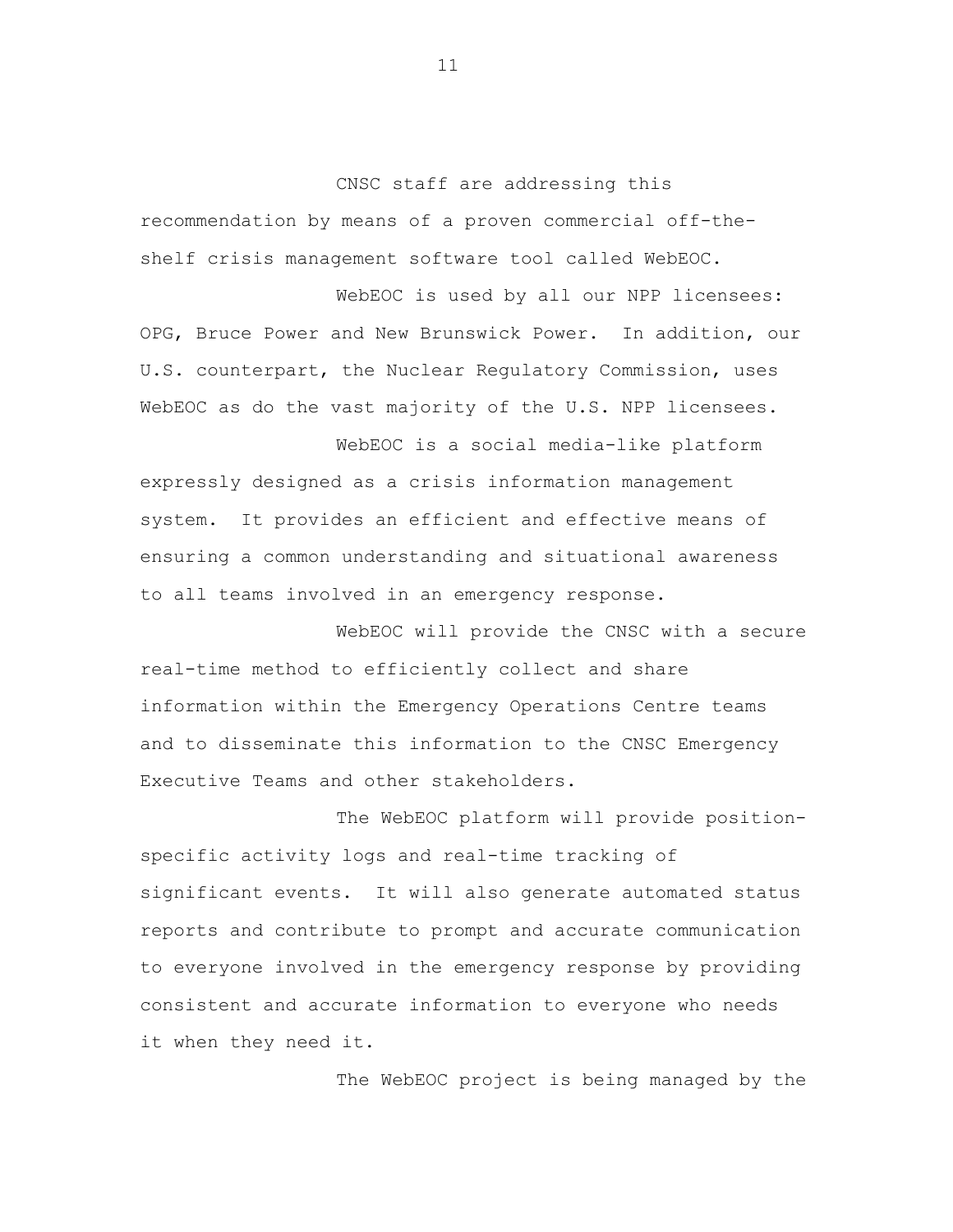CNSC's Information Management and Technology Directorate, in close collaboration with the Directorate of Security and Safeguards.

We will now look at the next area of recommendation.

The second area of recommendation is about technical information and communications products and it's addressed on the next three slides.

First, on the topic of sharing technical information.

A new Liaison Committee for Nuclear Emergency Management was established with our partner Health Canada. The committee has worked to clarify the roles and responsibilities regarding the generation and dissemination of technical information and assessments. There is now a clear understanding and agreement between CNSC and its partners relating to the actions that are required during an accident, both onsite or offsite.

As a result of this committee's work, the CNSC's procedures were updated to include the deployment of a Liaison Officer to the Health Canada EOC to work in the Federal Nuclear Emergency Plan's Technical Assessment Group. Also, the basis for a team approach to focus on common Health Canada/CNSC protective measures assessments was developed as a joint standard operating procedure. In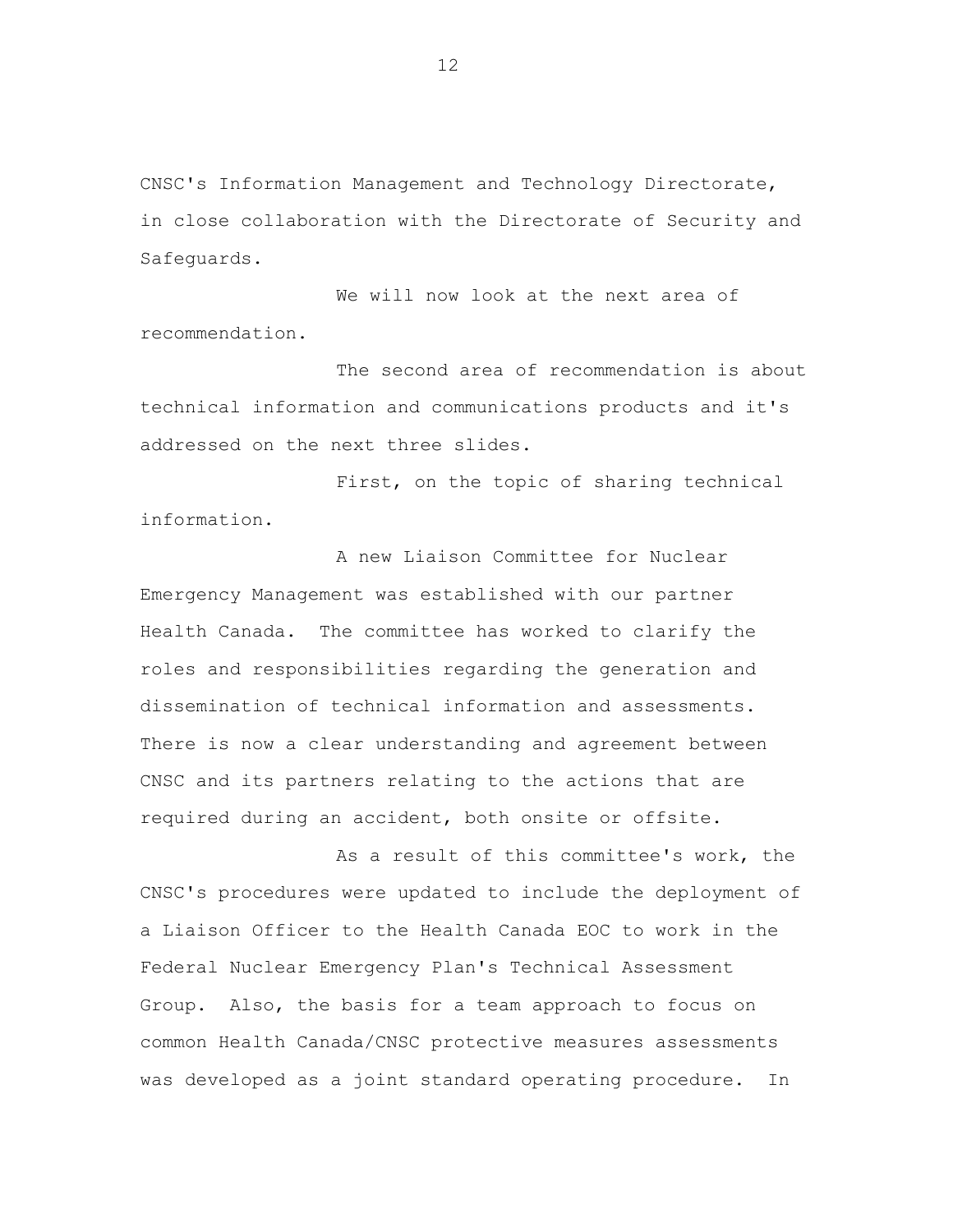addition, a standard operating procedure for both Health Canada and CNSC was developed for interaction with the IAEA to provide information for their assessment and prognosis of the accident. These new procedures were successfully tested during the recent New Brunswick Power exercise.

Now I will go on to the second slide relating to this area of improvement.

So on the same topical area of information-sharing, specific actions were taken on a broader multilateral federal basis by staff from CNSC's Strategic Planning Directorate.

A workshop was held with Health Canada, Natural Resources Canada, Global Affairs Canada, Public Safety Canada to address the recommendation on managing the demands associated with briefings to Deputy Ministers, Ministers or Cabinet Committees that would definitely arise during a nuclear emergency in Canada.

The outcome of the CNSC-led workshop was that participants agreed that the lack of participation by Deputy Ministers, Ministers and Cabinet during Exercise Unified Response hindered a definitive understanding of potential challenges with information-sharing and briefing demands of senior level officials during a nuclear emergency. It was further agreed by participants that many improvements have already been made to nuclear emergency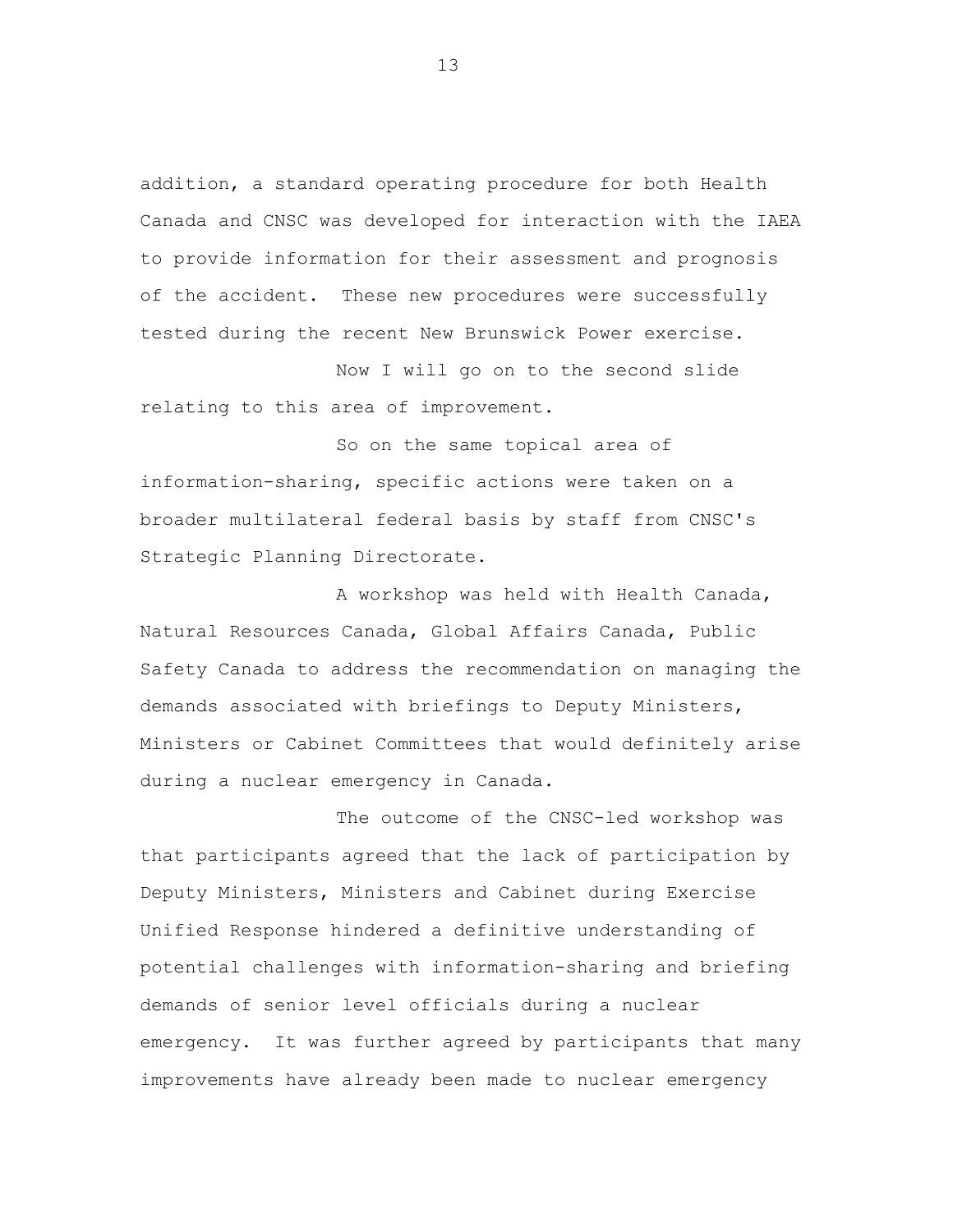response under the Federal Nuclear Emergency Plan which has resulted in a stronger Government Operations Centre structure.

Accordingly, a plan for a path forward was established to ensure that senior officials receive access to required information during a nuclear emergency, while respecting the roles and responsibilities of the parties involved in nuclear emergency response. CNSC staff are going beyond the recommendations made by Ms Purdy and are developing high-level timelines for information-sharing within the federal family for domestic events, international events and events in the United States.

CNSC staff will follow up with the participants of the workshop to review the scenarios, identify any gaps and implement solutions to ensure that all departments are clear on their roles and responsibilities for briefing senior officials.

I will now go on to the third slide related to this topical area, which is focussed on communications products and the work of our Strategic Communications Division.

Since the Fukushima incident, CNSC has established measures for effective communication with the public during nuclear emergencies, including a dedicated website with useful information and links to inform the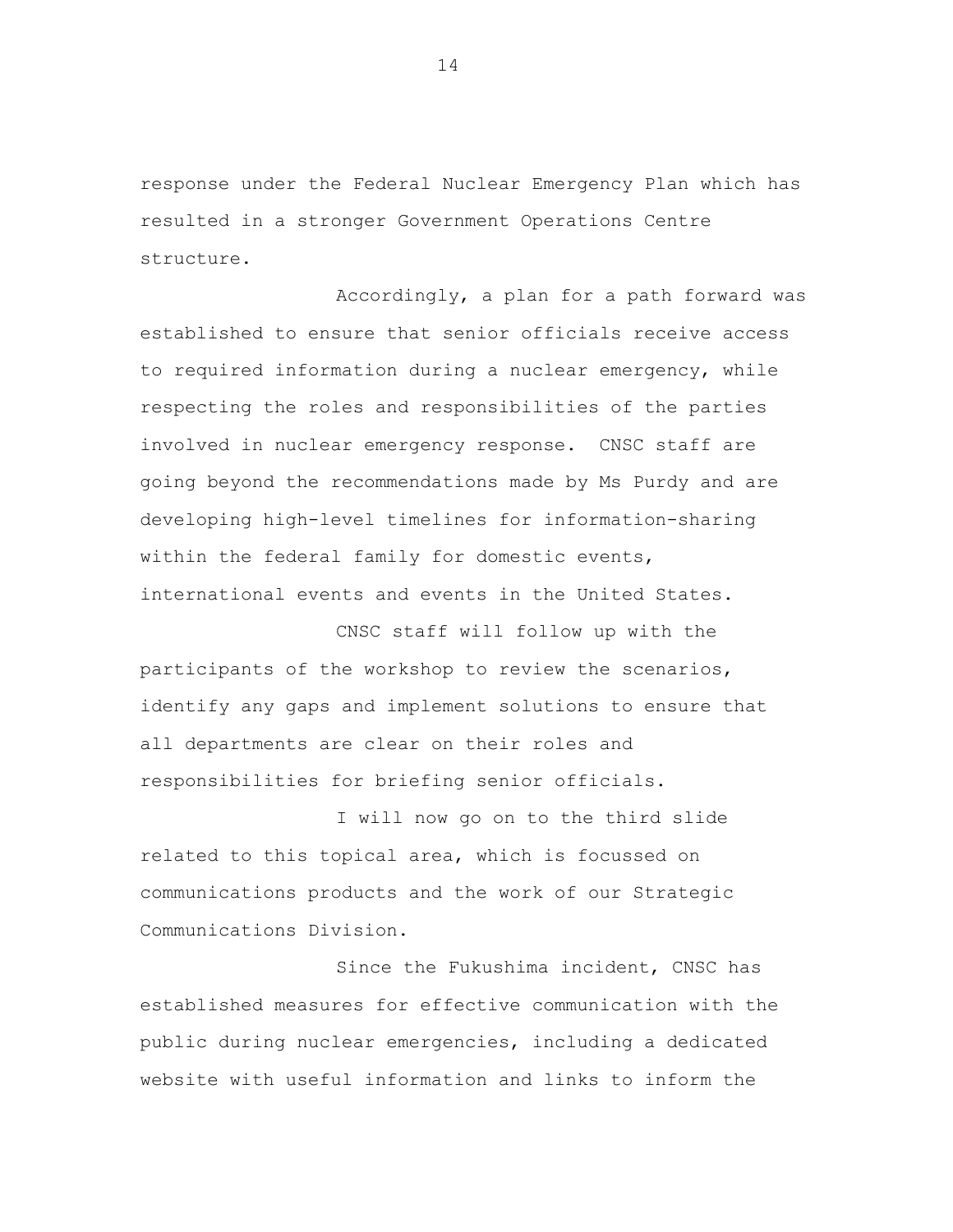public and stakeholders.

As a result of Exercise Unified Response, the CNSC updated its Emergency Communications Protocols and Framework documents. This evergreen framework will be regularly updated to include lessons learned from future exercises.

Working with other federal partners, CNSC staff participated in a communications workshop hosted by Health Canada.

Building on outcomes from this workshop, Health Canada and the CNSC will review communications roles and responsibilities and will coordinate a joint emergency communications workshop for staff in 2016.

As you can see, several actions were taken to address the recommendation relating to informationsharing and communications.

I will now turn to the next area of recommendation.

The third area of recommendation made by Ms Purdy and Mr Harlick was about the configuration of the CNSC Emergency Operations Centre.

As the Commission Members may remember, the CNSC does not have a dedicated emergency operations centre. Rather, we have adopted a dual-use approach, whereby we have a group of meeting or conference rooms on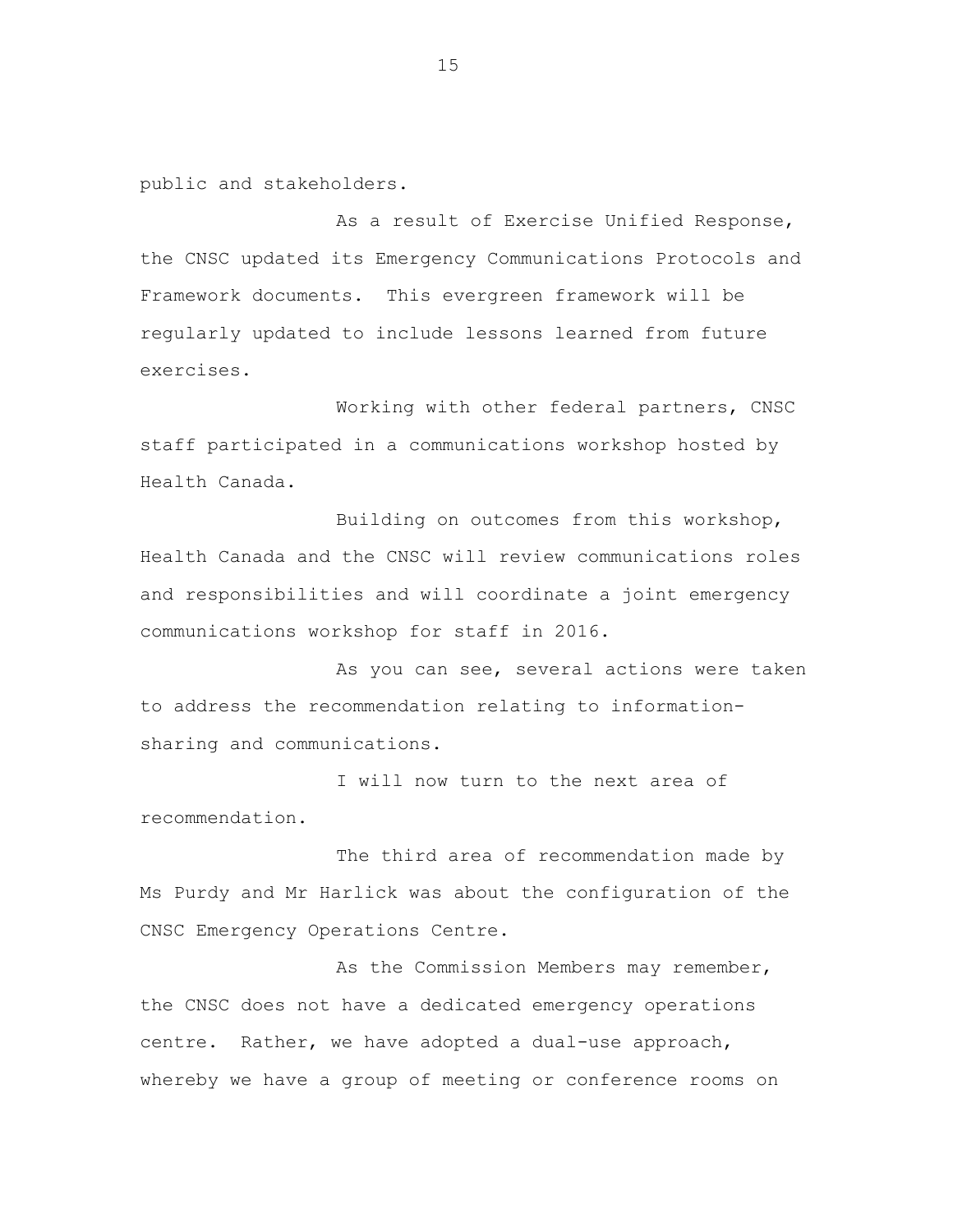the third floor of this building that are configured to be used as an operations centre when needed.

To improve the workflow and work effectiveness and to achieve better use of the space in the Emergency Operations Centre, CNSC staff have identified two separate projects to improve the physical space of the EOC and the effectiveness of operations and workflow.

The first project is the renovation and construction of technical assessment meeting rooms. This construction work will start next January and will provide CNSC technical staff doing reactor safety as well as protective action assessments a more efficient and effective workspace.

The second construction project involves the renovation and construction of updated command and coordination meeting rooms. This project is scheduled to be completed during the next fiscal year and will provide EOC section heads, the CNSC executives and the emergency executive team with an effective workspace for briefings, decision-making and developing action plans.

The implementation of these two projects ensures that all work teams in the EOC will have an effective workspace in case of an emergency but that is also available for use on a day-to-day basis.

I will now turn to the fourth area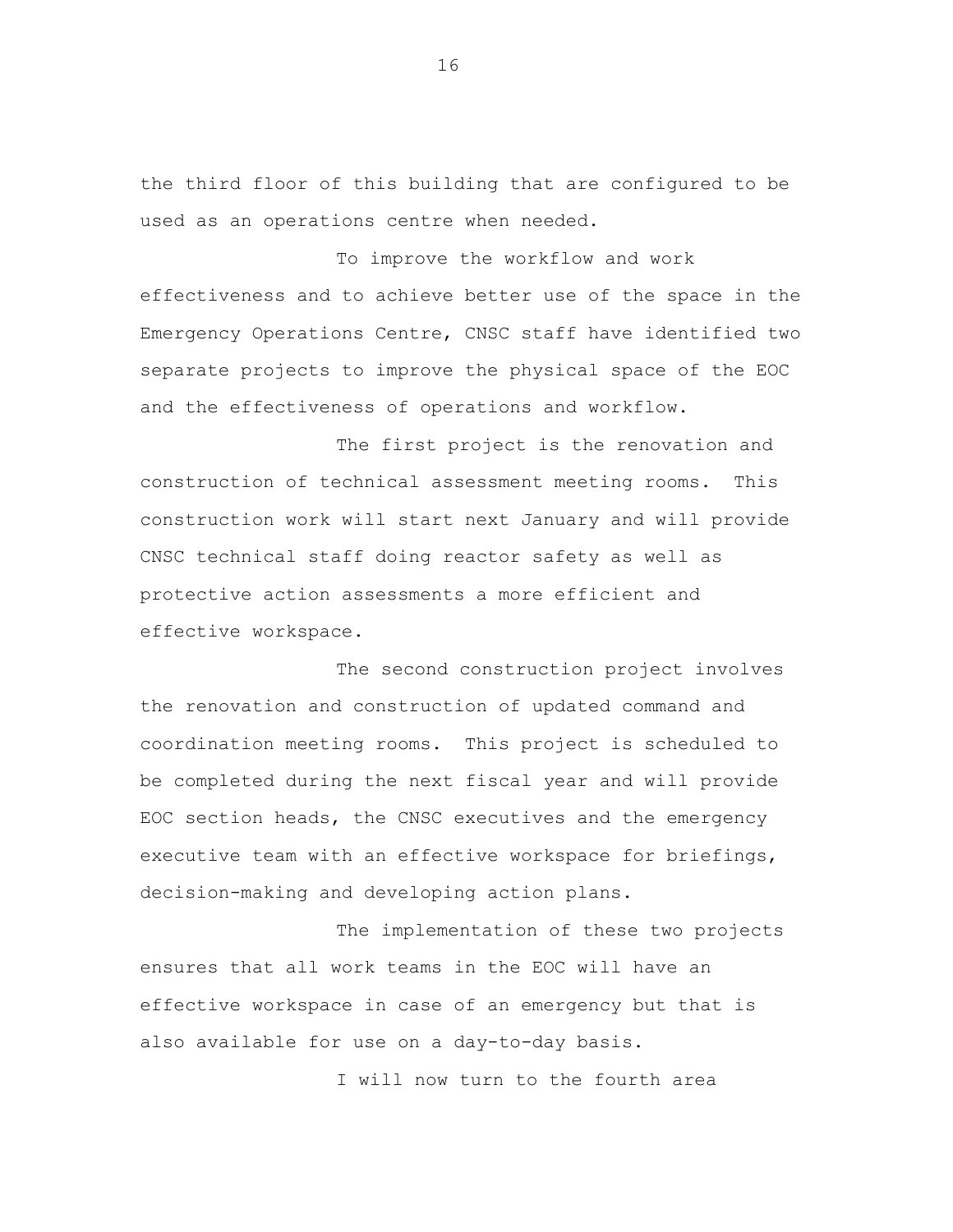identified by Ms Purdy.

The fourth area relates to preparing CNSC staff for a prolonged response to an emergency. Many actions were taken by groups across the CNSC to address this recommendation.

For example:

An online training module was implemented as well as supplementary training for different positions within the Emergency Operations Centre. Additional staff were also trained and exercised during the recent New Brunswick Power exercise.

Training on the International Nuclear Event Scale, INES, on its evaluation and reporting is provided to CNSC staff working in this area and has also been made available to other staff and external stakeholders.

In addition to CNSC staff training, Ms Purdy addressed the involvement of Commission Members in exercises. Staff will work with the Secretariat to arrange for training and for participation of Commission Members in future exercises.

Now, for the fifth high-level topical area, which addresses the issue of access to plant data and information.

It is common practice in most countries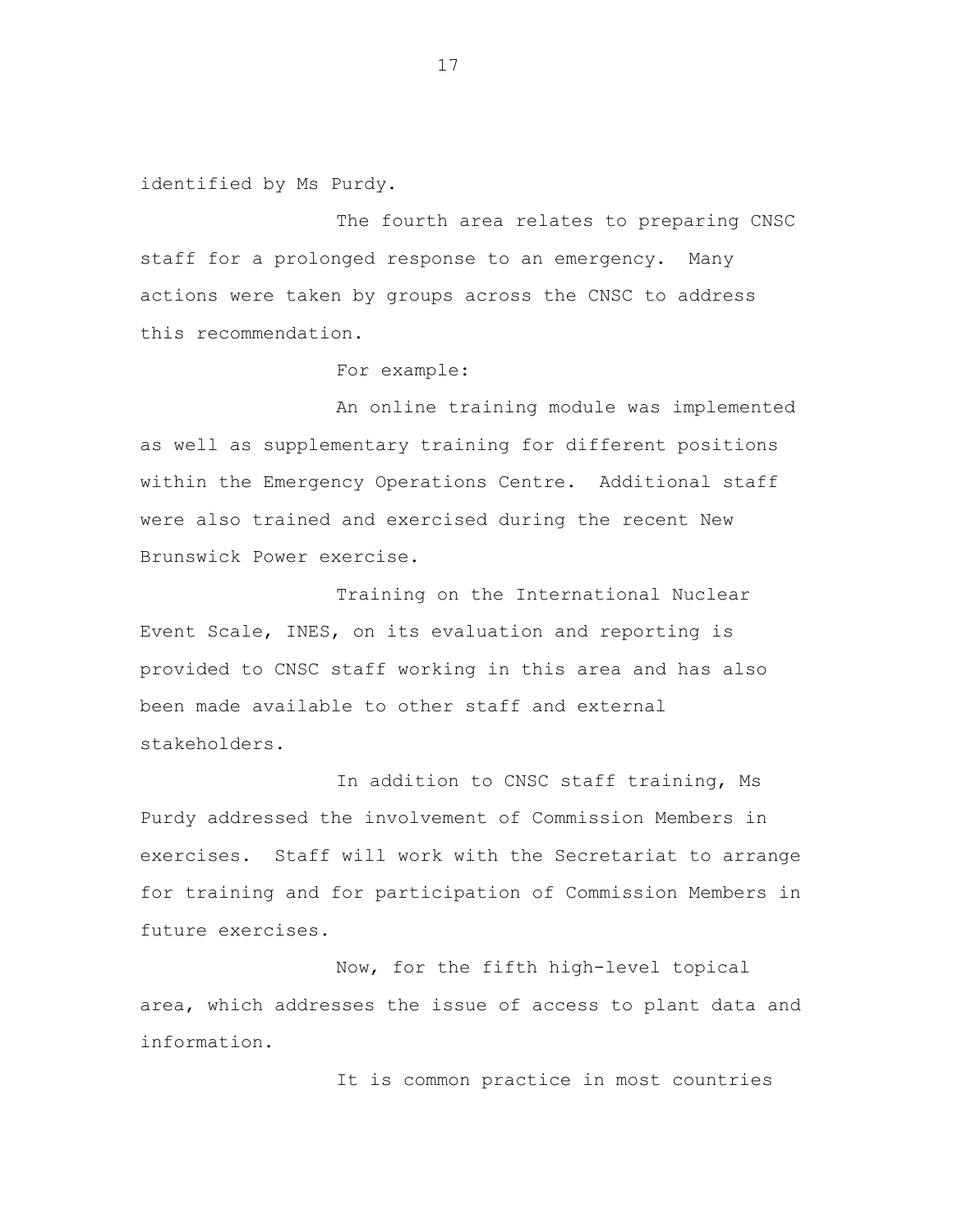for NPP data to be available in near-real-time within the regulator's Emergency Operations Centre. Currently, CNSC does not have such a system, but rather, NPPs send information to the CNSC EOC on an hourly basis.

In order to address the recommendation made by Ms Purdy, the CNSC Directorate of Assessment and Analysis has established a joint CNSC–industry working group with representatives from the three NPP licensees. The goal of the working group is to identify a fully automated method to transmit the required parameters to our EOC in near-real-time.

All three NPP licensees, OPG, New Brunswick Power and Bruce Power, have committed to providing near-real-time data to the CNSC. The working group has agreed on a data set of approximately 50 key data points such as temperatures, pressures and water levels, and the working group has developed a draft information management policy.

In addition, work is already under way with OPG to trial run a near-real-time method that they have proposed and discussions are continuing with New Brunswick Power and Bruce Power on their specific implementation of this system.

The implementation of the near-real-time NPP data systems will be completed for all NPPs by the fall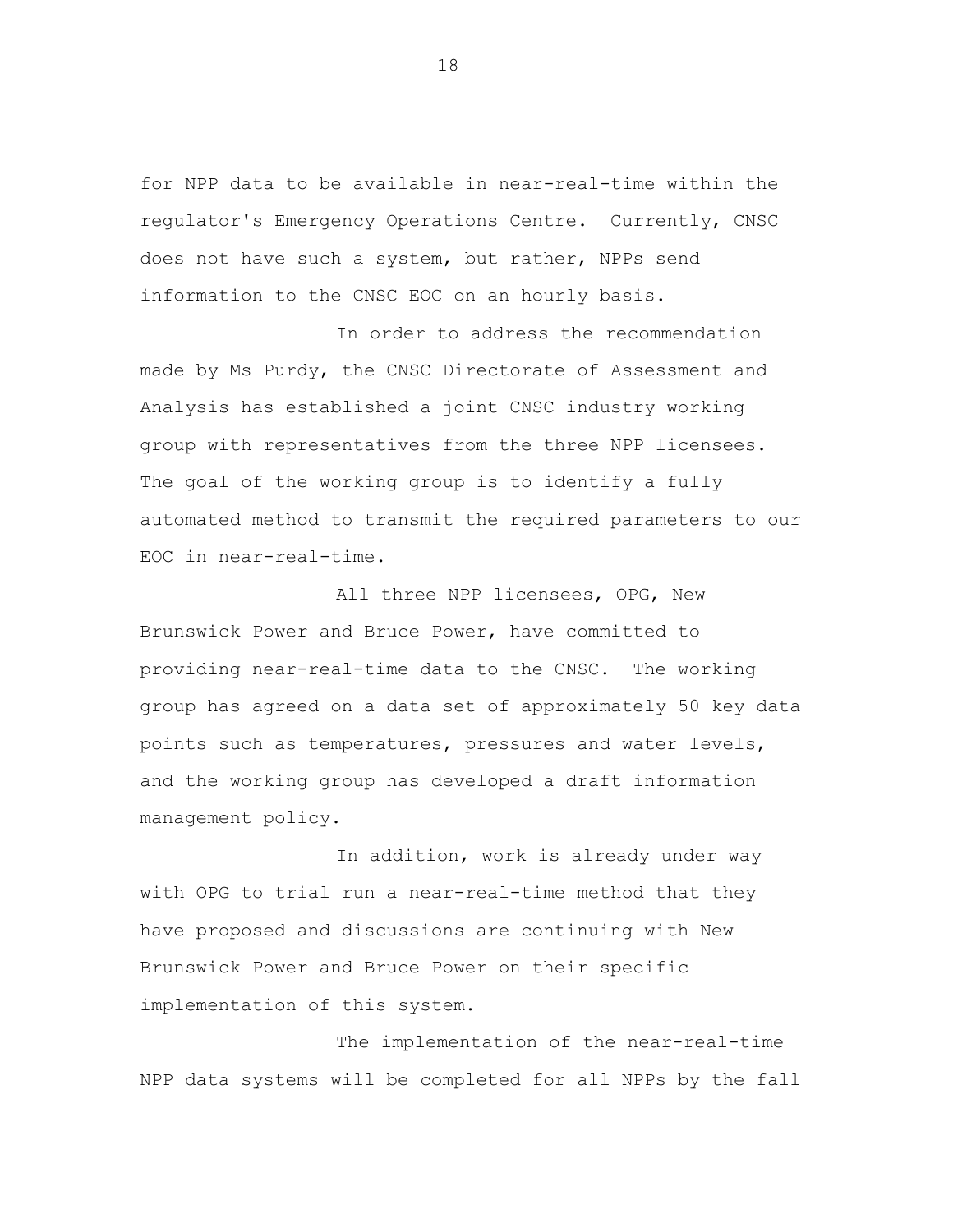of 2016 and it will be tested during the upcoming exercise at Bruce Power in October next year.

We will now move to the sixth and final improvement area identified my Ms Purdy and Mr. Harlick. This area is about preparing for the recovery phase of an emergency.

CNSC staff from the Directorate of Environmental and Radiation Protection are working in close cooperation with Health Canada to establish national guidance documents.

CNSC staff have started work on postaccident recovery and will take the lead in developing guidance documents and will collaborate with Health Canada and other relevant stakeholders and partners.

The post-accident recovery guidance will be tested and validated through workshops, tabletop exercises and full-scale exercises. The planned completion for this work is for 2017.

Mr. President, Commission Members, this concludes the update on the staff actions undertaken to address the recommendations from Ms Purdy and Mr. Harlick.

I will now turn to more recent events and would like to give the Commission a brief update of Exercise Intrepid that occurred recently in New Brunswick. Exercise Intrepid 2015 was hosted by New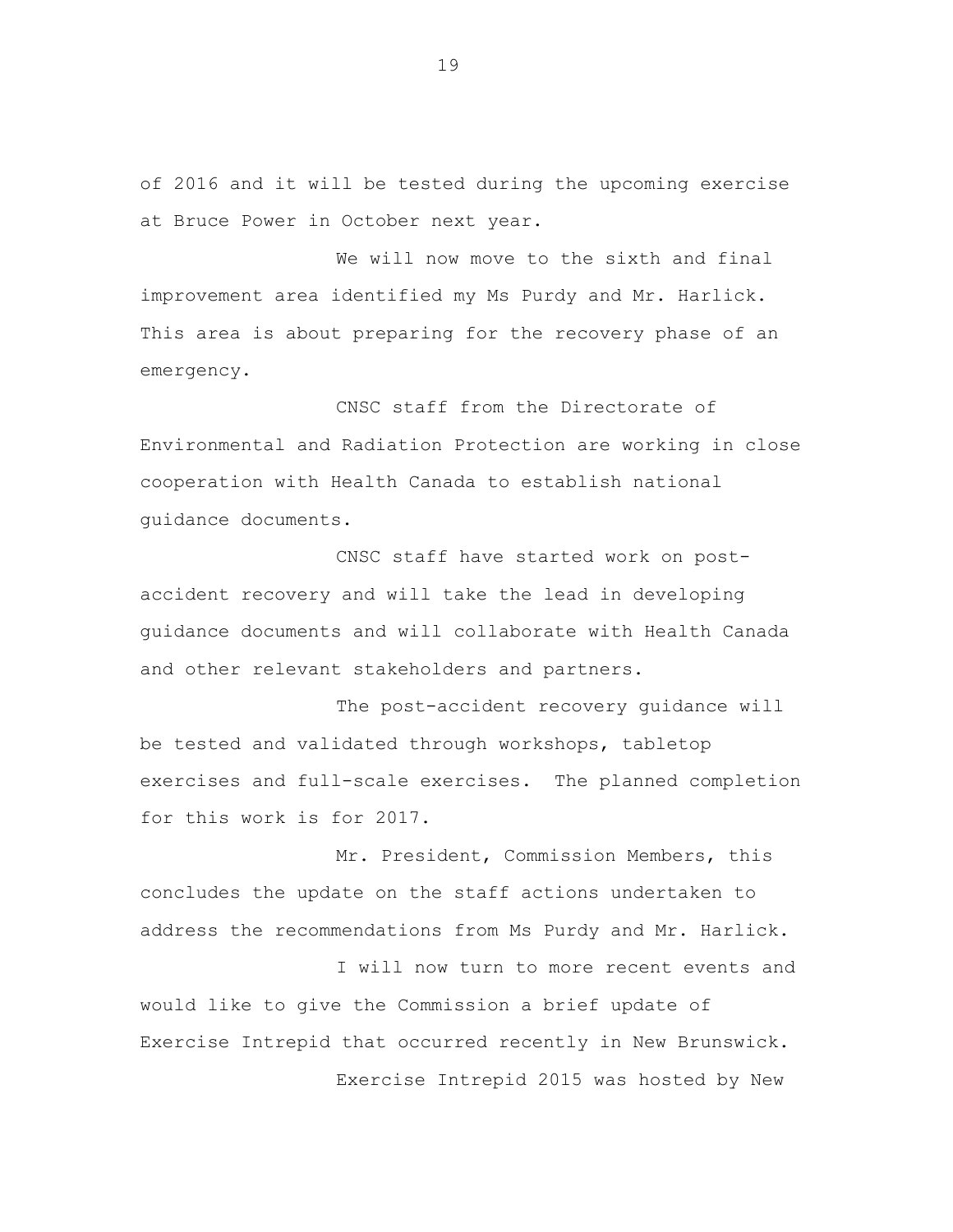Brunswick Power this past November.

During two days, a full-scale nuclear emergency exercise was conducted in partnership with the Province of New Brunswick, local communities and some federal authorities.

The exercise simulated a severe accident at the Point Lepreau Generating Station during which approximately 40 organizations worked together to allow for an integrated assessment and response.

On the second day of the exercise, participants responded to a simulated release of radioactivity to the environment. In addition to activities on the Point Lepreau site, extensive offsite play was undertaken.

In particular, the New Brunswick Emergency Measures Organization and its provincial partners conducted an actual evacuation of some 150 residents who had volunteered to assist in the exercise, including setting up decontamination facilities and reception centres for people and their pets.

CNSC took full advantage of this opportunity and activated our EOC for the full extent of the two-day exercise. This exercise was used to validate the changes implemented in our plans and procedures after Exercise Unified Response. With this opportunity to test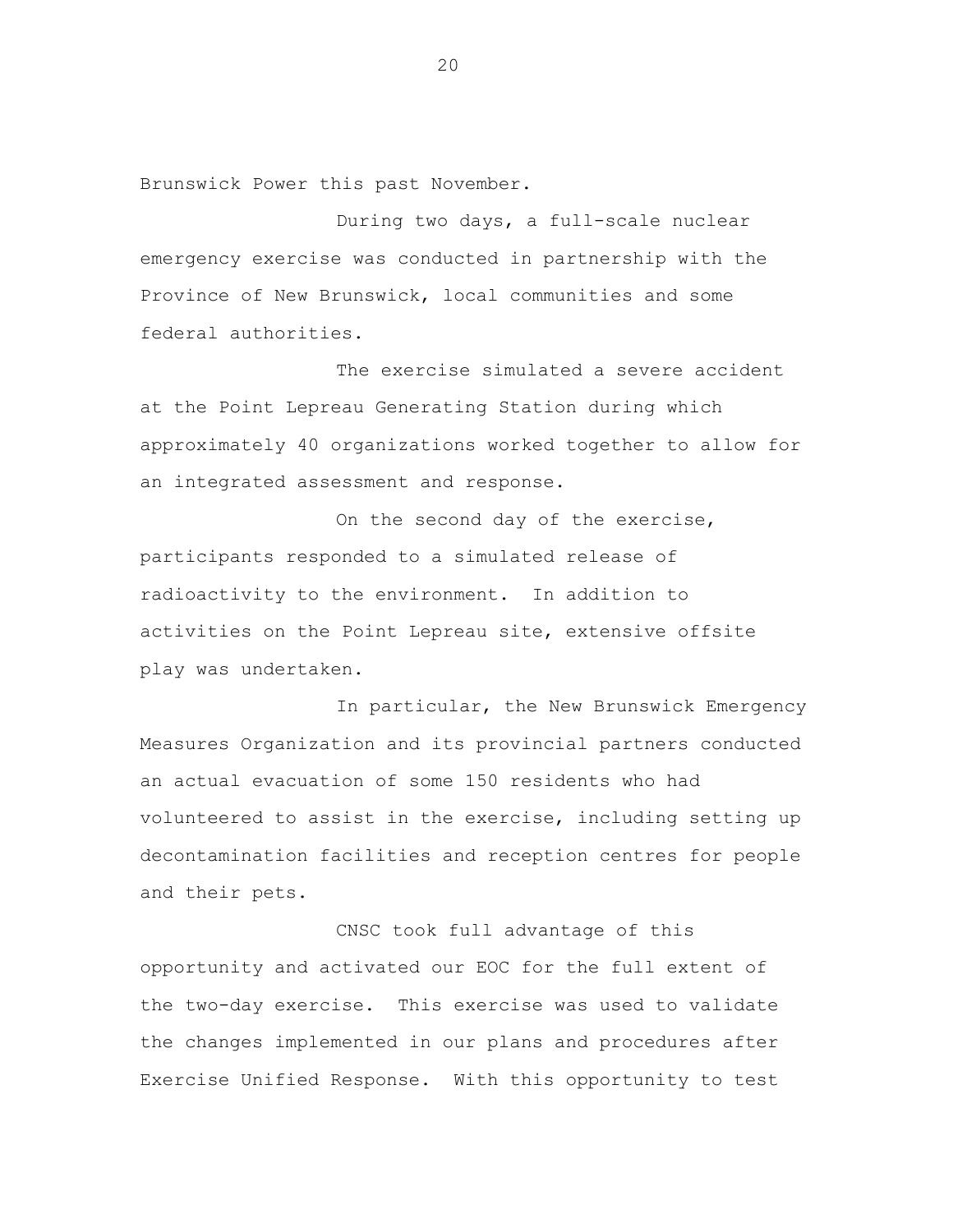our plans, we can confirm the effectiveness of the revised plans and procedures and state that no further revision or changes are needed at this time.

New Brunswick Power is preparing a broad After Action Report which is expected to be released early next year.

I will now turn the presentation back to Mr. Awad.

**MR. AWAD:** Thank you, Mr. Sigouin.

CNSC staff and key stakeholders will continue to work together to ensure that all remaining actions are completed.

The Provincial Nuclear Emergency Response Plan is currently under review to include lessons learned from Exercise Unified Response and international best practices. Currently, the Office of Fire Marshal and Emergency Management is finalizing the planning basis. Once completed, it will be reviewed by CNSC staff.

Public awareness and an education program will provide information that can reduce public risk in the event of a nuclear emergency.

As per CSA Standard N1600, CNSC staff will continue to verify and monitor the development and implementation of the public awareness and education program. The next opportunity to test this improvement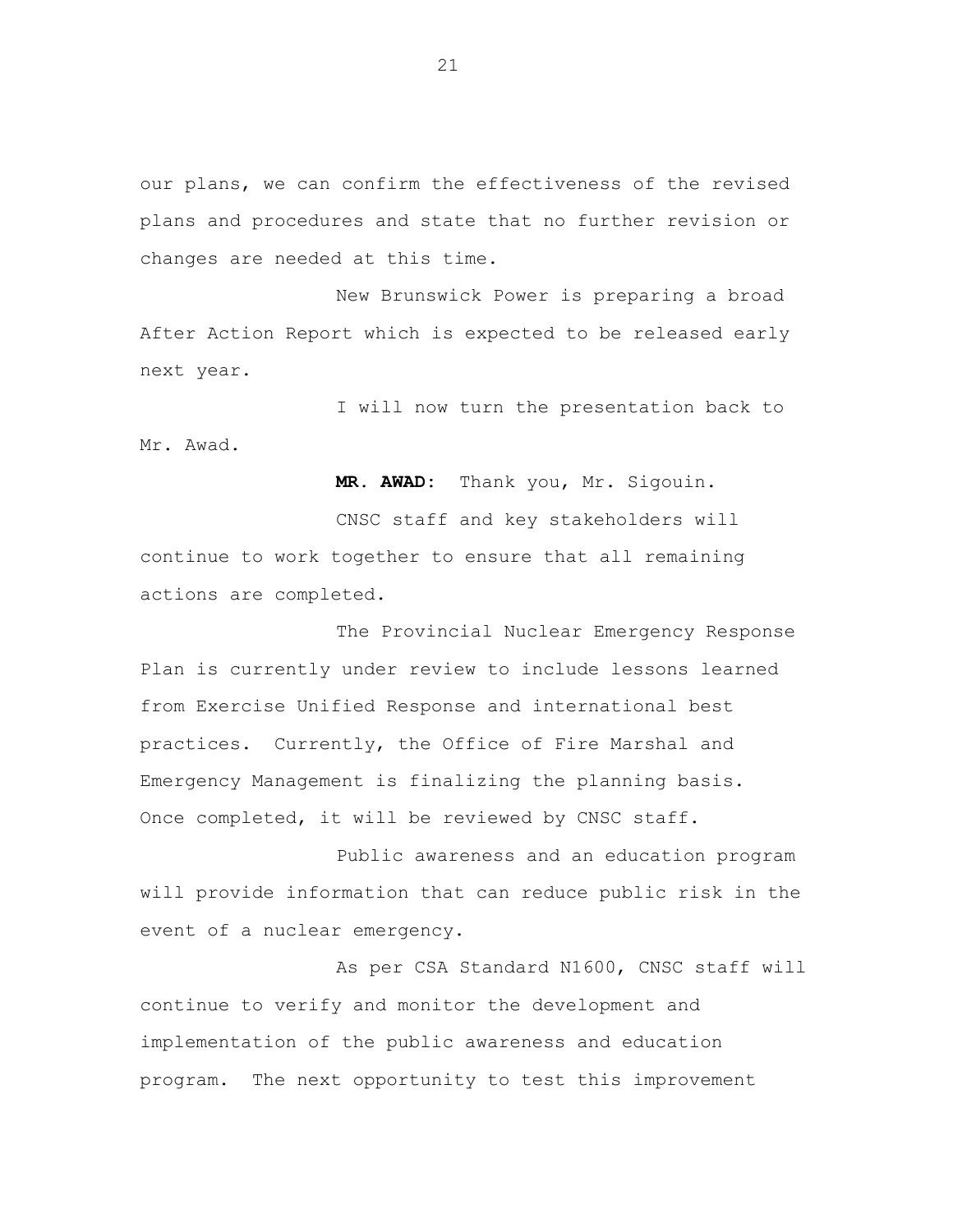will be during the Bruce Power exercise scheduled in fall 2016.

CNSC staff will continue to update the Commission at the Annual Nuclear Power Plant Regulatory Oversight Report.

In summary, all levels of government, federal and provincial, and industry, are committed to enhancing nuclear emergency plans, processes and procedures.

The interjurisdictional emergency response arrangements are currently addressed and all stakeholders are committed to continue to strengthen this arrangement.

CNSC staff have committed to work with their provincial and federal partners on continuous improvement of current plans and procedures.

This completes our presentation and we are ready to answer your questions.

Thank you.

**CMD 15-M48.1** 

**Oral presentation by Ontario Power Generation Inc.**

**THE PRESIDENT:** Thank you.

I think we are going to hear the presentation from all our guests here and then open up the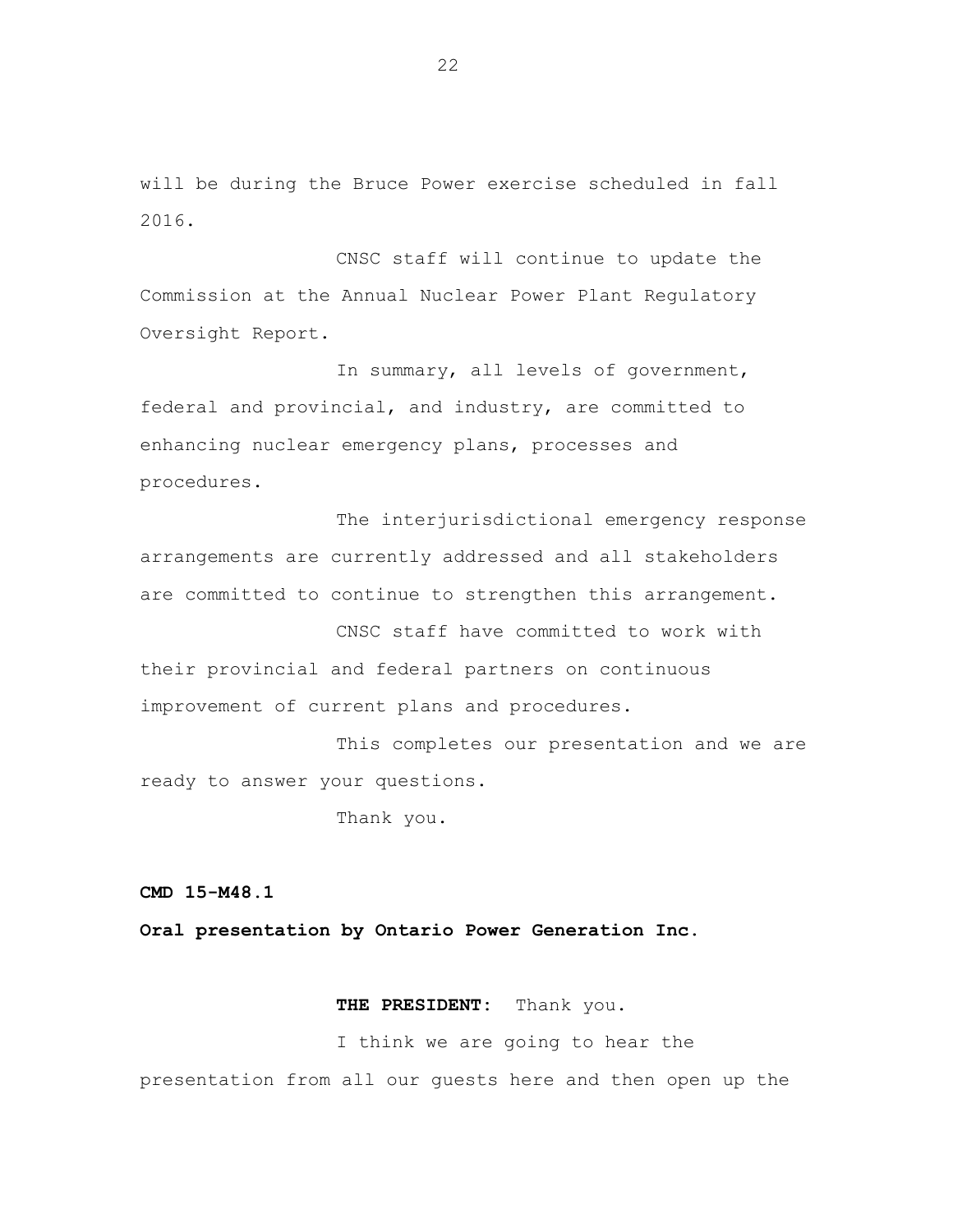floor for questioning.

So I would like to turn now -- I would like to turn the floor to OPG, Ontario Power Generation, for their presentation as outlined in CMD 15-M48.1, and I understand, Mr. Lesiuta, you will make the presentation.

**MR. LESIUTA:** Yes.

**THE PRESIDENT:** Over to you, sir.

**MR. LESIUTA:** Yes, thank you.

Good morning, President Binder and Members of the Commission. For the record, my name is Steve Lesiuta and I am the Director of Emergency Management and Fire Protection at Ontario Power Generation.

With me today is Ian Azevedo, Senior Manager, Emergency Preparedness, and Robin Manley, Director of Regulatory Affairs & Stakeholder Relations.

The purpose of this presentation is to provide you with an update on the status of the implementation of the lessons learned from Exercise Unified Response. You have heard from CNSC staff and you will also hear from the Office of the Fire Marshal and Emergency Management, and from Health Canada.

After a brief description of Exercise Unified Response, I will highlight the lessons learned, I will discuss in more detail the status of the OPG-led activities, followed by a summary.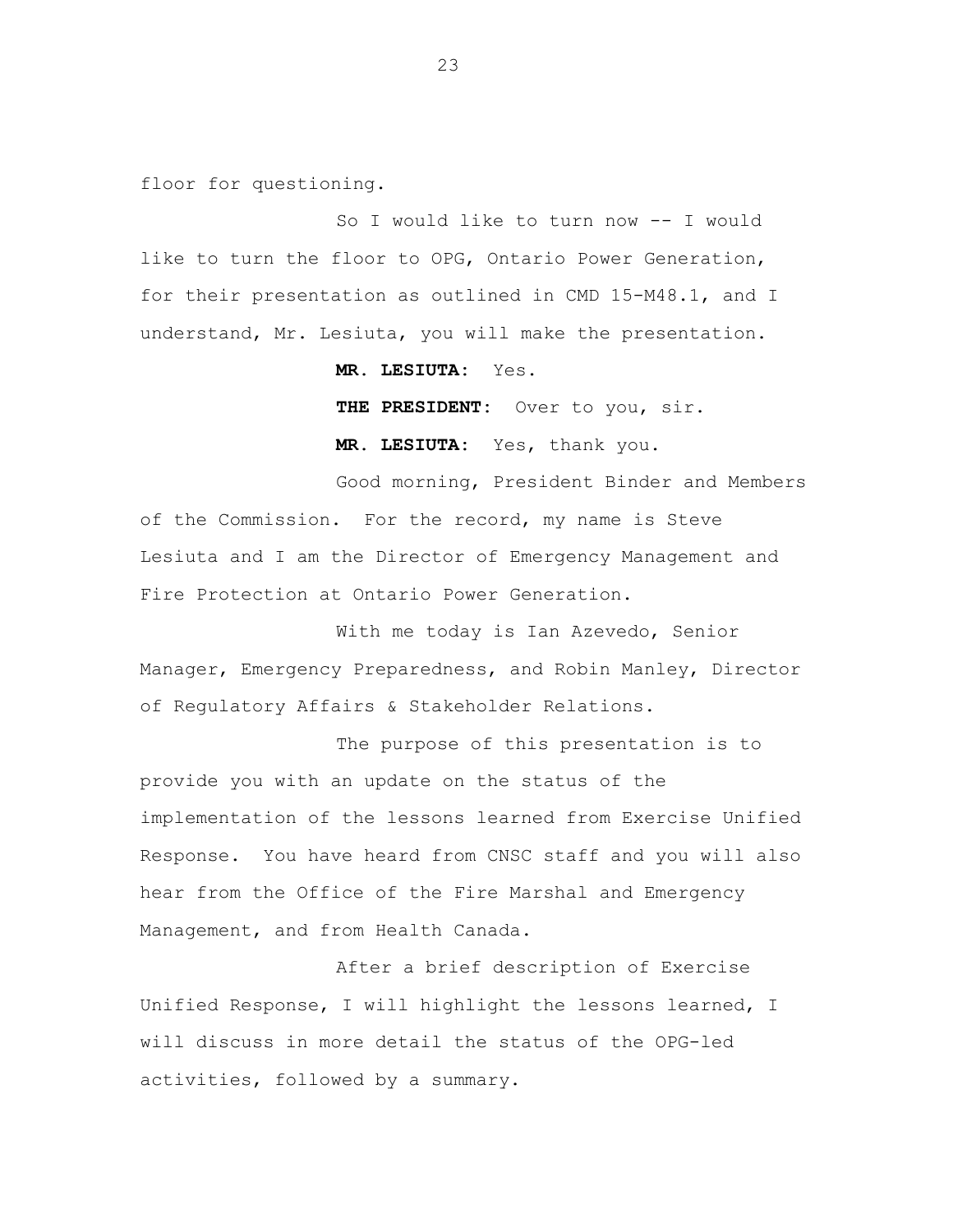Ontario Power Generation has a robust emergency preparedness program which includes performing drills and exercises to confirm the effectiveness of our emergency plans. In fact, over the past month we conducted two multi-unit severe accident drills, one at each nuclear power plant.

Exercise Unified Response was a major undertaking involving many organizations and government agencies. The size and complexity of this exercise made it unique and unlike anything since we have done in Canada since the CANATEX 3 exercise in 1999. The exercise was successful in confirming Canada's ability to respond to a nuclear emergency. It allowed Ontario Power Generation, government agencies and support organizations to exercise and evaluate their integrated response capability.

Each of the organizations involved demonstrated that they can respond effectively to a hypothetical severe accident in order to protect the public infrastructure and environment.

As expected in any well-planned exercise, there will be opportunities for improvement identified. Addressing these opportunities for improvement improves our collective community response capabilities and inspires public confidence.

In November 2014 Ontario Power Generation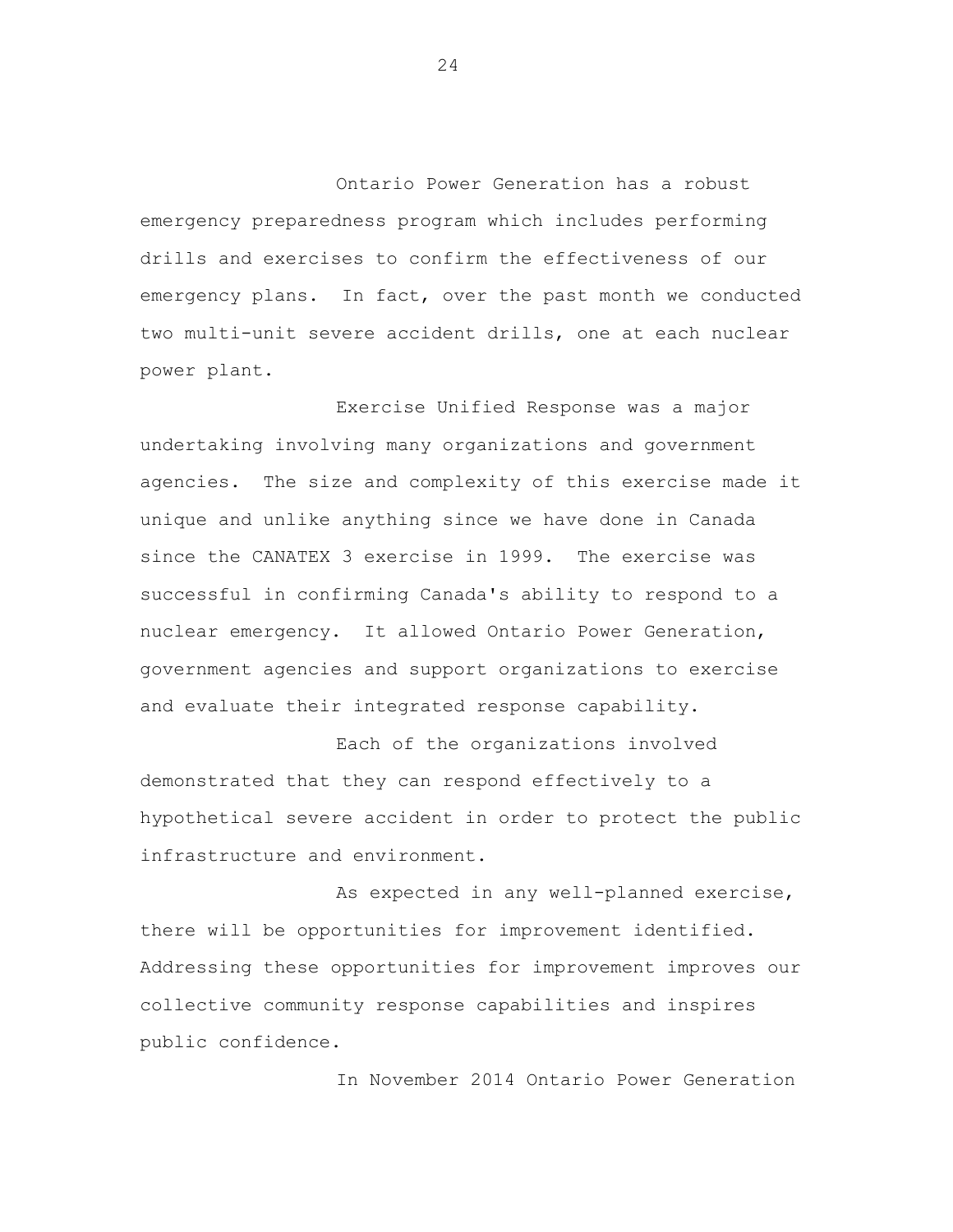provided an update to the Commission on the success of the exercise and identified the learning opportunities that resulted. Since then the organizations involved have been continuing to build on the lessons learned to make further enhancements to our response capability.

This presentation focuses on how Ontario Power Generation is addressing the key issues raised in the Joint Evaluation Report of Exercised Unified Response. This exercise tested the coordination and integration of the nuclear emergency plans of every level of government. Not surprisingly, the report identified issues that confront every organization involved in the response to a nuclear event. These issues are being addressed collaboratively since no single organization can resolve them alone.

The Joint Evaluation Report identifies a total of 11 key improvement opportunities. Highlighted on this slide are the four multi-partied issues where Ontario Power Generation has taken the lead to find a solution.

For context I have included this slide which shows the other issues raised in the report. These issues are being addressed by the departments or ministries holding jurisdiction over them where Ontario Power Generation has a supporting role. That will be discussed in the presentation by the Office of the Fire Marshal and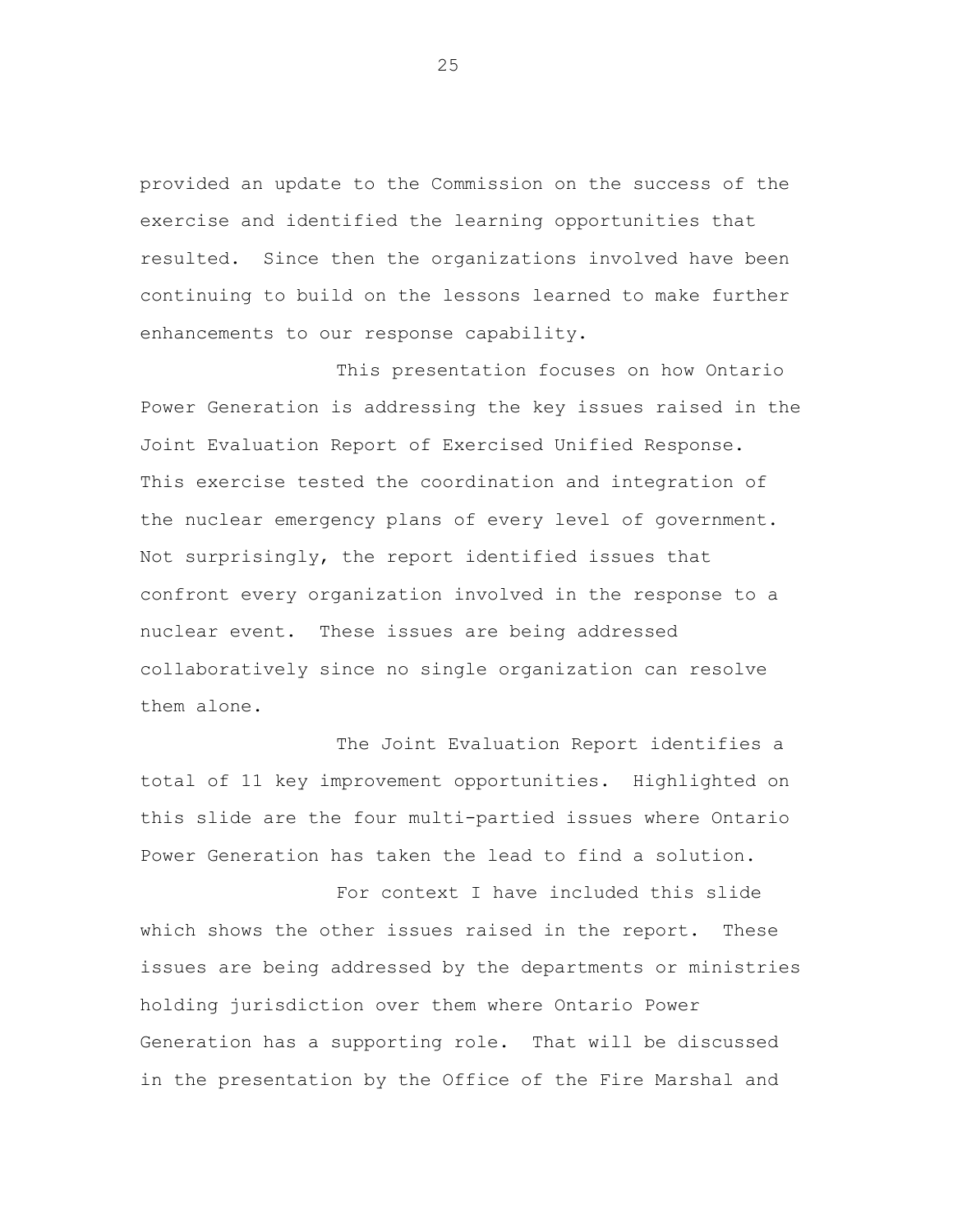Emergency Management.

OPG is also supporting implementation of other lessons learned such as participation in the Plant Information Transfer Working Group and ensuring our experience with information-sharing software which we use in our emergency response facilities across OPG.

I will now summarize the initiatives which we have undertaken to address the improvement opportunities identified earlier.

The first initiative relates to dose control and dose reporting process at the Emergency Worker Centre. This initiative addresses the two issues, the alignment of dose control limits and the need to provide dosimetry to emergency workers before the Emergency Worker Centre is activated.

The second initiative deals with the rotation of onsite OPG staff during a severe accident, how we get staff into and out of an evacuated area. This initiative is a supporting one and ensures alignment with incident command at the Emergency Worker Centre.

The third item is related to the use of the dose projection software to make protective action recommendations and updating the tools to facilitate assessment of multi-units in severe accidents.

And, lastly, I will discuss radiation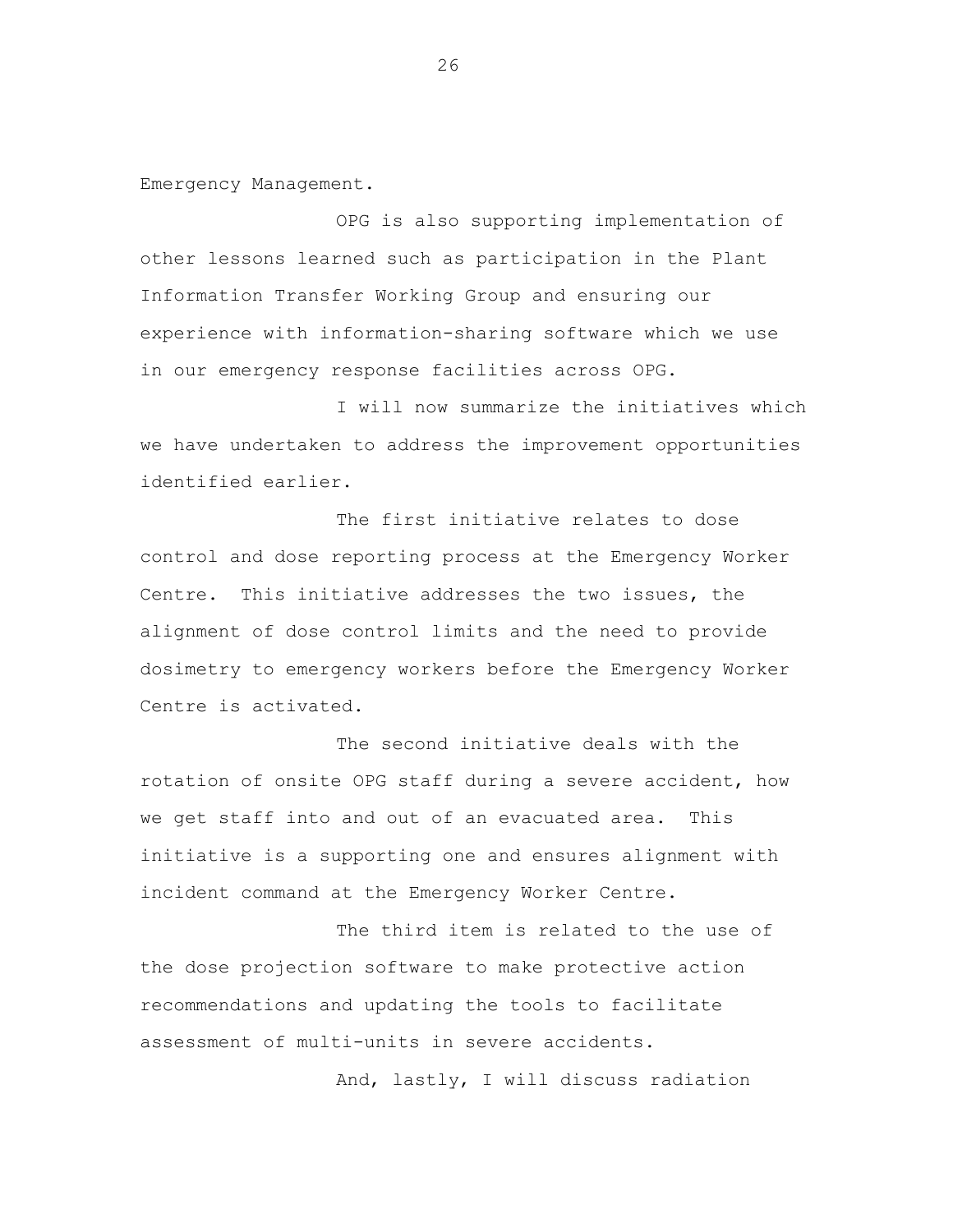survey requirements both onsite and offsite, defining a survey strategy during each phase of the emergency such as before the release, while the release is ongoing, after the release and during remediation.

The first initiative is dose control and reporting. Ontario Power Generation took the lead to organize a Dose Control and Dosimetry Working Group. This working group includes all stakeholders including the CNSC, the Province, the Regional Municipality of Durham and Health Canada in its national dosimetry services.

Currently, different jurisdictions have adopted a range of requirements that are not consistent. Although each group already has effective dose limits which would ensure the safety of their workers, misalignment between organizations causes unnecessary complexity during dosimeter issuance and in the field.

Working collaboratively has led to the creation of a draft document describing new arrangements for dosimetry and dose control at the Emergency Worker Centre.

The working group is preparing a dose control guidance document that proposes uniform requirements for all workers during an emergency. The next step is to create an integrated guidance document that will be approved by all organizations and that will lead to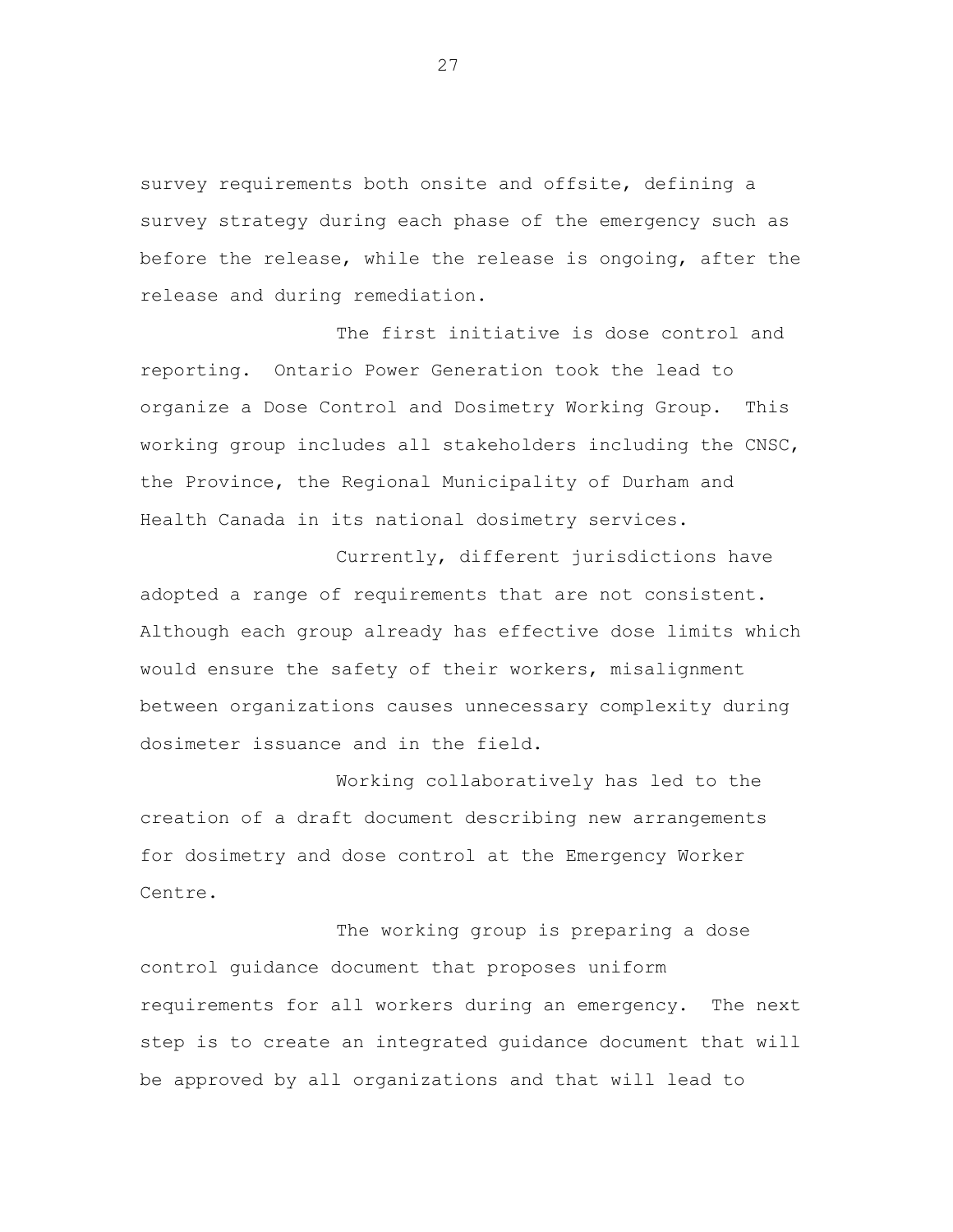updates of the emergency response plans within each organization.

Adoption of the Dose Control Guidance Document would ensure that all emergency workers receive the same level of protection while remaining flexible enough to accommodate the needs of each organization. Once stakeholders agree on the document, each organization will update their emergency plans to make them compatible with the guidance.

The second initiative is a Staff Rotation Plan. Ontario Power Generation has developed contingency plans for staff rotation that will facilitate the movement of OPG workers during an emergency. The contingency plan addresses minor accidents where the site remains accessible to the workers. They also address severe accidents where several sectors surrounding the site may have been evacuated and the access control roads are under the control of the Regional Municipality of Durham.

It is proposed that the staging area for employees going to the site during the unlikely event of a severe accident will be located at the Emergency Worker Centre. In this way, OPG staff who are accessing the plant are known to incident command at the Emergency Worker Centre and can be briefed for situational awareness. This has been discussed with the Region of Durham who are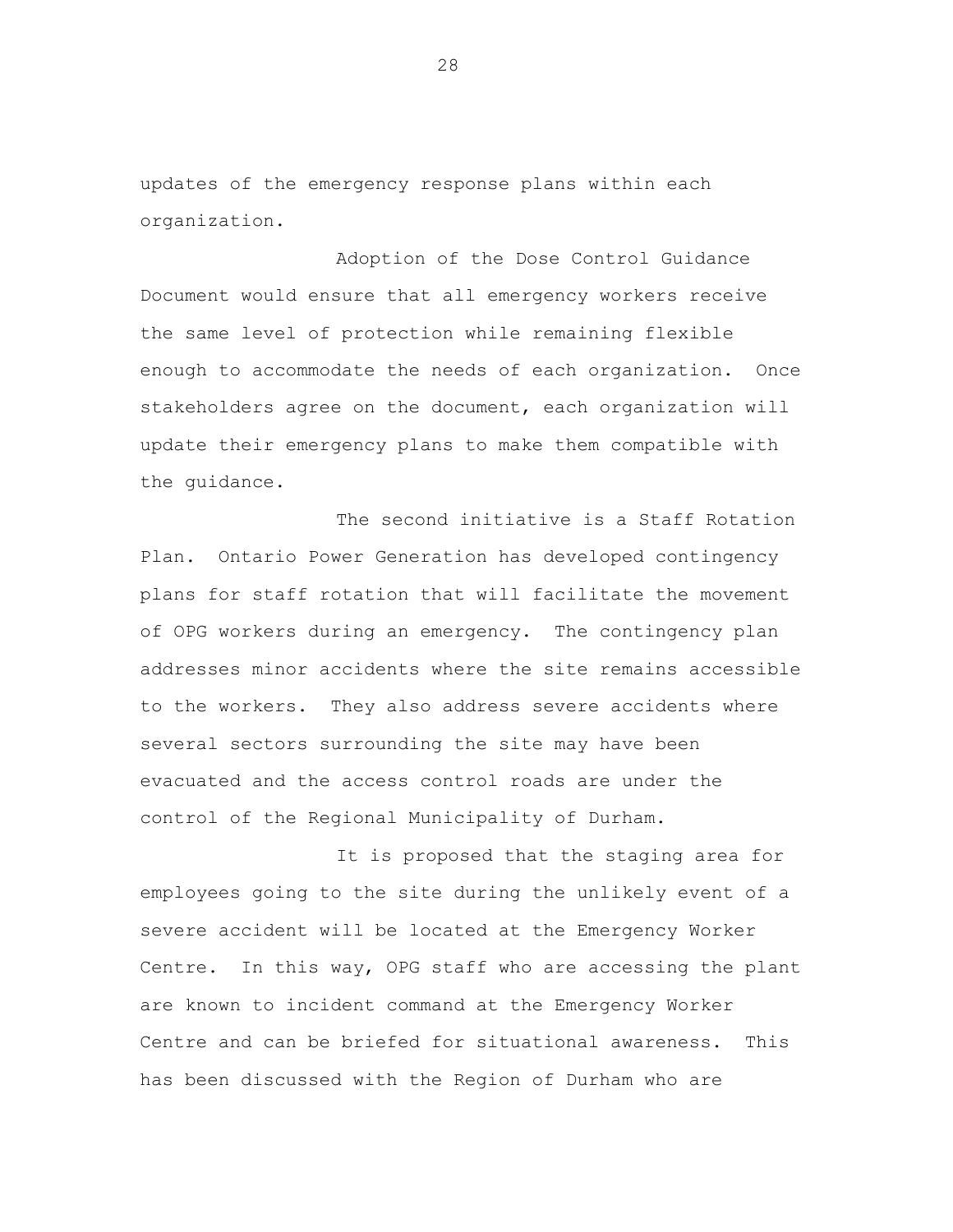supportive with this approach.

Once stakeholder comments are received, this guide will be finalized and this enhancement will be added to our emergency documents.

The third initiative is dose modelling software. Ontario Power Generation has identified the need to update the emergency response, called ERP, used by the Office of the Fire Marshal and Emergency Management which is used to make decisions for protective actions for the public during a nuclear emergency.

Exercise Unified Response confirmed that an update is appropriate to address the post-Fukushima lessons learned. Currently, the emergency response project software models the consequences of a design basis accident at a single unit. OPG and other stakeholders have recognized that this software should be updated to model beyond design basis accidents including multiple unit events.

OPG has partnered with Bruce Power and we have had discussions with the Province and CNSC to understand their needs. The procurement process is nearing completion for an updated dose modelling software to be available in 2016.

The fourth item is a review of the survey strategy which covers both onsite and offsite radiation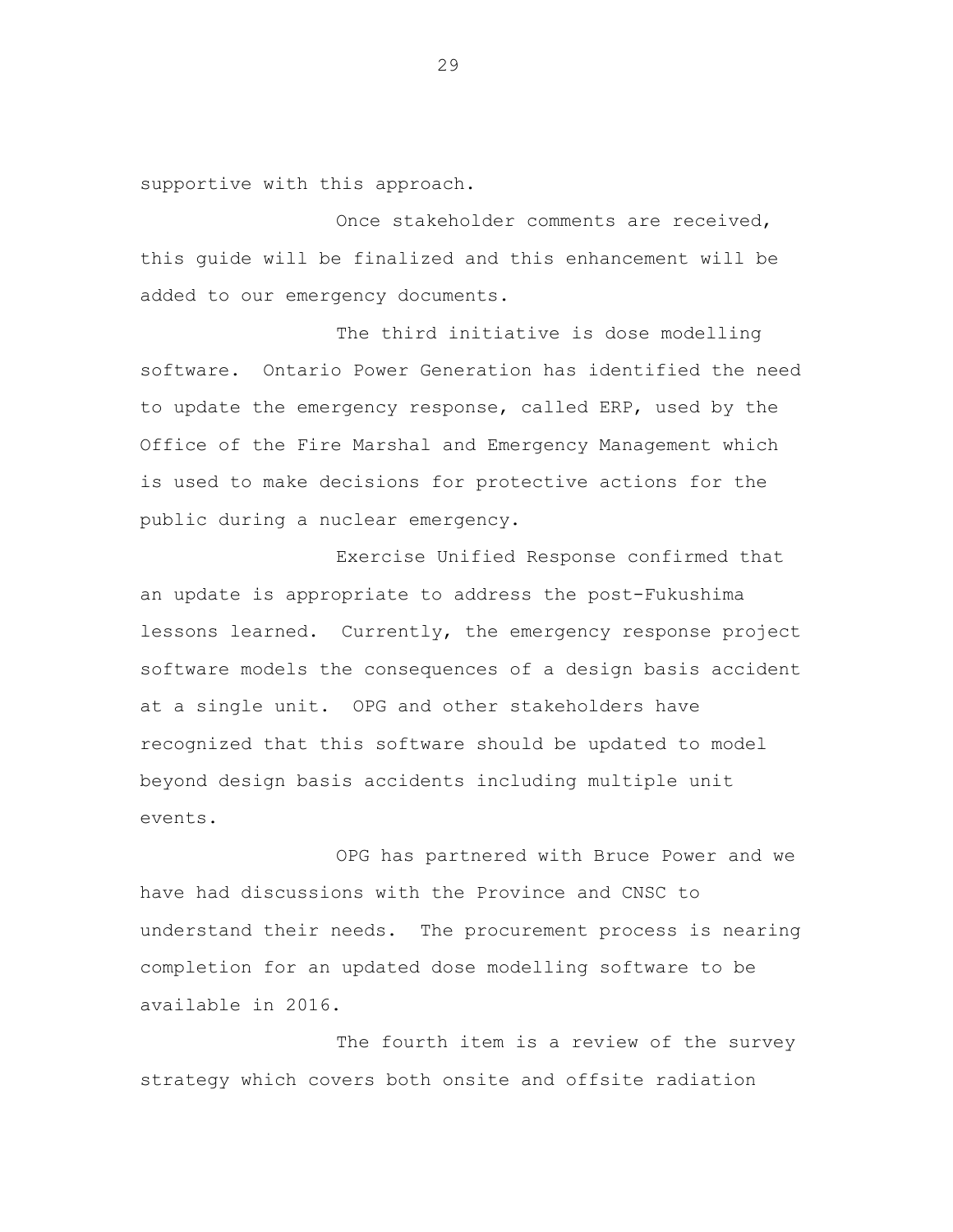surveys. All onsite surveys are under the responsibility of Ontario Power Generation but offsite surveys integrate resources from the federal government, the Province, the Region and OPG.

The updated strategy addresses the need to survey populations outside of the 10 kilometre primary zone following a severe accident and enhances how information is reported to better support decision-making by the province.

The strategy developed recognizes that survey requirements change during each phase of the emergency. The new guidance document identifies which measurements are to be taken at each stage of the emergency and who is responsible for taking these measurements and samples.

The draft strategy is being shared with our stakeholders. Once stakeholder comments are received, this document can be used to inform and update the emergency plans initiated by the Province.

In summary, Ontario Power Generation is systematically addressing the lessons learned from Exercise Unified Response while recognizing that joint issues require consultation with other stakeholders and consensus building.

Guidance documents have been recently completed for both the survey strategy and for staff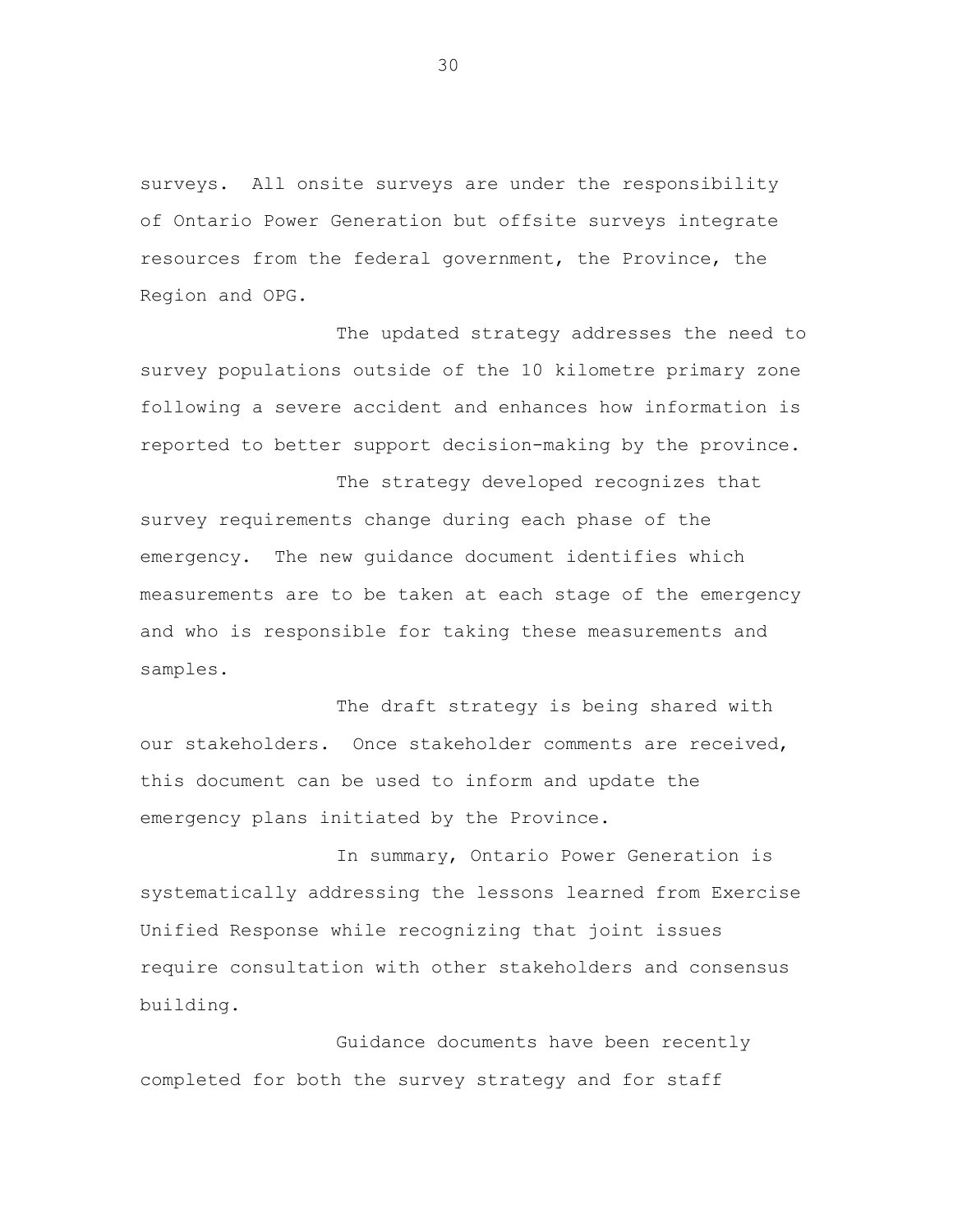rotation. These are being reviewed by stakeholders.

OPG is following an iterative consultative process that involves many participants that will ultimately lead to improved and well-integrated emergency plans.

As a result of Exercise Unified Response and working with our partners, we have all improved our overall response capabilities. As we complete the remaining actions as well as new ones identified through our comprehensive exercise program, our overall emergency program continuously improves.

This concludes my presentation and I thank you for the opportunity to speak here today.

**THE PRESIDENT:** Thank you.

I understand that Mr. Oldham from Public Safety has to leave at 10:15. So are you interested in making any statement?

**MR. OLDHAM:** Not at this time (off microphone).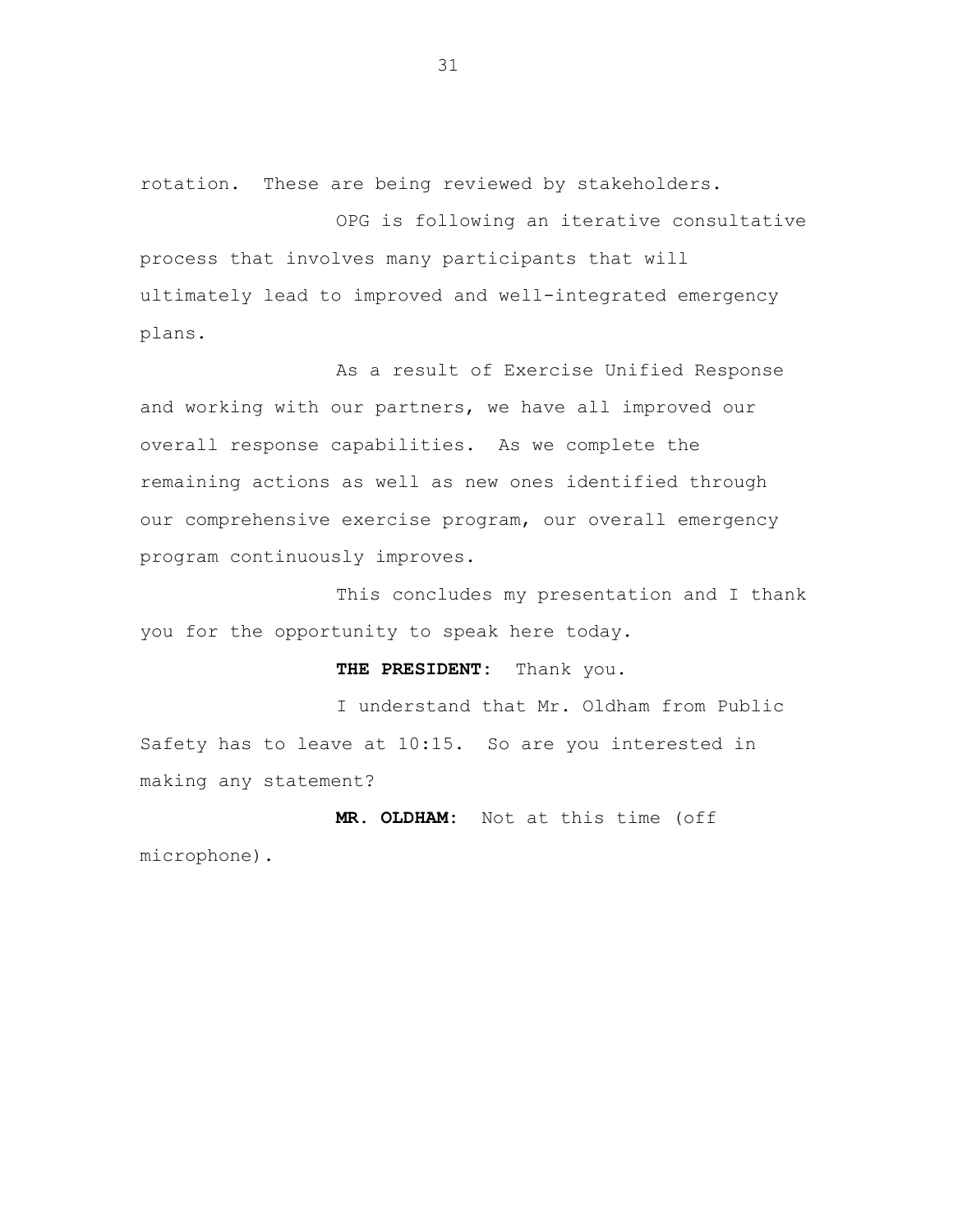**CMD 15-M48.2** 

**Oral presentation by** 

**Office of the Fire Marshal and Emergency** 

**Management Ontario** 

THE PRESIDENT: Okay, thank you.

So I will move on now to the presentation from the Office of the Fire Marshal and Emergency Management Ontario for their presentation as outlined in CMD 15-M48.2.

Mr. Kontra and Mr. Nodwell, I guess the floor is yours.

**MR. KONTRA:** Thank you very much, Dr.

Binder.

Good morning, Members of the Commission. This is Tom Kontra for the record.

We are pleased to provide a report back on the exercise and we continue to work with all our partners and stakeholders in the continuing improvement of our emergency response capability to nuclear incidents.

David Nodwell will speak to the

presentation.

Dave...?

**MR. NODWELL:** Thank you.

Good morning. Dave Nodwell, Office of the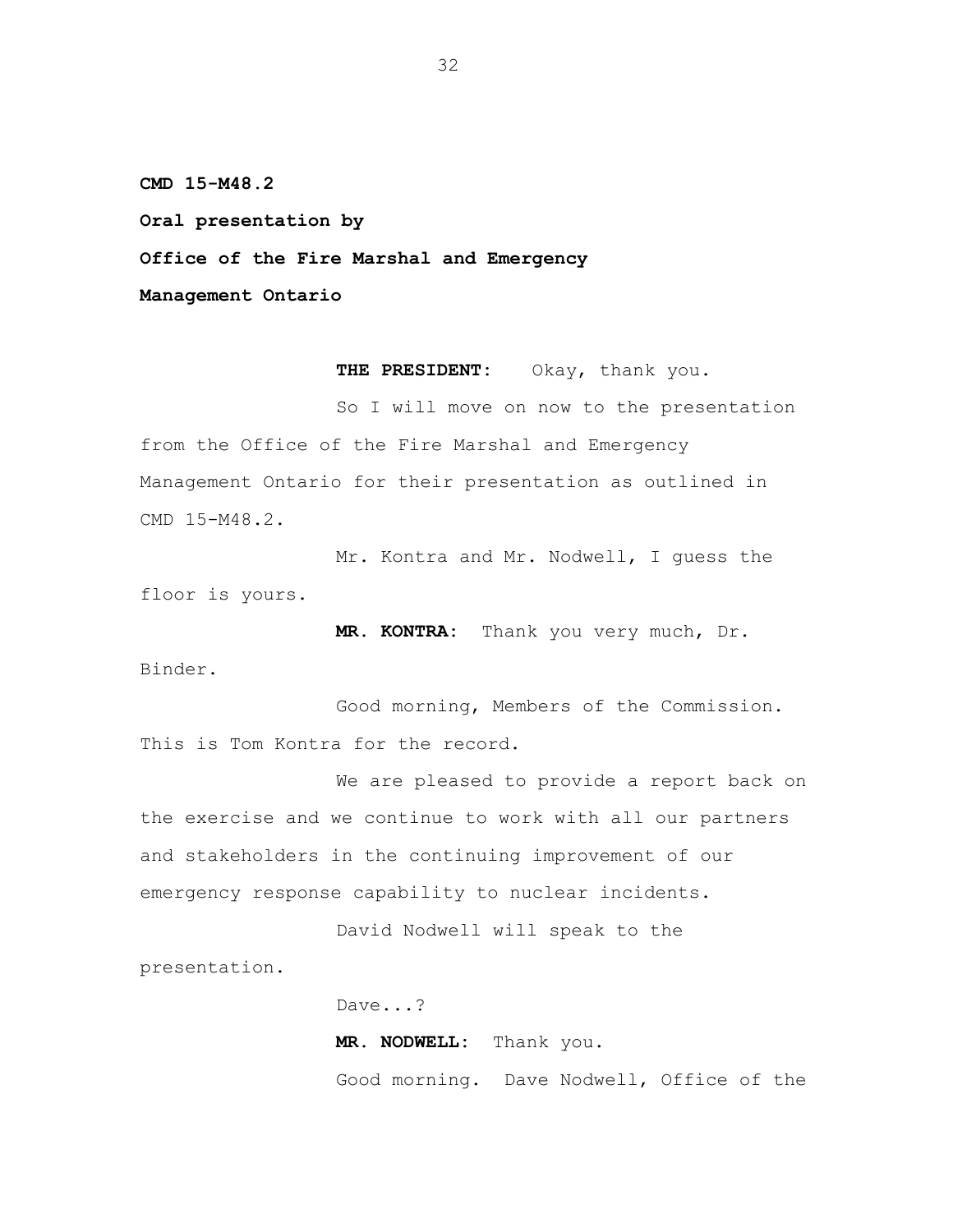Fire Marshall and Emergency Management for the record.

If we could move to Slide 2, please?

I appreciate this opportunity to provide an update on the progress of after action items that were identified in Exercise Unified Response.

Slide 3, please.

I would like to highlight how important exercises are to the overall provincial emergency management strategy. It is in fact written into the *Emergency Management and Civil Protection Act* where there is a legal obligation for all ministries in the provincial government and all municipalities in the province to conduct one emergency exercise per year.

The exercises chosen vary from full scale exercises to discussion-based table tops and that choice is based on the specific needs and requirements of the organization.

Emergency exercises provide multiple benefits. They are a tremendous opportunity for organizations and their respective personnel to learn, to be trained and to practice an emergency response. They provide a chance for organizations to interact with each other in a way that they don't normally interact and this significantly increases inter-agency understanding and contributes to the integration of multiple organizations in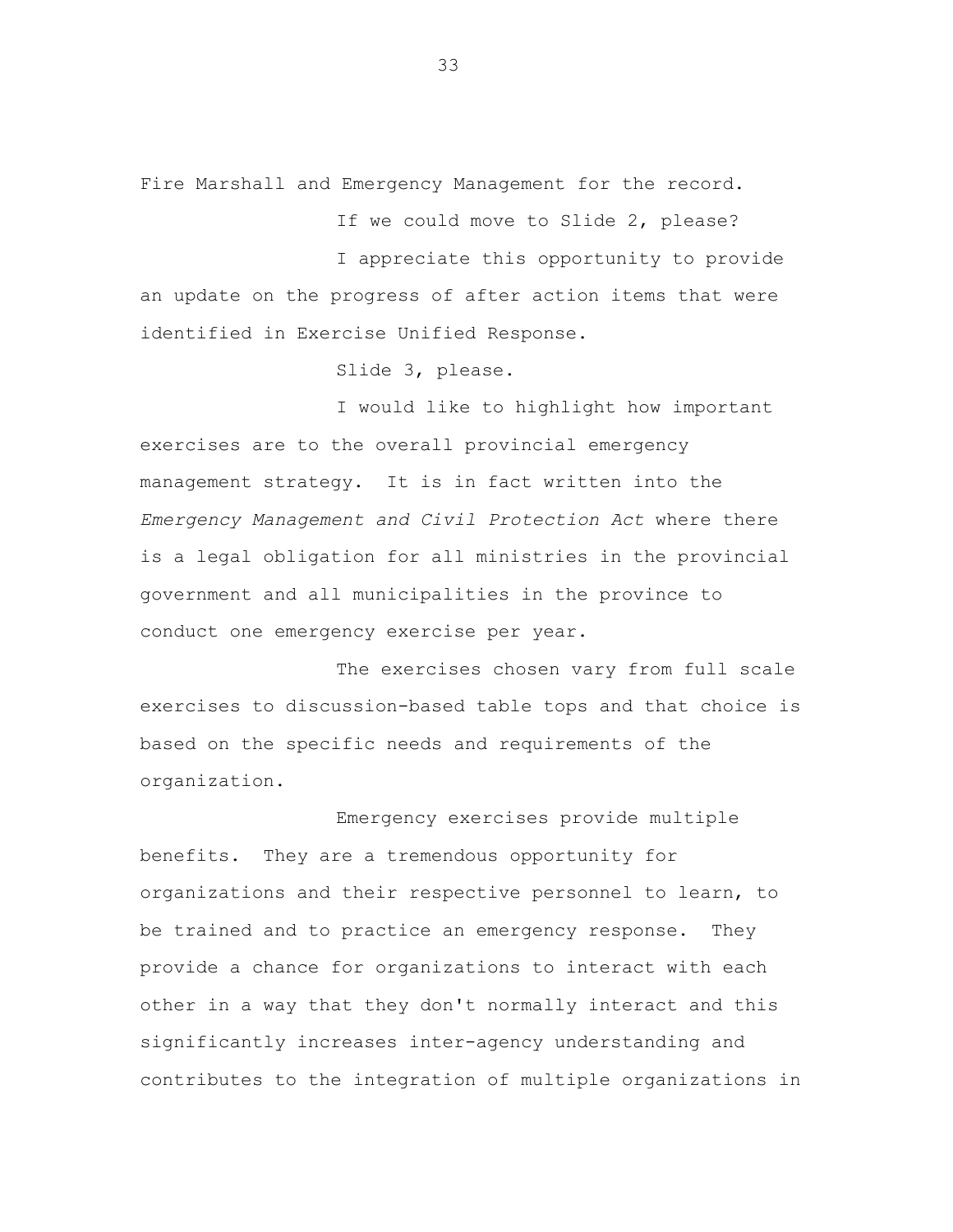a potential emergency response.

Similarly, exercises are the only way short of an actual response to truly assess the effectiveness of plans and procedures and to identify areas in which they can be improved or enhanced.

Next slide, please.

Exercise Unified Response was the second opportunity for the Province to test in a full-scale manner the Provincial Nuclear Emergency Response Plan as well as associated plans and procedures.

OFMEM was a key partner throughout the exercise design process and integral to both exercise control and conduct.

As we have previously pointed out, Exercise Unified Response was successfully carried out in the midst of a "real" Provincial Emergency Operations Centre activation dealing with flooding evacuations on the James Bay coast. I think this demonstrated the flexibility and capacity of the Provincial Emergency Operations Centre.

OFMEM was very pleased that Exercise Unified Response demonstrated the excellent integration of response partners in addition to other strengths, best practices and capabilities demonstrated.

Exercise Unified Response demonstrated that the Province with the support of its many response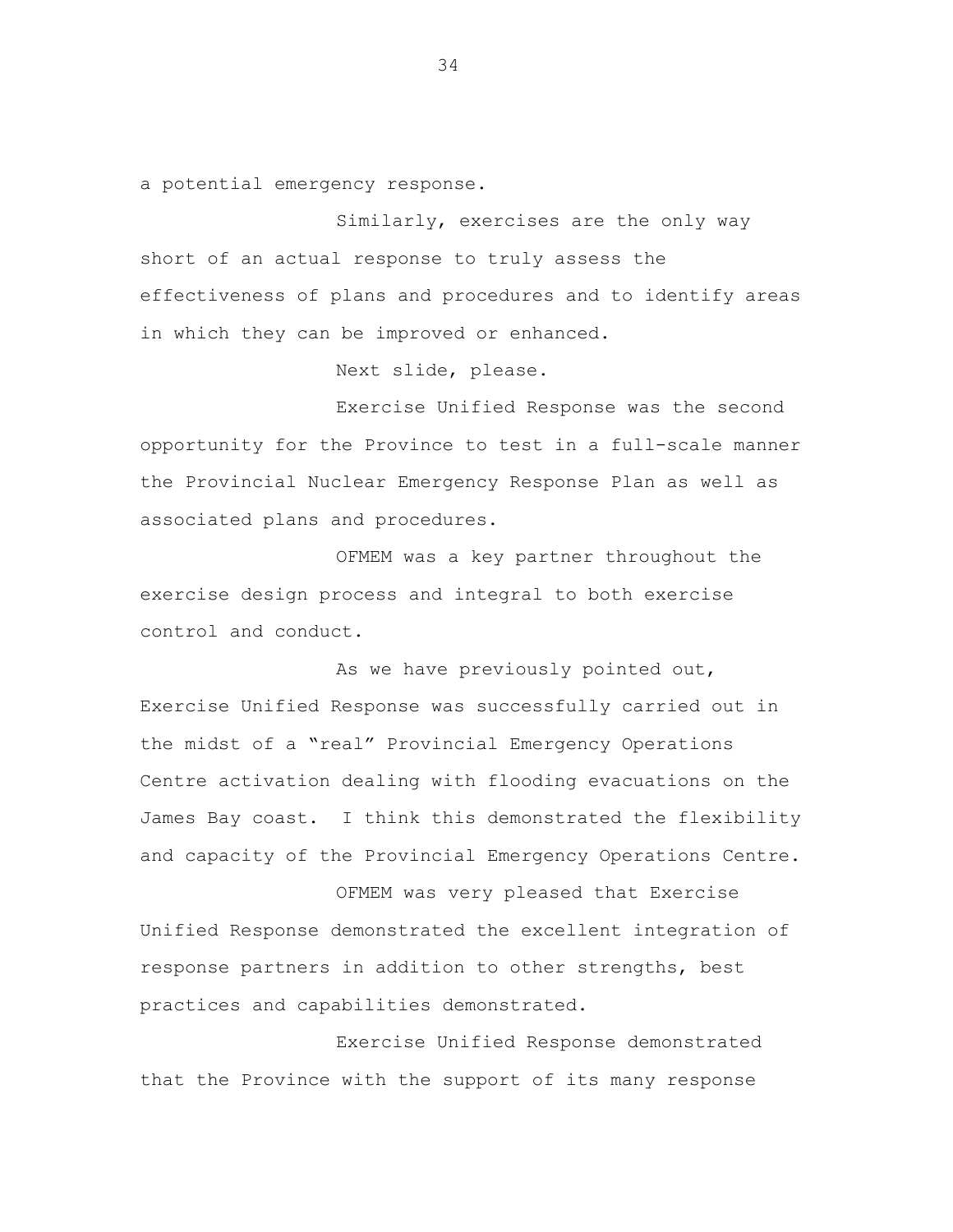partners is able and prepared to conduct an effective nuclear response.

Slide 5, please.

As expected, several key findings from Exercise Unified Response were related to the actual PNERP. Consequently these findings have been logged and are being used to inform the PNERP update. We have reported to the Commission before that the PNERP update will be addressing these key findings in addition to other considerations including lessons learned from previous exercises and activations.

And I would point out that PEOC activations may not necessarily be nuclear but they are still applicable and important lessons to be considered and includes as well international best practices and of course the CSA N1600 standards.

As reported to you, recently the planning basis and PNERP master plan are currently under review with a public consultation scheduled for 2016.

Slide 6, please.

Key findings arising from Exercise Unified Response that we are incorporating into the PNERP update include notification protocols. For example, clarification around this terminology associated with emergency declarations and the need for written declarations with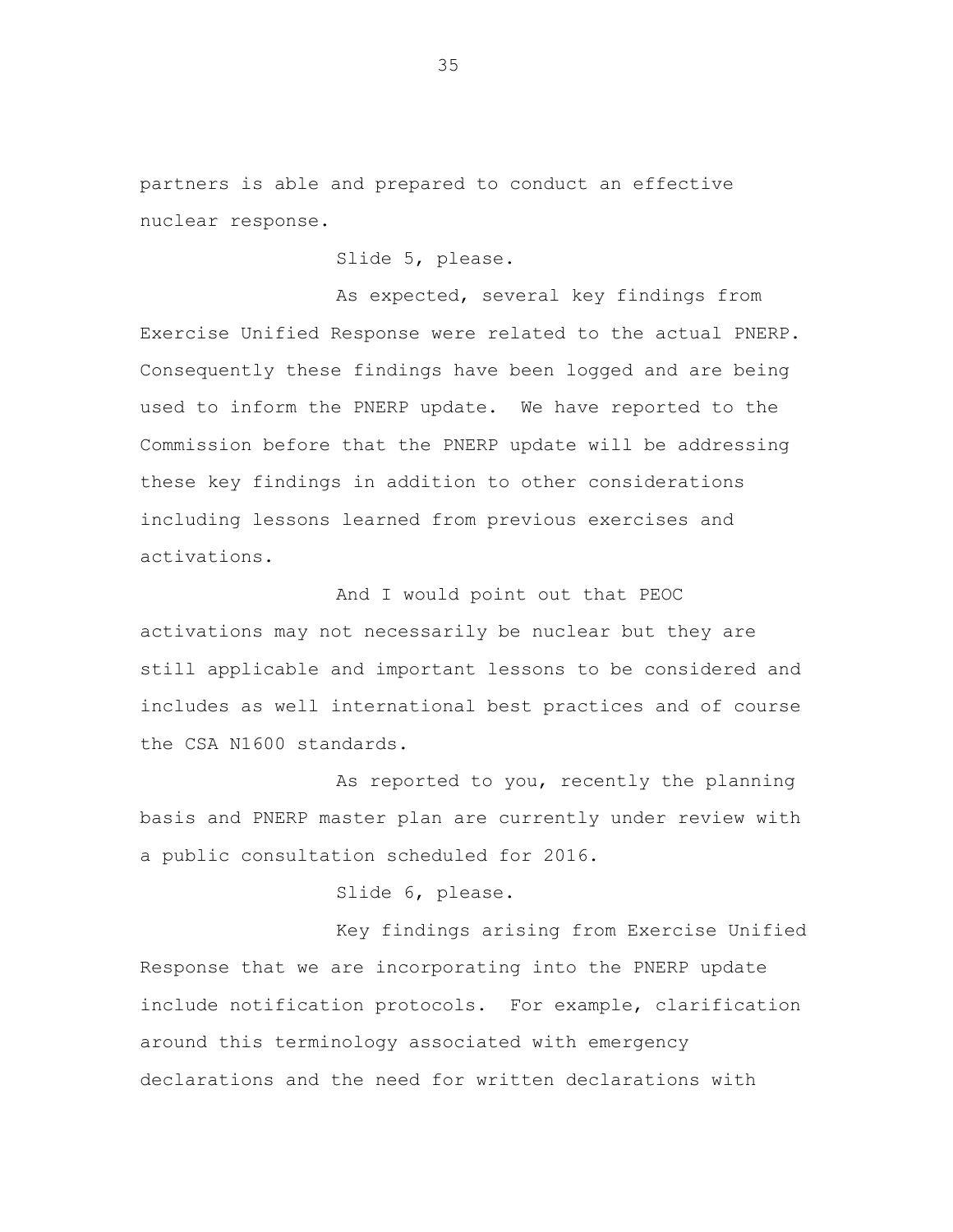respect to the use of KI pills.

We are incorporating optimized decisionmaking processes and specifically that would include addressing such issues as venting outside of the nominal venting procedures and providing further clarification with respect to that decision-making process.

Clarification of roles of response agencies with shared responsibilities is another item being addressed. For example, that would include the implementation of food controls and authority over farmland.

Coordination of messaging between OPG and the Province is also being addressed in the PNERP update and specifically with respect to public communications but also improved alignment of operational and briefing cycles; finally, simplified public messaging and particularly a review of terminology that in public communications that may be considered to be too complex or technical for the public.

If we could move to Slide 7, please.

Issues identified with respect to some organizational liaison officers not fully understanding the role or the function of the PEOC:

- It's important as well to realize, and this will be discussed later, the old Provincial Emergency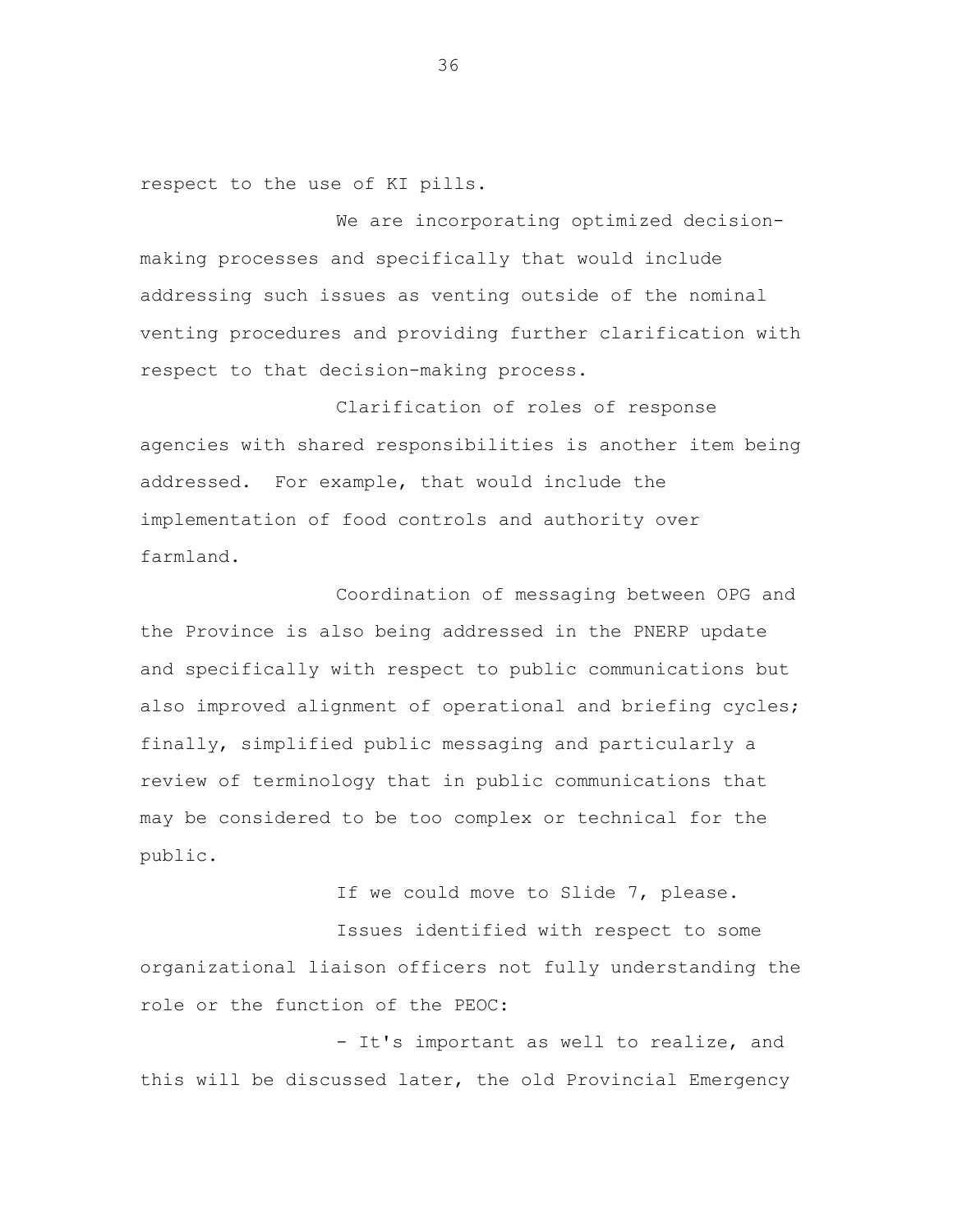Operations Centre has been decommissioned and replaced with a new state of the art facility. Since that transition has occurred PEOC work station manuals have been updated to reflect the new technology and procedures in the PEOC;

- A liaison officer training module has been developed and this will be available annually for PEOC representatives for all hazards;

- A hands-on training session for nuclear representatives to be held in 2016.

Slide 8, please.

Exercise Unified Response identified the need to communicate early with the public regarding nuclear compensation. As a result of that, a Nuclear Compensation Working Group has been re-established, led by the Ministry of Municipal Affairs and Housing in close cooperation with the Office of the Fire Marshal and Emergency Management and this includes as well representatives from the insurance industry.

Nuclear compensation processes are being developed and it is on these processes that public communications will be developed so that they are available in advance of an emergency.

Slide 9.

OFMEM is also engaged to a high degree on many other Exercise Unified Response-related initiatives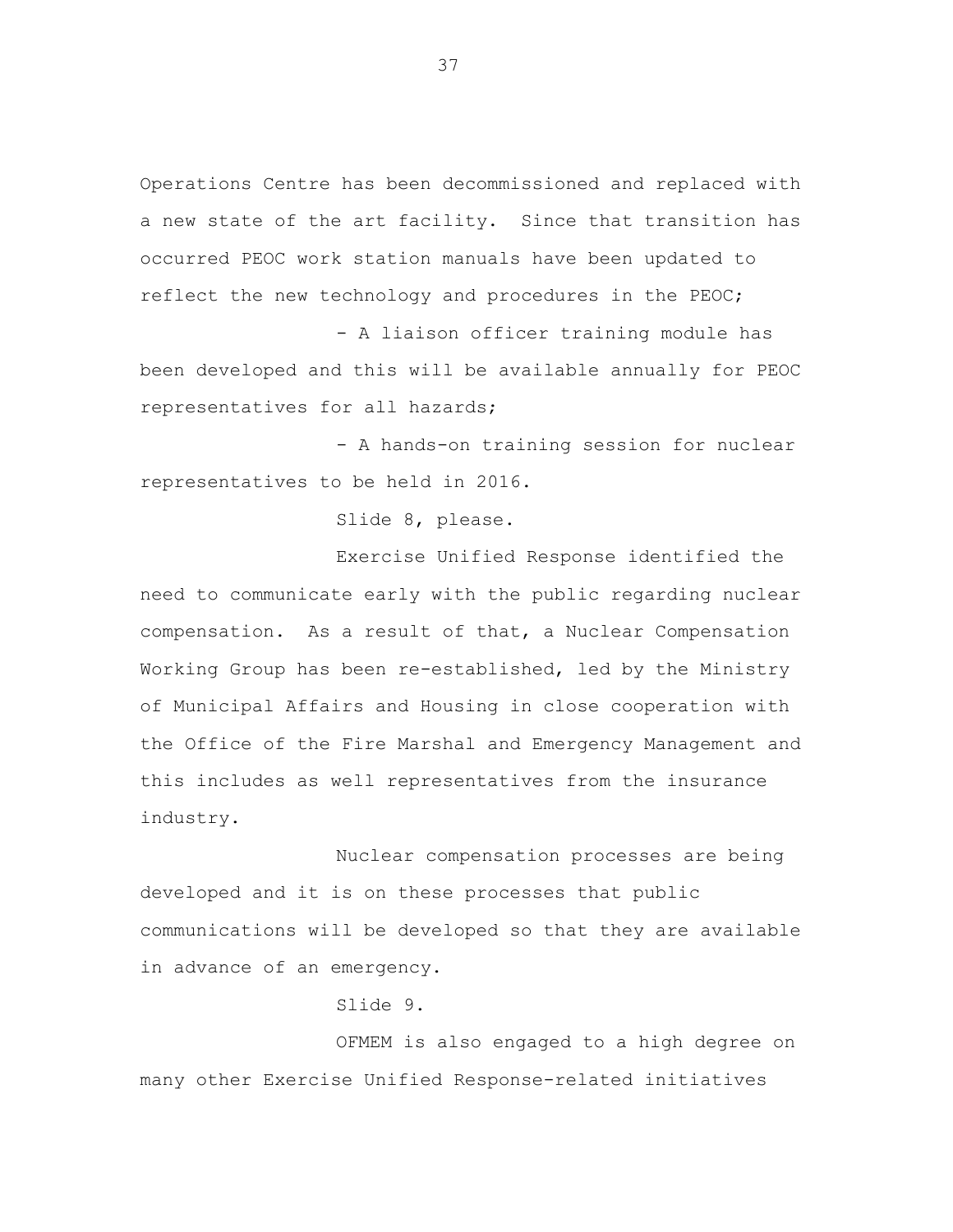being led by OPG. Specifically, OFMEM is supporting OPG and stakeholders in updating the emergency response program software so that it's able to address beyond design basis accidents and multi-unit accidents.

OFMEM is providing advice and support on OPG's Radiation Survey Strategy which we have heard about in the previous presentation.

In response to the identified need to formalize dose control and dosimetry arrangements at the Emergency Worker Centre, OFMEM is supporting this working group that is established by OPG to address this issue.

Slide 10.

As mentioned, the OFMEM has been very busy in improving the functionality of the PEOC. Clearly, while not a direct result of Exercise Unified Response, these changes do address some issues expressed by exercise players.

The PEOC, as a part of the merger with the Office of the Fire Marshal, has been moved to the new facility that the Office of the Fire Marshal and Emergency Management is currently housed in. Features of new PEOC include state of the art technical equipment and expansion of the overall operations centre. This includes as well enhanced planning and scientific rooms and updated teleconference systems.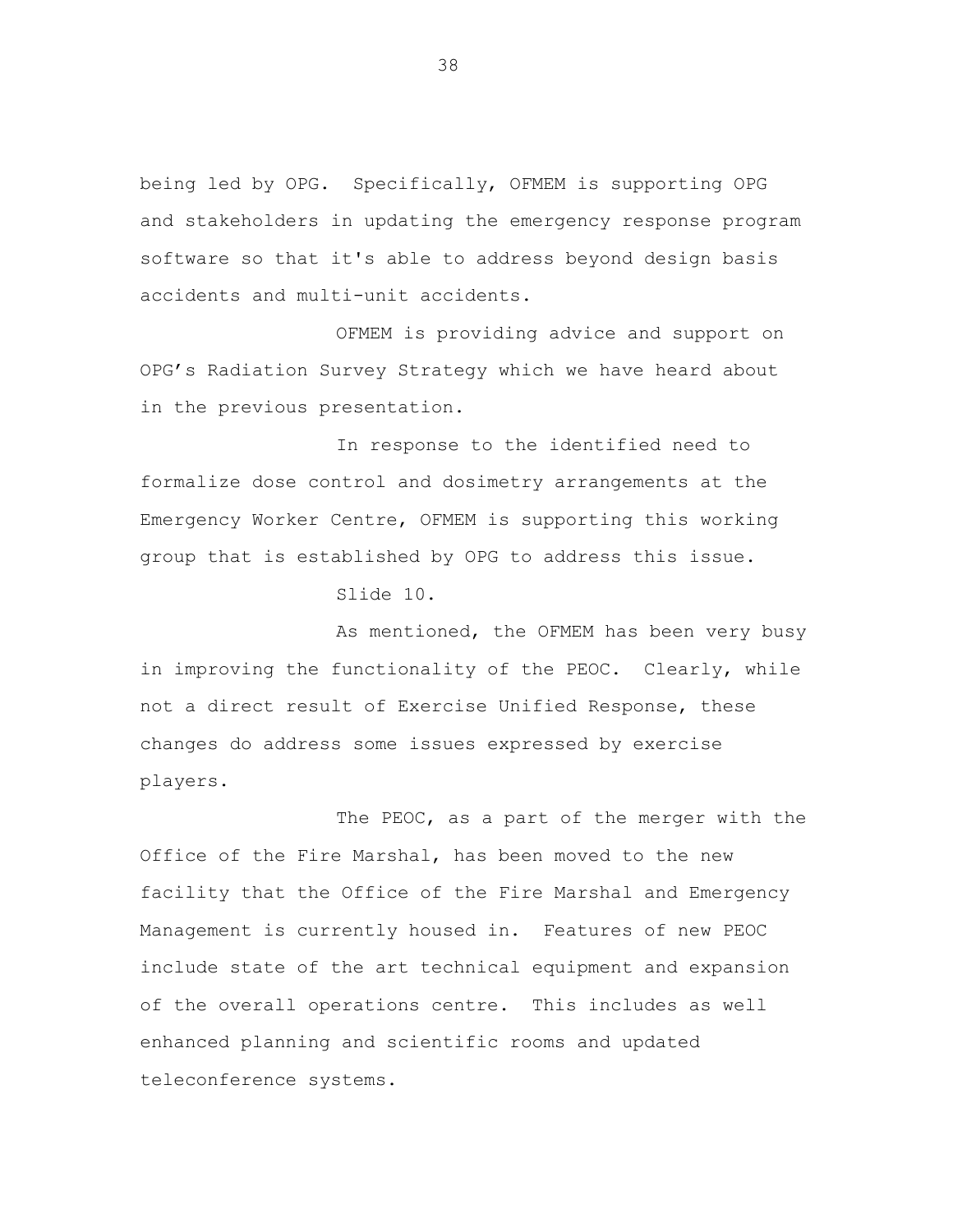Next slide, please.

This is an image of the operations section of the current Provincial Emergency Operations Centre. Of particular note is the electronic wall featuring 30 highdefinition screens which facilitate the transmission of current information to everyone in the PEOC. This is only a part of the new PEOC.

And I would like to take this opportunity to invite Commissioners to this new facility so that you can see it firsthand and gain an increased understanding about how the Province activates and operates in an emergency situation. We would be most pleased to have you come and visit us.

Finally -- the next slide, Slide 12.

Finally, another area of improvement relates to exercise developmental training. An important part of our evaluation of exercises includes the actual exercise development and how that process unfolds. So future provincial nuclear exercise planning will emphasize the following:

- Full participation of stakeholders throughout the design process and during exercise conduct; - Pre-exercise training to address how players are to participate in an exercise and, - As well in the future to be inclusive of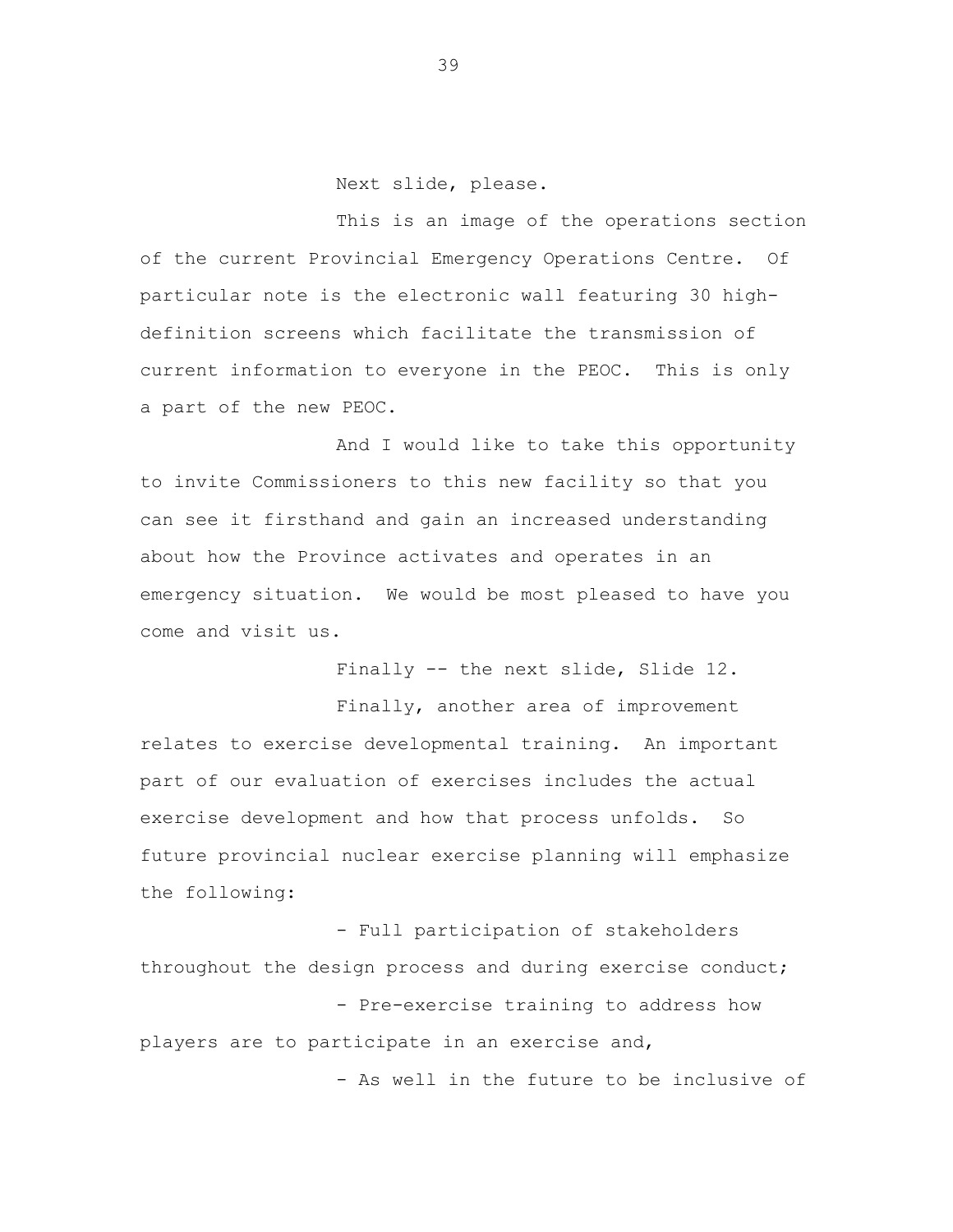post-release coordination and response efforts so that we have a chance to spend more time detailing that aspect of an emergency scenario.

Next slide.

We thank you for the opportunity of presenting this update to you and we are available to answer any questions. Thank you.

**THE PRESIDENT:** Thank you.

**MR. KONTRA:** Thanks very much, Dave. It's Tom Kontra for the record.

I think this presentation and, in fact, our previous discussions about exercises represent a tremendous improvement in provincial capacity certainly from the time that I started working with operations. The 1999 exercise referenced in previous discussion was my first nuclear exercise and I do remember where pretty much everything was canned in other exercises and we have progressed to we are exercising events in real time without any pre-planning.

The people who work on the design of the exercise are not the ones that are being exercised and so that the improvements that we bring after each exercise are realistic and the results of each exercise are now absolutely realistic in terms of capacity to respond.<br>So with that, Dr. Binder, we'll be happy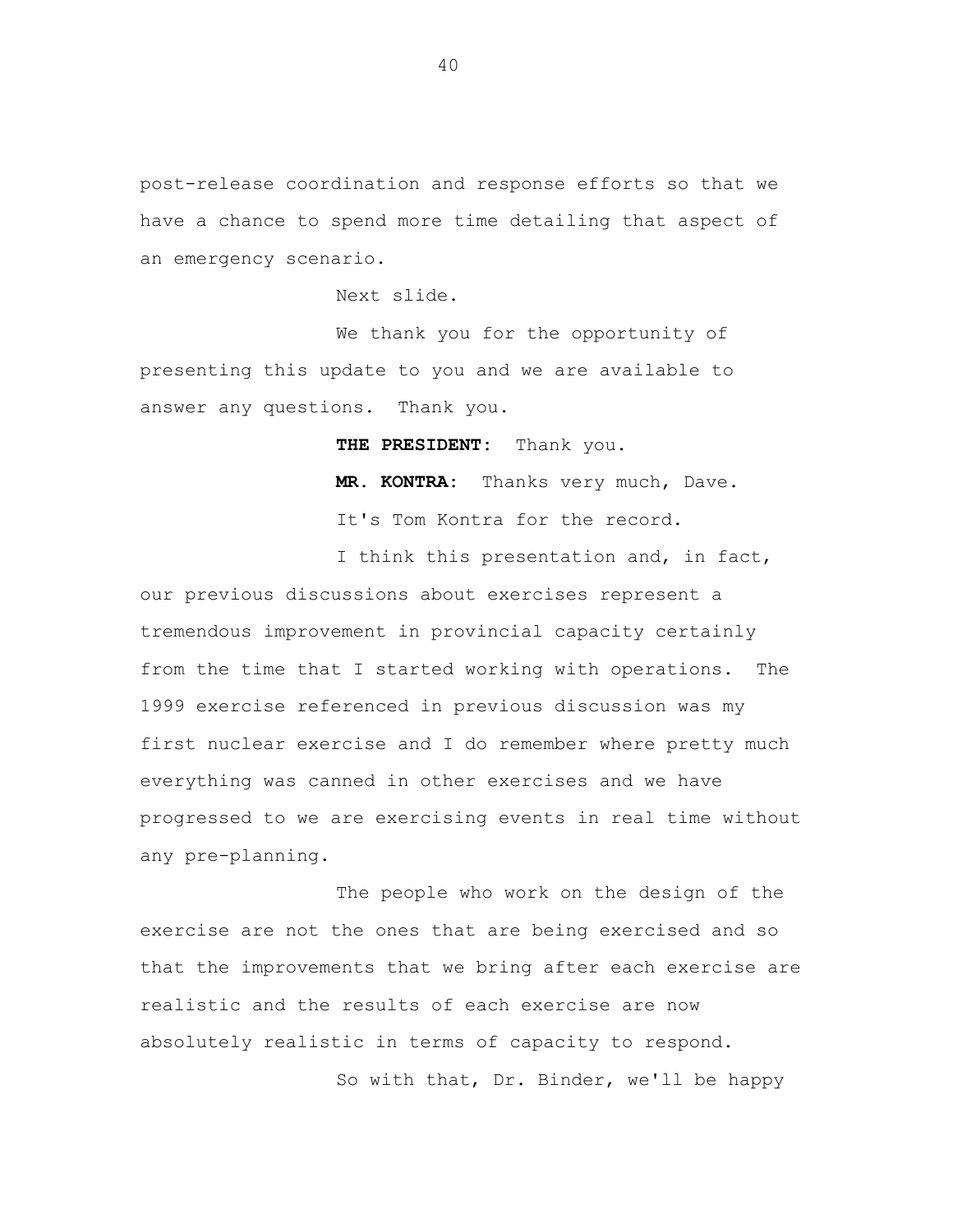to entertain any questions. And I emphasize the invitation the next time the Commission meets in one of the Toronto proximity facilities, then please do come and visit.

Thank you.

**CMD 15-M48.3** 

**Oral presentation by Health Canada** 

**THE PRESIDENT:** Thank you. Thank you very much.

I would like now to turn the floor to Mr. Ahier from Health Canada for their presentation, as outlined in CMD 15-M48.3.

Mr. Ahier, the floor is yours.

**MR. AHIER:** Thank you very much.

Good morning, Mr. President and Members of the Commission. For the record my name is Brian Ahier and I am the Director of the Radiation Protection Bureau within Health Canada.

I am accompanied today by Mr. Andrew Adams, Director General of the Environmental and Radiation Health Sciences Directorate who will also be able to answer any questions that you may have.

As you are aware, Health Canada is the lead department for the Federal Nuclear Emergency Plan and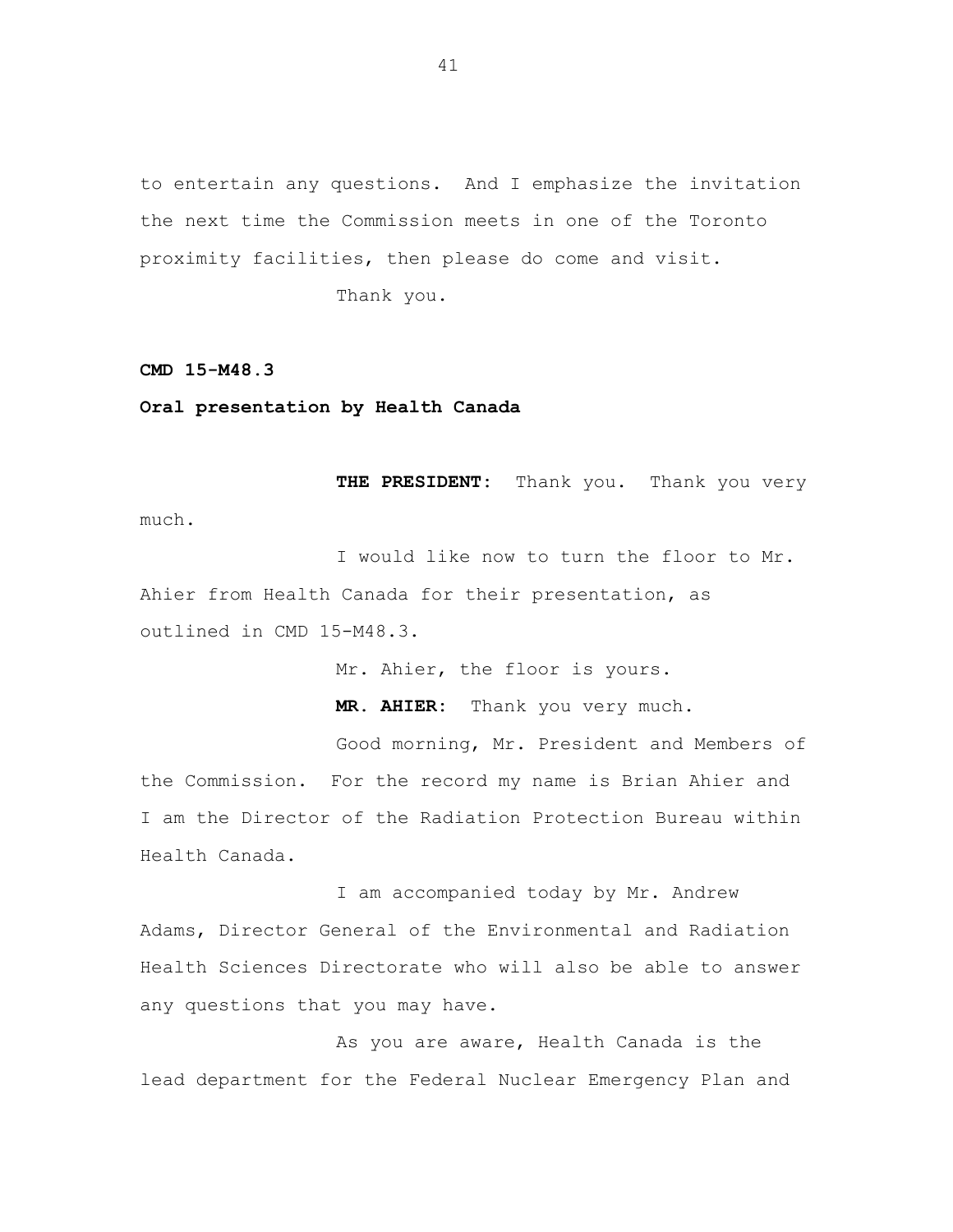we, along with the Public Health Agency of Canada also within the federal health portfolio, were the federal responders of exercising the federal response and we led the development of the Federal Interdepartmental After Action Report that I will talk about more today.

The purpose of my presentation today is to provide a brief recap of the federal involvement in Exercise United Response, a description of the Federal Interdepartmental After Action Report and the status of actions taken to address the recommendations that are identified in the report.

As you aware, the Federal Nuclear Emergency Plan, or FNEP, is a federal event-specific emergency management plan under authority of Health Canada, describes the federal preparedness and response framework to manage the radiological hazards from a nuclear emergency that could impact Canada or Canadians, domestically or abroad.

It integrates with the Government of Canada's all hazards Federal Emergency Response Plan, or the FERP, that is led by Public Safety Canada to provide those additional arrangements necessary to address the health risks associated with a nuclear emergency.

The current version of the FNEP was endorsed by the Deputy Minister's Emergency Management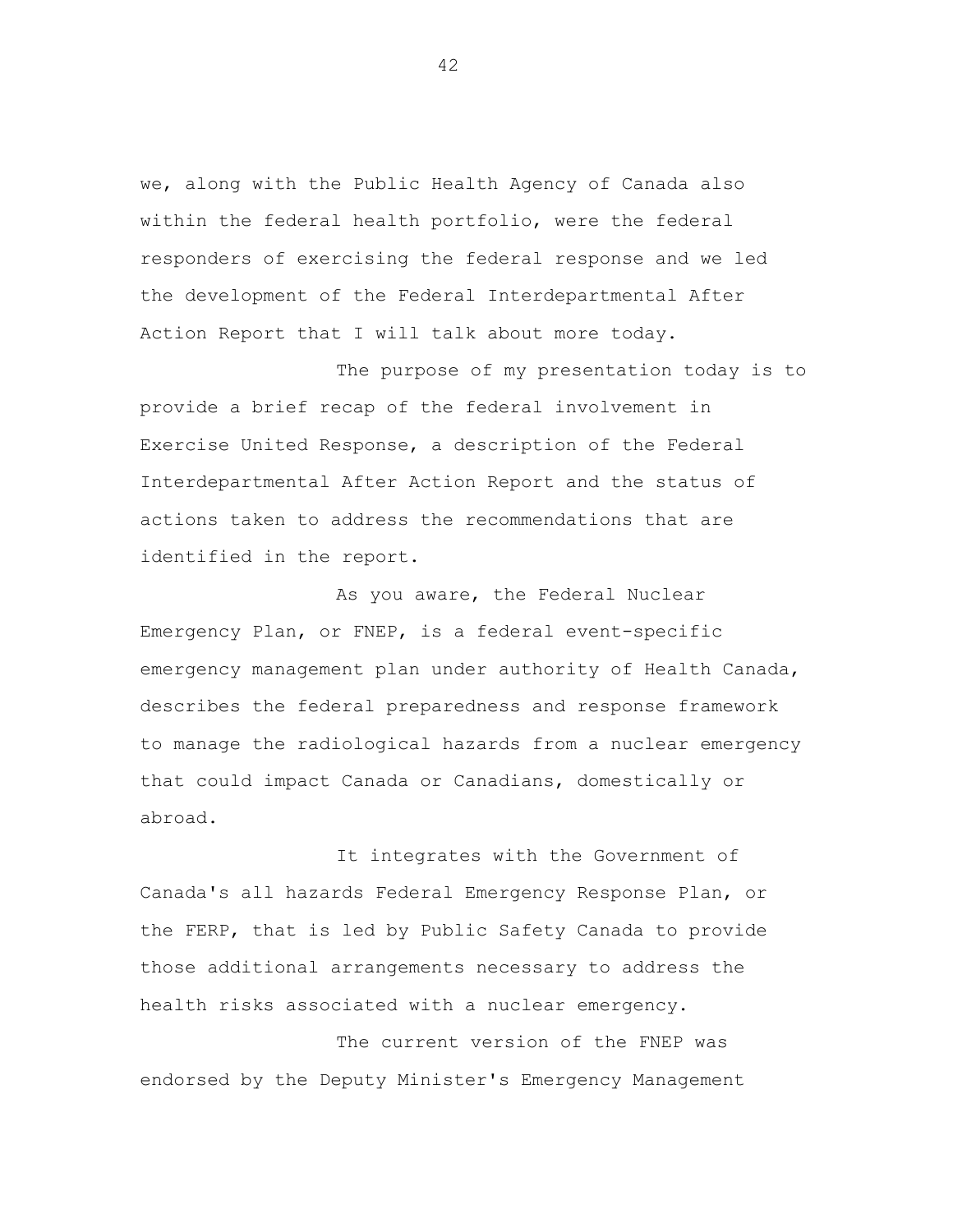Committee in October 2012, with agreement validate it in a national full-scale exercise. As a result of that directive, 18 federal organizations participated in the exercise, for which the overall federal objectives were to exercise the Federal Emergency Response Plan in support of the response to a nuclear power plant emergency, to test the FNEP for coordinating scientific and technical resources to support the federal response to such an emergency and, of course, to complete the validation of the fifth edition of the FNEP.

The Federal Interdepartmental After Action Report focuses on the evaluation, observations and lessons learned relevant to the federal exercise objectives. It was prepared by the Health portfolio in consultation with all federal exercise participants, and was approved by the Federal Assistant Deputy Minister's Emergency Management Committee in July 2015.

The report responds to the Deputy Minister's committee direction to validate the FNEP, and it is intended as an improvement tool for federal partners.

To address the recommendations in the report, Health Canada worked in consultation with its partners to develop a management action plan.

In order to clarify the scope of the Federal After Action Report, this slide shows a simplified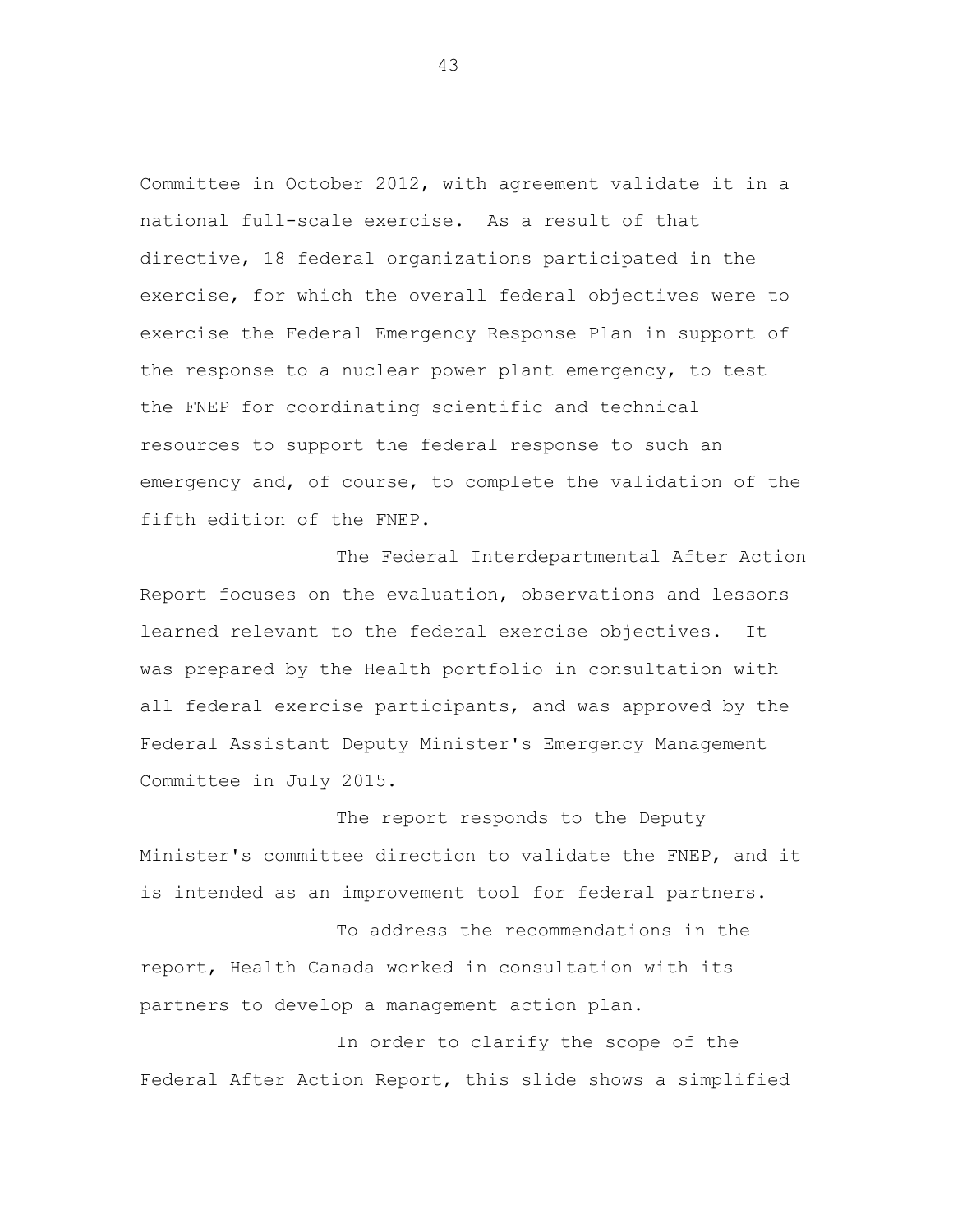view of the interfaces between the various jurisdictions that would respond to a nuclear emergency in Canada.

The Federal Interdepartmental After Action Report focuses on that part of the response shown within the red box, namely, the federal response under the integrated framework of the FERP and FNEP, and the interactions with provincial stakeholders.

There was some limited engagement with international partners as well, but this was out of scope of the interdepartmental evaluation.

This slide shows the governance structure was described in the FERP and FNEP, including the Government Operations Centre for coordinating all government response as well as the senior executive committees. These are supplemented by the coordinated arrangements described in the FERP, in the FNEP and, in particular FNEP senior officials, the FNEP Technical Assessment Group and its associated radiological task teams.

The FNEP Technical Assessment Group, or FNEP TAG, is a multi-departmental group composed of technical experts from designated FNEP federal institutions, and is chaired by Health Canada. And its activities include assessing the nuclear emergency situation, providing information on its possible evolution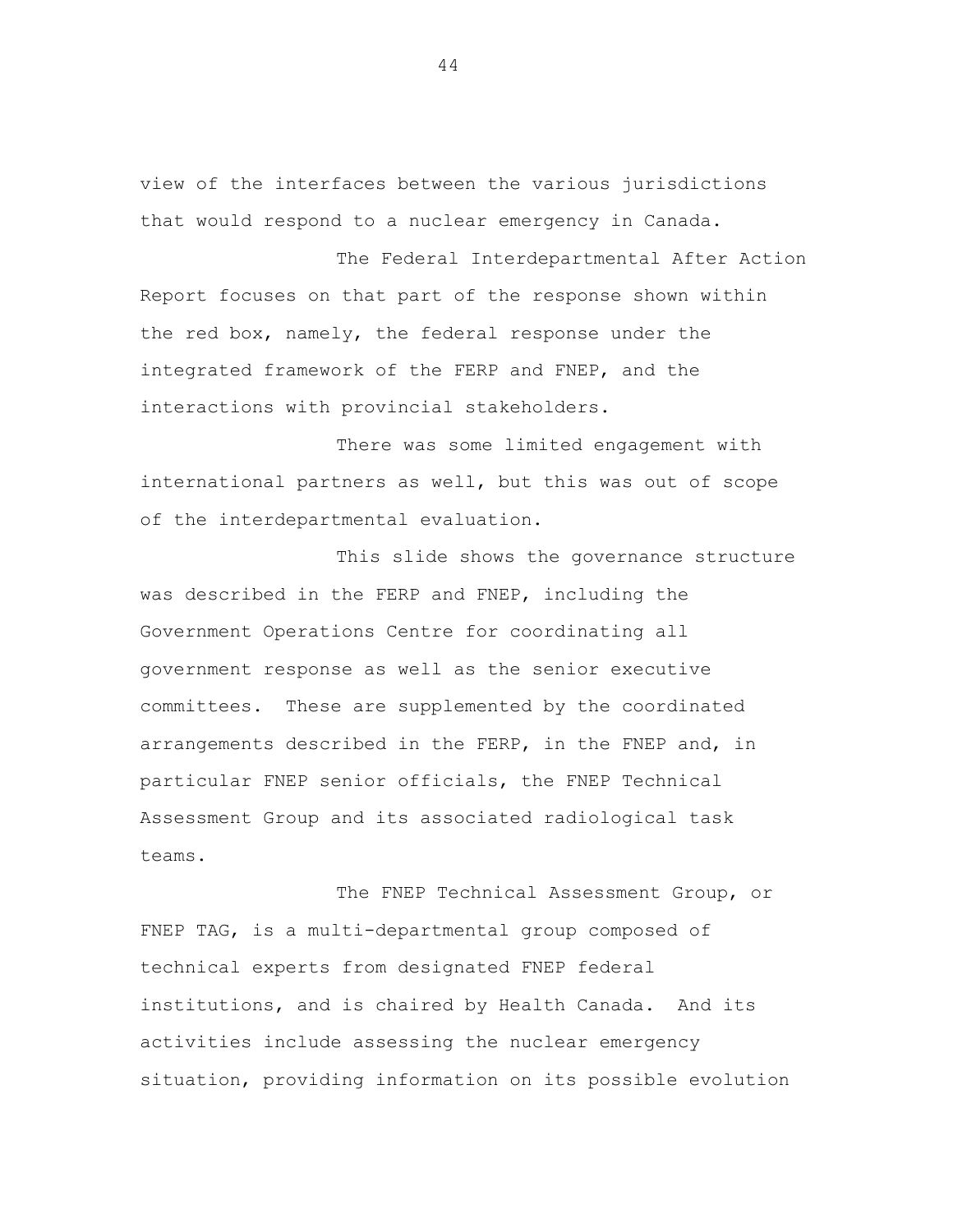and potential off-site radiological impacts, supporting field monitoring and human monitoring and preparing technical communications.

The TAG supports integrated planning and decision-making across the federal response as well as with provincial and territorial authorities.

Most of these elements were exercised as part of Exercise Unified Response with the exception of the Deputy Ministers and Cabinet committees.

The overarching conclusion of the Federal After Action Report was that Exercise Unified Response successfully demonstrated the government's capability to provide an effective response to a nuclear emergency.

The evaluation has also shown that most of the federal objectives were fully achieved, with some areas for improvement identified. The successes and best practices demonstrated during the exercise were described at previous Commission meeting. As such, the remainder of the presentation will focus on the areas for improvement, which were addressed in the Federal After Action Report through 45 specific recommendations.

As part of regular planning and improvements under the FNEP, we have developed a management action plan and have been working with our federal and provincial partners to respond to the 45 recommendations by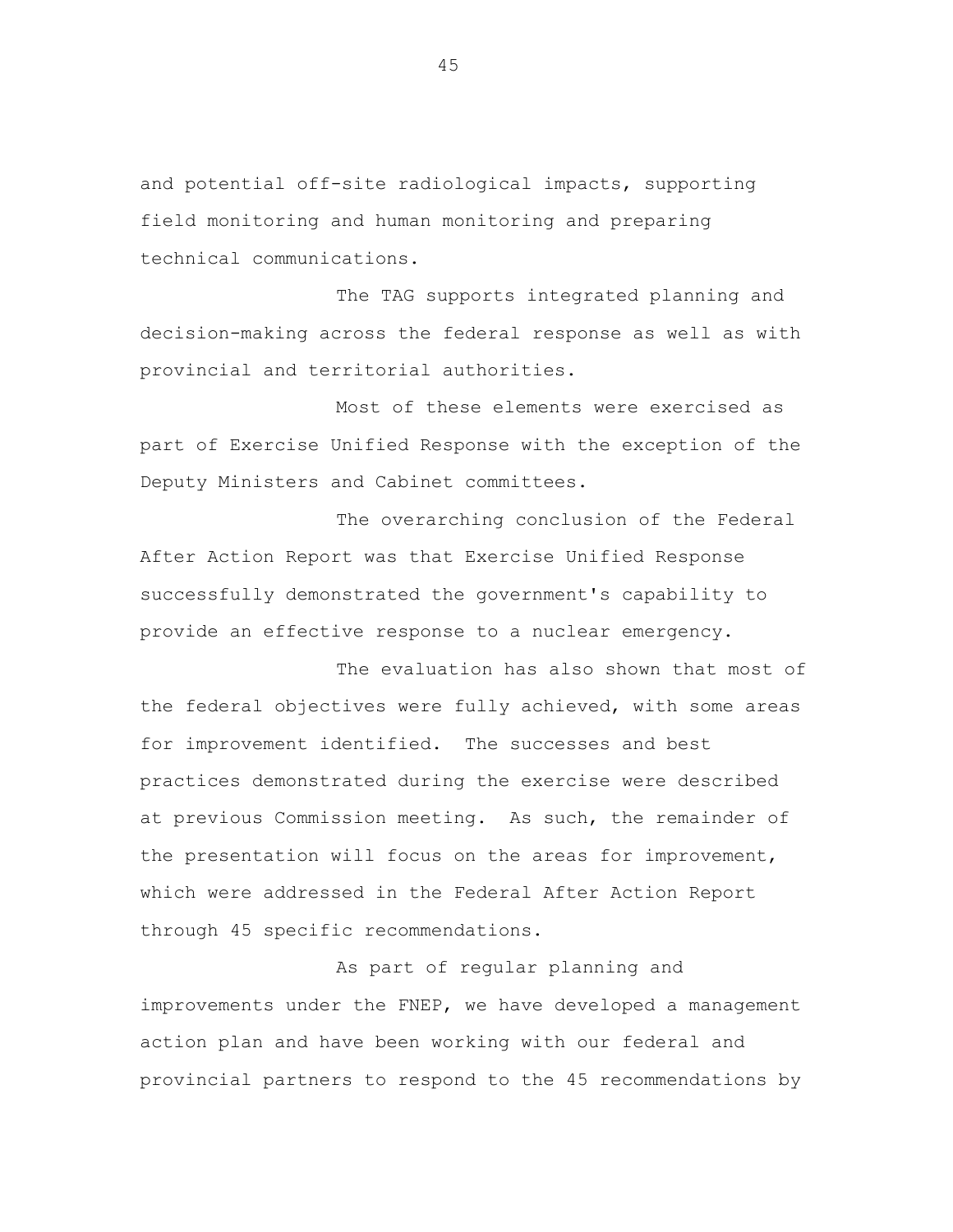April 1st of 2016.

The objectives of the work are to address the recommendations from the exercise evaluations by building on and strengthening engagement with provincial, municipal and industry partners to support the coordination, implementation of the identified corrective actions, to further elaborate and test FNEP and FERP arrangements for other provinces and other types of nuclear emergencies covered by the FNEP, to develop and implement a regular training program and continue developing, in consultation with partners, a multi-year nuclear exercise cycle, including a full scale nuclear exercise at least every five years in accordance with the FNEP.

As the recommendations address response arrangements under both the FERP and FNEP, key partners in the management action plan include Public Safety Canada and its Continuous Improvement of Federal Event Response, or CIFER, process as well as the Federal Exercise Working Group.

In order to address the lessons learned from the exercise in the most effective manner, the management action plan has organized the recommendations in the Federal Interdepartmental AAR into the following themes: Federal Emergency Response Plan Governance; Federal Event Response; Public Communications; Federal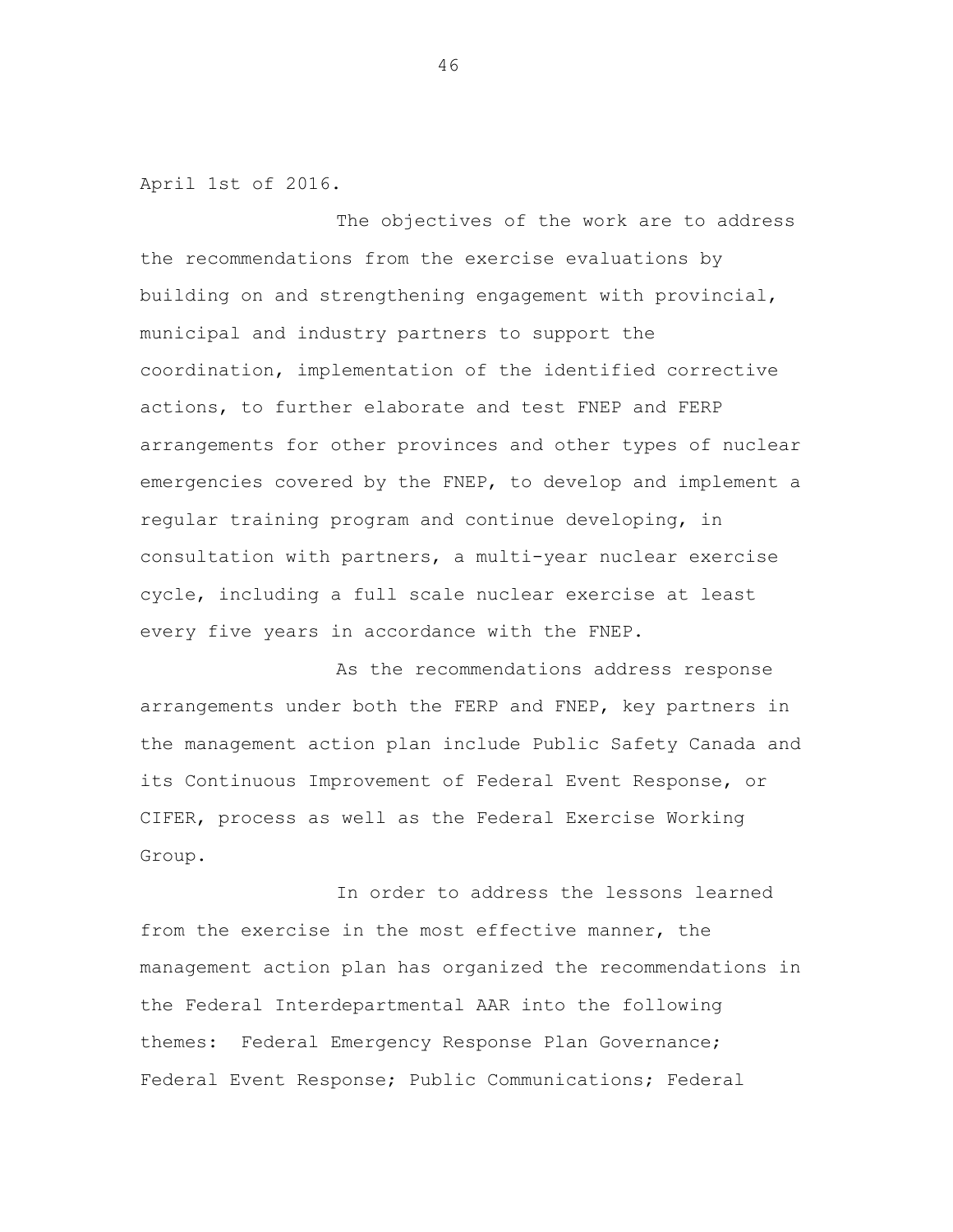Assistance; Liaison and Coordination; Technical Assessment; Communicating Technical Information; Support to Emergency Workers, and Departmental Responsibilities.

The actions addressing these themes have been prioritized, and many have been -- many of the completed items were tested in the recent Exercise Intrepid in New Brunswick in November 2015.

The theme of governance under the Federal Emergency Response Plan includes the roles and responsibilities of federal organizations and senior emergency management committees under the all hazards FERP structure.

All corrective actions addressing this theme, which include clarifying roles and processes of committees and organizations are complete or will be addressed as part of the broader revision of the FERP and through the CIFER process, which is being led by Public Safety Canada.

The Federal Event Response theme includes recommendations addressed to -- addressing strategic planning and interdepartmental coordination.

As with the previous item, the majority of these actions were completed or will be addressed as part of the broader revision process of the FERP and CIFER process.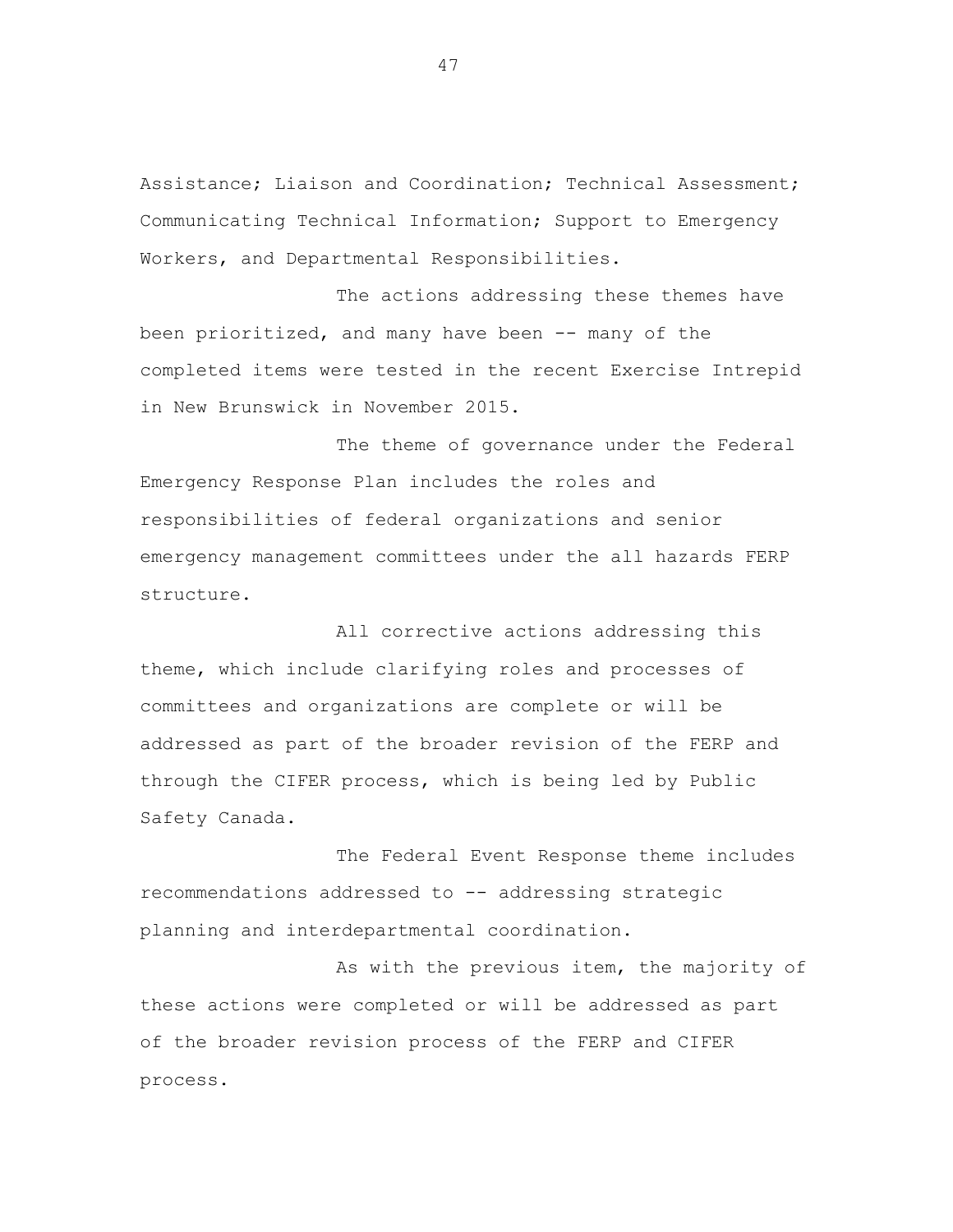Public communications includes the processes related to coordination and approval of federalwide communications with the public. In this case, the action addressing an improved process for approval of communications products is being led by Public Safety Canada and is pending broader discussions on the FERP emergency support function for communications.

The theme of federal assistance includes processes for provision of assistance to impacted provinces and territories. Actions that have been completed to address recommendations in this area include the development of revised processes from Public Safety Canada under its all hazards framework.

Additionally, the FNEP Ontario Annex, which describes the framework for federal radiological support to the province and which was tested during the exercise, was finalized and approved this year by Health Canada and Province of Ontario.

Looking more broadly, a draft FNEP Provincial Annex for New Brunswick was also developed and tested in the recent Exercise Intrepid.

The liaison and coordination theme includes information sharing and connectivity between operating centres and coordination of federal field operations. To address this recommendation, Health Canada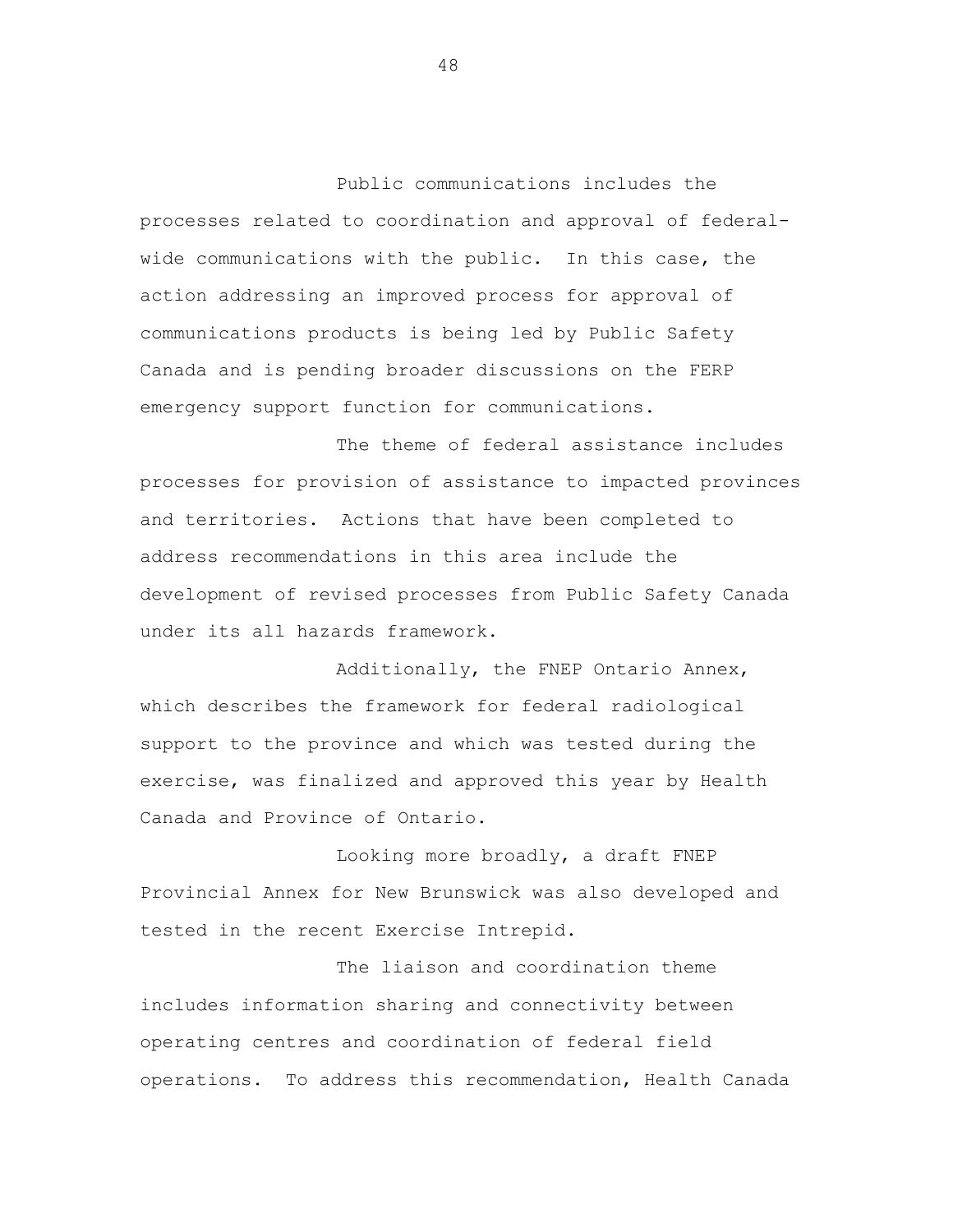has developed an updated tools and training that address our data sharing and data management capabilities and tools. There is also ongoing training of field teams.

Additionally, work to clarify the triggers for deployment of the federal assets and improved coordination between the field operations and relevant emergency operation centres is in progress and will be completed by the end of March 2016.

The technical assessment theme includes assessment to support federal and provincial decisionmaking, FNEP TAG coordination, data compatibility and assessment tools, including those for the post-release situation.

Actions that have been taken to address recommendations in this area include the completion of a project to benchmark various technical dose assessment tools and support revised procedures for their use in coordinated situational awareness.

This project involved several FNEP partners, including Health Canada, the CNSC, Environment and Climate Change Canada, Canadian Nuclear Laboratories and the Province of Ontario.

A workshop with Environment and Climate Change Canada and involving a number of FNEP partners was also conducted to improve understanding and use of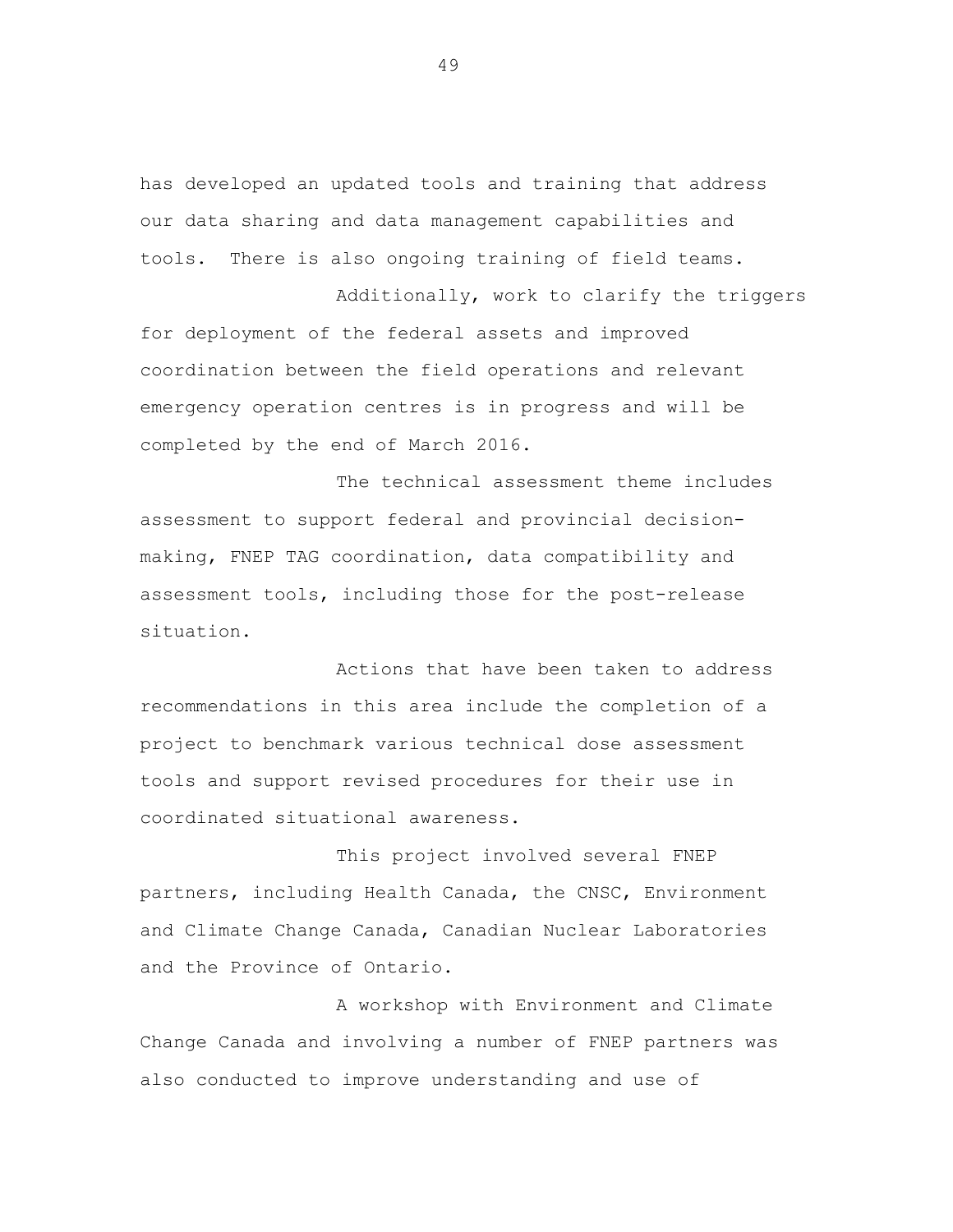atmospheric dispersion models in general.

Finally, improved coordination and connectivity between the CNSC and the rest of the FNEP TAG is being implemented through active participation of the CNSC and the FNEP TAG on-site conditions and risk assessments groups and through the creation of a Health Canada CNSC Liaison Committee for Emergency Management.

Moving on, the communicating technical information theme includes technical products and experts that support the communication of technical information to the public. Actions addressing this area include the development and testing of an improved format and distribution procedure for the FNEP TAG summary reports in order to improve their clarity, usability and access amongst FNEP partners.

In addition, plain language training and tools for FNEP technical liaison officers and the FNEP TAG support to communications group will be developed by end of March 2016.

To address the support to emergency workers theme, which includes the joint federal-provincial field team operations and health and safety of emergency workers, the concept of operations for joint field teams are being reviewed and revised.

In addition, there is federal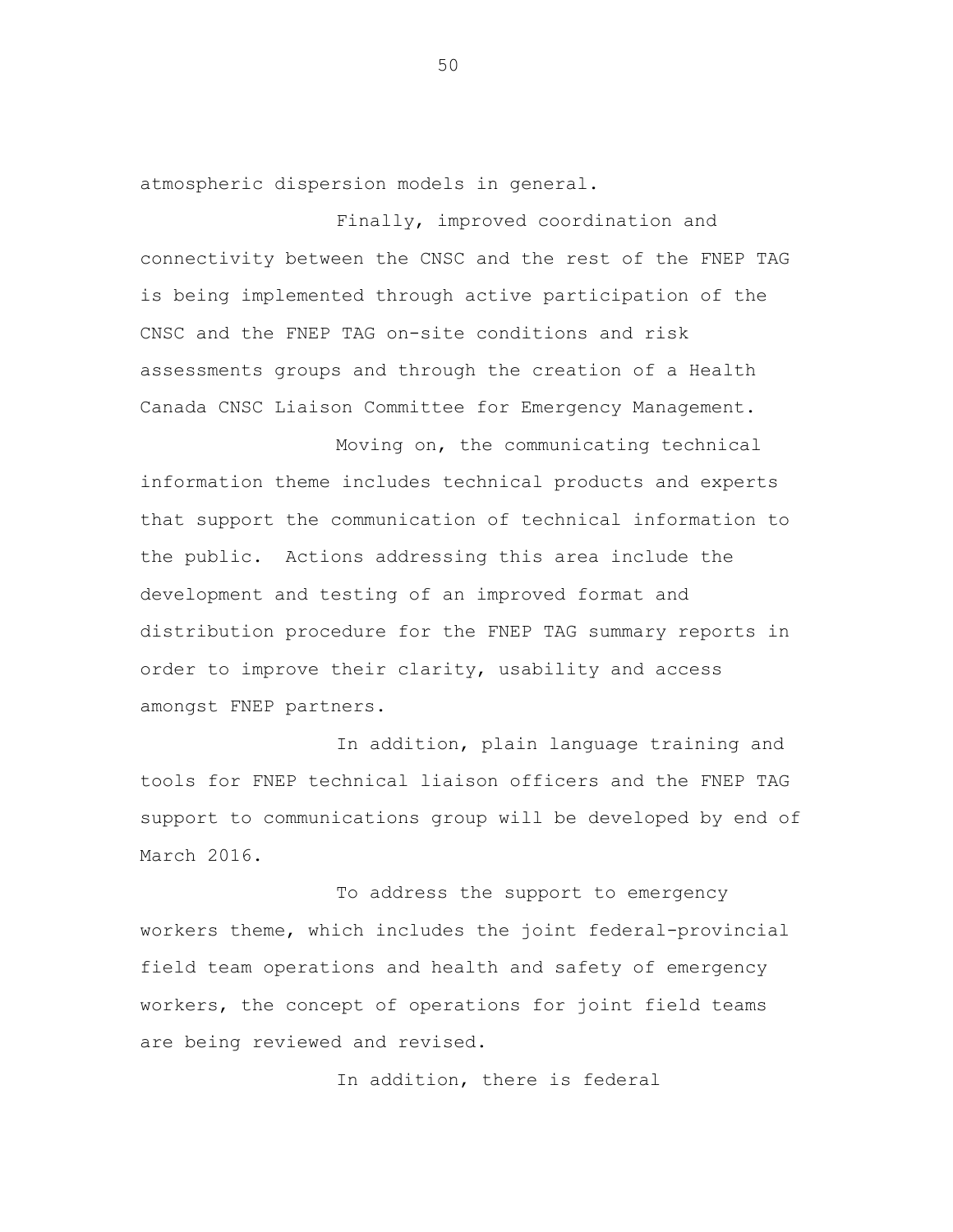participation, including from Health Canada and CNSC, in the previously-referenced multi-jurisdictional working group being led by OPG on dose control, with the objective to harmonize dose limits, support dose tracking and recording and confirm available dosimetry assets for emergency workers.

Finally, Health Canada also hosted a tabletop exercise earlier in November looking at human monitoring arrangements in a nuclear emergency, including the provision of dosimeters to emergency workers.

Finally, the theme addressing departmental responsibilities includes roles and responsibilities of federal organizations as described in the FERP and FNEP. In this regard, the recommendation addressing the ability of organizations to sustain their roles during a prolonged response are to be considered within the CIFER process and, importantly, a formal exercise calendar -- nuclear exercise calendar which is routinely reviewed and updated in consultation with our FNEP communities has been developed.

Integration of this calendar into the Federal Exercise Working Group under Public Safety's DG Event Response Committee and the national exercise calendar will help us identify the nuclear exercises that will be broadly supported by federal organizations.

In conclusion, Health Canada is pleased to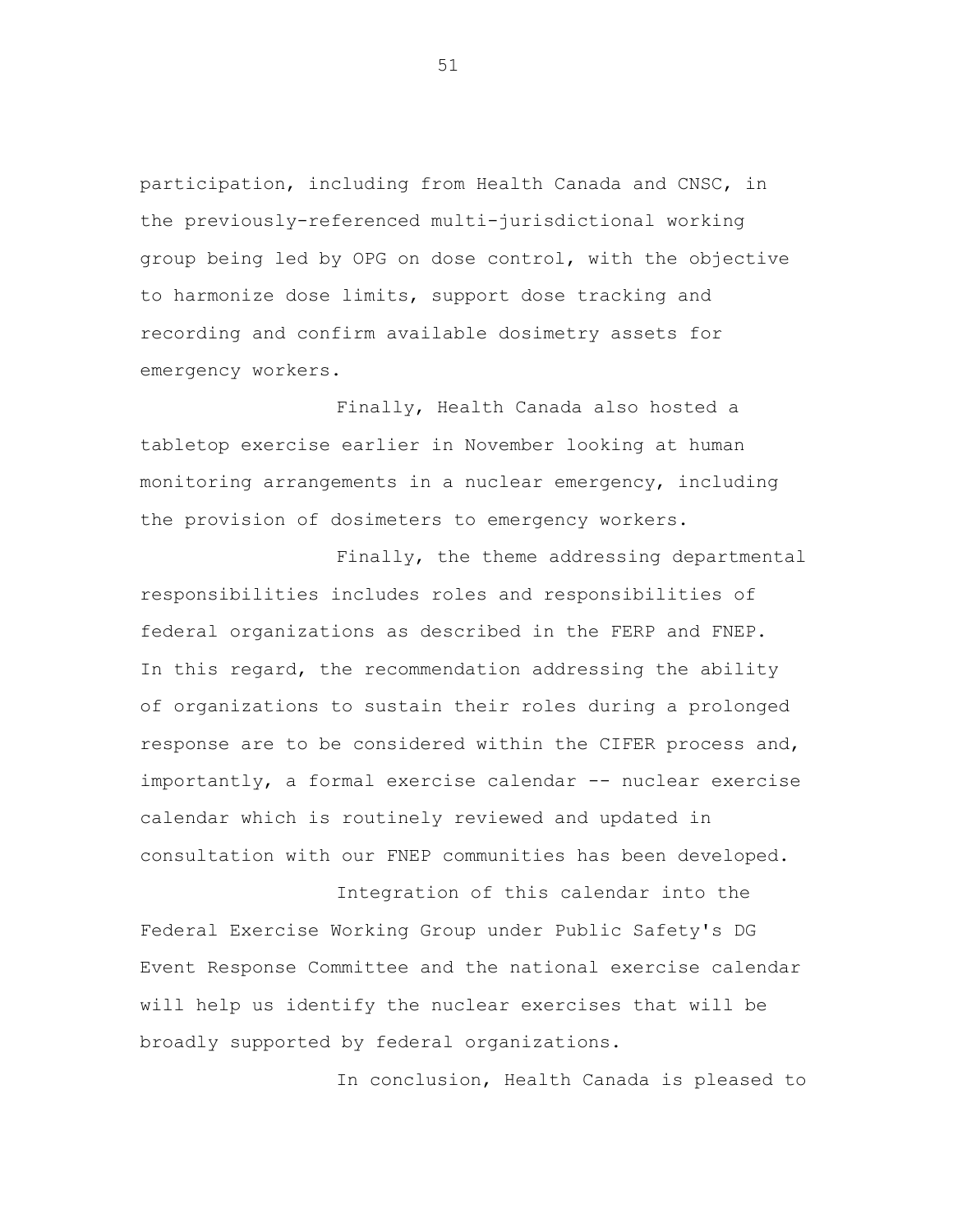reaffirm that ExUR met the federal exercise objectives and demonstrated the federal government's capability to provide an effective response to a nuclear power plant emergency.

Health Canada has maintained strong leadership for federal nuclear emergency preparedness response through the FNEP update process and its validation as part of Exercise Unified Response, and I think it's fair to say that we've made significant progress on addressing the Federal After Action Report and many of the actions that -- of the actions that had been completed were tested as part of the recent Exercise Intrepid in New Brunswick in November 2015.

We will continue to exercise our leadership for the FNEP, including federal level follow-up, to complete the Exercise Unified Response management action plan in cooperation with our federal, provincial, international and industry partners.

In closing, I would like to express Health Canada's gratitude to all of our FNEP partners for their support and contribution to the design, implementation and evaluation of Exercise Unified Response and for their contribution towards ongoing improvements in exercising our readiness and capability to respond to a nuclear emergency in Canada or elsewhere.

That concludes my presentation. Thank you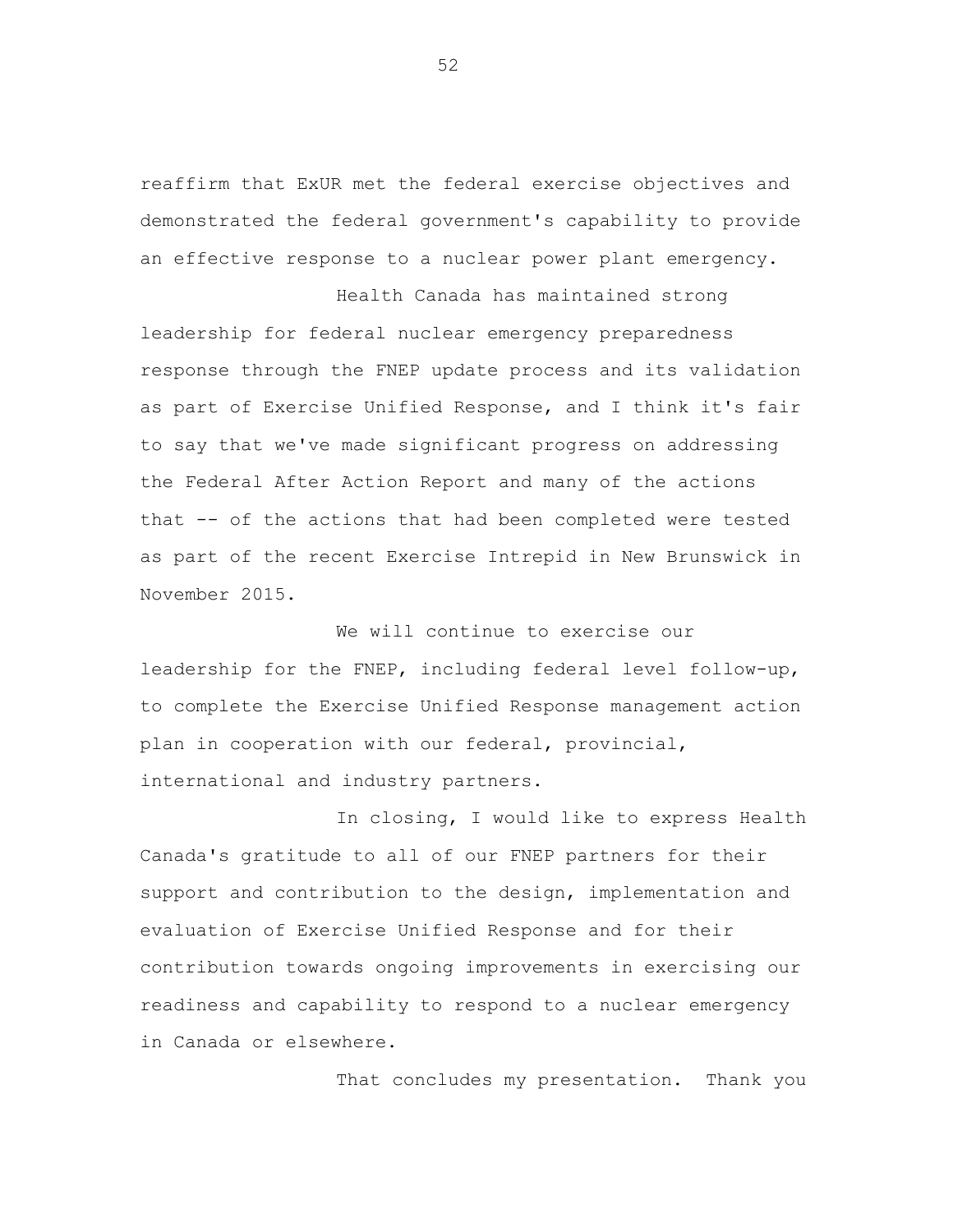for your attention, and we would be happy to answer any questions.

**THE PRESIDENT:** Okay, thank you.

I'd like now to turn the floor for Commissioners' questions. And let me start with M. Harvey.

**MEMBER HARVEY:** Merci, Monsieur le

Président.

First, I would like to express my appreciation for all the work you've done and all the huge efforts given to that exercise, which is very important for the Commission and for the public because it's a sort of assurance that we are prepared to face nuclear -- a nuclear event.

And the issue now is to keep that alive, and this is not an easy task. And I think we've got to keep that among our priorities because it's very important.

This being said, I've got another comment which is about the acronyms.

Reading the documents, I would have appreciated to have in front all the -- all those documents a list of the committees, Ministries, offices, at least 30 or 35 -- I don't know -- and some for sure we are able to find the definition somewhere in the text, but quite often we have to refer.

So it would be easier to have a list in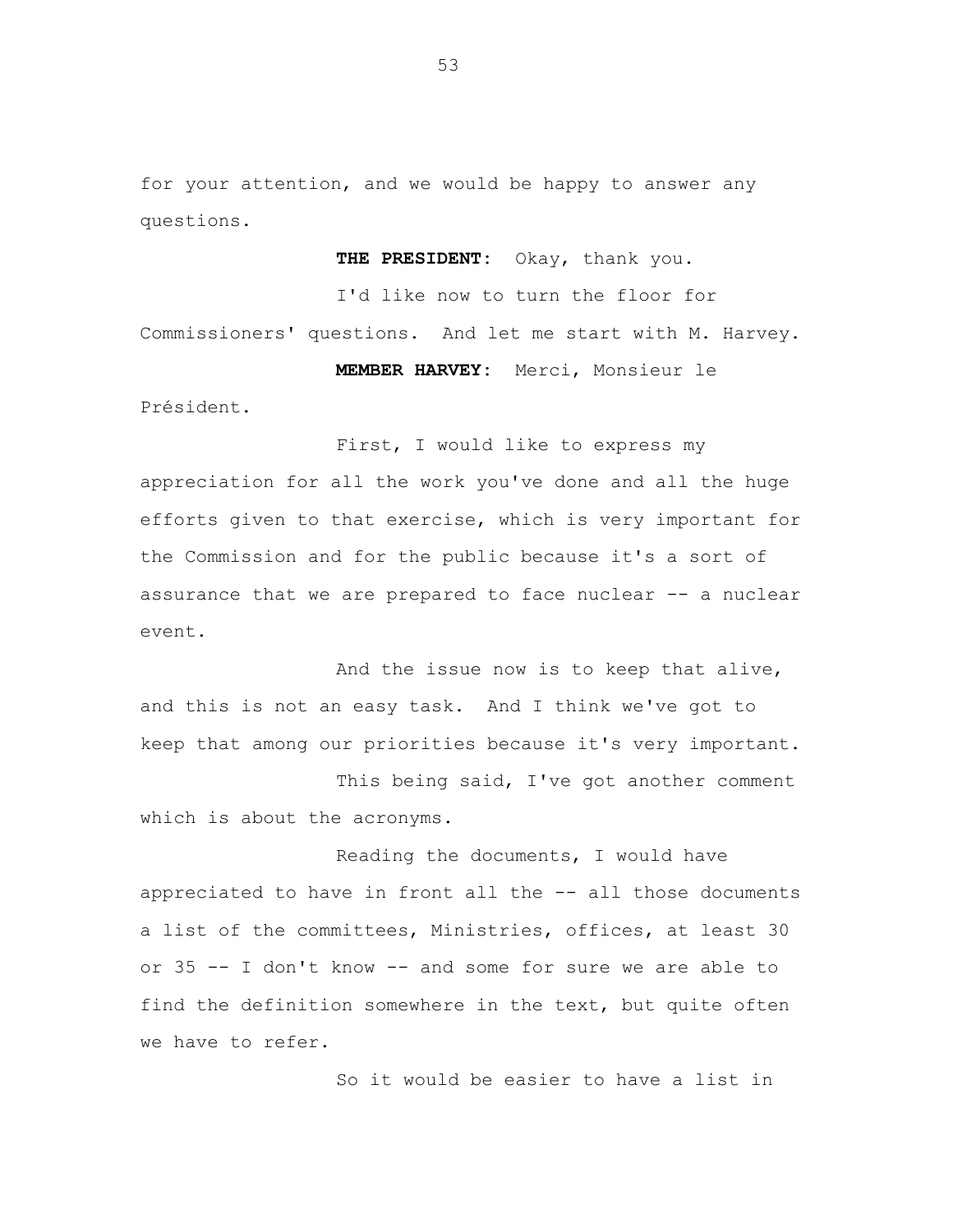the front of the documents.

My comment may be to the staff to do that job, and that would be a great value for us.

two spaces. My first question would be about the - you mentioned that you were organizing, starting in January, to -- you have two projects to organize spaces --

And I would like to know what are the characteristics of those spaces, what is  $-$ - how those new spaces would facilitate your work and what plus value those spaces will give to the staff to do their job.

**MR. SIGOUIN:** Merci, M. Harvey.

The current space in the CNSC Emergency Operations Centre or the conference rooms that are dual use was established several years ago, before Fukushima, before Exercise Unified Response.

The way we work and the roles and responsibility of the CNSC have evolved during that time. The two specific projects that we're undertaking now, the first for the technical assessment team, is in recognition of a significant change in the size of the technical assessment team.

In the 1999 exercise that we keep talking about, the CNSC's technical team was a handful of people working in a conference room that was maybe about one-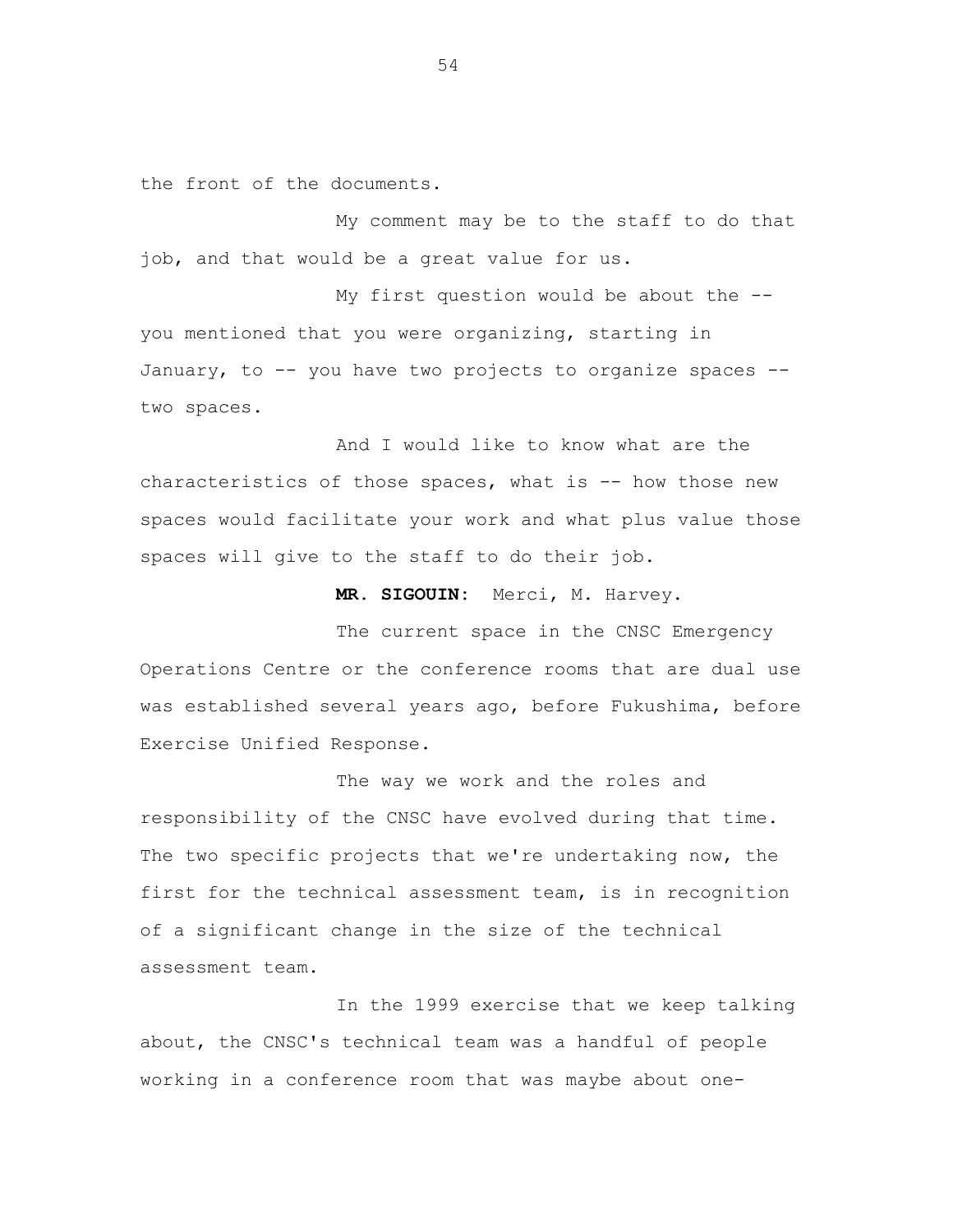quarter the size of the floor where you sit.

Now, it's turned into two significant groups that make up the total of about 15, 16 people that have two different focuses.

One group is focused on what's happening with the reactor and what the progression will be of that, and there's another group that's focused on if there is a release, what would be the consequences and interacting with the province and Health Canada on what should be done.

And supporting that are a group of, you know, section heads, if you will, or information management specialists who are just preparing that information to be shared with others.

So they have been relocated into another conference room which is a little bit larger, but not laid out for their use and not laid out for them to collaborate effectively.

So that's one thing that's being done, similar for the command centre. It's being laid out in such a way where the section heads can come together and work collaboratively to make their -- for their decisionmaking.

But one of the key aspects related to all this is also the co-location of work teams in proximity to each other and the concept of visual openness within the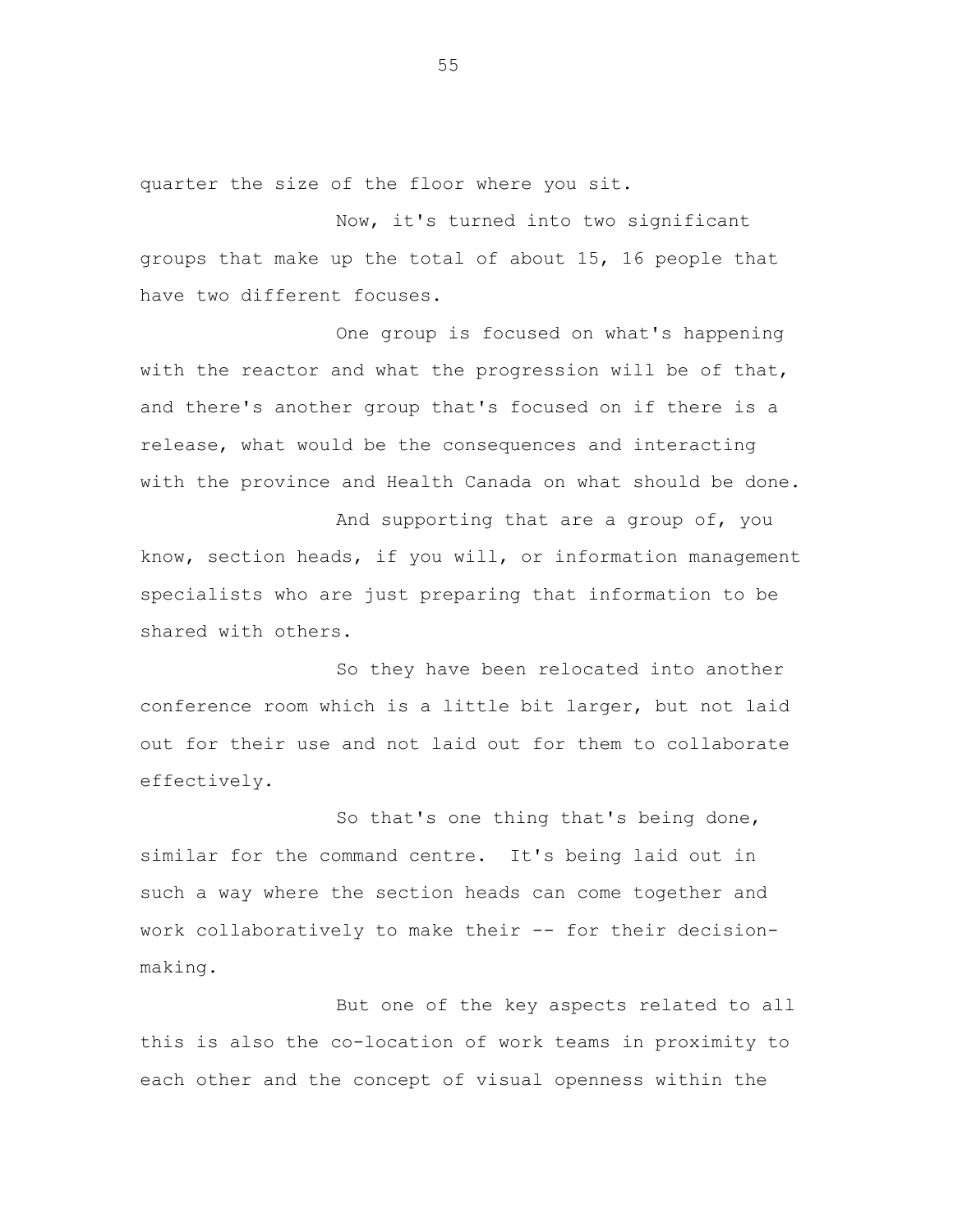emergency operations centre so the teams that need to work next to each other are located next to each other, and these two construction projects will allow us to do that and locate collaborative teams in proximity to each other where they can work in their environments with the right tools but also see each other, signal each other that they need to talk and be aware what's going on in the other areas.

**MEMBER HARVEY:** And those rooms, I don't know, a dedicated link with other offices or other centres? **MR. SIGOUIN:** Luc Sigouin, for the record.

The equipment in the rooms will be very similar to what we have now, but it will be updated, so we will have more projection monitors, more work stations with computers. But it's essentially the same tools that we have now, audio conferencing, video conferencing, monitors to display equipment.

The tools that we have are being integrated and being placed onto our network for redundancy and availability, but with the exception of the Web EOC Project that we've described and the NPP Plant Data Transfer, there are no additional technology projects for the emergency operations centre.

**MEMBER HARVEY:** How are the people forming those teams? How are they dedicated?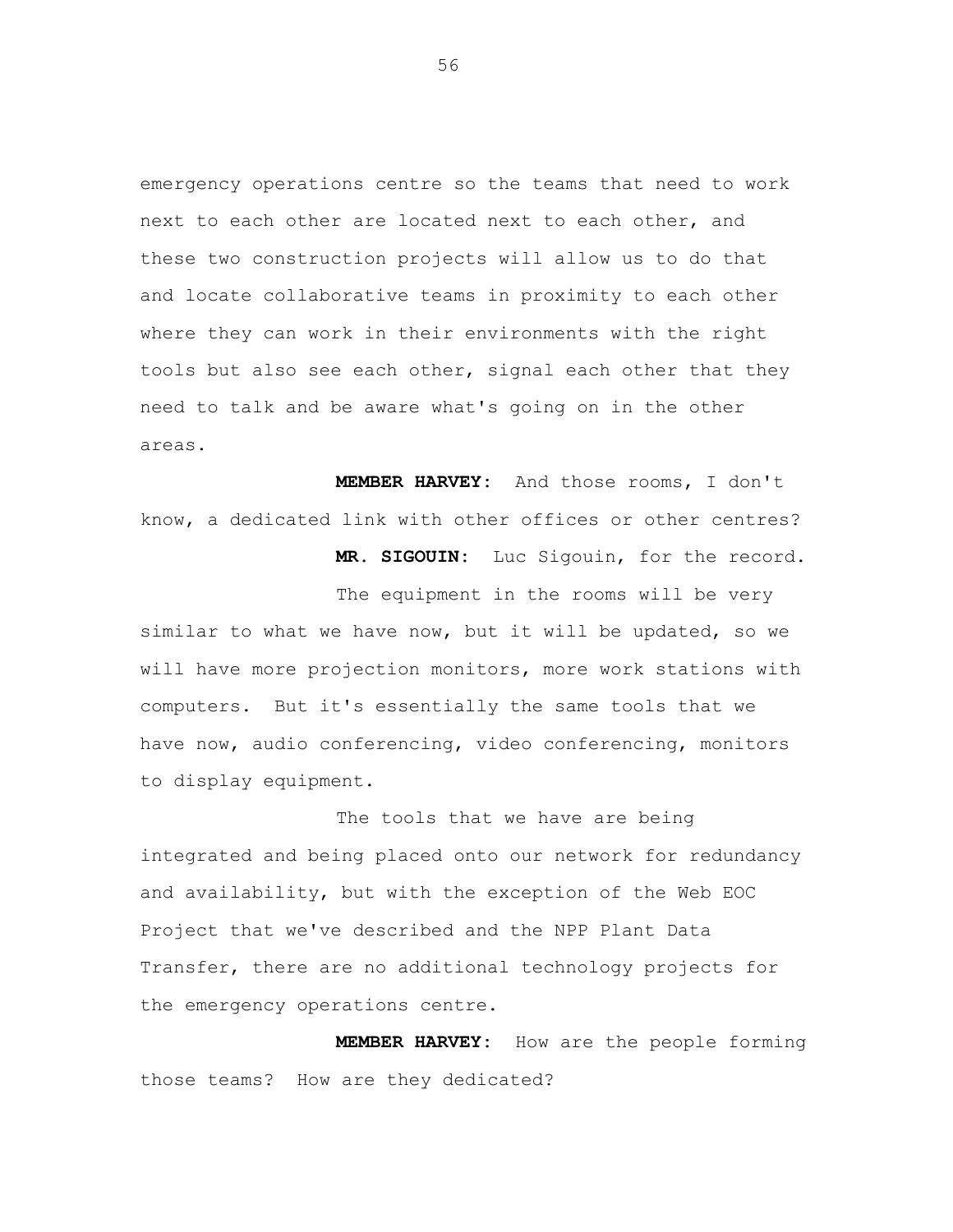I mean, they -- are they dedicated -- they know in advance that they are on the team and they will, and if somebody is moving, there is another one, then - because if it's happened tomorrow morning, the people already know that they will have to be there tomorrow.

**MR. SIGOUIN:** Luc Sigouin, for the record.

Contrary to what our licensees may do, for example, we do not have staff who are on call who have been pre-identified to be -- to come into the emergency operations centre in case of emergency.

Rather, the way we have structured the operations centre is that the structure of the emergency response organization is very similar to our day-to-day structure within the CNSC.

So the work that is done by the -- the work that is done to analyze the accident and what is happening with the reactor is done by staff from Mr. Frappier's Directorate of analysis and assessment.

The work that's done on the health consequences is done by Ms. Thompson's team of environmental and radiation protection. And they're the experts in these fields.

Similar in communications, similar in inter-governmental relationships -- relations. They're the experts in this field, and they know what to do and how to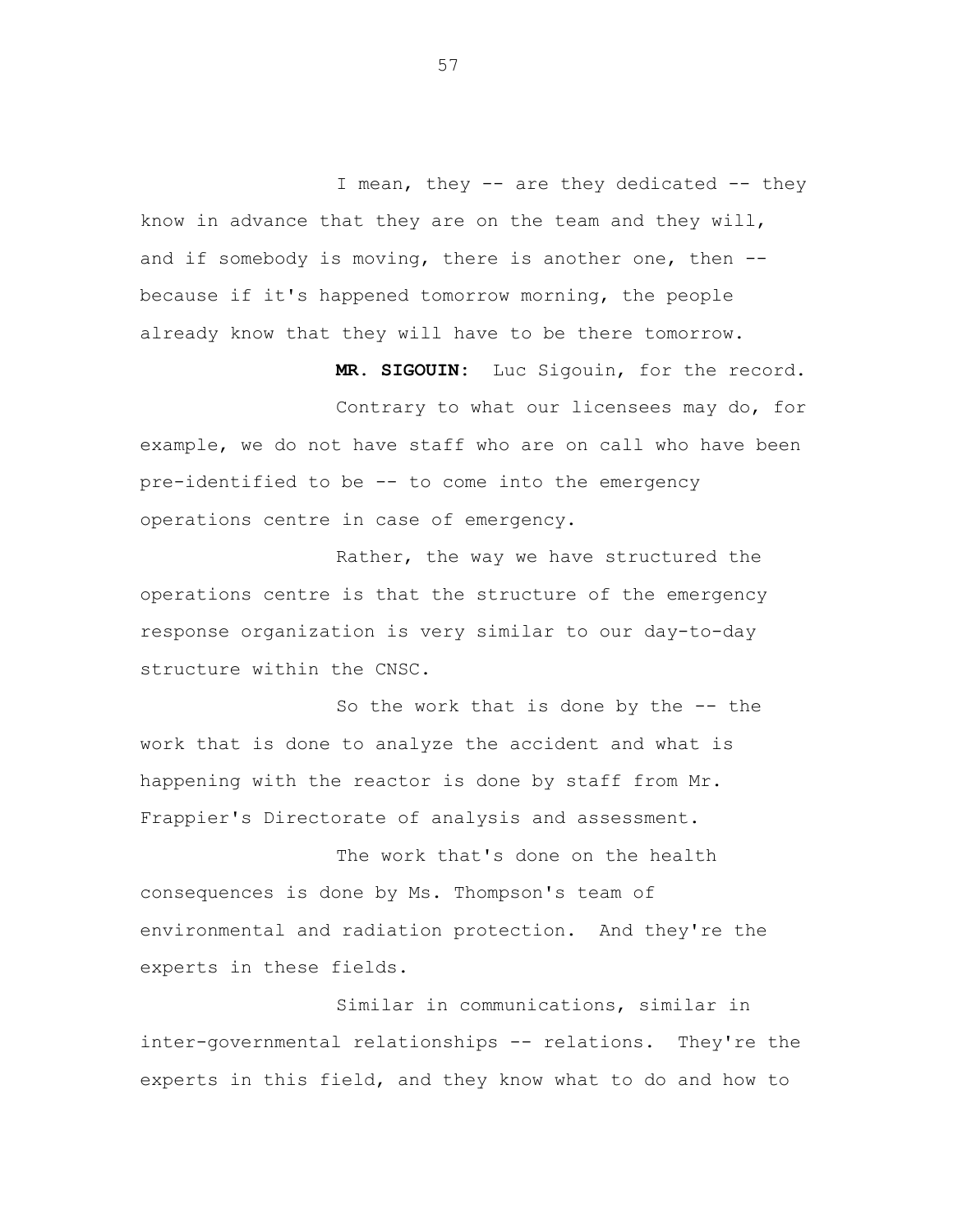do it.

What the emergency operations centre allows, it allows them to come together and work in a more focused manner at a faster pace in proximity to each other.

As far as -- excuse me. As far as activating people and having them come in to do the work, we have an automated call-out system that is similar to what is used at some of our licensees where our duty officer, when receiving the order to activate, would automatically broadcast a message to the 100 or so people who need to report immediately to request any one of those expertises to come in.

So if we need an additional duty officer to come in, there's an email that goes out to  $--$  email, telephone call, text message, call at home and so on goes out at any hour of the night or day to those four or five individuals who are qualified for that role, the first one who responds to say he will come in stops the deployment of the communication system. That person reports to work.

## **MEMBER HARVEY:** Merci.

**THE PRESIDENT:** Okay. Thank you.

I just want to make sure that I understood what you said. If something happened tomorrow, there would be an immediate reaction to that and the right people will be called, and they know who they are.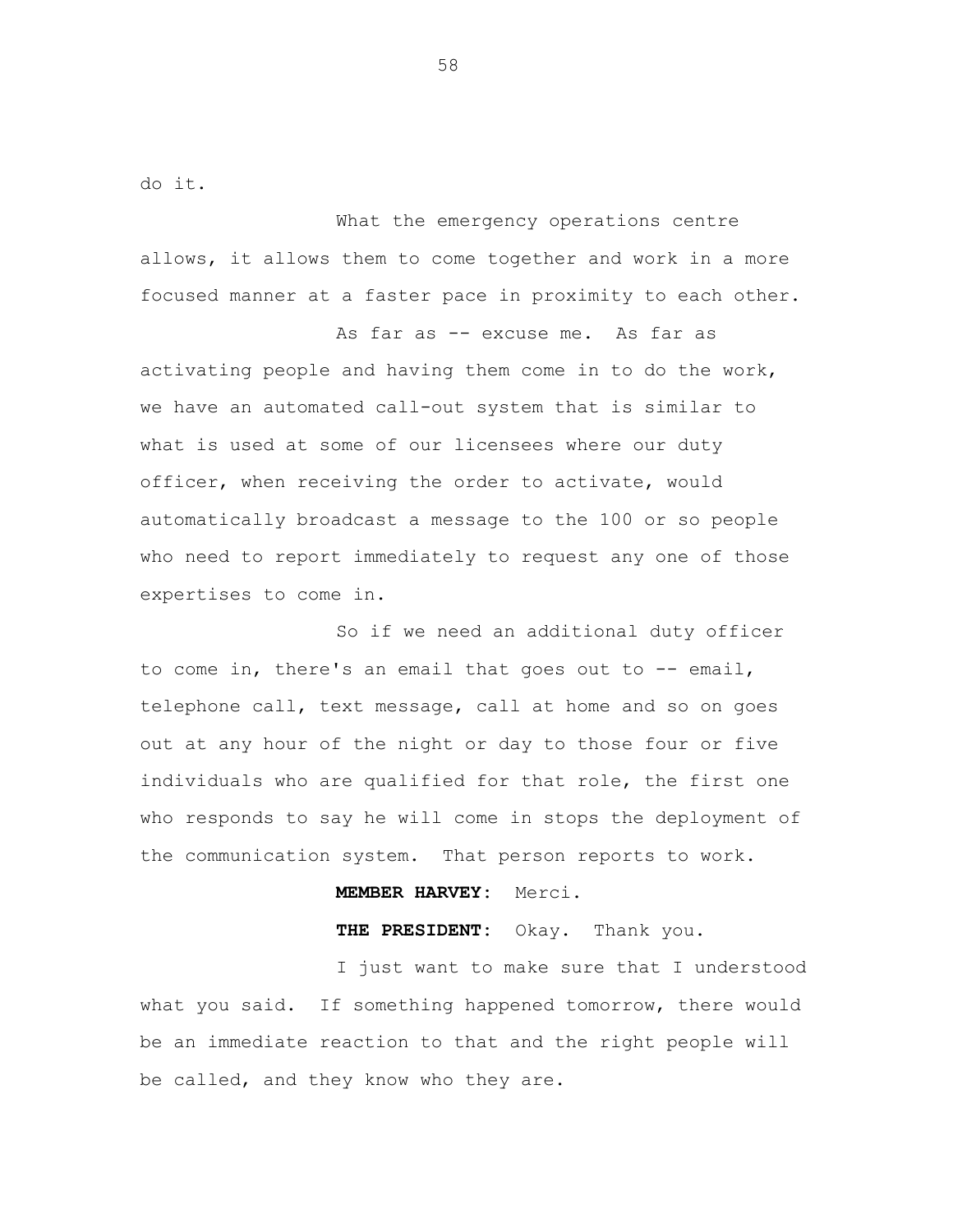So I didn't want to leave the impression that it's kind of an arbitrary --

**MEMBER HARVEY:** No, my question was related to the -- if there were specific people --

**THE PRESIDENT:** Oh, yeah. And it just depends from what level, et cetera.

Okay. Ms Velshi.

**MEMBER VELSHI:** Thank you, Mr. President.

I, too, would like to compliment and congratulate you, and I was particularly impressed with the systematic and the coordinated integrated way that all these corrective or improvement plans have been addressed. Clearly a big, big area of risk when you have so many agencies and organizations involved.

So one of the key organizations I'm surprised not to see here in front of us is the Municipality of Durham. And maybe you can shed some light on why they're not here.

And they were a key player in the exercise, and were there not areas of improvement identified in their part of the business?

**MR. AWAD:** Maybe you can ask Office of Fire Marshal to answer this question. They are better position to answer it.

**MEMBER VELSHI:** Thank you.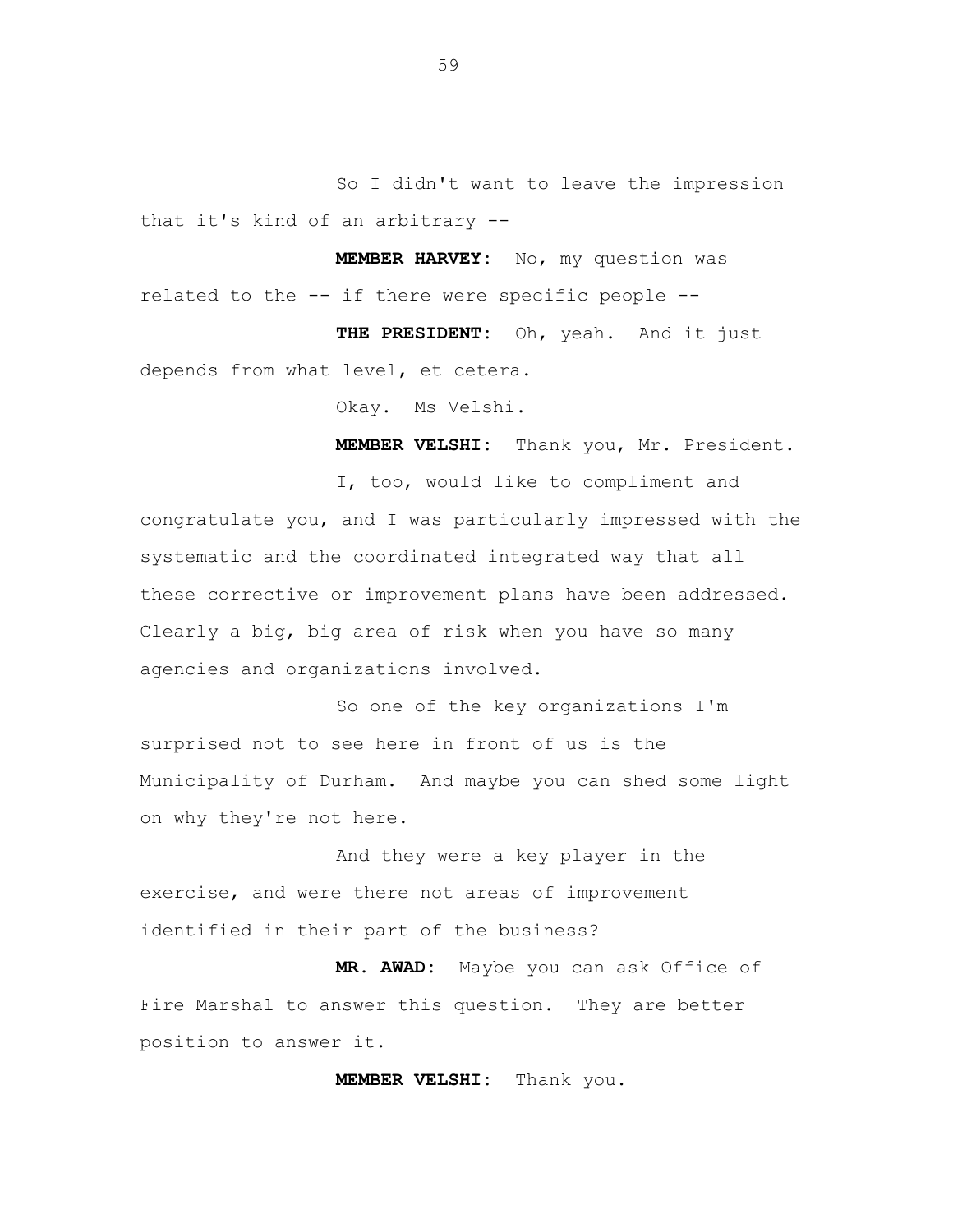Office of the Fire Marshal and Emergency Measures, please.

**MR. NODWELL:** Dave Nodwell, OFMEM, for the record.

I can't speak to the reasons that Durham Region was unable to attend today. However, we were aware that they were not able to and were in communication with respect to the work that they are doing.

A lot of that relates to items that were addressed in our slide deck and specifically related to the FNEP update.

**MEMBER VELSHI:** So would they have any additional improvement opportunities that this exercise would have identified that they're following through?

**MR. NODWELL:** Dave Nodwell, for the record.

Certainly they are critical stakeholders in the emergency worker centre, so certainly have a stake in the work that it's doing related to the dose control project and so forth. So I think that there were many considerations that they're looking at.

I think another example would be their participation in joint traffic control and matters such as that.

**MEMBER VELSHI:** I'm not sure whether it's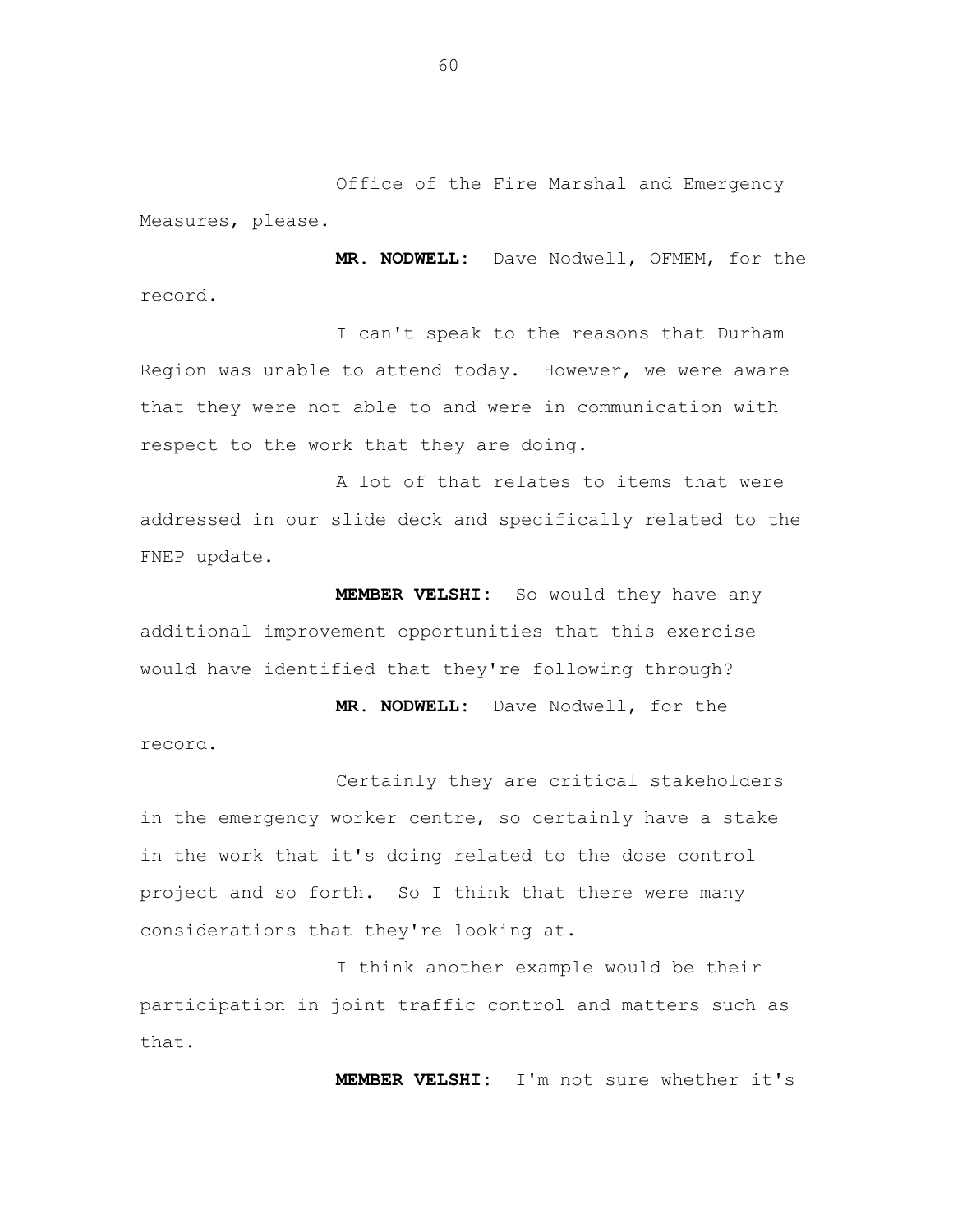fair of us to ask you, Mr. Nodwell, or Mr. Kontra, but can we get some feedback on exactly what their plans are and, you know, just as you and OPG and others have identified, there's some that you've got primary responsibility for and there's some where you're supporting others for that it would be good to get their plan and see exactly what they're doing from lessons learned from this exercise.

**MR. KONTRA:** It's Tom Kontra, for the record.

We will make a point of asking Durham Region to forward their After Action Report and update and we will send up to the Commission

**MEMBER VELSHI:** Thank you very much.

**MR. KONTRA:** -- and ask them to --

**THE PRESIDENT:** If I had to jump into this -- and, again, I echo my colleagues here -- with all the good work that's been done by all the agencies, what was missing, what I was looking for, is what is the plan that's going to be given the household, to the schools, to the hospitals?

Everybody is talking, you know, either inside the fence or at the provincial level or the federal level. You know, most of the feedback we've been getting is at the household level: we don't know what to do. Where is our plan for nuclear, et cetera, particularly in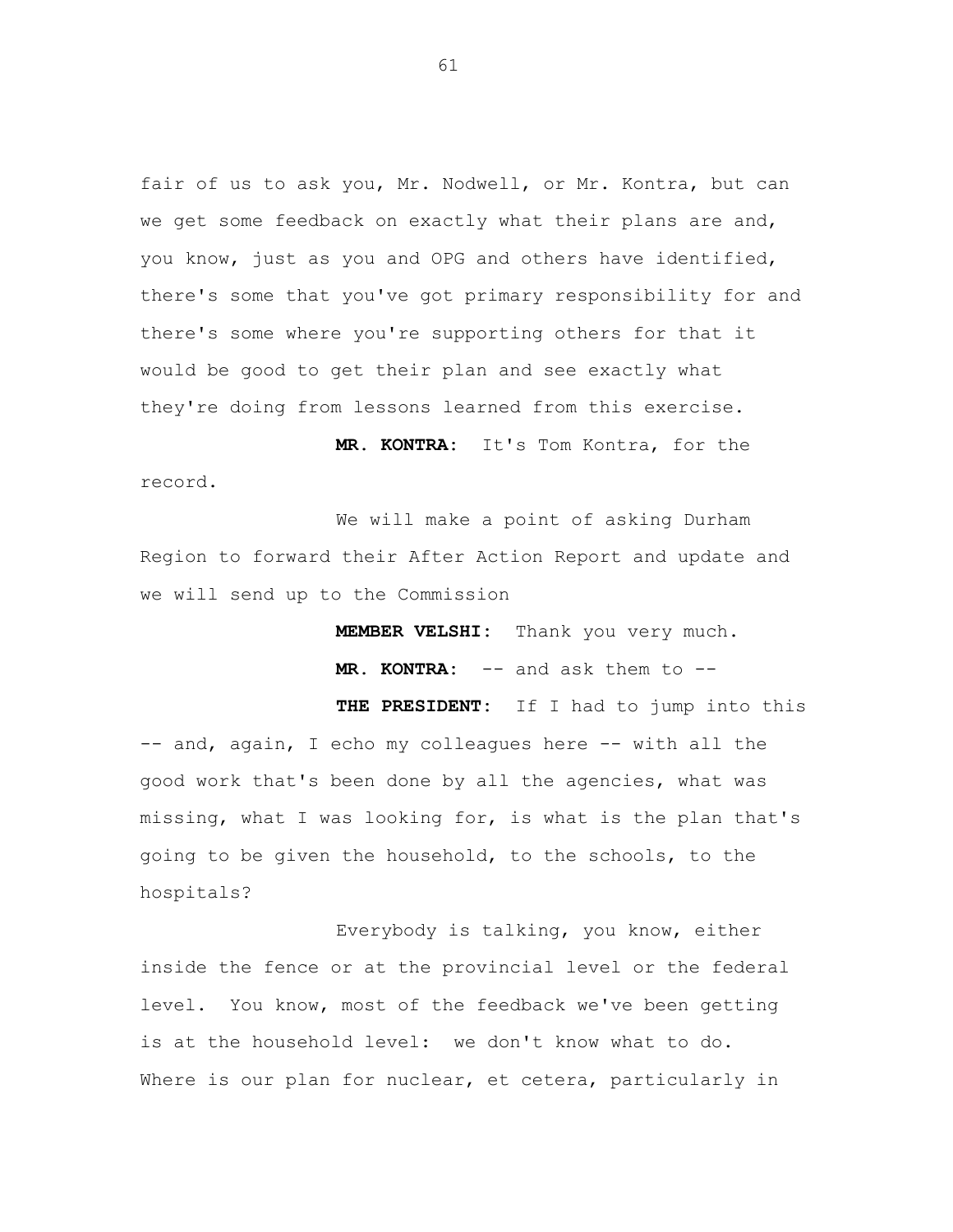the first 24 to 72 hours, which make nuclear unique.

I know there's all kinds of other emergencies everybody's preoccupied with, but some critical decisions have to be made the first 24 to 72 hours, and it has to be at the household level. I don't know who's responsible for producing that document.

This is just a comment that we will ask all of you, I'm sure, by the Commission here.

Ms Velshi, I interrupted you.

**MEMBER VELSHI:** Thank you.

My next one was -- thank you to the Office

of Fire Marshal and Emergency Measures for your invitation to visit the PEOC. Maybe I can ask Staff and the Secretariat to make that as part of the Commission members' training. I think that would be extremely helpful and useful.

Thank you.

**THE PRESIDENT:** Okay.

Mr. Tolgyesi.

**MEMBER TOLGYESI:** Merci, Monsieur le Président.

When I'm looking in update area 1, "Efficiency of CNSC Emergency Operation Centre," you are talking in bullet two, four, six about "Automated generation of status report." The status report is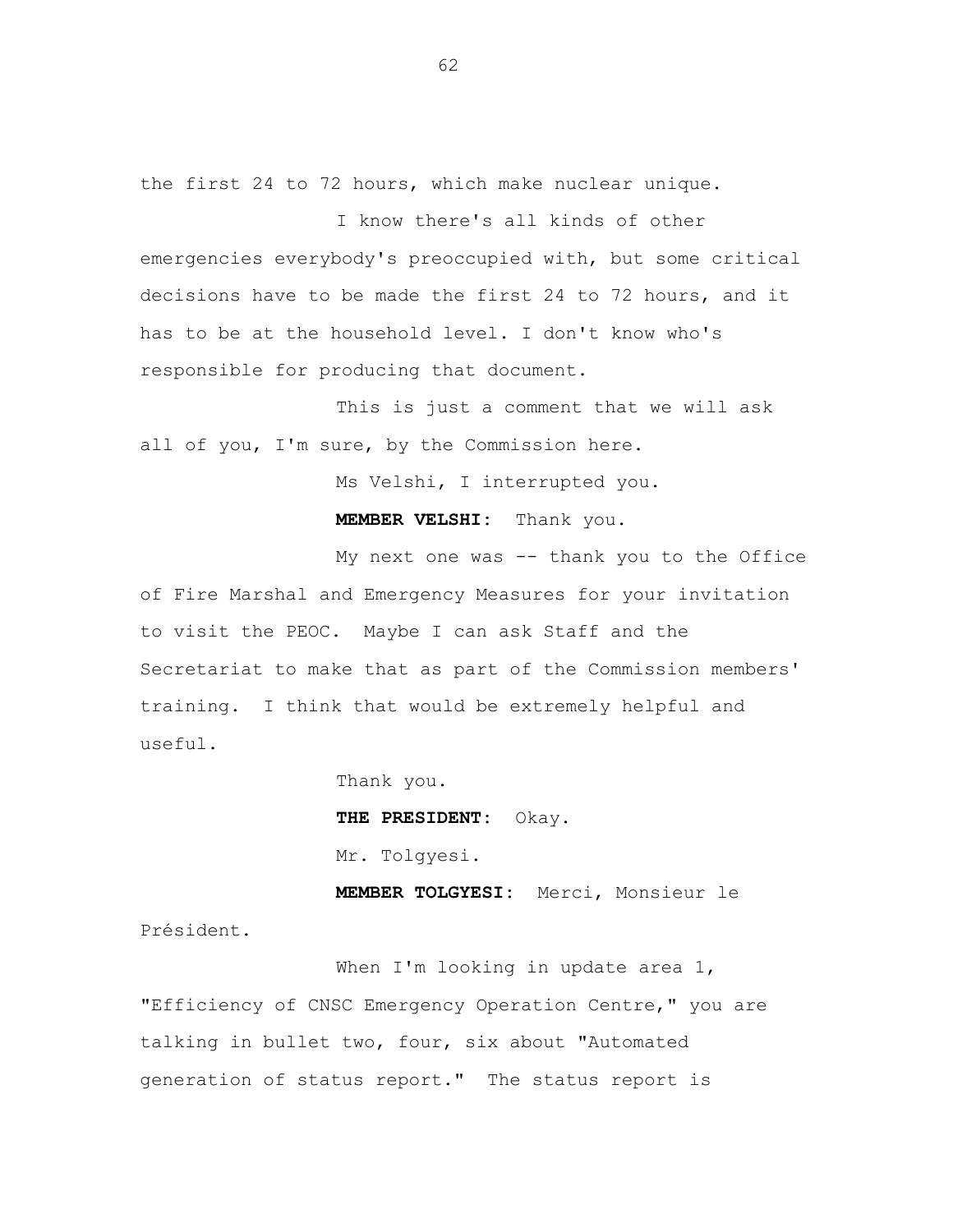addressed to whom -- by whom? And considering information dissemination responsibilities assigned to CNSC by the *Nuclear Safety Control Act*, to what extent this status report should be public, or when it should become public?

**MR. SIGOUIN**: Luc Sigouin, for the record.

The status reports that are being referred to are the internal status reports for the EOC and for briefings to the CNSC executives, and I guess, in the case of the Commission members playing, in briefings to the Commission. So they're the internal status reports that paint a common picture of what has happened at that moment in time and what actions are being taken by different parties.

The process by which we do that right at this time, and during the exercises and during Fukushima, was a very time-consuming process. The introduction of this information management tool will improve the efficiency of that activity.

Those situation reports themselves are addressed and focused on specific topics, and they are used by our communications team and communications staff to inform and to create the communications products for the public. So they're a key piece of information for them.

But the status report itself is not the document that is made public. That is the document that is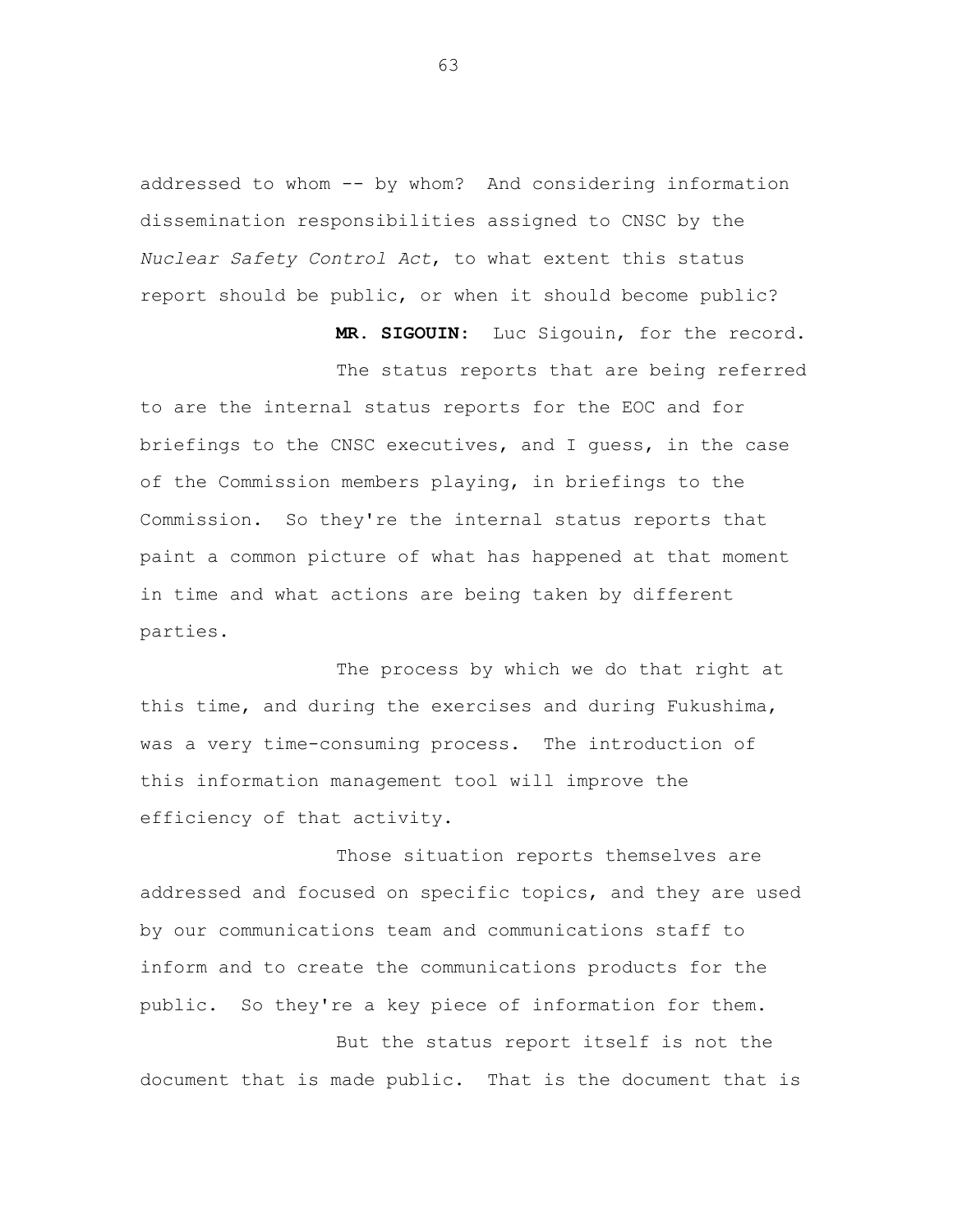used by our communications experts to develop the public information pieces that are posted on our website or disseminated in other way.

**MEMBER TOLGYESI:** Because in the past we were looking -- you know we were facing a situation where discussions and exchanges between Staff was requested to be public, and my question was what will happen in that case? Could it happen?

**MR. SIGOUIN:** Luc Sigouin, for the record.

The request to share any reports or any work that happens during an emergency response can occur whether we use this tool or not. I'm trying to recollect if there were any requests for that from our work in Fukushima, but I don't recollect.

The purpose of this project is just to improve the efficiency of it and the effectiveness of it. Our policies on information management are the same: documents are classified to the appropriate level protection: they are shared as they are required to be shared in accordance with the policies and procedures.

## **THE PRESIDENT:** Thank you.

Dr. McEwan.

**MEMBER McEWAN:** Thank you, Mr. President. So, again, to add my congratulations on the outcome and the process.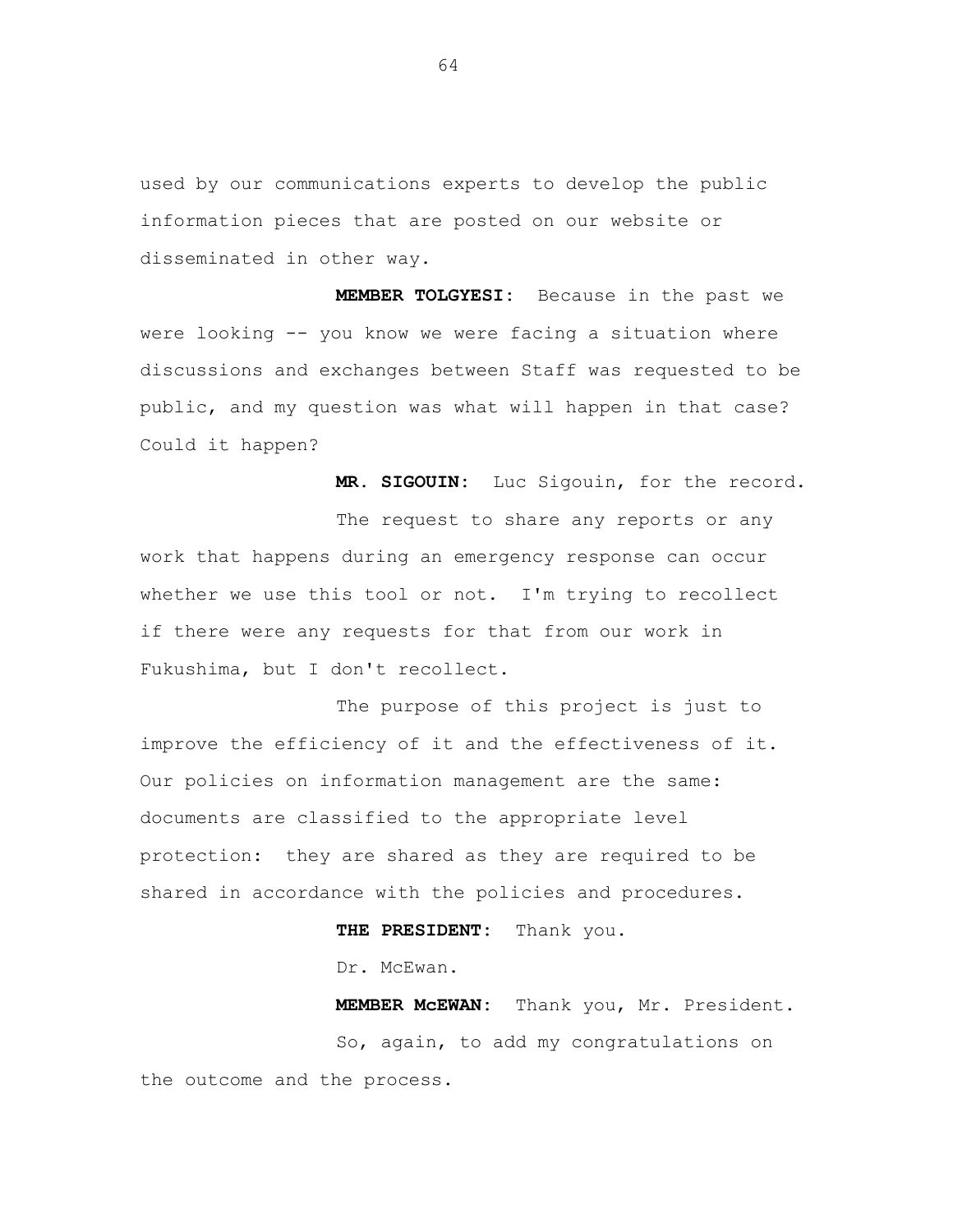I think each of the different presentations mentioned communications with the public, and in particular the Health Canada presentation, on slide 13, talks about a technical information team, and Mr. Sigouin just mentioned information products. I'm always a little concerned when I hear "information products," because it implies something that is prepackaged and not reactive.

So how do you actually identify the groups who are responsible for providing the public with information, and how do we understand that the language that is used is being appropriately used and appropriately understood? Because it seems to me that the key element when we have multiple different agencies is ensuring that there is actually a clear communication path to the public, and, as the President said, right down to the level of the household.

I got no sense of how that is structured and how that is managed from any of the presentations.

**MR. SAUL:** Good morning, Dawolu Saul, for the record, Acting Director of Strategic Regulatory and Communications for CNSC.

I can take that question in regards to how we do things here at the CNSC.

As the independent regulator, we operate outside of, I guess, the formal government approval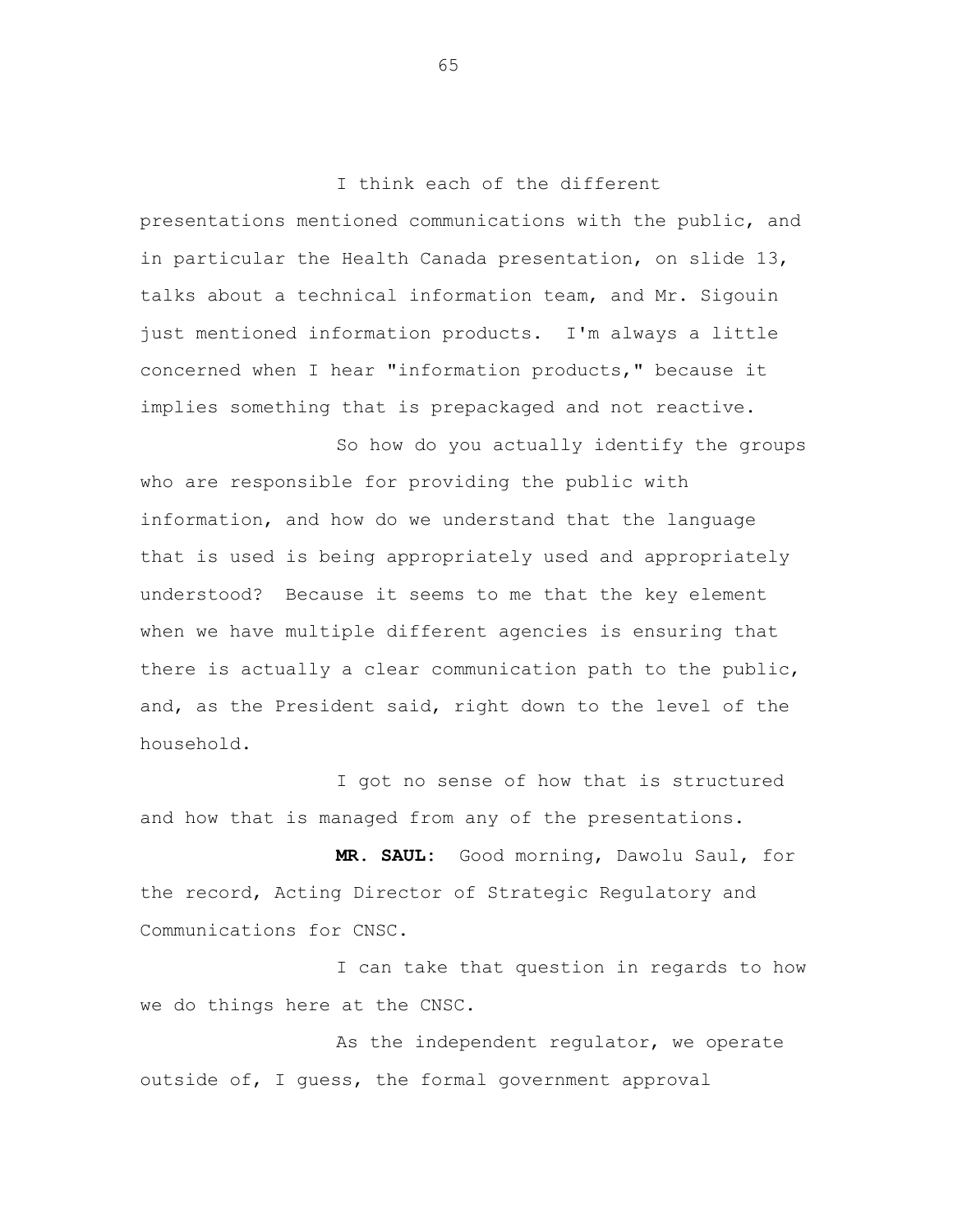processes. By that I mean we do not necessarily have to go to the minister to have our communications approved or through PCO. So within the time of a crisis, we would be speaking to the actions of the licensee, whether or not they are taking appropriate actions as they regard to our mandate for dissemination of information to the public.

In regards to the communication products that you asked about, those would normally be our news releases, our information tools and products that can be regularly found on our website, but also that we would generate in the event of a crisis.

For the coordination of those products, before Public Safety would take on the coordination role, we would be speaking as the regulator and we would be speaking within our mandate as the regulator. Once Public Safety does take over the coordination role, we coordinate with our federal partners to ensure that we have a consistency of messaging.

The messaging that we put out, we always run through our technical groups and the other teams within the CNSC to ensure that what we're saying is technically accurate, reflects the situation, but I wouldn't say that it's something that is done prior. It's usually done as a reaction to the situation as it develops.

**THE PRESIDENT:** Okay, let me try to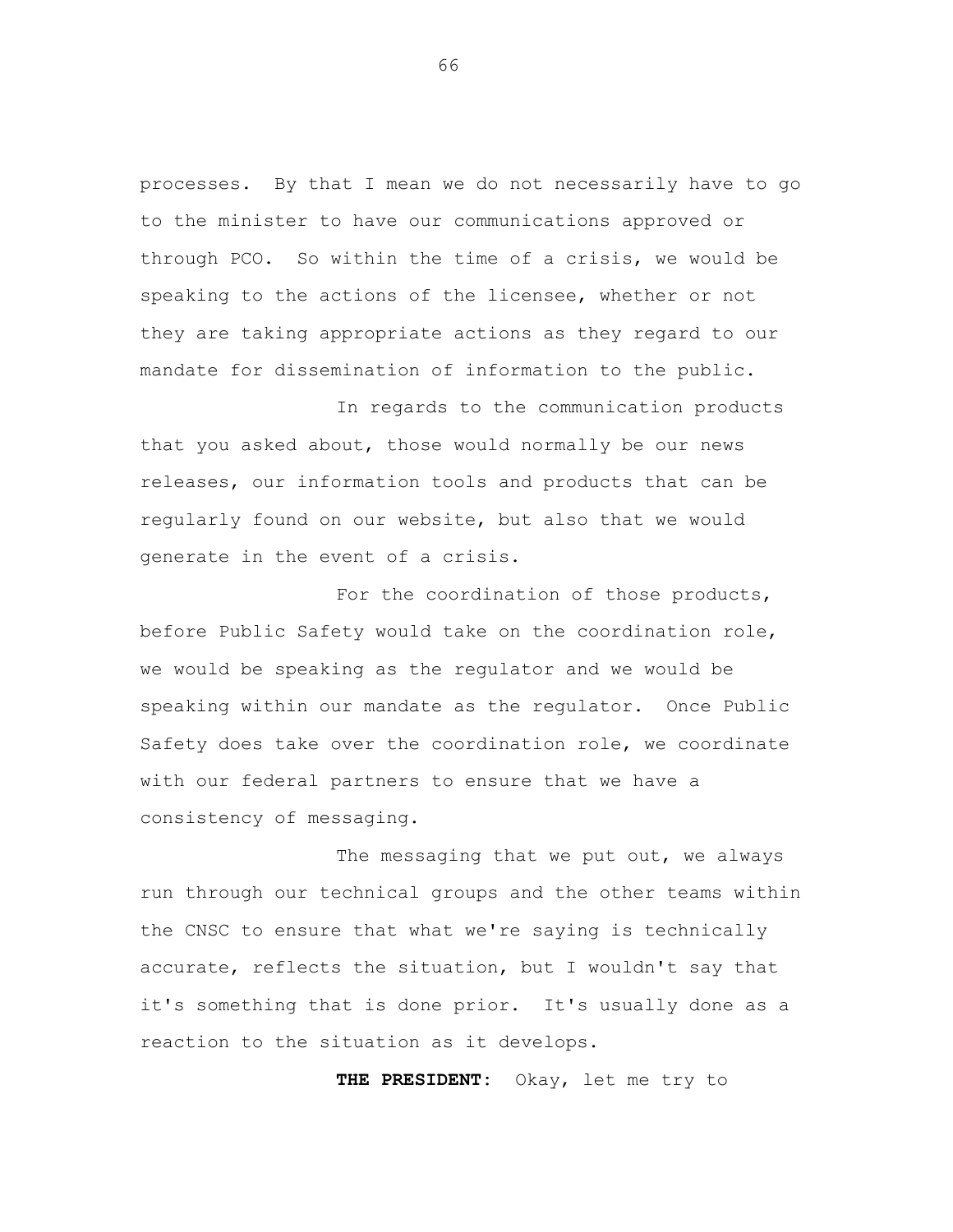explain what -- maybe I don't understand, but there's two different types of communication. The communication that I thought was in the technical, all of this should be laid out now. After Fukushima the one thing we want to know is: When do you evacuate? When to you return? All the recovery, all the parameters should be somewhere: what food you can eat, when can you eat, what's the level of dose in shrimp? I mean, we have learned so many things from Fukushima. We should know this now, and it should be on somebody in a national kind of a database.

I thought we had a crisis database where all those parameters will be articulated, and I thought Health Canada was supposed to update their recovery parameters, which all the world is now trying to come to grips with.

So all those things should not be reactive, we should know right now what's going to happen if and when a severe accident happens.

Then there is a different set of communications during the severe accident, and that's a completely different kind of process, which is reactive.

So there's two different kinds of things here. And, again, I am -- the critical thing from our perspective is there should be an understanding for the first 24 hours/72 hours who does what, and, you know, this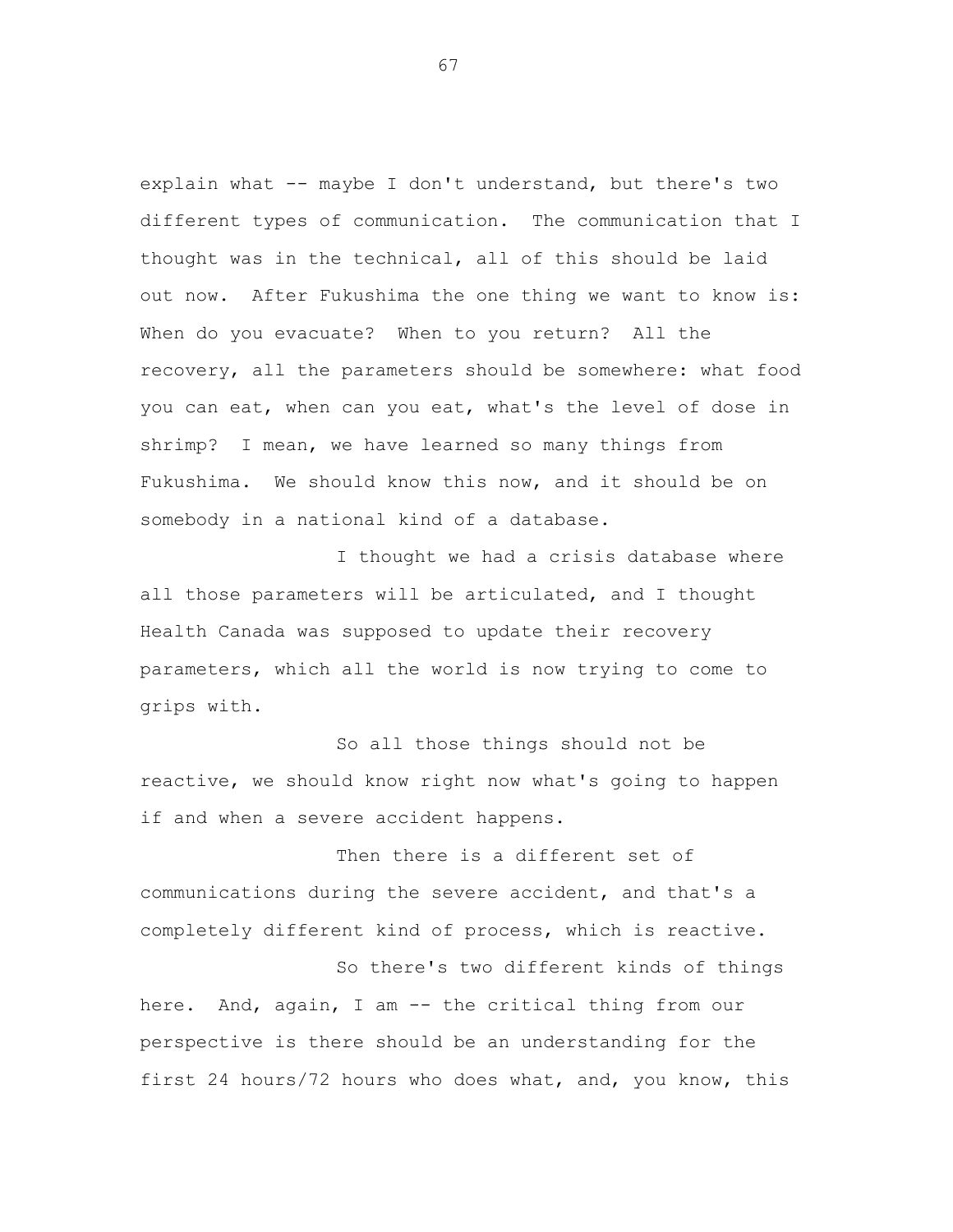is kind of -- you're talking about coordination amongst all the agencies. This is my nightmare scenario, because in a severe accident to coordinate -- it's bad enough to coordinate one level of government. To coordinate three levels of government, not to mention international, is a challenge. So we better do our homework now to know exactly who does what, to whom, and when, in the first 24 to 72 hours.

So excuse my rant here, but I just want to make sure that we're talking about the right communication scenario.

**MR. SAUL:** Dawolu Saul, for the record.

You're quite right, Mr. President. In regards to our crisis site, we use that more of a hub to be able to share communications that would be coming out from other federal partners or stakeholders.

I can't necessarily speak to the household level because we would not have that within our mandate, in terms of providing or preparing those communications in advance. But we do have the mechanism with which to share those communications once they are being made available from the region or the province.

**MR. CAMERON:** Mr. President, Jason Cameron here, for the record.

Just to respond to both your remarks and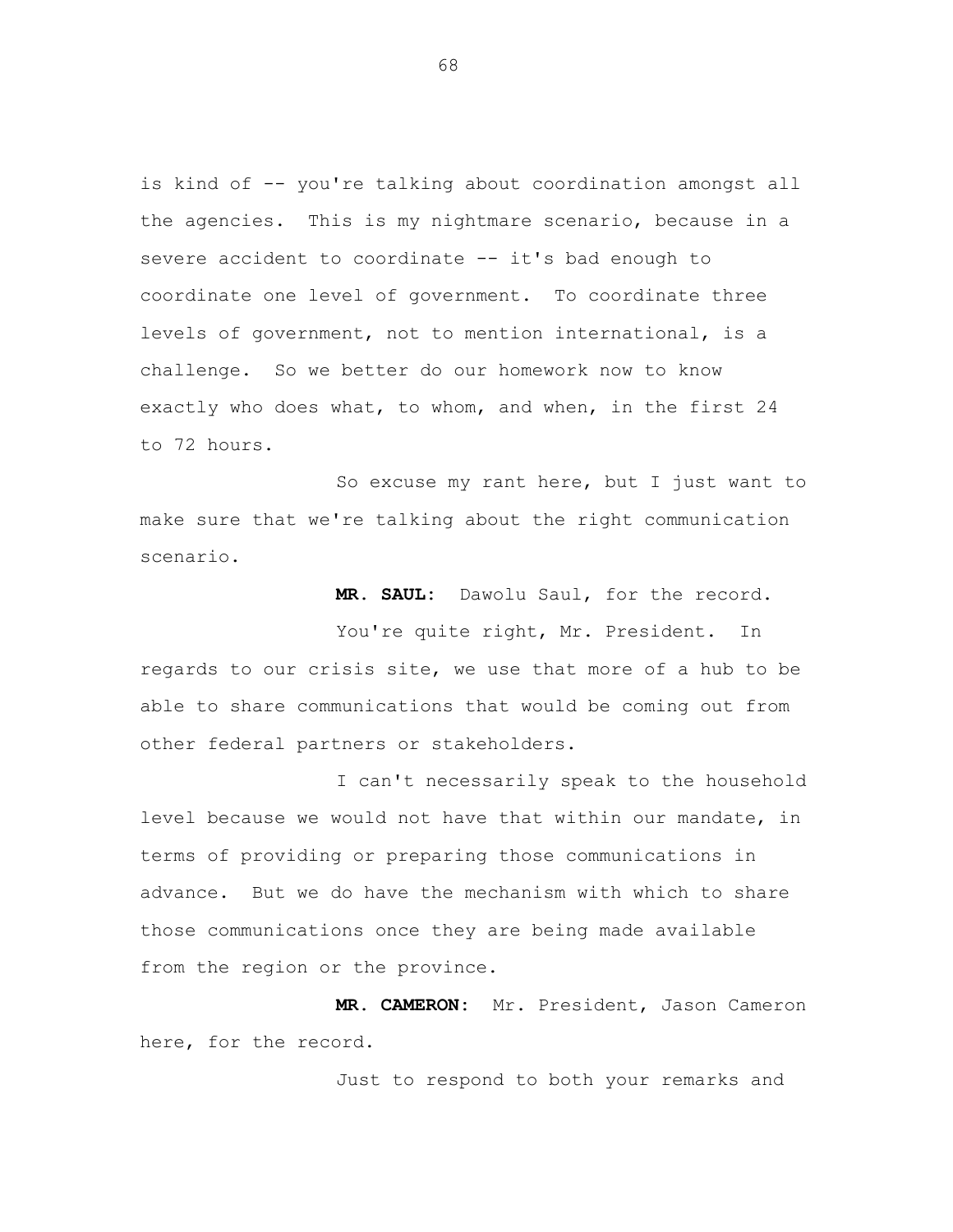to those of Dr. McEwan, I think that there's a sweet spot that we've been working on since Fukushima, and that's the crisis site that Mr. Saul was speaking to, and all of the technical information as well that is available. But we never know where that accident might occur, so there's a variety of templated information that's available on the crisis site that sits there, and ready to be activated, but it's sort of a plug-and-play.

So it's not like the information is made up in advance. It's well-known, but it's for us to put it together in a way that it's going to be consistent with what's going on, confirmed with our technical folks, and then displayed to the public in a way in which they're going to understand, which is why we have communications professionals like Mr. Saul helping to lead the communications response during the emergency exercise -- or during the emergency itself.

> THE PRESIDENT: Dr. McEwan. **MEMBER McEWAN:** Thank you.

It's still, however, not clear to me how the more acute communications are coordinated. How well is language tested so that we know that we are using the most appropriate phrasing to convey both level of risk and level of action that has to be undertaken by members of the public, by families, and what would be the sequence for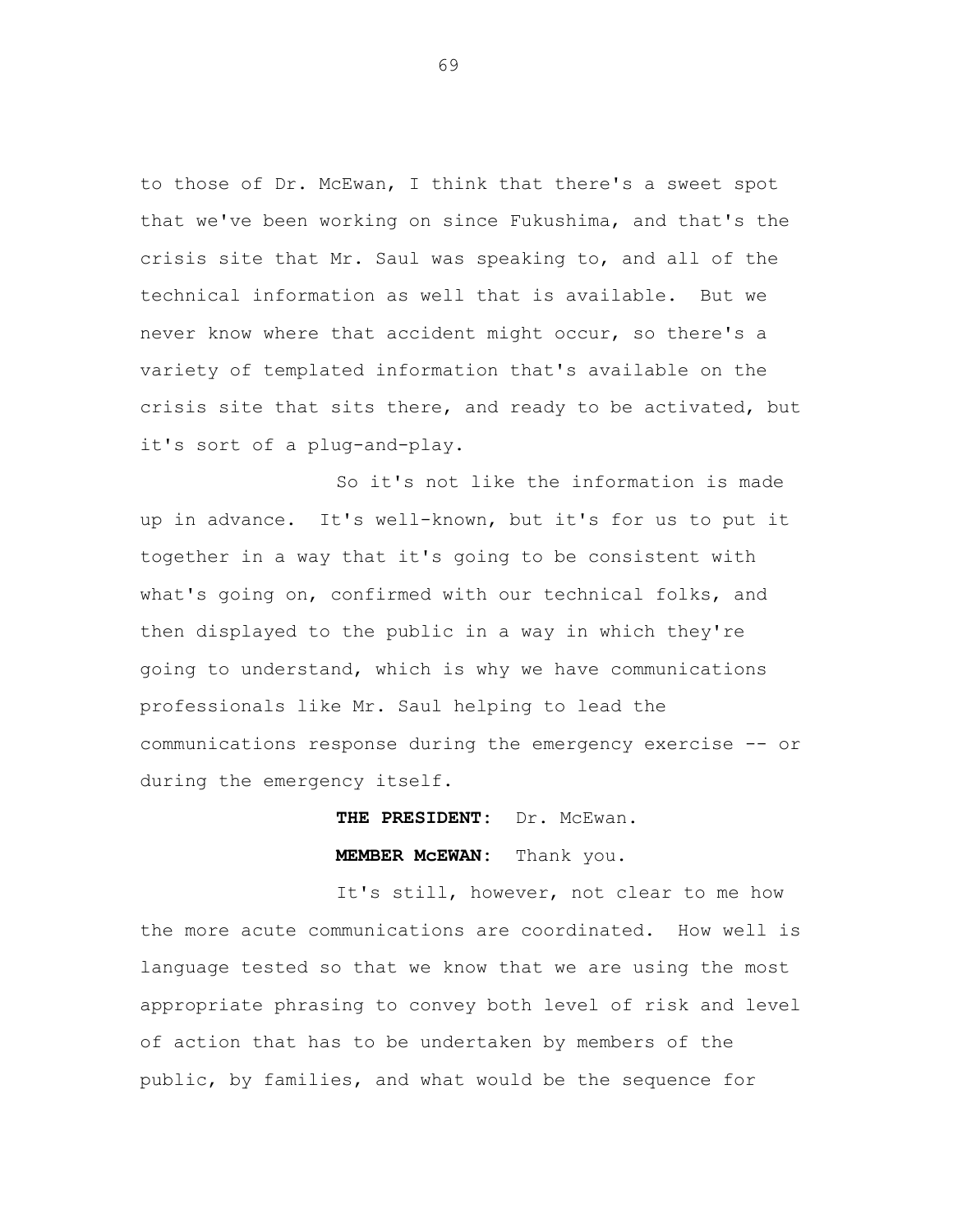releasing some of those communications?

**THE PRESIDENT:** I suspect that the Office of the Fire Marshal will be kind of the first agency that will declare this emergency, and the local Durham, together with the OPG, they will be the first line of communication will come this way, and that's why I think everybody wants to see what the Durham plan is.

I don't know if OPG, you want to enlighten us on this.

**MR. LESIUTA:** Steve Lesiuta, for the record.

You are correct, after an emergency the province would be handling the off-site communication, and we would be providing information to the provincial information centre, as well as to the Region of Durham, to provide the messaging to the households.

**THE PRESIDENT:** But in developing such messaging, have you ever tested them with the public? You know I remember one of the information or one of the inputs we always get from the public: they don't know what to do, they don't understand, et cetera, so...and nuclear is treated the same as any other emergency kind of a thing.

> Are you doing anything in this area? **MR. SAUL:** Dawolu Saul, for the record. If I can remind the Commission, one of the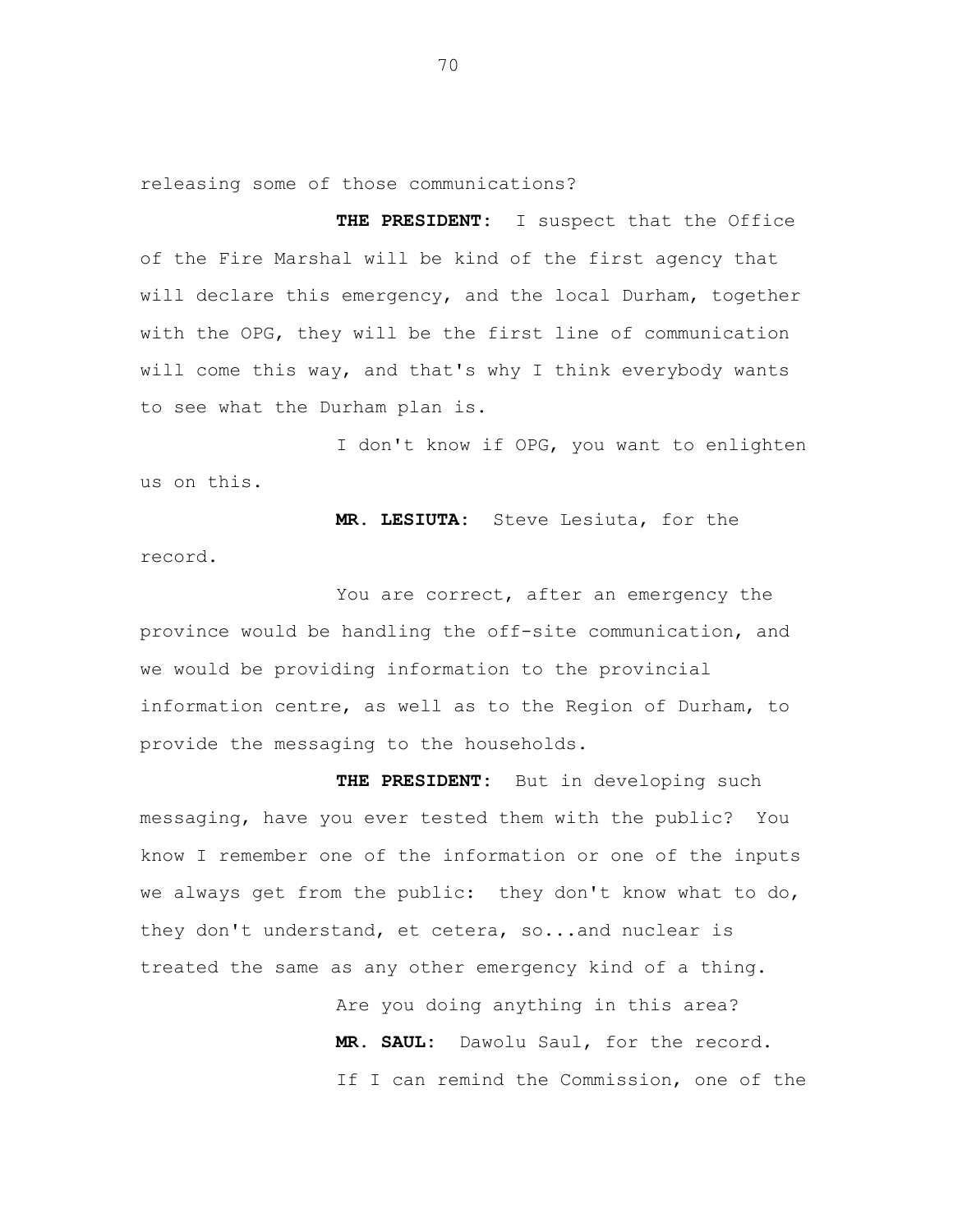things that we tried to test during the Exercise Unified Response was to get together a group, a focus group of sorts, of community members, where we shared with them specifically the products that were being generated during the exercise, and requested their feedback in terms of consistency of messaging, language. These are things that we then took back to help better craft our own messaging and to ensure that what we were saying resonated with the public. It's through exercises like that that we can hope to refine our messages in the future.

This was also done, I guess, in an informal way also after Fukushima, as we looked back on what was put out to the public.

> **THE PRESIDENT:** Okay. Monsieur Harvey.

Président.

**MEMBER HARVEY**: Merci, Monsieur le

In the annex of your presentation, the actions item taken by CNSC Staff, on item six, the recommendation:

> "CNSC should consider including Commission members in future emergency management exercises. The action taken as Commission members have been included in past exercises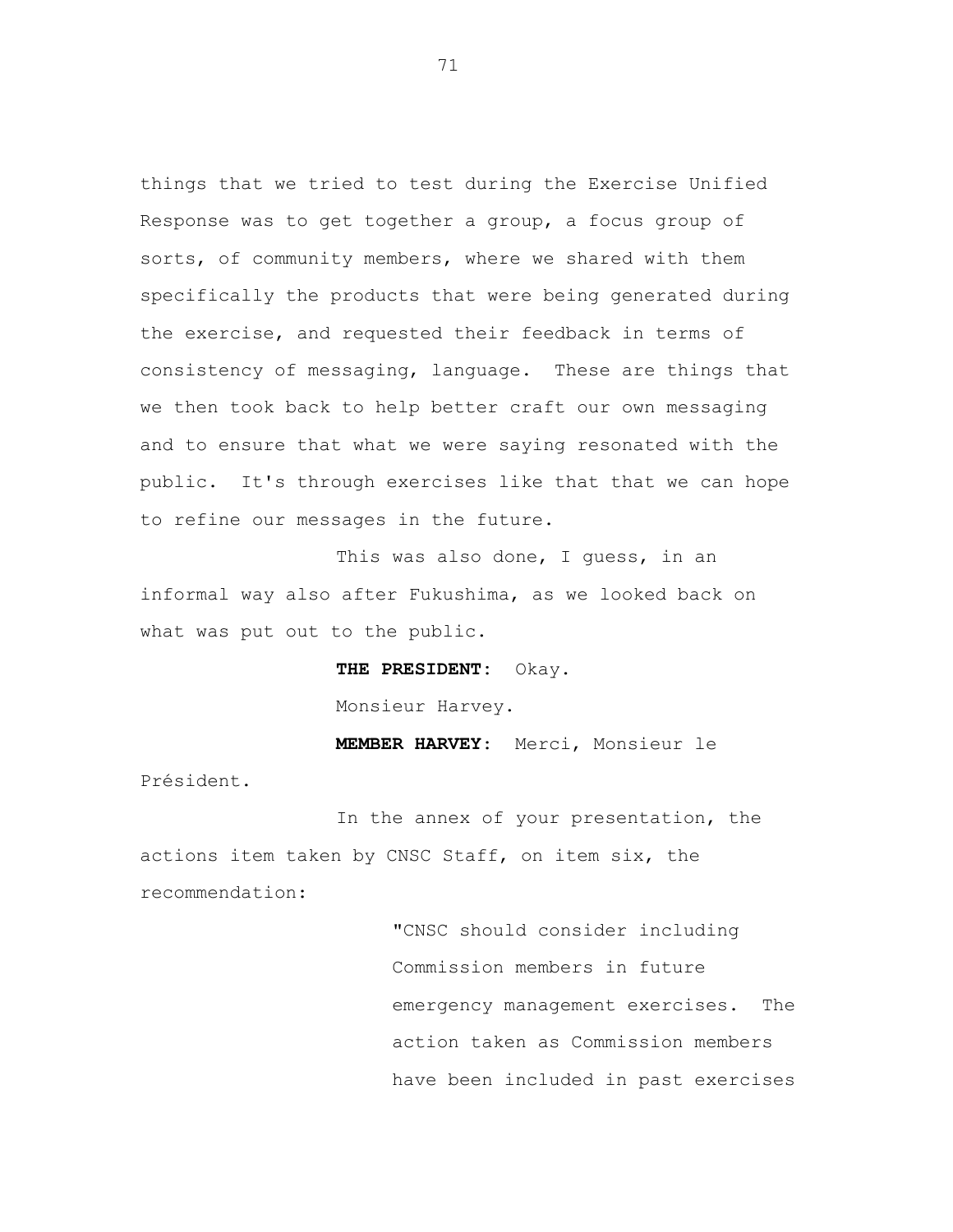via our Secretariat and it is our intention to have them participate in future table-top exercises." (As read)

Could you explain what you mean by "have been included in past exercises via our Secretariat?"

MR. AWAD: Raoul Awad, for the record.

As Mr. Purdy recommended, the Commission members will have some training on emergency, about their roles and responsibility, and we are in communication with the Secretariat to try to arrange the participation of the Commission members in future exercises --

**MEMBER HARVEY:** In future.

**MR. AWAD:** -- or creating a table-top exercise to simulate a similar situation.

**MEMBER HARVEY:** Yeah, but "Commission members have been included in past exercises," I just want to know what you mean by that. What type of --

**MR. SIGOUIN:** Luc Sigouin, for the record, Monsieur Harvey.

I believe this is making reference to exercises in the vintage of the 1990s and the 1999 largescale exercise, so before many of our time here.

**MEMBER HARVEY:** All right. Okay.

**THE PRESIDENT:** You want to add something?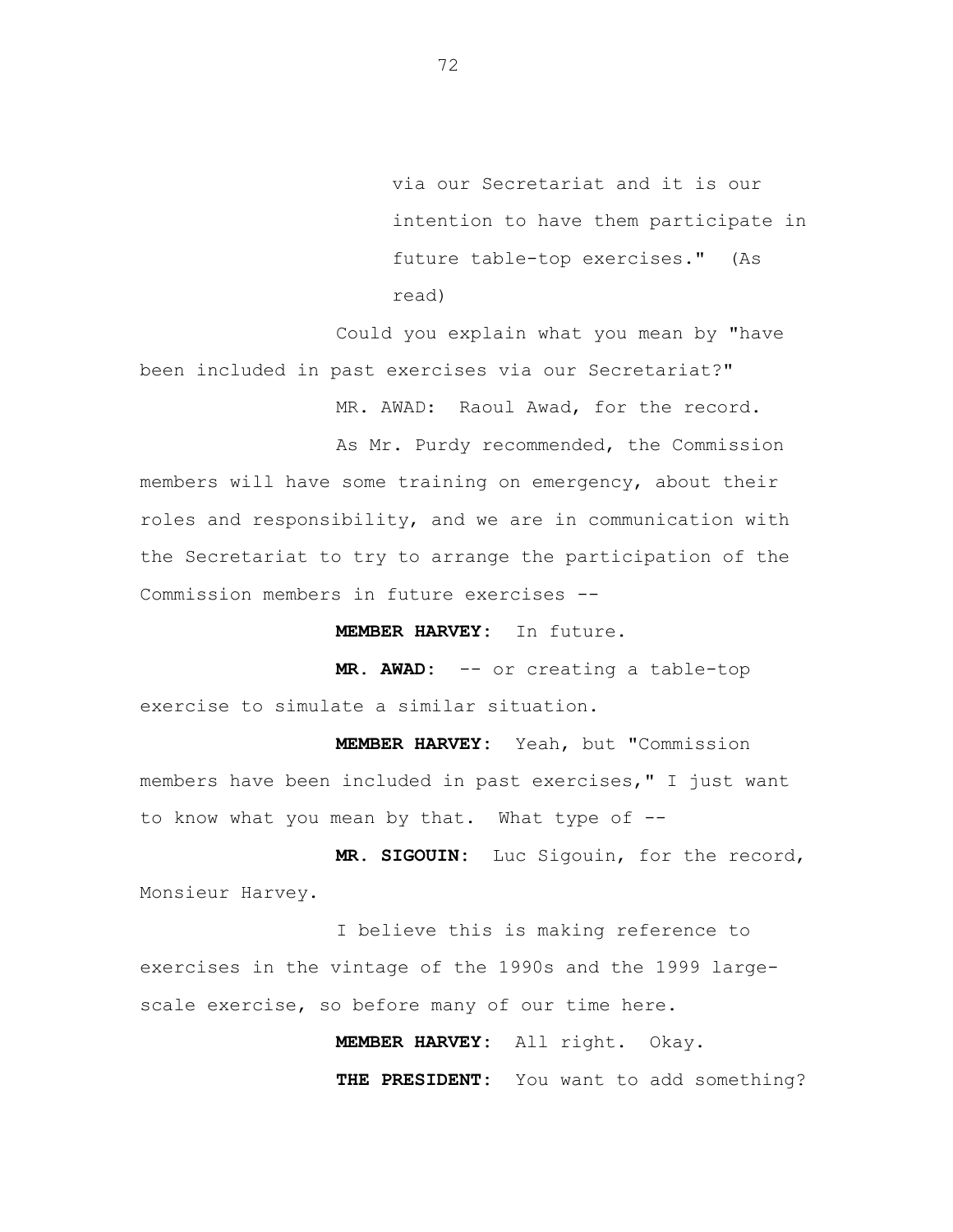Go ahead.

**MR. LEBLANC:** Marc Leblanc, for the record.

As the Secretary, when there is an exercise, except for this -- or the two more recent exercises, where the Commission members were not involved, we had plans in place, though, for the unified exercise - or the response exercise that we know where to reach you, and how to reach you, if we need to issue an emergency order.

In past exercises we did, in fact, communicate with the Commission members, and then validated how many we had reached, how much time?, was it difficult?, did we have alternate? We did not do this for that most recent exercise.

**THE PRESIDENT:** Thank you.

Ms Velshi.

**MEMBER VELSHI:** A question for the Office of the Fire Marshal and Emergency Measures.

On your slide number 8, on nuclear emergency compensation, where a working group has been reestablished, is this consistent with what's in the *Nuclear Liability Act*? Is this outside that, because I don't see any federal representation on the working group or licensee representation? So help me understand, how does this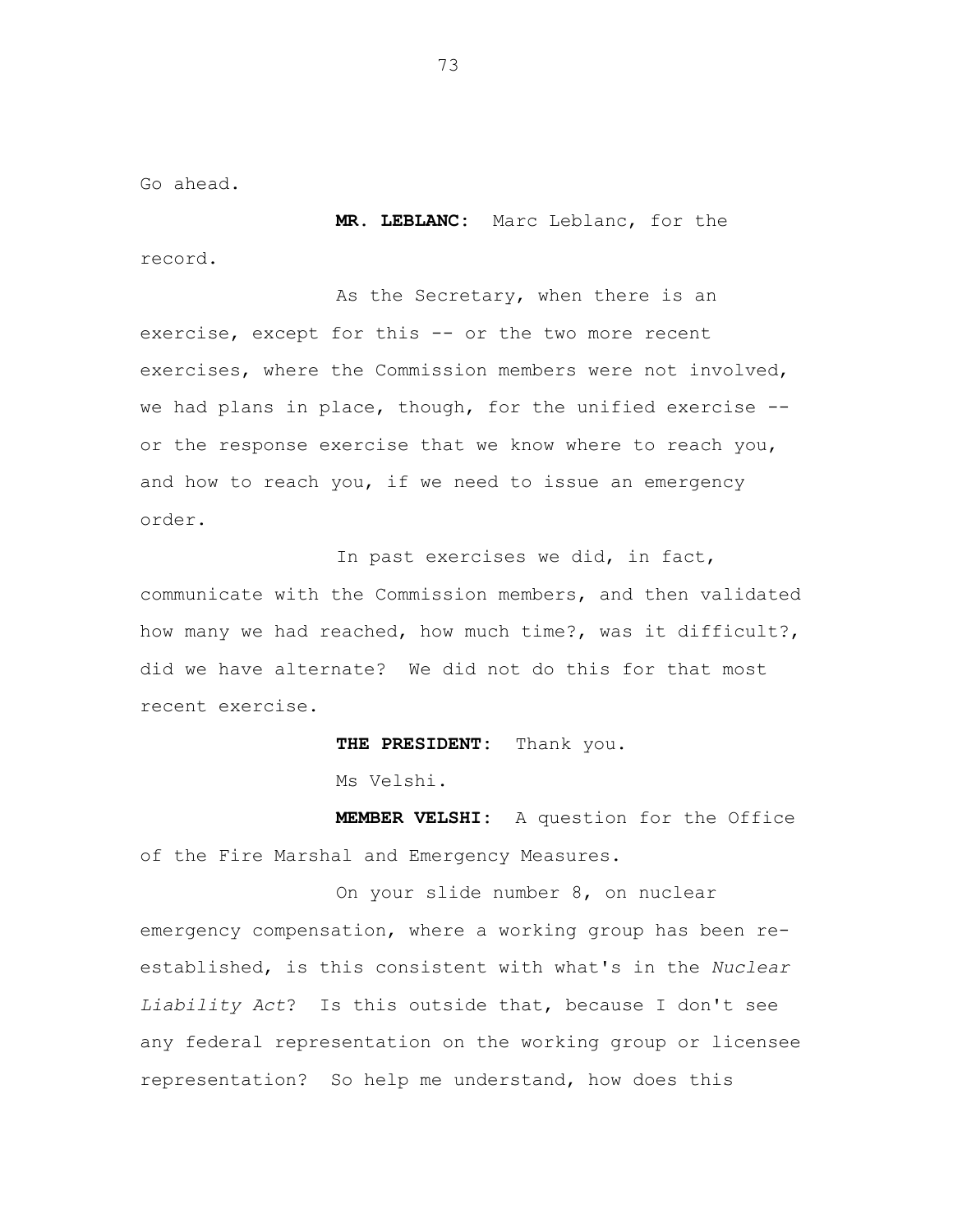reconcile with the *Nuclear Liability Act*, please?

**MR. NODWELL:** Dave Nodwell, Office of the Fire Marshal and Emergency Management, for the record.

The group has really come together fairly recently, in light of the *Nuclear Liability Act,* and now that that provides clarity with respect to how that works the group is working with the insurance industry. Because there are components within the *Nuclear Liability Act* and there are components that are outside of the *Nuclear Liability Act*, so both of those are being looked at.

Certainly there have been representatives of the federal government participate on that, as required specifically those related to the act itself.

So the group is looking at all of those options that include what is covered under the *Nuclear Liability Act* and those that would be managed by the traditional insurance industry.

**MR. KONTRA:** If I may, Tom Kontra, for the record.

I would also add the routine in Ontario is for various municipalities to take the lead in assisting in an emergency. The *Nuclear Liability Act* in particular assigns benefits or compensation to people directly affected. A municipality who expends effort, resources and funds to assist those who are directly affected cannot gain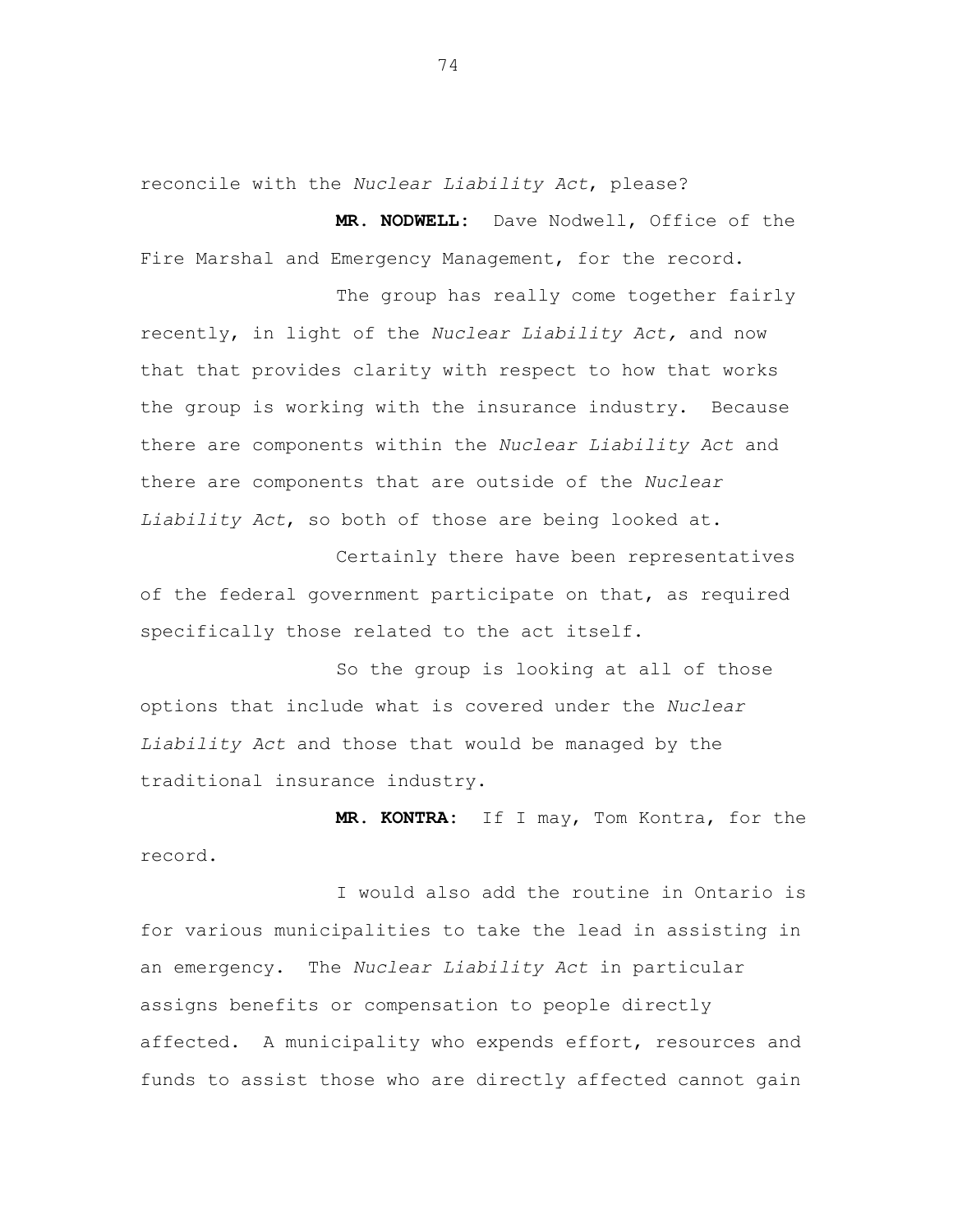compensation under the *Nuclear Liability Act*, so certainly Ontario's looking to see what we need to do internally to deal with that.

**MEMBER VELSHI:** So if there is compensation to be made as a result of a nuclear incident - - and maybe it's just my lack of understanding. I thought the *Nuclear Liability Act* was supposed to cover all of that -- but are you saying that there may be a need for additional insurance schemes to cover that?

**MR. KONTRA**: The *Nuclear Liability Act*, to our understanding, covers direct loses. So if my household is affected, I can claim directly for my losses, but the City of Toronto cannot claim for their expense in supporting me or my family in that instance.

**MEMBER VELSHI:** Okay. I guess this is a topic for another discussion at another date then.

**MR. KONTRA:** Yes, it is.

**THE PRESIDENT:** Yeah. This is managed with NRCan. There's a lot of complexities associated with it, about setting up a panel, et cetera, and application, so it is for another conversation.

Mr. Tolgyesi.

**MEMBER TOLGYESI:** Merci, Monsieur le Président.

On "Actions taken by CNSC," it's action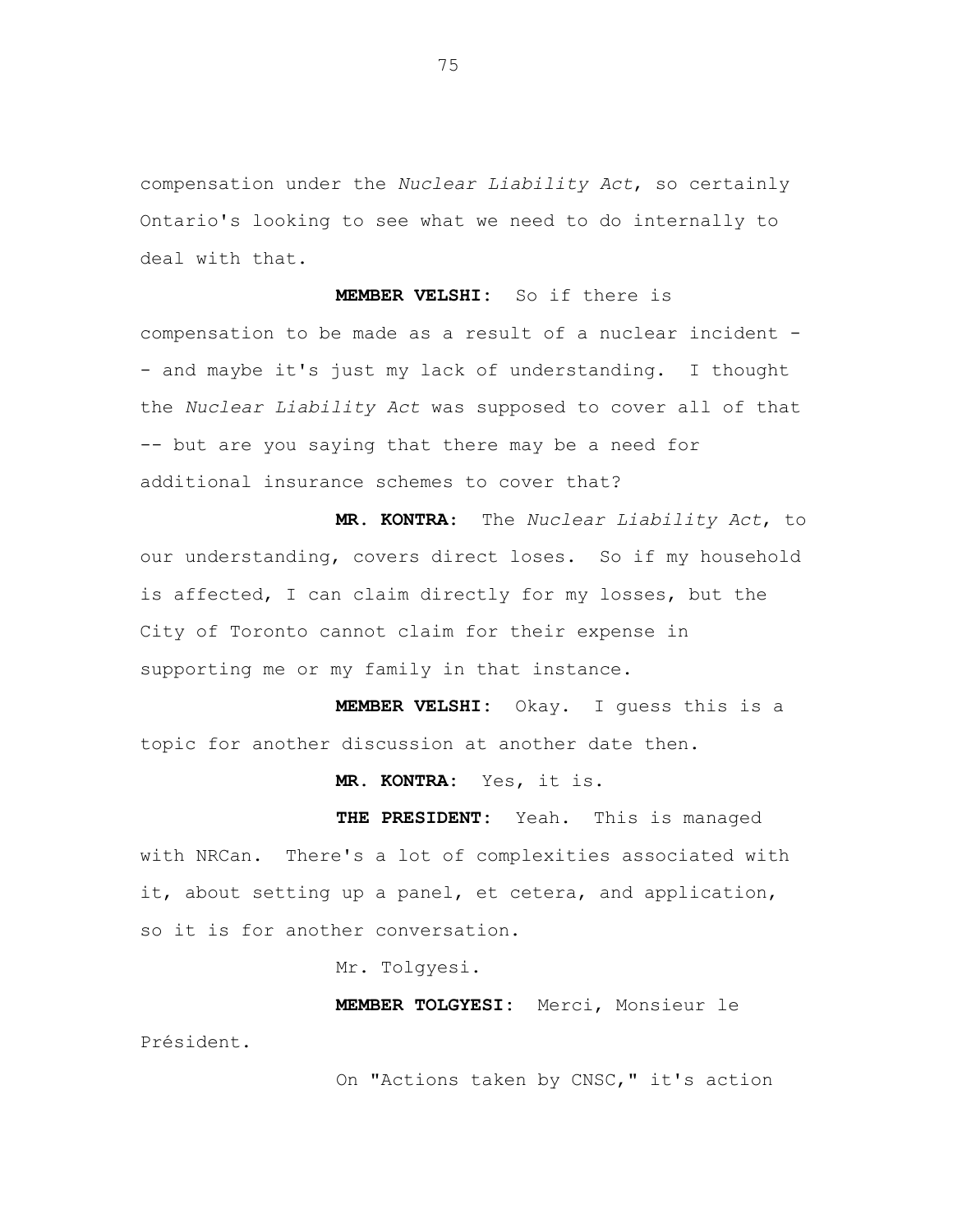number 2, it's saying that:

"As an interim measure a site inspector will be post at the nuclear power plant control room." (As read) Does it mean that right now he's not there if it's an emergency?

**MR. SIGOUIN:** Luc Sigouin, for the record. No, it does not mean that, sir. The process that we have in place right now is that a representative from our site inspector team will report to the emergency response facility at the site and act as CNSC's eyes and ears at the location.

What this is referring to is, in the interim of a near real-time MPP plant data system being implemented, there are measures taken for an additional inspector, who could be located in proximity. We've said in the control room, but after discussion with licensees it's in proximity to the control room, where they could have access to the additional data that we would require during a severe emergency.

So in answer to your question, there are staff on site during normal working hours where provisions to send staff to site as per our Nuclear Emergency Response Plan and procedures, and that has been in place for a long time. This particular reference is an additional capacity,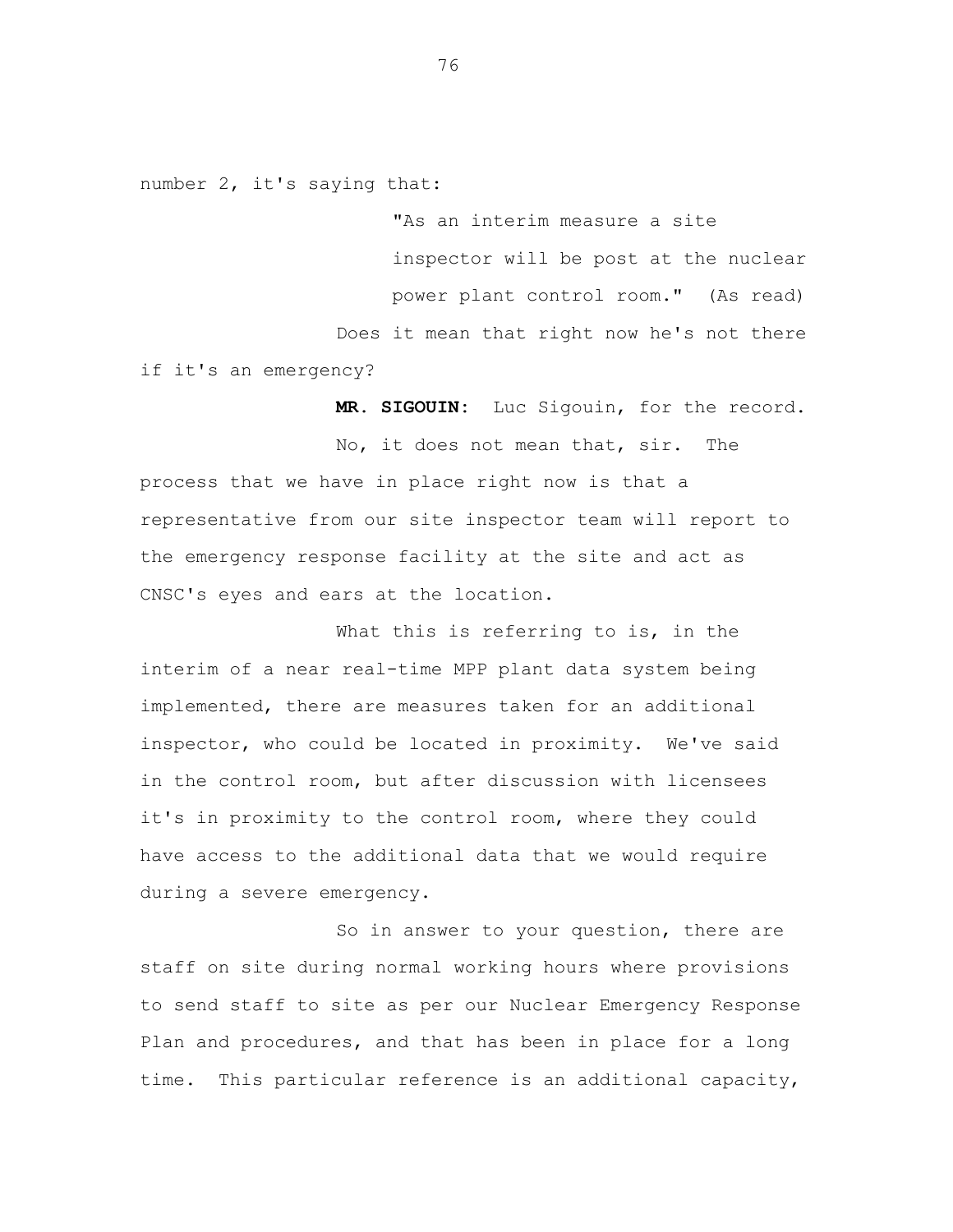if required during a severe accident, to gain more information.

**MEMBER TOLGYESI:** Because my question was -- the next one was: When this online connection will be established between the site and the CNSC, what could become the role of the inspector on-site? It will be changed? Modified? To what extent?

**MR. HOWDEN:** Barclay Howden speaking, Director General of Reactor Regulation.

The role of the inspectors on site won't change. When this was identified during Exercise Unified Response, the concern was that if there is a loss of information between the licensee and ourselves that we could pick it up ourselves with an inspector on site. Through the data transfer project which you are just speaking of, we have been able to predefine all the information that's needed in advance. The licensees already collect those and even in the event of a severe accident, there are severe accident guidelines, they have templates that they can make available to us. So this is why Mr. Sigouin is saying that an additional inspector can be available near the control room, more for our situational awareness because we know that the licensees can provide the information directly.

In terms of our role during an emergency,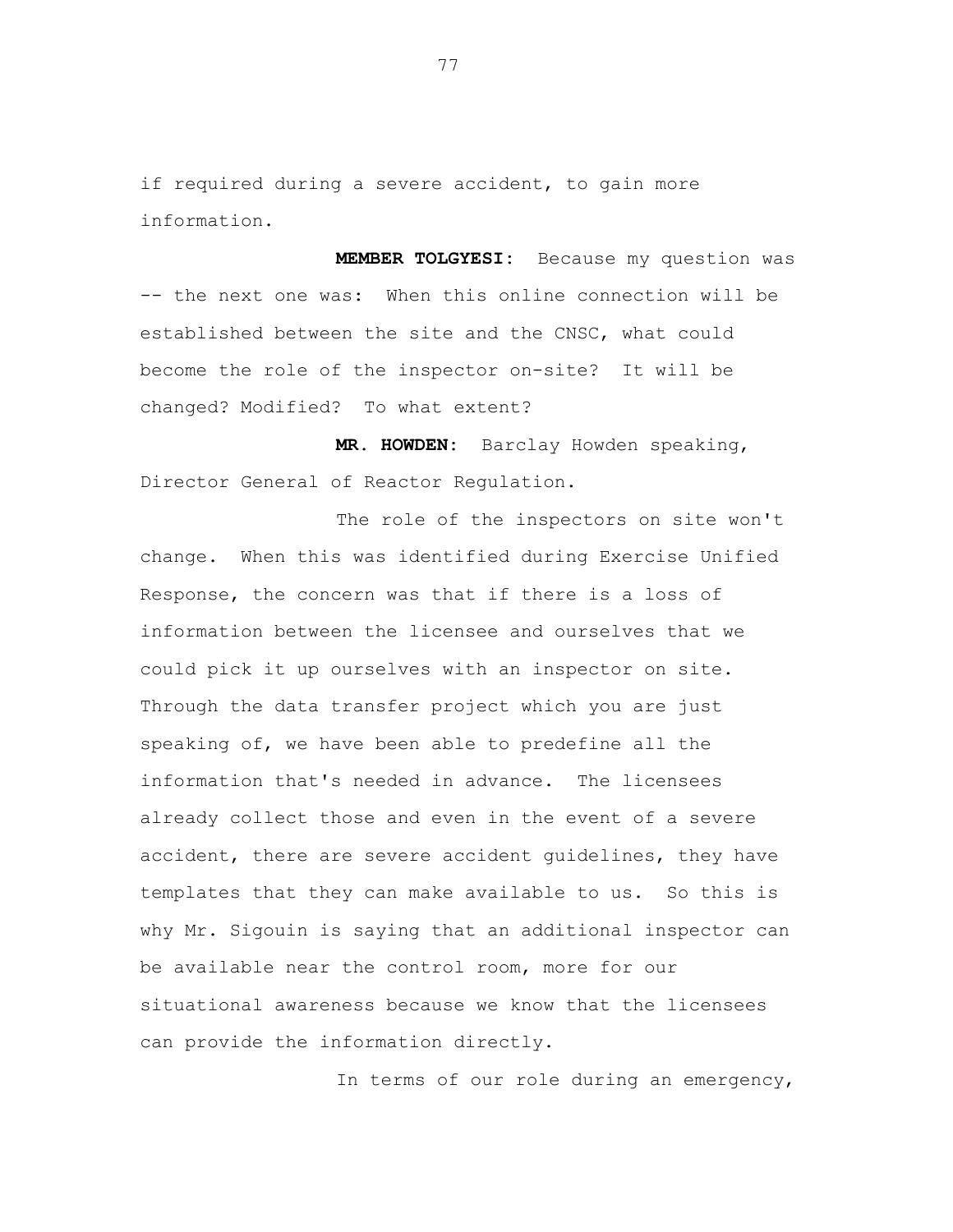we have always had onsite staff go to the Site Management Centre. It has different names at different plants but it's basically where the site management gathers there to provide support to the control room who is looking after managing the emergency but also provides support to the offsite authorities. So that's normally where we would go.

But we have access to anywhere in the site as necessary. So if we had someone at the site management centre and we wanted them to go down to the control room, there is normally an EOC outside the control room just for situational awareness, we can send them there.

**THE PRESIDENT:** So while I have you here, where are we on the direct connection with the site? Is the site now connected to our emergency? What's the status of that?

**MR. COLE:** Christopher Cole for the record.

Just for everyone's information, I am the Chair of the working group that has been leading up this initiative to get the direct data transferred to the CNSC during an emergency.

In terms of physically transferring data to the CNSC, that's a bit of a misnomer. Information will be made available to us through their WebEOC system. So we will log into their website and they will plot that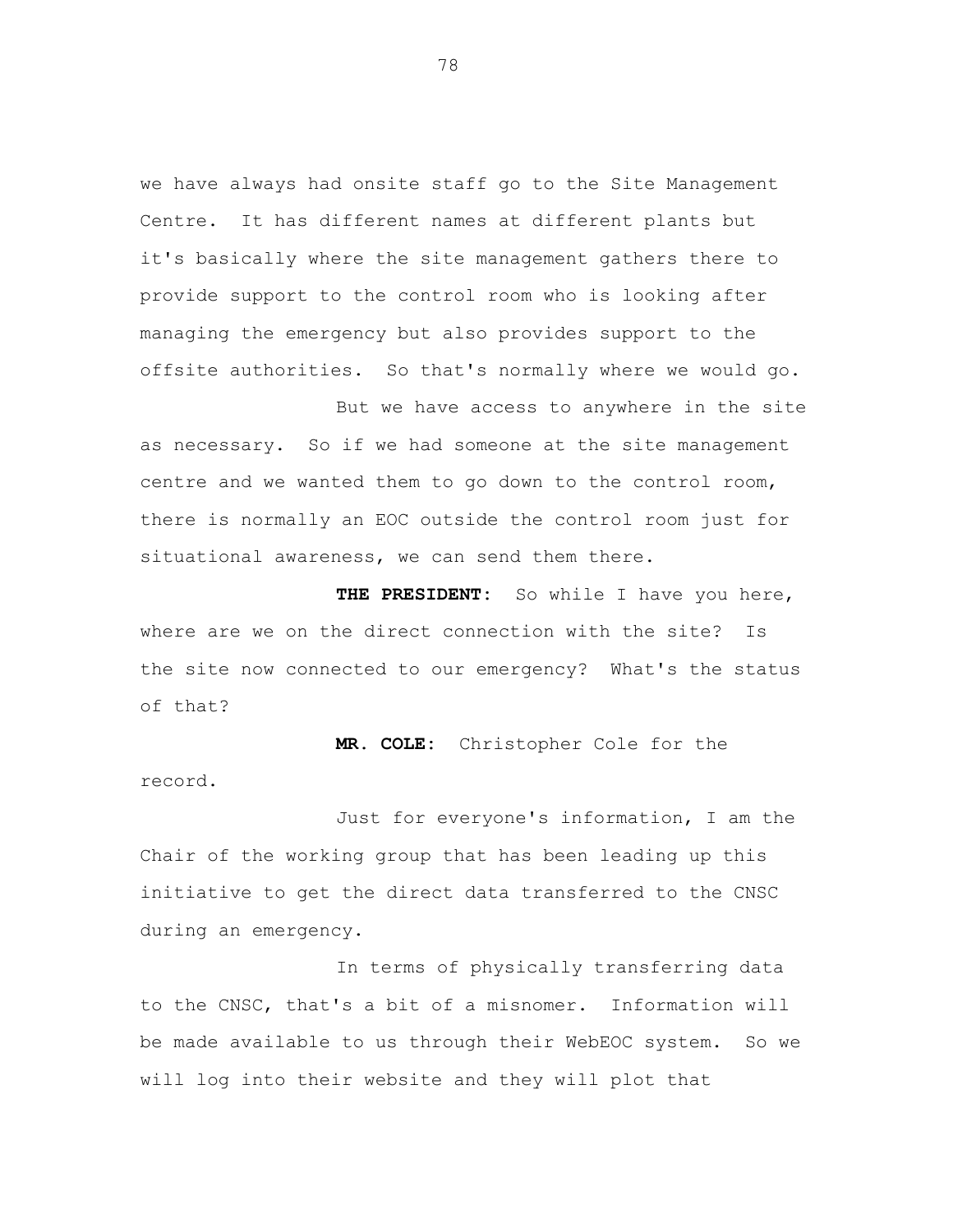information in the system on a frequency of about 15 minutes. So it's automatically updated onto their site so we can see it. They will supplement that with qualified data on an hourly basis so we can verify that the information is coming automatically, is in fact valid.

So at this stage, we have come to an agreement in principle with all three of the nuclear power plants, and a more detailed discussion or process will be taking place by the end of January  $7<sup>th</sup>$ . So we will get submissions at that time saying how we expect this to happen technically, and our process to have it in place before the Bruce exercise in October 2016 is the ultimate goal.

**THE PRESIDENT:** Do you see any showstoppers here? You know, again for everybody here, Fukushima happened four years ago, it's getting to be a bit late for us to take our pace and not act aggressively to implement all the lessons we have learned from Fukushima. So if I show some impatience about some of those plans, forgive me but I figured after five years we should be all -- have implemented most of the lessons learned. So is there any showstopper about connecting us to the site?

**MR. COLE:** Christopher Cole for the record.

At this stage, we do not see any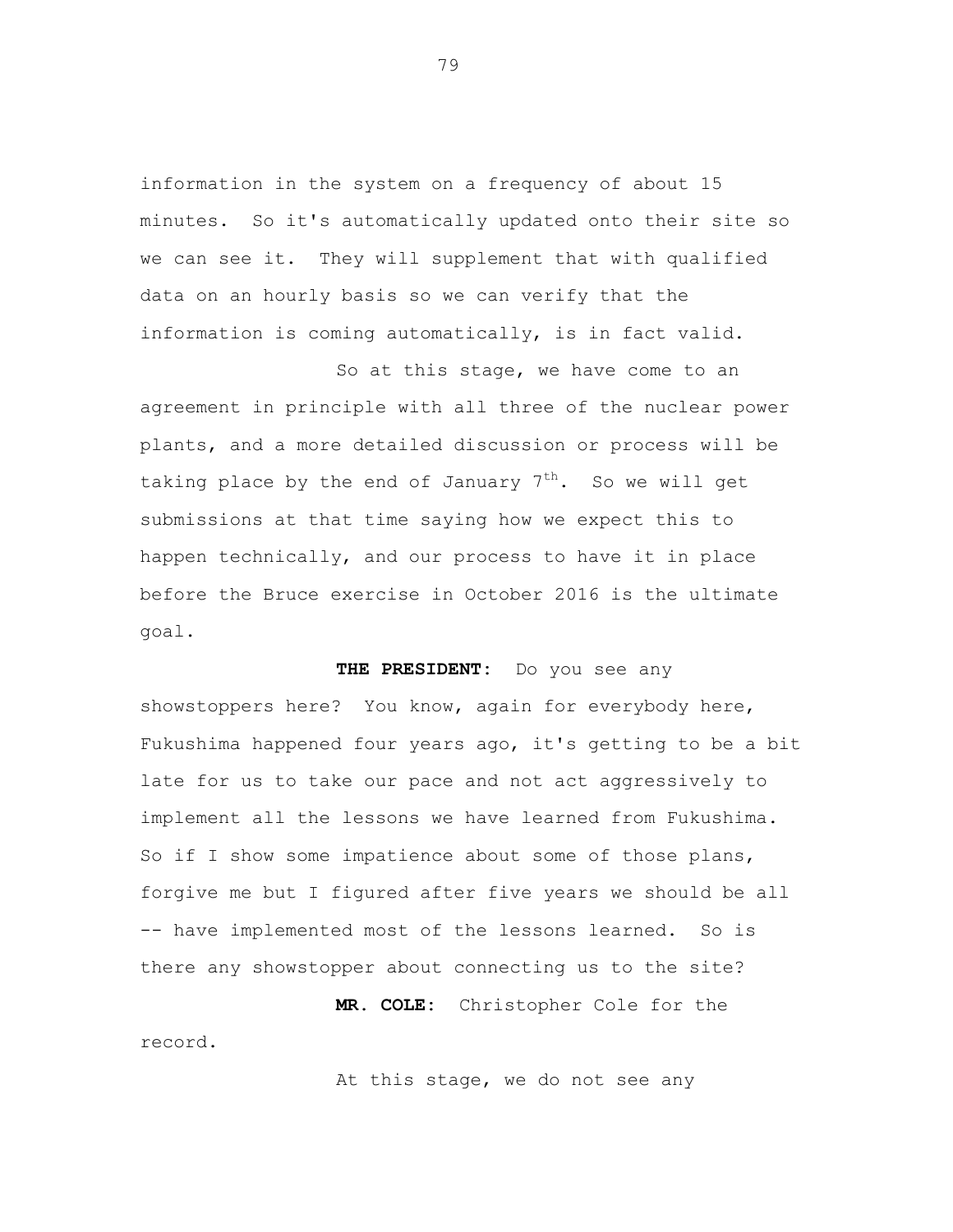showstoppers. I do have agreement in principle from all three nuclear power plants and our timeline should be respected.

**THE PRESIDENT:** Thank you.

I think we are going to break. Oh, Dr. McEwan, sorry, I forgot about you on the list here.

**MEMBER McEWAN:** Thank you, Mr. President.

I'm actually carrying on this theme. In the staff presentation, Slide 8, there is a new Health Canada-CNSC Liaison Committee. In the second sub-bullet of the second bullet there is a comment that starts:

> "Team approach to focus on common HC/CNSC health and protective measures assessment"

What does that mean and what is the

product of that?

**MR. SIGOUIN:** Luc Sigouin for the record. So I will take that and maybe Mr. Ahier from Health Canada would like to add in.

As you can imagine, we have two groups within the federal government who can do the assessment of: are the appropriate protective actions being taken around the site; is evacuation the appropriate measure for the magnitude of this emergency, this release; should people be sheltering; what are some of these urgent protective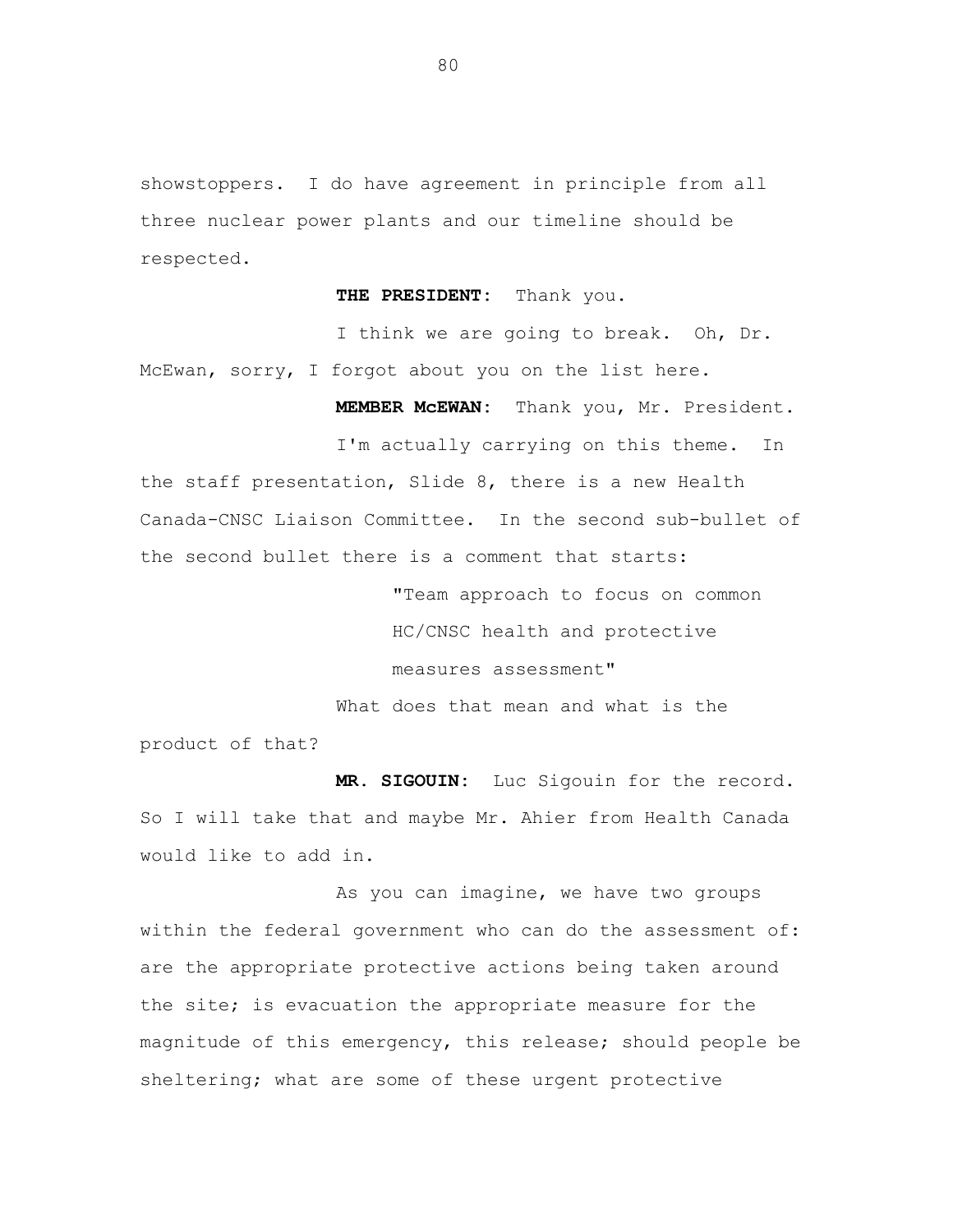actions that need to be taken?

The CNSC EOC has a group of radiation protection and health physics experts that are looking at that. Part of the new process is that we deploy a liaison officer to the FNEP Technical Assessment Group, who are doing similar work but on a much broader scale as well. And we have come to an understanding of how the two teams will work together to come to a common operating picture of what the situation is, because both teams are looking at it from a little bit different perspective, but we have ensured that we understand each other, we have set up a system to share information and to actually have a resource physically at the FNEP TAG at the Health Canada EOC.

I would ask Mr. Ahier to add any additional comment.

**MR. AHIER:** Yes, thank you. Brian Ahier for the record.

I think that is a totally accurate statement. Certainly, the role of the FNEP Technical Assessment Group is to bring together the expertise that resides in different federal organizations to contribute to a consolidated situational awareness and to work in coordination with the provincial science groups to ensure that we all have the best picture. Each organization has the particular response objective they are looking at.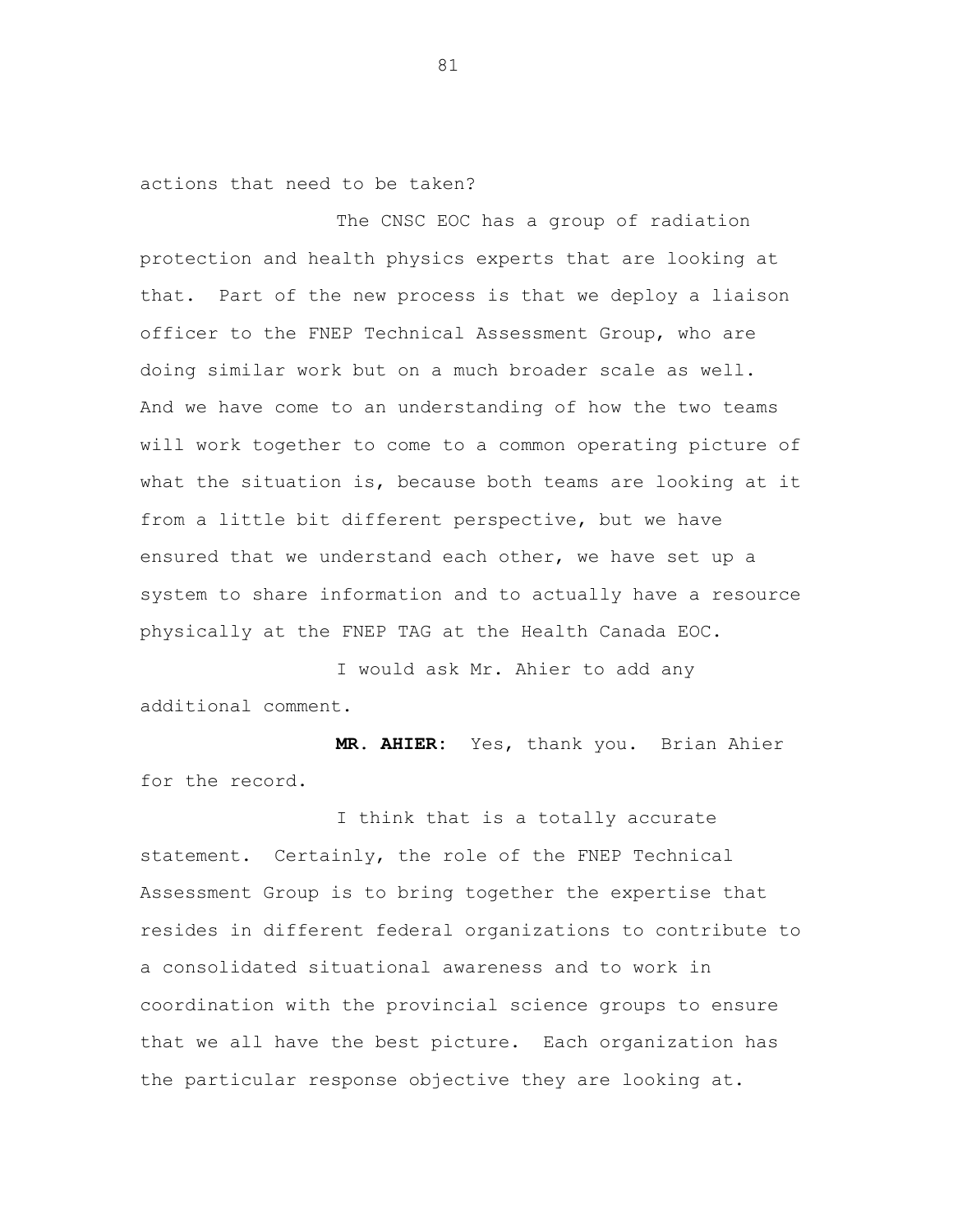In the case of the FNEP TAG, we are looking at some longer-term and longer-range issues offsite. In order to do that, we require expertise from the CNSC with respect to source terms, information. For example, we work with Environment and Climate Change Canada to help us with some of our modelling capabilities.

The point is that these organizations have defined roles and responsibilities within the Federal Nuclear Emergency Plan, and the liaison committee that we have put in place earlier this year has helped us to resolve some of the specific operational coordination issues that appeared during Exercise Unified Response.

We now have procedures in place to ensure that our coordination occurs appropriately and we have even implemented some technical projects to benchmark some of our capabilities to make sure that we are working from similar assumptions and that our outputs are well coordinated and understood by everybody.

**THE PRESIDENT:** So just so I understand coordination and agreement, I'm just trying to bring it down to very specific. So do we now agree about what is a protective action? I'm talking about the numbers. When will evacuation happen vis-à-vis sheltering? You know, again, one of the big debates about Fukushima was maybe you shouldn't have evacuated everybody so quickly. Are there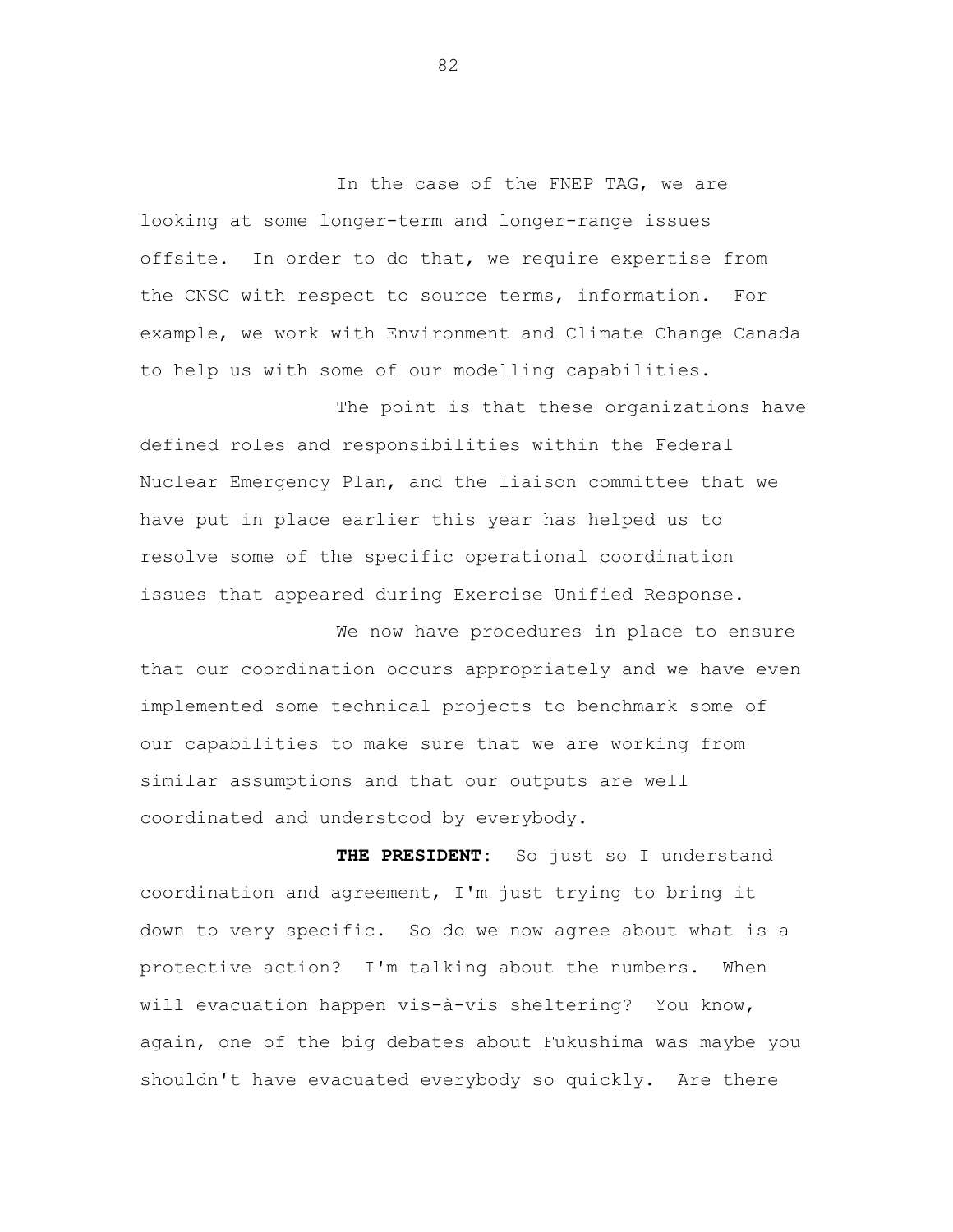now agreed-to procedures and the numbers, the dosage numbers for the evacuation, recovery and restoration? That, I understand, is a topic that every nation on earth now is trying to come to grips with, but the Office of the Fire Marshal will eventually have to come with operational data to give to Durham for example. So do we all agree on what are the parameters? Health Canada, maybe I will start with you.

**MR. AHIER:** Thank you. Brian Ahier for the record.

At the moment, we have current guidelines in place. We have mentioned at previous meetings that the intervention guidelines for emergencies are in the process of revision to bring them in alignment with international recommendations. Those guidelines have gone through two rounds of stakeholder consultations based upon the amount of feedback we have had, including from organizations such as the CNSC and the Province of Ontario. We have made further modifications and we will be taking those out for a third round of consultations before they are finalized in the next year.

In discussions with the Province of Ontario, my understanding is that based upon where the Health Canada guidelines end up, they may make similar revisions to their provincial plan as well, but OFMEM would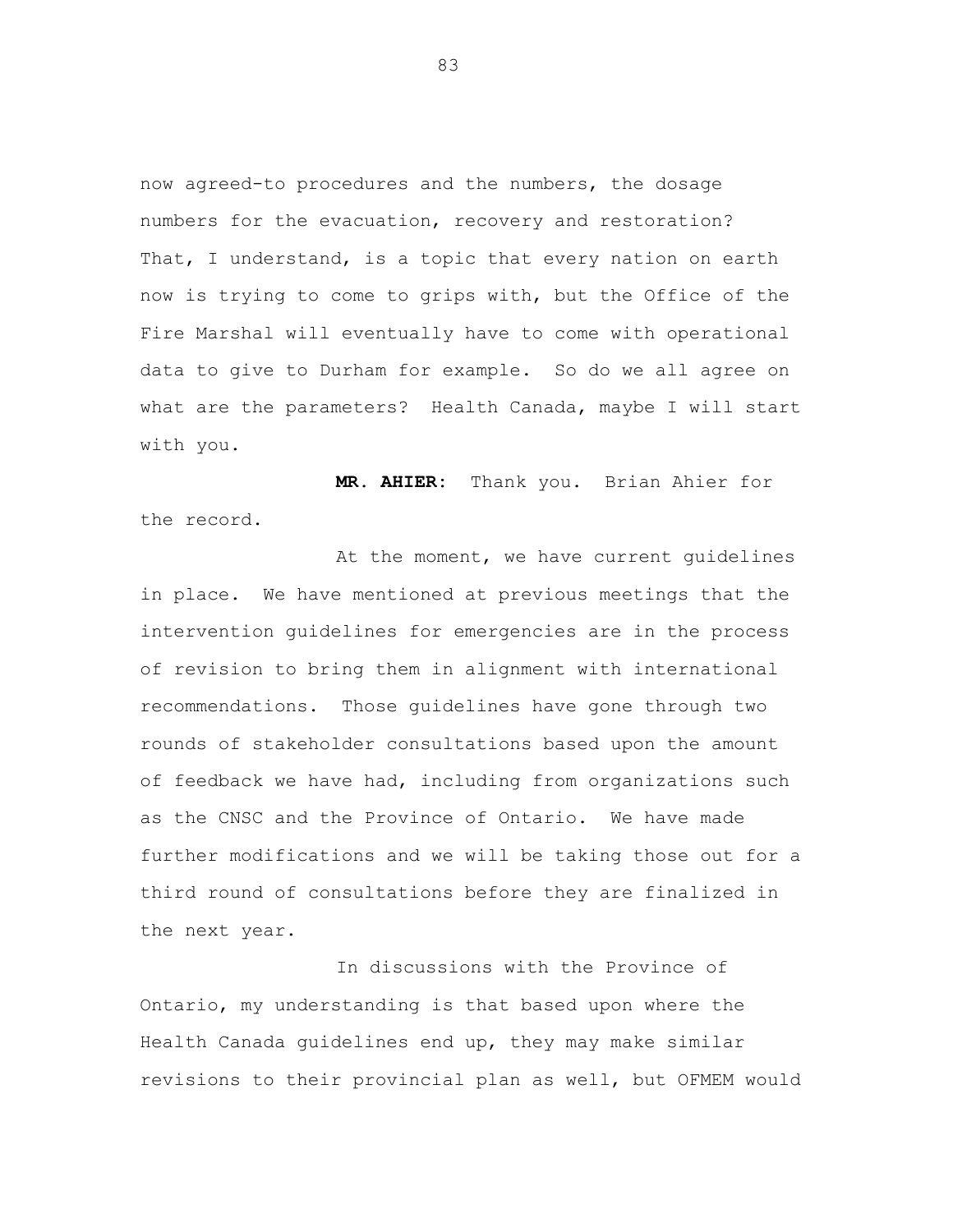be best placed to answer that question.

**THE PRESIDENT:** Okay. Office of the Fire Marshal?

**MR. KONTRA:** Tom Kontra for the record.

Brian is absolutely correct, we use their current guidelines and we will adjust if they revise their guidelines and it is part of our review of the PNERP that is in process right now.

**THE PRESIDENT:** So all of this new information will be eventually in the provincial plan and in the federal plan so everybody can see them?

**MR. KONTRA:** That is correct.

**MR. AHIER:** Certainly, once the guidelines are finalized, they will be posted for example on the Health Canada website so they will be available for everyone to see.

**THE PRESIDENT:** Okay, thank you. I think it's a good time for us to break. At 11:10 we will come back. Thank you.

--- Upon recessing at 10:57 a.m. / Suspension à 10 h 57

--- Upon resuming at 11:17 a.m. / Reprise à 11 h 17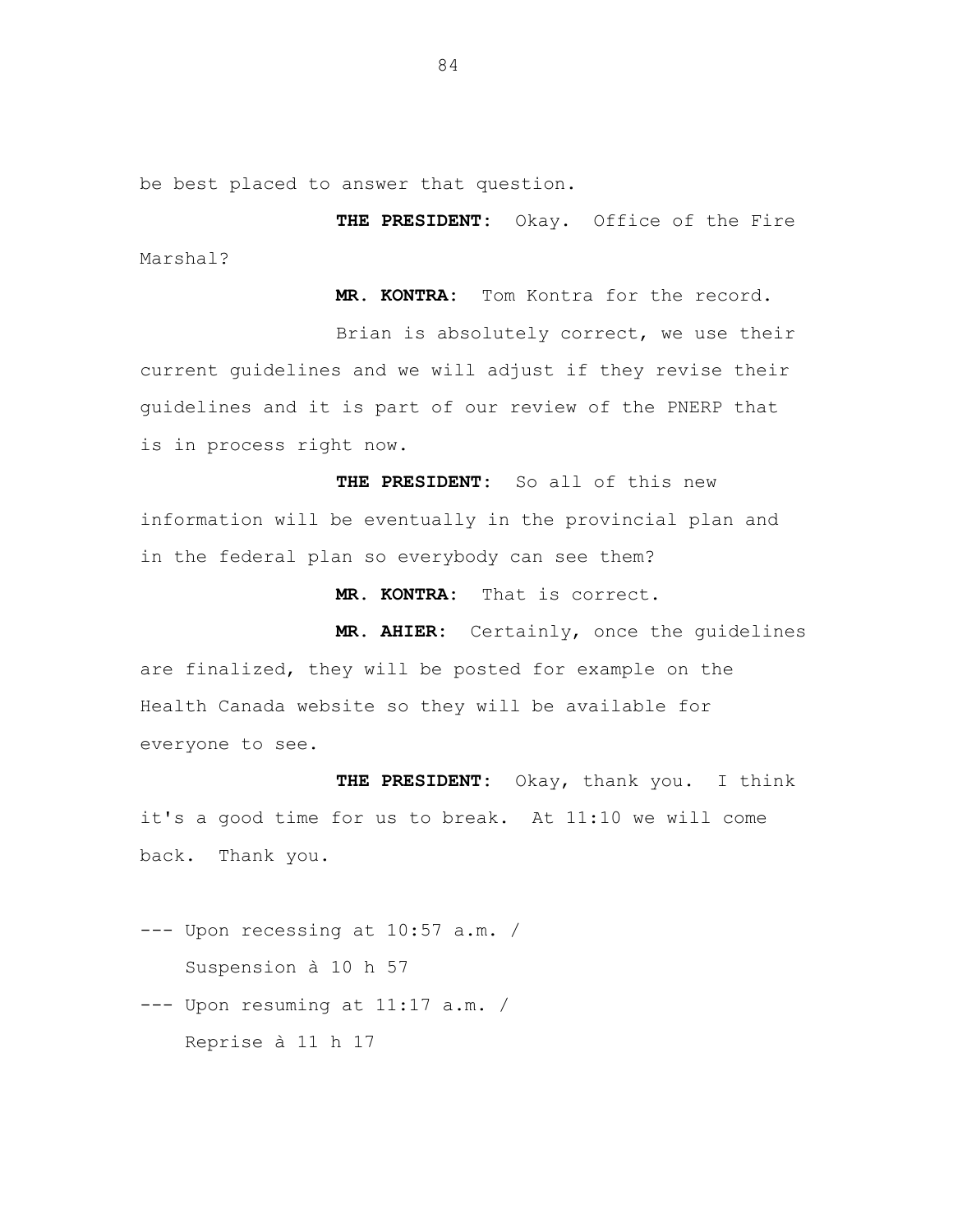**THE PRESIDENT:** Okay. We're back and we will continue with the question period avec Monsieur Harvey.

**MEMBRE HARVEY :** Merci, Monsieur le Président.

The outcome of that exercise is something like a plan or organization that links and that makes better communication between all the intervenors. What is the flexibility of that organization? Well, if you start with a specific event and suddenly the event develops into a larger event, so what is the time of response and the flexibility to get the appropriate decisions?

**MR. SIGOUIN:** Luc Sigouin for the record. I suggest maybe we start from OPG and then go to OFMEM and describe how they would scale up and then we can finish with the federal level.

**MR. LESIUTA:** Steve Lesiuta for the record.

For any type of incident, we have notifications and all of our response structures are flexible. Depending on the size of the event, we can bring in more people. So we have callouts to all of our responders and depending on how the incident progresses, we can bring in more people or we can activate more centres as well. We have response centres that are at the site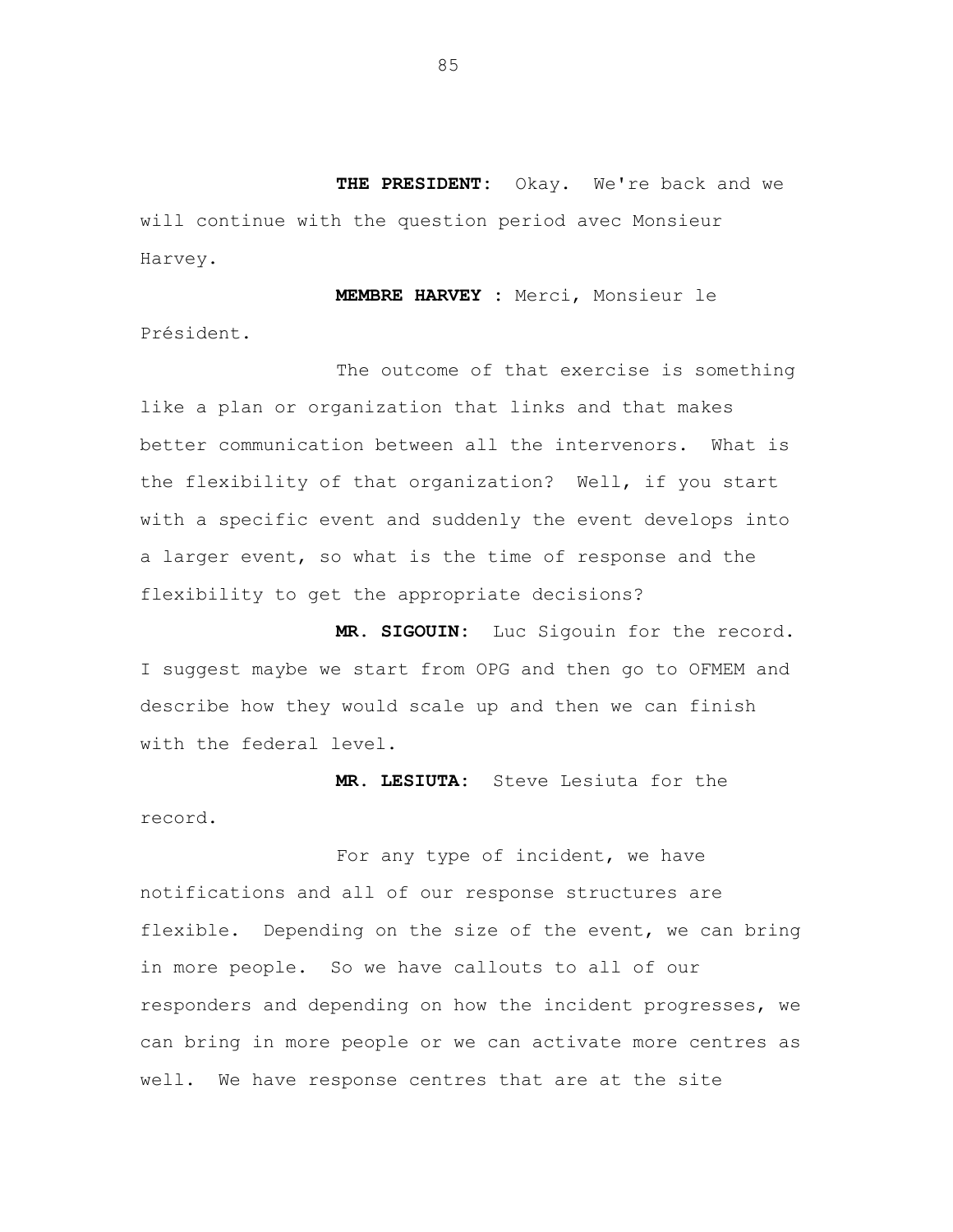location, offsite location and including the corporate response centre, and depending on how the incident progresses, we can easily activate all of those people who are on call to respond to any size of the incident.

**MR. SIGOUIN:** It's Luc Sigouin for the record. I wonder, Tom or Dave Nodwell from OFMEM, are you on the line and if you could give the provincial view on this?

**MR. KONTRA:** Tom Kontra for the record.

Certainly, we also have a flexible response with default actions. On notification from the plant that some incident has taken place and has been categorized, we can respond in four levels as default, routine monitoring if there is nothing untoward, enhanced monitoring if we are waiting to clarify or some minor incident, partial activation or full activation at the top end where an emission is forecast imminent or is actually occurring. Those default responses bring with it specific actions up to and including advising the public through precast messaging as to what actions they should be doing.

Certainly, in the Provincial Emergency Operations Centre we have the ability to respond with staff at all levels to those various response categories, and at the high end we have practised on many occasions, but the whole Provincial Emergency Operations Centre staff can be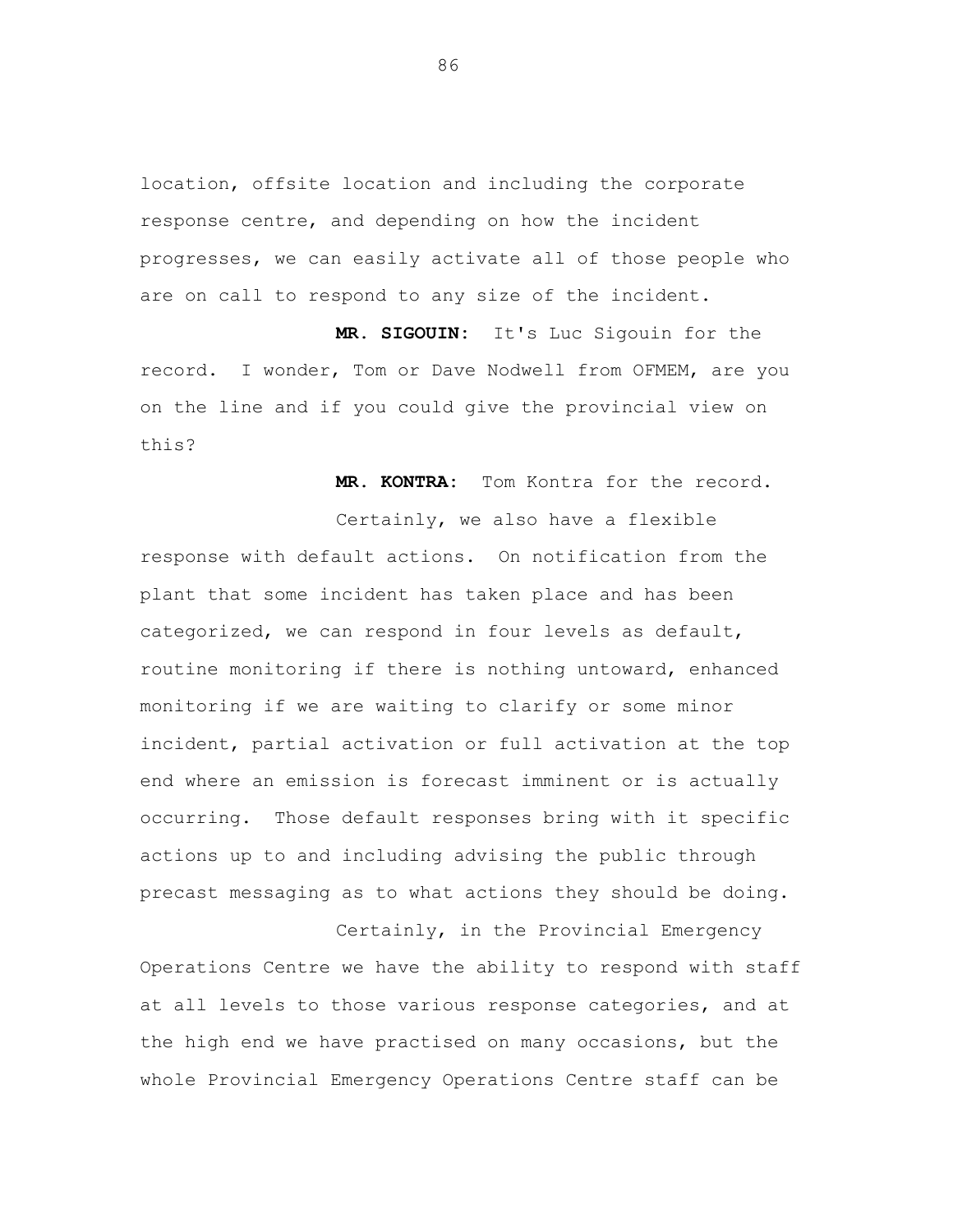in within about two hours, which is the commuting time around Toronto where all the people live.

Our best record so far has been in 2003 when we had the blackout. Fortuitously, at the end of the business day, people in various government offices leaving and finding that they couldn't get anywhere, walked over to the Provincial Emergency Operations Centre, and we were fully staffed within about half an hour of the incident being recognized. So that's our sort of flexible response.

**MEMBER HARVEY:** So this is to say that within two hours a decision can be taken if some change occurs?

**MR. KONTRA:** No. The decision is taken within 15 minutes of being notified. I'm saying full staffing can occur within two hours.

**MEMBER HARVEY:** Okay. So you say that just for an example, within 15 minutes you can go from 10 kilometres to 20 kilometres, the evacuation?

**MR. KONTRA:** If that is the appropriate default action that I have preprogrammed, yes.

> **THE PRESIDENT:** Okay. Thank you. Ms Velshi...?

**MEMBER VELSHI:** So on a similar theme, slightly different angle. Many of our improvement plans here talk about a much greater reliance on electronic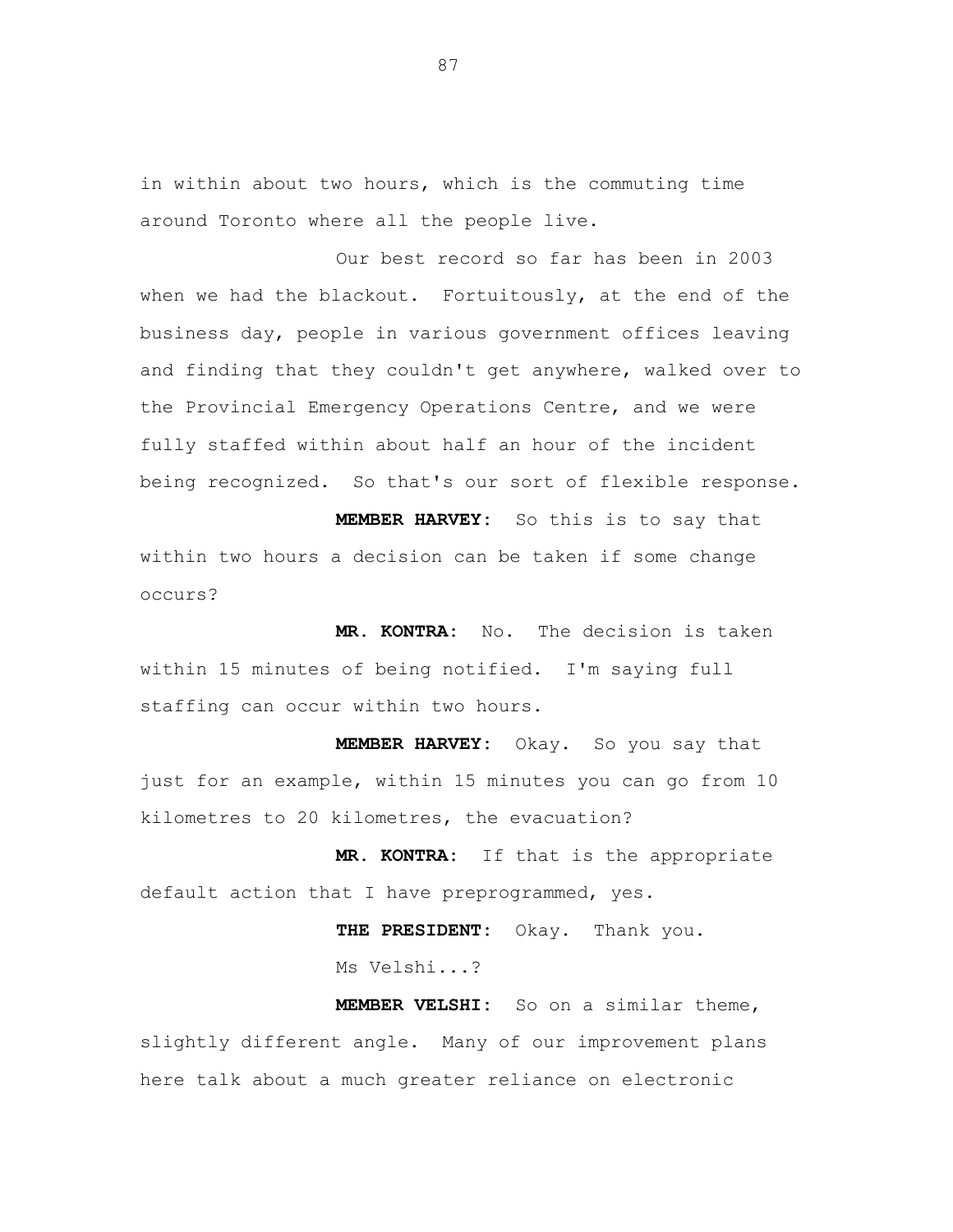media, whether it's on the new updated PEOC or the CNSC's Emergency Operations Centre or the webEOC, and one of the key lessons learned from Fukushima or our 2003 event that Mr. Kontra just talked about was this major failure of infrastructure where cell networks and the Bell systems were down. So what are the backup plans around that where you can't get hold of people over the phone, gas station pumps aren't working, so people can't even drive? How do you make that work then if there is major infrastructure failure?

**MR. KONTRA:** Tom Kontra for the record from Office of the Fire Marshal and Emergency Management.

We have worked through a number of those situations like the 2003 blackout, certainly a similar situation in 1998 with the ice storm, 2013 ice storm, 2009 I believe fuel shortage issues that affected all of this, and most -- I would say almost all of our various government level response organizations are redundant with various things. I will speak specifically for the Provincial Emergency Operations Centre. We have redundant generation for communications. And the reason I cited all those other incidents is that none of them were a total breakdown of the infrastructure. In other words, all of them had various -- somewhat limited but all of them had various abilities to communicate with the public.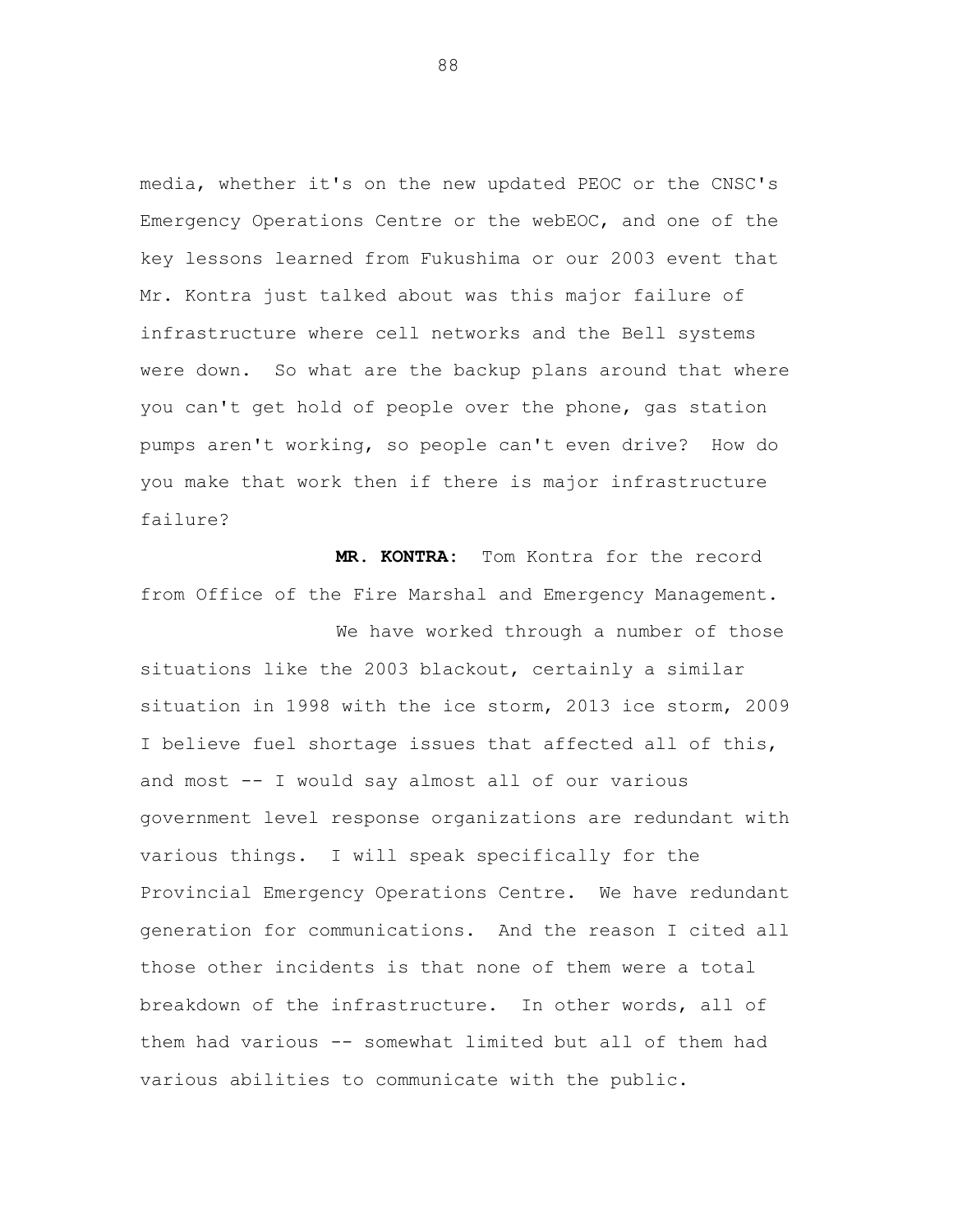So for us, we have at least three or four in-depth things: we have the generation; we have the double input in land lines; we certainly have cell and satellite communications; and we even have Radio Amateurs of Canada back up our communications system.

**MEMBER VELSHI:** Thank you.

And CNSC and Health Canada, same kind of backups or similar kind?

**MR. AWAD:** Raoul Awad for the record.

Actually, in this building we have a backup generator, and for the communication each site our inspectors, they have satellite phones that they can communicate directly with the head office as a backup.

**MR. AHIER:** And in the case of the broader federal -- well, both the Health Canada, Health Portfolio response and the broader federal response, the Health Portfolio has a Health Portfolio Operations Centre that has redundant power and communications. The Government Operations Centre I believe has similar redundancy, although Public Safety would need to be able to speak to that.

Certainly, for our technical capabilities within Health Canada, those are all written into our business continuity plans, and critical systems and mission-critical applications have supporting disaster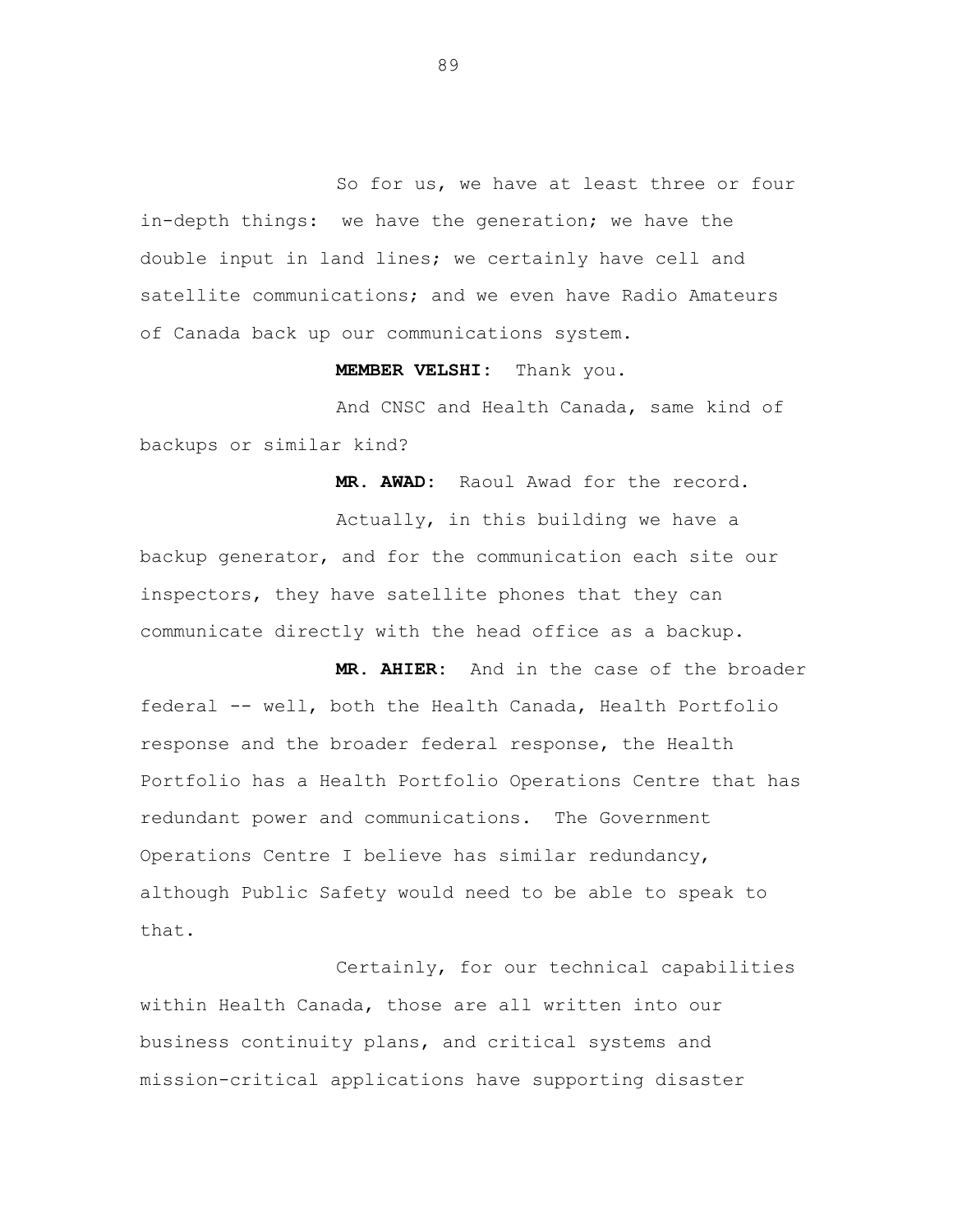recovery plans with recovery time objectives and our plans are in place to allow us to meet those.

**MEMBER VELSHI:** And in your exercises or design of exercises, do you plan on having to instigate any of these backup plans? Like does that happen on a regular basis? I will start with the Fire Marshal's Office first and then maybe Health Canada can talk about it.

**MR. KONTRA:** Tom Kontra for the record.

In point of fact, in Exercise Unified Response we did play a scenario where normal communications were disrupted and we had to practise our backup situations. So we did do that and we frequently do that in other exercises as well.

**MEMBER VELSHI:** Thank you.

**MR. SIGOUIN:** Ms Velshi, Luc Sigouin for the record.

If I may add, that was also practised during the New Brunswick Power exercise where the site went without telephone communication for a certain period and we had to use backup systems. So that is a common practice.

**MEMBER VELSHI:** Thank you.

**THE PRESIDENT:** Well, maybe I will take a minute now to ask. I know there is an NB Power representative here. What is their take from the Unified Response Exercise here? Did they learn something to allow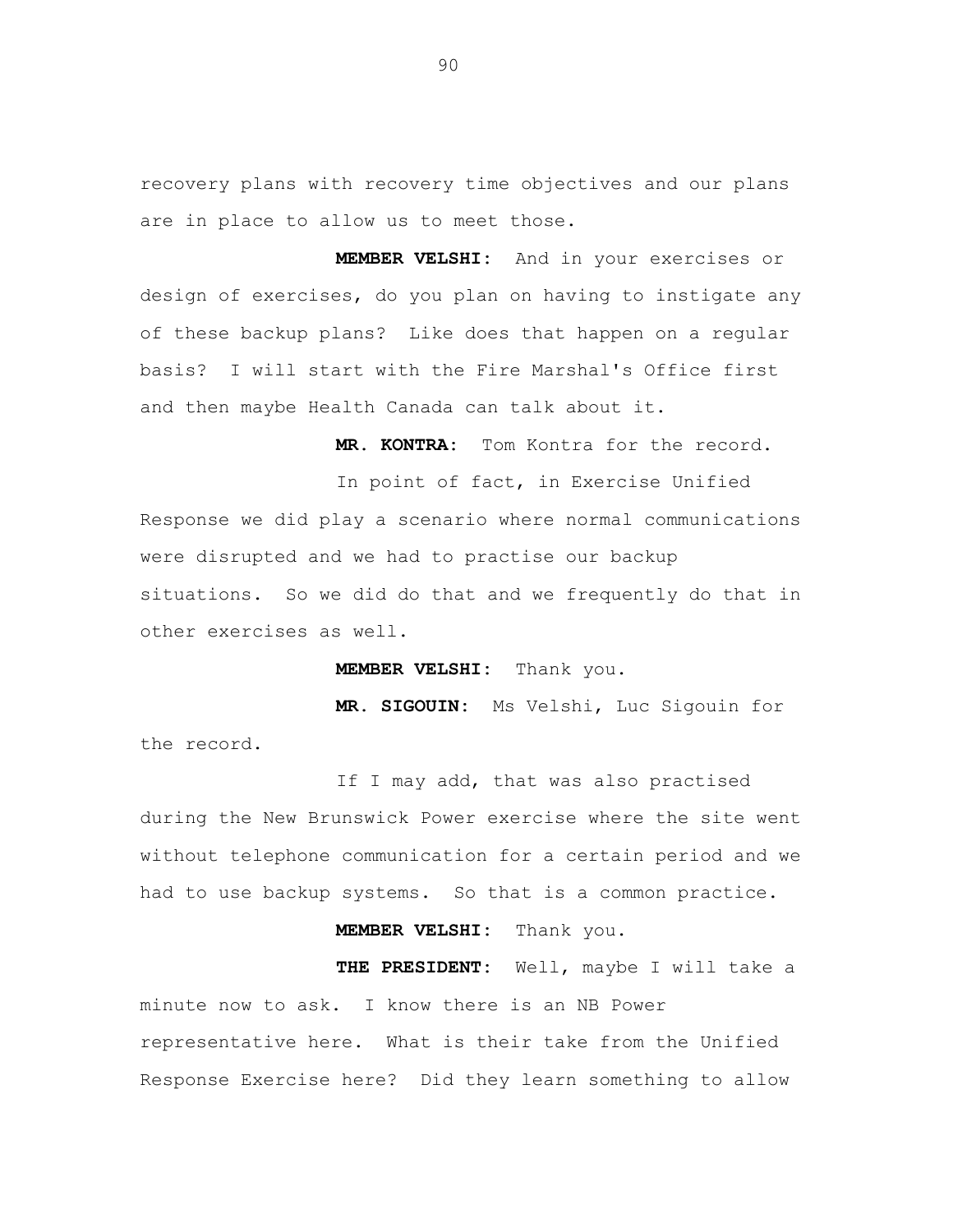them to plan their exercise better?

**MR. HICKMAN:** (Off microphone) do you want to take the first part of that?

**THE PRESIDENT:** Go ahead. I see some other people --

**MR. HICKMAN:** Okay.

**MR. PLUMMER:** For the record, this is Brett Plummer, VP CNO of New Brunswick Power, Point Lepreau. Charles Hickman will now answer that question.

**MR. HICKMAN:** Good morning. For the record, this is Charles Hickman, formerly the Manager of Health, Safety and Environment at Point Lepreau, currently the Director of Emergency Planning for NB Power Corporation. Can you hear me?

**THE PRESIDENT:** Yes, we can.

**MR. HICKMAN:** Okay. So thank you for the opportunity to explain how we took some lessons learned from the Unified Response Exercise. I think two of the items of note, we were observers during Unified Response. OPG was kind enough to invite us. We had three observers who actually watched the actual exercise and we have had the opportunity to visit the local and the provincial response centres as well, so we got some firsthand feedback in that respect.

In order to incorporate some of the onsite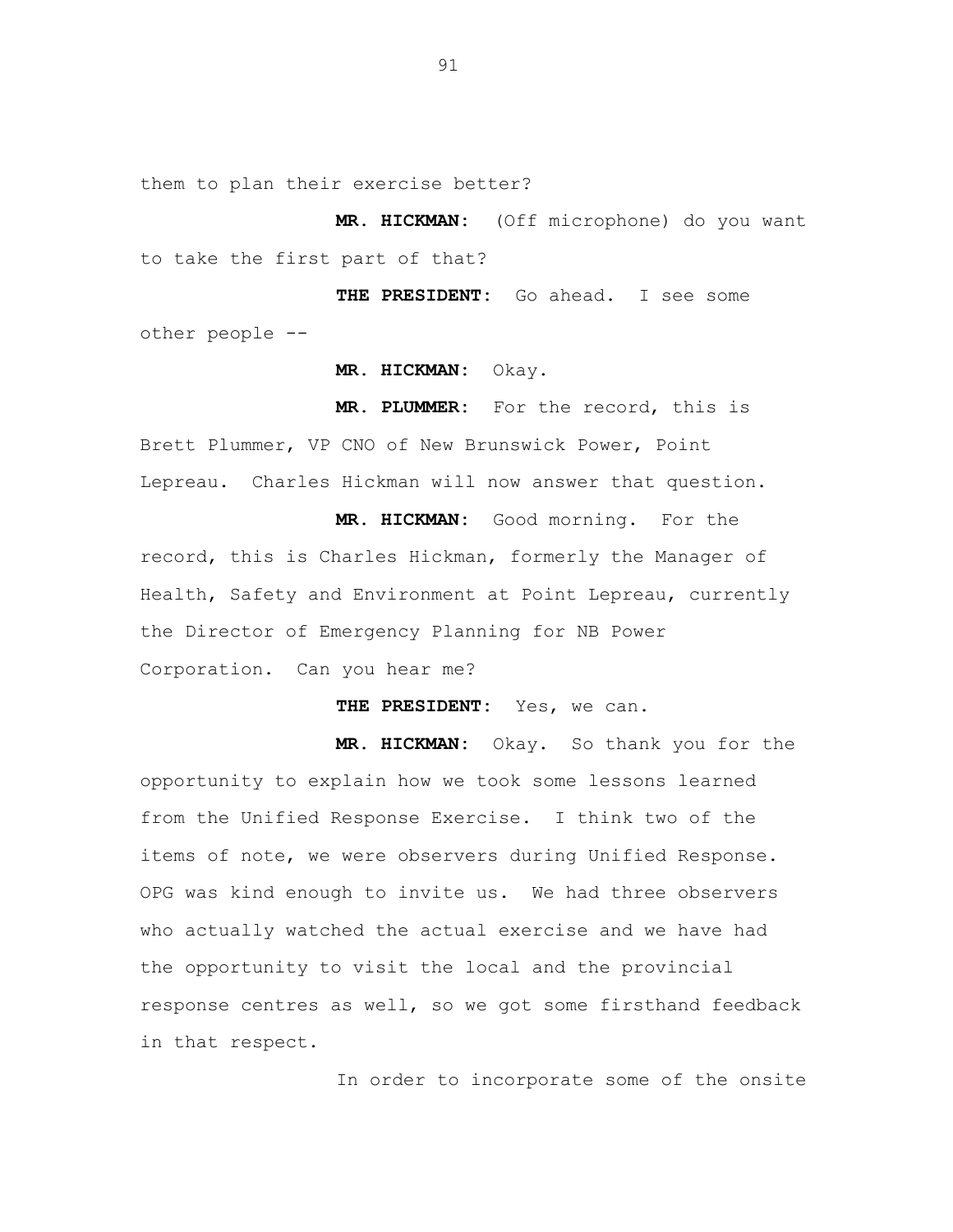lessons, we actually had an oversight team established to help design the exercise that we ran in November. That oversight team included a senior member of the Ontario Power Corporation Emergency Management side. So Jim Coles was on that oversight team for us and he was able to bring some very pertinent lessons forward from Unified Response.

Also, I think it's worth noting that OPG has been very open in sharing some of their lessons learned through the CSA Committee on Nuclear Emergency Response. OPG chairs that committee but we are also part of that, so we have picked up a number of lessons learned through that committee.

And lastly, we included in our design team a number of different organizations, perhaps more than was originally anticipated, to try to learn as much as we could from Unified Response and other exercises as well. So we took every opportunity to learn what we could from Unified Response and from Huron Challenge before that, and I think a lot of the comments that you have heard from other federal and provincial members speak to the fact that we all strive and I think we have been successful for ourselves in learning from Unified Response and from the rest of the industry as we progressed into our Intrepid Exercise in November.

**THE PRESIDENT:** Okay. Thank you.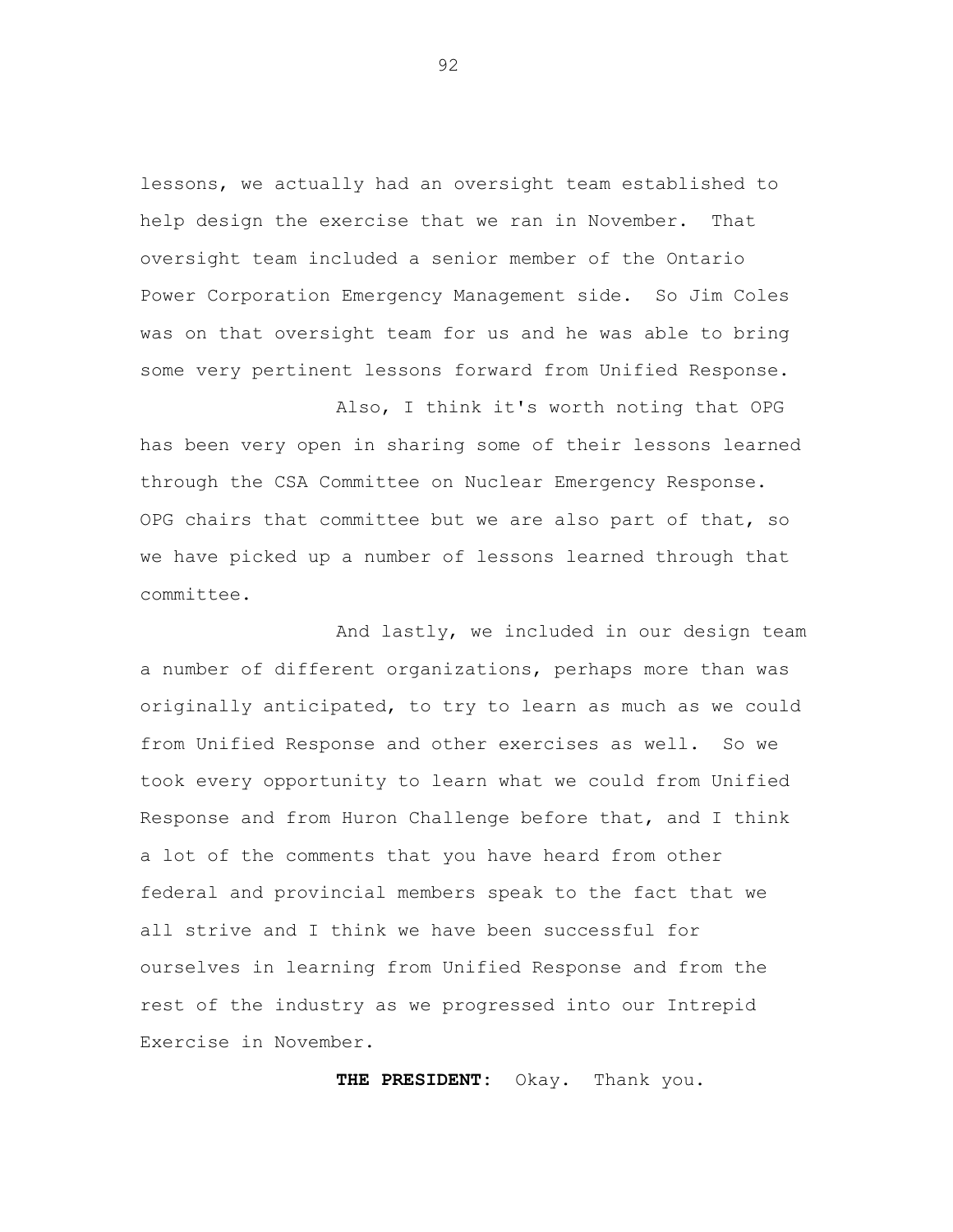I would like to move on. Monsieur Tolgyesi...?

**MEMBRE TOLGYESI :** Merci, Monsieur le Président.

You know, in November 2014, when Mrs. Margaret Purdy was presenting the conclusions, she was saying at one page that (indiscernible) exercise did not simulate many of the demands and expectations of CNSC during a significant domestic nuclear emergency.

Considering this Exercise Unified Response update, do you believe that the missing simulations on demands and expectations are not impacting the conclusion of the exercise?

**MR. AWAD:** Raoul Awad for the record.

Actually the simulation is related to vehiculating the information to other federal departments and I will ask Mrs. Cattrysse to answer this question.

**MS CATTRYSSE:** Hello, I'm Clare Cattrysse. I am the Director of the Policy Aboriginal International Relations Division at CNSC and in the EOC I'm the Chief of the Government Relations team.

It's correct, the federal players were not fully tested and we do know that if all the federal players were involved that the demands on the EOC would have been extremely high. So as a follow-up of that, one of the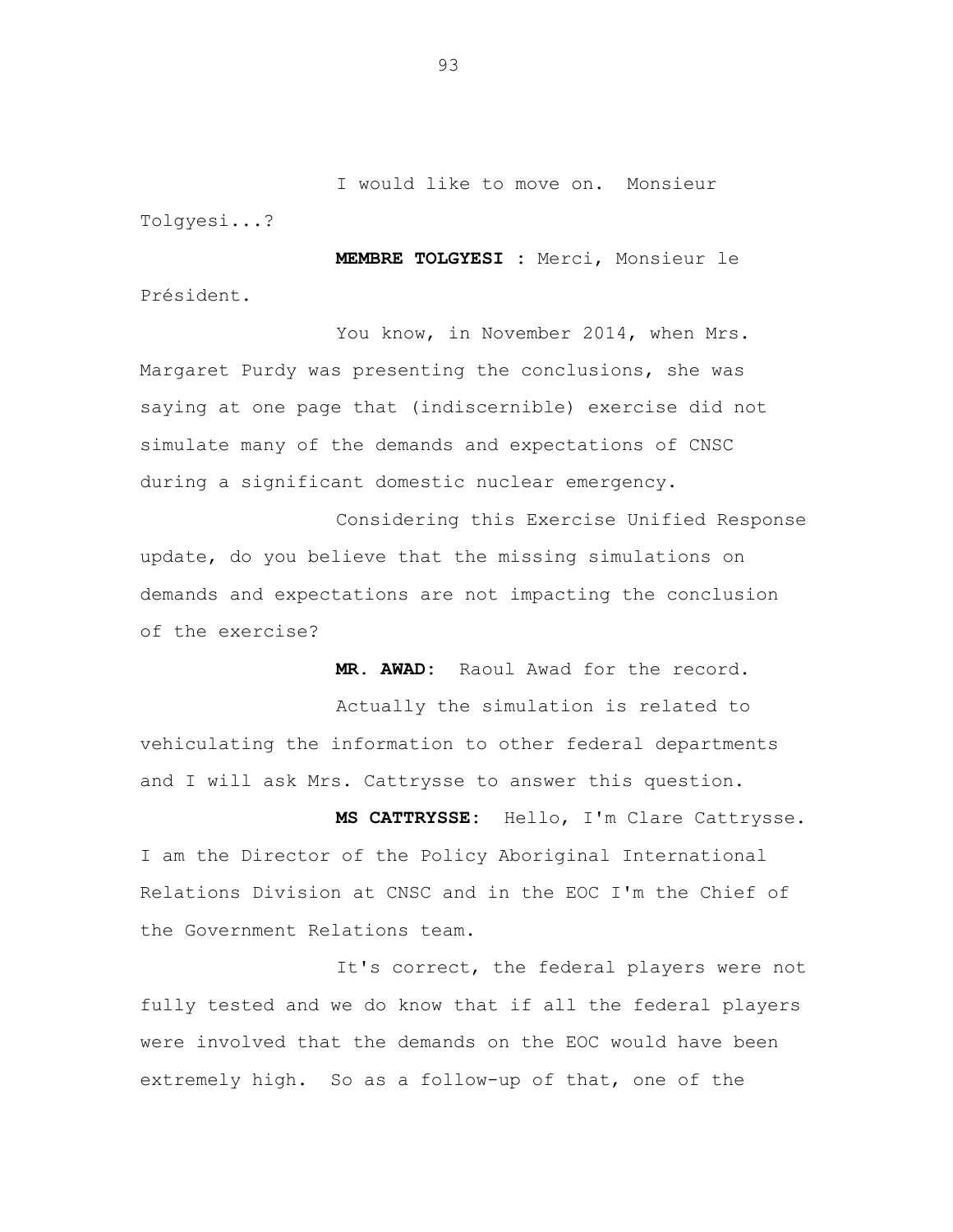recommendations that Ms Purdy did have was that she felt that -- and we agreed -- that the demands on the Centre for briefings for Deputy Ministers, Cabinet members would be extremely high and that there needed to be a bit more clarity on roles and responsibilities.

Now, we didn't do this test either through the FNEP and the GOC exercise. So what we did is we held a workshop with Foreign Affairs, Health Canada, Public Safety, Natural Resources Canada to sit down and discuss our roles and responsibilities and we want to go beyond the Purdy report.

So what we are looking at is an emergency situation where you have -- the FNEP is kicked off, but we also wanted to look at situations where CNSC might be on our own for quite a long time if there was an incident in the States that didn't trigger the full FNEP. So what we are doing is we are mapping out timelines right now to figure out who would be doing which briefings, how would we coordinate the briefings.

We have been told by Health Canada too that there have been some significant improvements through the FNEP to do federal briefings, and the Government Operations Centre has also told us that they don't really think there is that much of a gap with respect to how briefings could be done and rules and responsibilities.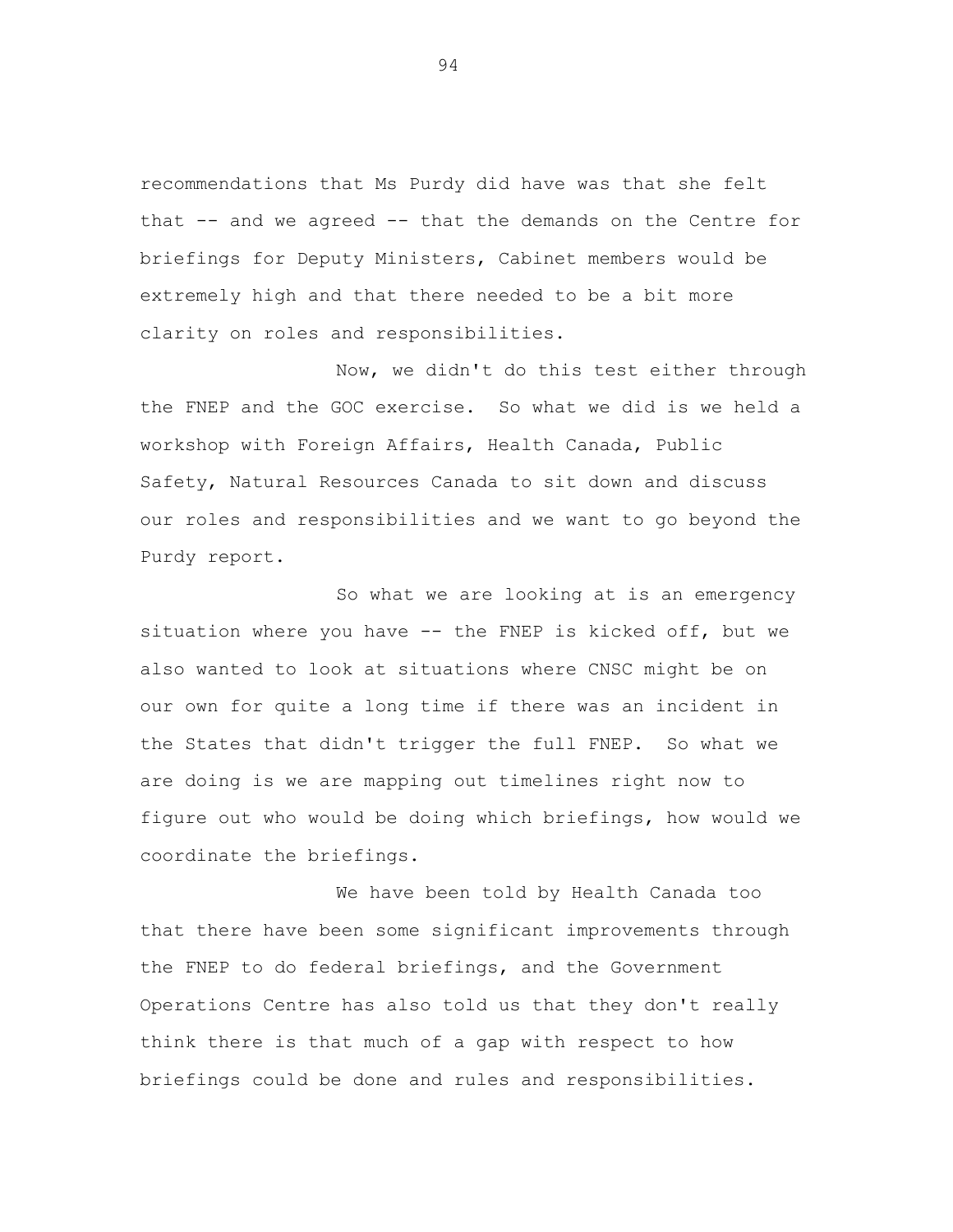So we are hoping that by mapping the timelines out, we will be clear on if there are any gaps and we will have all this -- we are aiming to have everything resolved and clarity on these processes before the end of March. I hope that helps.

**MEMBER TOLGYESI:** You know, considering that this Point Lepreau exercise was later on, did you include some of these communications, improved communications, into the exercise or you didn't? What I mean, if what was learned from Darlington and there was some missing communication, you didn't -- they were not there. When you were trying to do the exercise at Point Lepreau, there were some improvements where you included some missing things there.

**MR. SIGOUIN:** Luc Sigouin for the record. During Exercise Intrepid, which was an excellent full-scope exercise, but it was essentially a provincial exercise with participation from two federal organizations, the CNSC and Health Canada's FNEP TAG, so there was not that opportunity to test what you have just described as this information-sharing and preparing briefings for high-level government and politicians.

Ms Cattrysse may add some additional comment.

**MS CATTRYSSE:** It's Clare Cattrysse for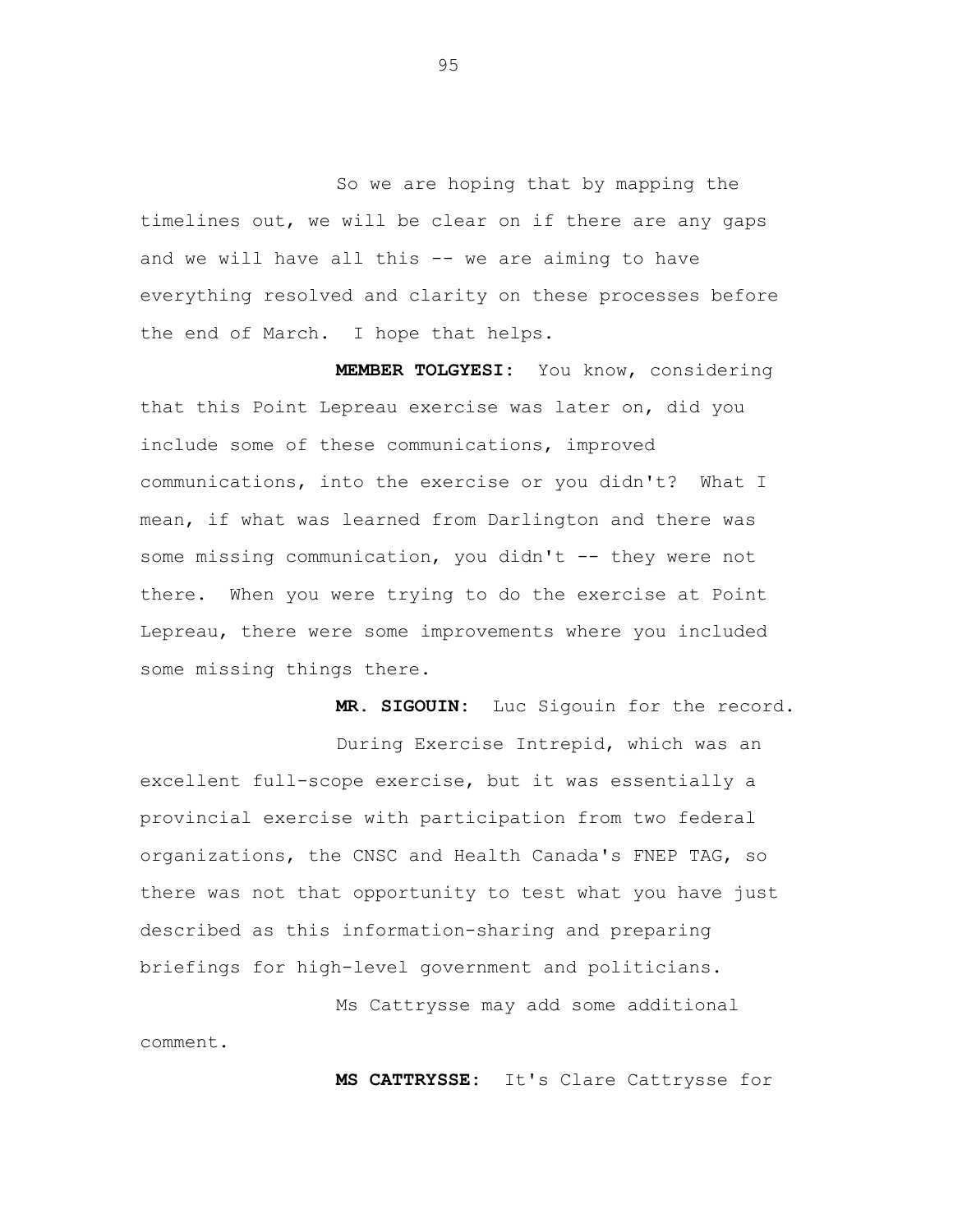the record.

During the Fukushima event, however, we were doing this activity and we were doing continual briefings and we do know that it takes a huge amount of work. So what we have done, we have worked with Mr. Sigouin's group, we have added an extra room for government operations, we have a number of people well trained.

The way that our organization at CNSC is set up, it's quite well set up for our whole directorate, is we do briefings, we prepare people for Cabinet committees, that's what we do, and so we are just making sure that we are going to have all the resources available and we just were recognizing it's going to be a huge undertaking if it really was an event in Canada. So that's why we are working very closely to just make sure we have mapped out with other departments who is doing what and we are making sure that our staff are well trained about what the expectations are going to be on them.

**MR. AHIER:** Thank you. Brian Ahier for the record. Just to add some additional information.

As mentioned by Luc Sigouin, there was participation at the federal level during Exercise Intrepid. It was focused at the federal level, the technical assessment and interaction with the Province of New Brunswick. CNSC, Health Canada, as well as several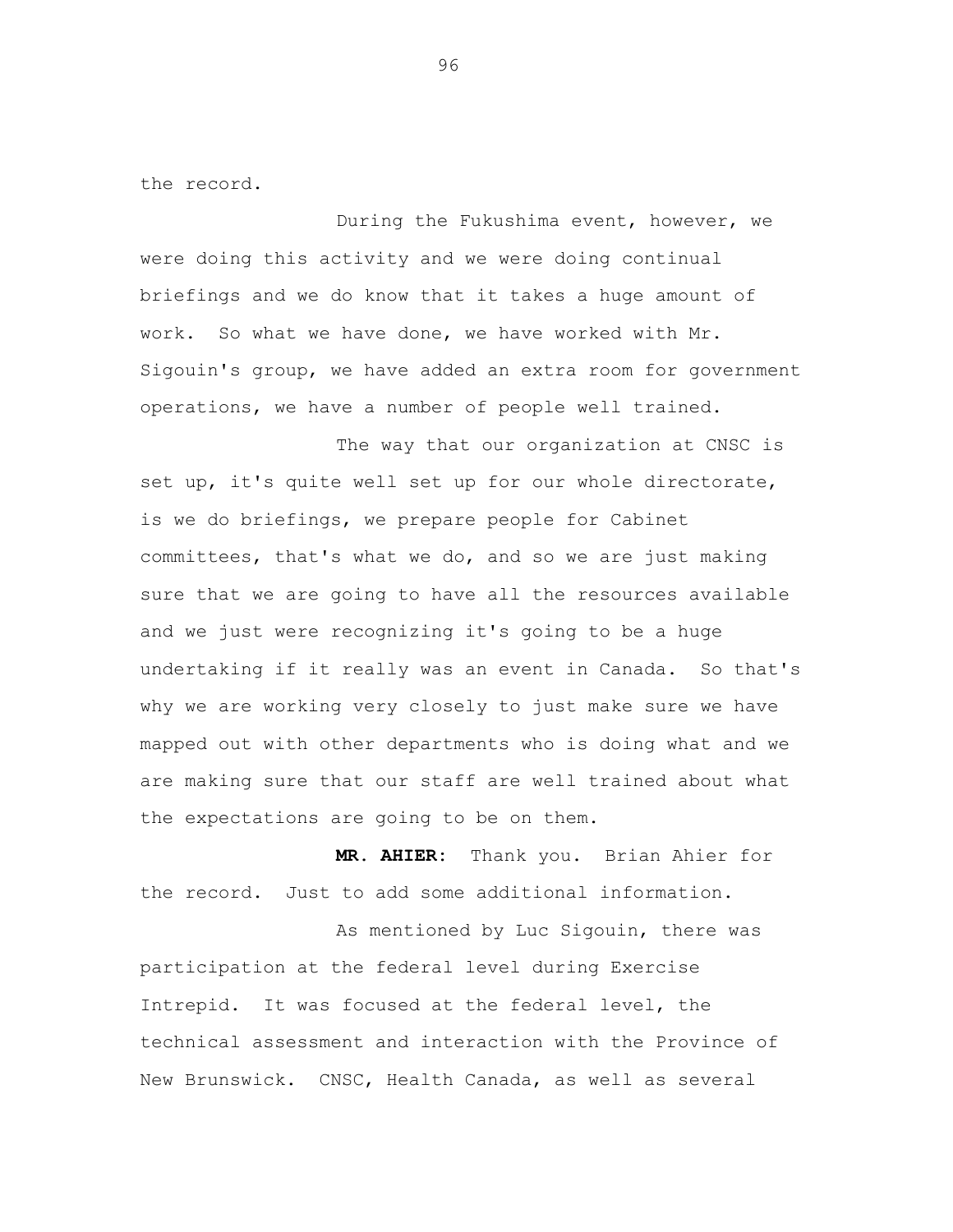other FNEP partners, were playing in that.

But in order to address one of the scope limitations that we saw in Exercise Unified Response, which was the lack of participation of Deputy and Cabinet committees, as I have mentioned previously, we are maintaining a multiyear nuclear exercise calendar of agreed and proposed exercises that will be routinely interfaced with Public Safety's Federal Exercise Working Group to get larger, broader federal buy-in.

That allows us, when we have broader buyin at the federal level, to engage with the ADM and DM committees to see if we can get their involvement in the exercises. I think that when we get commitment on that broader level of play at the federal level, that will allow us to test some of those mechanisms that were flagged as potentially missing in Margaret Purdy's report.

**THE PRESIDENT:** When is your next planned big exercise and where?

**MR. AHIER:** There is an exercise that is being organized by Bruce Power later in 2016. The level of federal involvement in that exercise is still under discussion.

> **THE PRESIDENT:** Thank you. Dr. McEwan...? **MEMBER McEWAN:** Thank you, Mr. President.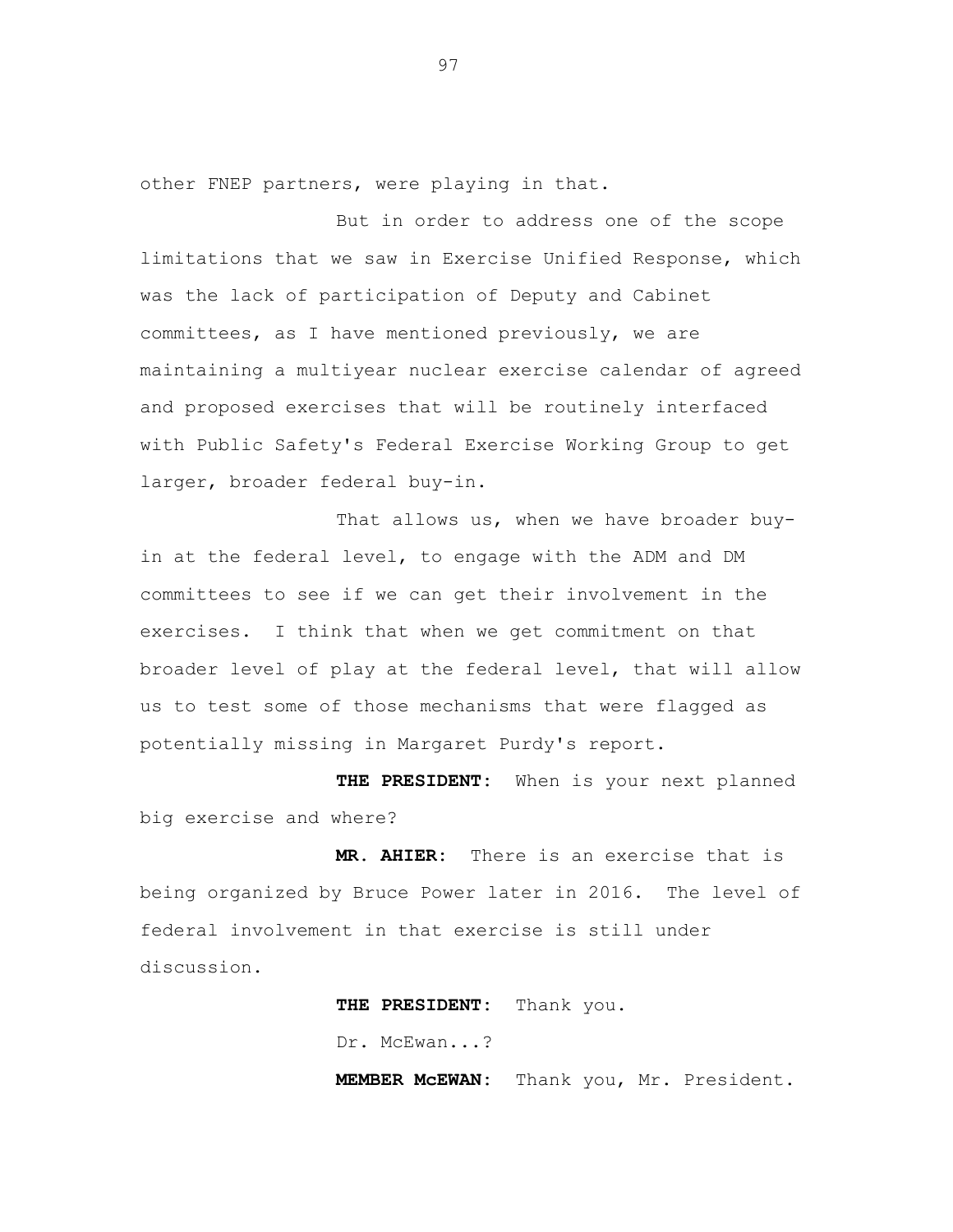I would like to go to the Summary of Recommendations from the Management Action Plan and also Ms Purdy's slides 8, 9 and in particular 10. If I look at reference H27 on page 3 of the document that we got yesterday -- so Ms Purdy's slides were given to us under CMD 14-M72.4. OPG? You haven't got them? --- Off-record discussion / Discussion officieuse

**THE PRESIDENT:** Just tell them what the issue is.

**MEMBER MCEWAN:** Okay, so let me tell you what the issue is and we can ask you to respond. This is I think primarily for Health Canada and for staff, so I think you are off the hook. If I look at Ms Purdy's Slide 10: "CNSC's role and authority in these areas..." That's public health impacts, offsite

protective measures.

"...did not appear..." The "not" was underlined and bolded. "...appear to be well or widely understood."

If I look at H27, which appears to be a sort of kind of response to that, you say that it's completed, and yet I have heard no assurance that Health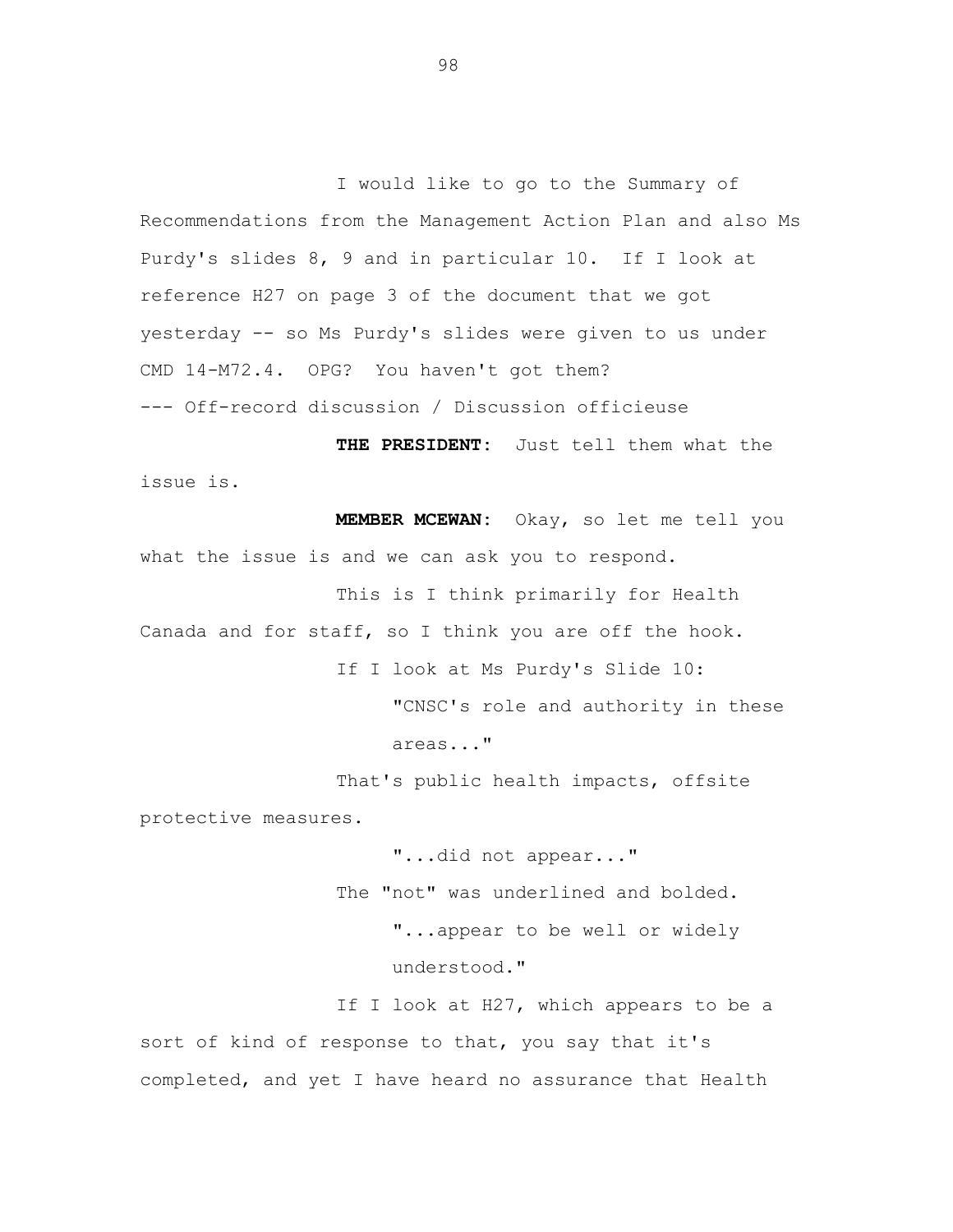Canada's role is well understood -- excuse me, that CNSC's role is well understood.

> And in the completed section, you say: "Procedures exist and discussions will take place."

Implying a future activity, which implies that it is not completed.

So where are we with those activities? And perhaps you could identify for me what Health Canada perhaps sees CNSC's role in this environment is.

**MR. AHIER:** So Health Canada will start on this one. Brian Ahier for the record.

I think I will start with what Health Canada's role is because that might be easier.

Under the Federal Emergency Response Plan, the FERP, both Health Canada and the Public Health Agency are responsible for emergency support function 5, which is human health and essential health -- public health and essential health services.

That's one of the reasons why we have the FNEP. The FNEP supports the response to the radiological impacts in an emergency. The FNEP also outlines the roles and responsibilities of all of the FNEP partner organizations in contributing to a set of nuclear emergency functions, one of which is protective action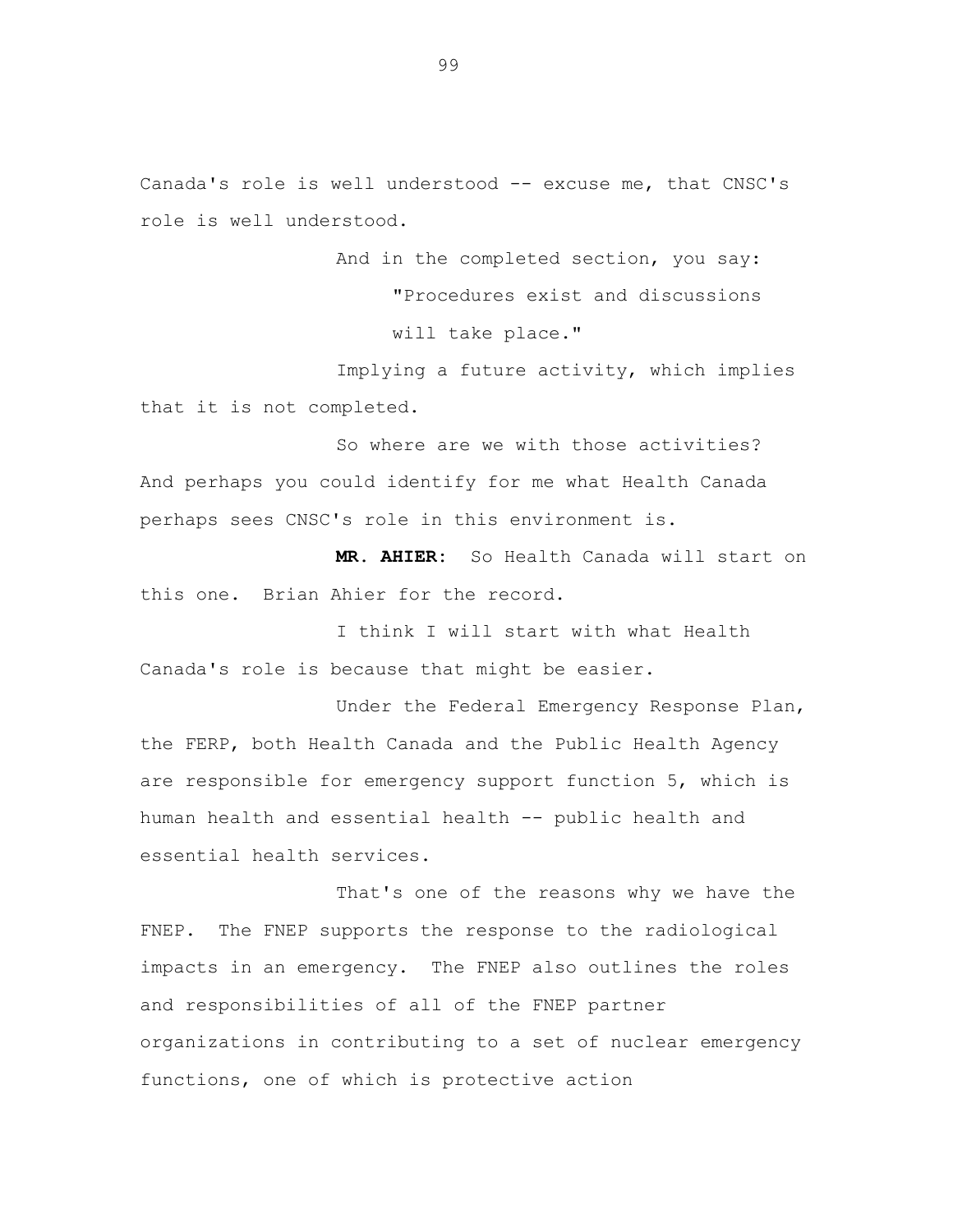recommendations.

So in the first instance, the provinces have responsibility for public health. The federal government will support them or deal with areas within federal jurisdiction, and under emergency support function 5 on public health, Health Canada is identified as the primary department for the protective action recommendations that are applicable to the federal mandate, with support from other organizations, including the CNSC.

Clearly, the CNSC brings in a lot of expertise and capability that supports the overall assessment of public health and that is why the CNSC plays an important role in the FNEP Technical Assessment Group, both with respect to the Onsite Conditions Group and the TAG Risk Assessment Group, that recognizes the expertise of the CNSC. It also recognizes the fact that the CNSC is the Canadian nuclear regulator.

I think during Exercise Unified Response there was an observation from Margaret Purdy about perhaps some lack of coordination or clarity around the roles and responsibilities, which in many ways we see as reflecting perhaps at the time a weakness in some of our operational arrangements.

So since that time, we have had many operational discussions with CNSC staff, we have discussed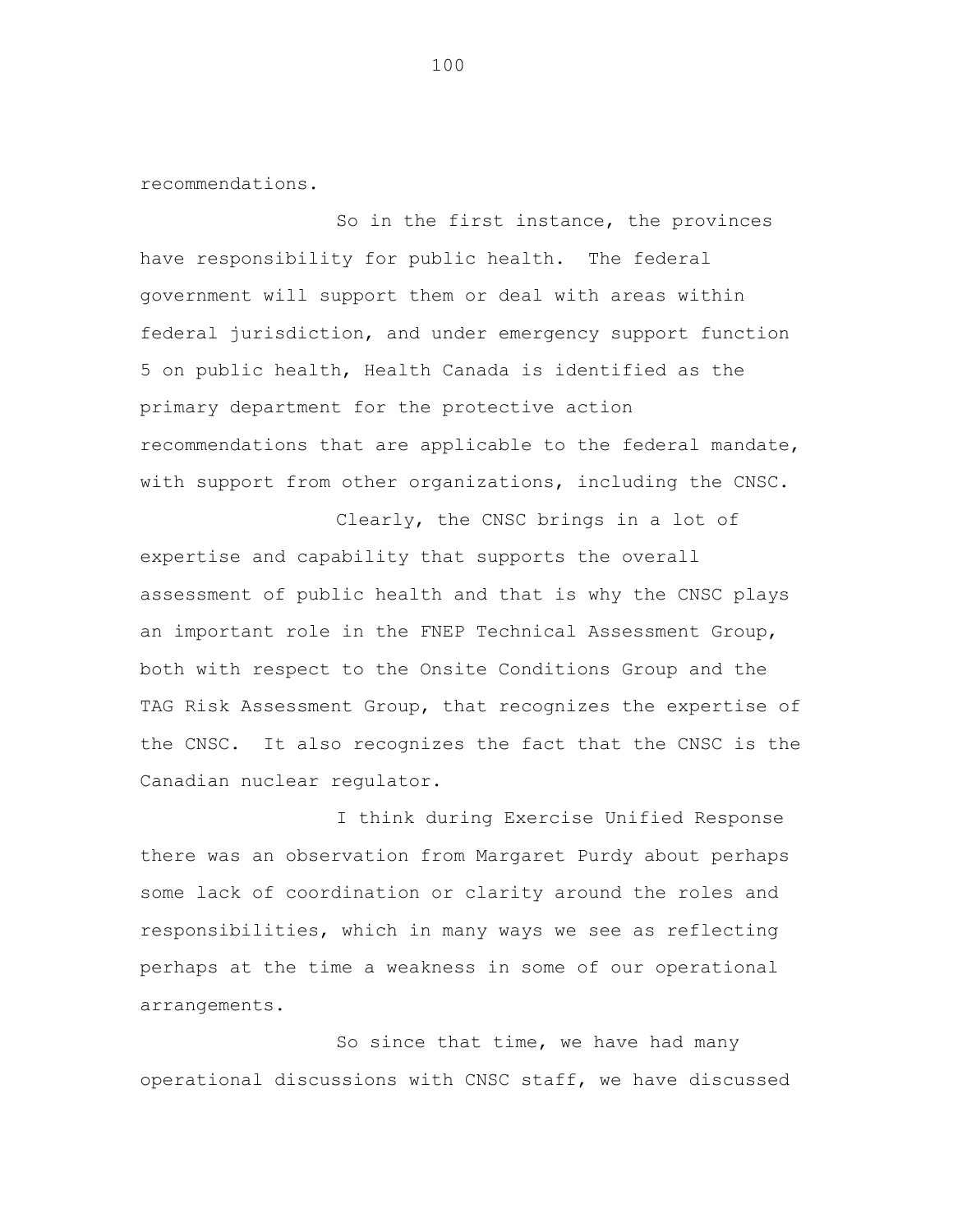this within the Health Canada-CNSC DG committee that supports our Memorandum of Understanding, and under that we also created a Health Canada-CNSC Liaison Committee for Emergency Management where we have also discussed how in an emergency we bring together the various sets of expertise to ensure that there is no conflict on the day that we need it. These procedures have been documented. They were practised during Exercise Intrepid and I think there is some pending action just I think in terms of the briefing up to senior levels in terms of what those arrangements are.

And I guess CNSC, if you have something to add to that.

**MR. SIGOUIN:** Thank you. Luc Sigouin for the record.

So just to layer on the additional CNSC's perspective on this, the comment that Ms Purdy made was relative to a specific interaction that she observed and I think if she was here she would support the statement that it was not an endemic problem that she observed but it was related to one observation that needed to be looked into because it might have been indicative of something more.

Since then, Health Canada and CNSC have worked very closely together, as Mr. Ahier has talked about, at the pre-existing DG level committee but also at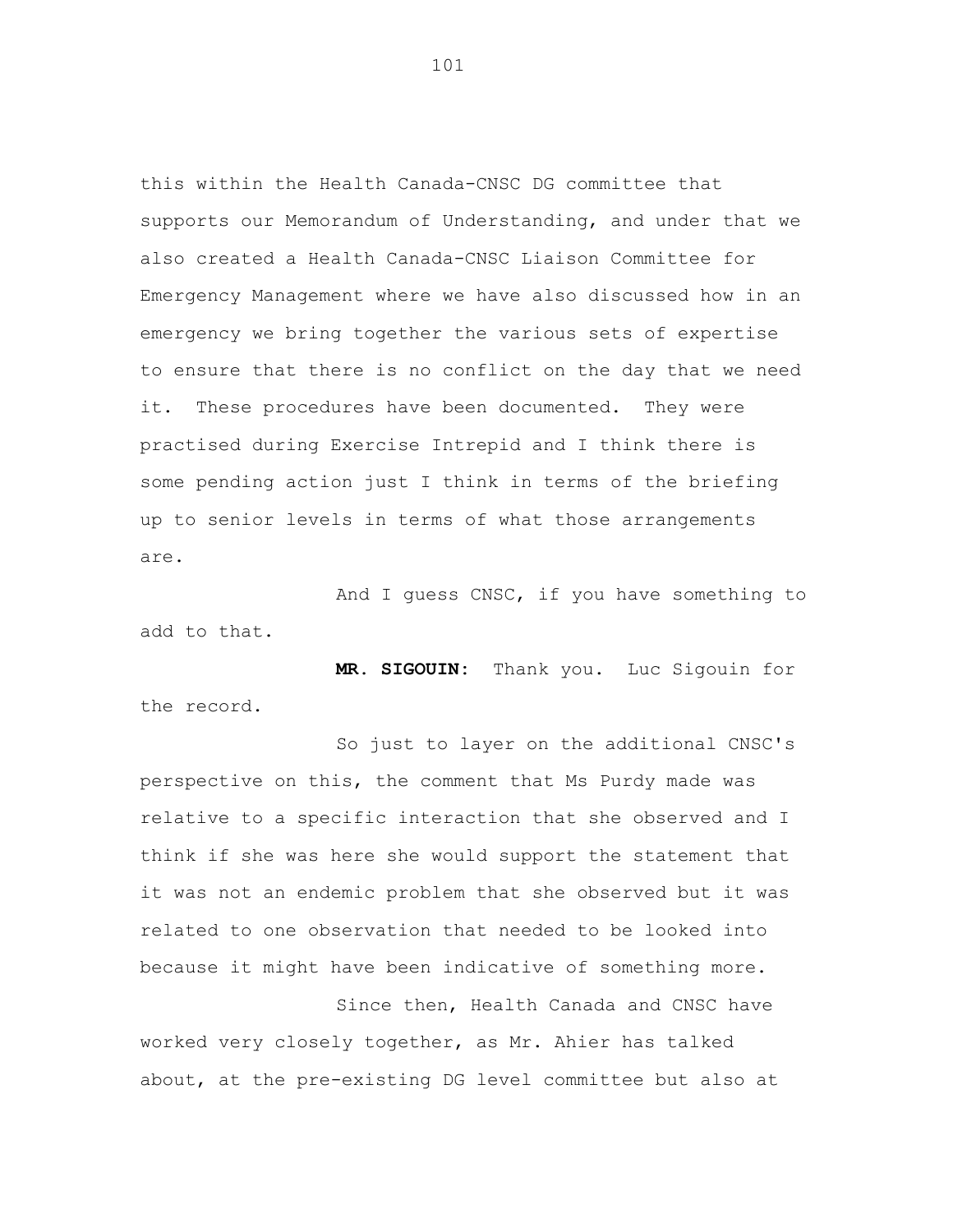this new committee that was set up to coordinate emergency management measures. So since establishing that committee, we have revised the roles and clarified the roles and responsibilities and we have trialled this during the New Brunswick exercise that occurred in November.

I think that the Action Plan that you see in the Annex maybe should read "will continue to discuss these issues." So as the committee continues to meet on a regular basis and we do exercises and we have lessons learned, that work will evolve and we will adjust as required.

I think it's important to note that in spite of what Ms Purdy recognized or observed during the exercise and the significant work that has been done to address that since then, CNSC and Health Canada demonstrated during a real event, during Fukushima, for several weeks that we could work collaboratively together and there was clarity on who would be speaking to what topics at that time. So I think the issue was highlighted by Ms Purdy, but I think it has been addressed, completely addressed by Health Canada and CNSC in the ongoing work that we have done since then.

**THE PRESIDENT:** So since I have everybody, all the players here in the room, let me try out my understanding of the role of CNSC, okay, and I think that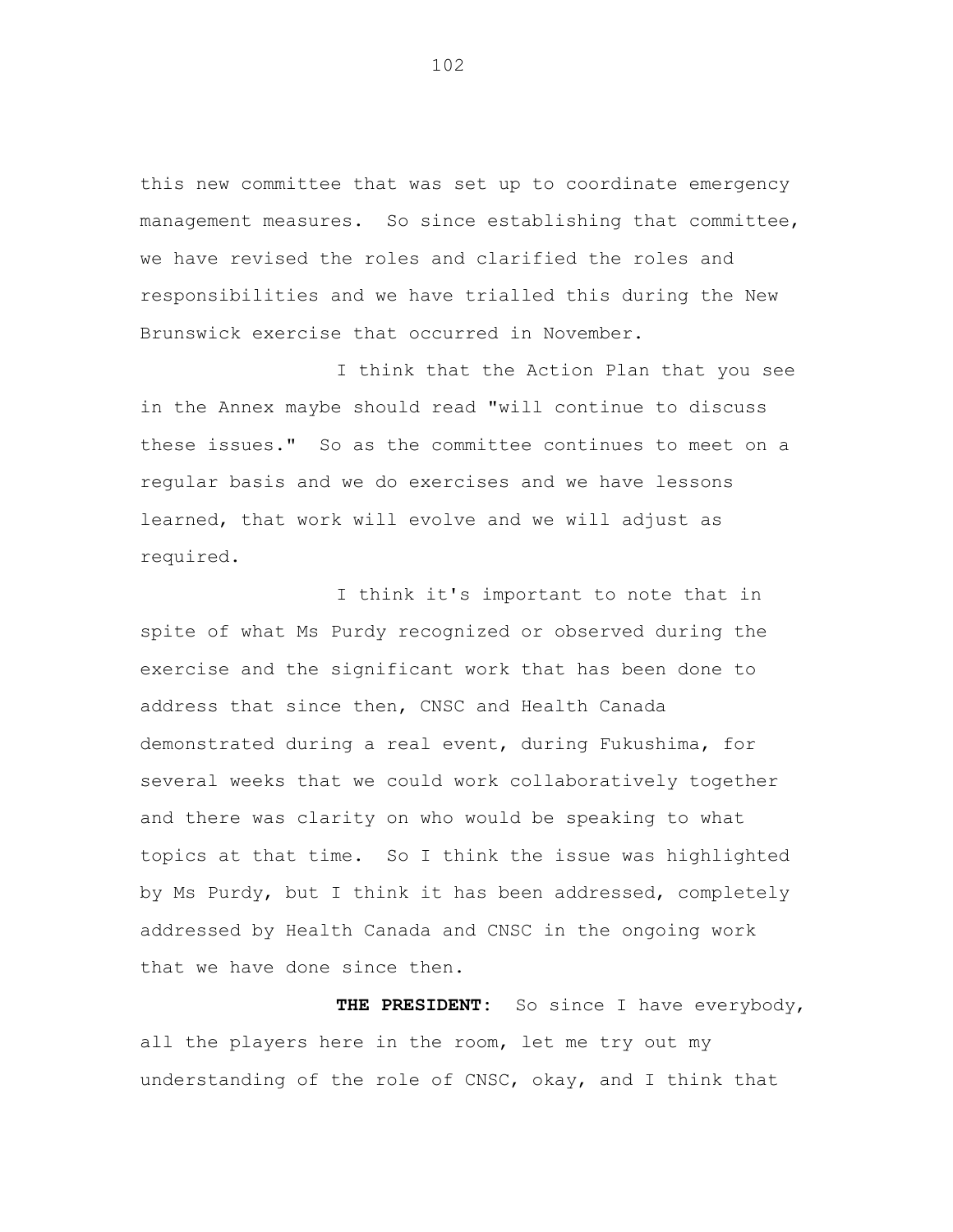came up in the Darlington hearing and I sort of expressed it.

Yes, we have technical capability and we cooperate and we are participating, but I think the debate about jurisdiction always comes up and I thought that post-Fukushima we launched the KI -- the KI distribution project is a pretty good example -- not example, but indication about the CNSC role.

We did not distribute the KI pills, we did not eventually decide how it will be done, but we caused it to be done, and the reason that's important is that historically there was a perception the CNSC role is inside the fence  $-$ - everybody know what I mean by that  $-$ - inside the facility, not outside the facility. Well, I don't buy into that. I believe since we license the licensee, everything the licensee does comes under our own jurisdiction.

So I look at the emergency plan, that we would like to make sure there is a plan, a coherent plan, all the way from the federal government to the provincial level, down to the region, down to the household. Now, how do we make sure it happens? That can be debated, but we always look at the licensee to make sure it does happen and let them put pressure on their own stakeholders and friends, locally, et cetera, to make it happen. And I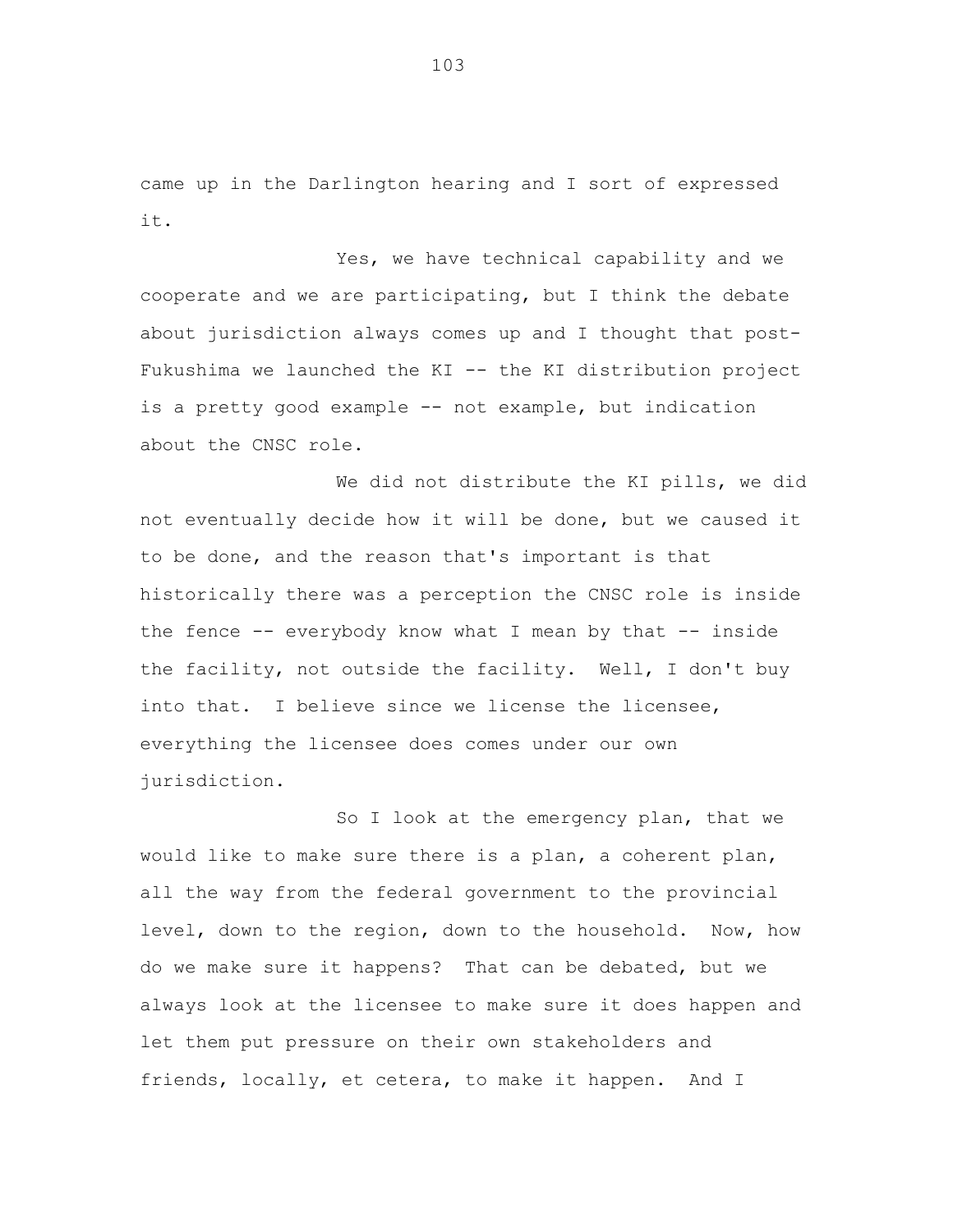thought it worked pretty well with the KI distribution. There were resource investments by the licensee to make sure it happens.

So I see it's the same thing. We will not rest until we see a coherent plan at the federal level, provincial level, regional level and some messaging down to the household and, you know, a lot of commitments are being made by next year. It will be a critical milestone because a lot of people believe that most of the work that you guys are doing will be ready by 2016, and we are looking for this coherency because I have been in the government for a long, long time and I know how difficult it is to coordinate in an emergency.

So enough of my rant. Somebody tell me if I'm right or wrong.

**MR. LESIUTA:** Steve Lesiuta for the record.

You are 100 percent correct, Dr. Binder. As a licensee, we do work with all the stakeholders to ensure that -- we do work very well with all our stakeholders to keep the momentum going so we have all these plans in place. And the example that you gave about KI pills was an excellent example. As you know, we are 100 percent compliant with the REGDOC on KI pills and that was an example where all of us worked very collaboratively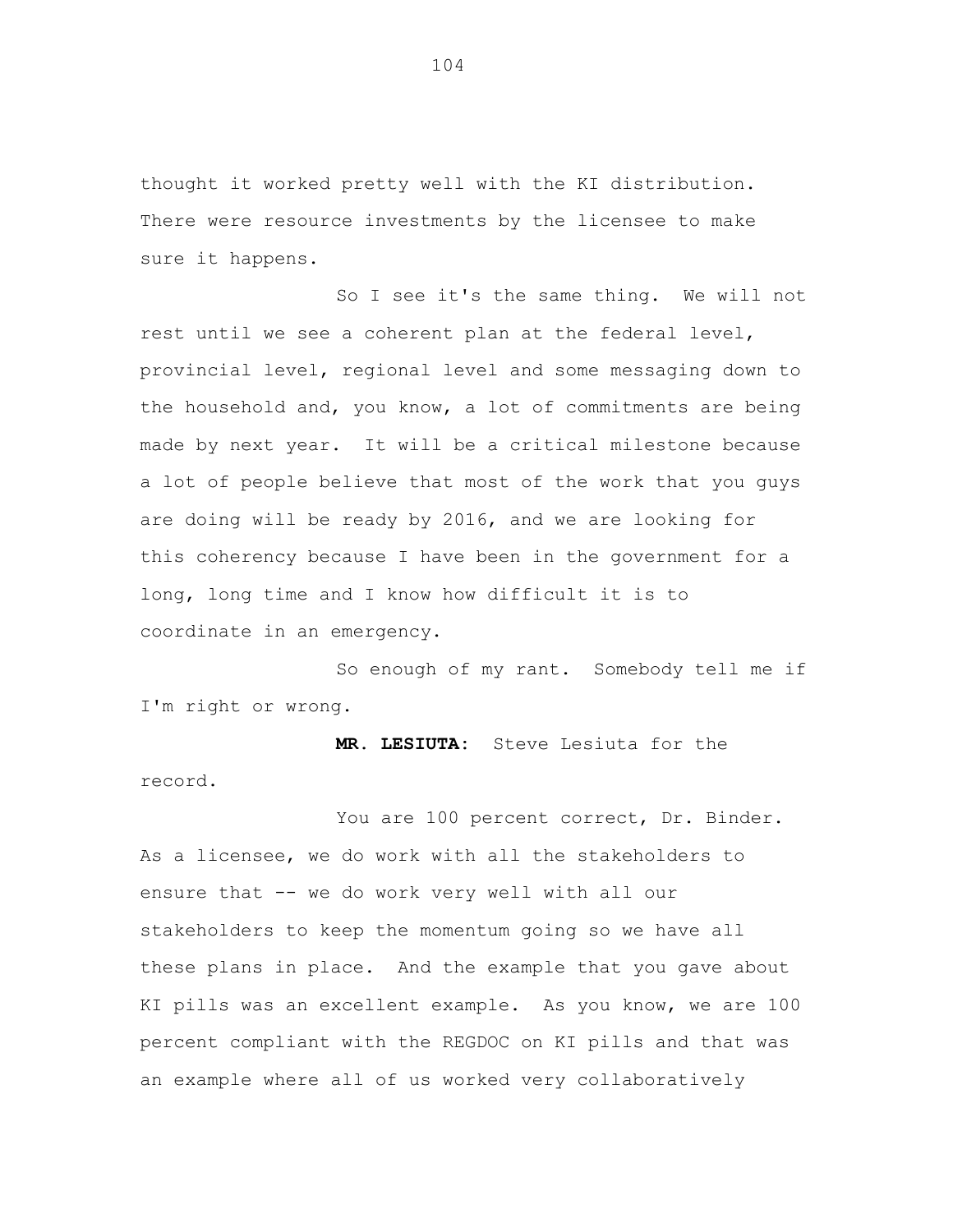together, and our presentations today also show that we are working together to meet these 2016 deadlines that we have discussed.

**THE PRESIDENT:** Are you suggesting we need to put what I just said in a REGDOC or in the LCH somewhere to make it happen?

**MR. LESIUTA:** Steve Lesiuta for the record.

No, I'm not suggesting that at all, but we are working together with all of our stakeholders to meet these timelines.

**THE PRESIDENT:** Thank you.

Anybody? Office of the Fire Marshal, do you want to comment on that?

**MR. KONTRA:** Tom Kontra for the record. No, I don't want to comment on it, but since I'm here.

**THE PRESIDENT:** Okay.

**MR. KONTRA:** I think I keep emphasizing, certainly at every provincial opportunity, that our way of getting things done is what I refer to as C-cubed or C3, and it is coerce, cajole and coordinate, and definitely that works better than using jurisdictions and my stick is bigger than your stick in this area.

You may recall that we were working on KI before REGDOC-2.10, and yes, there was a bit of a push and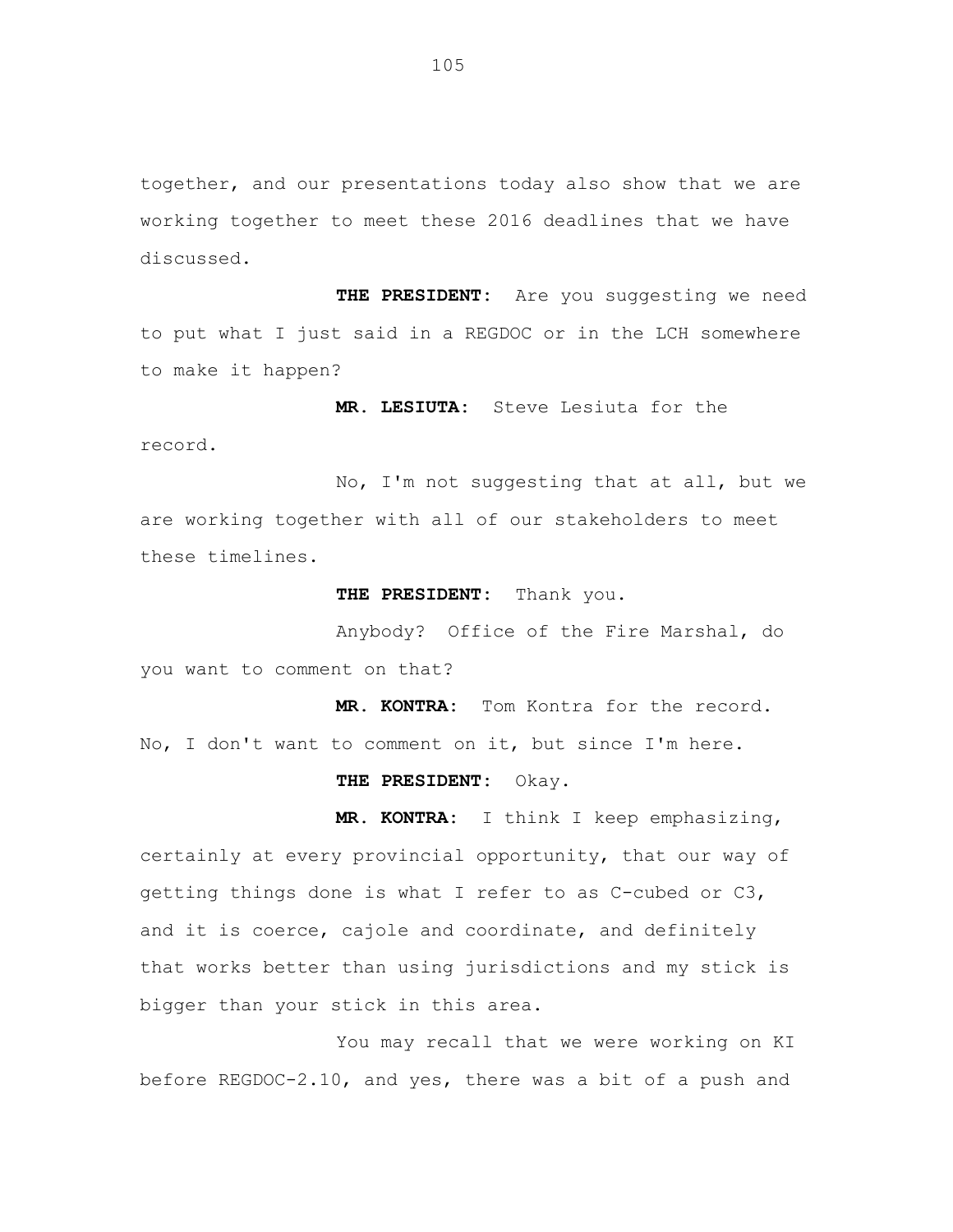we all collaborated in the C3 fashion to achieve the goals. So we will continue to work together with facilities, stakeholders, municipal, federal and everybody else. Thank you.

**THE PRESIDENT:** Thank you.

Health Canada...?

**MR. AHIER:** Brian Ahier for the record.

I would like to reiterate what I said on my last slide in the presentation, that Health Canada takes its role and leadership for the FNEP very seriously. We certainly are fully aligned with the CNSC and with the view of the Commission that we need coherent plans, and I think it's important not to only consider Exercise Unified Response.

Since Fukushima -- actually, I would like to go back to Fukushima. Mr. Sigouin has already mentioned the excellent cooperation that both Health Canada and CNSC and the rest of the federal government provided during that important response, but since that time, in order to address lessons learned and also to support the revision of the Federal Nuclear Emergency Plan, we cooperated in 2013 to host two provincially based workshops to bring all stakeholders together to start talking about how we coordinate our plans and make sure everything is well aligned.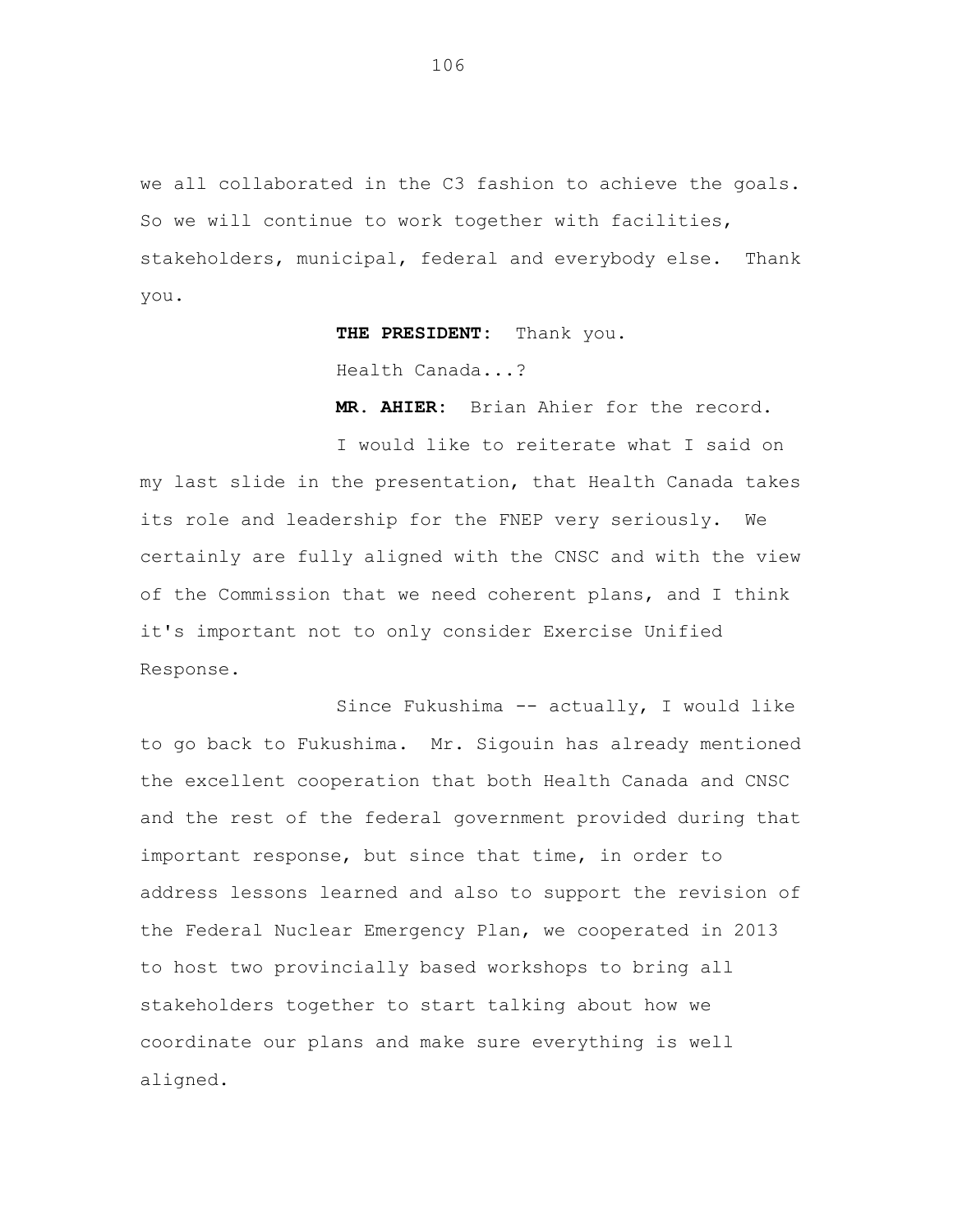That led to a whole series of escalating exercises that at the federal level culminated in Exercise Unified Response. Clearly, we have taken very seriously the lessons learned coming out of Exercise Unified Response.

We continue to cooperate through various means and we have already touched today upon some of the formal venues we have for allowing those discussions to occur beyond the normal day-to-day operational level discussions that happen.

So it's fair to say that at the federal level we work very well, we work very closely, and that includes with Public Safety and the Government Operations Centre and all the rest of our partners, but we also work closely with the provincial authorities and that's why we have made efforts to ensure that we have operational arrangements, fit-for-purpose arrangements, arrangements that will work on the day that they are needed with our linkages down into the Province of Ontario.

We focused recently on the Province of New Brunswick. We are preparing annexes to the FNEP for our - for linkages with other provinces, including British Columbia where one of the FNEP scenarios of concern to them is nuclear power vessels. So overall, we work to ensure that we have coherent plans across all of the scenarios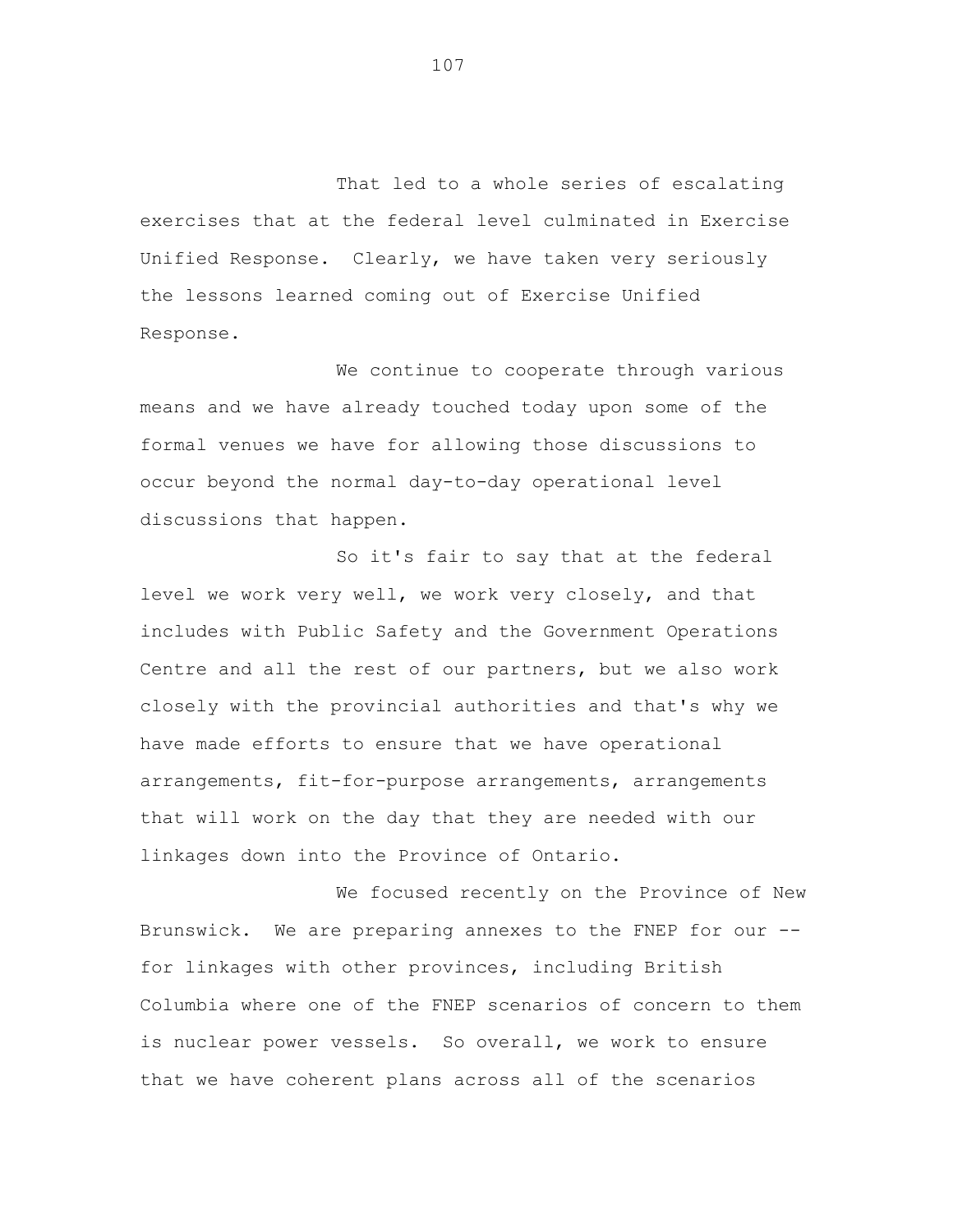that have a relevance to the FNEP.

And I just want to say that the cooperation that we had with CNSC has been excellent and we look forward to that ongoing work as we continue to implement the outcomes of Exercise Unified Response and also whatever comes out of the evaluation of Exercise Intrepid.

## **THE PRESIDENT:** Thank you.

Where were we? We are back on the top of the list. Monsieur Harvey.

# **MEMBRE HARVEY :** Merci.

My question is for the Fire Marsha. If a nuclear event occurred and has the potential to touch for example the Quebec side around Chalk River, I imagine that you will have to get in touch with the protection civile du Québec. My question is will the communication with Quebec be right at the beginning of the event or just if needed, and will the response in that case in Quebec, will it be in the same order of timing as in Ontario?

**MR. KONTRA:** Tom Kontra for the record. Thank you for that.

I can assure you that Quebec and Ontario work together on many levels with respect to protection civile or emergency management. We do share our plans with them, and between the province and CNL we provide them with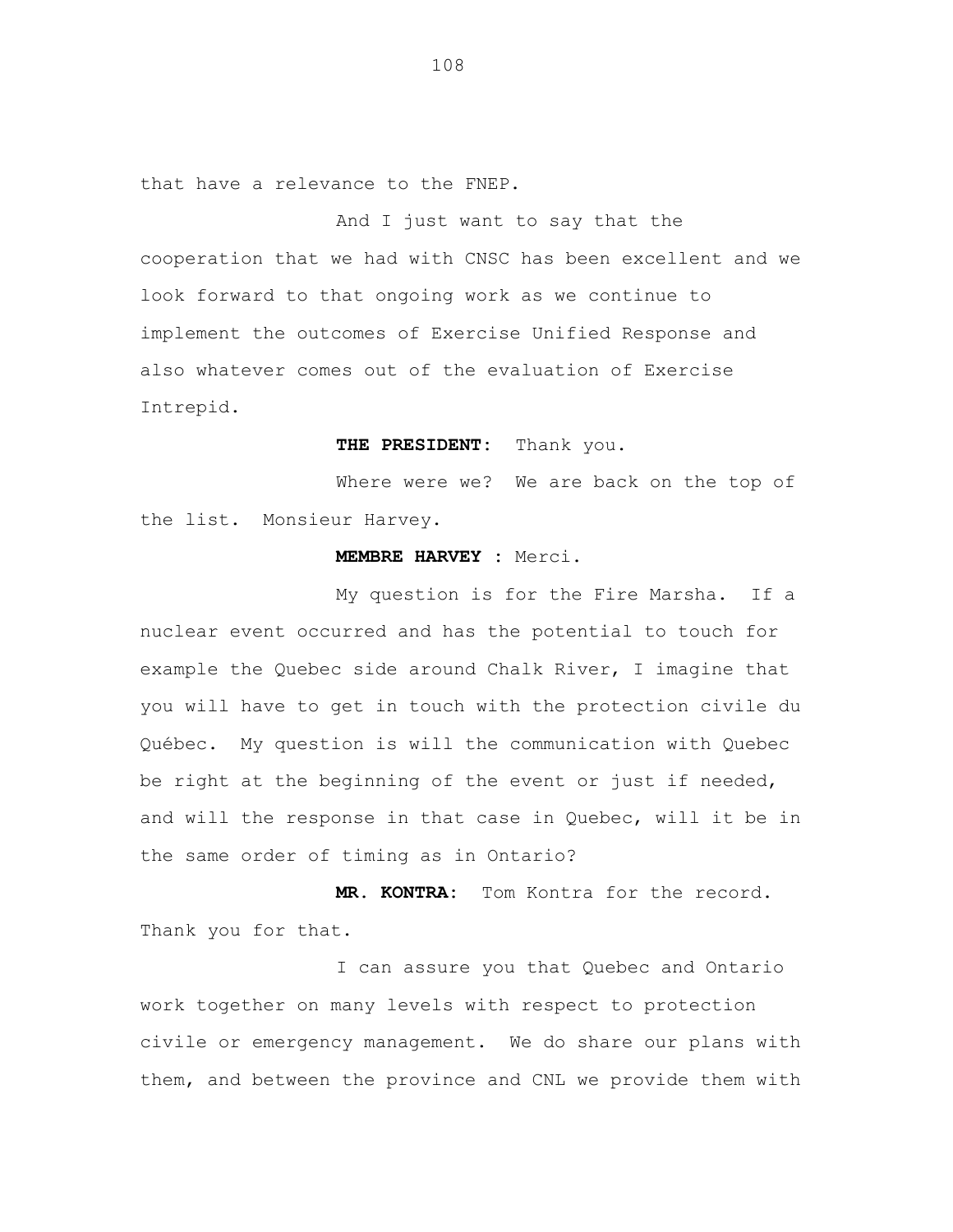all the information regarding the various stages. We have, through CNL, also provided them with the plans for KI and public education. So you would have to specifically ask Quebec as to their guarantee of the same level of response and reaction.

That whole area is closer to the Point Lepreau model, where on the Quebec side there are very few residences and even fewer of those are year-round allweather, so there is an ability to reach out specifically to each household. But I would have to ask somebody from Quebec to specifically respond to you, other than to say that we share everything with them.

The specific question about do we notify them early on or later, it depends on the specific incident, and if there is any effect or potential effect to Quebec, then we would notify them immediately.

> **MEMBER HARVEY:** Thank you very much. **THE PRESIDENT:** Thank you. Ms Velshi...?

**MEMBER VELSHI:** Thank you.

A question for -- or I would like to hear from Point Lepreau, CNSC staff and Health Canada, and it's around Exercise Intrepid and your objective of evacuating a 20-kilometre zone and particularly in light of the extensive discussions we have had about beyond-design-basis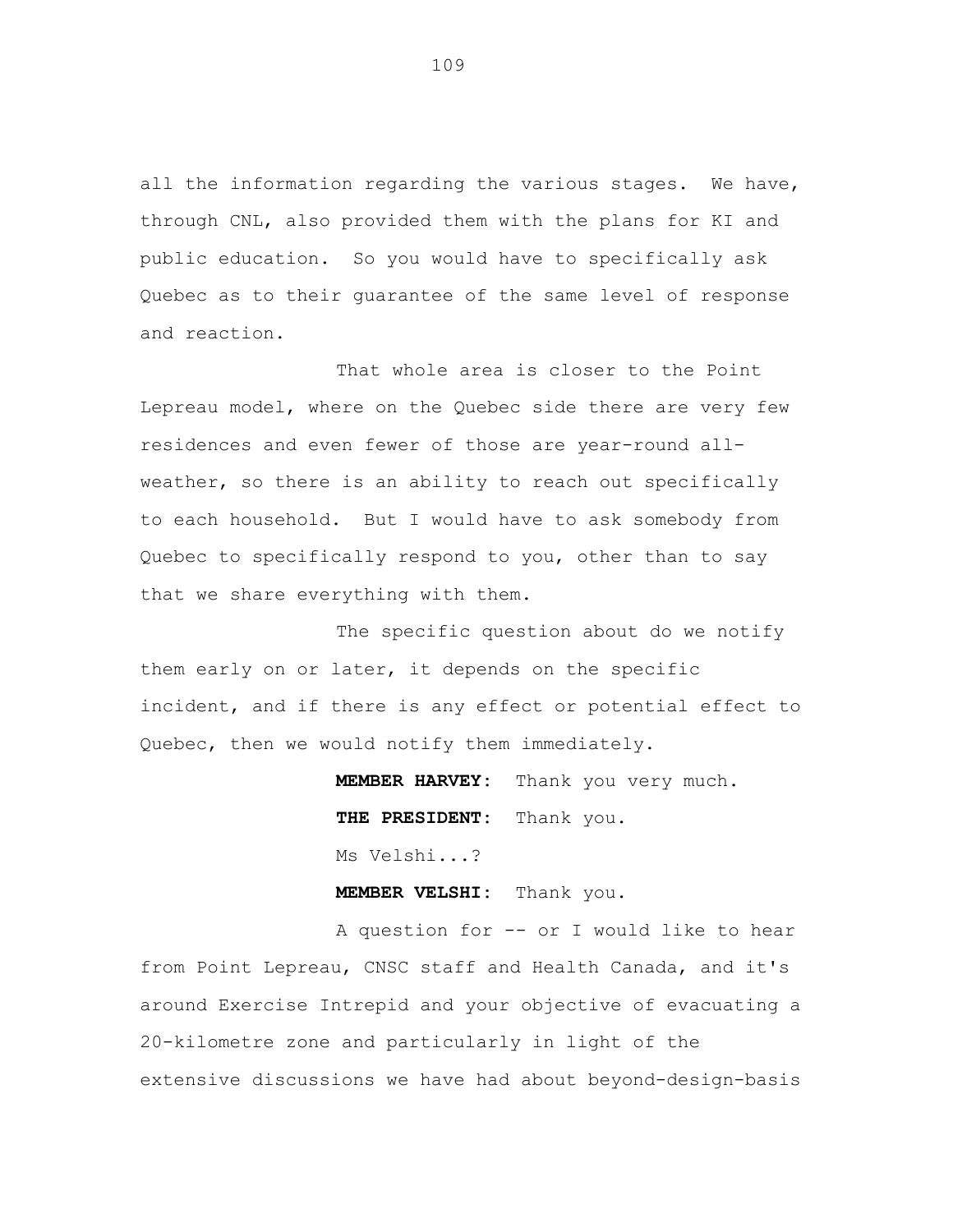accidents or the CPR accident and the kinds of implications that may result from that.

I just wondered what was the basis for coming up with an evacuation within the 20-kilometre zone and whether it was just to test your evacuation capability, and then to hear from Health Canada how -- you know, what kind of scenario would result in that protective measure, and then from CNSC staff what are the implications of that for other exercises for other facilities that may be in much more populated areas.

So I will start with Point Lepreau and get some insight into why the 20-kilometre zone.

**MR. PLUMMER:** Okay. This is Brett Plummer for the record. I will ask Charles Hickman to answer that question.

**MR. HICKMAN:** Charles Hickman for the record.

> I will just confirm, can you all hear me? **THE PRESIDENT:** Yes, we can. **MEMBER VELSHI:** Yes, we can.

**MR. HICKMAN:** Okay. So when we went into the design process for the exercise, we approached both our internal resources and all of our external partners, both federally and provincially, and requested their input in terms of the design and the objectives that they would like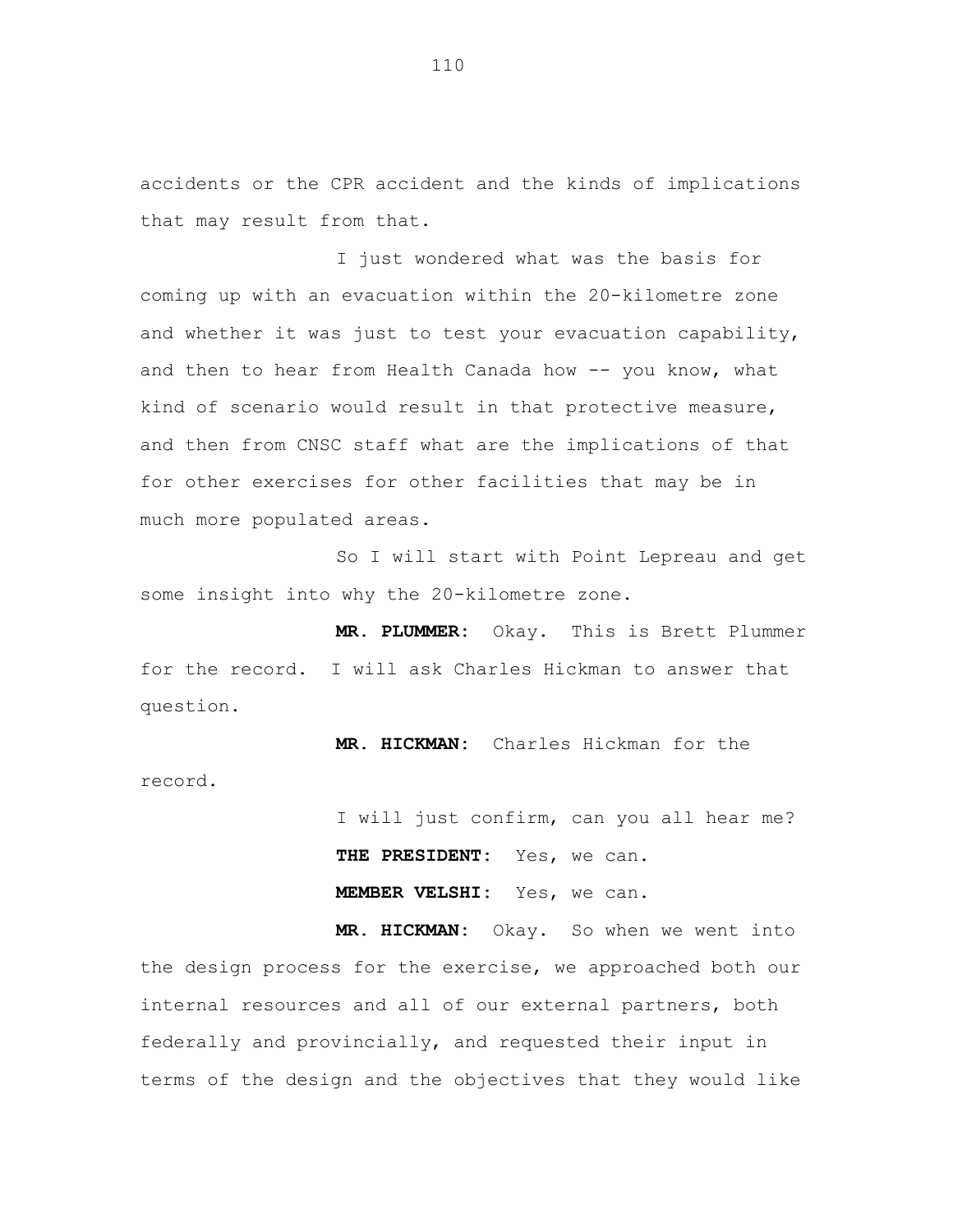to meet as part of the exercise. This is now a standard part of large exercise design.

As a result of that discussion, we specifically crafted a scenario that would lead the offsite authorities, Provincial Emergency Measures Organization, to consider whether or not an evacuation, full or partial, was an appropriate protective action for the progression of the event. So the design of the actual exercise incorporated taking the accident progression to that point where the province is required to make that decision.

The distance, we have the emergency 20 kilometre zone. We have a defined emergency planning zone. It's based off IAEA guidance documents with regards to potential dose and voided doses. The decision-making around whether or not to actually evacuate is a function both of the voided dose, again back to IAEA documentation, but it also takes into account specific weather conditions and predictions about the accident progression as well.

So during the exercise on day two, the province chose, based on the situation that was developing in the scenario, to evacuate within the emergency planning zone -- for us, that's 20 kilometres -- and as part of that exercise design, rather than evacuating the entire population of approximately 3500 people, we had identified, peer-identified almost 200 people, 190 individuals who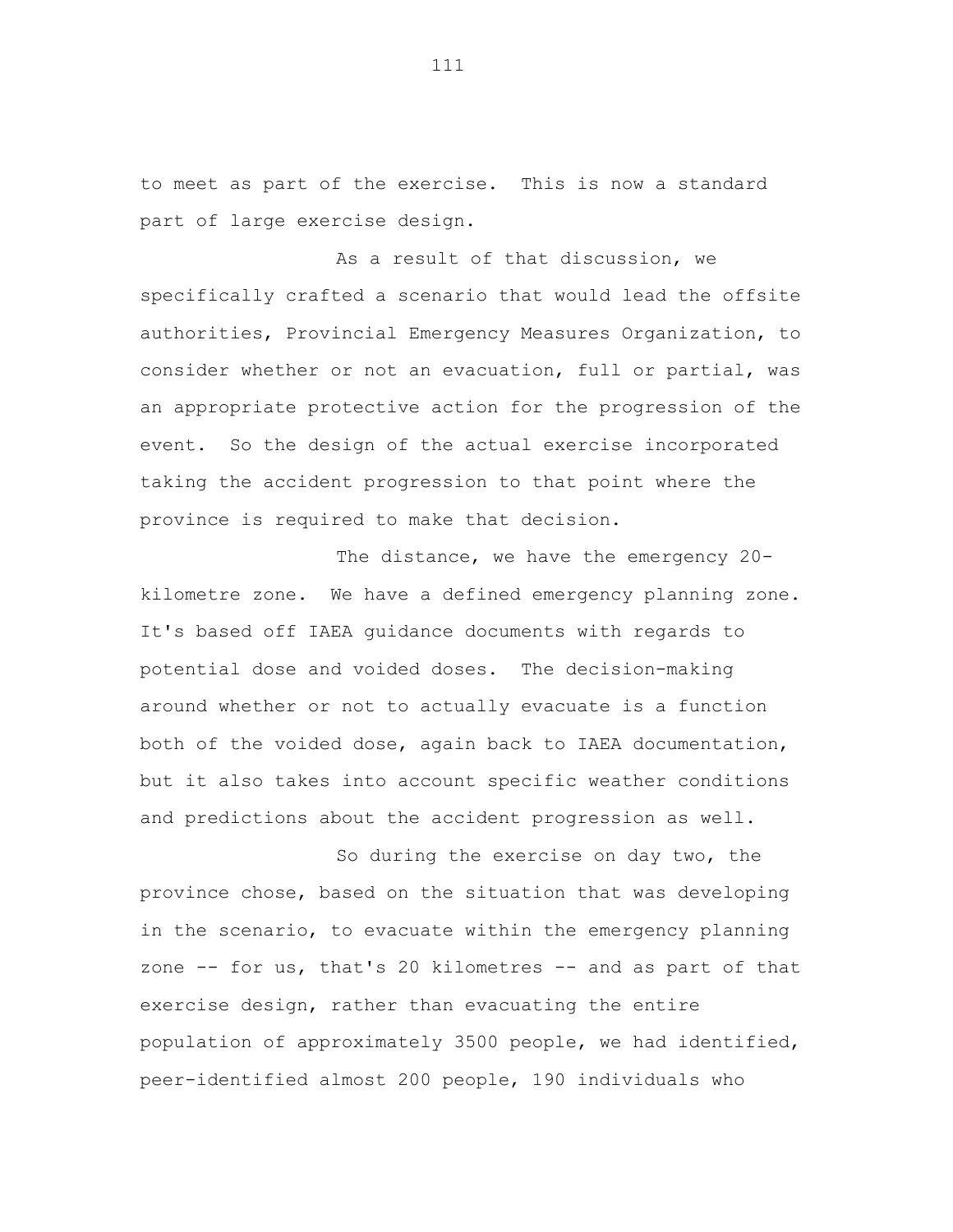would be willing to be evacuated through a formal evacuation process, including registration, going to reception centres, including pets and so on.

So the evacuation was designed previously as part of the planning process for our emergency response plan. The objective was to test that portion of the plan. The exercise achieved that objective. The province -- I think we all learned a certain amount from it. That's why we do these exercises.

But I would like to give a significant I'll say vote of confidence to the province and their partners in this because it went extremely well. The Red Cross stepped up. They actually set up a reception centre which accepted the individuals. We had an animal rescue team set up to receive pets. We actually evacuated a local school as part of this. They went to their own reception centre.

So this is a major stretch to actually do a real live evacuation with real live volunteers. It went extremely well. I think it proved that we have that capability, that the province has that capability, but it was definitely a team effort and real credit to all the people involved.

## **MEMBER VELSHI:** Thank you.

So just to confirm, you were actually able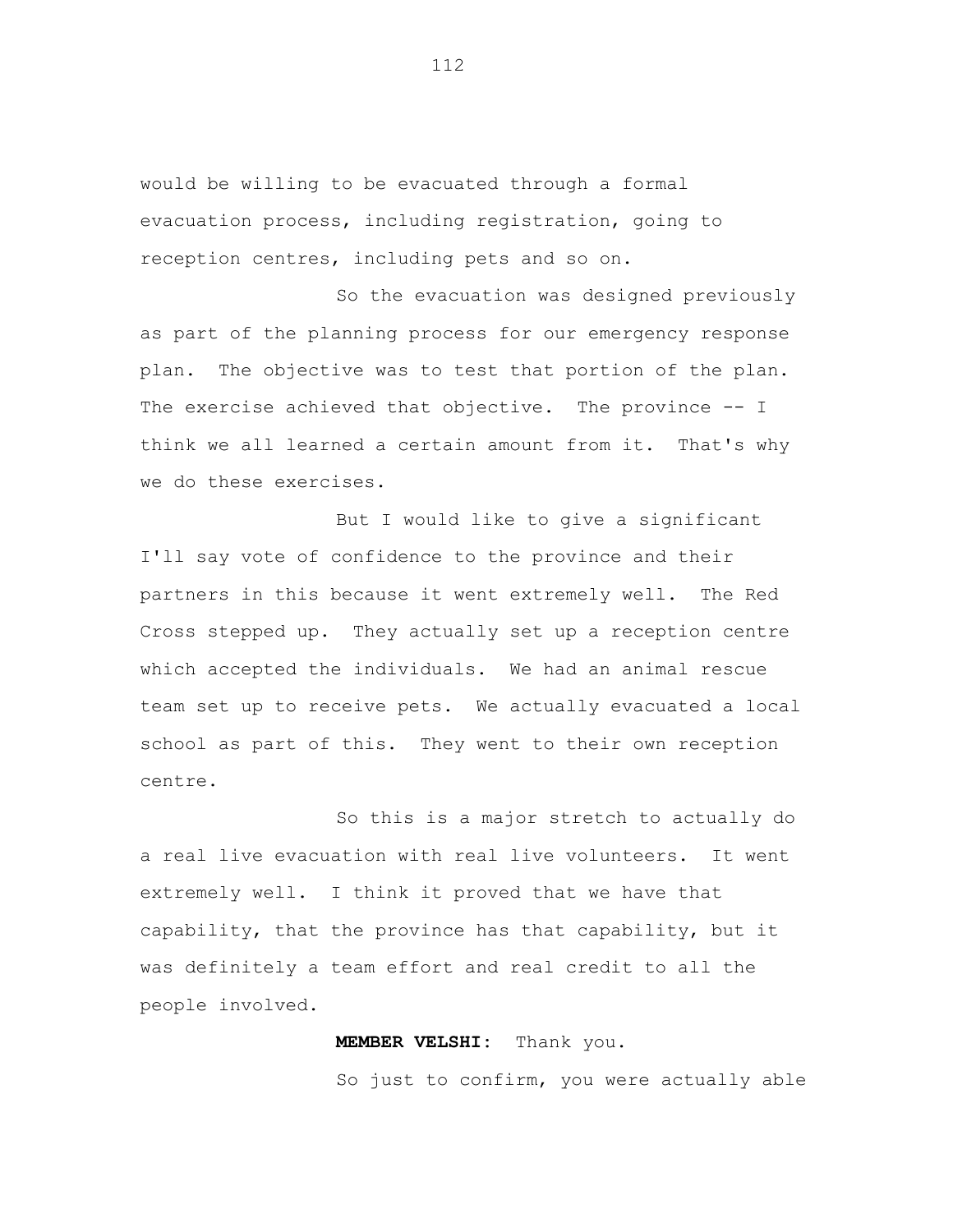to come up with a scenario that necessitated the evacuation within the 20-kilometre zone?

**MR. HICKMAN:** To be very technically specific, it necessitated the province to make a decision about whether to evacuate or whether to order a shelter in place but it required them to make decisions on protective actions for offsite persons, offsite public.

**MEMBER VELSHI:** Thank you.

Health Canada?

**MR. AHIER:** Thank you.

Brian Ahier for the record. I can't really comment on the choice of the scenario for the exercise, but a few more generic comments.

International guidance as well as the Health Canada intervention guidance indicates that decisions on protective -- urgent protective measures should be based upon plant conditions, supported by additional modelling or monitoring results. Our guidelines contain intervention levels for evacuation and sheltering. The guidelines are undergoing -- the draft revised guidelines contain more detailed information on that, including operational intervention levels, essentially measurements in the environment that would indicate whether a particular protective action decision should be taken. In support of that, the Technical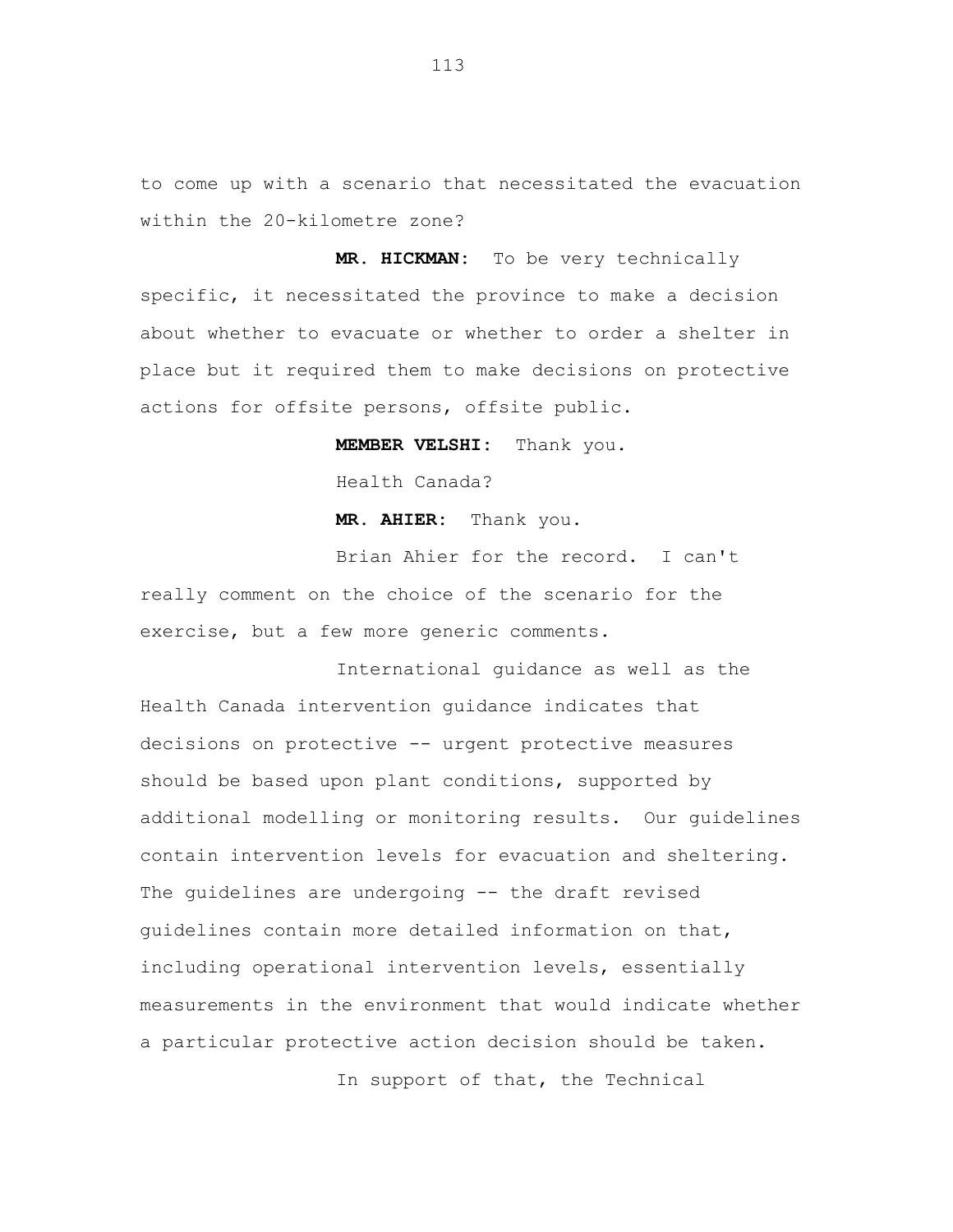Assessment Group, the FNEP Technical Assessment Group, through its various partners, including Health Canada and Natural Resource Canada, et cetera, can provide additional modelling and monitoring information.

We have monitoring stations located around the nuclear power plants that give us real time data out to a number of kilometres that would be supported by predictive modelling results out to many kilometres. We can model out to either short range to a longer range. All of that information would be provided to the province to support their decision-making. Their decisions would be based upon their own provincial criteria for protective measures.

**MEMBER VELSHI:** So for this particular exercise, with that input information on what the source was, what the weather conditions are, et cetera, with your modelling and your guidelines as they exist today, do you know if that's what your recommendation to the province would have been, to evacuate within that 20-kilometre zone? I'm trying to grapple with what scenario would lead to that as the required protective action.

**MR. AHIER:** I think in general the scenario that would lead to an evacuation is whether the population would receive a dose above or below the appropriate criteria.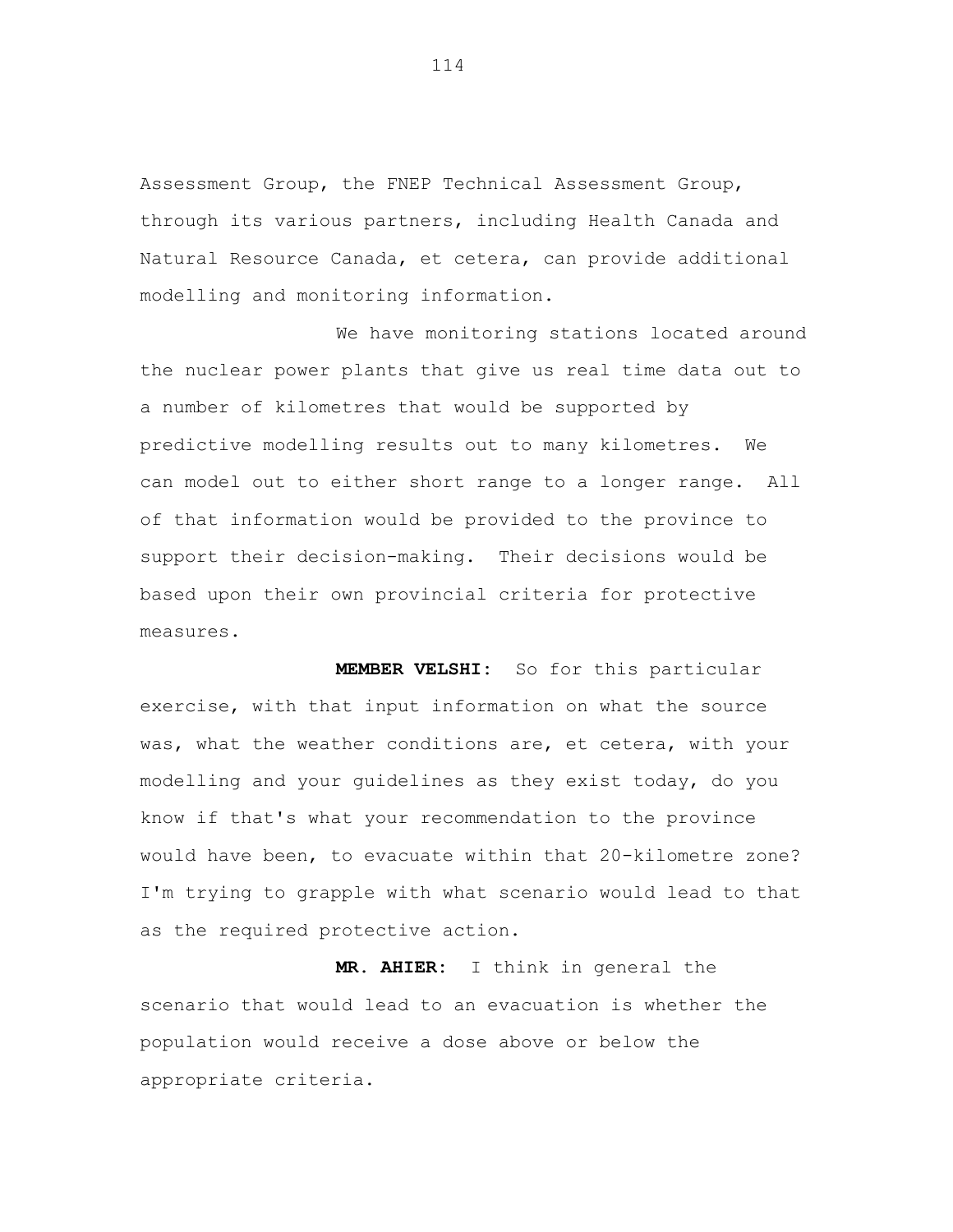During the exercise, the Technical Assessment Group in Ottawa was developing assessments. We also had a liaison officer in person in the New Brunswick operating centre in their provincial Technical Assessment Group to provide that liaison and coordination between the assessments that were happening in Ottawa and the assessments that were happening in the provincial level. The CNSC also had a liaison officer located in the Provincial Science Group as well, I do believe.

So that would allow us to have an overall coordinated awareness of what was happening, both based upon the specific data and information being produced provincially as well as the broader range of information that's available from federal partners. Based upon those results and comparison against the appropriate criteria, the province would be able to make a decision.

I cannot comment on how that worked during this specific exercise because I was an observer during the exercise and don't have the specific information on the decisions that were taken at that time.

#### **MEMBER VELSHI:** Thank you.

**MR. SIGOUIN:** Luc Sigouin for the record.

The situation in New Brunswick is a little bit different than Ontario. If we want to do an apples-toapples comparison, the 20-kilometre zone that they use --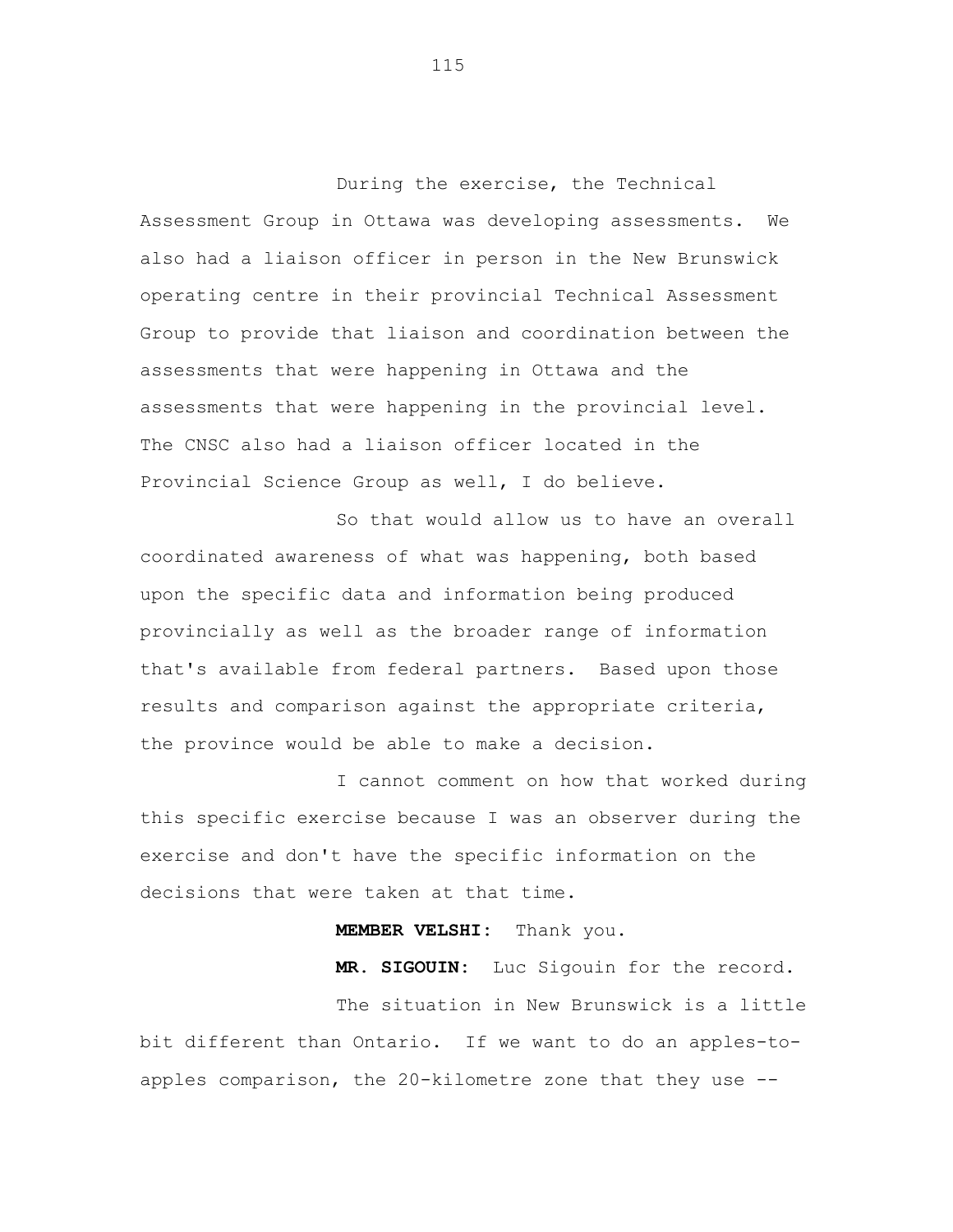they have that in their plans -- is not analogous to the 10-kilometre zone in Ontario. New Brunswick has a 12 kilometre zone and a 4-kilometre zone also in which they can take different levels of action.

The accident scenario that was modelled and exercised during Intrepid did not lead to projected dose consequences that would have exceeded the recommendations for evacuation of 20 kilometres. The decision to evacuate to 20 kilometres was an operational decision that was made and really it was driven by the objectives of the exercise.

So around the Point Lepreau station in New Brunswick, evacuating to 20 kilometres is convenient from an operational standpoint. There aren't that many more people who need to be evacuated and it allows the provincial organizations to establish access control point and management of evacuees at two very strategic locations along one highway. So it's very convenient for them operationally to evacuate to 20, and part of the exercise objectives was to test those, access control evacuation, reception centres, and so on, that are there.

So in summary, the accident itself did not require evacuation to that distance during the exercise. It was an operational decision that was made to allow them to test some of their capabilities.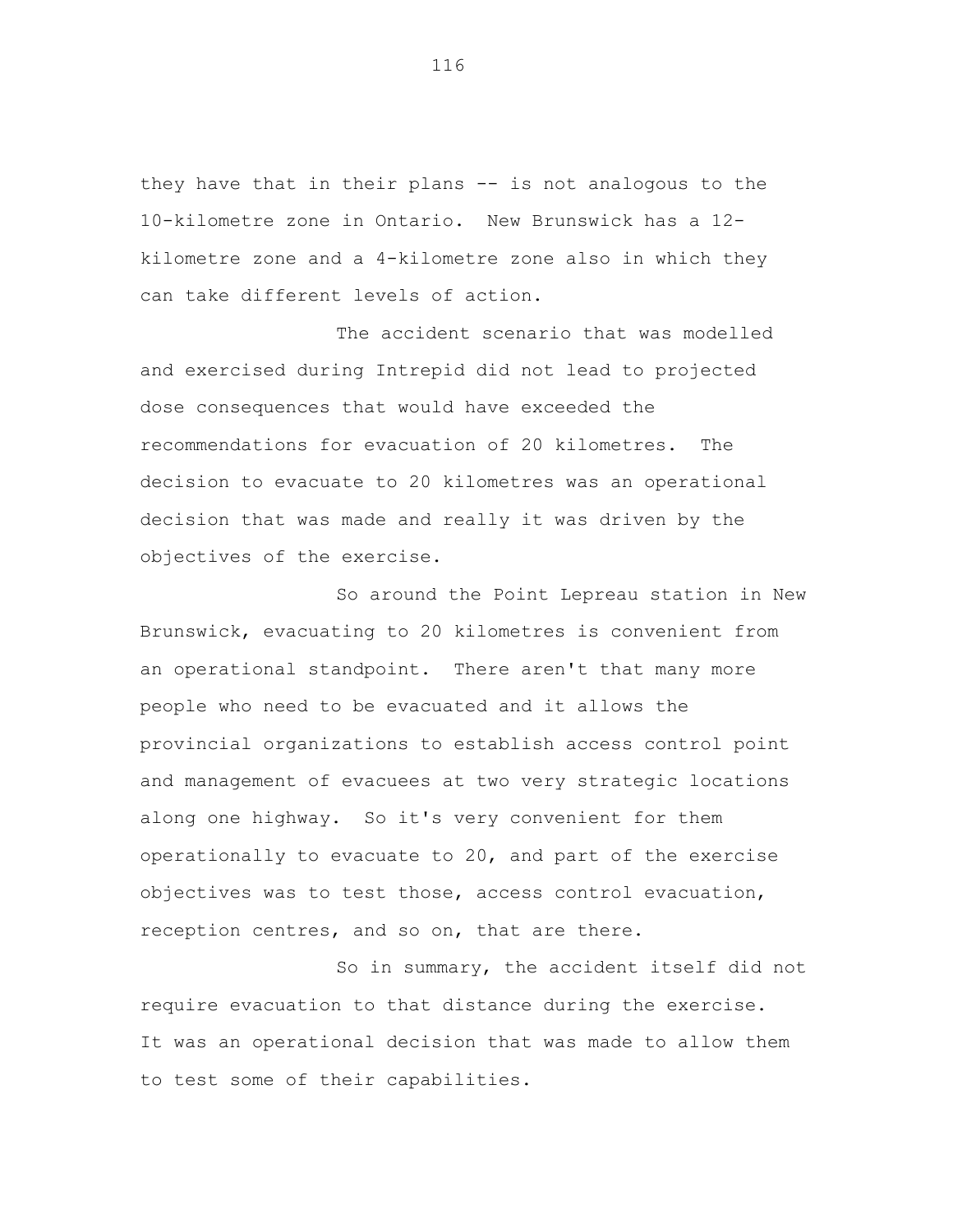**MEMBER VELSHI:** That's very helpful. The next part then is so what are the implications in Ontario? I mean you have been to all these hearings. We will say, well, we need to test for evacuation in Ontario, you know, beyond 10 kilometres -- I mean even out to 10 kilometres. And when you have an exercise like this happen, is there an expectation that that would happen in other provinces as well?

**MR. SIGOUIN:** Luc Sigouin for the record. I will provide some initial comment and maybe we can ask OFMEM to add to it.

I think the purpose of these exercises is to test the -- to give an opportunity to decision-makers and technical people to test their processes. It's not a competition of who has the biggest source term and who will evacuate the furthest. So part of the exercise design is to determine what is it that you want to test and then to come up with a scenario that allows you to put people in a situation where they can make those decisions and see if the processes work.

I think that Exercise Unified Response was an excellent exercise that allowed decision-makers to test their processes and systems, and whether that would have necessitated a 5-kilometre, 10-, 15-, 20-kilometre evacuation, it didn't matter. So we are satisfied that the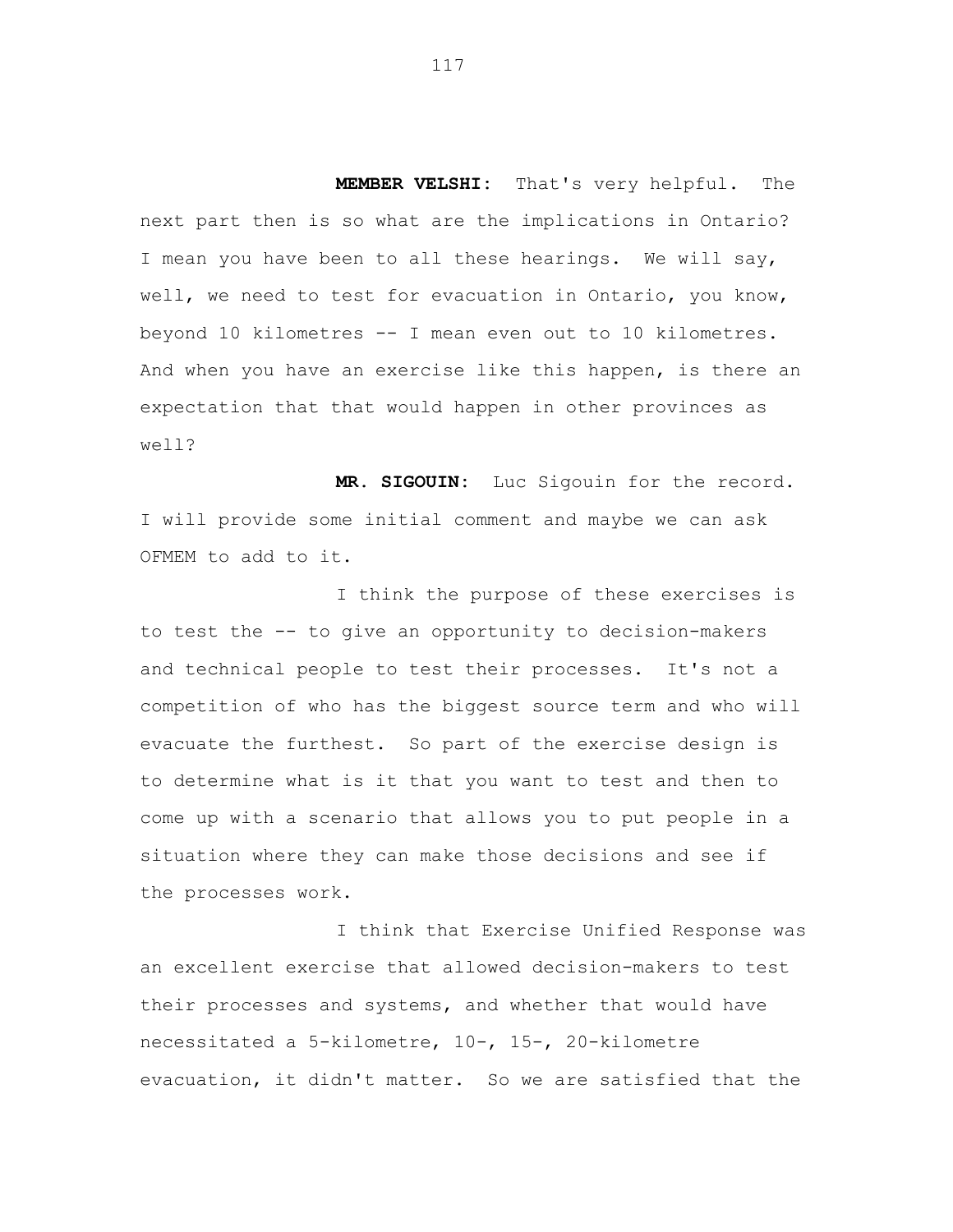exercise that was undertaken in Ontario was an effective one and there was value to it and there is no need to compare the size of the evacuations between exercises.

I'm not sure if OFMEM wants to add anything else.

**MEMBER VELSHI:** So maybe I can ask OFMEM to answer that but in light of do you see a scenario where you would actually want to test evacuation within 10 kilometres or whatever of a plant in Ontario?

> **MR. KONTRA:** Thank you very much. Tom Kontra for the record.

Obviously, that might pose certain concerns for various people. I think what's more important, as Luc just mentioned, Exercise Unified Response took us to a decision point for ordering an evacuation and, as I continually emphasize, we have that mechanism. In previous exercises, we have established reception centres and we have done nominal evacuations to assess, similar to what was done recently at Point Lepreau where they evacuated 10 percent. I'm not sure we did 10 percent but we certainly have in past exercises done some sampling of that nature.

The next exercise coming up, we haven't designed the objectives yet, defined the objectives, that will happen sometime in January, and we will see exactly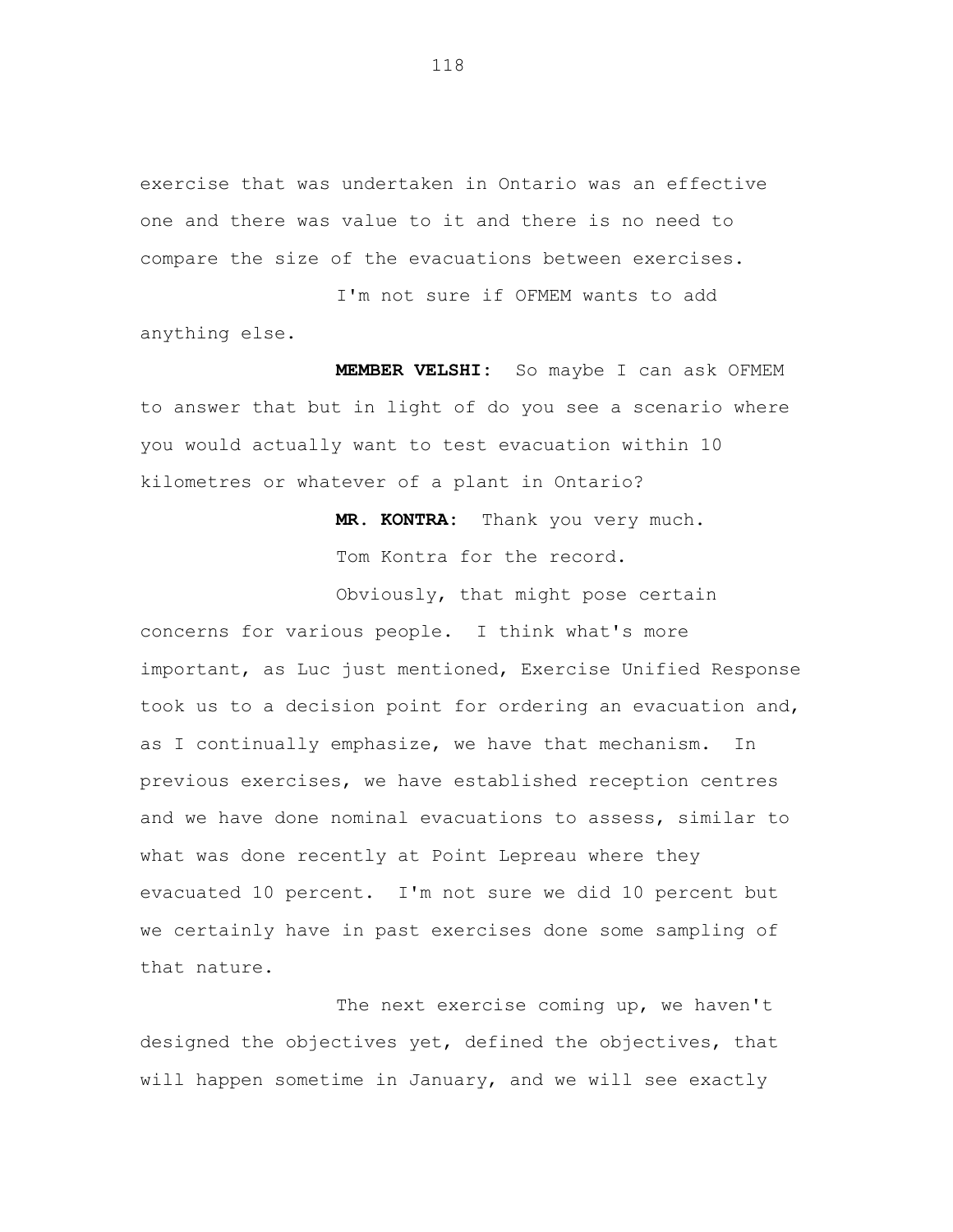what the various levels wish to do in that respect.

**MEMBER VELSHI:** Thank you. **THE PRESIDENT:** Thank you. Mr. Tolgyesi...?

**MEMBRE TOLGYESI :** Merci, Monsieur le Président.

On Slide 14 of staff, you are talking about working with Health Canada to establish national guidance documents and decontamination and recovery strategies. How are these two completing each other?

**MS RICKARD:** It's Melanie Rickard for the record. I work in the Radiation Health Sciences Division.

Can you just repeat the very last part of your question?

**MEMBER TOLGYESI:** How are the decontamination strategy and recovery strategy complementing each other? Is there a priority to do one before the other one or there are some population fears more for one or the other one?

**MS RICKARD:** Thank you. The recovery strategy is a fulsome approach. So with that respect, today we have been talking about the emergency phase. Now we are talking about the recovery phase for when the emergency is over and really addressing whether citizens can continue to live as they normally would in a given area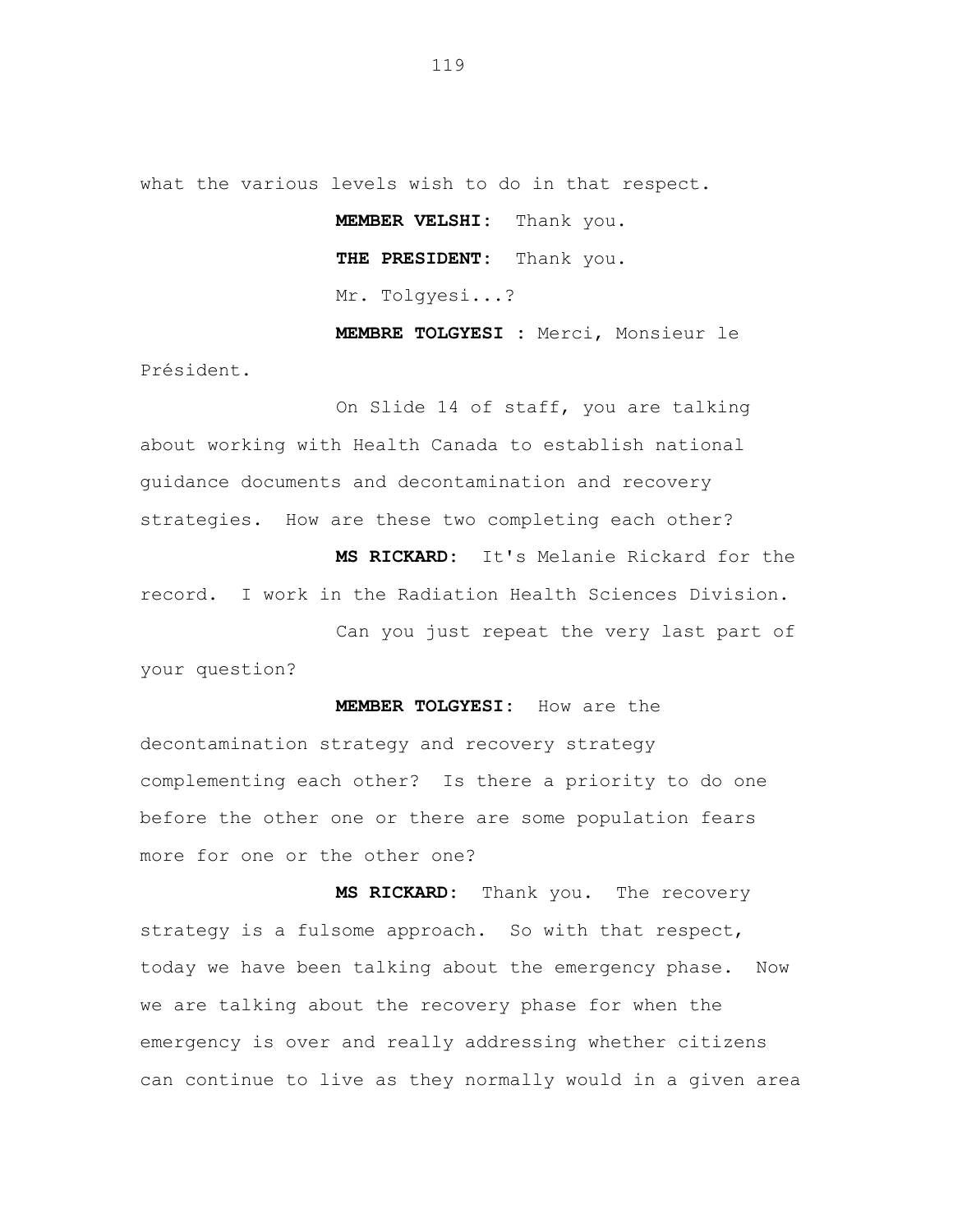or perhaps they might need to stay away. If they do return, what sorts of things need to be considered in order to ensure that they are protected and that they can live a relatively normal life.

So the decontamination strategy is really part of the recovery strategy and it addresses characterizing the situation, so characterizing the level of contamination and decontaminating to a level that's considered safe. So the decontamination is just a specific part of the overall recovery strategy and for whatever reason we decided to highlight that in the slide.

**MEMBER TOLGYESI:** So you discussed with Health Canada to what extent and when the population could move back, what should be, I don't know, the food limits or contamination limits?

**MS RICKARD:** Absolutely. All of those things. So the recovery strategy will cover several components, including, like I said, characterization of the situation, a decontamination strategy, waste strategies, tools to help people self-help so that they can implement protective strategies that they can live with on a day-today basis. All of those things will be part of the strategy that we are working on with Health Canada.

The CNSC is taking the lead, but we will be collaborating with all of our stakeholders in order to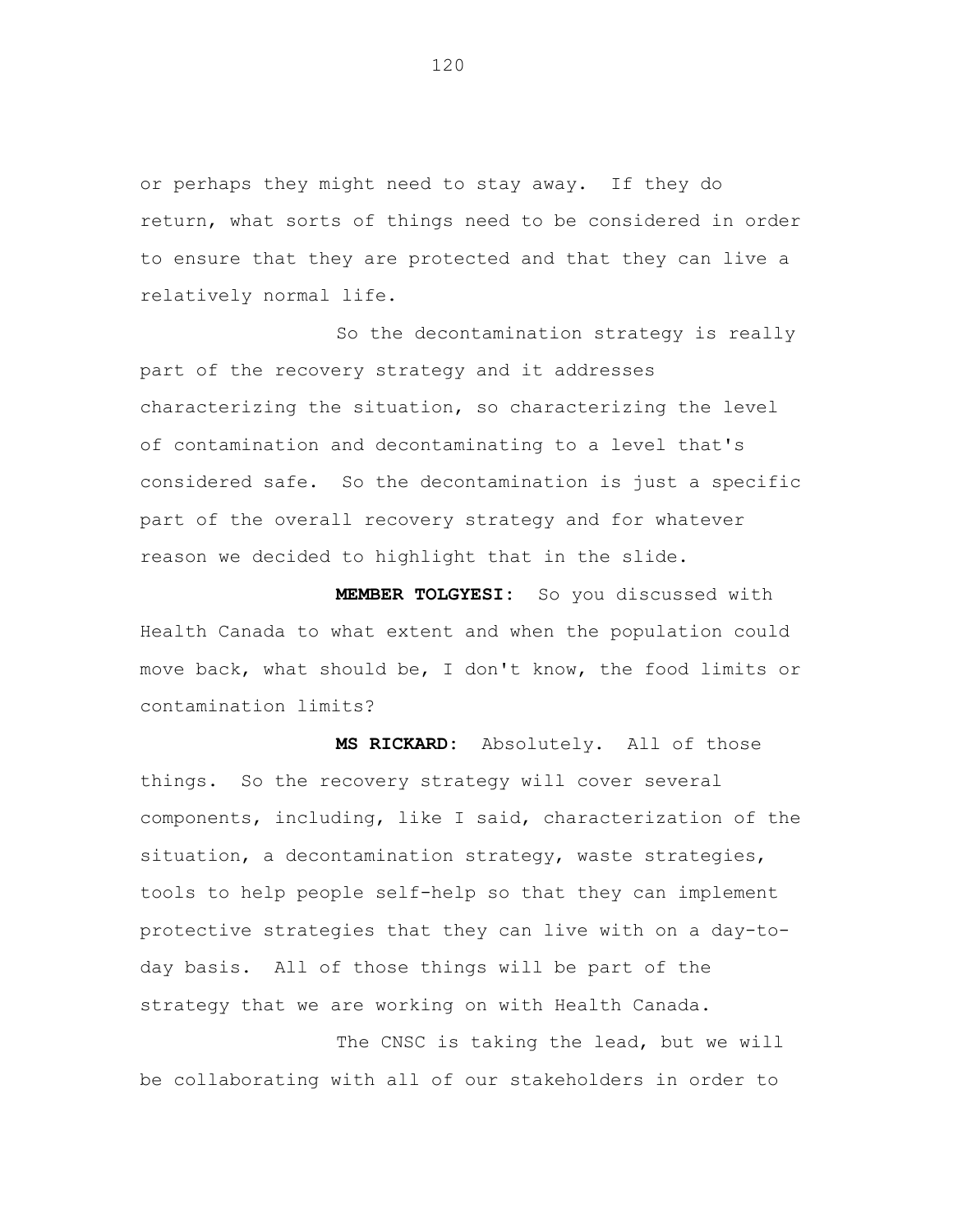develop recommendations that will address what Mr. Binder has already said today. It will address roles and responsibilities of all the jurisdictions down to the level of the homes themselves and the people, what they will need to do in such a situation.

**MEMBER TOLGYESI:** Health Canada, do you have some comments?

**MR. AHIER:** I think the information provided by Ms Rickard is absolutely correct from the perspective of Health Canada. I think in many ways the decon strategy, the waste strategy, they address criteria and processes. The broader recovery strategy also needs to consider roles and responsibilities of organizations, stakeholder engagement, all of the necessary pieces around the governance.

So CNSC and Health Canada have been discussing on how best to move forward with this and part of the approach will be to reach out to the broader range of organizations that we know will have a role, although I think those roles and responsibilities still do need to be defined.

THE PRESIDENT: Are you going to -- when -- you mentioned that you are now consulting on this and I assume the report will be ready soon, at least in 2016. As we observe what's happening in Japan,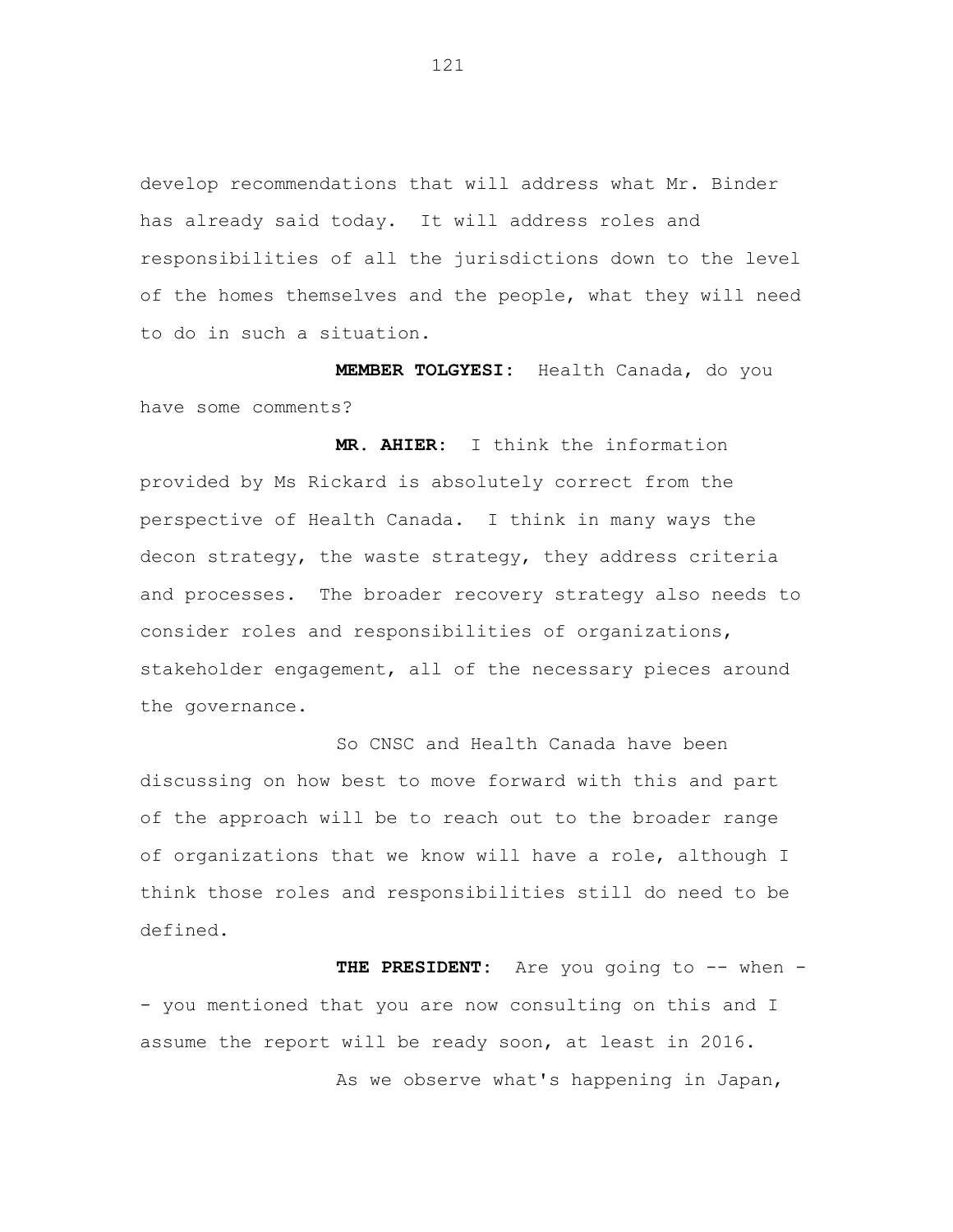right, are you going to address the issue with -- I think everybody is struggling with the regulatory limit of 1 milliSievert is being looked upon as a health limit rather than a regulatory limit and therefore in Japan is a reluctance to go back to an area that the contamination is, let's say, below 20 milliSieverts. I am being very specific because that's a specific international issue that needs to be addressed before an accident happens, not while or after an accident.

So that's why we are really looking forward to seeing these kinds of arguments that Health Canada and the health community -- to differentiate between the health parameters and the regulatory parameters which are continuously being confused.

**MR. AHIER:** Brian Ahier, for the record. The document that will be going out soon for consultation is the intervention guidance for emergency situations. So they will take us up to -- the Transition to Recovery includes evacuation, sheltering, food guidelines.

The recovery is a different issue and is not captured in the intervention guidance document and that's the reason why we have been having a conversation with CNSC staff to provide how do we move forward on that piece?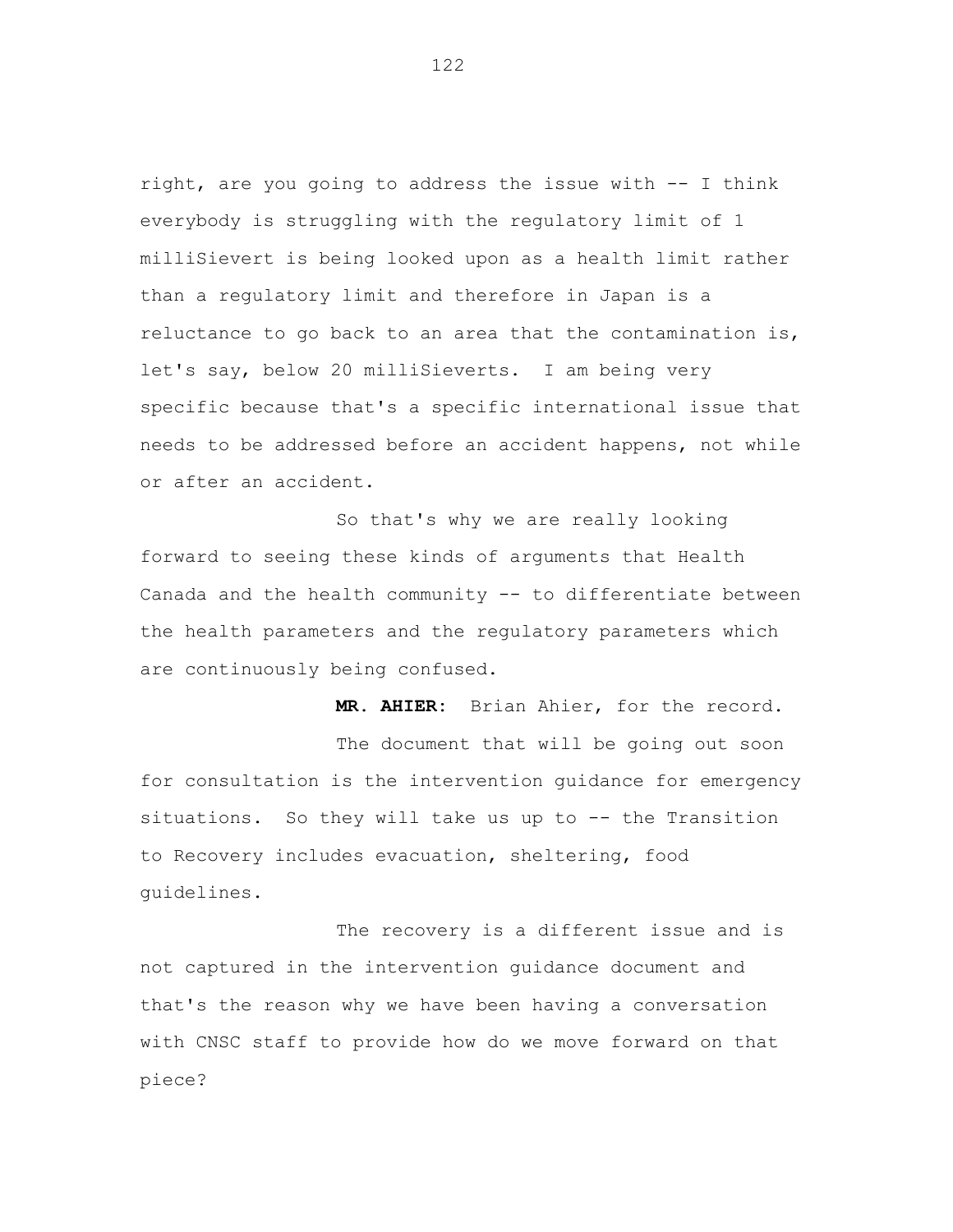As part of those discussions we will be clearly looking to available international guidance from the ICRP and the IAEA with respect to appropriate limits for long term existing radiation protection situations, looking at the bands of reference levels and other guidance around that. That will clearly be incorporated into the discussions that we have as we elaborate what I would see to be a framework for the post-accident recovery situation.

**THE PRESIDENT:** Okay. Thank you.

Dr. McEwan...?

**MEMBER McEWAN**: Thank you, Mr. President.

If I go to OPG's Slide 7, "Dose Control and Reporting" I think in your presentation you actually used the term "a new approach to dose control". Can you explain how this works? Presumably this is in the acute phase. Is it for workers on site and emergency workers being brought in and how has this developed as a new process after the exercise?

**MR. LESIUTA:** Steve Lesiuta, for the record.

The current plans do not explain how personal dosimeters are processed for non-OPG workers or what to do with the results. The proposal describes how the dose will be recorded at the Emergency Worker Centre and how it will be tracked.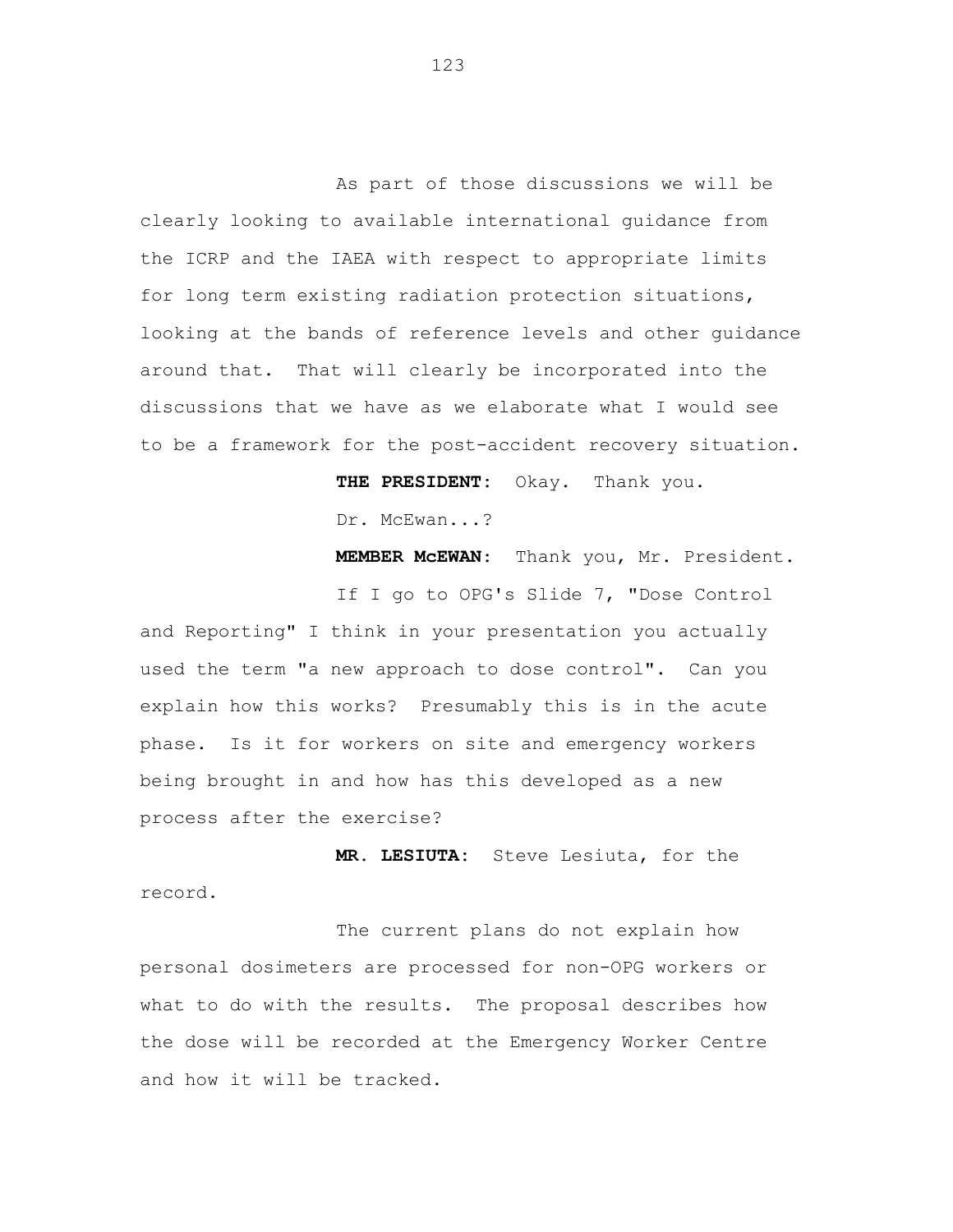**MEMBER McEWAN:** So do you have the ability for remote monitoring of the doses or do they have to be manually -- manually measured?

--- Pause

**MR. AZEVEDO:** Ian Azevedo, for the record. What the arrangements are calling for is that the dosimetry that is handed out to the emergency workers, you know, it was very clear for OPG people how we do that, you know we have a set of instructions how we set the limits, how we set back-out limits for those dosimetry -- for that dosimetry, how we bring it back, how we record all that, and how it gets sent back to the database.

And for non-OPG workers, you know other first responders at the Emergency Worker Centre, that process wasn't well-defined. So what this document does, it defines that, sets that process out; talks about what the responsibilities are for the various organizations and making sure that that happens so that the doses are tracked and recorded.

**MEMBER McEWAN:** So who would have ultimate responsibility in saying that this emergency worker can no longer go back in because he or she has received a dose that is above limits?

**MR. AZEVEDO:** So right now, of course, the employer, each group's employer has the responsibility to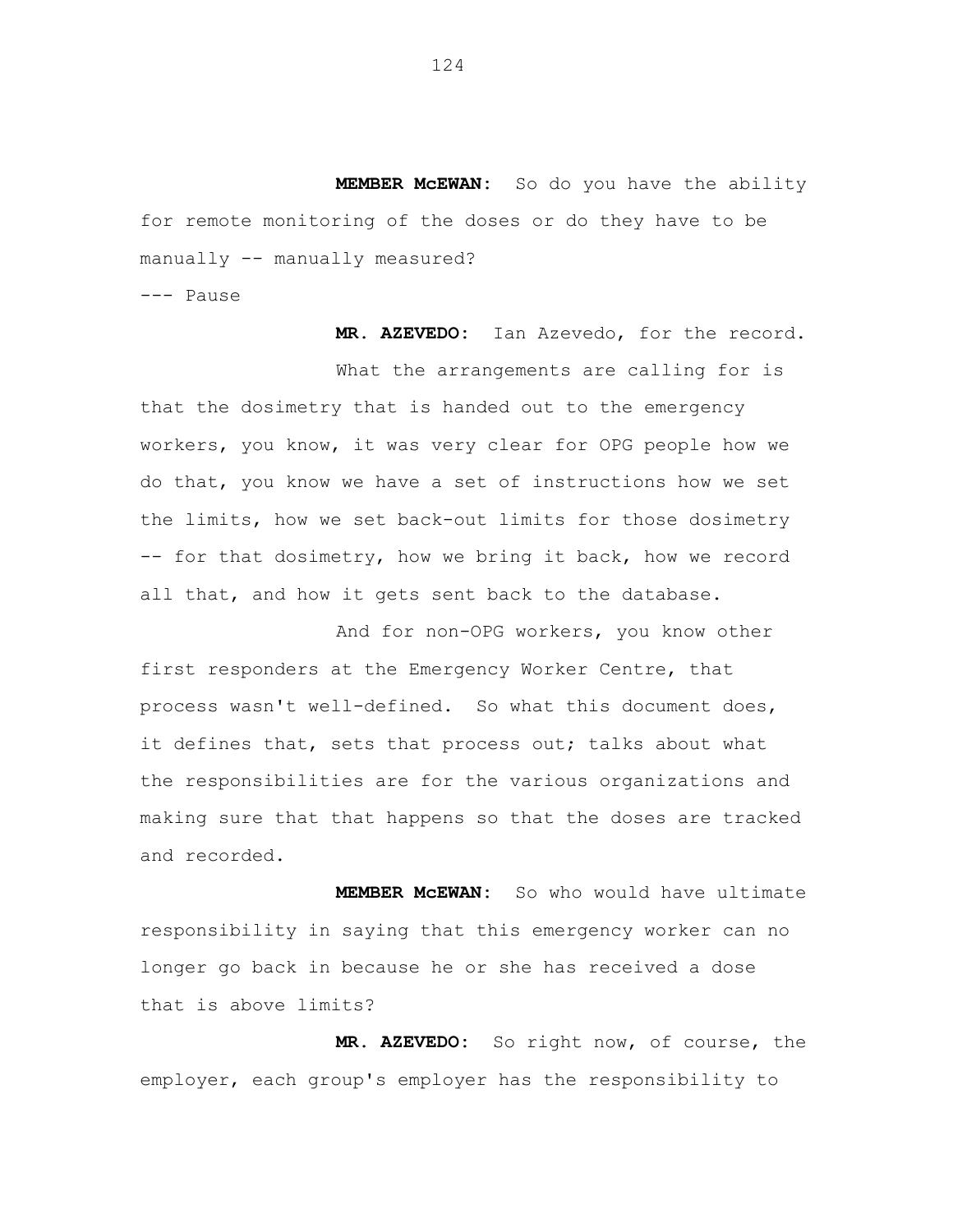ensure that their folks don't exceed the regulatory limits. In this proposal, in this proposed document we would have a database that, you know, no matter where the workers are bringing their dosimetry back to be recorded that that would show so that we could track to certain limits and ensure that they wouldn't -- we would set an administrative limit and it would ensure that overall they wouldn't go above the limits.

**MEMBER McEWAN:** So it's still not clear to me that in the chaos of the emergency how you would track an individual OPG worker or first responder or other emergency worker who would be coming in and out, presumably, of the actual working environment. How do you monitor those individuals in real time?

**MR. MANLEY:** Robin Manley, for the record. Workers are provided with an electronic personal dosimeter. That information is linked to the database. So it provides a local display to them and to anyone who is providing protection to them. So for example, an emergency worker is not necessarily a qualified radiation protection expert. So the person who is providing the radiation protection to them in an emergency is keeping track of how they are doing in terms of the overall dose.

Then as they come out of the workplace for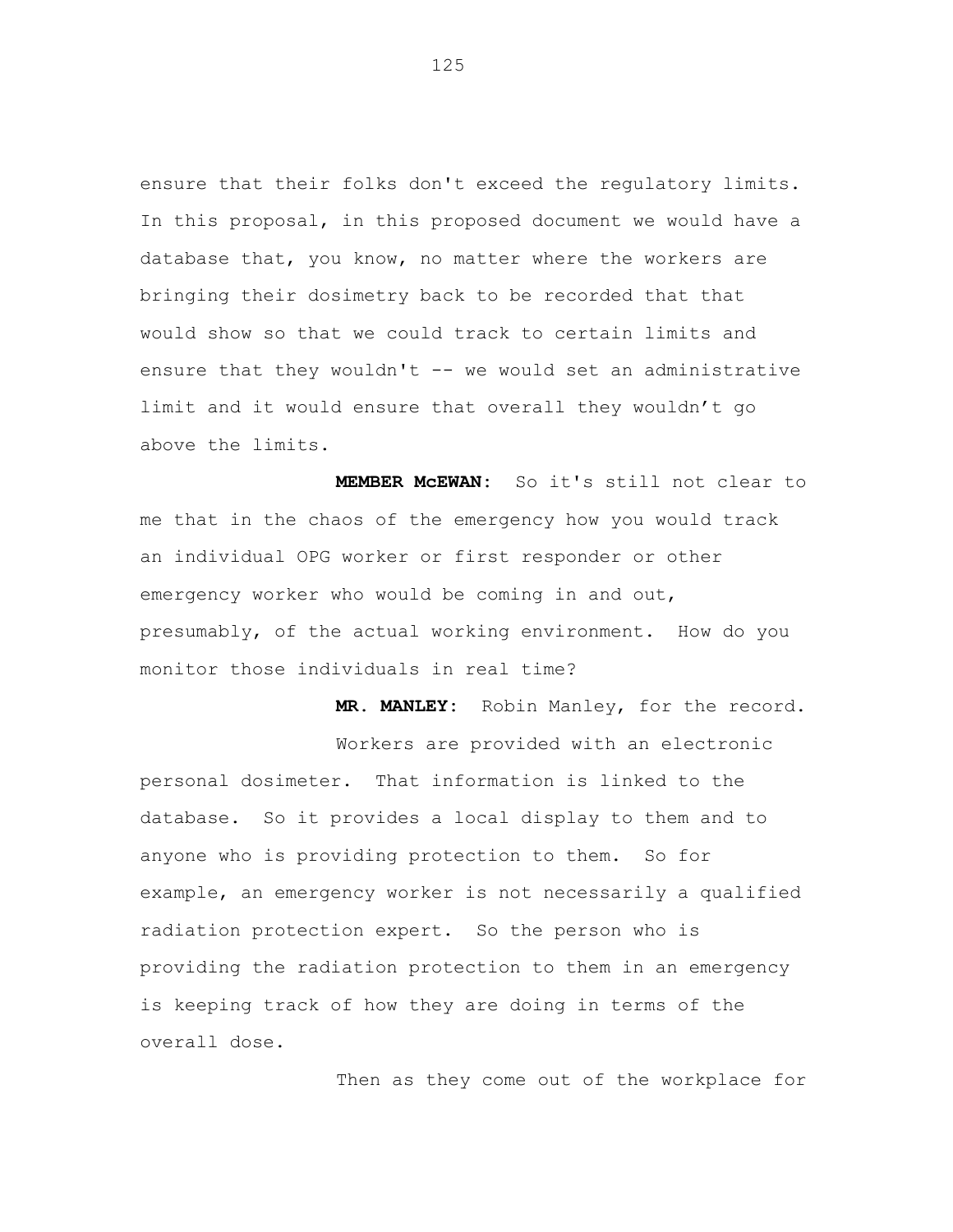that time and the information gets downloaded into the database it's compared against limits. So if those limits were close to being met then those workers would not be able to proceed back in again.

You were asking also about remote monitoring. Within the nuclear power plant we have certain facilities for remote display, what we call tele-dosimetry. That does not provide coverage, you know, everywhere around a nuclear station because it's typically focused around operational areas where we go in the normal course of events.

We have a certain capability to expand that or extend that to other locations by first a kind of mobile platform but, again, you know depending on where the exact scenario was we might or might not have remote monitoring in that way. I hope that answers your question.

**MEMBER McEWAN:** So let me try and

understand. The worker comes out. Their dosimeter is downloaded into a database. This is a common database for both OPG and emergency workers so everybody is in the same database. Who would have the responsibility -- I am still not clear -- of saying that this worker can or cannot go back into the workplace?

**MR. AZEVEDO:** Yeah. Ian Azevedo, for the record.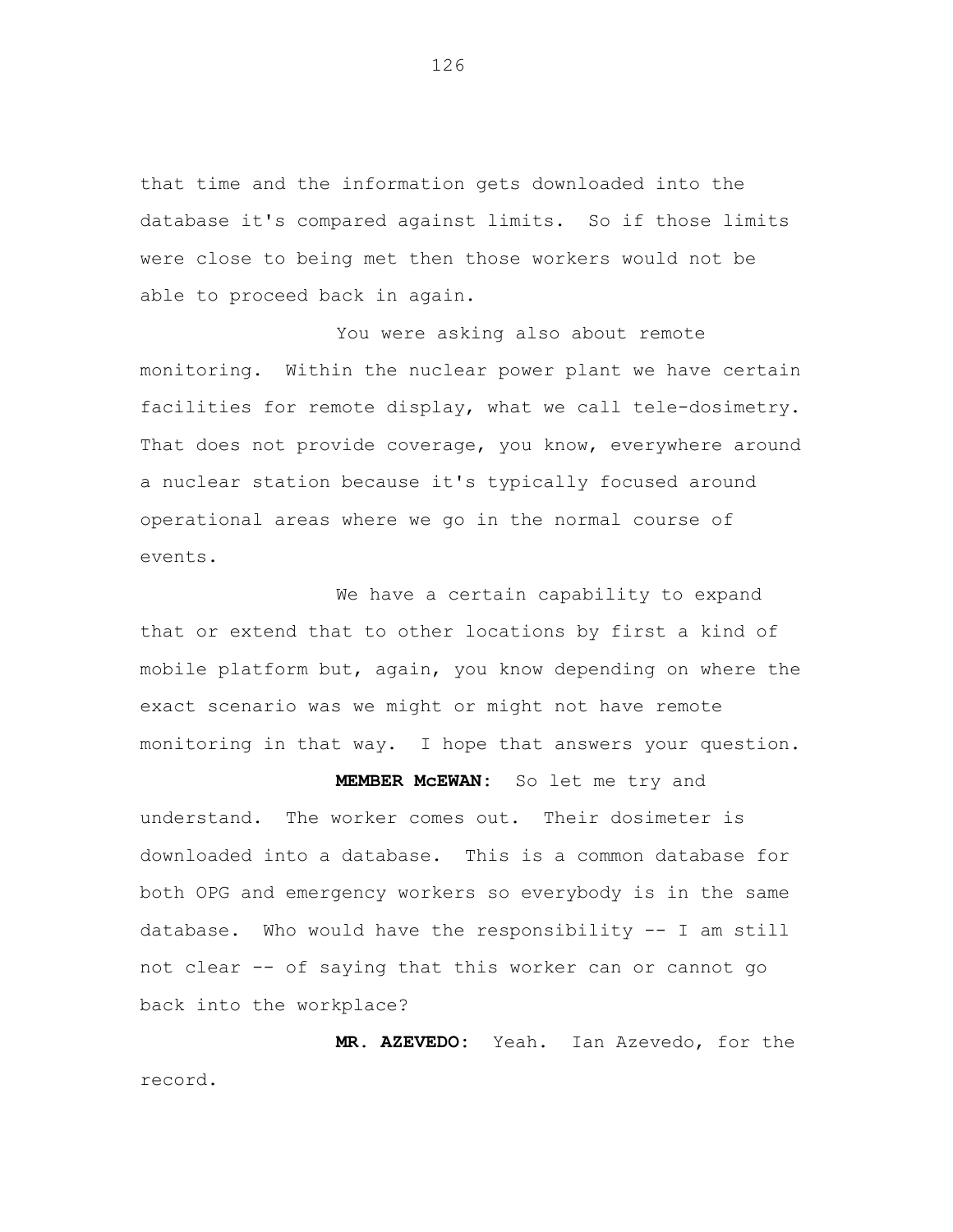Actually, it's not a common database as you described. You know, for OPG and other licensees those databases exist and so what needs to be done is a database needs to be created, you know which should be fairly straightforward because other licensees use this and we use it.

So the document lays out that that would have to be created and if everyone agrees then we'll adjust our -- you know, someone would have to put that together. There were -- you know, the working groups talked about several proposals on how that could -- you know who could do that work for us.

But we will very soon in January or February have the finalization of that document which will lay out exactly who would be doing that work.

**THE PRESIDENT:** So CNSC, will you be looking at this document because here is where again we have learned from a previous accident in Fukushima. There was very sloppy tracking of the dosage for some of the workers. They were going in and out and were lacking dosimeters, all that kind of thing.

So this document will be shortly available. Presumably you will -- CNSC staff will look at it from safety to a worker's perspective?

**MR. SIGOUIN:** Luc Sigouin, for the record.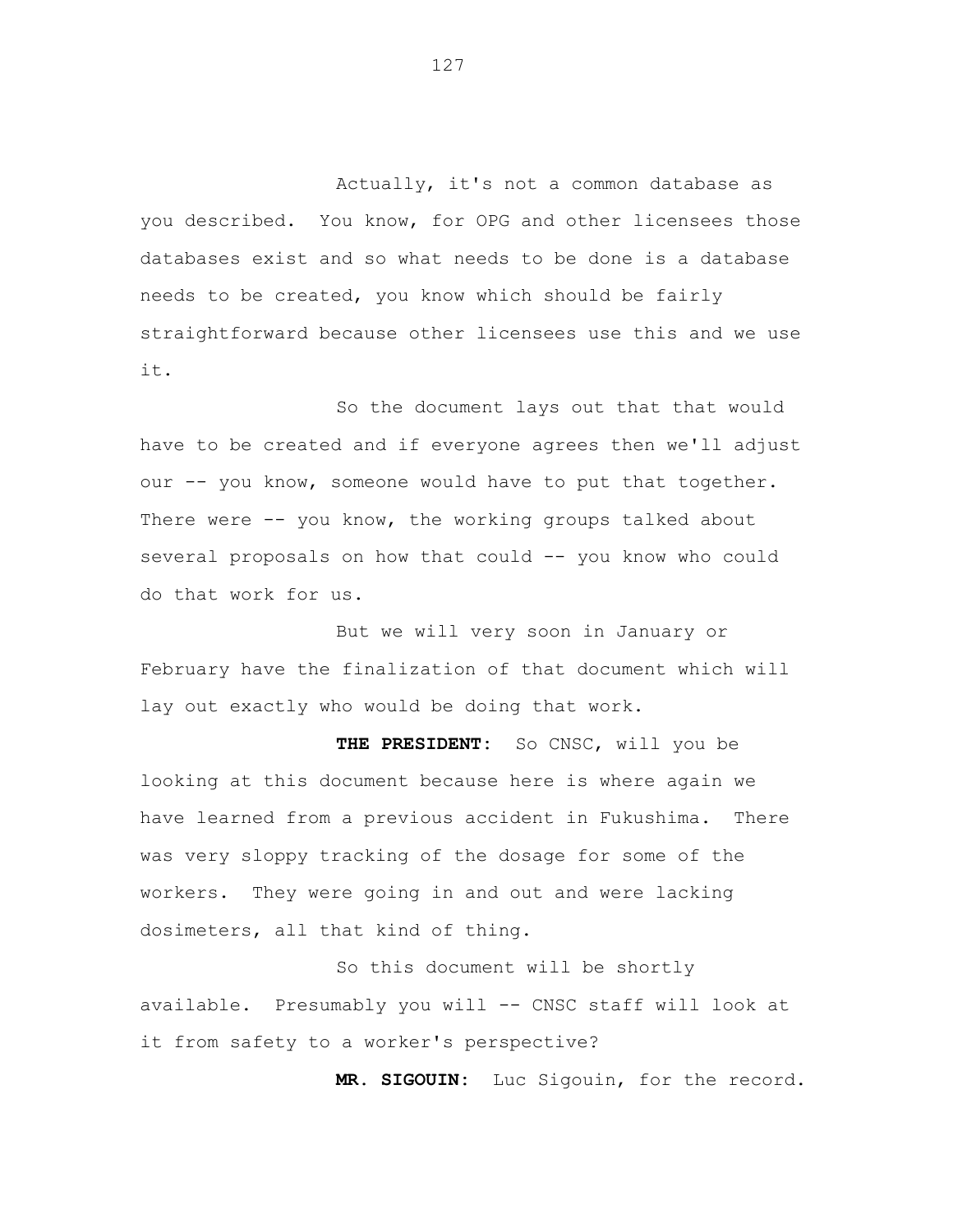So in response to that specific question, sir, yes, CNSC staff will look at it. The staff is involved in this committee that OPG is describing. So we are aware of the work that is going on and staff from our Radiation Protection and Radiation Health Sciences Divisions are involved in that work.

I just wanted to make a clarification though. This dose control and reporting enhancement that is being discussed is not related to workers at the nuclear power plant. OPG has a very robust, very mature dose control program for workers at the station. Our Radiation Protection Division and our regulatory programs oversee that and evaluate it. We have seen that system used during exercises almost on an annual basis. So we have no concern with that.

This specific recommendation relates to dose control for those people who go through the Emergency Worker Centres that are set up 10-12 kilometres away from the plant; first responders, police, ambulance drivers, people that are assisting with the evacuation, dealing with any emergencies in and around the nuclear station, these people who might have to go into contaminated environments, how their doses are managed and controlled.

So I just wanted to clarify this is about -- and Mr. President, I know you don't like the term onsite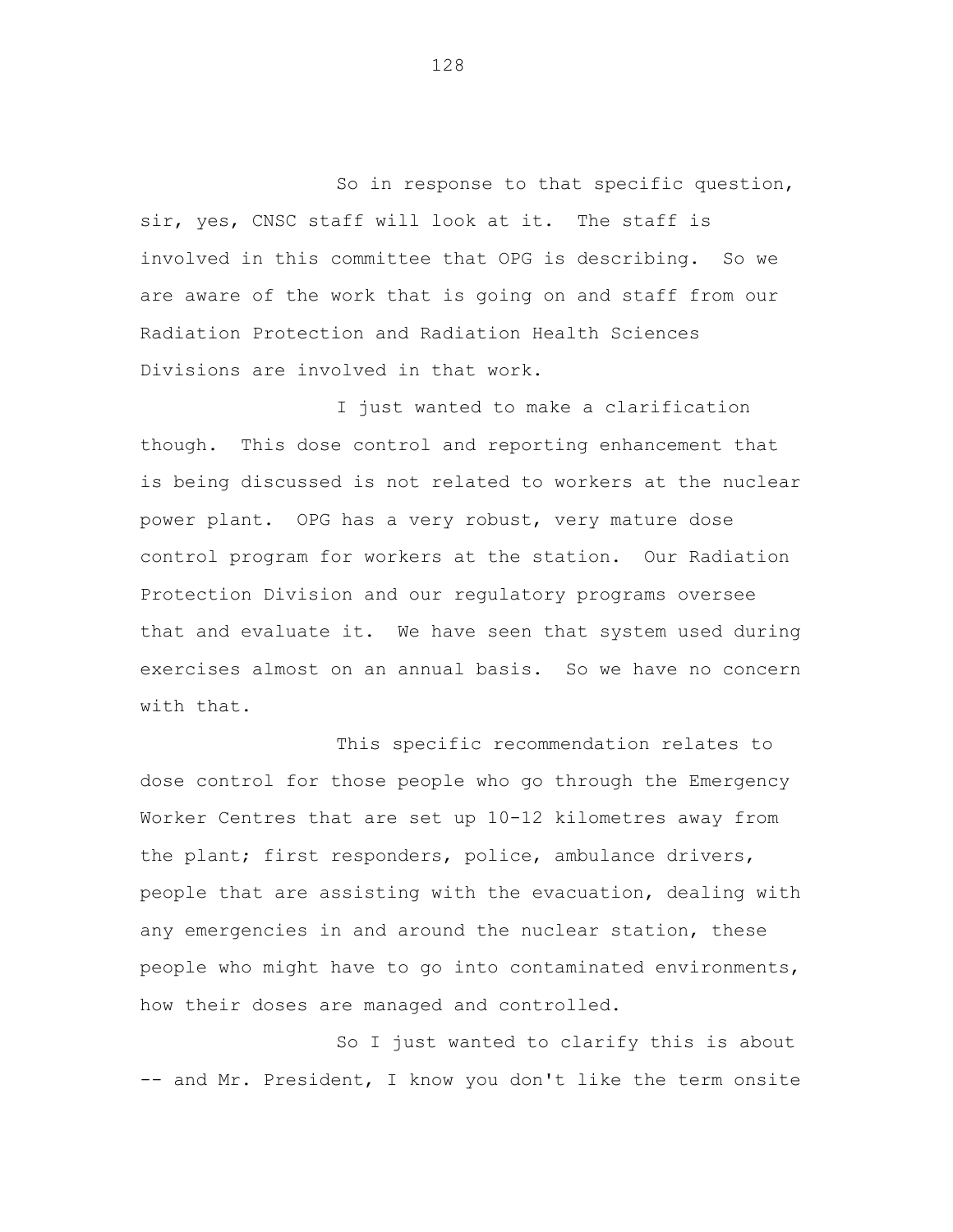and offsite but from an onsite standpoint OPG has this and all licensees have this set up, this opportunity for improvement related to how to manage the doses of all those individuals that go into contaminated zones to do work.

**MEMBER McEWAN:** So we still have two populations monitored quite separately. We have one population who are the emergency workers coming in from the outside and one population who are part of the OPG. So how is, if you like, the dose distribution among those two populations who presumably are going to be working side by side absolutely together going to be monitored and tracked and the individuals most at risk identified?

**MR. SIGOUIN:** Luc Sigouin, for the record. I'll start off and then maybe we can pass this off to Health Canada and the Province as well.

My understanding, sir, and Dr. McEwen, and we can -- and OPG can confirm this, but anyone who comes on to the OPG site will be under their dose control program. And they will account for the doses of anyone who comes on their site and they will ensure radiation protection for them. OPG employees who are working at Emergency Worker Centres kilometres away from the plant will be under OPG's dose control program.

There are other -- there is personnel from Health Canada, provincial ministries, provincial police,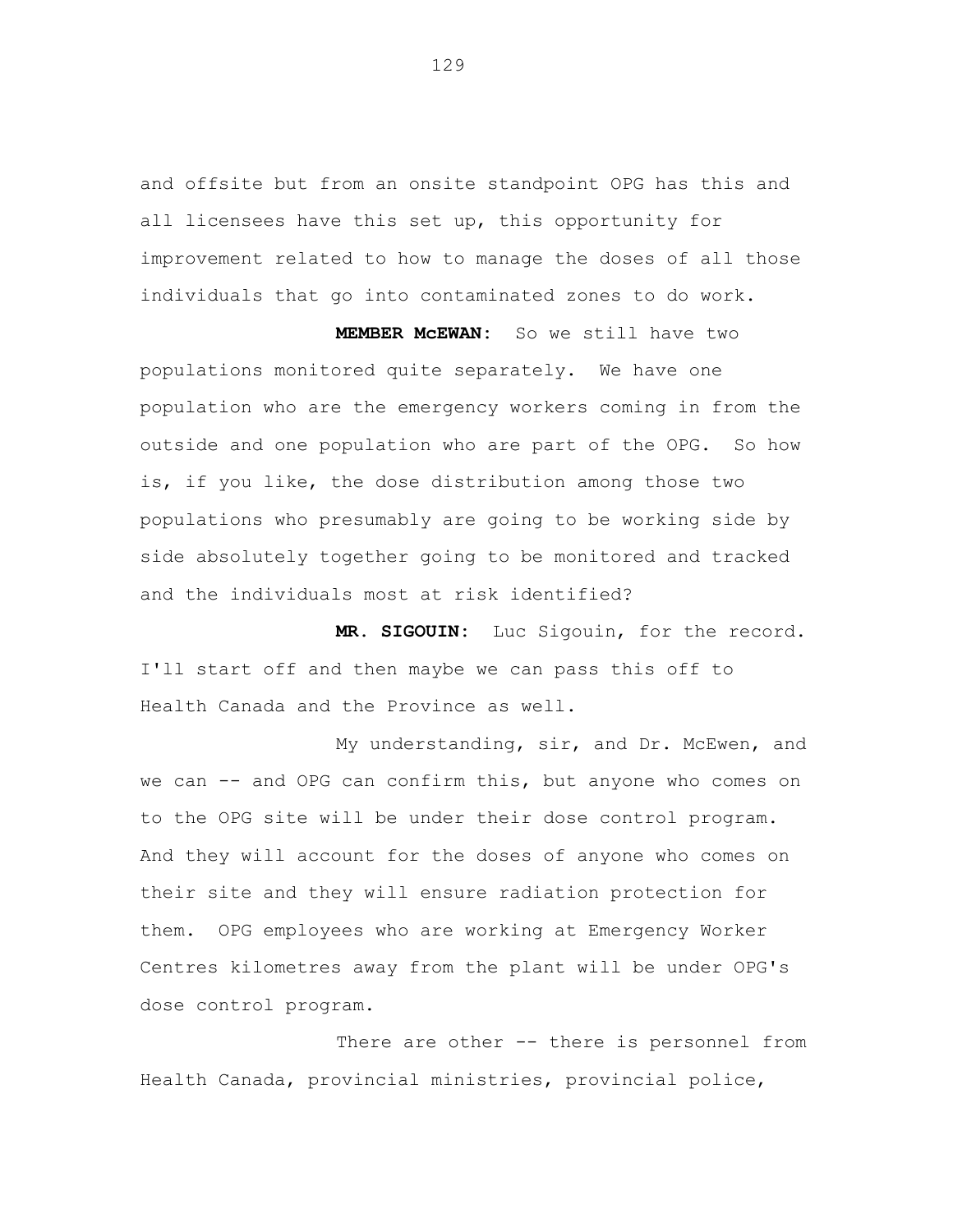regional police, whoever who will be working in the evacuated zones in potentially contaminated zones and they will go through access points at these Emergency Worker Centres and they will be assigned duties and they will be assigned dosimetry. And this is what this is addressing that there was an opportunity to improve how that was done.

Maybe we could ask Health Canada to talk about how they manage dosimetry for the FNERP assets that are --

> **MEMBER McEWAN: So can I just cut in -- MR. SIGOUIN:** Yes.

**MEMBER McEWAN:** -- just cut in very

quickly?

So a fire fighter who is working on the site who has come in from one of the local communities to support your onsite staff, how will they be monitored and how will their monitoring be tracked? Because you have just told me they are going to be given a dosimeter at the emergency centre so they are going to be given a dosimeter as they come onsite in an emergency environment.

**MR. MANLEY:** Robin Manley, for the record. That's correct. Once they come on site we make sure that we are provided with dosimetry and protection so that all the dose limits are safely maintained.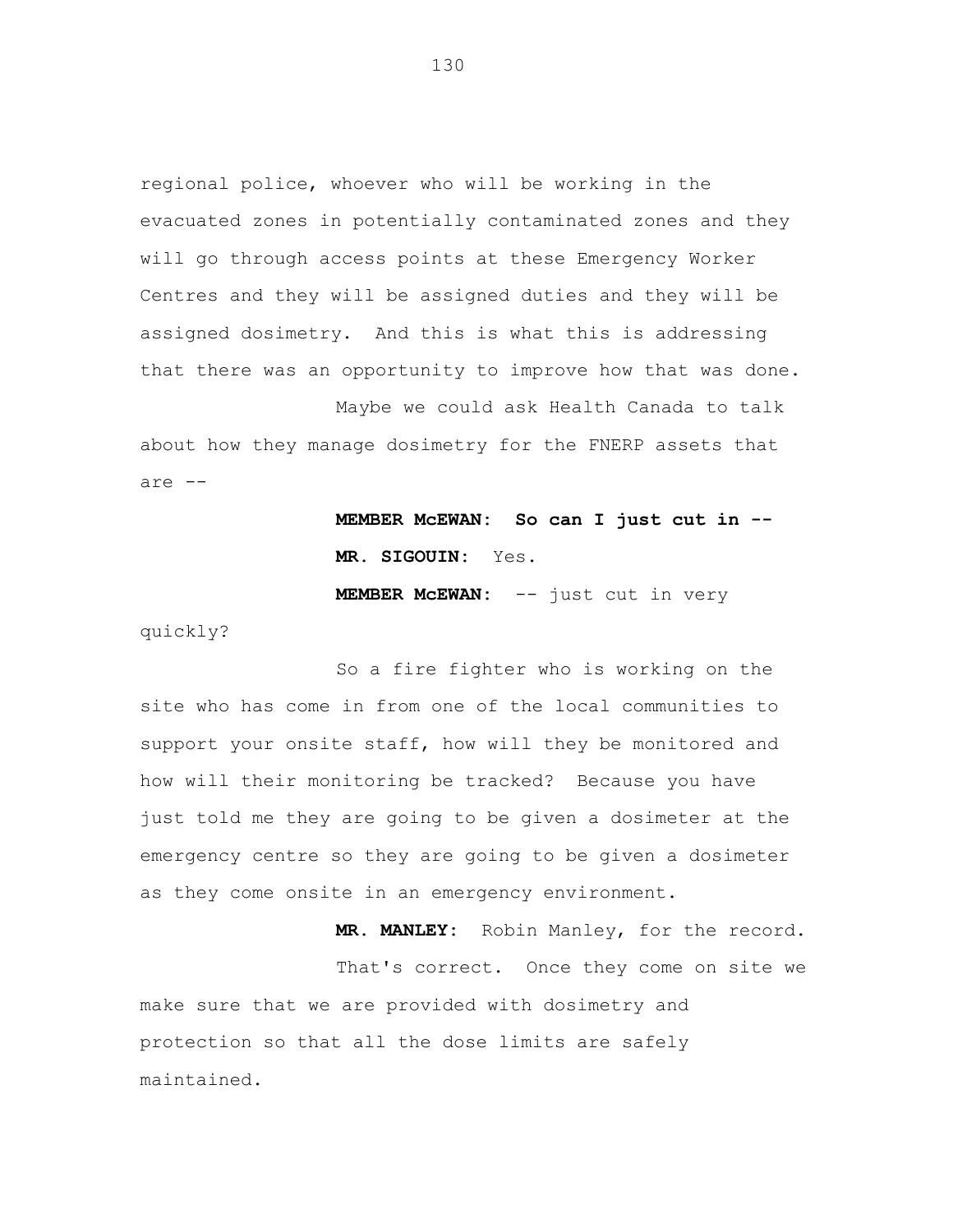**MR. AHIER**: Brian Ahier, for the record. Just a few additional points to add to that.

Under the Federal Nuclear Emergency Plan, Health Canada can provide a field response capability and that's already been made reference to in terms of the federal workers that can go down and work in either some of the controlled areas or to provide assurance monitoring. We do that in joint cooperation with the Ministry of Labour.

In Ontario, for example, we have a joint federal/provincial team. Those teams are fully equipped with their own dosimeters, both electronic personal dosimeters and passive dosimeters that will serve as the dose of record. The electronic personal dosimeters will be used to manage the radiation dose during the event to ensure that people do not exceed administrative or regulatory dose limits. The passive dosimeters will be used to provide the dose of record that is submitted to Health Canada's National Dose Registry.

During Exercise Unified Response there was an opportunity to -- a finding to improve how all of those offsite emergency workers; federal, provincial, what-haveyou improve their overall coordination with respect to dose control. That is what the current group is addressing. I think that group is addressing the questions that you are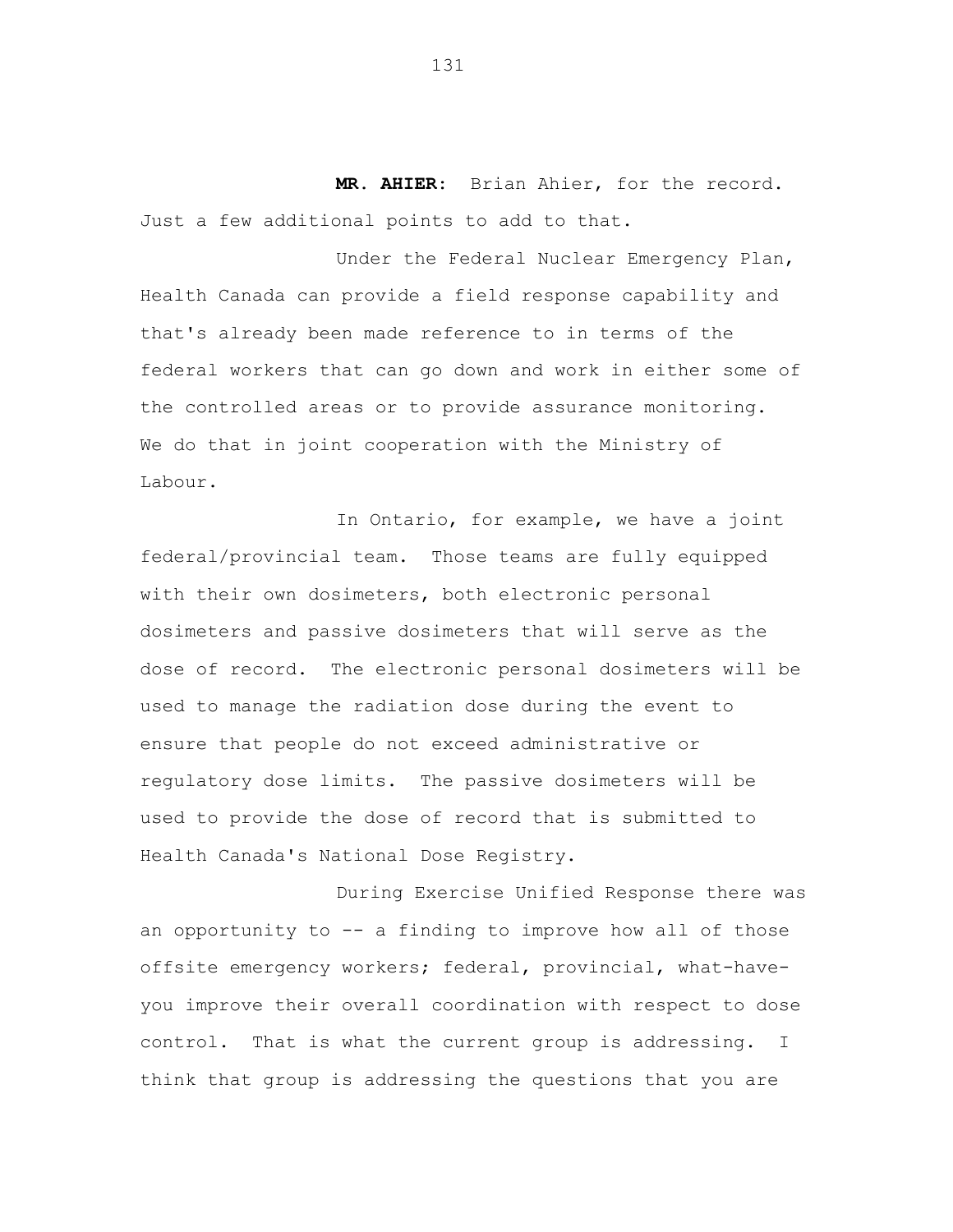currently asking and the report, or at least a draft of a procedure from that group, is pending in the next few months, I believe. I don't want to mis-speak the timeline on that.

One of the additional assets that Health Canada will bring into that overall control is we are able to provide an additional resource of electronic personal dosimeters and passive dosimeters to other workers beyond just the federal family. That is something that's also being taken into consideration as we develop these procedures within that dose control group.

**THE PRESIDENT**: Thank you.

Back to the top here. Monsieur Harvey...? **MEMBRE HARVEY** : Pas d'autre question.

Merci.

**THE PRESIDENT**: Merci.

Ms Velshi...?

**MEMBER VELSHI:** A **q**uestion to staff. You said the next update that you are planning is part of the annual MPP report. So will that include updates on all the plants or just the CNSC? And if it's just the CNSC how do we know all this is now being completed to finish?

**MR. AWAD:** Raoul Awad, for the record.

We will update you on our action plan and on the licensees; OPG, Bruce Power and the others action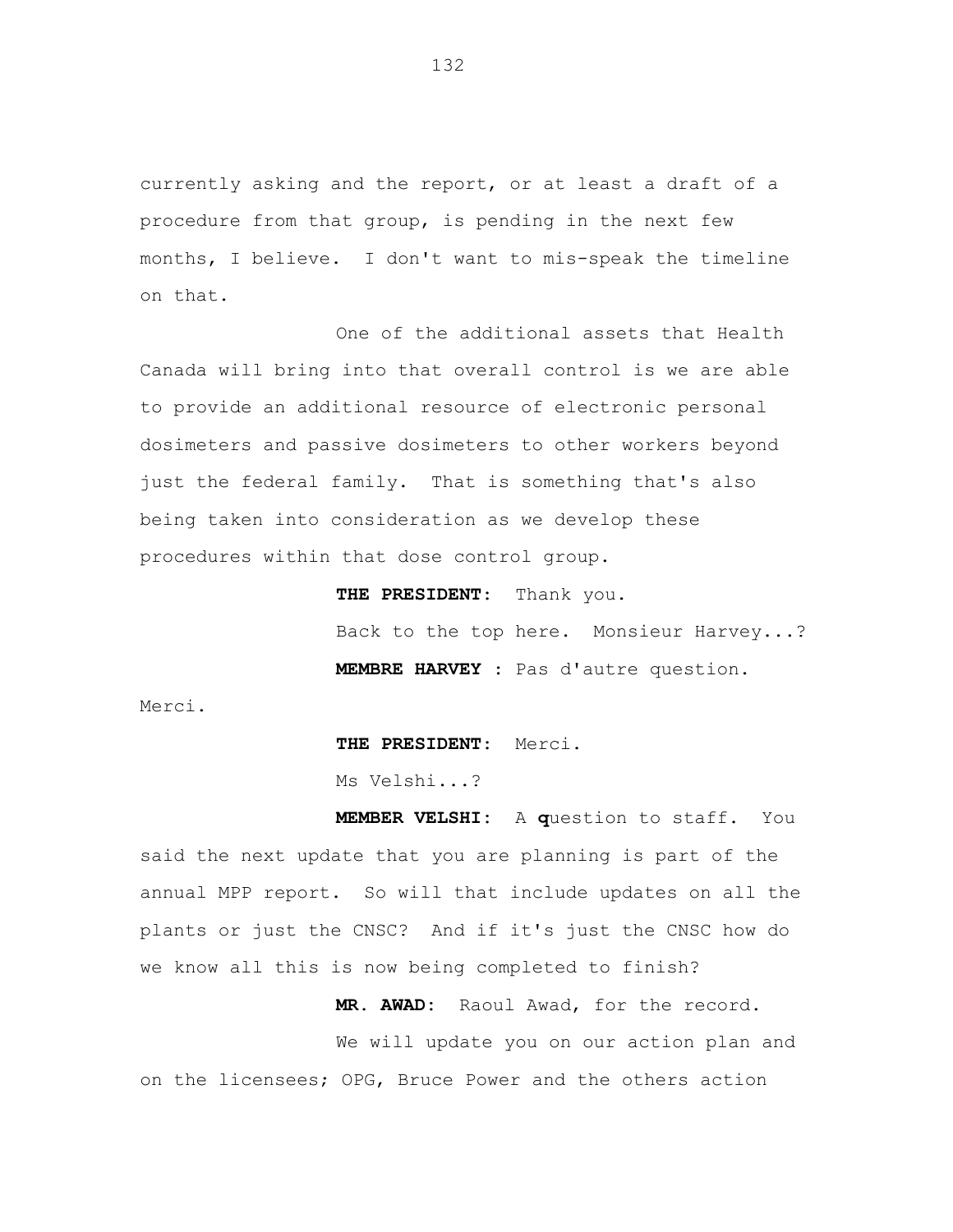plans.

**MEMBER VELSHI**: So what about Health Canada and the Office of the Fire Marshal and Emergency Measures' plan or maybe Durham Region's plan?

**THE PRESIDENT**: So let me piggyback on this question.

So the next MPP annual update is sometime in August. Would that be a good time to get a real update on all the plans that we have from Health Canada, joint work from OPG and from the Office of the Fire Marshal and Emergency Management and staff, August 2016?

We are a bit insistent on dates and delivery, as you know. So is that a good time to get at least an update. Hopefully the project will be complete by then.

Mr. Jammal...?

**MR. JAMMAL:** It's Ramzi Jammal, for the

record.

A couple of things. First, I will answer the question by Ms Velshi with respect to the process.

The answer; yes, we will be using the annual report as an update to the Commission, so that will be whatever comes first. So if we have a significant update we are not going to wait for the annual report. We are before you on a monthly basis for the NPP status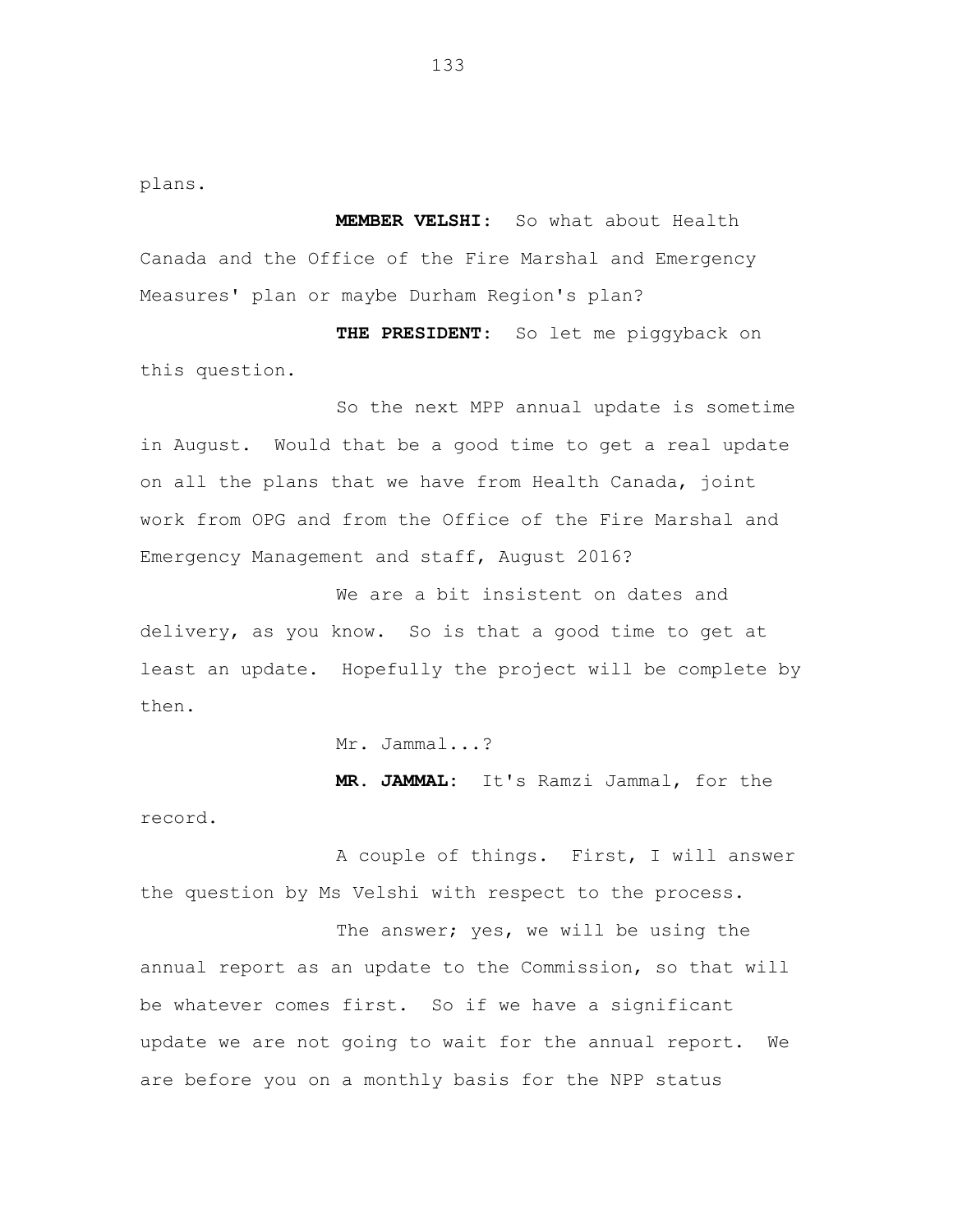report. Significant major changes, we will update you as quickly as we can. The annual report is an indicator that will update you collectively.

With respect to the present question on August or not, we are starting to look at the preparations for establishing the annual report and we will look at our partners that are before you with respect to providing you an update. If there is an update we will give you a written update, and if there are no updates we are going to say there is no update and we'll take your direction and we'll come back, and we will provide you with progressive dates on how we are accomplishing the action plan and the requirements that are being imposed by the Commission.

**THE PRESIDENT:** I assume silence is concurrence; right?

**MR. PLUMMER:** Brett Plummer, for the record.

NB Power would like the opportunity to share the lessons learned during that period as well.

> **THE PRESIDENT:** By all means. **MR. PLUMMER:** Thank you. **THE PRESIDENT:** Okay. M. Tolgyesi..? Dr.

McEwen?

Oh, I have a couple of questions here. So the Office of the Fire Marshal says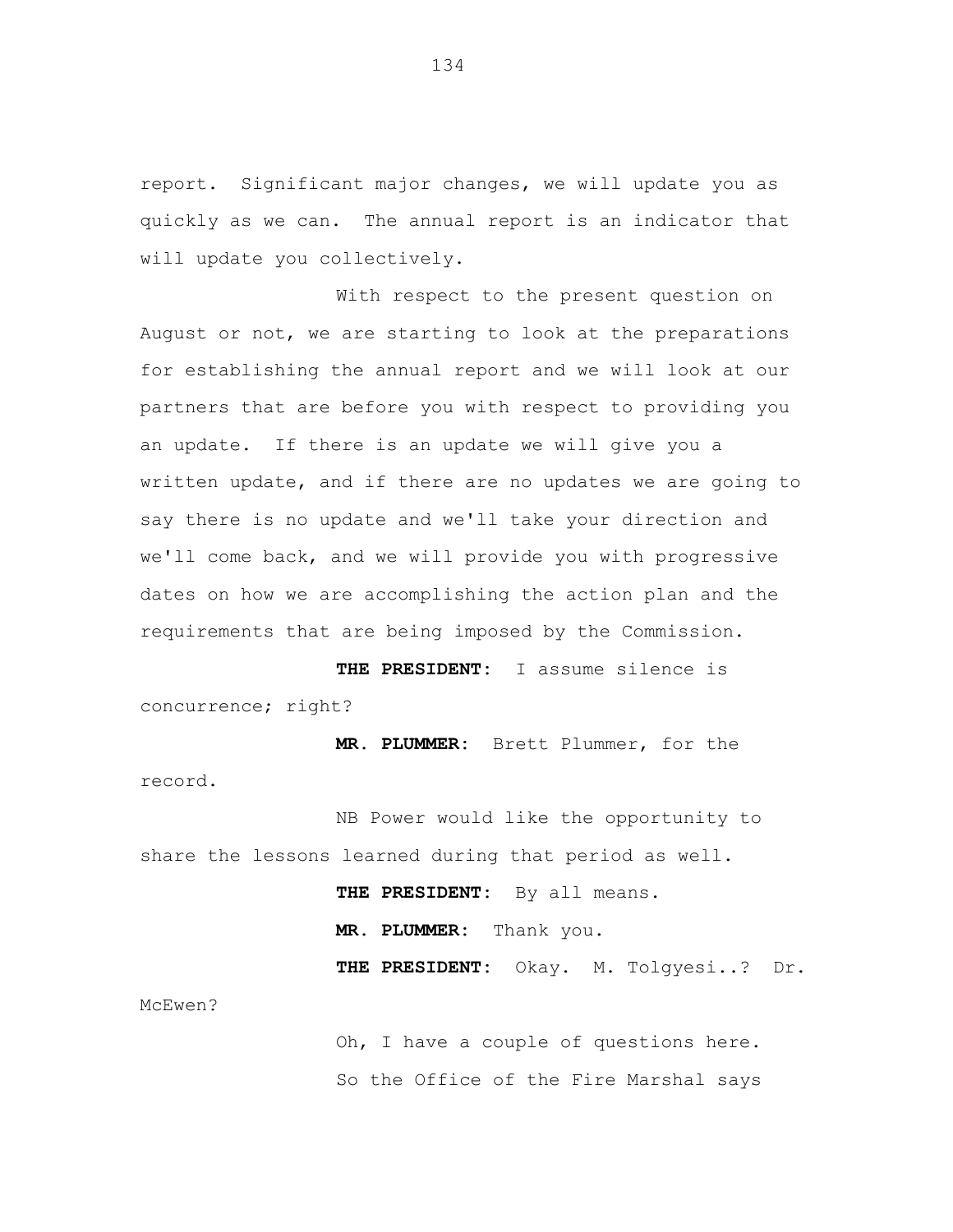that we have to do the exercise once a year. That's what the provincial legislation says. Is that being followed up?

**MR. SIGOUIN**: Luc Sigouin, for the record.

If we could ask Mr. Kontra to clarify this, my understanding is he was referring to the obligation of municipal and provincial ministries to do one exercise of any type annually.

Mr. Kontra, could you comment on that?

**MR. KONTRA:** Tom Kontra, for the record.

In fact our EMCPA does say that for municipalities and we do have a longer term plan working with the nuclear facilities who have a very detailed exercise plan. They do various levels of exercising throughout the year and obviously they can speak to that. We work with them on anything that requires an offsite notification and depending on the objectives that we have assigned and they have assigned and then we work with them collaboratively up to and including something like Unified Response and the next planned exercise for the fall of 2016.

**THE PRESIDENT:** So I am just trying to figure out, so Durham is required to do an annual kind of an exercise, emergency exercise?

**MR. KONTRA**: Durham is required on an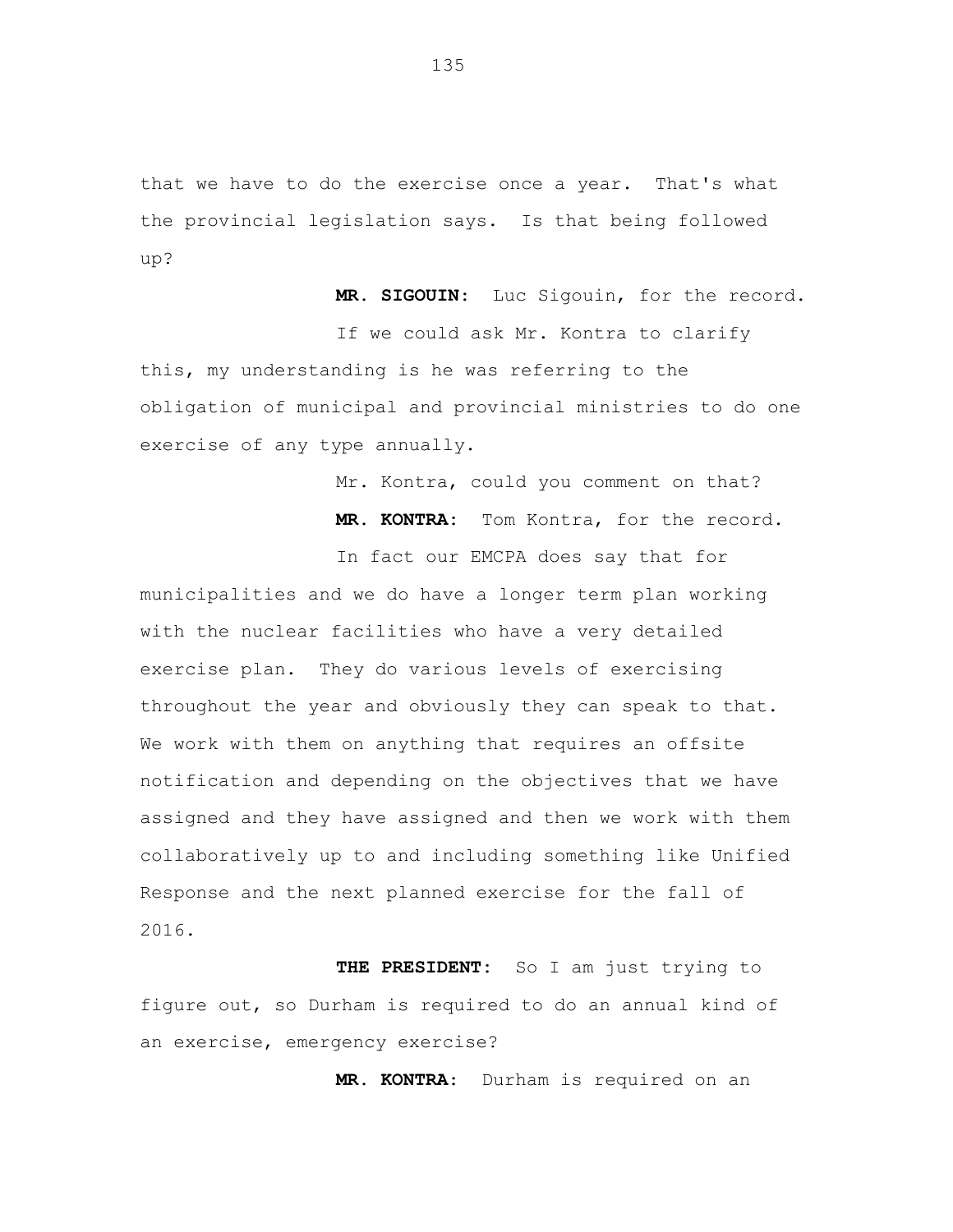annual basis to exercise their emergency plan. They are not required to specifically do a nuclear exercise. So it's their internal plan as to what their two, three, five year progress is and they may choose to do Unified Response in '14 and in 2013 they would have done maybe a flood. In 2016 I'm not sure what they are planning on doing.

But it's an annual plan of the emergency management program that they have established.

**THE PRESIDENT:** But for staff for communities near a nuclear power plant, you may be piggybacking on some of those exercises. Even though it's not nuclear you can learn a lot of readiness, if you like, for other emergencies. Do you do that?

**MR. KONTRA:** Oh, absolutely; absolutely. And the nuclear Exercise Unified Response in 2014 provided Durham with a lot of non-nuclear issues.

The beauty about exercising the emergency management plan is that the cause of the incident is immaterial. We, in the municipal and provincial field respond to the offsite or to the general consequences and whether that's from nuclear contamination or flooding or a derailment causing methyl ethyl nasty spill, it really doesn't matter. We practice the emergency response to the specific consequences.

**THE PRESIDENT**: Okay. Thank you.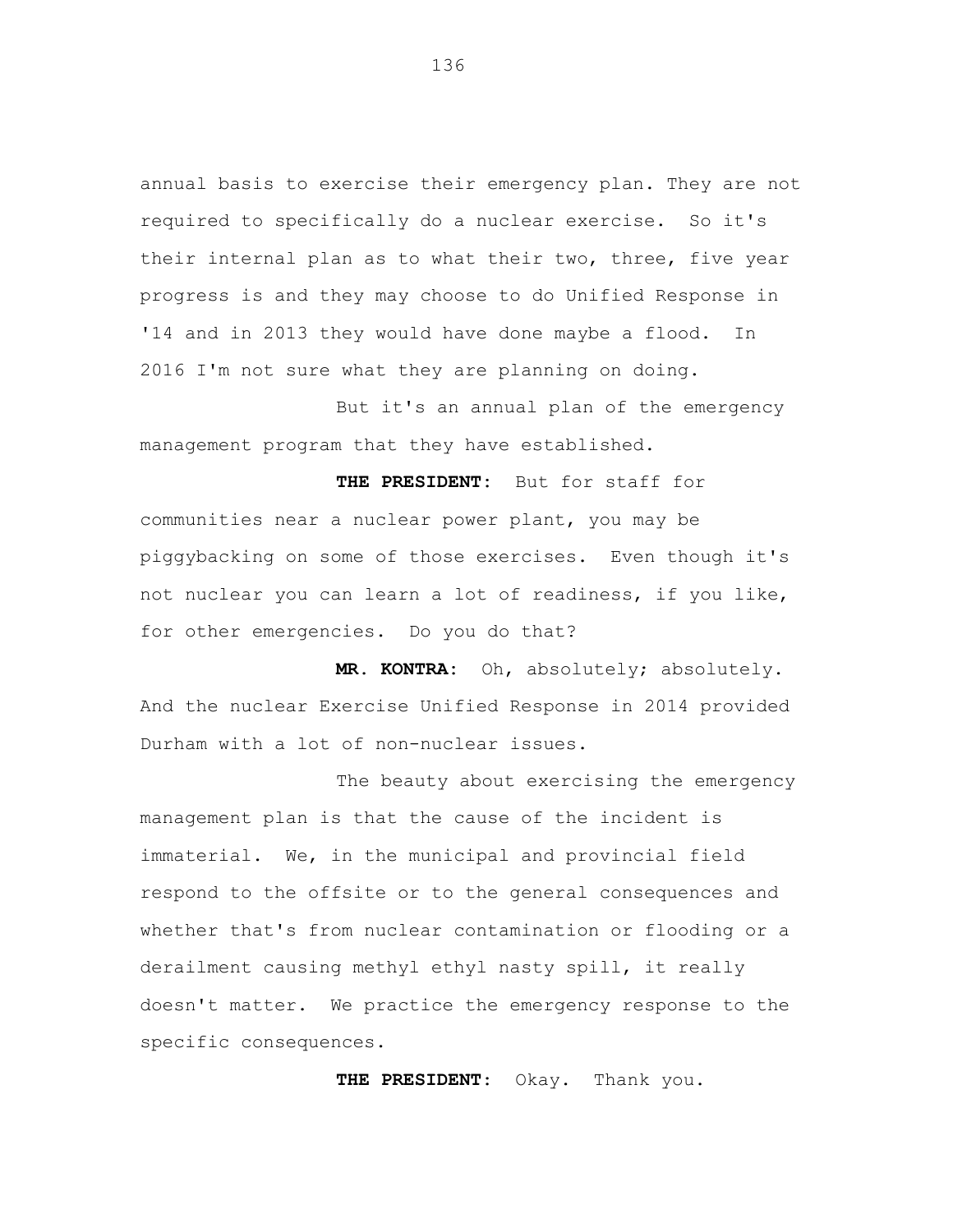I have two other quick questions.

Was the planning basis document that the Office of the Fire Marshal promised to deliver, was it delivered?

**MR. KONTRA**: Tom Kontra, for the record.

In fact it was delivered to our stakeholders. We had a quick discussion at the Nuclear Emergency Management Coordination Committee meeting on the 10th of December where we got some immediate feedback from our stakeholders. We were also collecting written feedback. We have committed based on the immediate feedback to do some additional research and we have actually been discussing some of that with the CNSC staff.

And we have committed to the Nuclear Emergency Management Coordination Committee to come back on their comments by the end of January to give them an update on where we are with the additional study and whether we have completed it or not.

But, yes, we have delivered the document and we are now reacting to the immediate feedback by our stakeholders.

> **THE PRESIDENT:** Okay. Thank you. Do you want to add anything to this? **MR. AWAD:** Raoul Awad, for the record. Actually, I confirm that we received that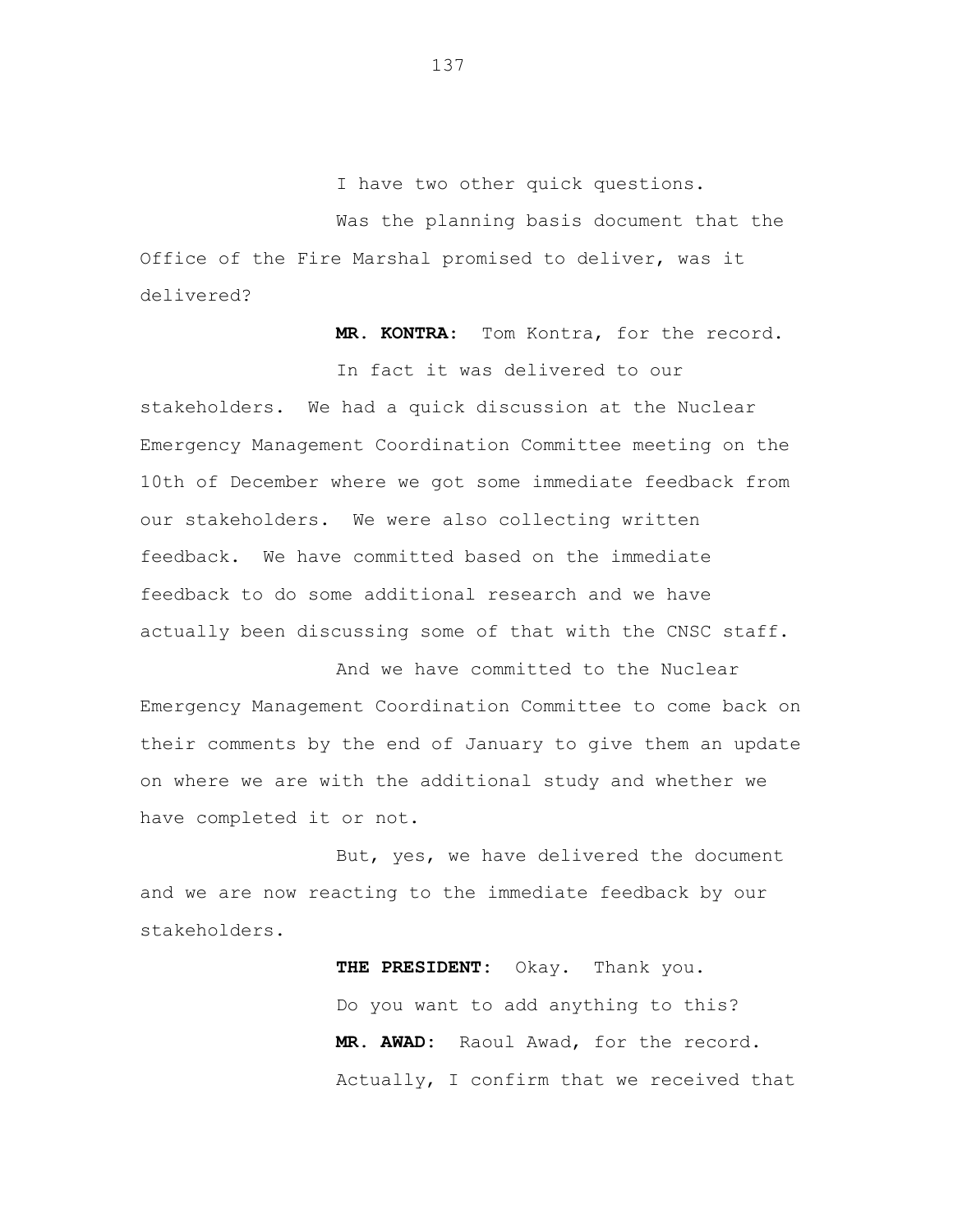document and we made comment and we are working with them now to the next phase of this study to confirm all the science behind the planning zone.

**THE PRESIDENT:** So my last question is probably the real -- to me is the one that we are striving to see.

Who is going to provide the information to the household? You know, the KI pill, I remember there was this debate about how to distribute it. At the end of the day when all those updates for the nuclear plants come together who is going to produce the summary and communicate it to the household, to the hospital, to the school boards?

Remember that every time we have a public hearing in those communities, we hear that they don't know what the plan is.

So let me start with you, OPG. Do you see yourself part of this equation?

**MR. LESIUTA:** Steve Lesiuta, for the record.

Yes, we see ourselves as part of the equation. We would work together with the Region of Durham and the Office of the Fire Marshal to ensure that the household get the proper information.

As we worked together for the KI pill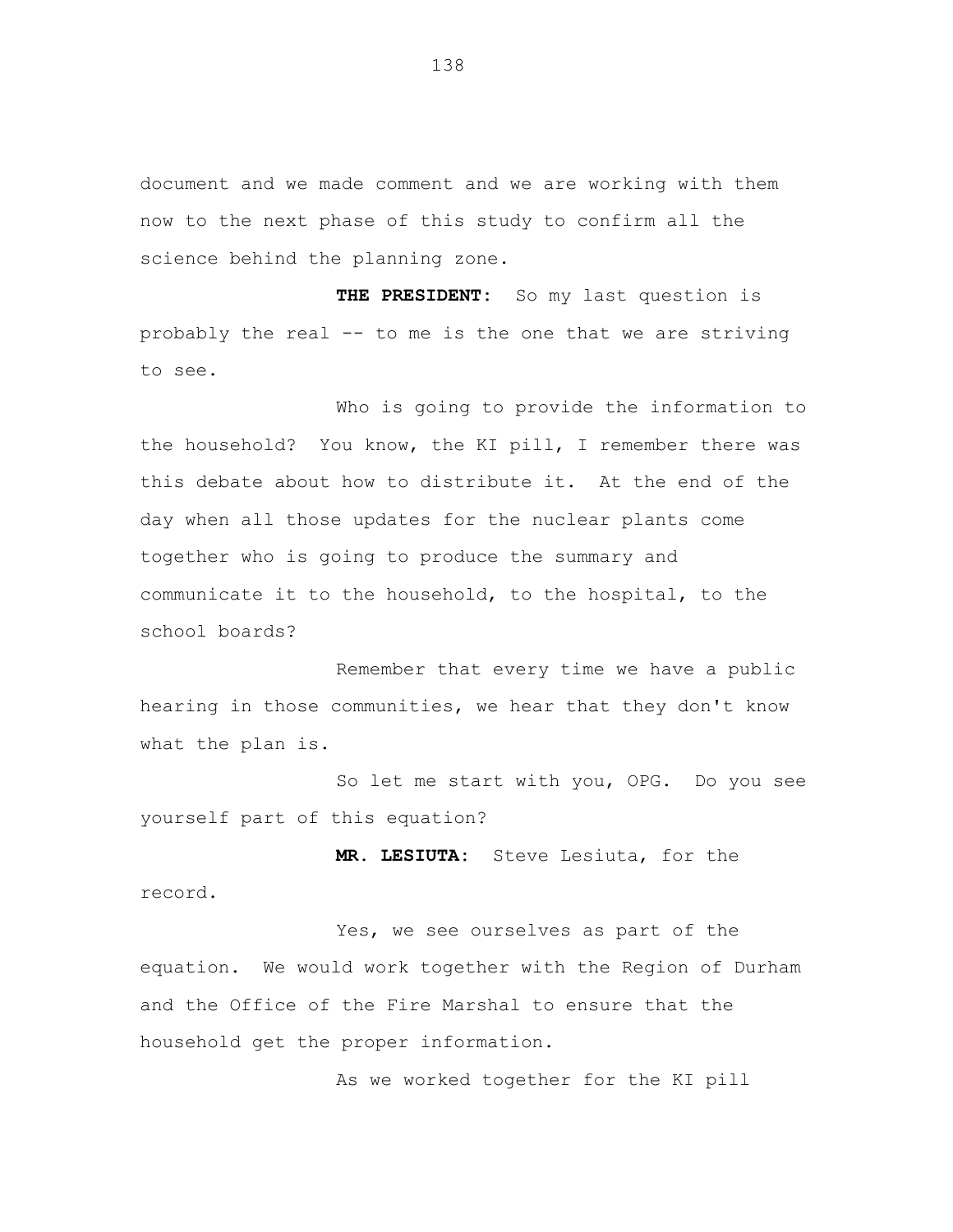distribution, we had a very comprehensive communication strategy and we provided comprehensive information on a nuclear emergency to the household and we would work together collaboratively again with the stakeholders to ensure that they get the proper messaging.

**THE PRESIDENT:** So hearing al this work that's been going on, when do you -- let me put you on the spot. When do you think such an update of information can be sent to the households into your communities?

> **MR. KONTRA:** Tom Kontra, for the record. So the void here we are, as indicated by

OPG, working collaboratively on the public education program. We are updating it on a regular basis. We have had a couple of key milestones with KI and the previous addition of the information brochure from OPG. We are going to continue that. We take the opportunity annually at the Emergency Preparedness Week to emphasize in general and in Durham Region, for example, nuclear preparedness.

So essentially we are continuing to update that public education program in all areas of the province.

**MR. LESIUTA**: Steve Lesiuta, for the

As Tom said from the Office of the Fire Marshal, there are annual campaigns and we have participated in the last two annual campaigns with the KI

record.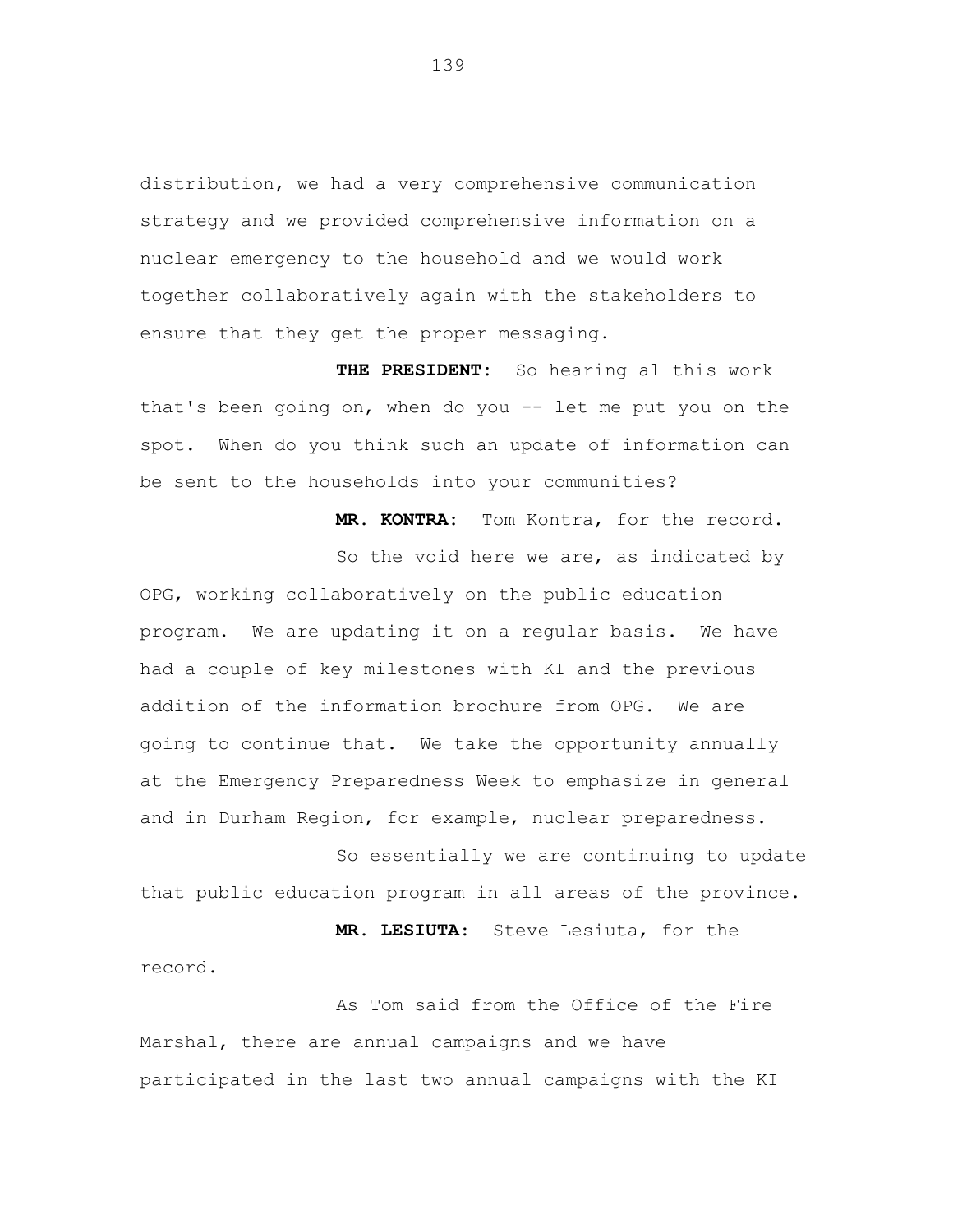pill distribution, the flashlight the previous year. And we would support what the Office of the Fire Marshal and the Region of Durham is doing to promote more awareness of the households.

As Tom said, Emergency Preparedness Week is always a good time to provide information and if the Office of the Fire Marshal is looking to do something during that time, we would provide input to that as well.

**THE PRESIDENT**: Okay. Thank you**.**

Any final comments?

Okay, thank you. Thank you for your presentations and we are looking forward to the updates.

We will reconvene after lunch at 1:30. Thank you.

--- Upon recessing at 12:40 p.m. / Suspension à 12 h 40

--- Upon resuming at 1:34 p.m. / Reprise à 13 h 34

**MR. LEBLANC:** Okay. We are ready to resume, and I just want to verify that we have people on line.

I understand there are representatives from NB Power.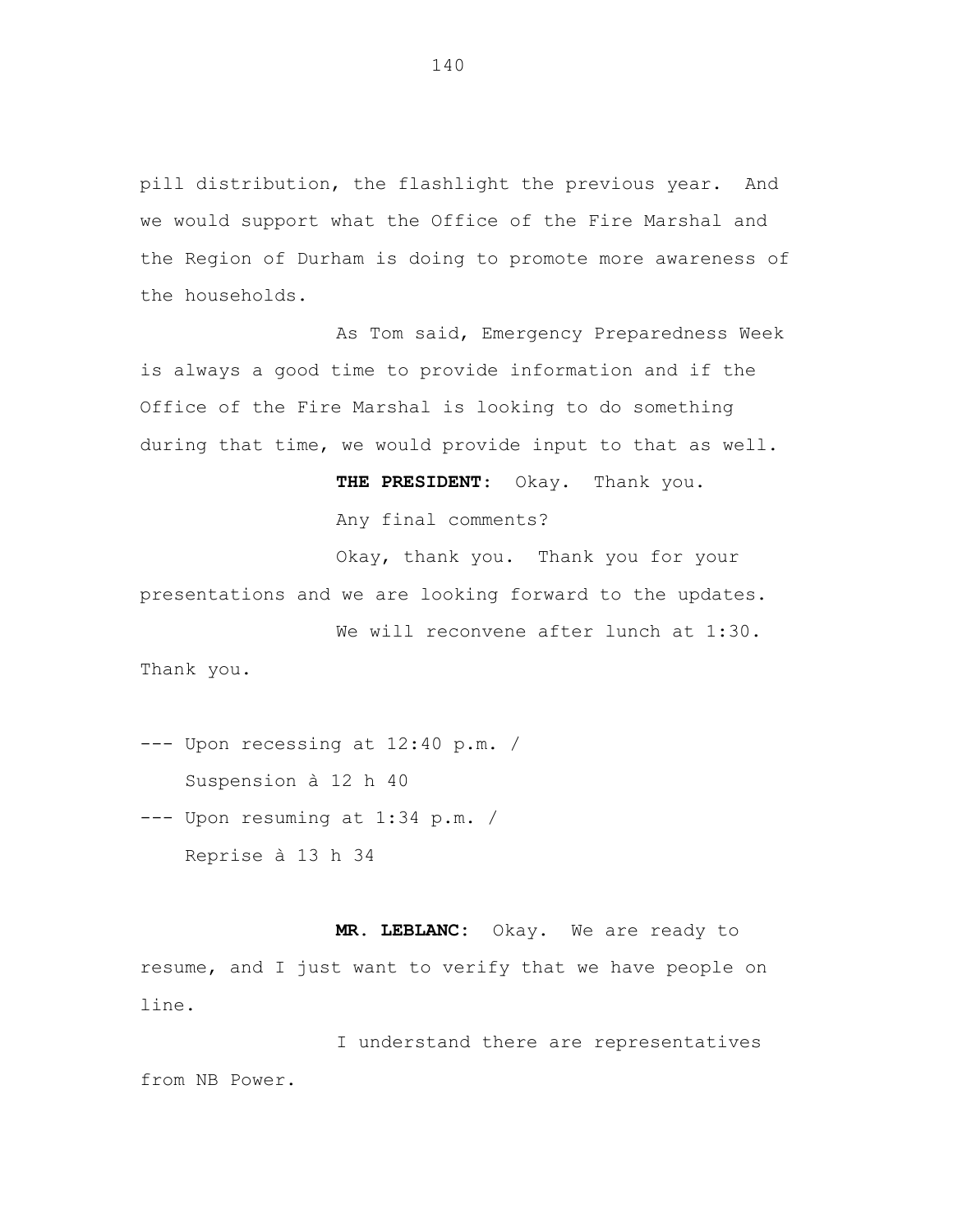**MR. TAYLOR:** Yes, this is Dean Taylor, Nuclear Safety Manager from NB Power.

**MR. LEBLANC:** Thank you, Mr. Taylor.

Then we have representatives from Bruce Power, despite their very busy schedule, today.

**MR. SAUNDERS:** Yes, it's Frank Saunders and Maury Burton here from Bruce.

**MR. LEBLANC:** Thank you.

**THE PRESIDENT:** Okay. Let's begin with the next item on the agenda, which is a status report on power reactors, which is under Commission Member Document CMD 15-M47.

And I understand, Mr. Howden, you'll take us through this?

Over to you.

**MR. LEBLANC:** And just before you start, Mr. Howden, I just want to verify if we don't also have an OPG representative on the line, Mr. Lehman?

**MR. LEHMAN:** Yes, that's correct.

**MR. LEBLANC:** Sorry; I forgot you just earlier. Thank you.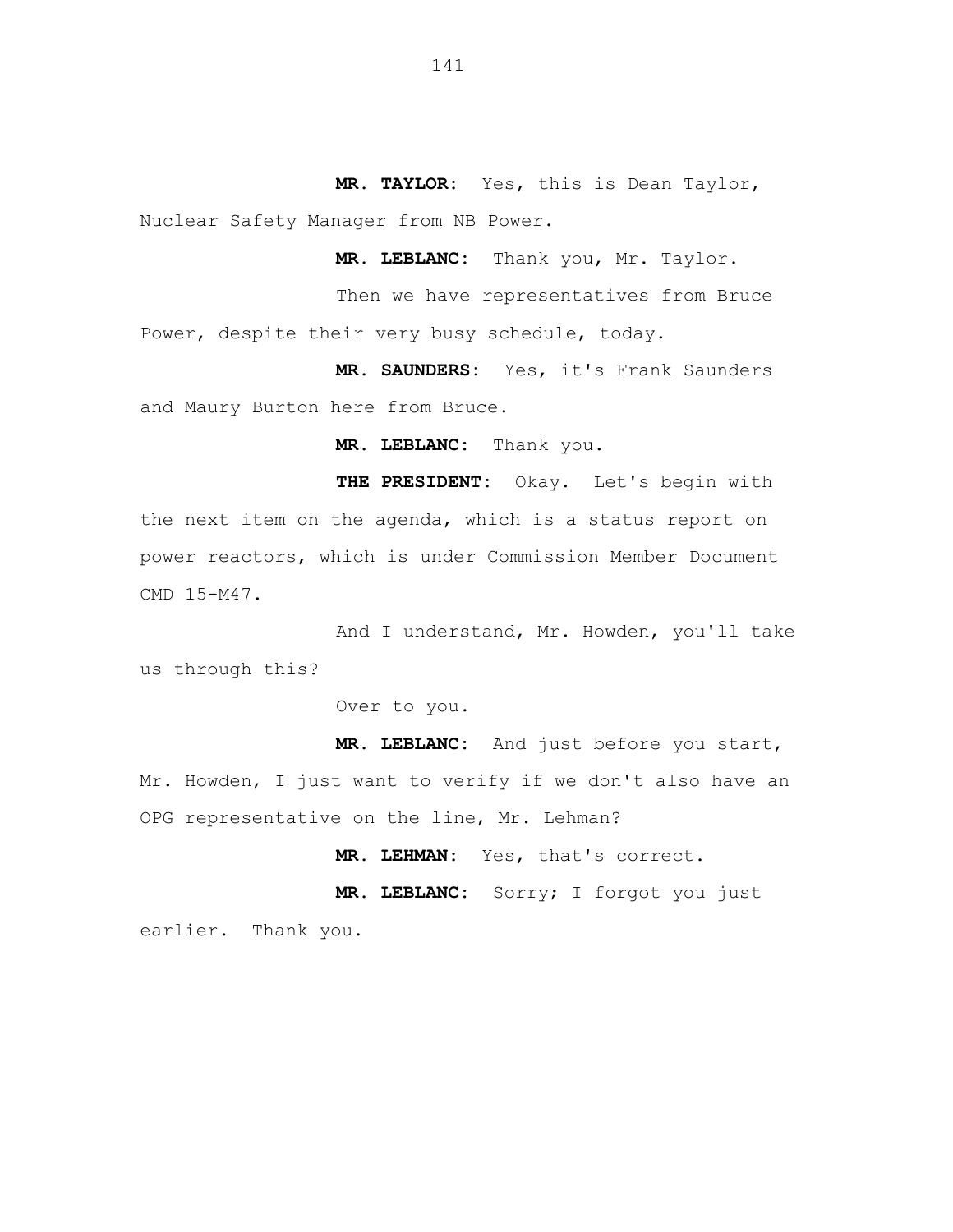## **CMD 15-M47**

## **Status Report on Power Reactors**

**MR. HOWDEN:** Thank you. Barclay Howden speaking.

Good afternoon, Mr. President and Members of the Commission. My name is Barclay Howden.

With me today are our power reactor program division representatives, plus technical support staff who are available to respond to questions on the Status Report on Power Reactors, which is presented in CMD 15-M47.

The document was finalized on December 14th, 2015, and the only update to report is that Darlington's Unit 3 restart is in progress following the planned outage.

This concludes the Status Report on Power Reactors, and we are available for any questions.

We do have slides to bring up if you have questions regarding the Point Lepreau, but they'll be what you have in your package.

Thank you.

**THE PRESIDENT:** Okay, thank you. So let`s jump to the question session, starting with Dr. McEwan.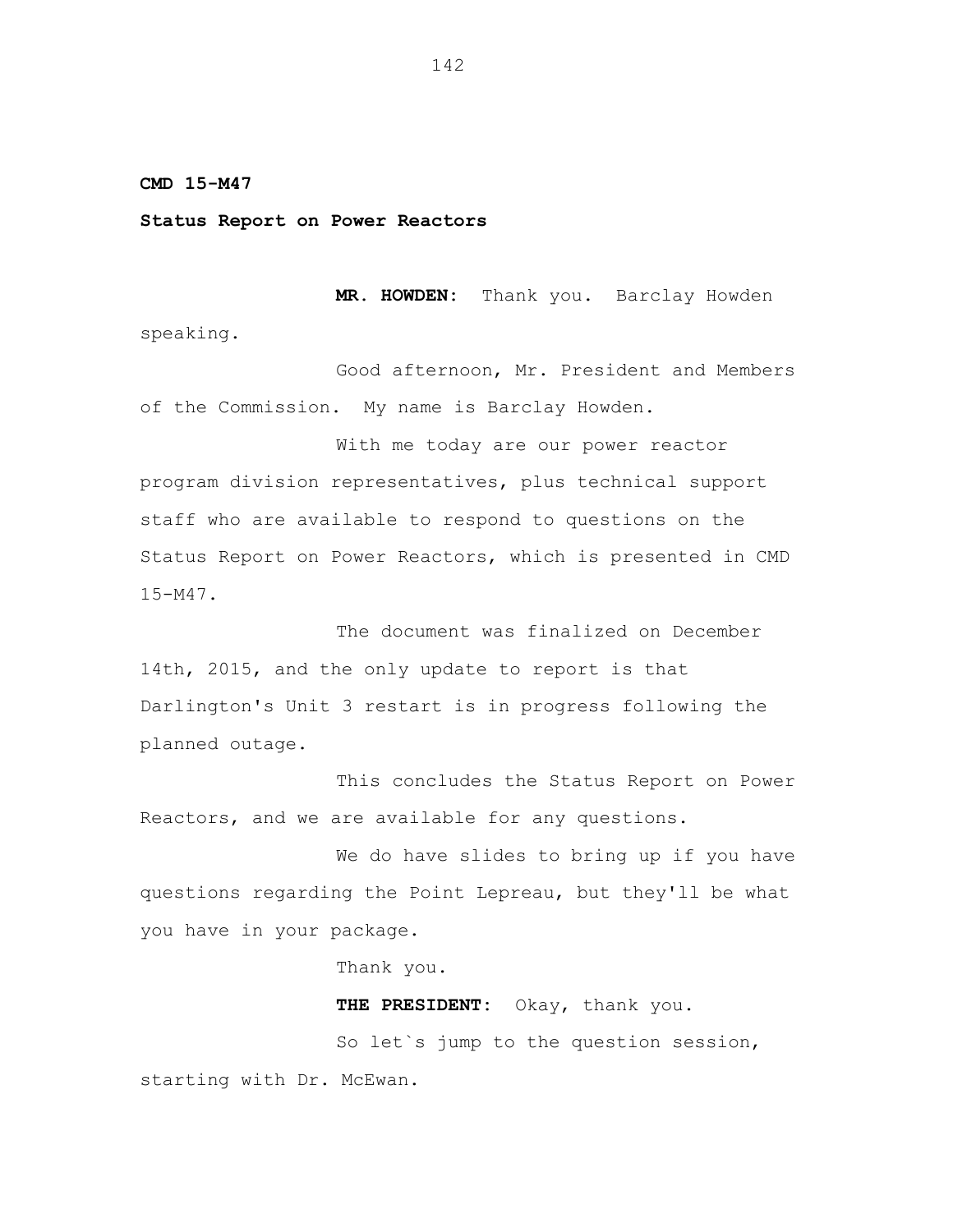**MEMBER McEWAN:** The -- I guess the Darlington heat transport pump, what are the implications of that trip and how rapidly does a response have to come to a trip like that before it's safe?

**MR. HOWDEN:** Thank you. Barclay Howden speaking.

Mr. Rinfret has lost his voice, so he's just given me -- so with that motor failure, the reactor would have tripped right away, yeah, on low flow. And OPG is available to speak to it if you wish.

**MEMBER McEWAN:** So it's an automatic complete --

**MR. HOWDEN:** Yeah. And it -- the system and the reactor responded as expected.

**MEMBER McEWAN:** Thank you.

**THE PRESIDENT:** Okay. Ms Velshi.

**MEMBER VELSHI:** I really wanted to ask you on Lepreau, but let me just finish up with the Darlington one.

So the automatic trip, now -- and it says it took 20 days to replace this damaged mortar, so the unit needs to be shut down to replace it.

**MR. HOWDEN:** Barclay Howden speaking.

That is correct. I believe they're also taking advantage of the outage to do other things, and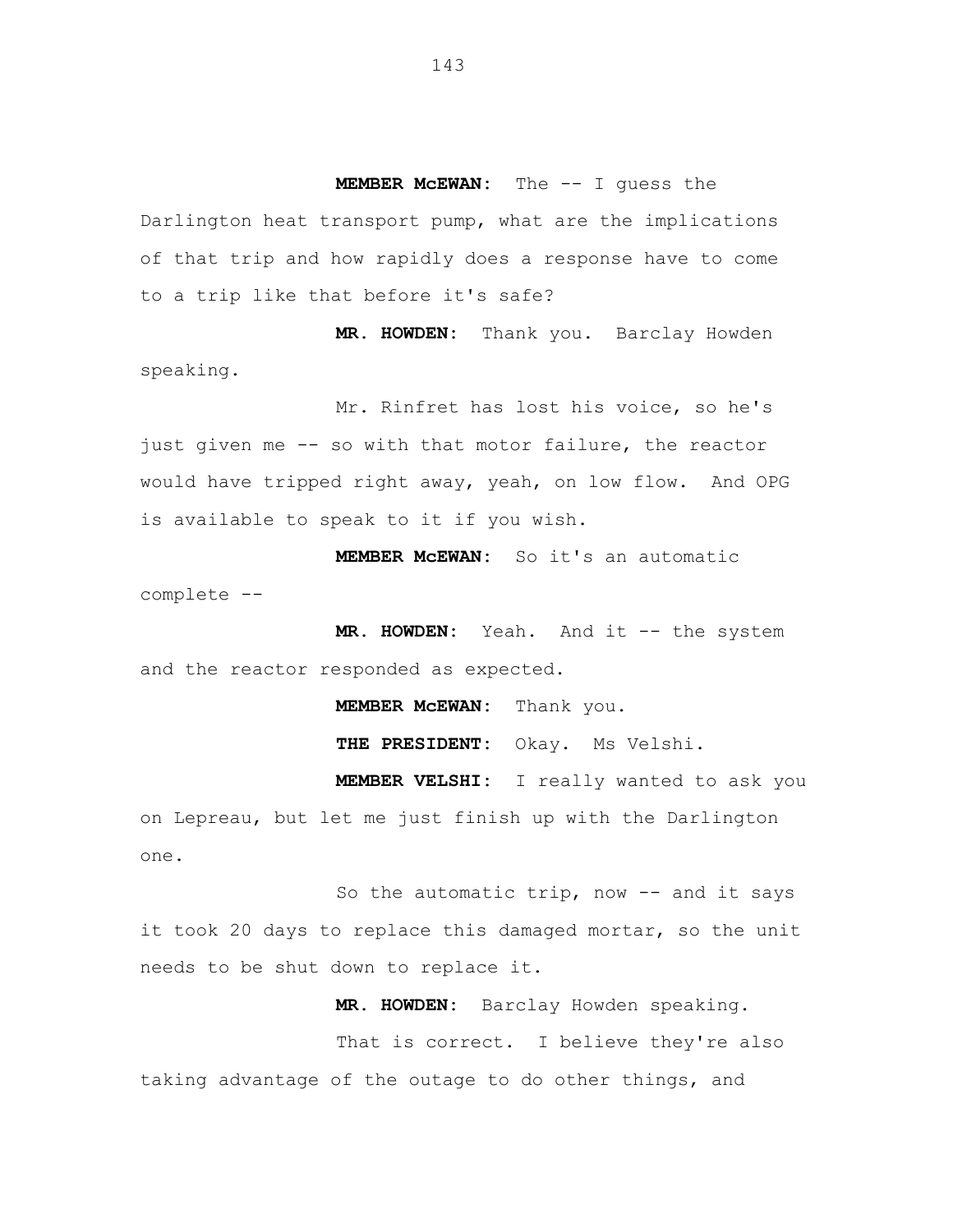there is a Darlington rep available to provide you with information if you wish.

**MEMBER VELSHI:** So yes, if you could, and also just let me know, was -- you know, did the refurbishment scope include replacing this motor or this pump?

**MR. MANLEY:** Robin Manley, for the record.

Jeff Lehman, our Director of Station Engineering, is on the line and will be able to provide an answer.

Jeff?

**MR. LEHMAN:** Yes, thank you. For the record, Jeff Lehman. I'm the Director of Engineering at the Darlington site, and thank you for allowing me to participate today.

So yes, two points there.

First of all, the -- as a result of the pumptrip, we do have an immediate reactor shutdown. That's the first point.

And secondly, during refurbishment, when the units come down for refurbishment in the case of Unit 2, all four heat transport motors will be replaced.

However, in addition to that, we do have an ongoing monitoring program and a number of motors will be replaced on an ongoing basis, both prior and after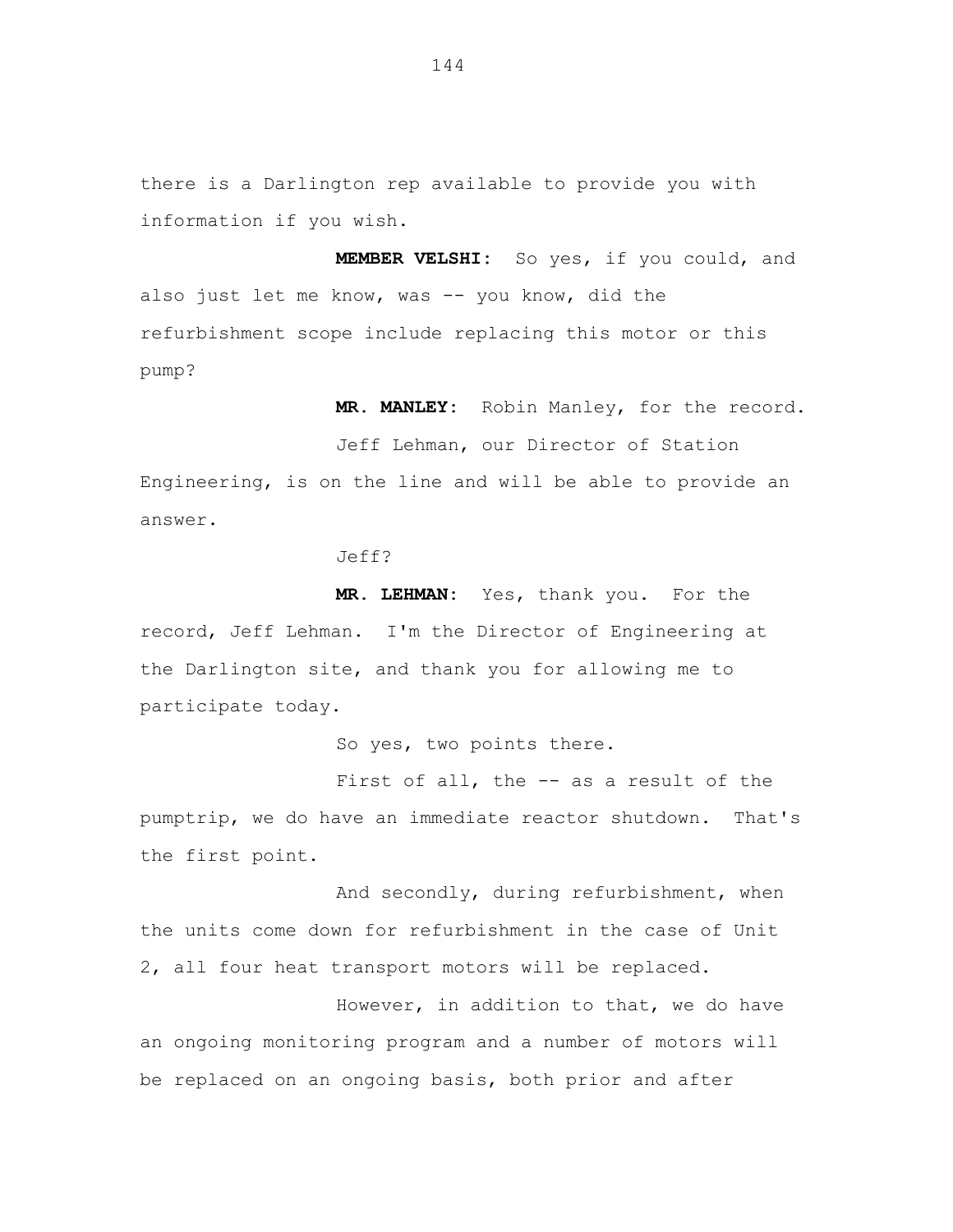refurbishment.

**MEMBER VELSHI:** Thank you. THE PRESIDENT: M. Harvey **MEMBER HARVEY:** Just a question about

those motors.

Have those motors been there for the -for a long period of time for the start of the unit or you change such motors from time to time?

**MR. LEHMAN:** Yes. For the record, Jeff Lehman.

Yes. These motors are the original motors from original commissioning. However, we do have a spare motor, and over the course of the last several years, I've got -- spare motor has been moved into various units on an as required basis.

**THE PRESIDENT:** M. Tolgyesi?

**MEMBER TOLGYESI:** Merci, Monsieur le

Président.

How many days to change a motor? It's --

**MR. LEHMAN:** Jeff Lehman, for the record.

In order to change a heat transport pump motor, we do need to shut down the reactor. And because we are -- have been monitoring the situation and because we're monitoring the condition of the motors, we have a preestablished outage plan available to us. And that outage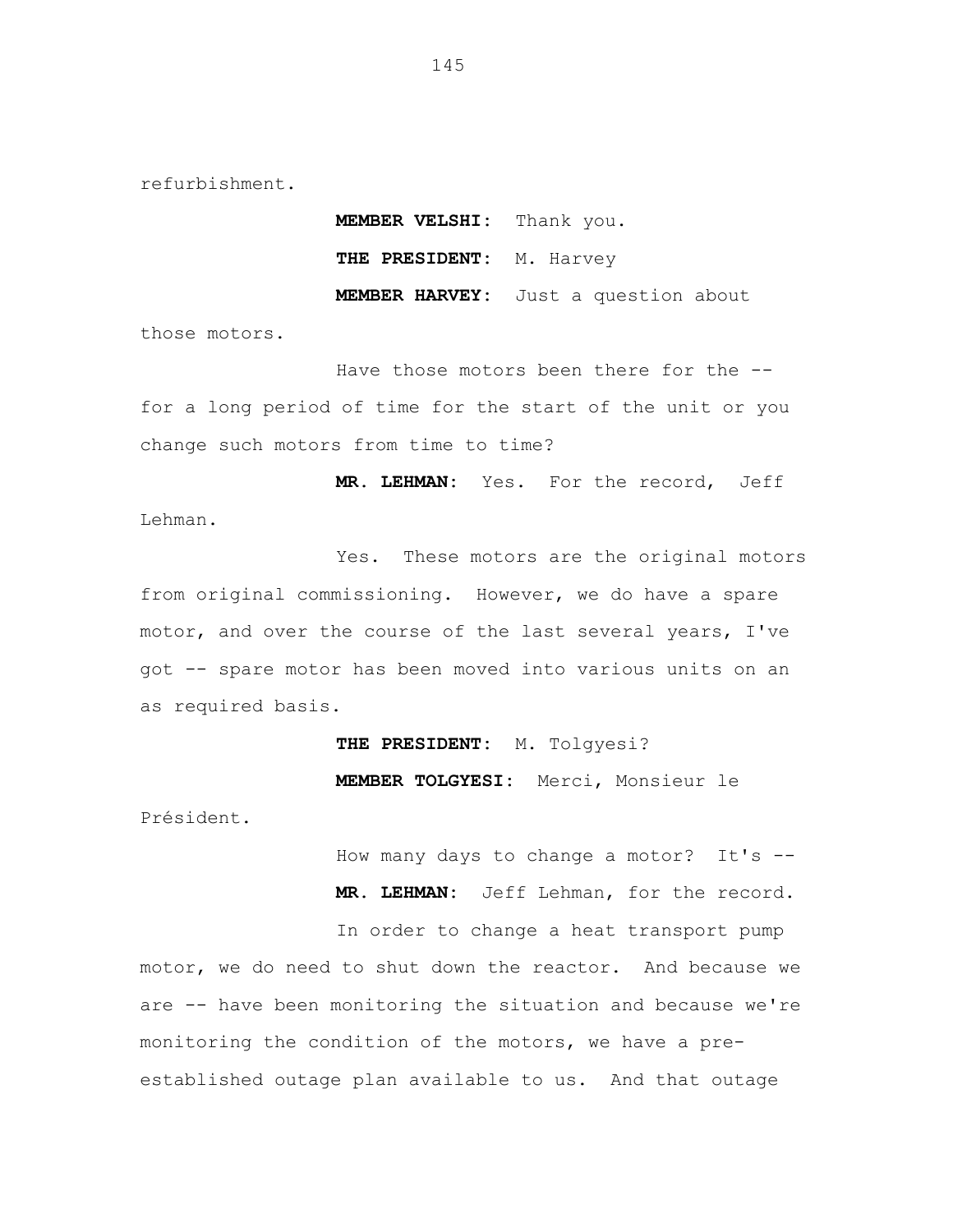is, as stated, typically 20 days.

In the case of Unit 1, the -- what I can tell you is that that pump motor, the motor that tripped, has already been removed, the new pump motor is in its stand and we expect to be returning that unit to power within about a week.

**MEMBER TOLGYESI:** And this is -- the origin of the fault is a ground fault. Did you find -- did you do a root cause analysis to find what was the reason for this grounding and did it happen in the past in any - you have several of these motors.

Do you have the experience it's happened in the past on other motors?

**MR. LEHMAN:** Jeff Lehman, for the record. So yes, we have four of these heat transport motors installed per -- for each unit, so a total of 16 for the Darlington site.

In this particular case, for Unit 1, pump motor 1, the root cause is under way to determine the cause of failure.

The initial indications so far are that it was a ground fault. It was an electrically-induced failure. But obviously, that may change as we complete the investigation and as we inspect -- disassemble and inspect the motor.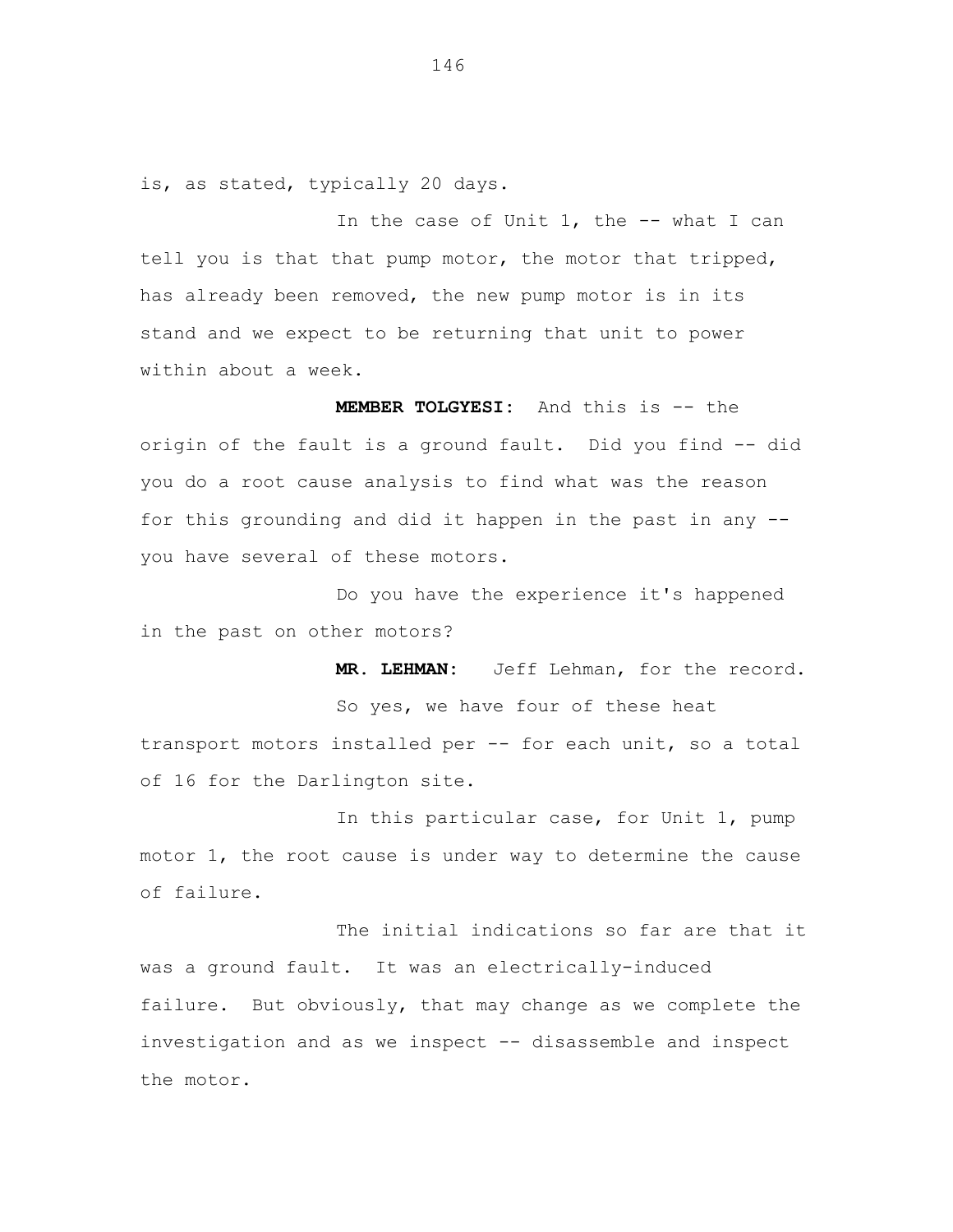The second question around failures, we have -- on occasion over the last 25 plus years of operation, we have had a very small number of pump motor trips and we've done a root cause on each one of those as they have occurred.

This particular failure, as I say, we're at the front end of the investigation. We do not yet have a definitive root cause, but we do suspect an electricallyinduced failure.

**THE PRESIDENT:** Thank you.

Dr. McEwan.

**MEMBER McEWAN:** So Point Lepreau, thank you for the graphs. They actually made the text very understandable.

This is, to start with, just a very, very simple question. If I look at your Figure 2 in the CMD or I think it's the -- it's also in the handout.

This is a recently refurbished facility. That looks an awfully rusty unit to me, particularly the -in fact, both edges, but particularly the right edges as you're looking at it.

Would it be normal for that much rust to be in a newly refurbished facility, or relatively new?

> **MR. POULET:** Ben Poulet, for the record. I'll begin with the answer and let NB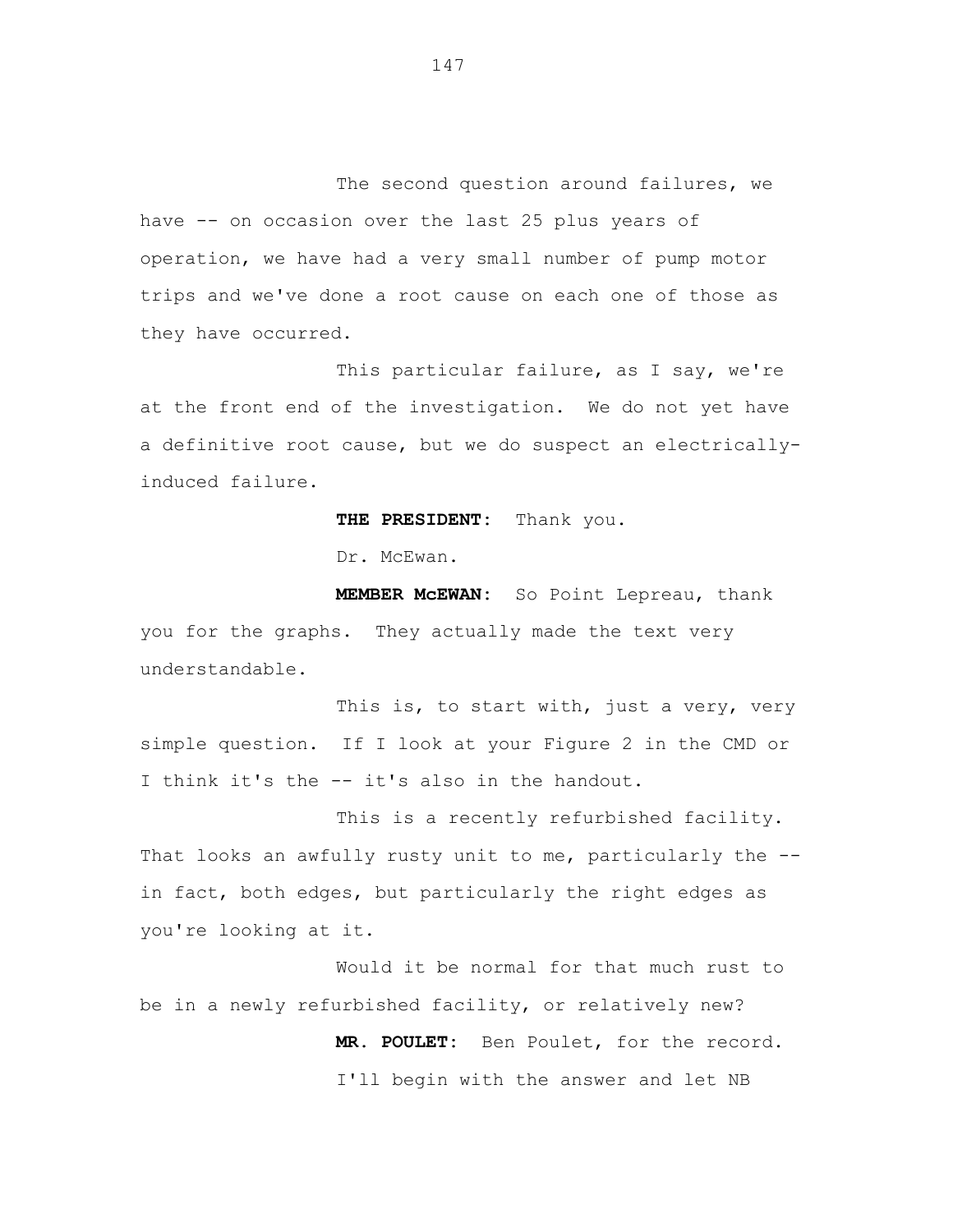Power elaborate on the answer.

The refurbishment focused on the nuclear systems directly related to the reactor. This is a ventilation fan that was -- this is probably original equipment. It's been maintained over the years.

The issue of rust, or this is surface rust, has to do with the fact that Point Lepreau is located near salt water body, and it's not unusual to have rust show on the surface of certain equipments. It's taken care through regular maintenance.

So I will -- it doesn't mean that the component's not functional. It's just the surface rust.

I will let NB Power add to my answer if they wish.

**MR. NOUWENS:** Jason Nouwens, for the record.

I think the summary that was just provided is quite accurate. We do have a challenge with the salt air in our environment that does frequent surface rust.

We do a comparison system overhaul that ensures the equipment is fully functional even if the appearance of it is less than what we would prefer. We are embarking on a campaign to ensure that the surface conditions of our equipment is improved, and that will be coming in the coming years.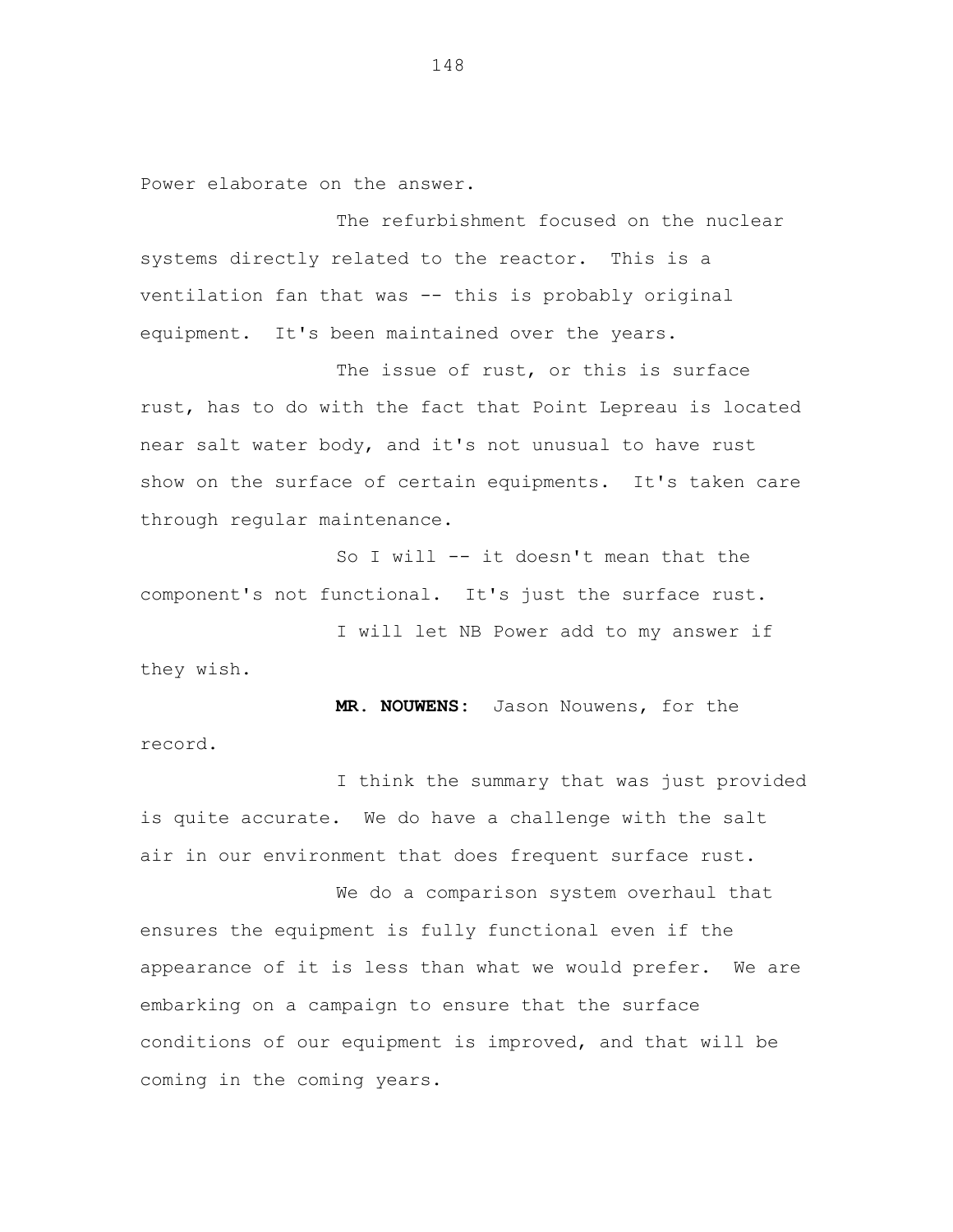**THE PRESIDENT:** Just a follow-up. Could a failure of this piece of equipment can cause a shutdown of the unit?

**MR. NOUWENS:** A failure of this equipment would cause the event that is summarized in this in the sense that it will cause an impairment. And if the -- the corrective actions for the failure would be what you've seen in the event where containment would be boxed up.

That would prevent the shutdown, but that would cause some operating restrictions that we would attempt to get the equipment back in service to alleviate.

So when the containment building was boxed up, it caused some restrictions on access and makes it a little more difficult to do the day-to-day operations, so we wouldn't want to stay in that condition long term.

But the failure of the equipment itself would not cause shutdown.

**MEMBER VELSHI:** So I need help understanding the progression of events that led to this, please.

So Level 1 impairment is extremely serious, right, I mean, compared to 3, 2 and 1, so this very serious event caused by what looks like a fairly minor triggering event.

So I suspect this is cause for great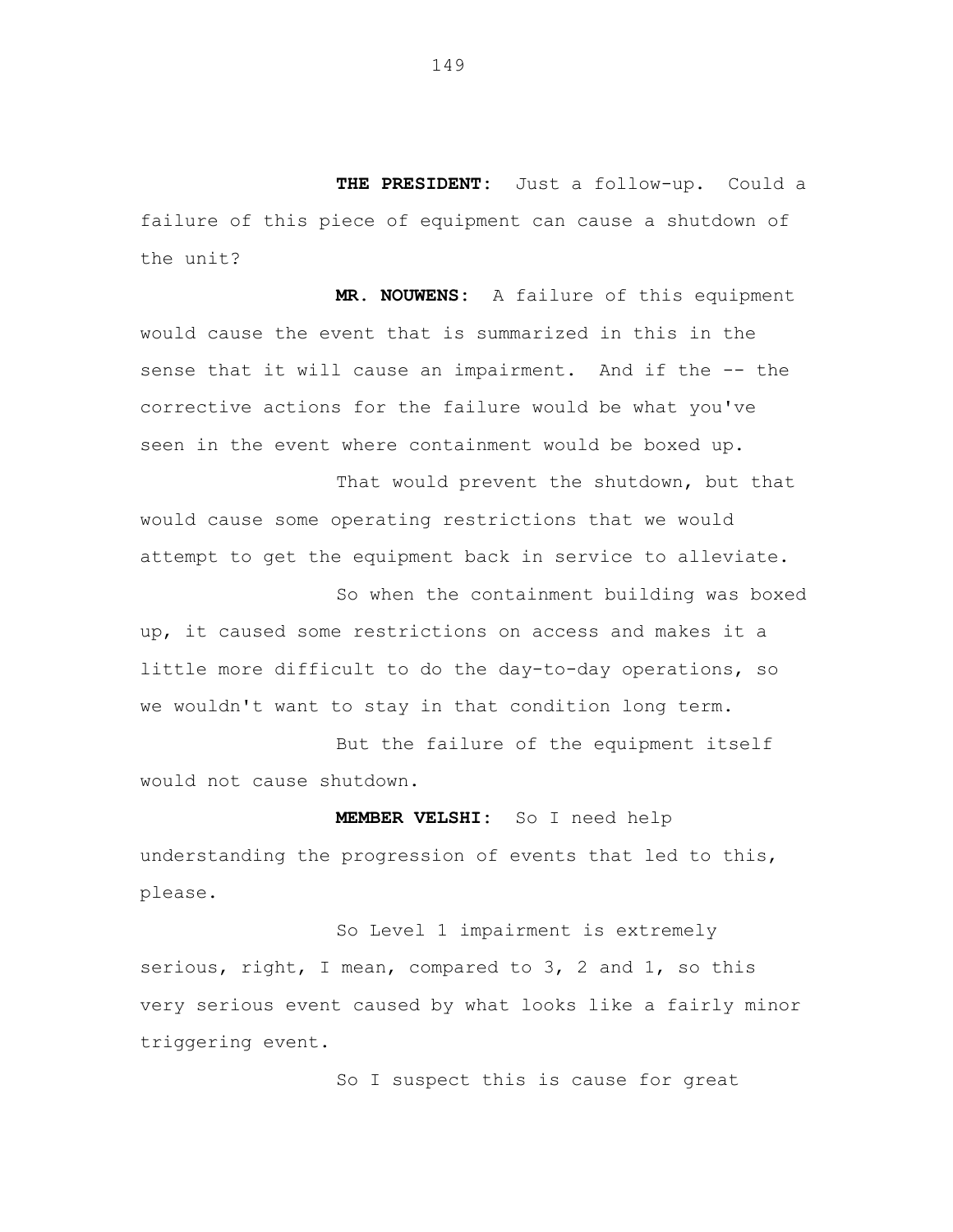concern.

I'd just like to understand how something small resulted in something that could have been potentially extremely serious, and the dependence on the operator to take the action. I don't know why -- does the reactor box up automatically? What if he hadn't seen the alarm bell?

Why not a root cause as opposed to an apparent cause, which I don't know what is as intrusive an investigation?

So help me understand the sequence of events.

You may need to go through what you've already sent to us, but just so that I can understand how things progressed and what's really critical and what are some of the interim measures being taken to address this.

**MR. POULET:** Is this to staff or is it to NB Power?

**MEMBER VELSHI:** It was to New Brunswick Power, please.

**MR. POULET:** Thank you.

MR. NOUWENS: Jason Nouwens, for the record.

I'll provide some high level comments, I guess, to attempt to address your questions and then turn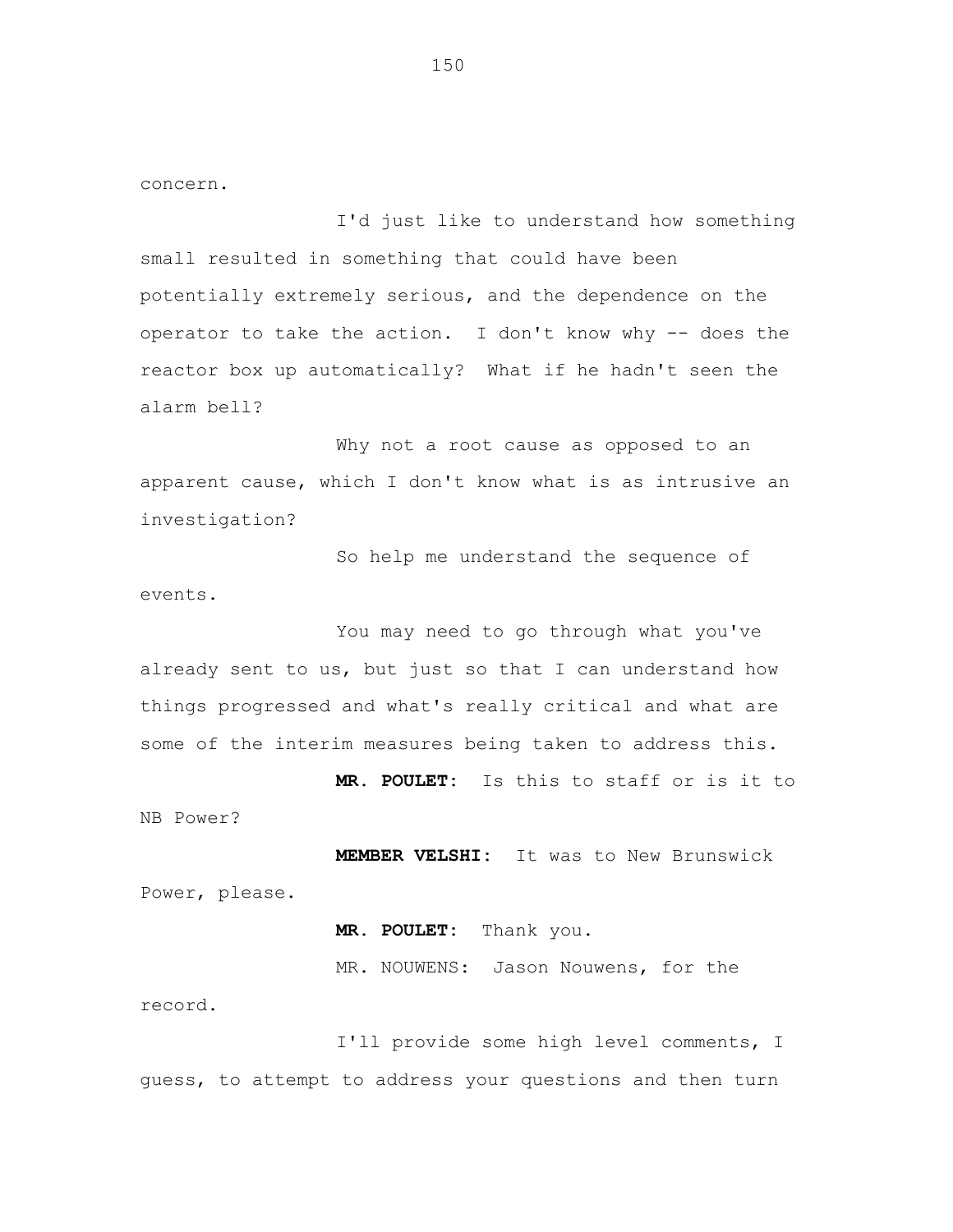it over to Dean for more of the nuclear safety aspect of it.

So you are correct that it is a single component that failed that caused this event. That is part of the investigation into the failure and what corrective actions we can put in place to prevent this in the future. So we can provide more details when that investigation is done.

With respect to your comment on the -what's stated as a high apparent cause evaluation as opposed to a root cause, typically, on an equipmentspecific failure, we will use a high apparent cause.

So the wording may not be "root cause", but it is -- it's still a very intrusive investigation, looks at extended conditions and actions to prevent recurrence.

So I don't want you to have the impression that we're taking this lightly in any way. A root cause we would use for more significant events or ones where we are concerned that the procedural organizational aspects are there, and this one, it's specifically an equipment failure.

We have implemented some preventive maintenance on the affected equipment as an interim measure, but when the full investigation is done, we will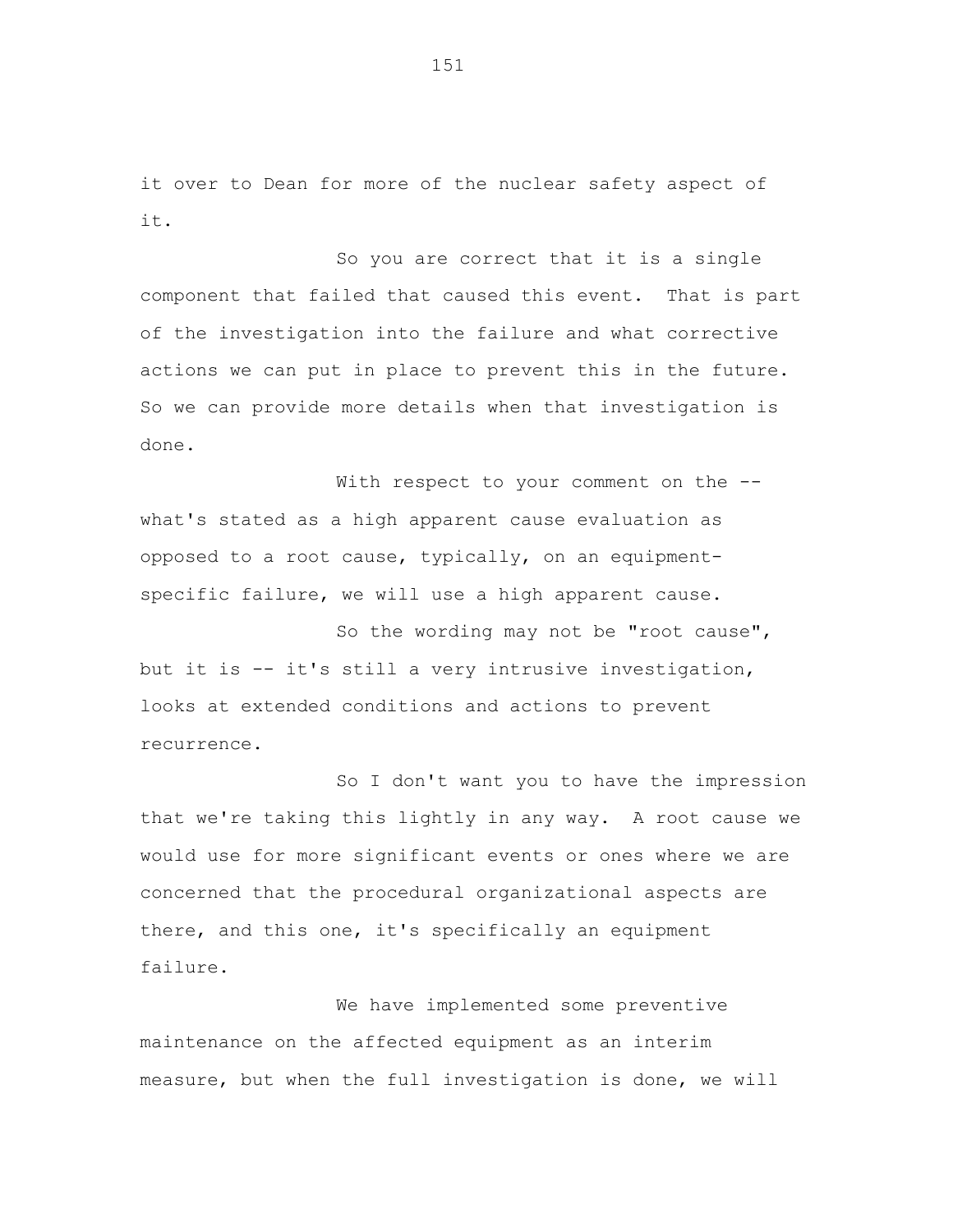implement that we would consider full prevention measures to prevent this from happening again.

With respect to the seriousness of the Level 1 impairment and nuclear safety aspect, I'd like to ask Dean Taylor if he could provide some context into the - - in the significance of this event, but also in what other defence in depth measures we have in place that prevented this event from being more serious.

**MR. TAYLOR:** Thank you, Jason. This is Dean Taylor, for the record.

When we look at this particular parameter, it did create a Level 1 impairment on multiple safety systems. However, there are multiple trip initiation parameters for each safety system, and this condition that was experienced at Point Lepreau would have resulted in a delay on only one parameter, and it would not have prevented the safety system -- any of the safety systems from being effective.

**THE PRESIDENT:** So why was it shut down manually rather than automatically?

**MR. TAYLOR:** When there is a -- this is Dean Taylor, for the record.

When there is a fault on the system, CANDUs are designed in a very robust way, and they're designed to detect conditions that may result in systems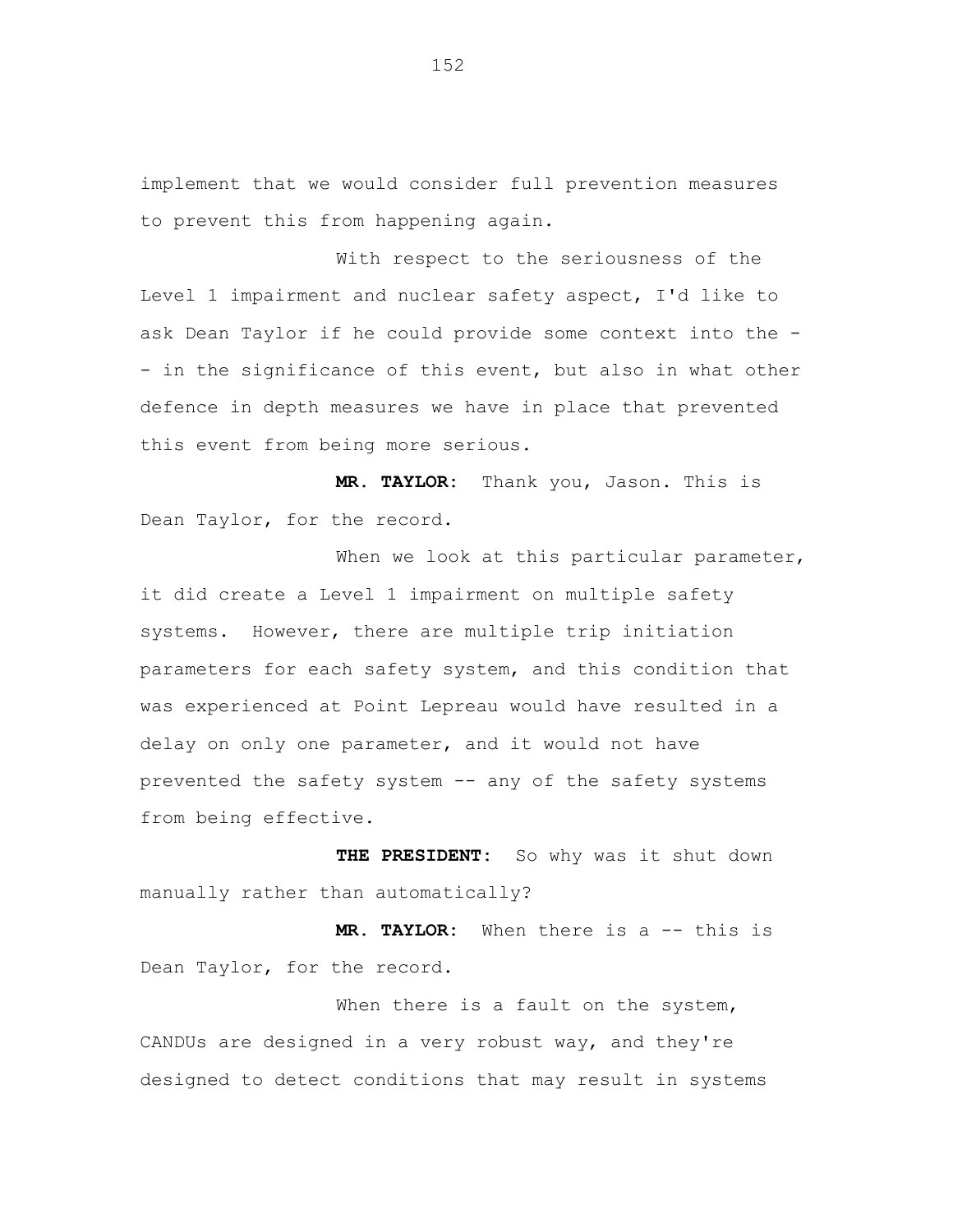being impaired. And there are pre-established responses and procedures for those conditions.

And the condition that we were in, the procedures were followed, and the procedure has the operator to automatically box up containment in order to put it in a safe state, and that is done because one of the initiation parameters was not available in the event it was called for.

**THE PRESIDENT:** So just so I can understand, so let's assume if the operator didn't react, would there be another defence mechanism that's set in?

What would happen if the operator didn't shut it down?

**MR. TAYLOR:** Yes. If the operator would not -- again, Dean Taylor, for the record.

Had the operator not boxed up containment and a worst case event would have occurred, there are other diverse parameters which would have created the box-up condition automatically. And in this particular case, any type of radiation release from a system that would have tried to get outside of containment would have initiated containment box-up on high activity.

**THE PRESIDENT:** Ms Velshi.

**MEMBER VELSHI:** So if I look at what was given to us this morning, the graphs, I understand the 48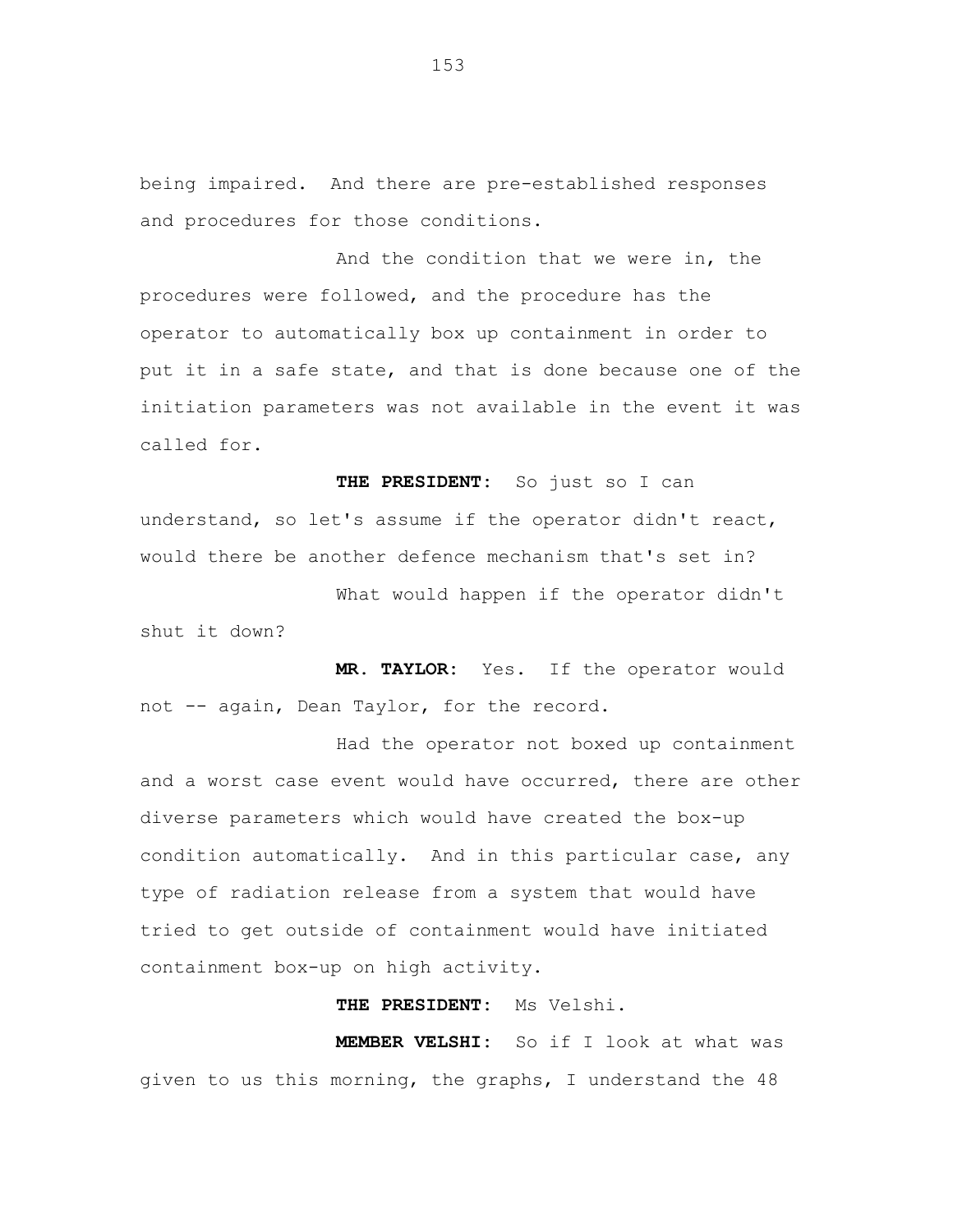seconds from the enunciation to the Level 1 impairment starting.

Where does the 150 seconds of the containment system impairment show up, then, or is it just 198 less 48?

**MR. TAYLOR:** This is Dean Taylor, for the record.

That is correct. It's the time from the impairment level being reached until the time the operator acts.

**MEMBER VELSHI:** And it says approximately 150 seconds, but it isn't really approximate. It's pretty precise because you've got the graph that shows when the pressure starts going up again.

**MR. TAYLOR:** This is Dean Taylor, for the record.

That is a correct interpretation. It was -- based on the data collected from our data logging systems, it was 150 seconds. That is a precise number.

**MEMBER VELSHI:** And then was the unit - did the unit have to be shut down for you to replace your equipment?

**MR. TAYLOR:** This is Dean Taylor, for the record.

No. The containment building was put in a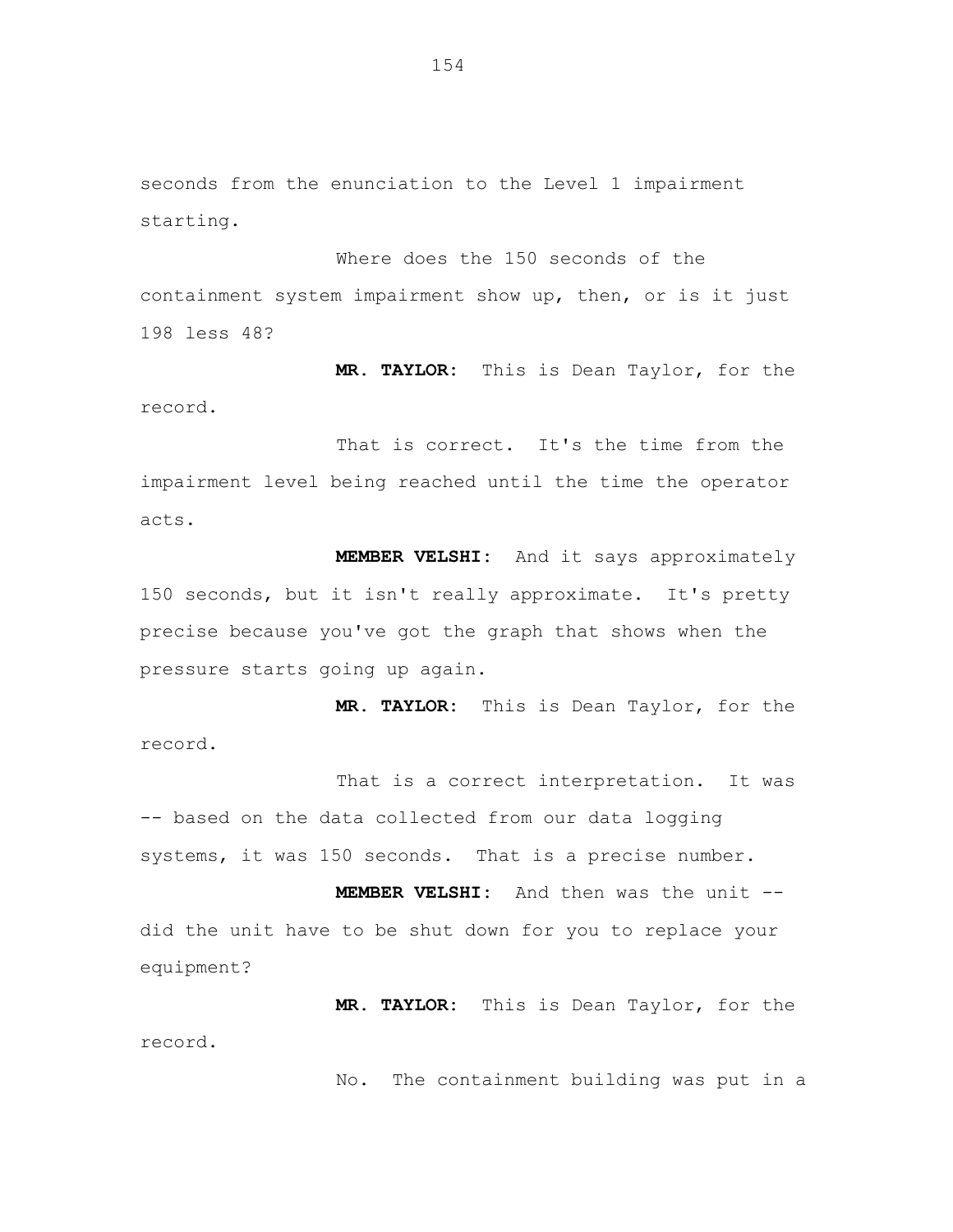safe state and all impairments were cleared within minutes of the event, the 38 minutes. That's 38 minutes to be exact.

**MEMBER VELSHI:** Thank you.

And just a quick question to staff. Your last comment that this completes the staff report on this event, you just mean for now; right? You may be coming back after you've seen the high apparent cause evaluation report.

**MR. POULET:** Ben Poulet, for the record.

That is correct. We're satisfied with the response of the NB Power at this point. Should anything come out that is unusual following the completion of the apparent cause evaluation, we would, of course, come back and inform the Commission.

**MEMBER VELSHI:** Thank you.

President, if you can just -- one very quick question.

How many Level 1 impairments happen in a

year?

**MR. TAYLOR:** This is Dean Taylor, for the record.

Typically, there are very few Level 1 impairments that would happen in a year. At this point, for the year at Point Lepreau, we've had a total of, I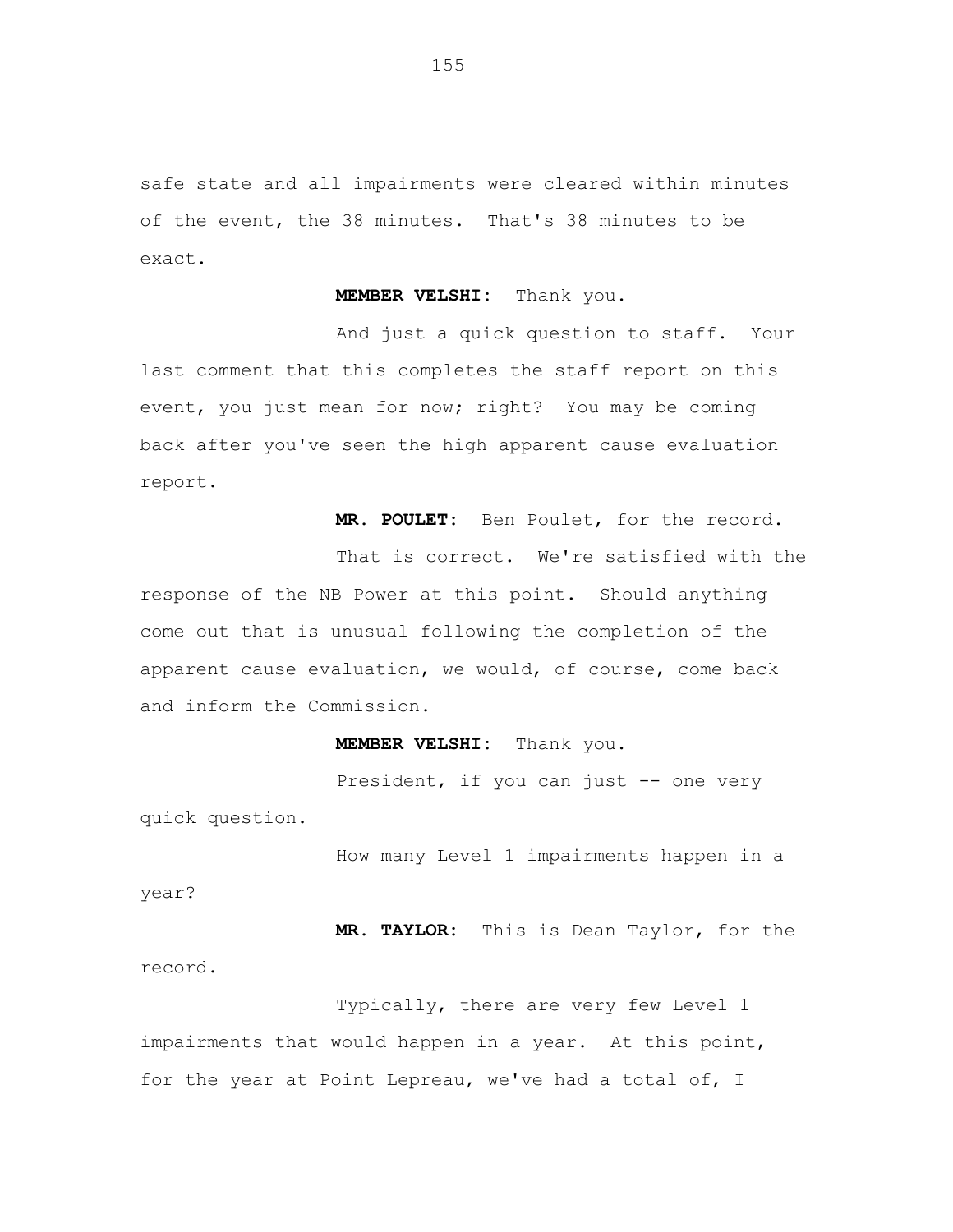believe it is, four Level 1 impairments.

**MEMBER VELSHI:** Thank you, staff.

Across the fleet?

**MR. HOWDEN:** So without having the stats, we're -- just our experience, about one a year across the fleet if you do an average.

**THE PRESIDENT:** Is that --

**MR. HOWDEN:** Per station across, but we'd have to pull it out of our regulatory oversight report.

**THE PRESIDENT:** Is that a good SPI or whatever we call them nowadays, indicators for -- that we keep monitoring and reporting on?

**MR. POULET:** Impairments -- this is Ben Poulet, for the record.

Any impairments such as Level 1 impairments are, of course, reported by -- to the Commission by the licensees, but we do  $-$ - we do the appropriate regulatory follow-up, but we don't count because they're not all the same.

A Level 1 impairment is based on -- the application of impairment levels is very strict, and it varies from safety system to safety system.

The rules apply to different safety systems in a different way, so it's not appropriate to count Level 1 impairments.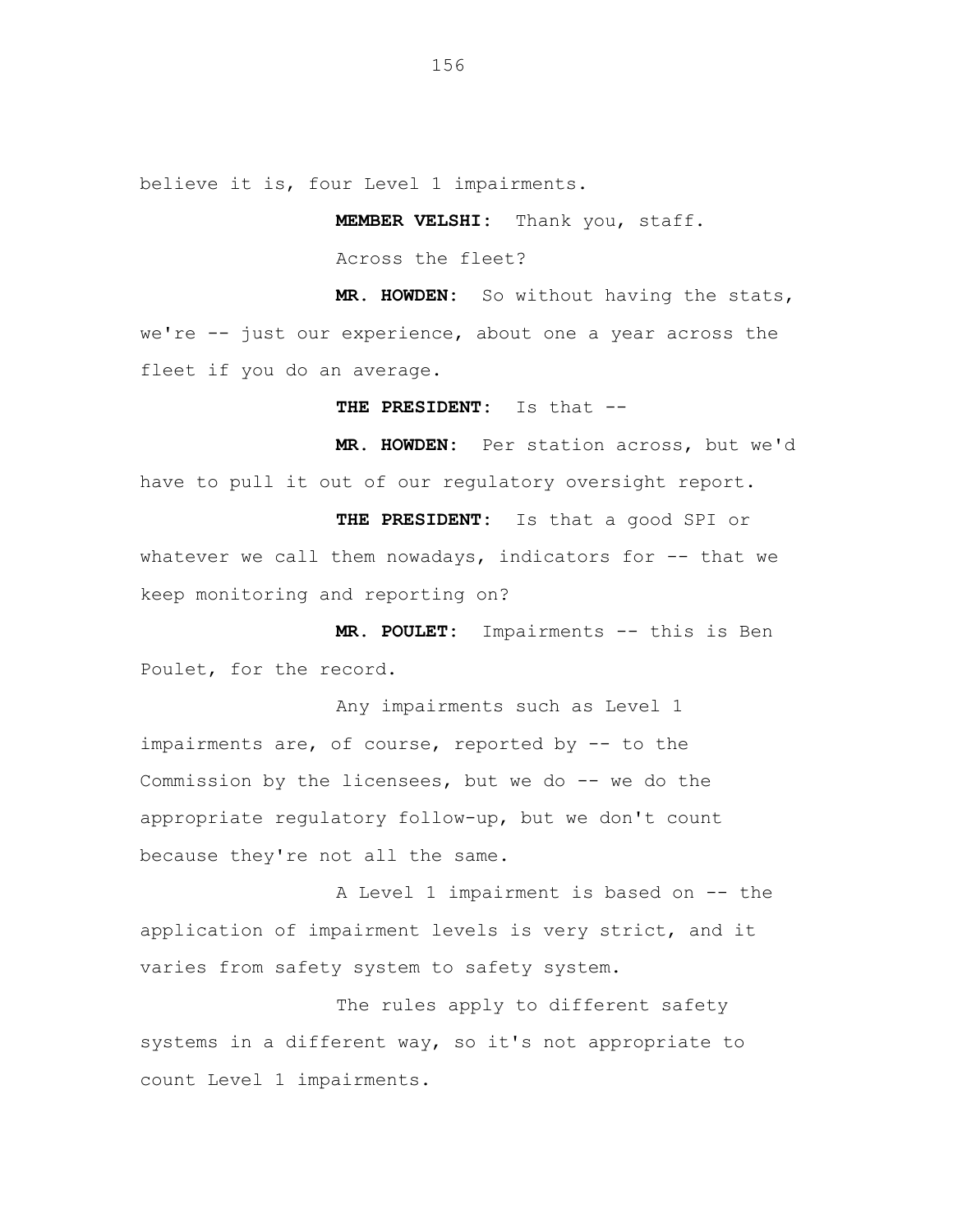They are of interest, of requiatory interest, and to both CNSC staff and, of course, the licensee organization, but we don't count them for the sake of counting them.

**THE PRESIDENT:** But that's my question.

I understand we follow on one by one when they happen, but why is that not a good indicator  $-$  if everybody is using Level 1 as a measure of severity of the incident, why is that not a good proxy for a cumulative number per year?

That's not the industry proxy. Is that what you're saying?

Anybody? Does OPG measure, or Bruce?

**MR. POULET:** Yeah. I can add to my earlier response regarding -- this is Ben Poulet, for the record.

These Level 1 impairments are reported to CNSC, as I mentioned, and are included in the data for system reliability, so they're already counted and accounted for in the reliability.

**MR. HOWDEN:** So Barclay Howden. I'd just like to comment.

We do report them, but not necessarily statistically. If you'll recall in the reliability section -- you probably don't recall, but anyways, in the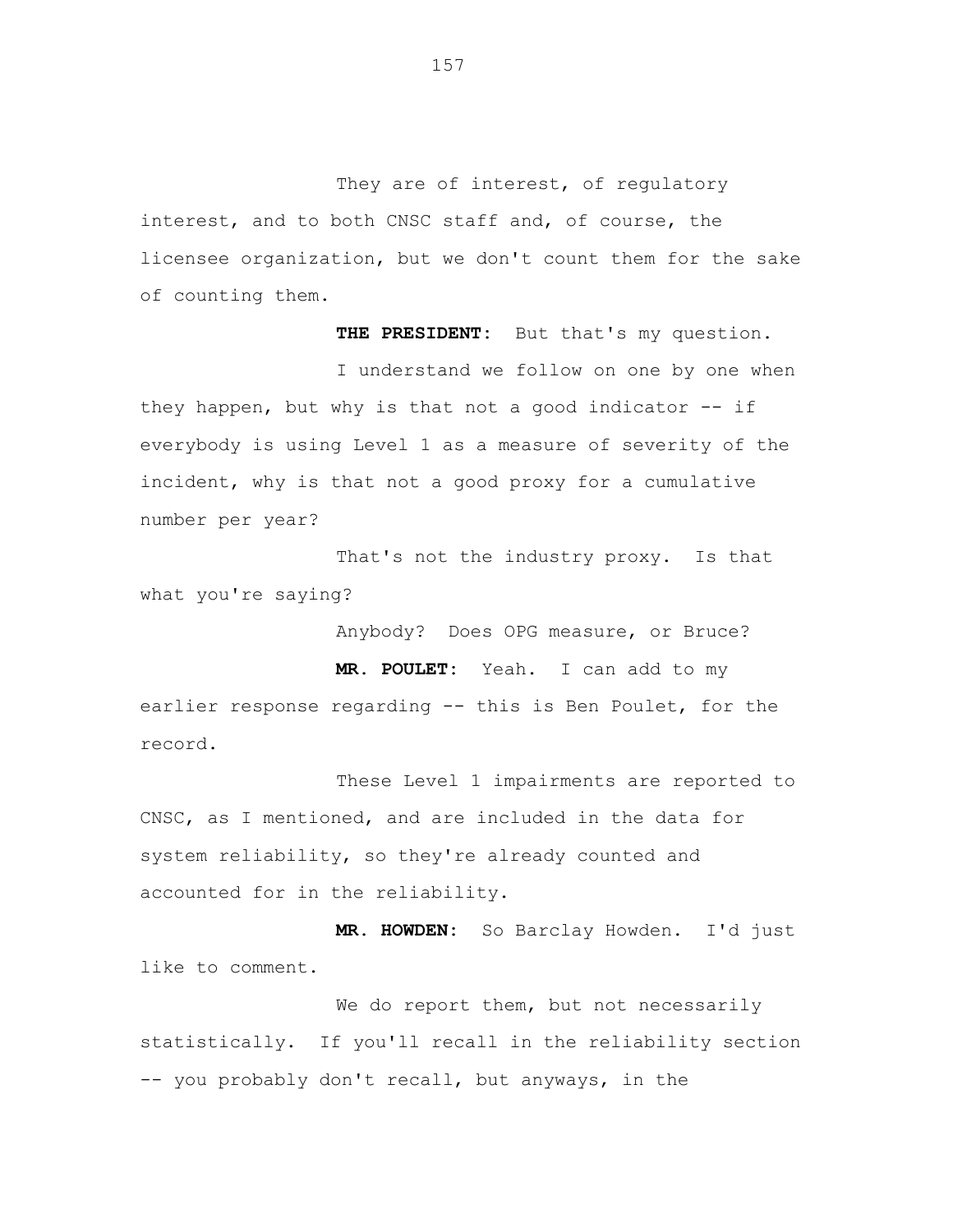reliability sections, we do go through any of impairments of special safety systems per unit, but we haven't -- we haven't put them in a graph for comparison.

And I think if that's something the Commission wants, we will look at it to see what value it has. But they are --

**THE PRESIDENT:** No, I'm just interested if the industry itself are monitoring it, you know, because if they do monitor it, then why not? I don't want to create a new monitoring if it doesn't make sense.

Mr. Jammal?

record.

**MR. JAMMAL:** It`s Ramzi Jammal, for the

As mentioned by my colleague, we -- under system reliability of the year end report, we track every Level 1 impairment.

In addition, we do present the values. I'm going by memory. I'll -- we'll give you the value by the end of this session. It's not a problem.

The key point here is, I want to close the fact that Level 1 impairment is an indication of the potential impact on the unit.

Under the Op and P's that is approved by the Commission, Level 1 impairment has to be addressed quickly.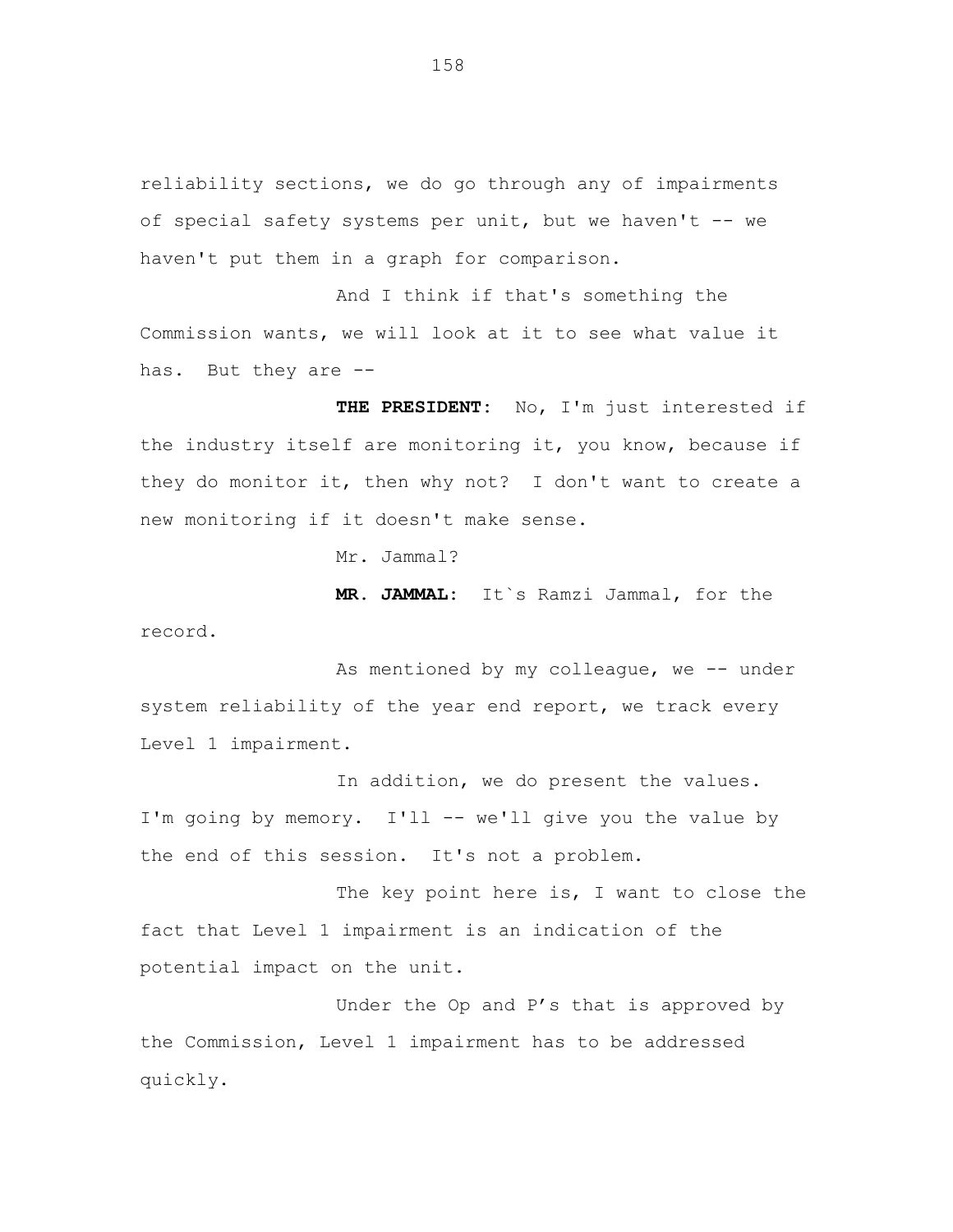And the reason I'm putting this from safety perspective, at no time that, let it be an immediate automatic trip or a manual trip, will take place based on the level of impairment.

So we do track them from a regulatory oversight perspective for closure with respect to the cause or extent of condition of the event, but I do not want to leave the perception that Level 1 impairment is directly impacting safety.

At no time there was any safety concern with respect to the application of the OP and P's approved by the Commission or the action taken by the licensee or the operators. But we do track them in number, and now the question becomes is it an SPI or not. Well, let us evaluate.

As we mentioned, if there is a feedback mechanism of usefulness to us, we will look at it.

When we looked at the SPIs, we established the SPIs in collaboration with the industry based on the old S99 factors, and we determined based on risk informed decision what key SPIs we will try out and then we will expand and extend the SPIs as we're getting more knowledge with respect to the reporting mechanism.

But I just don't want to leave the fact that Level 1 impairment at no time is putting the safety of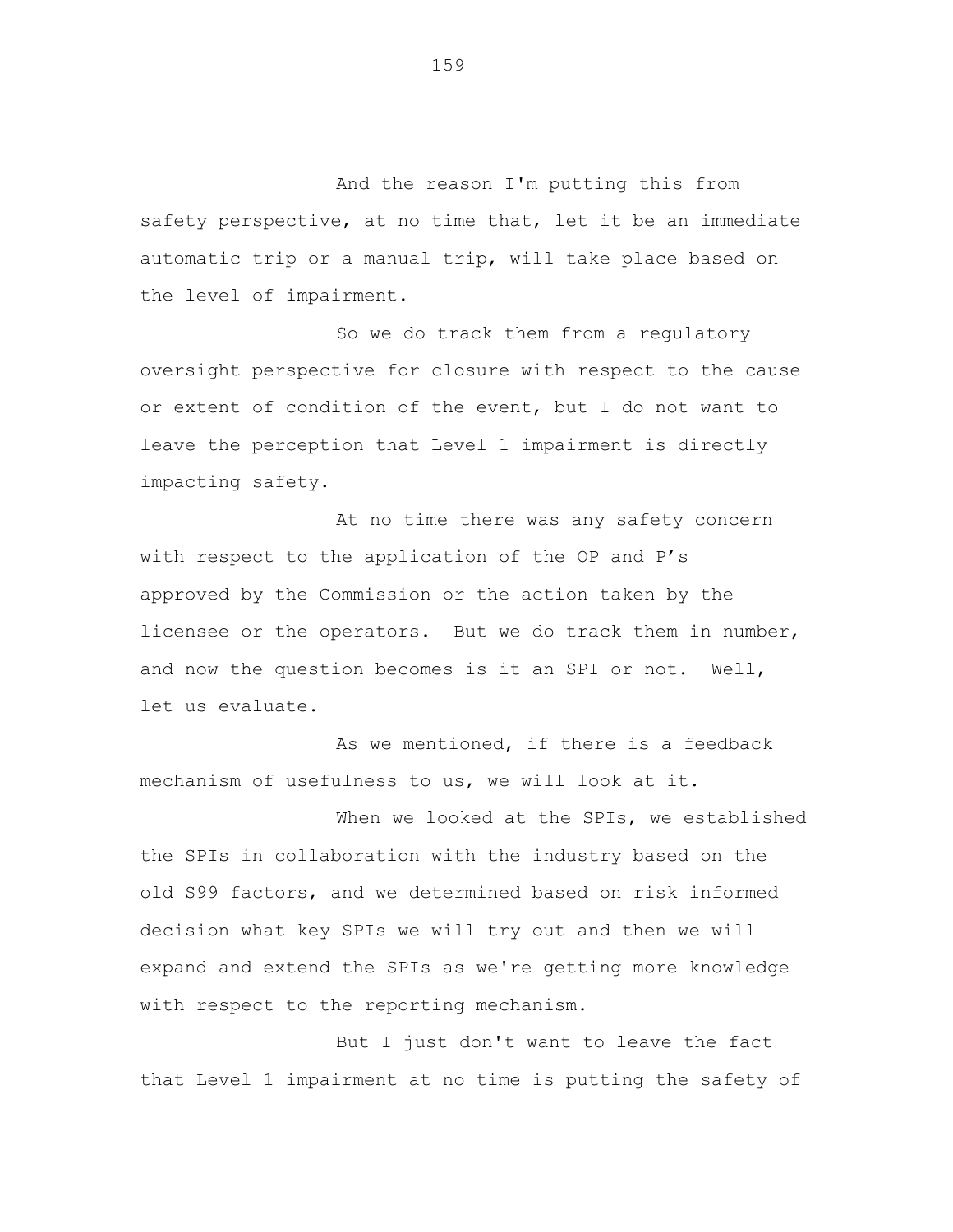the reactor in question. The operator must shut down the unit.

**THE PRESIDENT:** Thank you.

M. Harvey?

**MEMBER HARVEY:** Just to clarify the explanation of a Level 1, the last sentence, the system would not be able to provide adequate protection in the event of the worst case accident scenario.

Is this to say that during that 150 seconds, if there is a crash, if there is an earthquake that the reactor would not trip?

**MR. TAYLOR:** This is Dean Taylor, for the record.

I'd like to provide one erratum before I answer that, and that is a correction on my previous number of four Level 1 impairments. We had two Level 1 impairments prior to this event, so that is a correction.

To answer your specific question, the definition that you see in the CMD is a very bounding and very large definition. In fact, Point Lepreu's definition includes a number of different states. One is that the shutdown system does not have the capability, but another is that a single-trip parameter may not be effective or has not been analyzed, and that is the case in this event for Point Lepreau.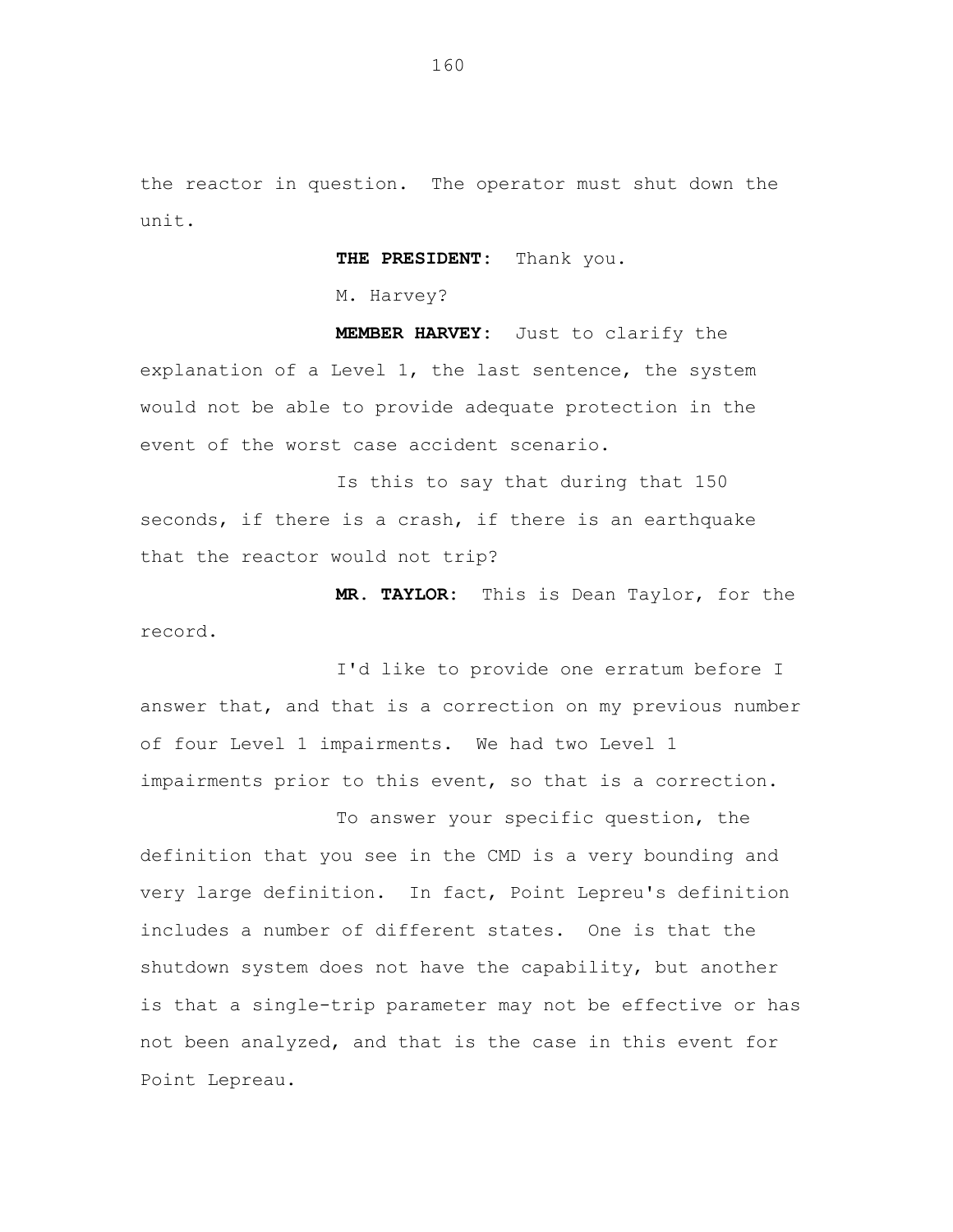We have performed a safety significance and it does demonstrate that at all times we did have the adequate means to shut the station down and to mitigate any radiation released to the public. There was no increased risk to the public during this event.

**MEMBER HARVEY:** Okay, so it should be written differently maybe. Yes?

**MR. POULET:** If I may, that is what the - if you look in the middle of the third paragraph, where we say:

> "CNSC Staff says in the CMD the delay would impact the effectiveness of the special safety system for a limited number of postulated scenarios. The accident scenarios which do not rely on RB pressure would not be affected." (As read)

So it's consistent with what Mr. Taylor is explaining, is that we did mention that.

**MEMBER HARVEY:** That's one of the --

**MR. POULET**: Yes.

**MEMBER HARVEY:** -- different means?

**MR. POULET:** And that parameter may only be required for certain accident scenarios.

**MEMBER HARVEY:** Okay. Thank you.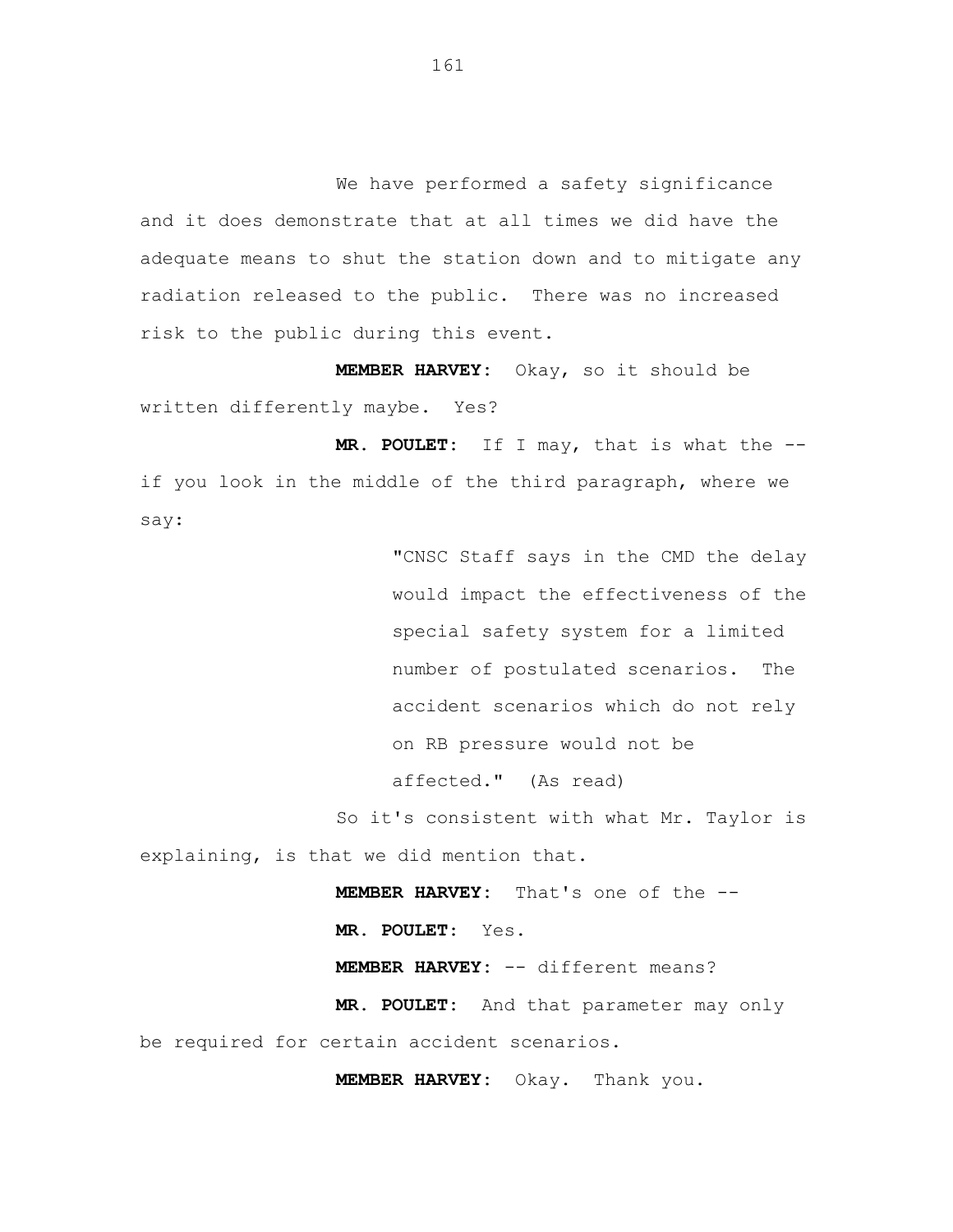**MR. POULET:** I'd like to point out -- to go up with the "approximately 150 seconds in approximately 38 minutes," the reports we get includes decimal. We didn't include those, so that's why we say "approximately.

Thank you.

**THE PRESIDENT:** Thank you.

Mr. Tolgyesi.

**MEMBER TOLGYESI:** Merci, Monsieur le Président.

My understanding is that the reactor building pressure is normally maintained between minus .1 and minus .8 kilopascals. In this paragraph, one, two, third paragraph, at the end you are saying that "Reactor building pressure also initiates automatic closure of the containment isolation valves at 3.45 kilopascals," which is quite high, which means that the pressure inflow is high, but there's no outflow. That's what my understanding is.

Why you don't have some system which will operate automatically also?

**MR. POULET:** You know, as stated in the report, the box-up that's at 3.45 kPa is above atmospheric. This is an automatic parameter. It would box up containment automatically. And the basis for that parameter is for the accidents, you know, that box up, it's supposed to protect for, which are failure of either the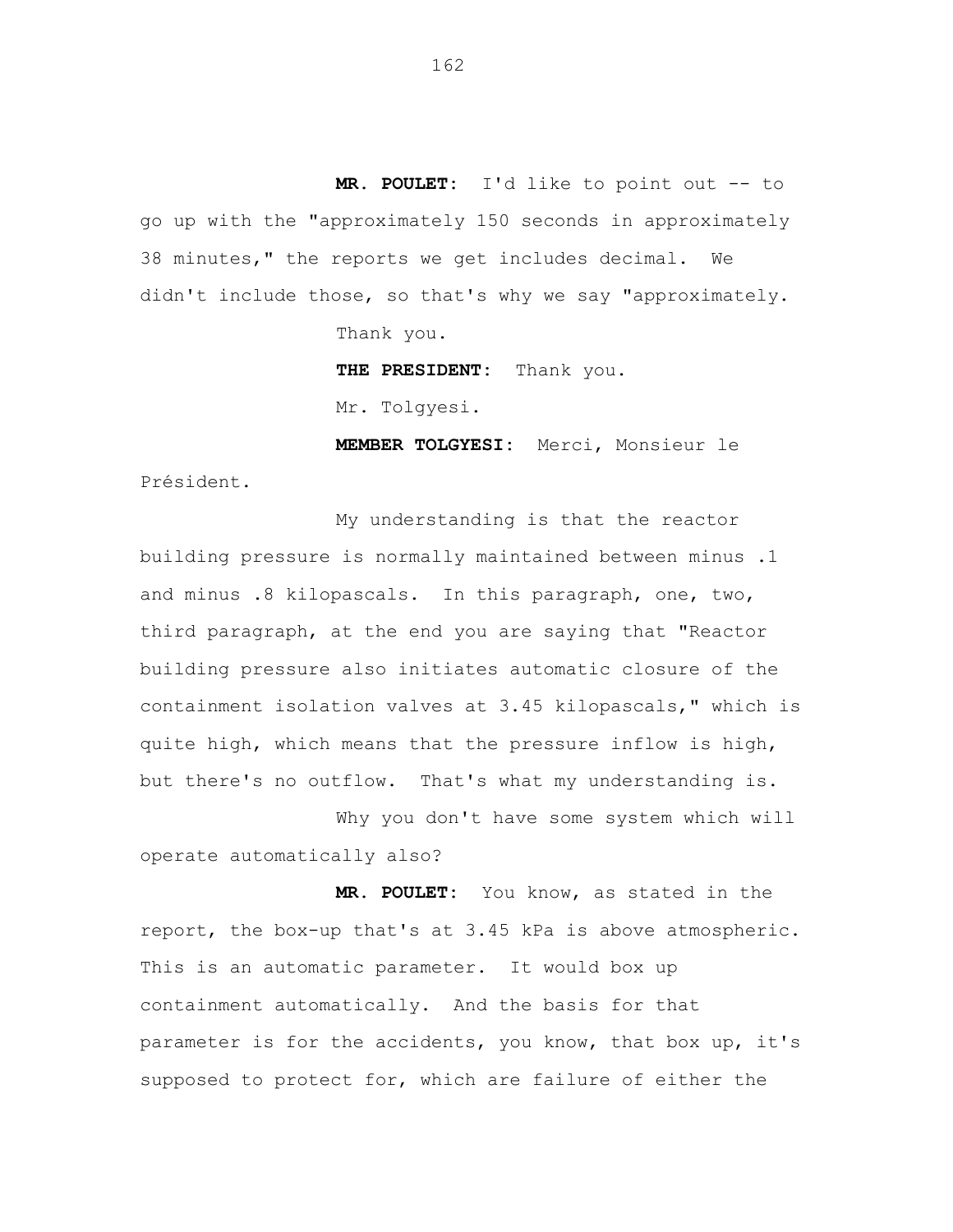heat transport system or a secondary cooling system inside the reactors, steam event inside the reactor. That's what the purpose of that parameter is. So it is automatic. It does box up containment.

**MEMBER TOLGYESI:** Because I feel that there is quite a difference between those two pressures, okay? And you were saying that the operator shut down the valves because he finds that the pressure is dropping -- I'm sorry, the pressure is decreased, and so that's why he shut down.

And there is some automatic system, but this automatic system is at 3.45. So should we have another one, another limit, which, you know, will shut down the system when the pressure is not at 3.45, but, I don't know, much closer to operating limits? Then you will not have -- you will not have this problem of -- you have a problem with this -- how you call that? Just a second.

The joint where, you know --

**MR. POULET:** I think you're referring to the expansion joint.

#### **MEMBER TOLGYESI:** Yeah.

**MR. POULET:** That's not necessarily involved here.

If I could just speak to the 3.45 limit, that's a positive limit, meaning this will be 3.45 kPa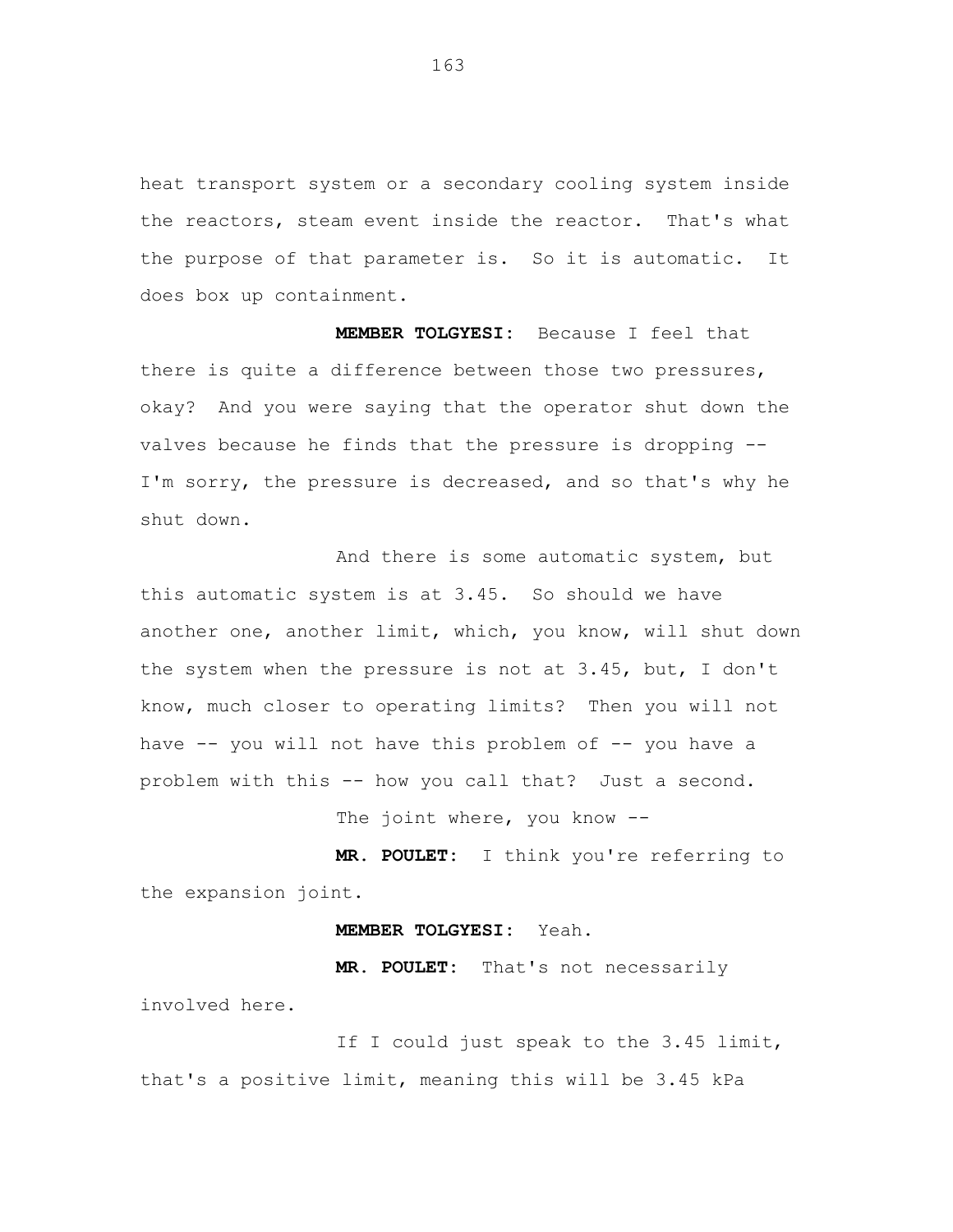above atmospheric, whereas normal pressure is slightly below atmospheric. That's just the way the reactor building is operated during normal operation. So the gap, in actual fact, is quite small. You want to maintain that gap between -- slightly below atmospheric. For something - - for the reactor building to go above atmospheric, it would have to be a fairly significant event.

So we want to maintain the margin as small as possible so that we have a quick response time to the possible event, and I can let Mr. Taylor complete my answer, if he wishes.

In terms of the expansion joints, this was just a direct result of a surge outside the reactor building caused by the damper -- the louvers suddenly closing.

I'll let Mr. Taylor complete my answer if he wishes.

**MR. TAYLOR:** This is Dean Taylor, for the record.

That is a good answer, Mr. Poulet, and I would concur.

**MEMBER TOLGYESI:** And my last is: were these equipment -- you know, you did a large refurbishment. Where these equipment covered by or included in the refurbishment also or were not?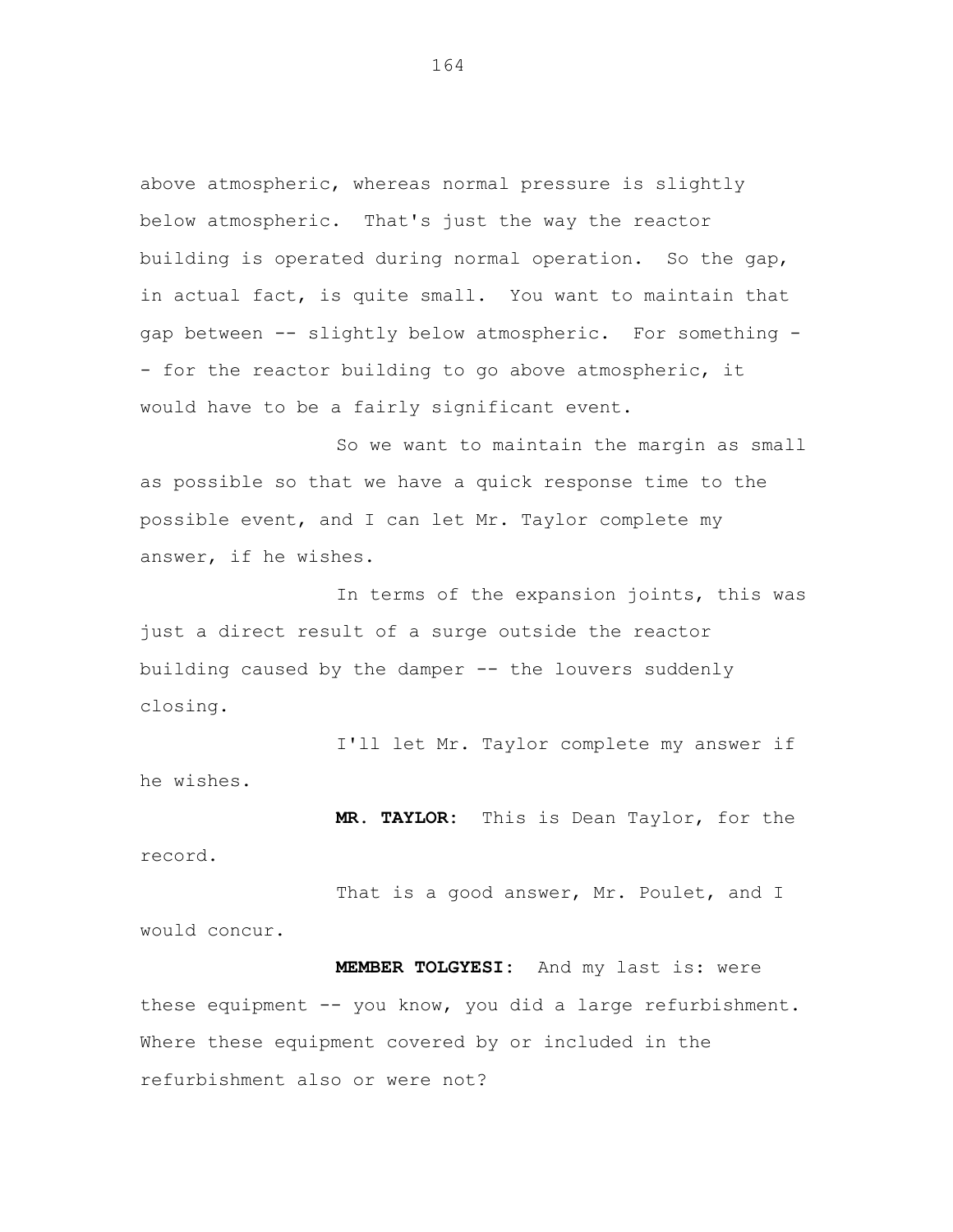**MR. POULET:** Ben Poulet, for the record. I would NB Power I think to answer this question.

**MR. NOUWENS:** This is Jason Nouwens, for the record.

This equipment was not included in the refurbishment scope. We base refurbishment scope on equipment that was critical to the reactor, and primarily equipment that is difficult to access during normal operation. This equipment is easily accessed during normal running state, so we can maintain it at any time, and for that reason it was excluded from the refurbishment scope.

**MEMBER TOLGYESI:** And my last is that you told me it has a controller failure. Do you have a preventive program where you replace these controllers automatically after some period of time, or you wait until it breaks, then you fix it?

**MR. NOUWENS:** That's a good question.

This is equipment is not equipment that we would "run to failure," which is the term we use, or "run to maintenance." This is equipment that we would maintain preventively to ensure that it always continues to operate. However, in this event the fuse supplying the power supply failed, so we are adding that to our preventive maintenance strategy. In a further high apparent cause evaluation,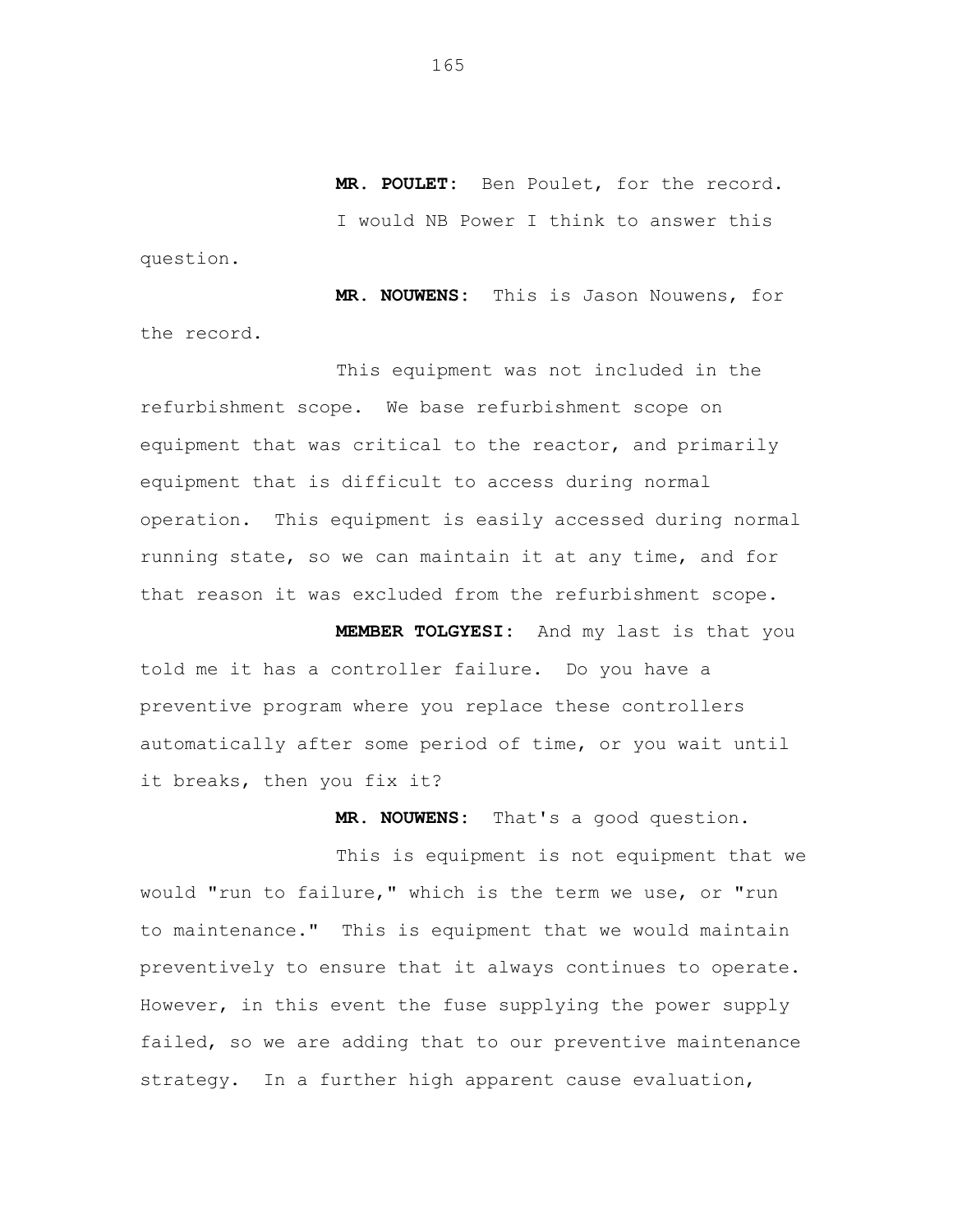we'll look at other measures we can implement on a preventative aspect.

> **THE PRESIDENT:** Thank you. Dr. McEwan. Ms Velchi. Monsieur Harvey. Okay.

**MR. HOWDEN:** Can I just do a quick summary, Dr. Binder --

**THE PRESIDENT:** Go ahead.

**MR. HOWDEN:** -- just to make sure that...?

So I think the pressure is kept negative in containment because containment is to contain. When positive, if it goes positive, it could indicate an event, like a loss-of-coolant accident, and that's why the pressure goes up, it boxes up. If it goes too low in this case, and you have that very remote event occur, it takes longer to get to the point where you box up containment. So that's why you have these impairments.

We're looking at 99.9 percent reliability on safety systems, and so an impairment shows that it's gone outside that reliability. Then we rely because on these for conservative decision making. So, as Mr. Jammal said, an event has not occurred, but if an event did occur, your safety system wouldn't work as well. So you have to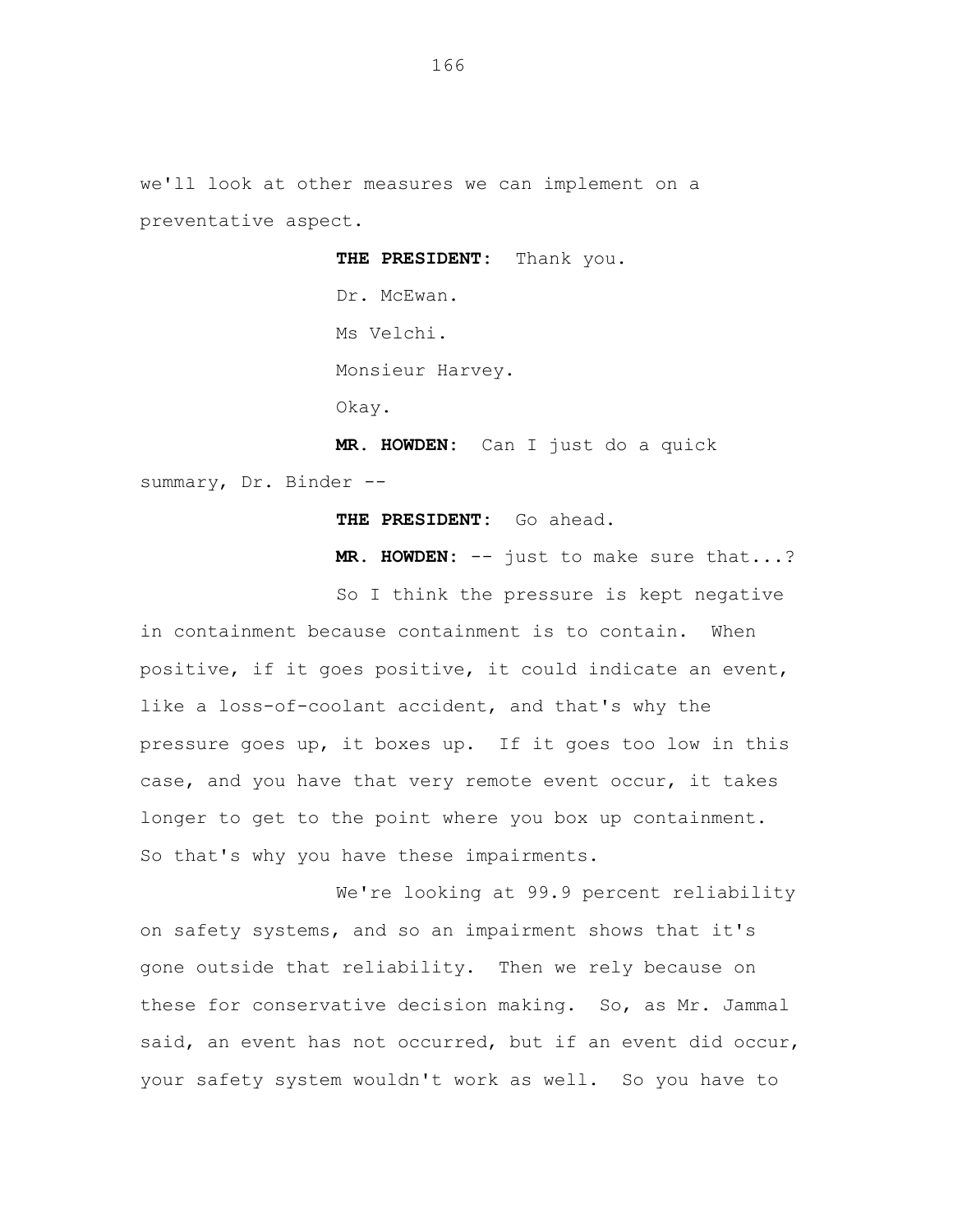address the impairment, and if you're not able to fix it within the time period set then you'd have to shut the unit down. So that's kind of the logic.

So you think of it as going too high is important, but too low is just as important, because then if you have an event it takes longer for the pressure to go up to that automated point.

In this case there's alarms on containment, the operator noted the alarm, saw it, diagnosed it, boxed it up, Level 1 impairment went away fairly quickly. If he or she was not able to do that, they would have had to start preparing themselves possibly for a safe shutdown of the unit.

So, again, it's all about conservative decision-making, and it drives them through the process. I think in this case, although there were these impairments, they did react in the manner that we expected them to. So I think that's an important message to come across for you. And then if they weren't able to fix it, they would have had to shut down the unit.

**THE PRESIDENT:** Okay. Thank you. Thank you very much.

The next item on the agenda is a decision item on REGDOC 2.3.1, Conduct of Licence Activities: Construction and Commission Programs, as outlined in CMD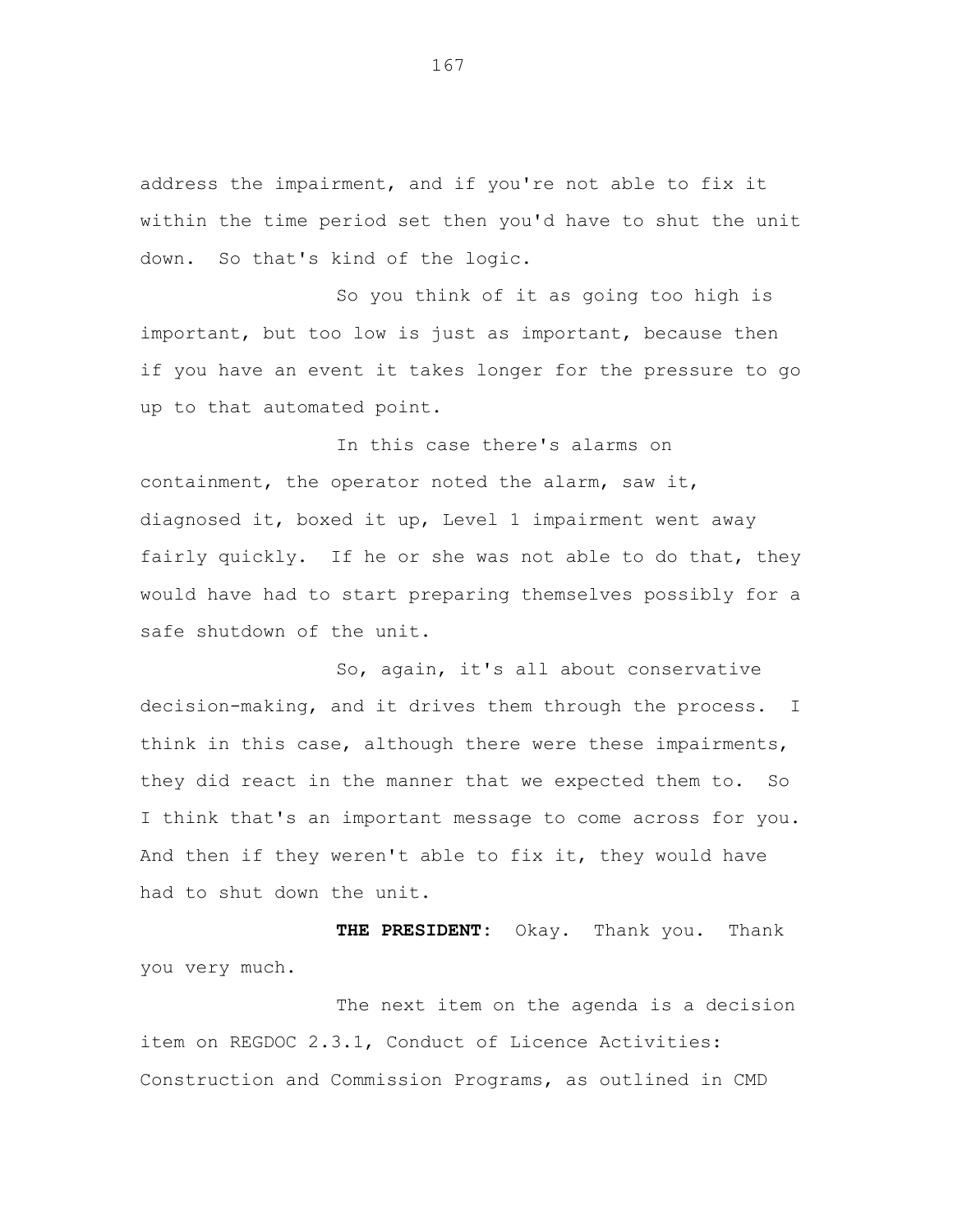15-M49 and M49.A.

# **CMD 15-M49/15-M49.A**

## **Oral presentation by CNSC Staff**

**THE PRESIDENT:** I understand that Ms Owen-Whitred will make the presentation. We'll give you time to set up.

Go ahead any time.

#### **MS OWEN-WHITRED:** Okay.

Bonjour, monsieur le président, membres de la commission.

My name is Karen Owen-Whitred, Director of the Regulatory Framework Division. With me today are Haidy Tadros, Director General of the Directorate of Regulatory Improvement and Major Projects Management, who will be presenting the document-specific slides today, also, Doug Miller, Acting Director of the New Major Facilities Licensing Division, as well as other CNSC Staff available to support and answer any questions.

We are here today to request that REGDOC-2.3.1, Conduct of Licensed Activities: Construction and Commissioning Programs, be approved for publication and for use by CNSC Staff in assessing the acceptability of construction and commissioning programs.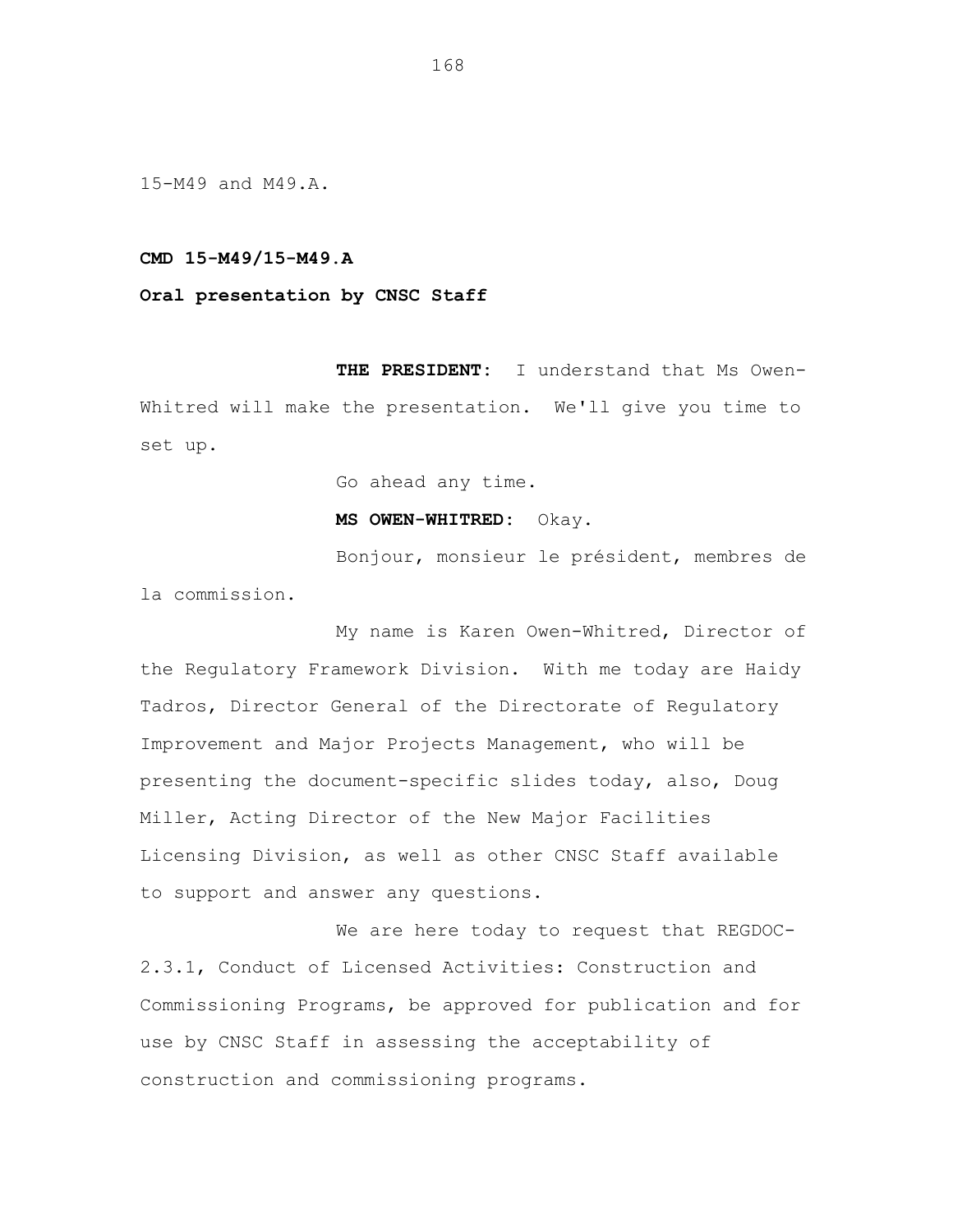Before outlining the presentation and discussing the document in detail, I will briefly review the role of regulatory documents and where REGDOC-2.3.1 is situated within the CNSC's regulatory document framework.

Regulatory documents are used by the CNSC to provide clear requirements and guidance for facilities and activities under our oversight.

Documents generally provide both requirements and guidance. Requirements are mandatory once included in the licensing basis and lay out what must be done to meet the expectations of the document. Guidance helps inform licensees and applicants on how the requirement should be met, as well as giving information about how CNSC Staff will evaluate their applications.

The CNSC has a robust process to develop our requirements and guidance, which includes rigorous analysis of modern domestic and international best practices, as well as comprehensive stakeholder consultation and engagement activities.

This process helps ensure that our regulatory documents are reasonable and comprehensive, clearly addressing issues that control and enhance nuclear safety, security and protection of the environment.

Regulatory documents may be applied using a graded approach, which allows for the documents to be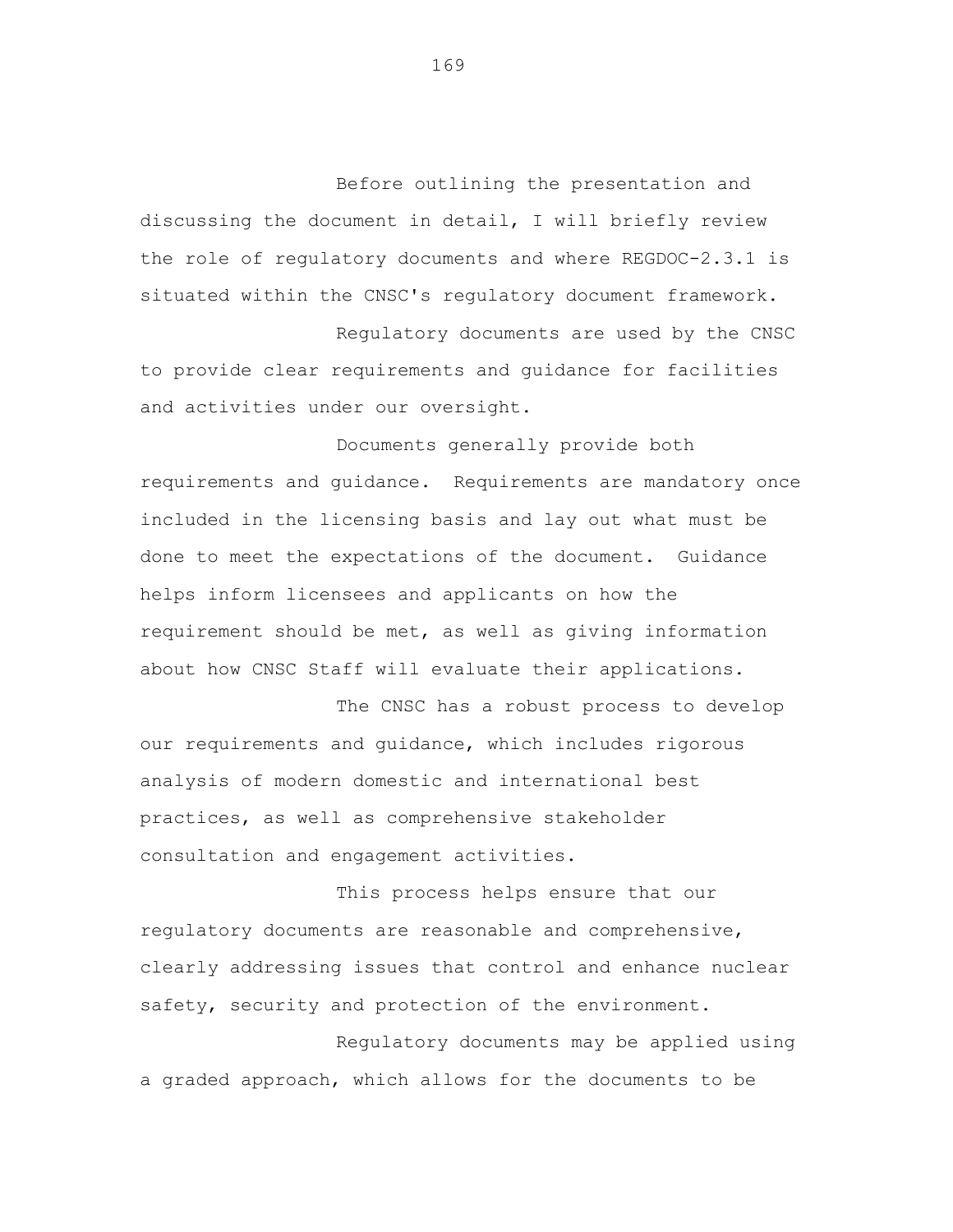adapted to suit the risks and particular characteristics of a regulated facility or activity. Once published, regulatory documents support both licensing and compliance, describing clear expectations against which regulatory activity and facilities are assessed.

To enhance accessibility of our regulatory expectations, the CNSC structures our regulatory documents according to the framework shown here. This slide shows where REGDOC-2.3.1 fits into the CNSC's broader document framework. It is situated within Section 2.3, "Operating Performance." This section also includes regulatory requirements and guidance for accident management and for periodic safety reviews.

I will now turn the presentation over to Haidy Tadros, Director General of the Director of Regulatory Improvement and Major Projects Management.

## **MS TADROS:** Thank you.

Good afternoon, Mr. President, and members of the Commission. For the record, my name is Haidy Tadros, Director General of the Directorate -- Karen introduced me -- and I'll be presenting the documentspecific part of our presentation.

This slide provides an outline of what we'll be covering today, starting with a brief historical perspective of the regulatory oversight around construction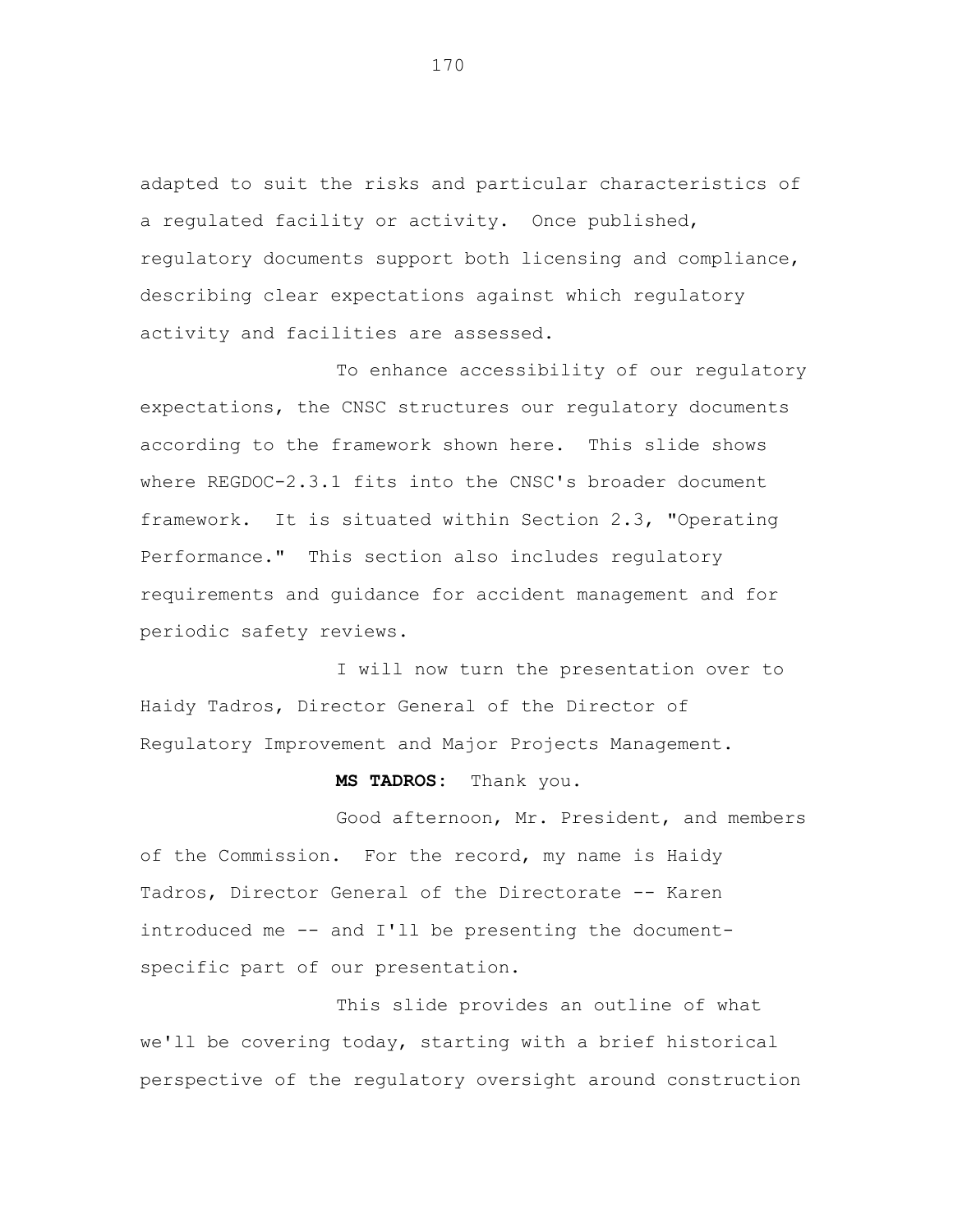back when the current Canadian nuclear power reactors were being built.

Next, we will cover the objectives of REGDOC-2.3.1 and explain the consultation process and feedback received before moving on to explain how the document, if approved, would be implemented.

Finally, we will finish with CNSC's Staff conclusions and recommendations.

For currently operating facilities the *Atomic Energy Control Regulations* contain clauses pertaining to construction and commissioning activities. At the time, the Atomic Energy Control Board's regulatory oversight during construction focused on confirmation that construction activities was in accordance with the licensee submissions for design of the facility and facility structures, systems and components function according to the design.

Best industrial standards and practices for facility construction and commissioning activities were followed and included in licensing submissions for nuclear power plants currently operating in Canada.

Upon review of these submissions, the AECB granted an approval, through the issuance of a licence, to construct the current facilities in place today.

Operating experience over the years has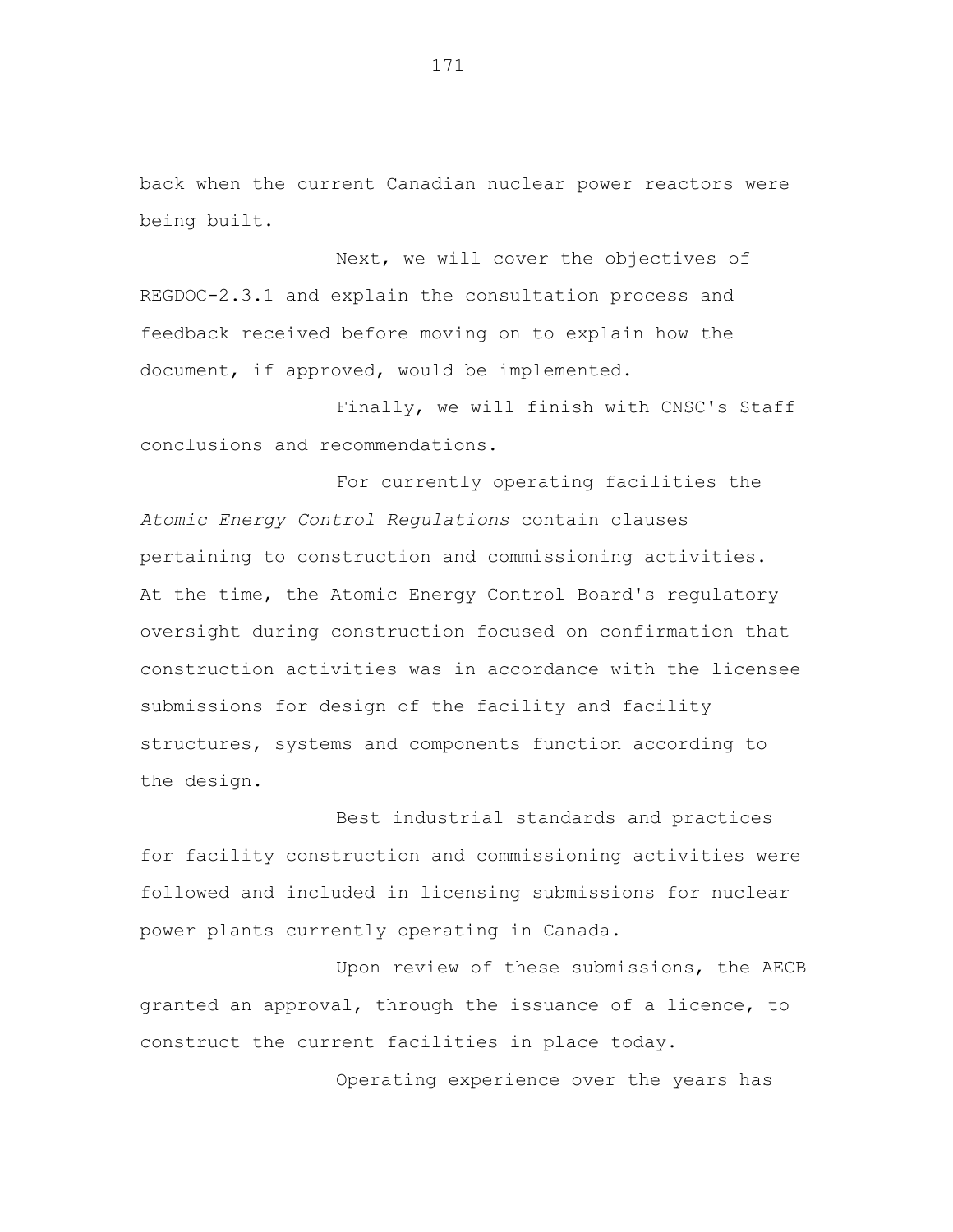shown that regulatory oversight AECB provided in the past gave adequate assurance of safety.

In 2000, the *Nuclear Safety and Control Act* came into effect. The *Class I Nuclear Facilities Regulations* issued under the *Nuclear Safety and Control Act*  contain more comprehensive regulatory requirements for a licence to construct a nuclear power plant. Many industrial codes and standards are still being used in construction and commissioning activities of nuclear reactor facilities such as *CSA Standards* and *ASME Codes*.

Activities: Construction and Commissioning Programs, further elaborates our current understanding of how to better meet regulatory requirements. Construction and commissioning programs are an integral part of the design assurance process for a reactor facility so that facilities are constructed per design, modifications to existing facilities are carried out appropriately, and structures, systems and components perform per design.

REGDOC-2.3.1, Conduct of Licensed

The basis of the requirements and guidance come from the extensive experience of the CNSC and the nuclear industry in these areas.

REGDOC-2.3.1 codifies current best practices and incorporates lessons learned from national and international reactor facility construction and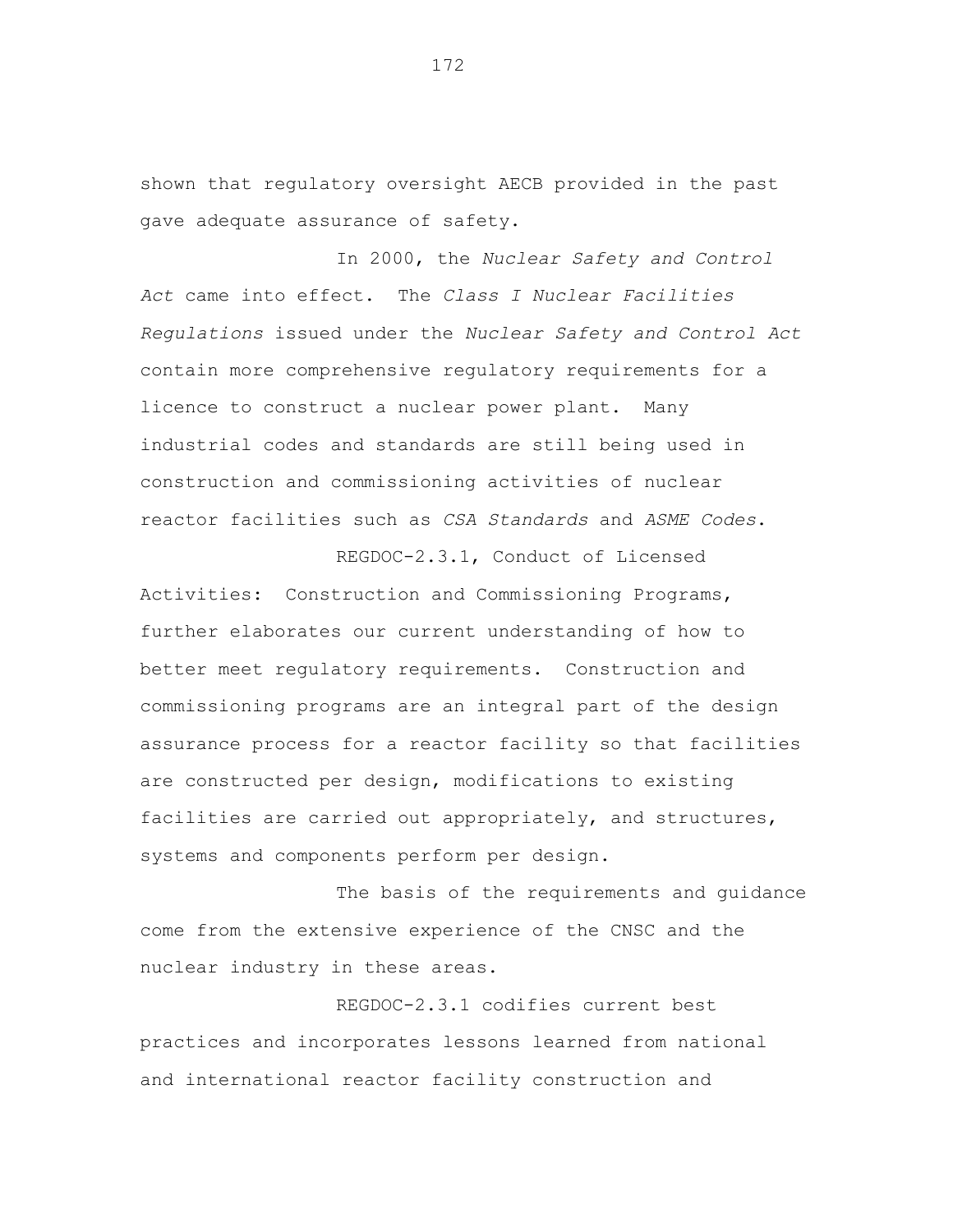refurbishment projects with five key emphasis points: licensees having the primary responsibility for safety and security of all construction and commissioning activities; licensees having the appropriate focus on contractor oversight; training of those involved in the nuclear safety aspects of construction and commissioning activities; the use of appropriate procedures for commissioning activities; and, finally, the licensees having appropriate oversight of the supply chain.

The goal of a construction program is to provide assurance that facilities are constructed per design and major modifications to existing facilities such as those outlined in an integrated implementation plan arising from a periodic safety review are carried out appropriately.

Information found in this REGDOC informs the development, implementation, assessment and improvement of the construction methods, procedures and techniques so that the facility meets the design and safety intent. The information also provides the licensee regulatory positions on technical aspects to be used in technical specifications to a contractor that are pertinent to the supplied product. Information also assists the licensee in

understanding the regulatory aspects that must be considered when assessing contractors' qualifications and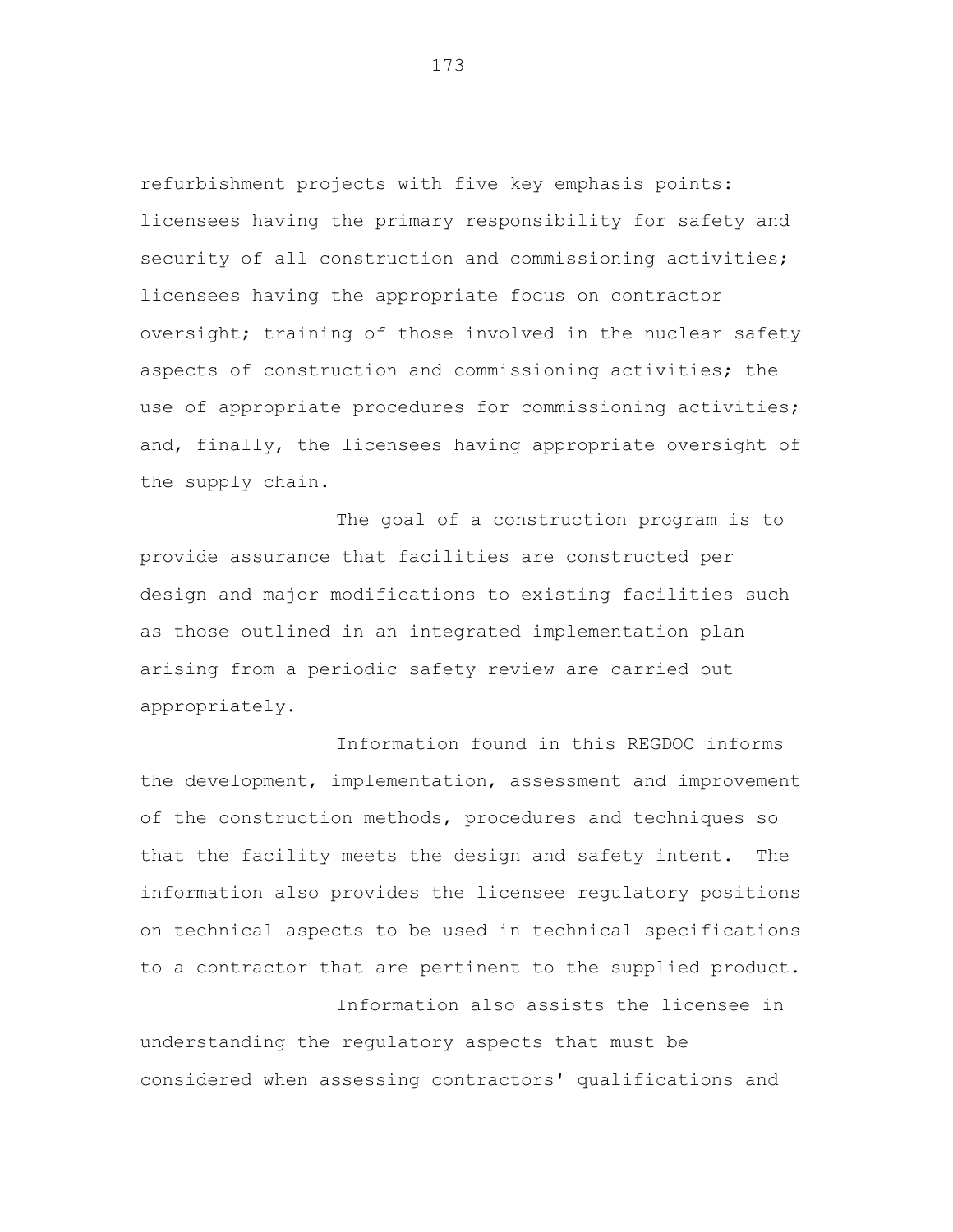performance.

And, finally, the information in this REGDOC assists stakeholders in understanding the roles and responsibilities of contractors. These contractors may be technical support organizations or consultants carrying out independent review and assessment or third-party inspections.

As per regulatory fundamentals, the licensee has the primary responsibility for safety and security of all construction activities, including work carried out on its behalf by contractors.

The goal of a commissioning program is to provide assurance that the reactor facility meets its safety requirements and will operate safely, including demonstration that the reactor facility components and systems operate in an integrated manner in accordance with the design objectives and meet the performance criteria regarding operational, occupational safety and nuclear safety and security.

Safety requirements are also included to demonstrate that new and existing structures, system and components conform to the defined physical, functional performance and safety requirements and that management arrangements have been appropriately updated.

Commissioning program highlights include: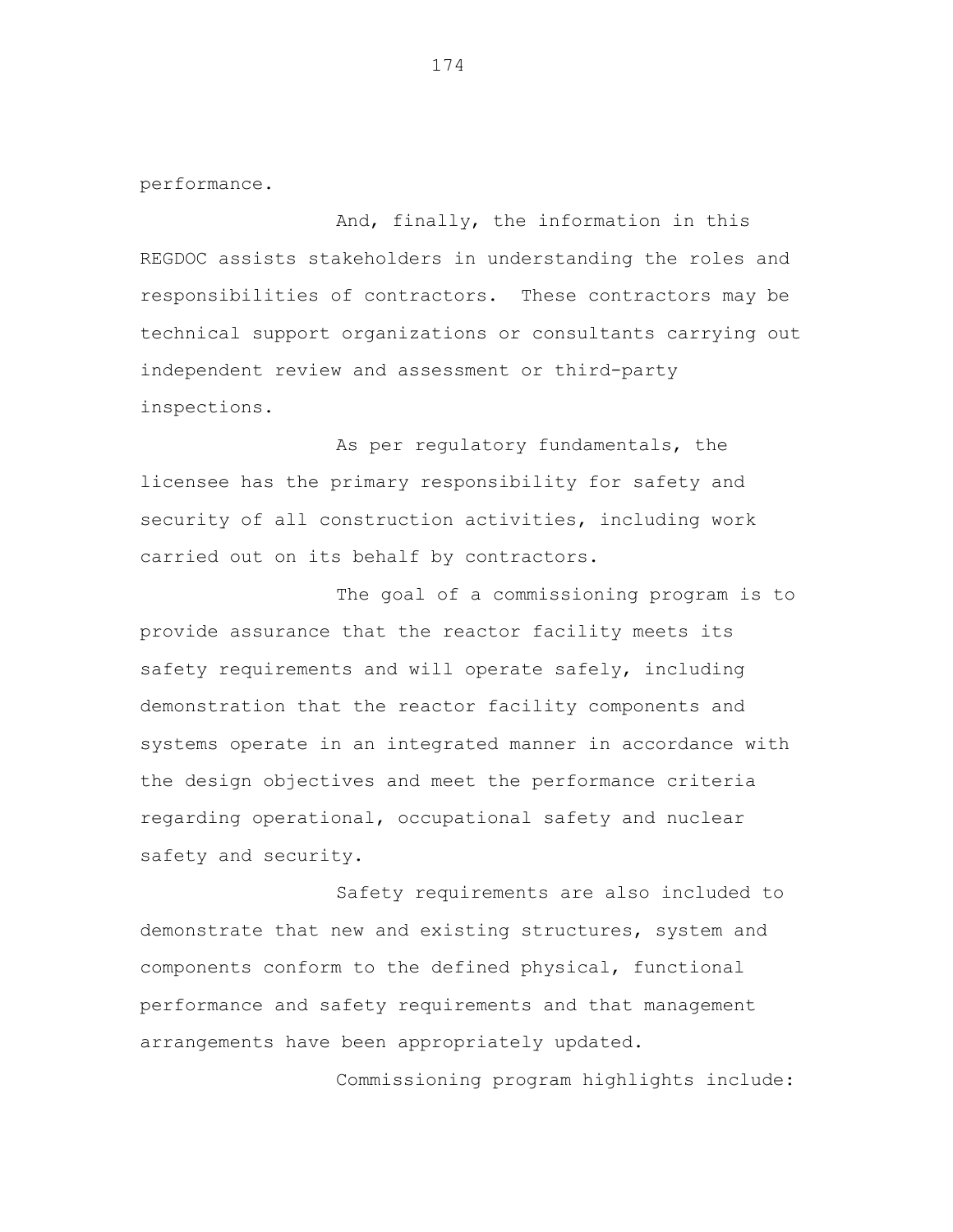defining clear responsibilities for commissioning activities and oversight; specifying interfaces between design, construction, commissioning and operating organizations; commissioning program highlights also include comprehensive testing to demonstrate that the reactor facility can operate in the modes for which is has been designed; and finally, commissioning program highlights include performing tests in phases and in a logical and progressive sequence.

As detailed in the consultation report you have before you, RECDOC-2.3.1 has gone through extensive rounds of public consultation. Consultation periods were held from November  $6^{th}$ , 2013 to February  $6^{th}$ , 2014 for the commissioning part of the REGDOC and from April  $24<sup>th</sup>$  to June  $24<sup>th</sup>$ , 2014 for the construction part of the REGDOC.

Through these two periods the CNSC received 214 comments, 81 on the construction document and 133 on the commissioning document, from a total of 10 respondents. Five of the respondents were from industry groups, four of the respondents were interested individuals and one was the Power Workers' Union.

The feedback we received indicated the value of merging the two separate documents into a single REGDOC on construction and commissioning, which is the document that you have before you today.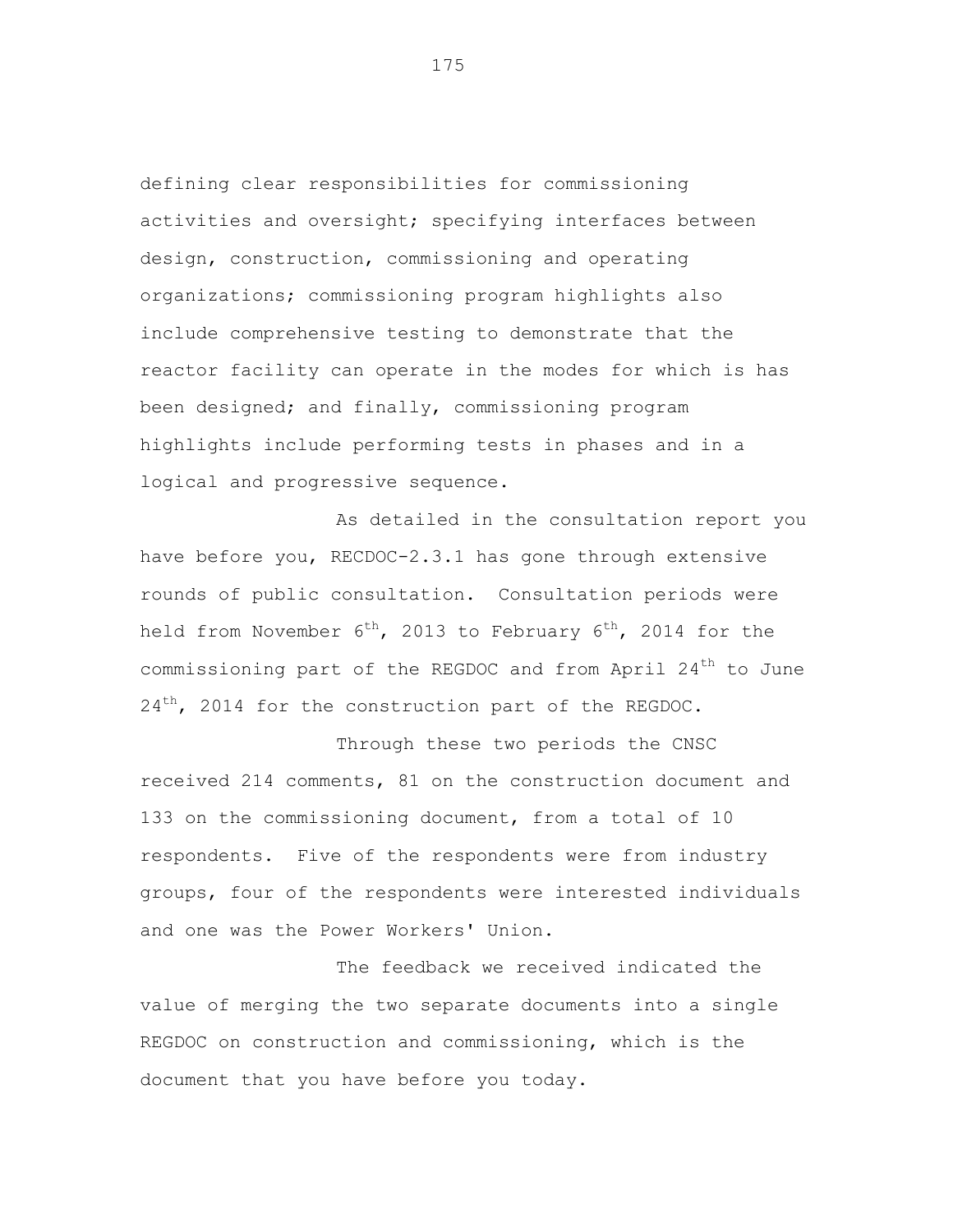The majority of comments received were grouped into common themes. The following three key areas of concern emerged based on the comments: an excessive focus on CANDU technology; multiple instances of duplication and requirements was expressed; and capturing the appropriate level of regulatory focus was also of a concern.

The next three slides outline CNSC Staff's responses to these three key areas.

In response to comments made that there was excessive focus on CANDU technology, CNSC Staff drafted the document to be as technology neutral as possible, with the recognition that CANDU is the predominant technology in Canada. As other technologies become more widely used, the document will be revised accordingly.

In response to comments made that there were multiple sections of duplication of requirements across the construction and commissioning documents, including *CSA Standards* and other CNSC REGDOCs, CNSC Staff merged the construction and commissioning documents and

carefully reviewed all sections, eliminating a number of duplicative and inconsistent information.

REGDOC-2.3.1 complements industry standard, *CSA N286, Management system requirements for*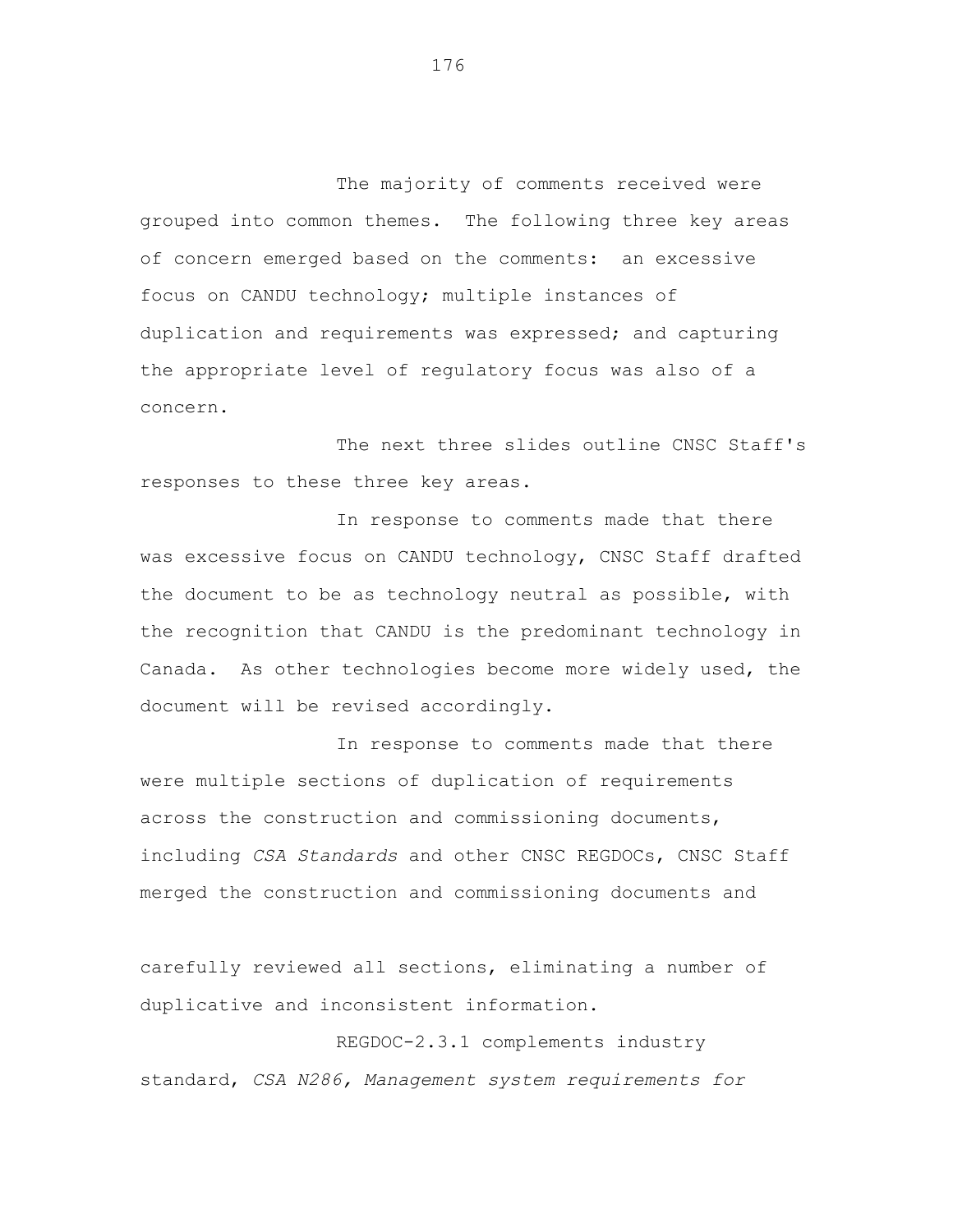*nuclear facilities*, and elaborates further on how to meet regulatory requirements.

And finally, in response to concerns about the prescriptiveness of the information found in REGDOC-2.3.1, CNSC Staff recast existing good practices as guidance. There are no new regulatory requirements found in REGDOC-2.3.1.

In addition to the standard rounds of public consultation presented, CNSC Staff organized a meeting with interested stakeholders to present the newly merged and revised REGDOC-2.3.1. The meeting held on June 4<sup>th</sup>, 2015 also provided an opportunity to answer any residual questions or offer clarifications in advance of the Commission's consideration of the document today.

CNSC staff received further comments on the merged REGDOC-2.3.1 prior to this meeting on June 4. These comments are reflected in the comment disposition report you have. For those who attended the meeting, the discussion clarified a number of concerns.

I will now discuss the implementation strategy for REGDOC-2.3.1.

As has been noted, REGDOC-2.3.1 includes regulatory and industry best practices and lessons learned from past projects. Existing nuclear power plant licensees have already applied the large majority of these practices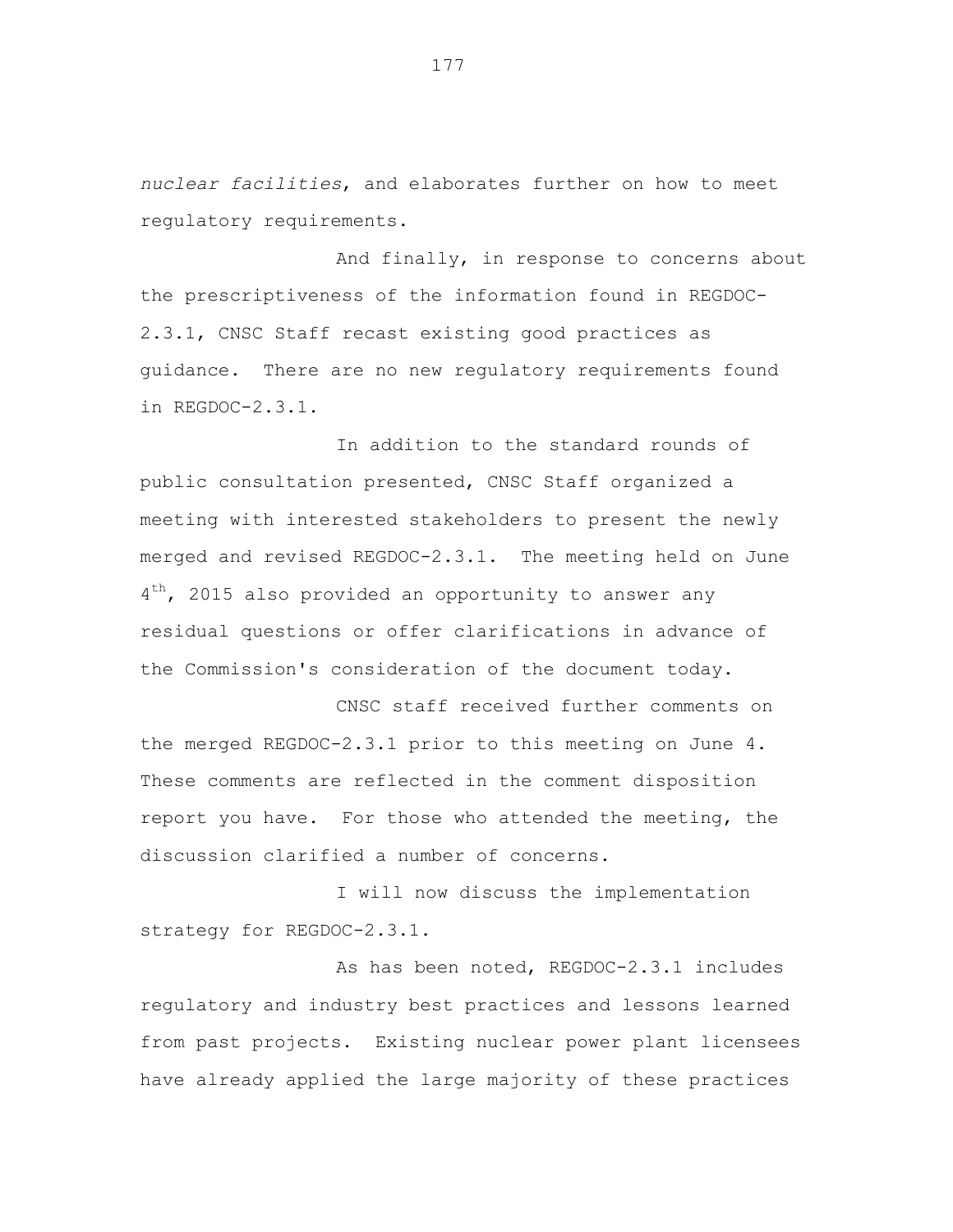to their past and ongoing projects.

The principles set out in this document apply in a graded manner to activities related to the life extension, refurbishment and modification of existing reactor facility.

As such, our proposed implementation approach is to include REGDOC-2.3.1 as a guidance document in the Licence Condition Handbooks for nuclear power plant licensees, referencing the document in the recommendations and guidance section of current licensees' Licence Condition Handbooks.

Seeing as the document codifies current best practices across reactor facilities, CNSC staff anticipate minimal to no additional effort for licensees in implementing REGDOC-2.3.1.

For a new reactor facility, any licence application that includes construction and commissioning steps, the applicant would be required to describe in their application how regulatory requirements in REGDOC-2.3.1 are being addressed.

The principles behind the requirements and guidance are equally applicable to smaller reactor facilities in a risk-informed (graded) manner.

If approved, REGDOC-2.3.1 will be published on the CNSC website and the document will be in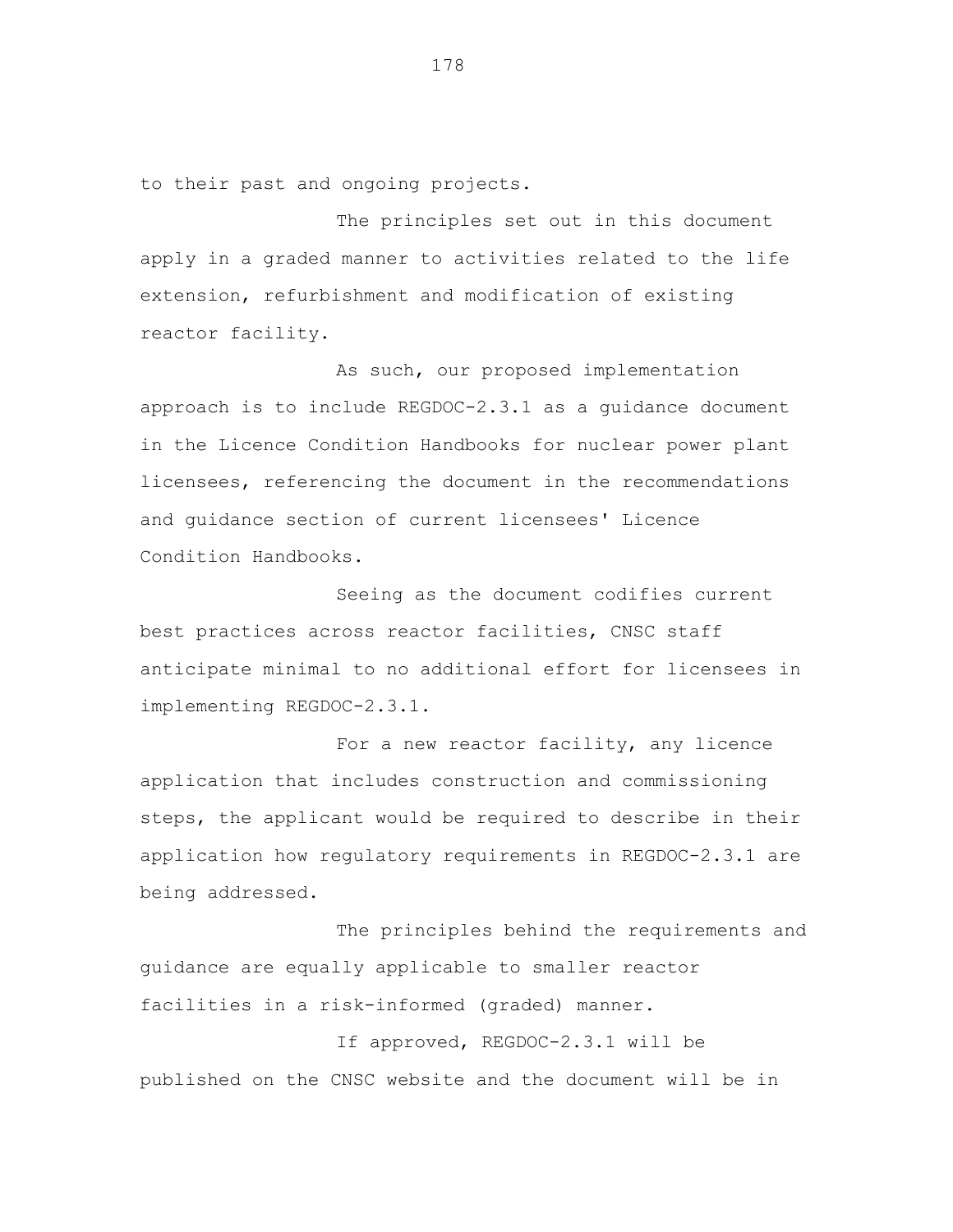effect immediately upon publication.

This slide depicts implementation of REGDOC-2.3.1 going forward for existing facilities.

As noted earlier, existing nuclear power plant licensees have already applied the large majority of these practices to their past and ongoing projects.

Current refurbishment projects are planned and executed according to RD-360, Life Extension of Nuclear Power Plants, which ensures the right work is being done and the work is being done right.

As per the implementation of REGDOC-2.3.3, Periodic Safety Reviews, the Integrated Improvement Plan is defined and when approved by the Commission is the licensing basis for all activities carried out.

With the implementation of REGDOC-2.3.1, Conduct of Licensed Activities, Construction and Commissioning Programs, regulatory requirements are further elaborated to ensure the work is being done right.

Licensees are expected to review and consider the guidance found in REGDOC-2.3.1 in a graded manner.

REGDOC-2.3.1 complements other supporting documents such as CSA Standard N286, currently captured in existing nuclear power plant licences.

So in conclusion, merging the original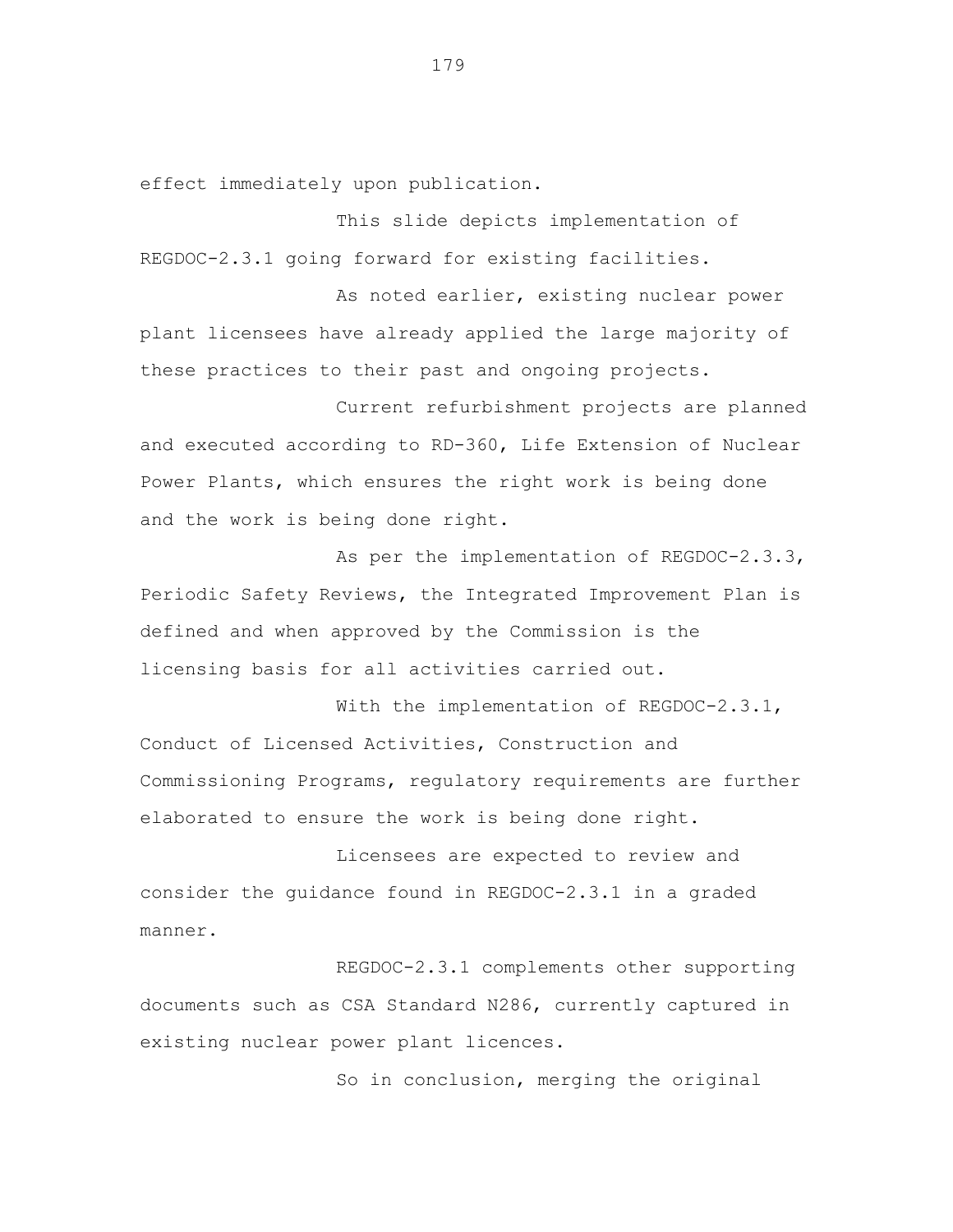Commission and construction documents eliminated redundancies and inconsistencies while reinforcing the links between these two programs.

REGDOC-2.3.1 will strengthen and modernize the CNSC's construction and commissioning regulatory framework. The document codifies current practices around construction and commissioning activities, ensuring effective management and consistency with design requirements, and the document also further elaborates a better level of detail of management system requirements as defined in the licensing basis.

CNSC staff recommends that the Commission approve REGDOC-2.3.1 for publication and use by CNSC staff in assessing construction and commissioning programs.

We thank you for your attention and remain available for any questions you may have.

**THE PRESIDENT:** Thank you.

So let's get into the question session, starting with Monsieur Tolgyesi.

**MEMBRE TOLGYESI :** Merci, Monsieur le Président.

On page 4, construction of reactor facilities, at 3.1, the last paragraph on page 4: "Contractors at all levels in the supply chain should expect to be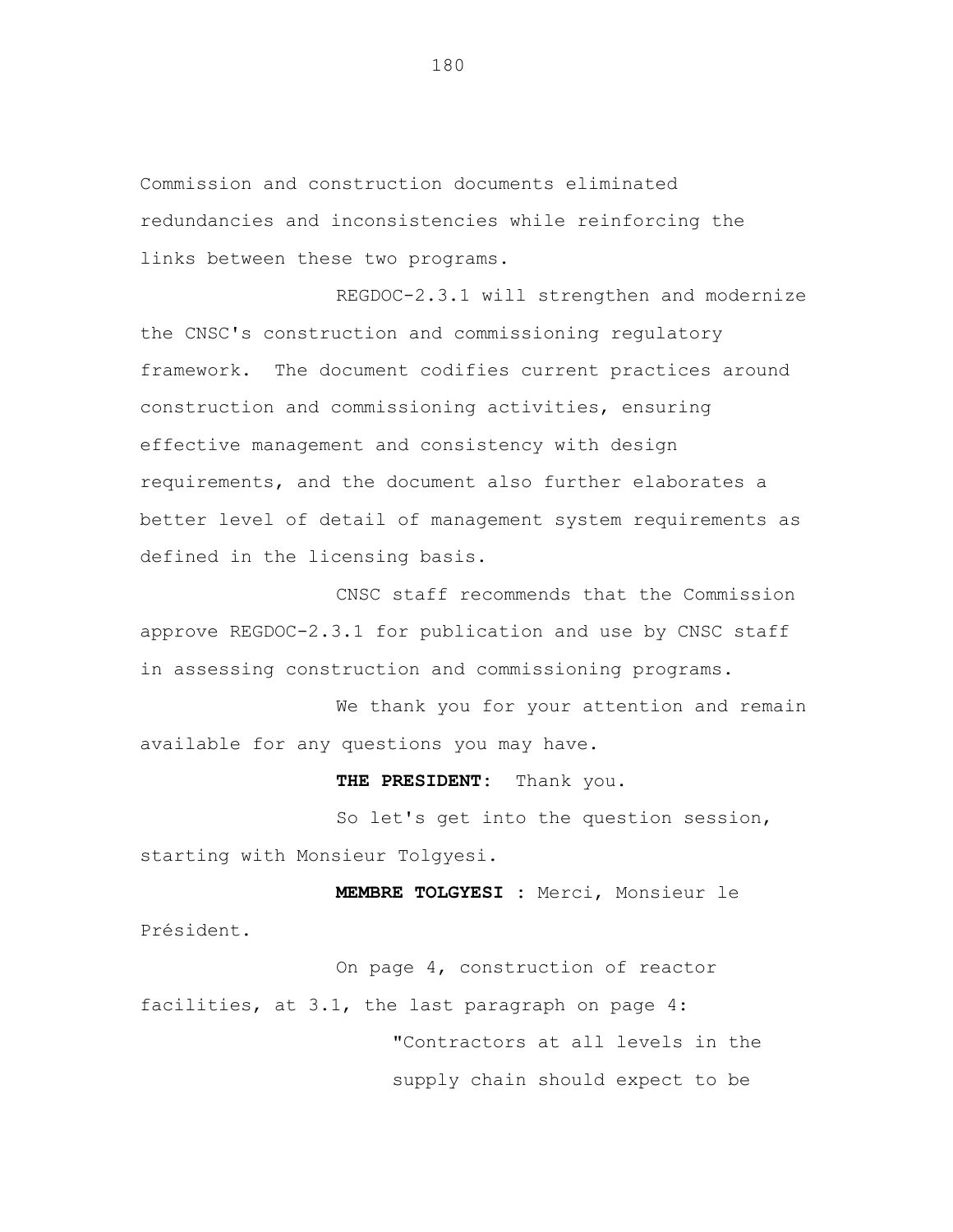audited on a regular basis as part of the contractual arrangement." (As read) Audited by who, by the licensee or by

somebody else?

**MS TADROS:** That would be by licensees. Haidy Tadros for the record.

**MEMBER TOLGYESI:** And they should expect also visits of CNSC?

**MS TADROS:** Perhaps I can ask Mr. Pierre Lahaie, Director of Management System Division, to answer that question?

**MR. LAHAIE:** Pierre Lahaie for the record.

In answer to that question, there is an expectation through management system requirements that contractors who complete lifecycle phase activities for licensees must meet the management system requirements that the licensee must meet and that the licensee must do oversight of the contractor to ensure that these management system requirements are met. So in that way, there is a requirement for the licensee to ensure the contractor is meeting the requirements and following all proper management processes.

**MEMBER TOLGYESI:** And these audits by licensee, should the results of these audits be presented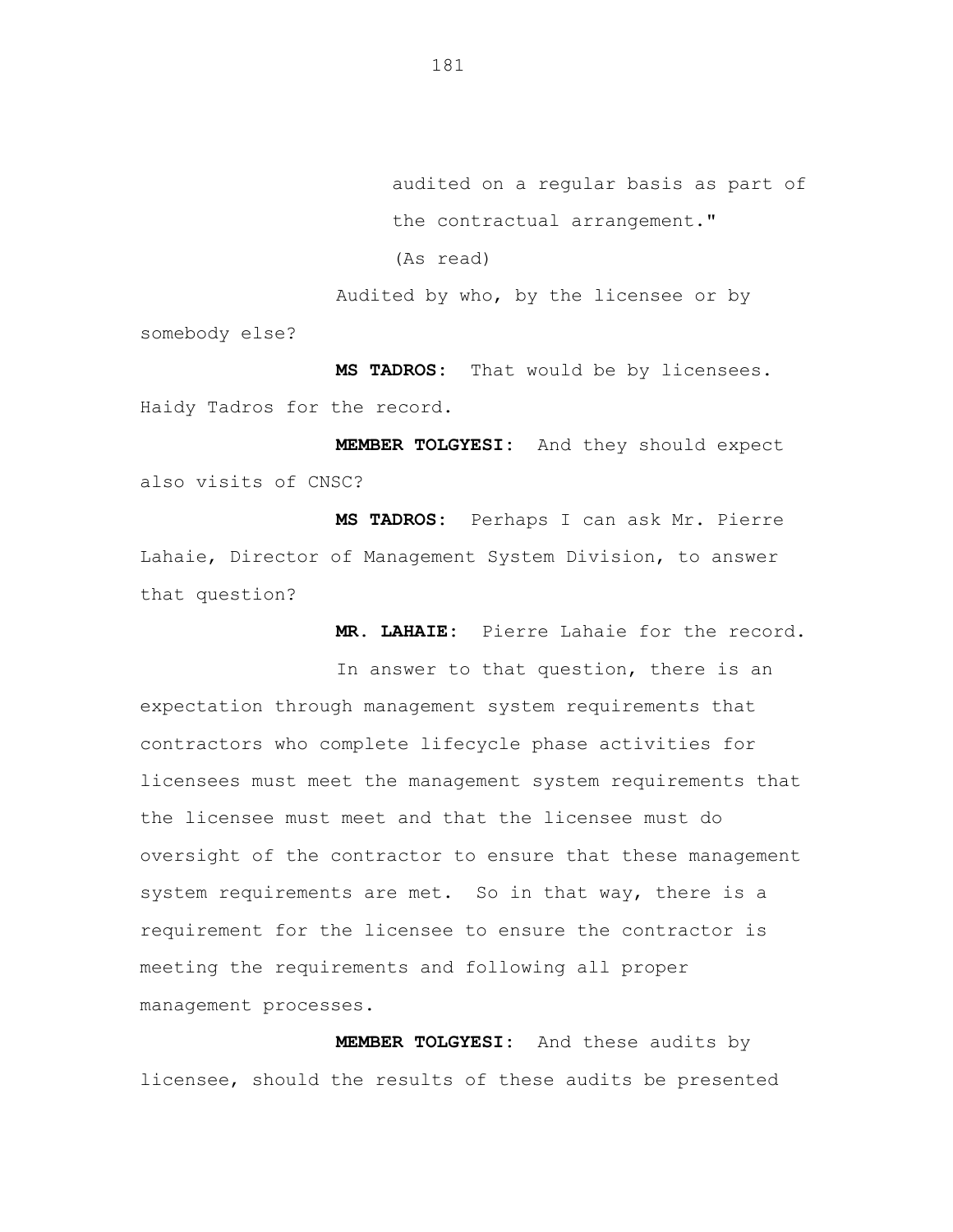to CNSC or just on request?

The CNSC and staff do regulatory oversight of licensees' activities surrounding management of contractors and so we look at the processes in place for the licensees to do this. We look at all the records of these audits, but more importantly we look at how the licensees are day-to-day doing the oversight and that's probably more significant for us when the work is actually being done.

**THE PRESIDENT:** Thank you.

Ms Velshi...?

**MEMBER VELSHI:** Thank you, Mr. President.

**MR. LAHAIE:** Pierre Lahaie for the record.

Thank you for a really good presentation. It was concise and complete.

I would start off with a comment. As I was reading the Executive Summary, it wasn't until I got to page 5 -- I think it was page 5 --that it was then put in front that this also applies to modification and refurbishment. When one reads construction and commissioning, the general thinking is that this is for new construction only. So I mean it's too late to make any changes but it was a bit confusing to begin with.

In your presentation, you said that this REGDOC introduces no new regulatory requirements. Does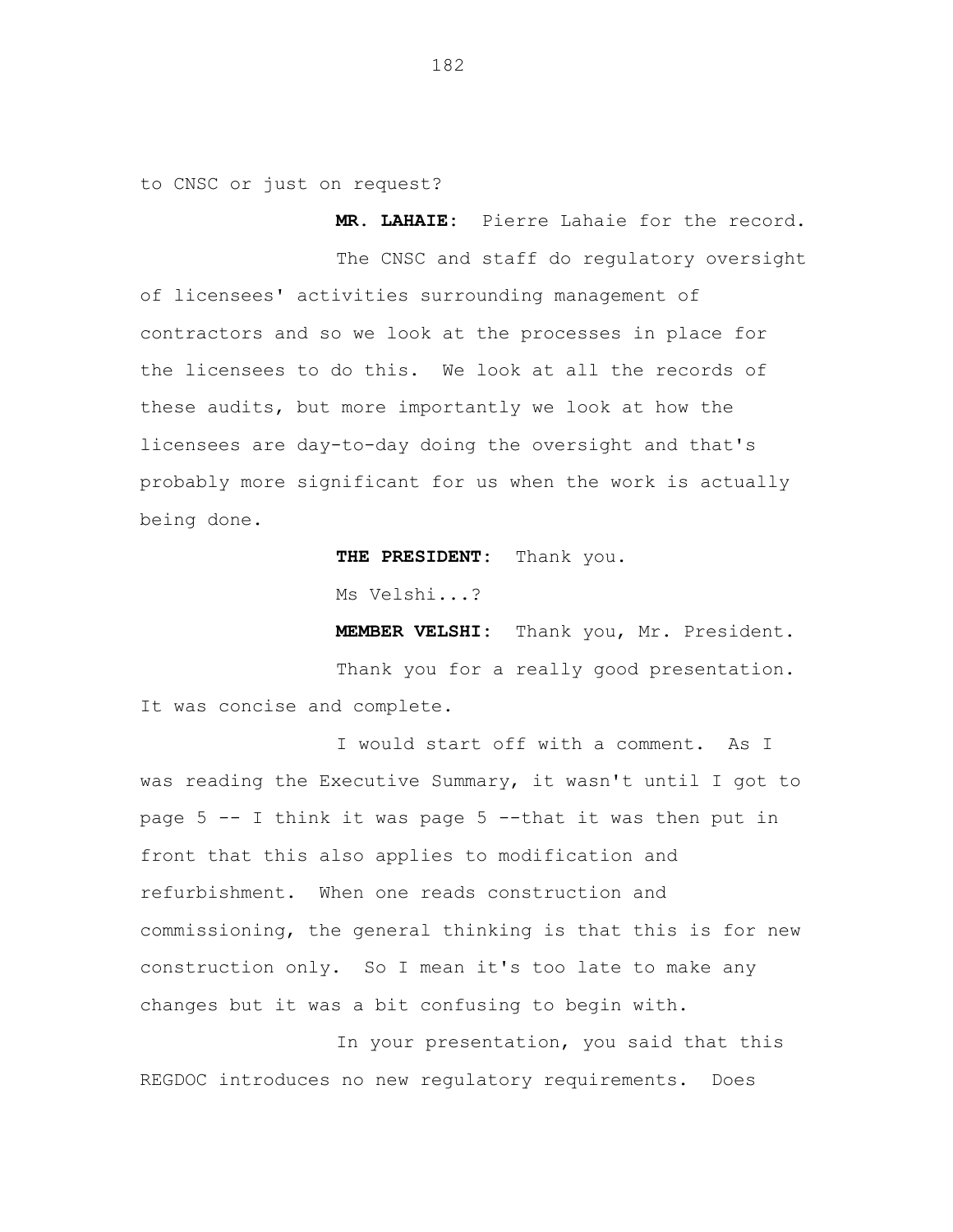that apply to the guidance as well, that those were from RD-360 or have new ones been introduced?

**MS TADROS:** Haidy Tadros. Thank you for the question.

The guidance that is currently found in REGDOC-2.3.1 as stipulated is based on current best practices. So while we wouldn't consider them as requirements, they are in place currently and being executed and looked at by the licensees in order to further elaborate on the requirements that are captured in the document.

**MEMBER VELSHI:** Because as I was reading through the comments and the disposition, that seemed to be a recurring concern, that this is too onerous, that if it's guidance, we still need to demonstrate that we have looked at it and then decided that we have something equivalent in place. So maybe the question is to ask any of the licensees that are here, whether it's OPG or Bruce Power, do you see an additional regulatory burden as a result of this new document?

I will start with OPG and then if Bruce Power is online, maybe they can comment after.

**MR. MANLEY:** Robin Manley from Ontario Power Generation, for the record.

Ms Velshi, you are correct that during the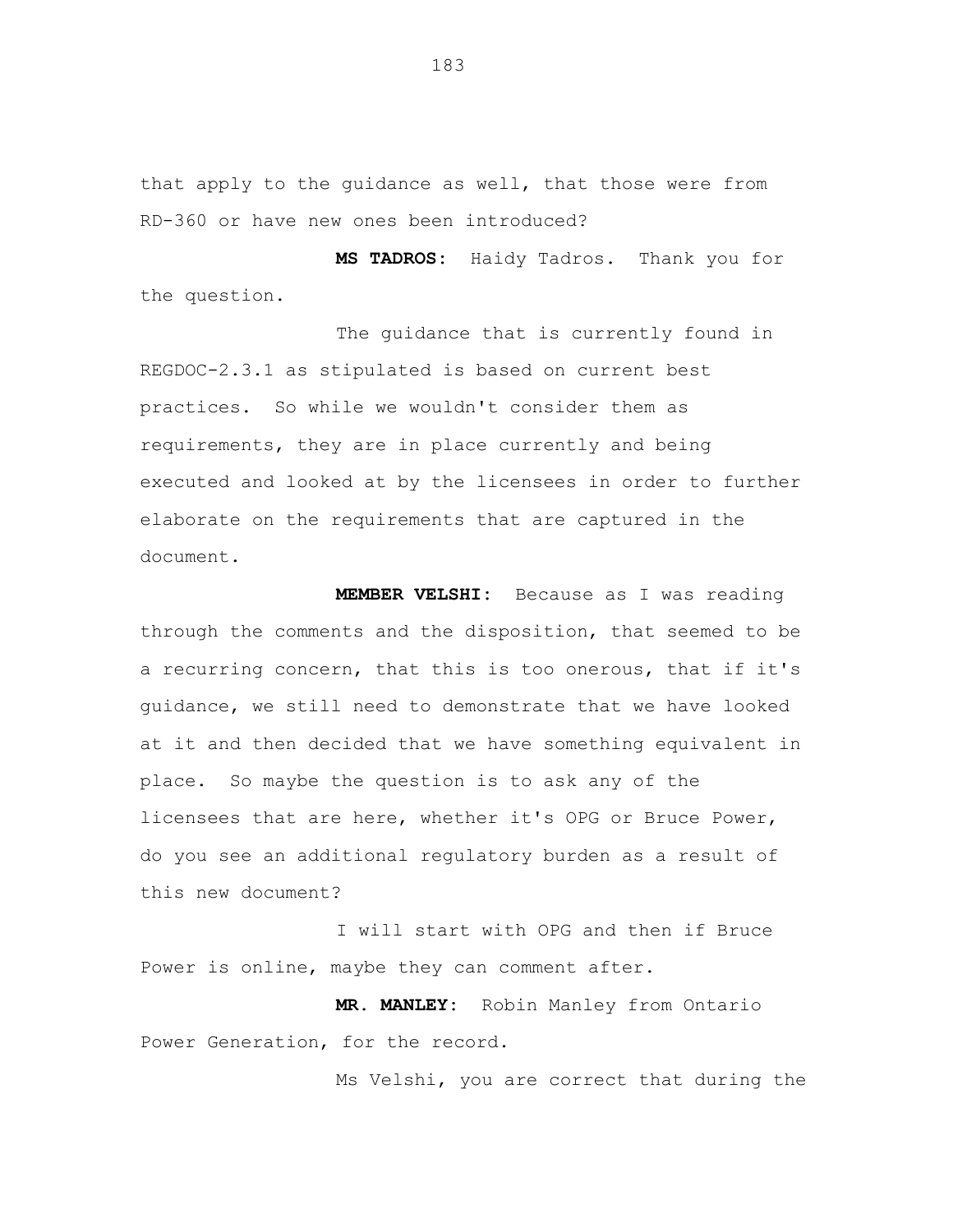review of this draft regulatory document, industry expressed concerns about the applicability to existing facilities and, you know, reading through the Executive Summary, as you say, it's clear that the intent is that this would be guidance for existing facilities, and to the extent, you know, that's true, then we are satisfied that we can support this regulatory document as written. My belief is that if all of the aspects within this REGDOC were formal requirements for existing facilities, that would cause us new work. I believe, as CNSC staff had said, many of those are already best practices in effect, but there would be some that would be new things.

## **MEMBER VELSHI:** Thank you.

So just for confirmation then, because I think staff have made it very clear that it would be just guidance for existing facilities, would this in any way change the scope of the Darlington refurbishment project?

**MR. MANLEY:** Robin Manley for the record.

It has been looked at and we do not believe it would have any effect on the scope of the refurbishment project as we have submitted it to staff.

## **MEMBER VELSHI:** Thank you.

Bruce Power, any comment from you, if you are still online?

**MR. SAUNDERS:** Yes, I'm still here.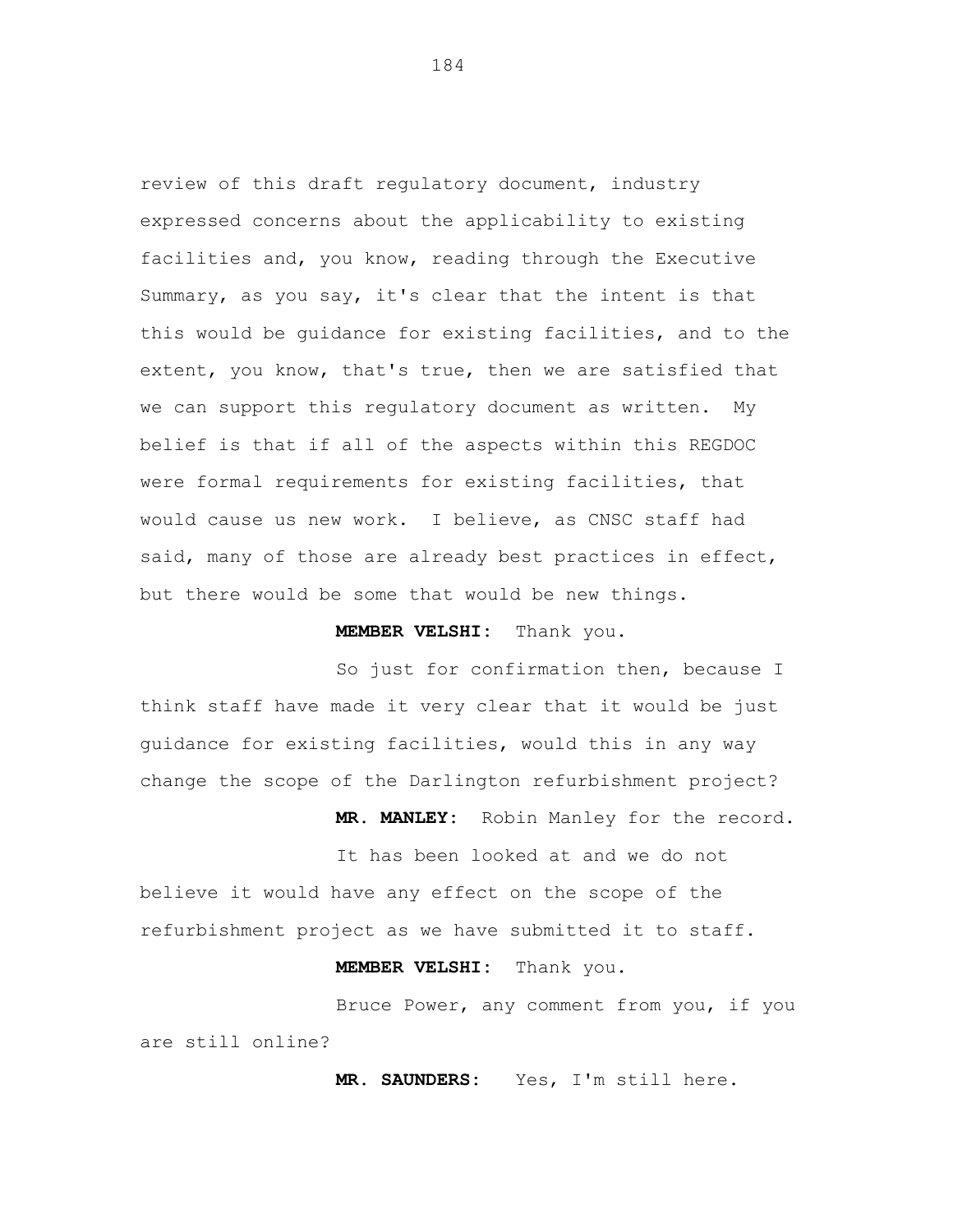Frank Saunders for the record.

Yes, it wouldn't be correct to say there are no new requirements in here. There certainly are some. For example, currently our management systems require us to have commissioning plans and so forth for major activities that we do work, but it does not require us to submit those plans. They are available and CNSC can see them and review them. This would make the requirement to submit the plan.

So there is new stuff in here, but we have reviewed it and reviewed the changes made since the first draft and as long as we continue to understand that this is a new build requirement versus an operating plant, then we are content with the additional requirements that are here. It would, as OPG just indicated, be very

onerous to apply a new build to existing plants and it's really not because there's more stuff, it's just because the way it's applied is different in a new build than it would be in an operating plant and we don't want to confuse that with our current management system requirements, which are adapted of course for an existing plant.

So with that kind of caveat, you know, we support the document. There are some new requirements, but they are reasonable and acceptable requirements.

> **MEMBER VELSHI:** Thank you. **THE PRESIDENT:** Thank you.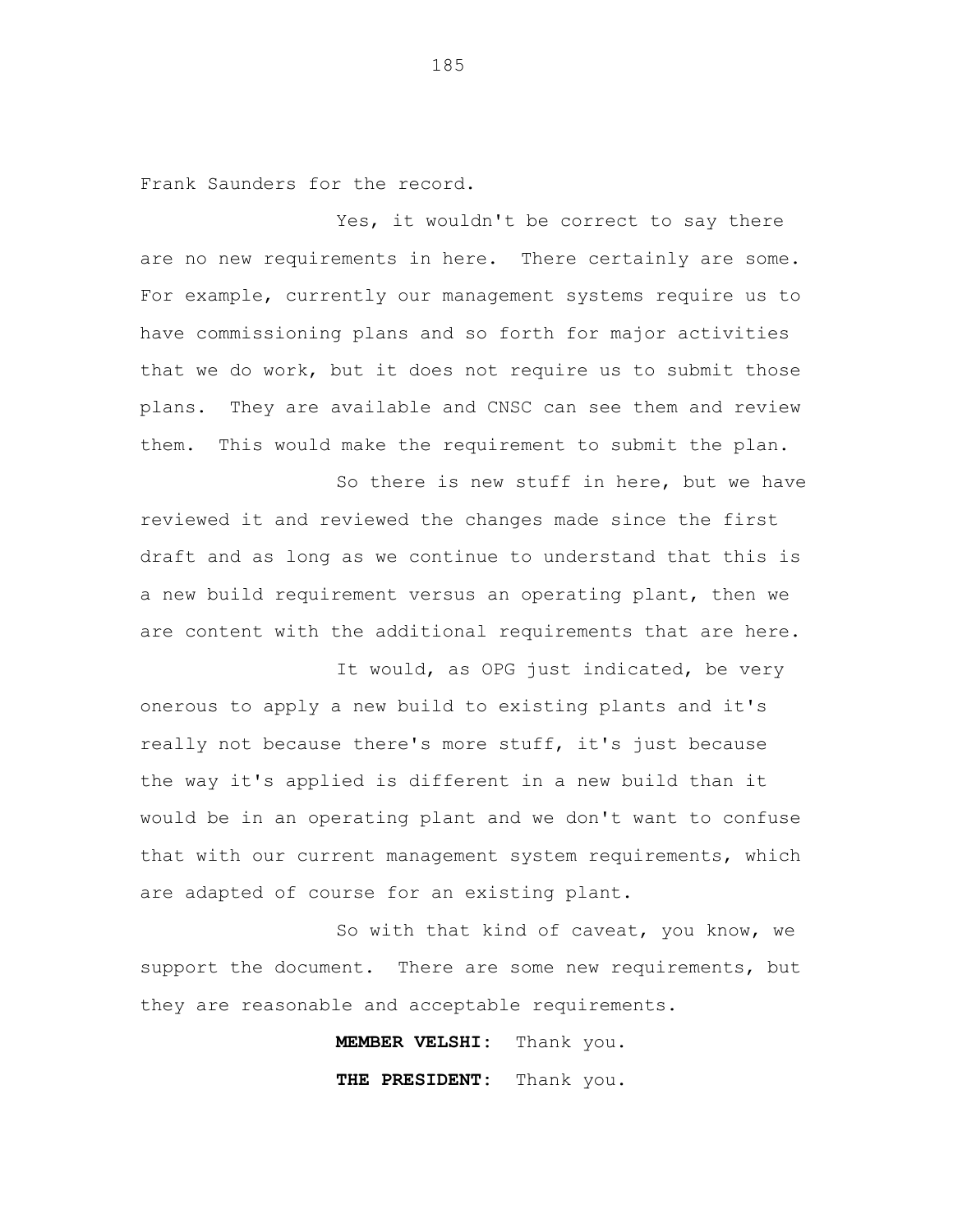Dr. McEwan...?

**MEMBER McEWAN:** Thank you, Mr. President.

If I look at this again as sort of a statement that this would also apply to research reactors, presumably going down to if one were to put in a new SLOWPOKE, and you mentioned the sort of graded approach, as I have read through this, it seems to me very, very difficult for a university putting in a SLOWPOKE reactor to be able to grade this to what they would have the capacity for doing. So how do you propose addressing that in the future? Because I really think you would be putting an impossibly onerous burden on them if you expected them to follow this to the letter.

**MS TADROS:** Thank you for the question, Dr. McEwan. Maybe I will start off by giving a brief summary and then passing it to my colleague Mike Rinker to address the SLOWPOKE-specific element.

So when we say graded approach for smaller reactor facilities, it's important to point out that using a graded approach is not a relaxation of the requirements in any sense, but what we are trying to put in place is an approach whereby based on risk commensurate to the activities that are being conducted or proposed, that there is a consideration of what the requirements are in general and the principles behind those requirements from a safety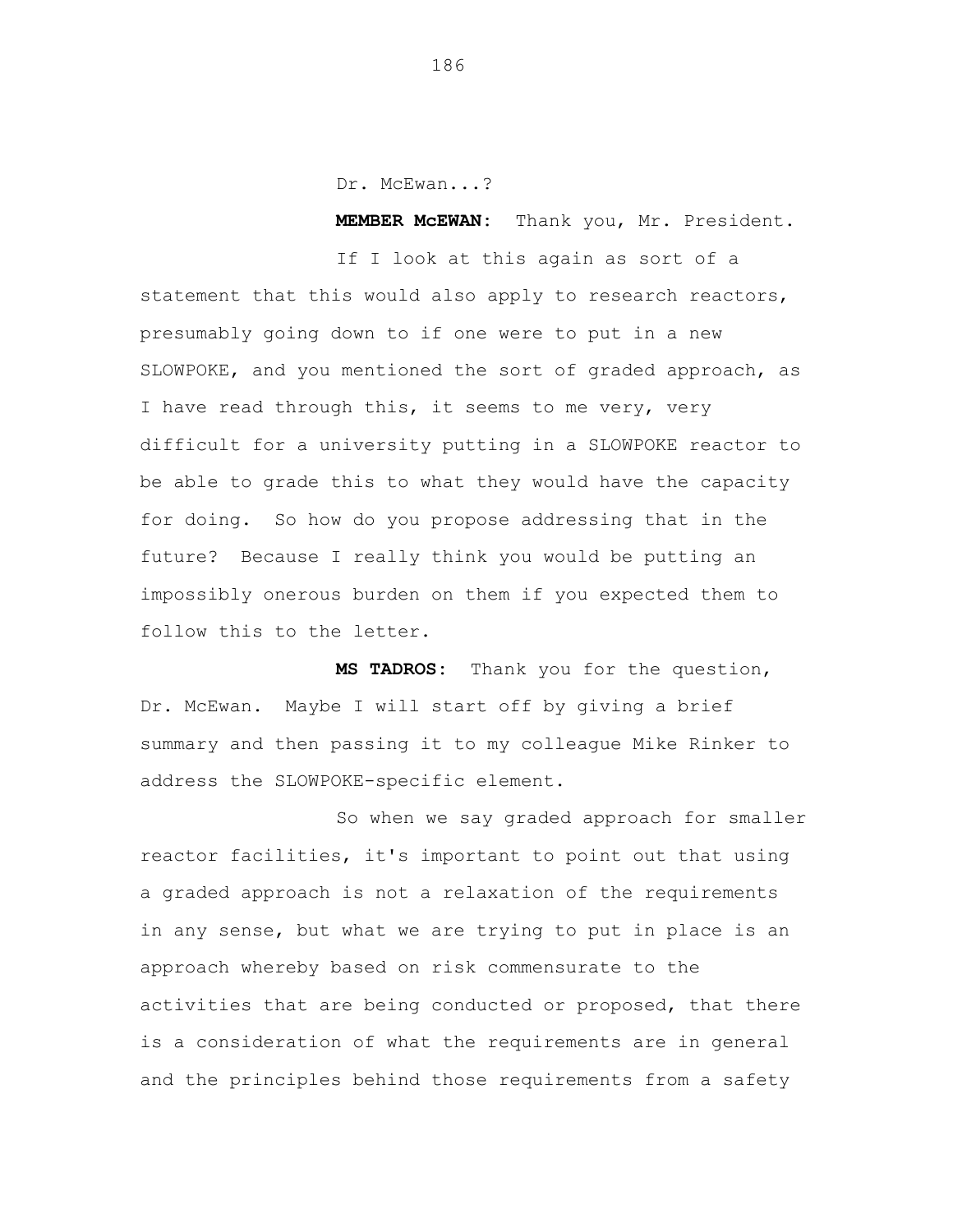perspective, and then, yes, as per specific to your example of SLOWPOKES, there would then be an understanding or a position made whereby it would be onerous to apply them to the letter, but there are a lot of good practices in the document that are captured and could be put forward as considerations to look at.

So perhaps Mike Rinker can -- oh, I guess Ramzi.

**MR. JAMMAL:** It's Ramzi Jammal for the record. I'm just replacing Mr. Rinker.

Just for the record and for clarity, the document as written will not apply to SLOWPOKES. Let me repeat it for the record: will not apply for the SLOWPOKE.

So because it is a certain guidance with respect to best practice, not to the severity as being presented, we always look and evaluate, but for the record so we don't have any ambiguity with respect to implementation or regulatory oversight during the licence application, it does not apply to SLOWPOKES as presented to the Commission.

As our regulatory regime is based on performance base, so we will look at what we can improve from safety enhancement for the SLOWPOKE, based on new technology we will apply them, but the letter of this document will not apply to the SLOWPOKE.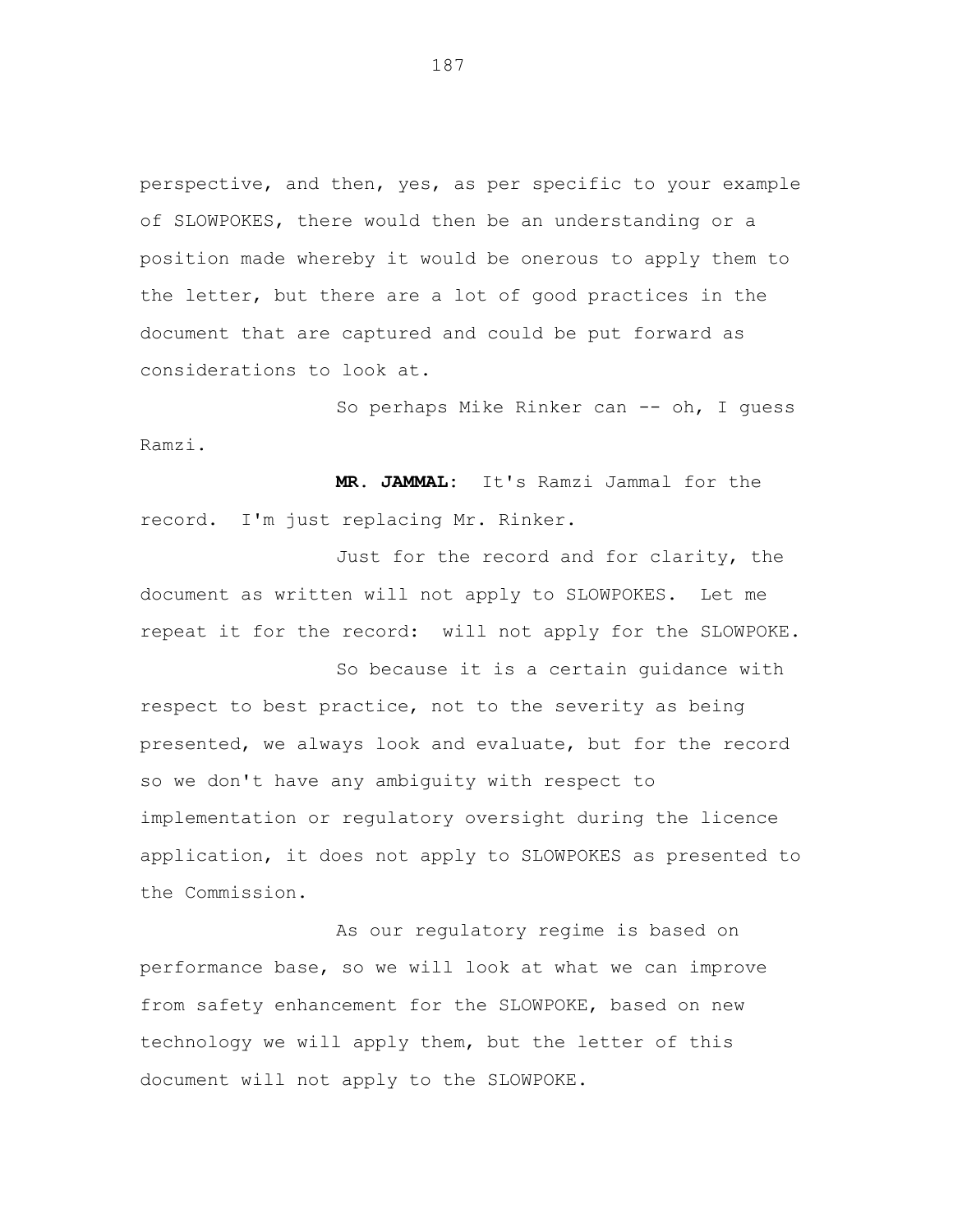**THE PRESIDENT:** Wait a second, wait a second. Not existing SLOWPOKE, but if we wanted to build a new SLOWPOKE, a brand-new SLOWPOKE, a new build.

**MR. JAMMAL:** Yes.

**THE PRESIDENT:** So it's like SMR, right? **MR. JAMMAL:** It's Ramzi Jammal for the

record.

Yes. Sorry to interrupt you, sir. Yes, we will apply it in a graded approach to an SMR, but the question I believe was for the existing SLOWPOKES.

**THE PRESIDENT:** But the question is still valid. The whole idea of SMR is that it should not necessarily be as heavy -- I don't know how to put it kind of. I have to be careful what I'm saying here. For SMR, the regulatory requirement is viewed to be lighter than on a full-scale NPP. And again, I have to be cautious with this. So how do you differentiate?

You know that we are looking for a document on SMR by itself, a standalone, and a brand-new research facility may follow up in the same kind of a vein. So do you really expect this document to apply to a small SMR? Let me put it this way.

**MR. JAMMAL:** It's Ramzi Jammal for the record.

Again, the key point here is it's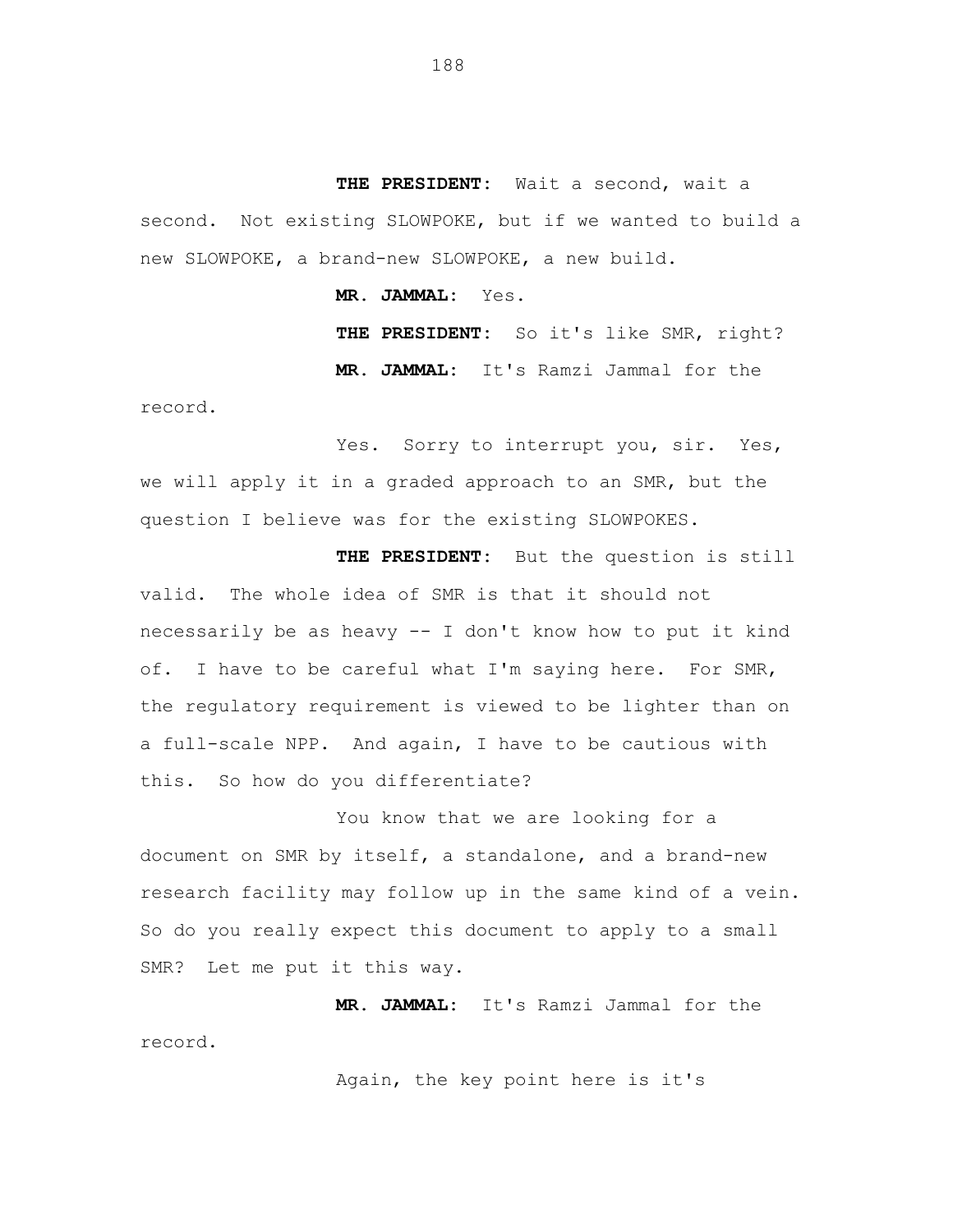performance-based. So we have a base document right now that is taking at the highest risk, with respect to the NPP facility as either it exists or the new build. I will pass it on to Mr. Mike Rinker who is in charge of the research reactors with respect to how the graded approach will be applied, but let's not pretend that we have all the answers. As we start to look at the design review of the SMRs and we start to look at the safety case associated with it, so, we start to gauge the requirement based on the risk associated with the activity and the design of the facility.

I will pass it on to Mr. Rinker.

**MR. RINKER:** Mike Rinker for the record.

So really, maybe if I go through how we implement a graded approach in this case, it would be a bit clearer.

We would place the regulatory document in the Licence Condition Handbook. However, we would be specific to which sections of the REGDOC would apply and that would depend on the type of reactor we are talking about. A high-energy SMR versus a very low-energy research reactor would have different verbiage around how we intend to implement this document in the Licence Condition Handbook. However, all reactor facilities, newly constructed, would have the main high-level principles of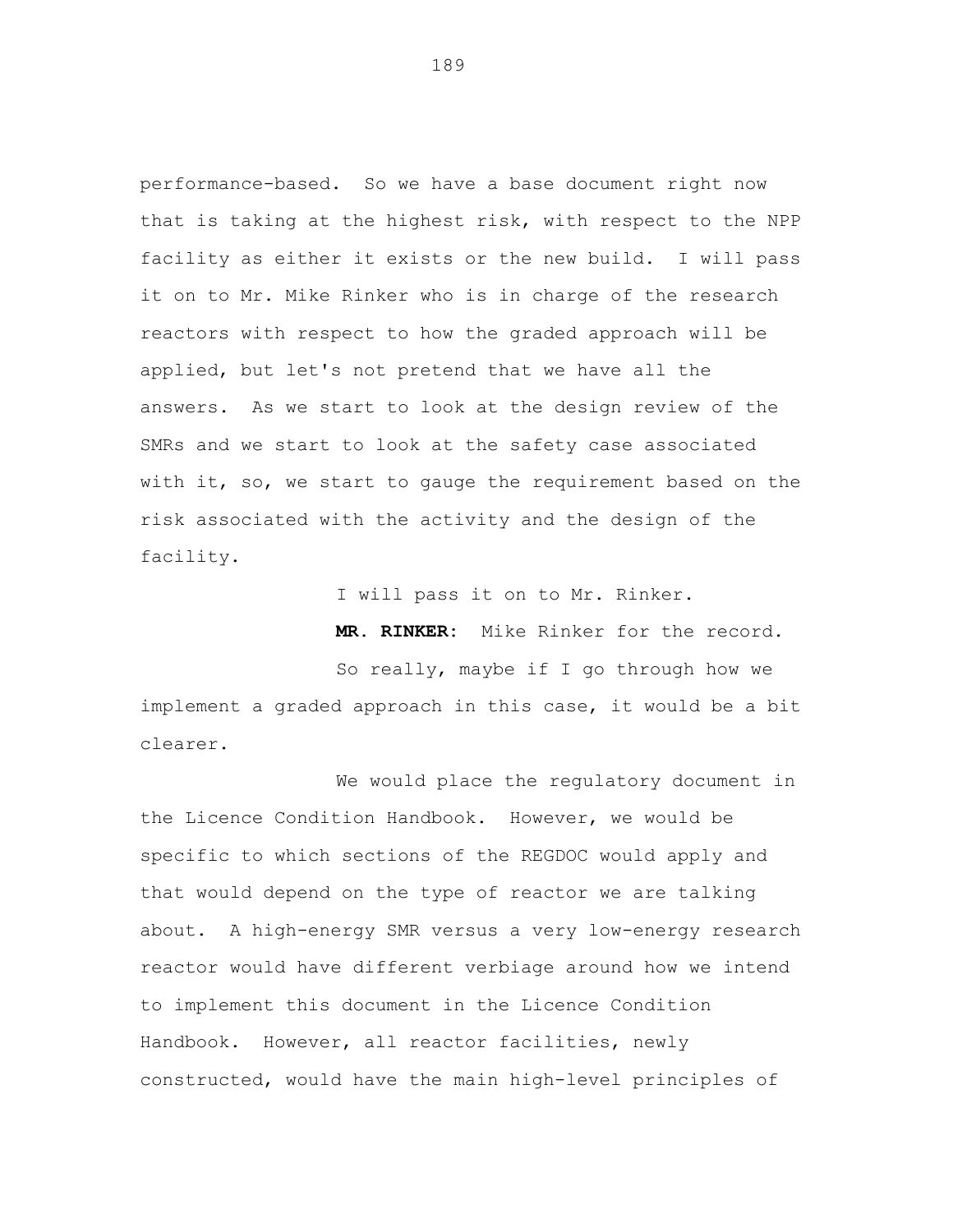this document applied to it.

**THE PRESIDENT:** So just to be absolutely clear on what you just said, you have in front of you, I understand, an application for an SMR. Are you going to assess that application against this document?

**MS TADROS:** Haidy Tadros for the record.

So what we have before us, sir, is a vendor design review from a vendor to look at a specific design that is being proposed for a small reactor, modular reactor. I would distinguish that from the application that we would normally see that comes before the Commission as per staff's recommendation.

So the vendor design review process would look at what the vendor is bringing forward as a design on paper and we would look at that design. We would look at and consider what we have put forward in our regulatory framework as the suitable safety fundamentals and requirements that we would need to keep in mind and be in a position for that vendor design review to state or not whether the design as put before us is a barrier to licensing or not, but it is in no way reflective of an application that would come before the Commission for your approval in the end.

So when we talk about small modular reactors, our regulatory framework, the underlying focus is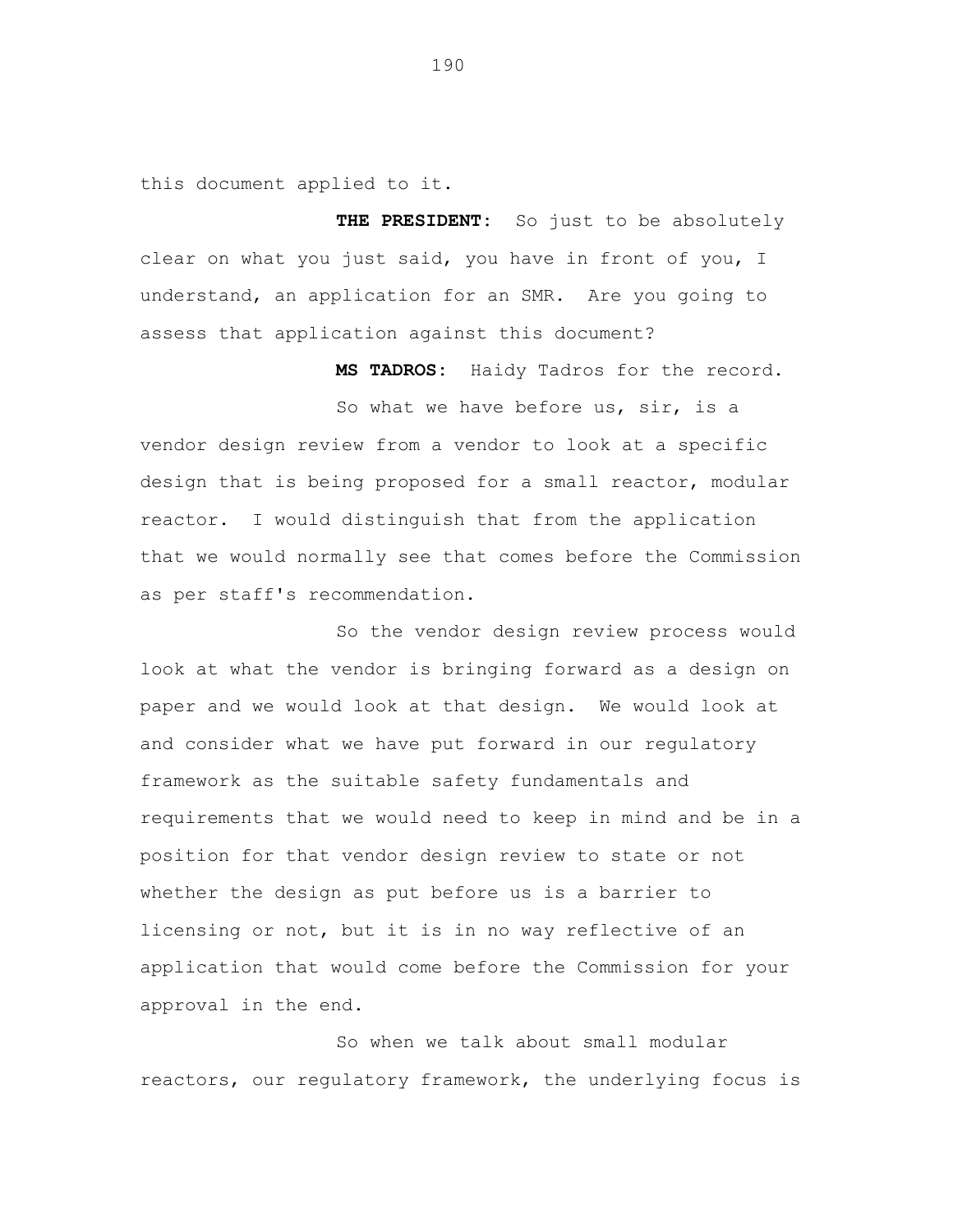safety. Whether the design is miniature, small, maximum, the footprint is there or not, the role of our regulatory framework and the legislation is to ensure safety.

The regulatory documents we put together have the underlying fundamental principle of safety and if it's an applied requirement for some or a good consideration for others, I think that's the way it should be viewed instead of does it apply or not. These are safety principles, these are industrial regulatory principles that have been put together to ensure safety. So I think that's more the lens that we should come at it from an SMR perspective.

> **LE PRÉSIDENT :** Monsieur Harvey...? **MEMBRE HARVEY :** Merci, Monsieur le

Président.

On page 11, under 5.4, Receipt of Components Important to Safety:

> "An initial check should be carried out when components important to safety are received at the

construction site to..." (As read)

And there is a list there. Does there

exist a list of those components? I thought we said today that a small part, a small component outside the reactor could be important to the safety. So when you say that, is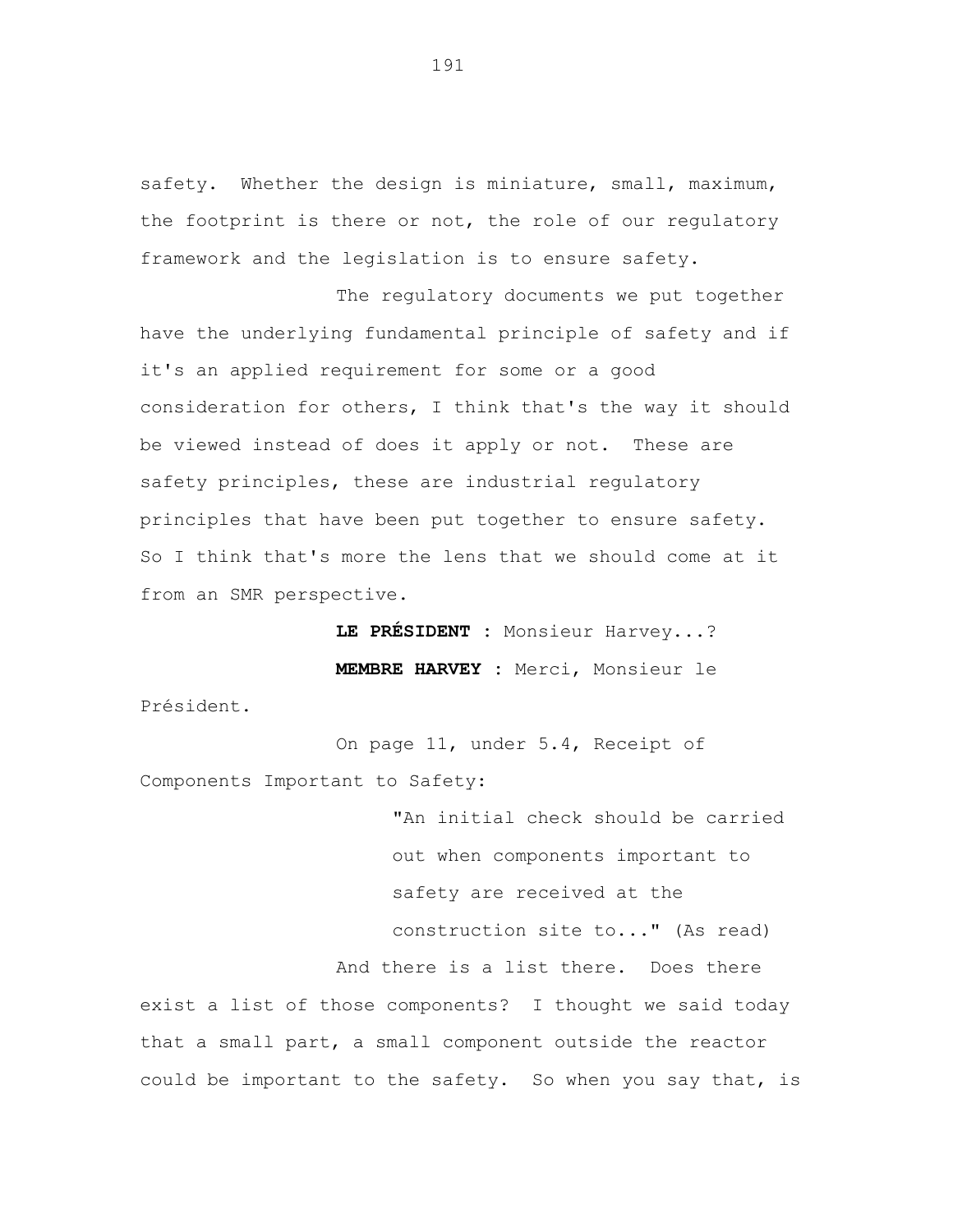it for 80 percent of the components, 10 percent of the components? Is there a list or some indication what is important and what is less important?

**MS TADROS:** Haidy Tadros. I will ask Doug Miller to answer that question.

**MR. MILLER:** Doug Miller for the record.

The list of systems important to safety is defined through CNSC REGDOC-2.5.2. Design of nuclear power plants applies equally to small reactors and it gives the categorization of it's the systems whose failure could impact on the safety of the facility. So for example the connections for fire hoses for the additional emergency equipment -- it's part of the Fukushima Action Plan - would be identified as a component important to safety. So yes, that is a very broad scope.

I would ask Mr. Gerry Frappier to elaborate if he wishes to.

MR. FRAPPIER: Thank you, Doug. Gerry Frappier for the record.

So as Doug mentioned, with respect to components or systems or structures, there is as part of the design review, which this is not the document for the design review, but as part of the design review, we would be ensuring that we have a common understanding of what systems are considered important to safety and they would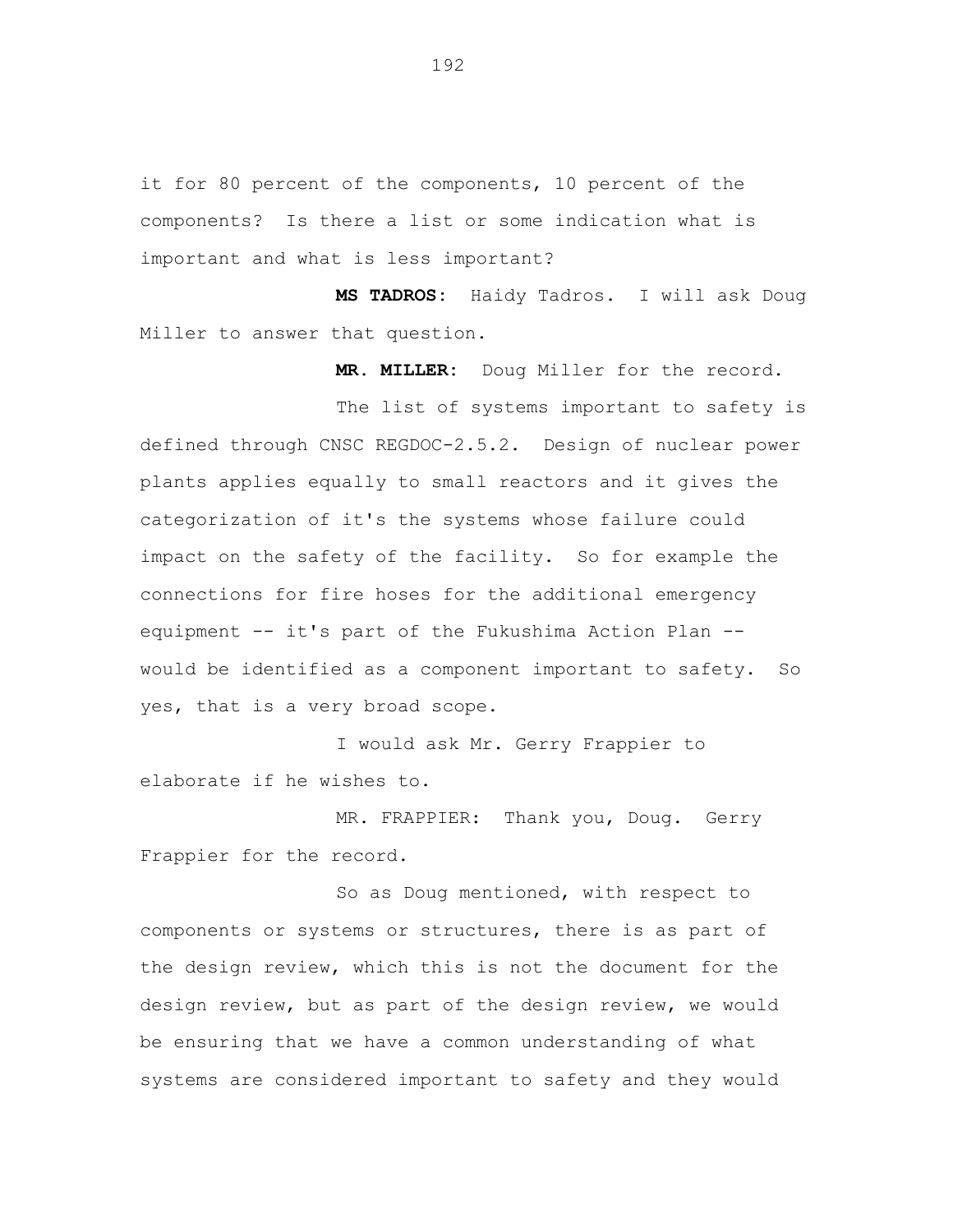have special controls. From the acquisition of them to the receiving of components to how they are, they are assessed as part of the overall design.

**MEMBRE HARVEY :** Merci.

**LE PRÉSIDENT :** Merci.

Monsieur Tolgyesi...?

**MEMBER TOLGYESI:** On page 27, talking

about testing and modifications, it's saying that:

"Modifications to test procedures and other related documents shall be authorized by means of formal licensee-approved process control."

(As read)

And that it should be performed and

approval obtained from the appropriate organizations. I suppose appropriate organizations, for instance CSA, if you would like to change the -- modify the test procedures, but how far is it approved by the licensee? How far CNSC will be informed or be involved or should it give its permission or how will it work?

**MS TADROS:** Haidy Tadros for the record. I would look to Mr. Pierre Lahaie to answer the detailed questions on again the roles and responsibilities of the oversight there and the level of oversight that you are seeking, sir.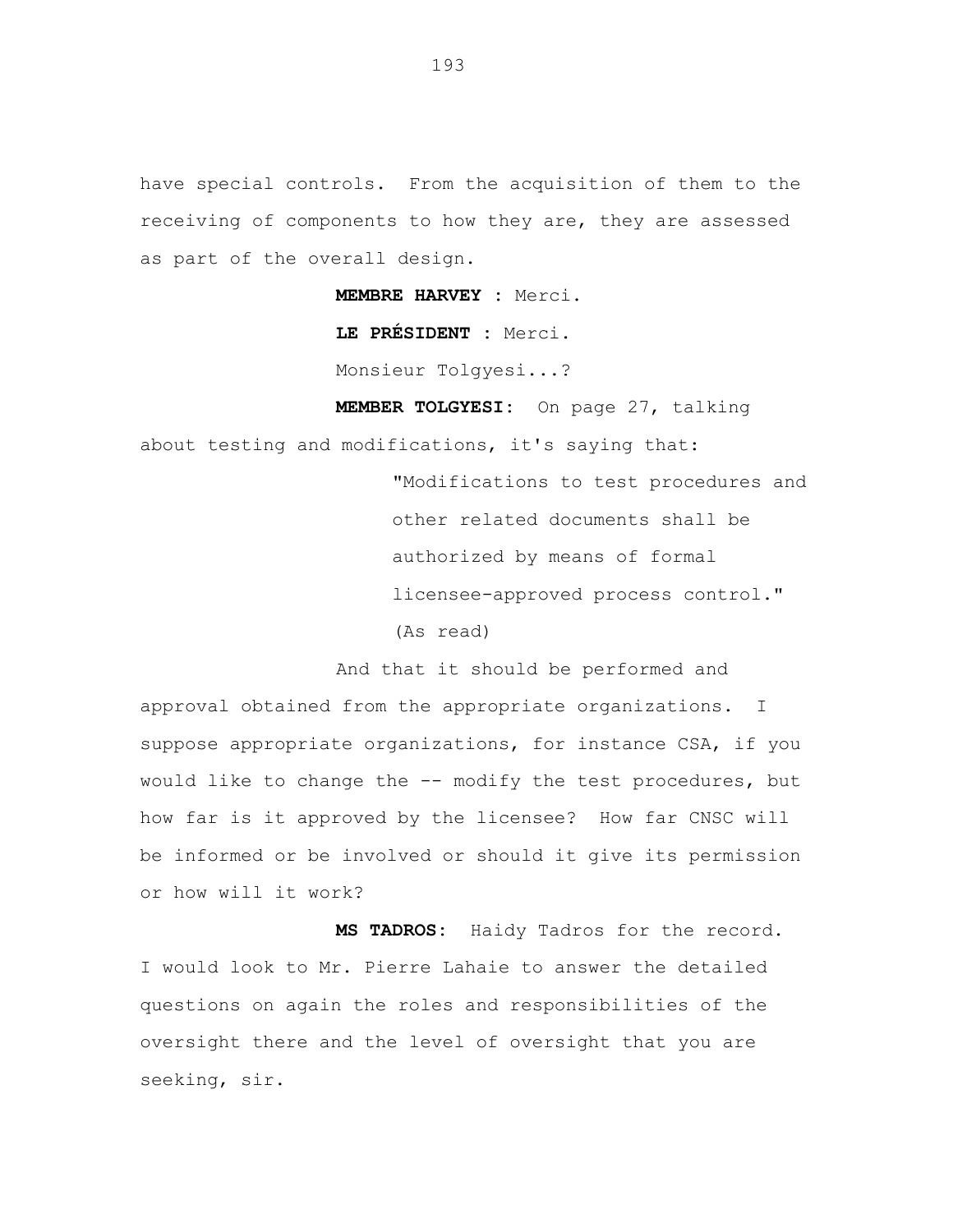**MR. LAHAIE:** Pierre Lahie for the record.

In terms of modifications, the licensee's management system is required to have processes in place to control odd changes, and so the details of those changes as they need to be documented, as they need to be passed on to suppliers and contractors, et cetera, et cetera, have to be controlled, have to be approved by the right authorities and then have to be put in place. It's basically planning the work, doing the work, verifying it and then acting on any differences.

So there is -- there is a kind of an umbrella requirement under the management system that all these activities be planned, be managed well, be controlled, be approved and then be put in place.

**MEMBER TOLGYESI:** Because it's not so long a time ago when we last -- we had the problems with the valves. Remember the safety valves? I think they were not working well because the composition, the manufacturer was wrong.

So I am questioning how if this was modified could it happen that components will be out of specifications?

**MS TADROS:** Perhaps I'll -- Haidy Tadros -- I'll ask Dr. Doug Miller to give you a sense of our compliance oversight strategy with regards to the examples,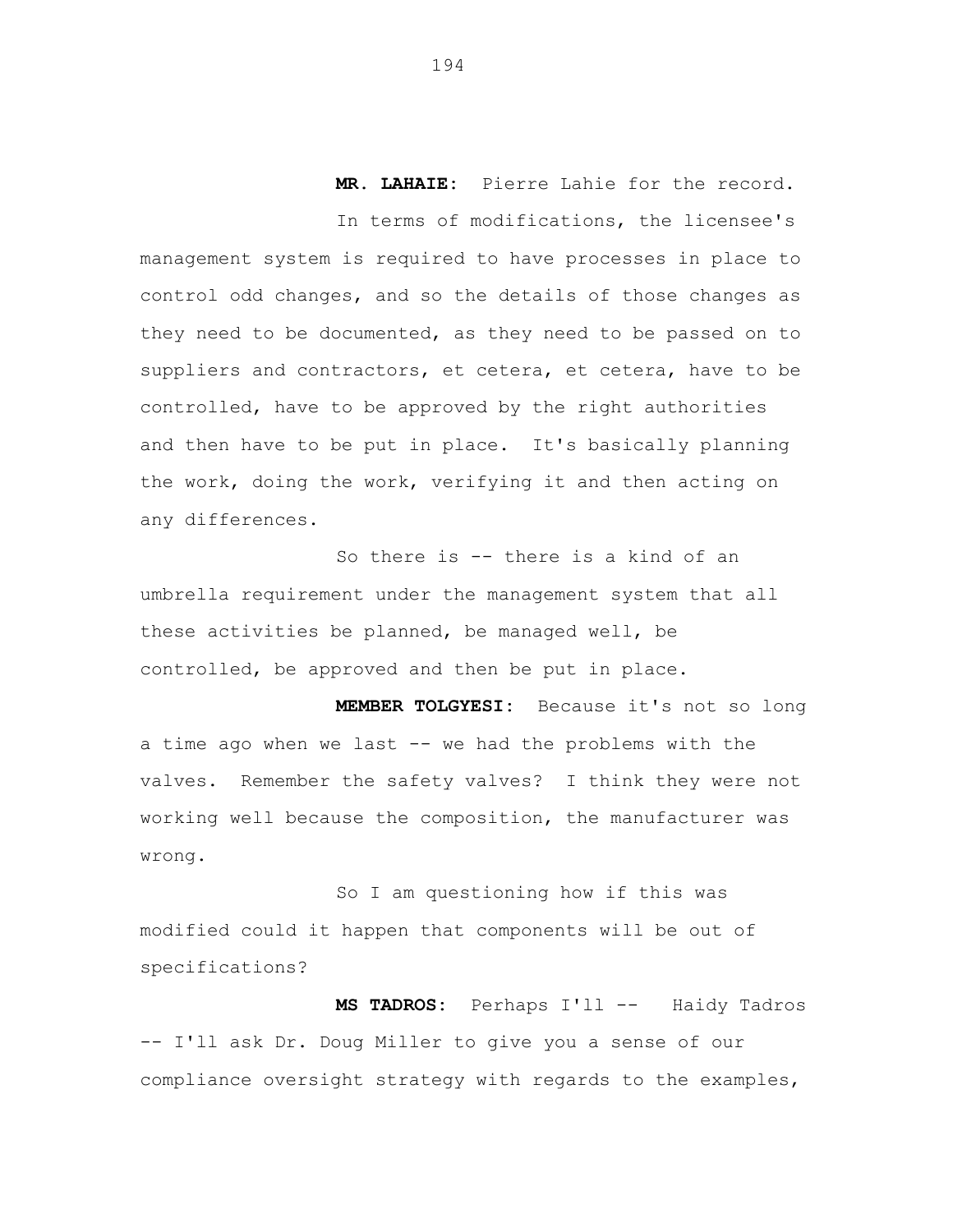sir, that you gave.

So that's a very good example and, following on from Pierre Lehaie's answer is that through their management system the licensee can make changes according to their own governance. Our job as the regulator is to verify that they have made the changes appropriately. So we would go in and look at how they have made the changes and do they have the appropriate peer review and sign offs.

**MR. MILLER:** Doug Miller, for the record.

Another aspect of our regular planned regulatory oversight during construction is to independently go to suppliers to evaluate how they are doing things and then look at the licensee's audit reports and compare, compare notes. If we find no issues, then we have high confidence in the adequacy and depth and scope of their audits.

If we find out it's lacking, well, they are the "intelligent customer". They are responsible for oversight of those in the supply chain and they should be challenging the suppliers that -- and verifying they meet the safety requirements.

**MEMBER TOLGYESI**: OPG, do you have any additional comments to that?

**MR. MANLEY:** Robin Manley, for the record.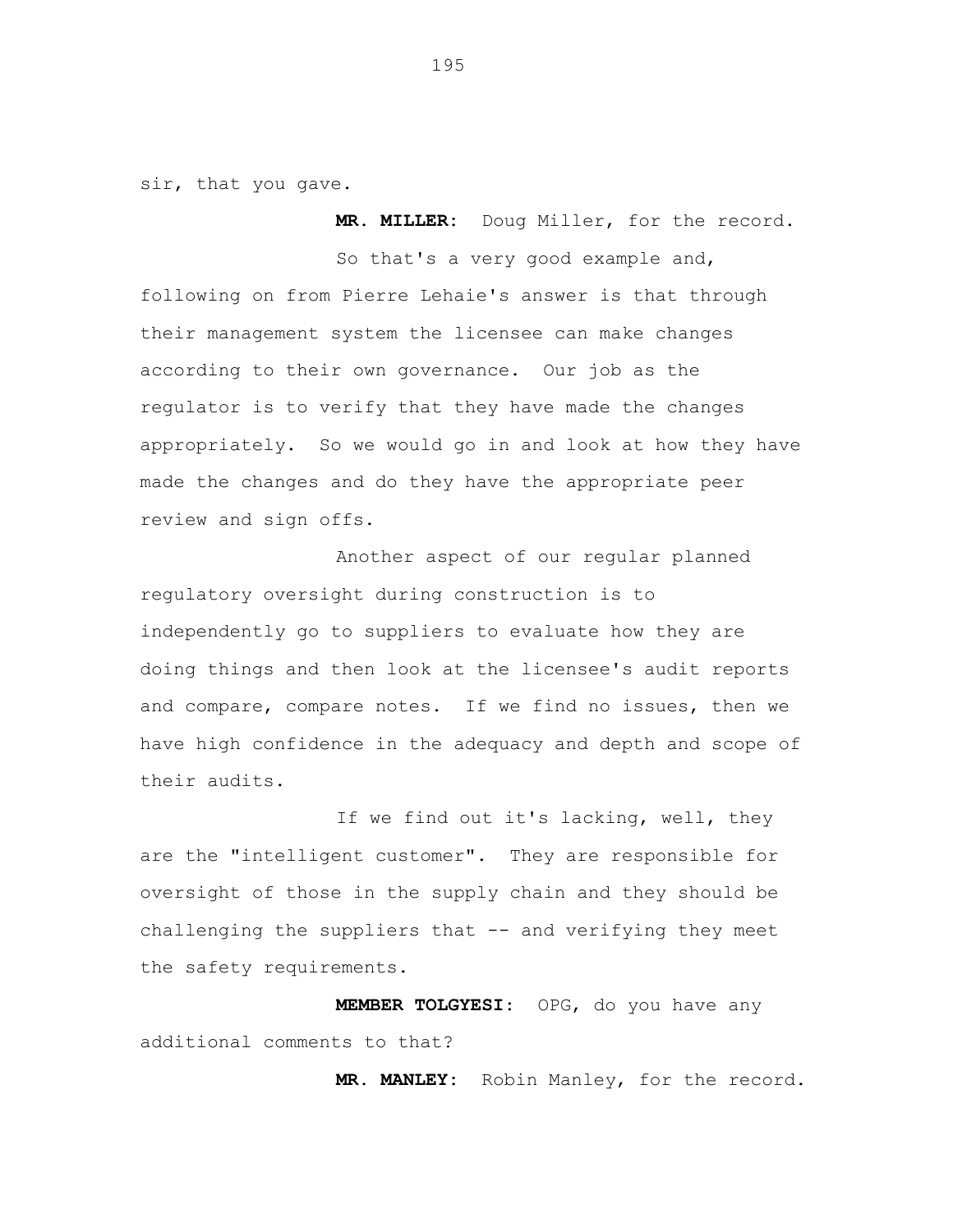With respect to modifications to test procedures I would say that the CNSC staff were quite correct. We have governance that tells us what we have to do to modify any kind of procedure that we have. There is multiple levels of verification and approval authorization that occur. Depending on the extent to which that document is somehow potentially impactful on safety those levels of authorization are higher.

So for example, a test that's happening in the field cannot just be changed by the worker or cannot just be changed by the worker's supervisor or cannot just be changed by the worker's manager. There's strict processes in place to ensure that it is properly controlled and that especially applies to anything around reactor safety systems, design, et cetera.

And then, you know, with respect to components and you know the valve cases, and there was discussion earlier today about a follow up on vendors and audit of vendors and oversight of vendors and all of those processes have been looked at extensively by industry -- by the nuclear power industry in Canada. In the last year as a result of that operating experience we have been doing extensive reviews of the processes in place and developing some enhancements to make them even more robust.

**THE PRESIDENT:** Thank you.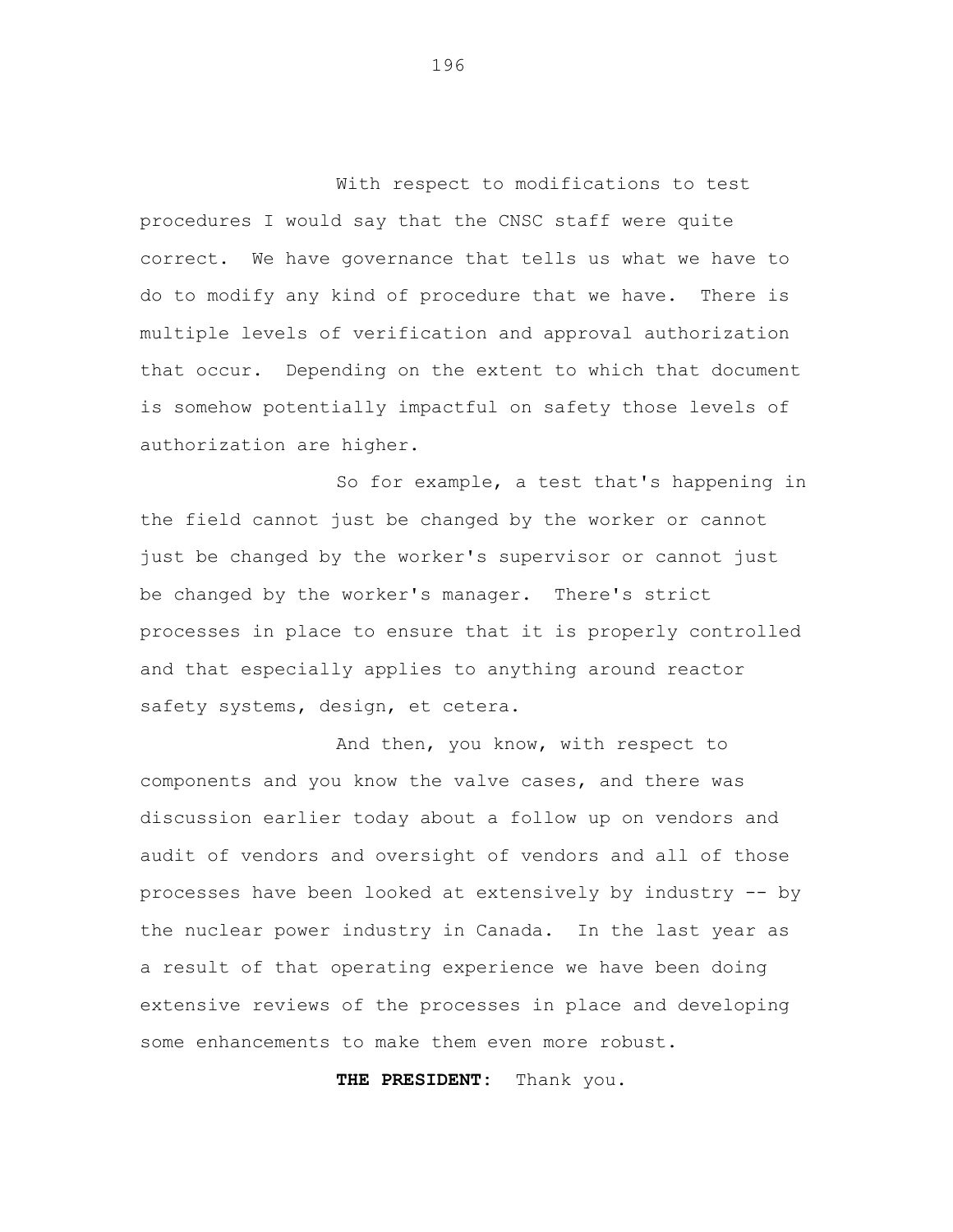Ms Velshi...?

**MEMBER VELSHI:** Thank you.

A quick comment on the disposition of comment section on pages 86 and 87, specifically comments 231 and 233 from John Froats. And as I looked at those comments and I looked at the CNSC response I couldn't see a correlation. So the first one on 231 -- and this is all around tightening the language to make sure that the requirements are clear and focused on safety-significant aspects. So the first one is on management system and he is saying, you know, other than in CSA N286 use or equivalent because ISO 9001, et cetera. And then I looked at the response and I couldn't see how that was addressed. And let me talk about the second one and

then maybe you can comment on it. But number 233, again his recommendation I thought made a whole lot of sense. Instead of getting the construction entity to understand all regulatory requirements, he is saying really make the requirements as they apply to their scope of work because that's really what we intended. And then I looked at the response which talked about something totally different, almost like a cut and paste response from some other comment.

So I just want to leave it out there that you may want to just look at -- you know they are good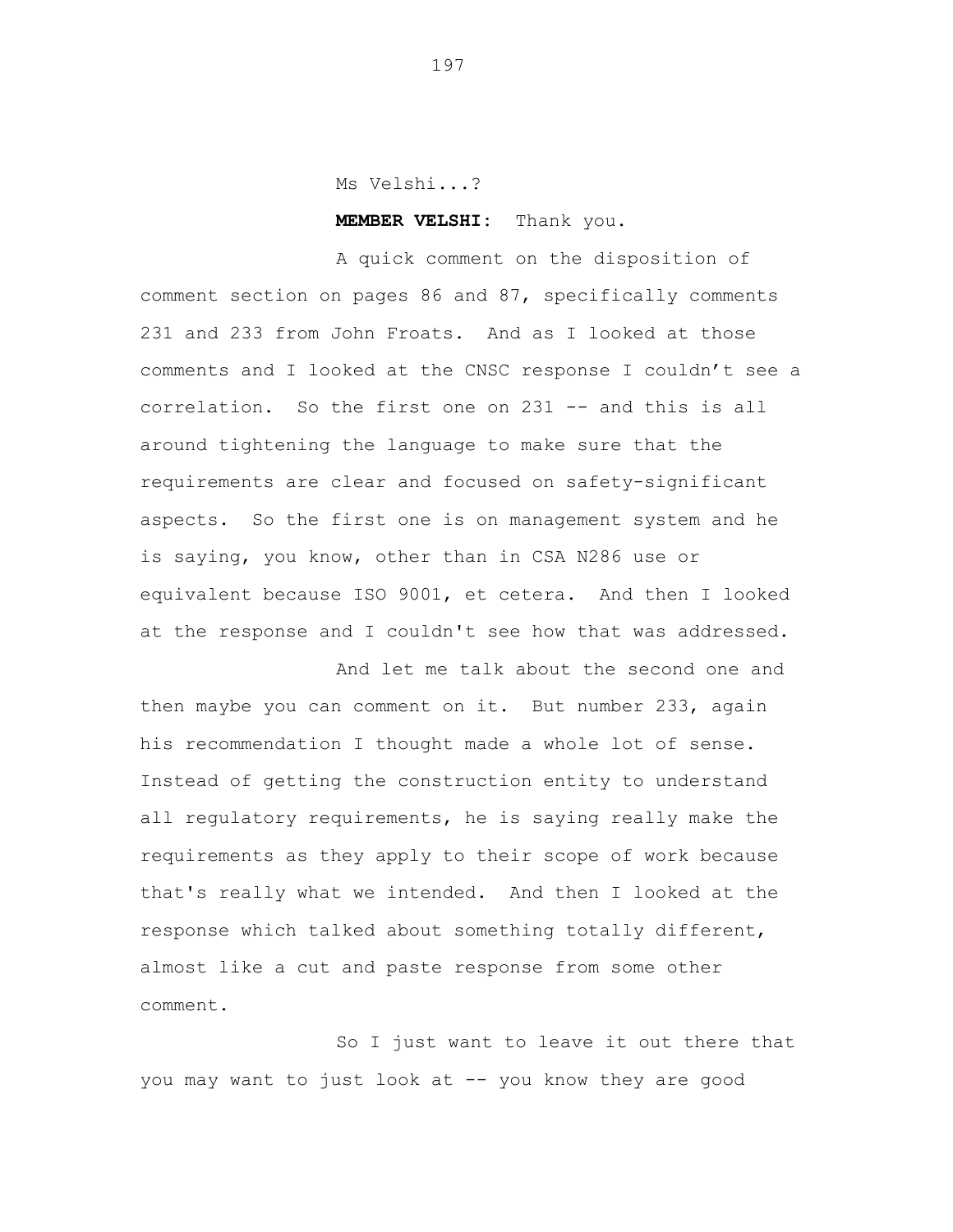recommendations on tightening the language and why they haven't been considered.

> **MS TADROS:** Thank you. We will. **THE PRESIDENT:** Thank you. Dr. McEwan...?

**MEMBER McEWAN:** Thank you, Mr. President.

So if I look at actually the first of the comments on page 1 of 102 Bruce Power are saying, "In our view this document is not yet ready for publication" which is a fairly bold statement. And we are not going to make comments on the original bits. Yet, going through it they do.

So I guess a question for both staff and Bruce Power, has the circle been squared and do you now believe this document is ready for publication?

**MR. SAUNDERS:** Yeah. Frank Saunders here for Bruce Power.

Yes, in our belief it has. We weren't very happy with the original version because it created a great deal of confusion between our management systems that exist today and the bits and pieces that were described in that original document and didn't really separate new plant requirements from existing plants.

We feel that the response has actually been pretty good and that overall they have addressed our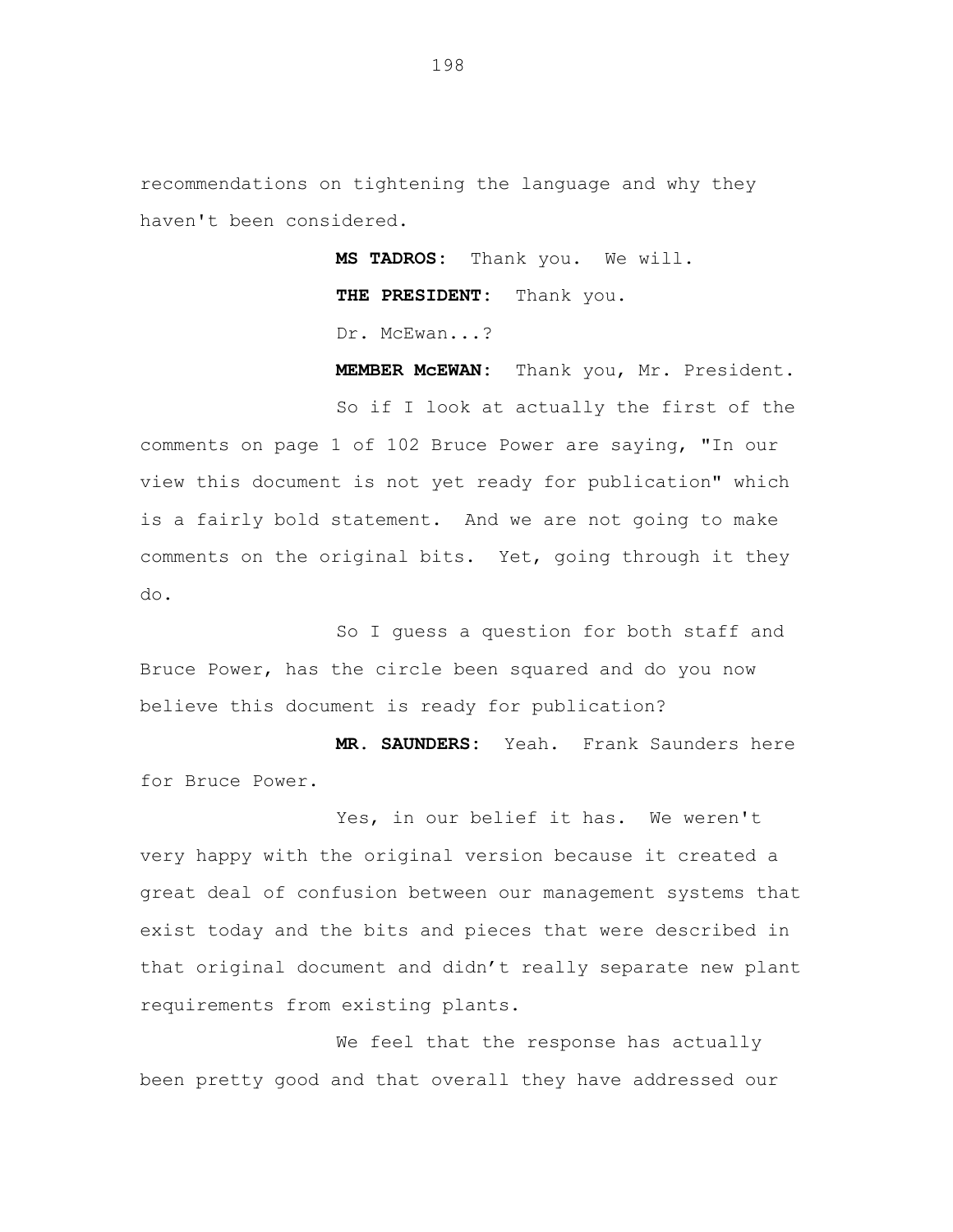concerns.

**THE PRESIDENT:** Thank you.

Mr. Harvey...? Mr. Tolgyesi...?

**MEMBER TOLGYESI:** Safeguards, page 6, you are talking about International Atomic Energy Agency who shall have access. What are the IAEA procedures when visiting a site? It's periodic, it's random, it's unannounced, it's announced or it's coming with CNSC staff?

**MS TADROS:** Thank you for the question. Haidy Tadros.

I'd like to ask Mr. Raoul Awad to answer that question with regards to the IAEA.

**MR. AWAD:** Raoul Awad, Director General of Security and Safeguards, CNSC.

Actually, it depends if you talk about the construction. There is a specific visit to verify the design information provided on this site. If you talk about loading the fuel that will follow the regular IAEA inspection which is verifying the nuclear material are safeguarded, verifying the equipment are installed and so on.

The inspection could be -- according to the procedure between Canada and IAEA could be an unannounced inspection or short and random -- short notice and random inspection or it could be a planned inspection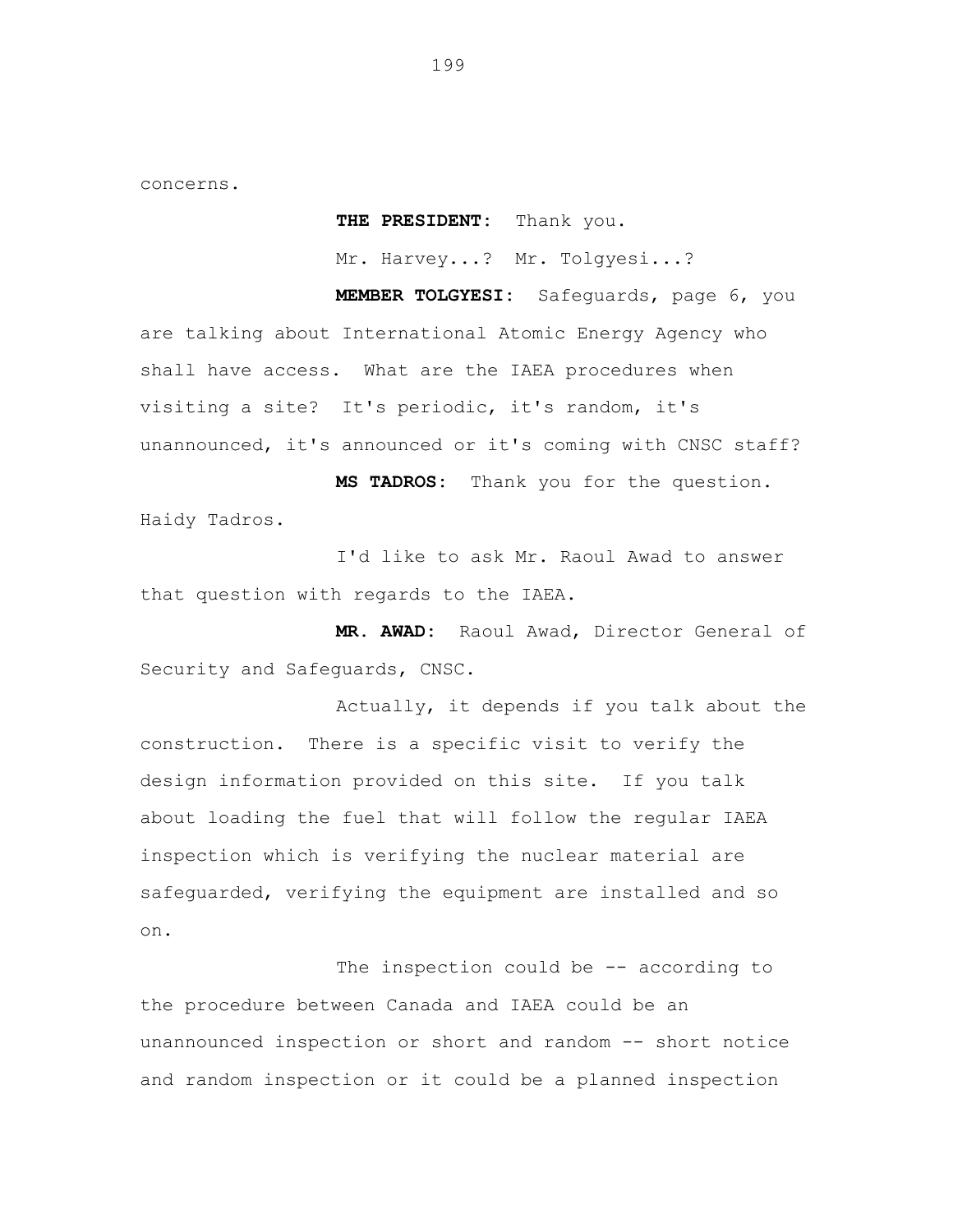where we have in advance notification where the inspection could be done.

**THE PRESIDENT:** Thank you.

Ms Velshi...? Dr. McEwan...? Monsieur Harvey...?

A couple of quick questions. I know a lot of debates were about the difference between "accept" and "approve". Somebody tell me -- I'm not being a lawyer here. Somebody tell me what's the difference. Why is it so important?

**MS TADROS:** Perhaps I'll ask Mr. Barclay Howden to take on that question.

**MR. HOWDEN:** Barclay Howden speaking.

So in terms of approve it means to a certain extent -- and I am not sure of the context that you are pulling it out of the document but it means that it is an approval that is then signed off. Whereas acceptance is more a program has been accepted but it would be subject to verification over the course of the licensee's implementation. I'd say that's the difference.

Can you give me a better context? --- Laughter / Rires

**THE PRESIDENT:** It was part of the consultation advice that you were getting. Somebody -- **MR. MANLEY:** Robin Manley, for the record.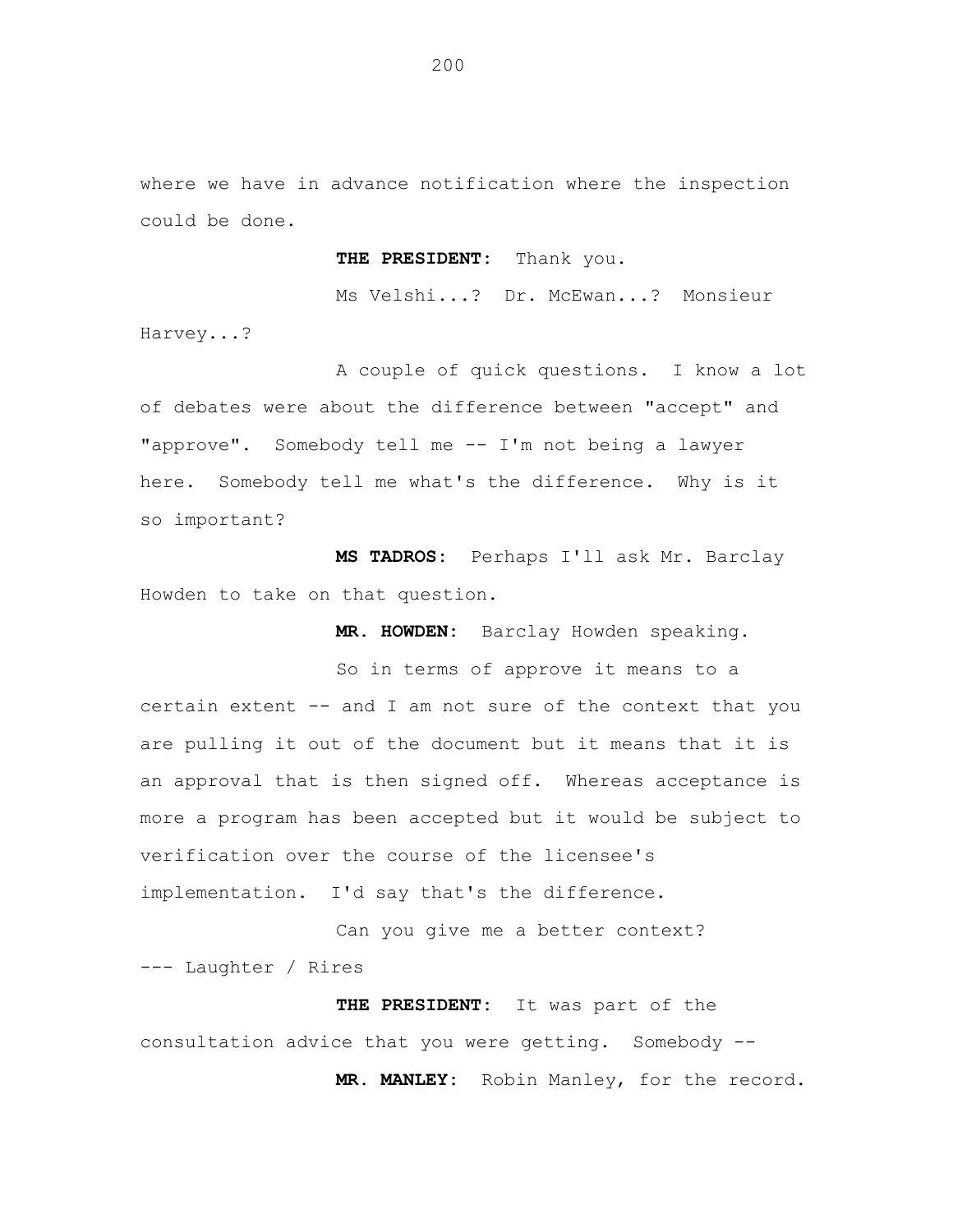Maybe I can explain what I believe the industry comment specifically referred to.

I believe what we were trying to say there, sorry it wasn't clear, is that approve to us within our Licence Condition Handbook means approved by the Commission or a designated officer. Accept is more of a staff acceptance that we have met the requirement.

I think that's the context in which we meant it.

## **THE PRESIDENT:** Thank you.

A little bit more interesting question is so here we are talking about construction, commissioning and operating. I mean commissioning is not a licenced activity. So what I would like to ask is if I were to - if I were to come on a new build, and let me stick to a new build, with a construction licence, do I automatically get commissioning authority here or do I need on top of that operating licence and is that the beginning of Canada accepting COL or what I am reading here?

**MS TADROS:** So I'll try to take this one on, and I am sure my colleagues will help voice clarity as needed.

So you are correct, sir. Haidy Tadros for the record -- there is no commissioning licence under our current legislation. As stipulated in the *Class I Nuclear*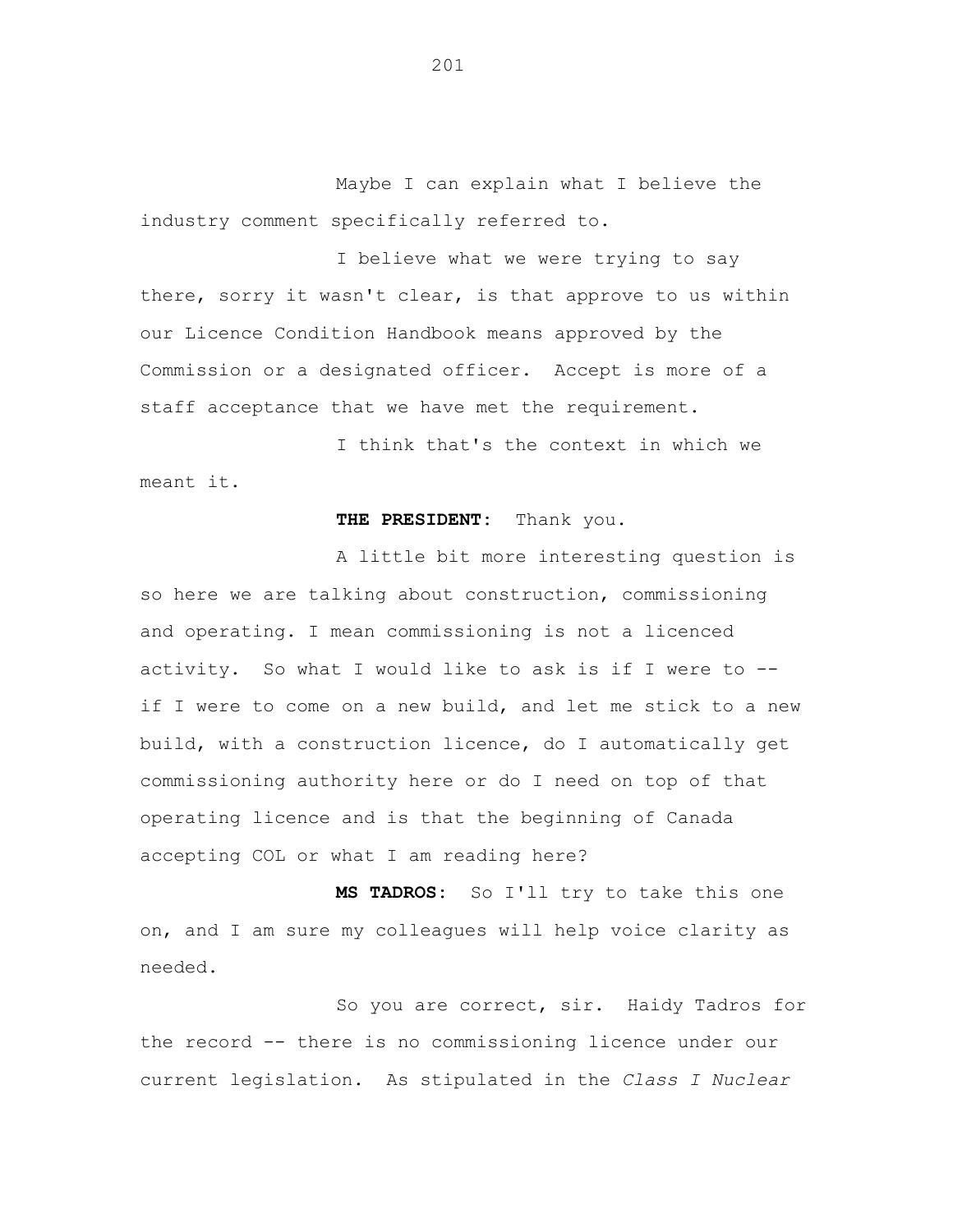*Facilities Regulations,* sections 5 and sections 6, there is very clear information with regards to what the verbs what the licenced activities are that cover a licence to construct and a licence to operate. So commissioning activities are found in both a licence to construct and a licence to operate.

**THE PRESIDENT**: But in your definition of commissioning here with all the phases, presumably it takes you all the way to fission, which I don't know how you can hide that under construction without an operating licence.

I want to hear what staff says first.

**MS TADROS:** So as not to be the gobetween, Haidy Tadros for the record, what I would like to express and maybe we can stick with new applications. So new applications, our *Act* and our *Regulations* clearly lay out if and as needed the phases that potentially we can look to. We have a licence to prepare a site, we have a licence to construct and a licence to operate as per the category of licences laid out in the *Act* and *Regulations*.

The important point is what is the activity that is being presented at the time? So, sir, you mentioned a commissioning activity or a construction program. There are sections that within an operating licence you can look to covering both construction programs and commissioning programs so, for example, this REGDOC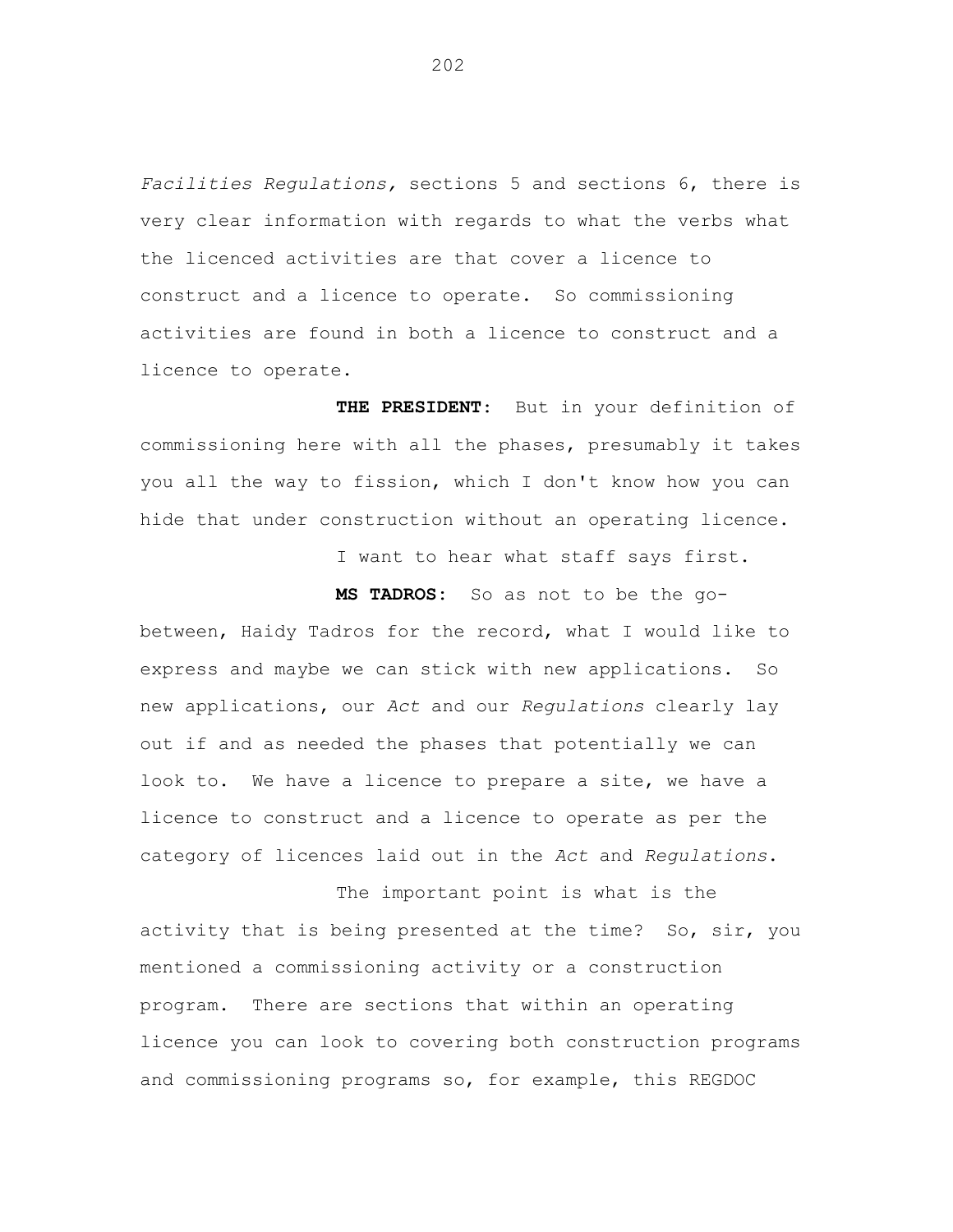that you have before you today.

So for a new build having passed the licence to prepare a site you would be in the phase of a licence to construct which would cover construction program elements and commissioning elements. There are elaborations in the *Class I Nuclear Facilities* that would allow for covering of commissioning activities within the licence to construct.

And this is all as per the applicant's request of us. We will not go out and suggest that they apply for a licence. They put together an application based on where their program's maturity is and what the requirements that we point to they need to fulfil on, and we will assess it based on the applicant's request of us. --- Pause

**THE PRESIDENT:** Okay. Just let's hear Mr. Jammal and then by all means.

**MR. JAMMAL:** It's Ramzi Jammal for the record. Thanks for the opportunity.

You asked the question with respect is it time to look at construction operating licence? The answer is, yes, it all depends on the information submitted by the applicant.

So the key point here is this document deals with program activities, and we are trying to put a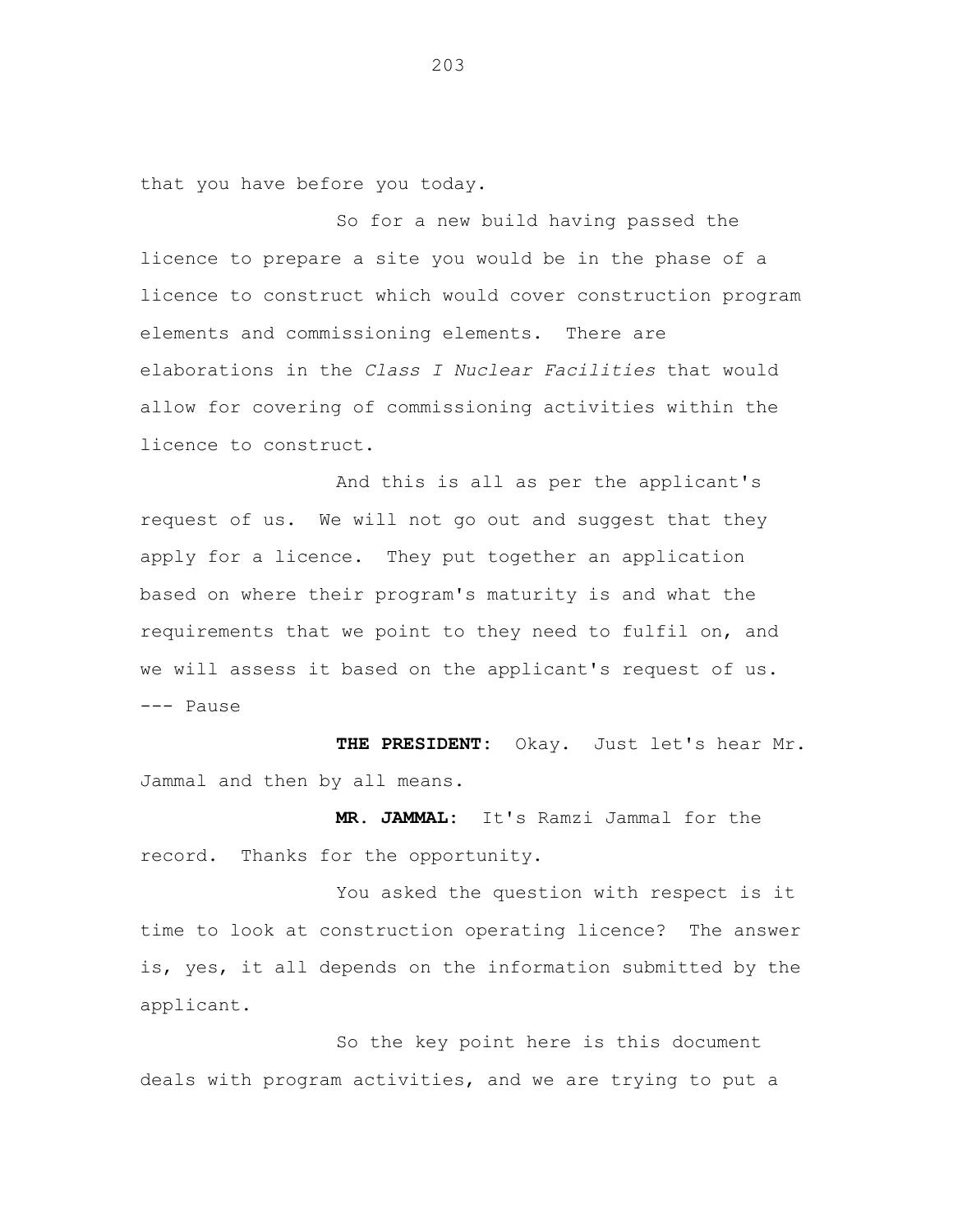fine line or trying to make a difference between commissioning and operation. So the key point here is, if the information submitted to us encompasses adequate information for us to recommend to the Commission to issue a construction operating licence, the answer is "yes".

As Ms Tadros mentioned, under the *Act* we have existing facilities that they have the verbs that authorize the licensed activities take place. For example, CNL Chalk River licence, the Commission approved the construction activity under the licence to operate when they built the fuel process -- fuel packaging and storage facility. So with the new licensing regime and the improved licence, we are able now to put the verbs and the regulatory requirements associated with it.

So the answer is, depending on the information submitted, depending on the review and recommendation to staff, we can provide regulatory certainty for the applicant in order to ensure that, if they are going to construct, they will be able to commission and finally operate a reactor with respect to regulatory requirements.

If I didn't answer your question please let me know.

> **THE PRESIDENT:** Dr. McEwan...? **MEMBER McEWAN:** So the construction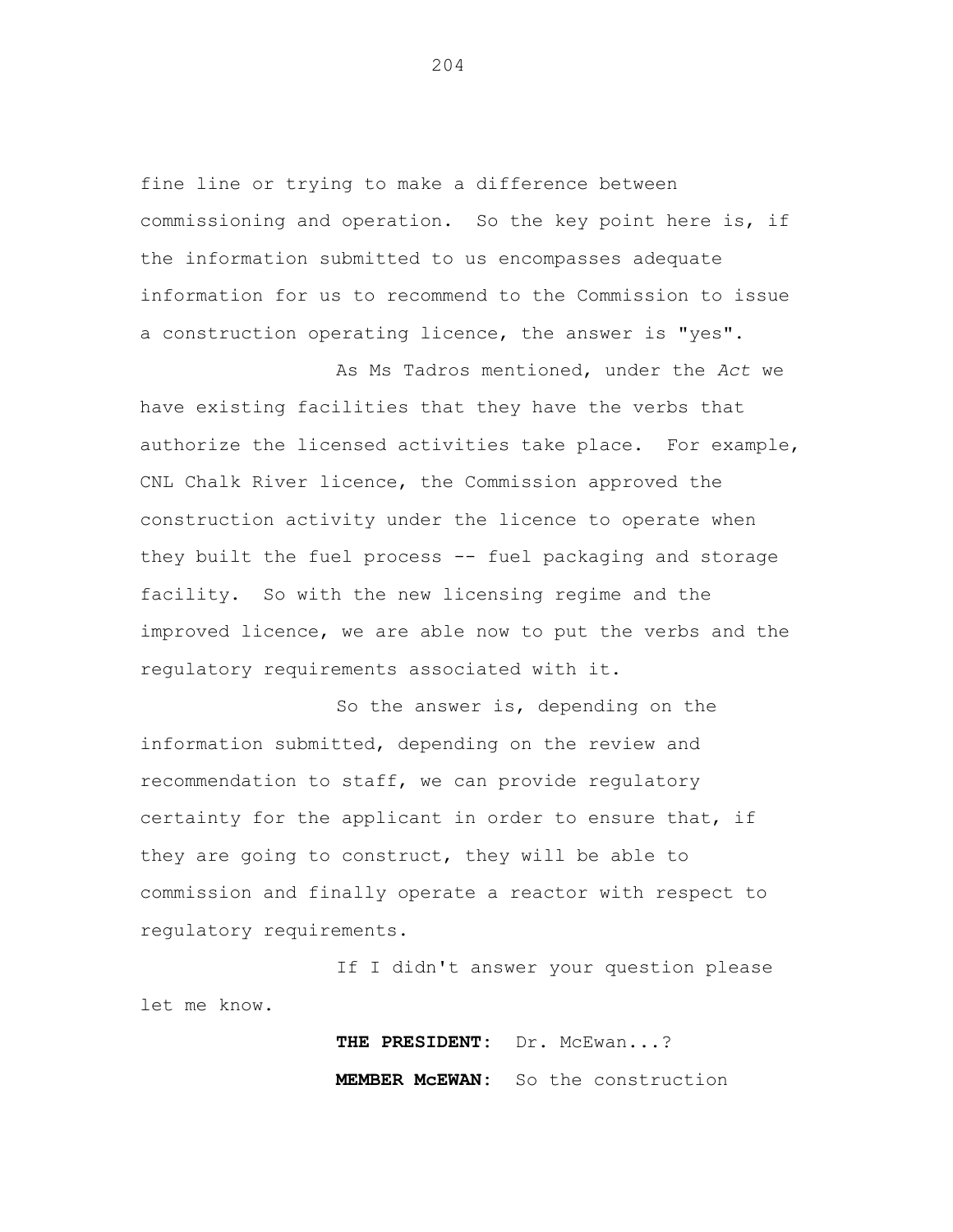process and then the commissioning process is not quite a continuum. Presumably there would be some sort of inspection hold point between the completion of a construction component and then the beginning of the commissioning element.

**MR. JAMMAL:** It's Ramzi Jammal, for the record.

You got that bang on. That's very true. So when -- for example, let's go back to the existing facility just for the experience perspective.

Point Lepreau finished refurbishment. We came before the Commission, the IIP which dictated the whole scope of the activity. We had a discussion about prescribed information, the list of the elements and that's what the Commission approves with respect to the IIP, the safety-significant elements.

As the refurbishment kicks in, and then, the Commission consented or authorized me to consent for the removal of the hold point. They had to meet those requirements. So when we recommended for Point Lepreau to go from zero to 1 percent, the release hold points were presented as a requirement to the licensee and they met each and every one of them.

And for Part 2 of Darlington we presented to the Commission an example on removal of hold point by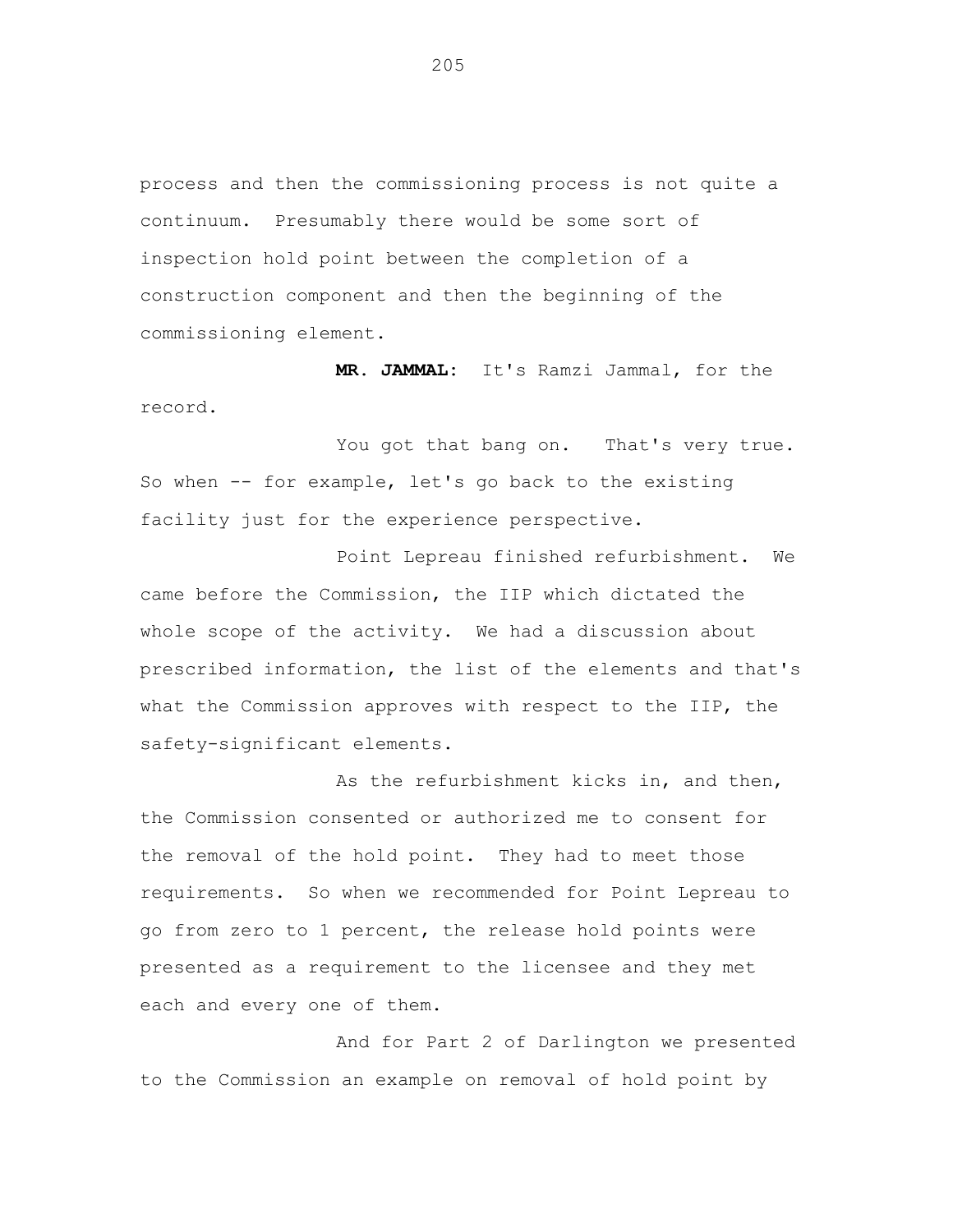the executive, my level, in order to assure the Commission that all the regulatory requirements have been tested and passed before a recommendation coming from staff for the removal of the hold point.

So briefly, the answer is yes based on the progression. In construction you can have a cold commissioning. That means no fission. Let's say you can push water or a pressure hammer and so on and so forth before you go to the fission, but each state/phase will have a hold point and we ensure the requirements and carry out the inspection to ensure based on risk-informed decision. We cannot inspect everything, but we inspect key critical elements to make sure what was designed or was approved is operating safely.

**THE PRESIDENT:** But the question is different. For new build, forget about existing -- new build -- can a licensee come in and ask for one licence for construction and operating, okay. I don't know where this is in the Commission's bag of tricks here. Right now, as far as I understand, you have to come in with a construction licence, operating licence for new build.

We haven't had a new build application. But are you saying now that you -- the Commission will entertain one licence to cover construction and operating? **MR. JAMMAL:** It's Ramzi Jammal, for the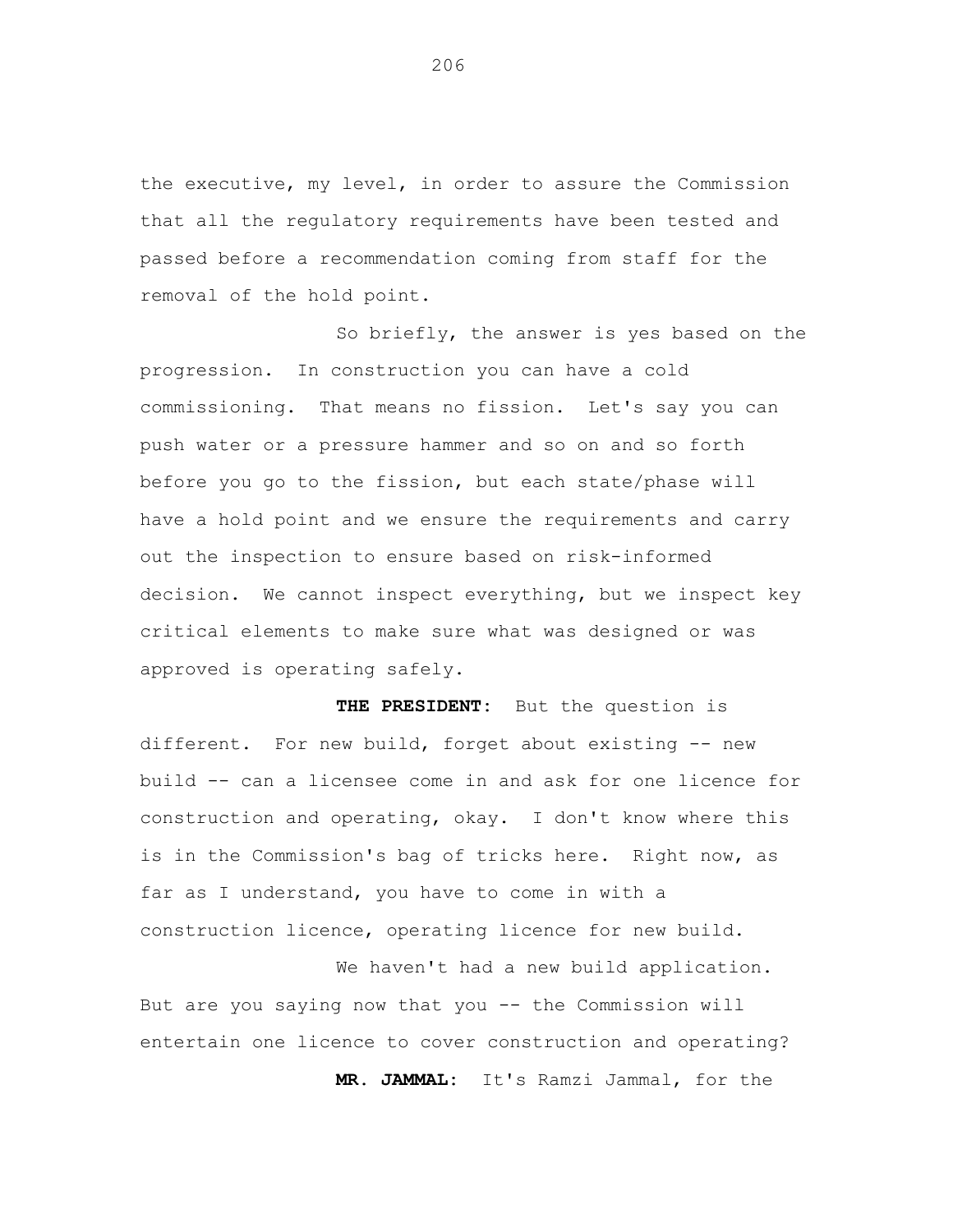record.

Yeah. Okay, we would qualify that the applicant has presented the information we need to recommend to the Commission to issue --

**THE PRESIDENT:** Yeah, but that's on every licence.

**MR. JAMMAL**: Fine. So the answer is yes, plainly yes. So, if someone comes in and said, "I want a licence to construct and operate" then the answer is yes. You can provide the licence based on the information provided and, of course, the final decision lies with the Commission.

**THE PRESIDENT:** Okay. Anything else? Okay. Thank you. Thank you very much. Any other final comments that industry want to share? Silence is golden here, okay. Thank you.

--- Pause

**THE PRESIDENT:** So this concludes the public meeting of the Commission. The Commission will now move to a closed session for the last item pertaining to threat assessment and the design basis threat.

Thank you.

**MR. LEBLANC:** So we will resume in five minutes in Room 14-022. It's restricted to only those that have been previously identified.